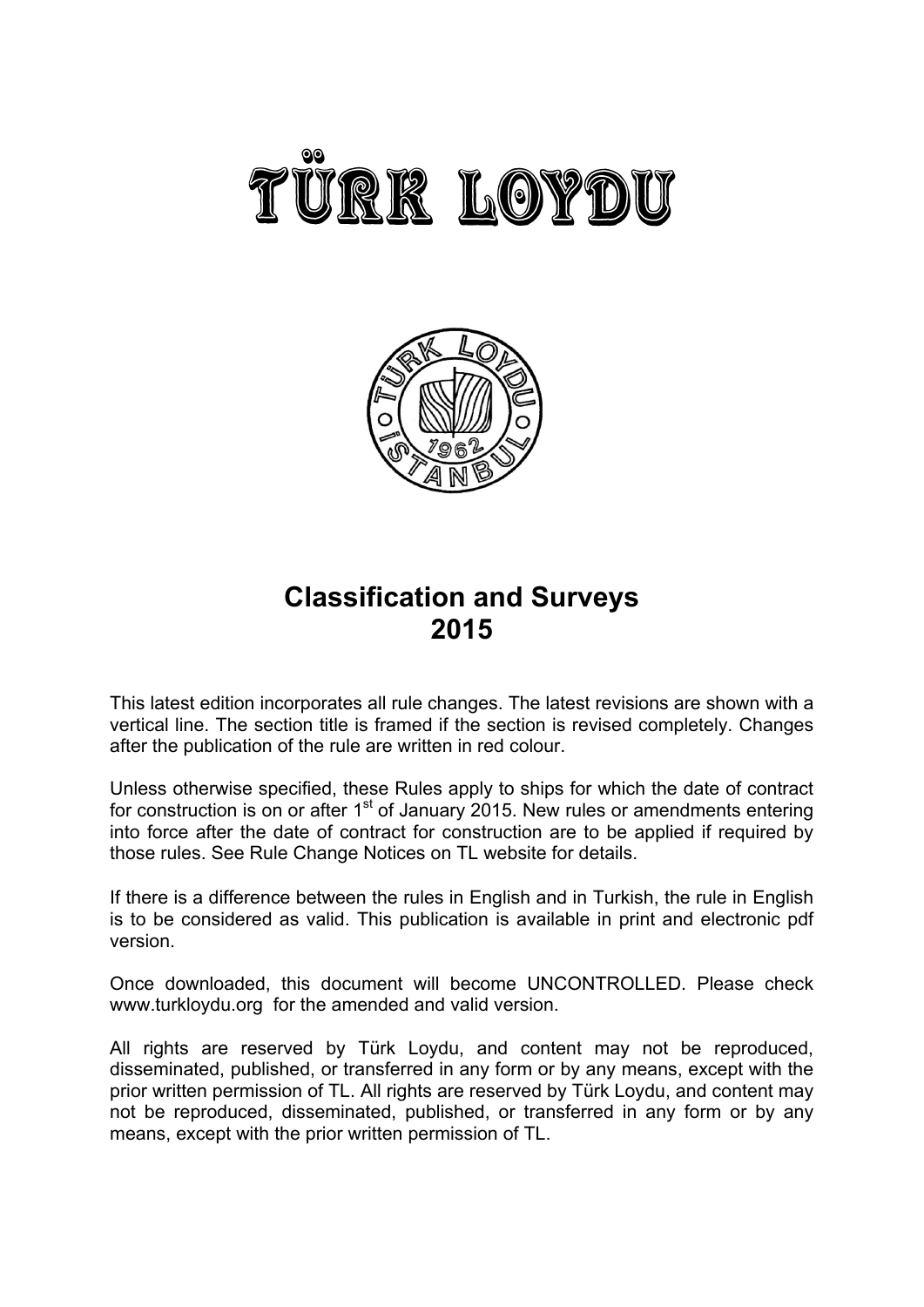# **TÜRK LOYDU Head Office**

Postane Mah. Tersaneler Cad. No:26 Tuzla 34944 İSTANBUL / TÜRKİYE

- Tel : (90-216) 581 37 00 Fax : (90-216) 581 38 00
- E-mail : tlv@turkloydu.org
- http://www.turkloydu.org

# **Branch Offices**

| Ankara<br>Eskişehir Yolu Mustafa Kemal Mah. 2159. Sokak No: 6/4 Çankaya - ANKARA |                                                                            |  |
|----------------------------------------------------------------------------------|----------------------------------------------------------------------------|--|
|                                                                                  | Tel<br>$: (90-312)$ 219 56 34                                              |  |
|                                                                                  | $: (90-312) 219 68 25$<br>Fax                                              |  |
|                                                                                  | : ankara@turkloydu.org<br>E-mail                                           |  |
| İzmir                                                                            | Atatürk Cad. No:378 K.4 D.402 Kavalalılar Apt. 35220 Alsancak - İZMİR      |  |
|                                                                                  | Tel<br>$(90-232)$ 464 29 88                                                |  |
|                                                                                  | $(90-232)$ 464 87 51<br>Fax                                                |  |
|                                                                                  | E-mail : izmir@turkloydu.org                                               |  |
| Adana                                                                            | Çınarlı Mah. Atatürk Cad. Aziz Naci İş Merkezi No:5 K.1 D.2 Seyhan - ADANA |  |
|                                                                                  | $: (90-322) 363 30 12$<br>Tel                                              |  |
|                                                                                  | $: (90-322) 363 30 19$<br>Fax                                              |  |
|                                                                                  | E-mail : adana@turkloydu.org                                               |  |
| <b>Marmaris</b>                                                                  | Atatürk Cad. 99 Sok. No:11 Kat:4 Daire 6 Marmaris-MUĞLA                    |  |
|                                                                                  | $\div$ (90-252) 412 46 55<br>Tel                                           |  |
|                                                                                  | $\therefore$ (90-252) 412 46 54<br>Fax                                     |  |
|                                                                                  | : marmaris@turkloydu.org<br>E-mail                                         |  |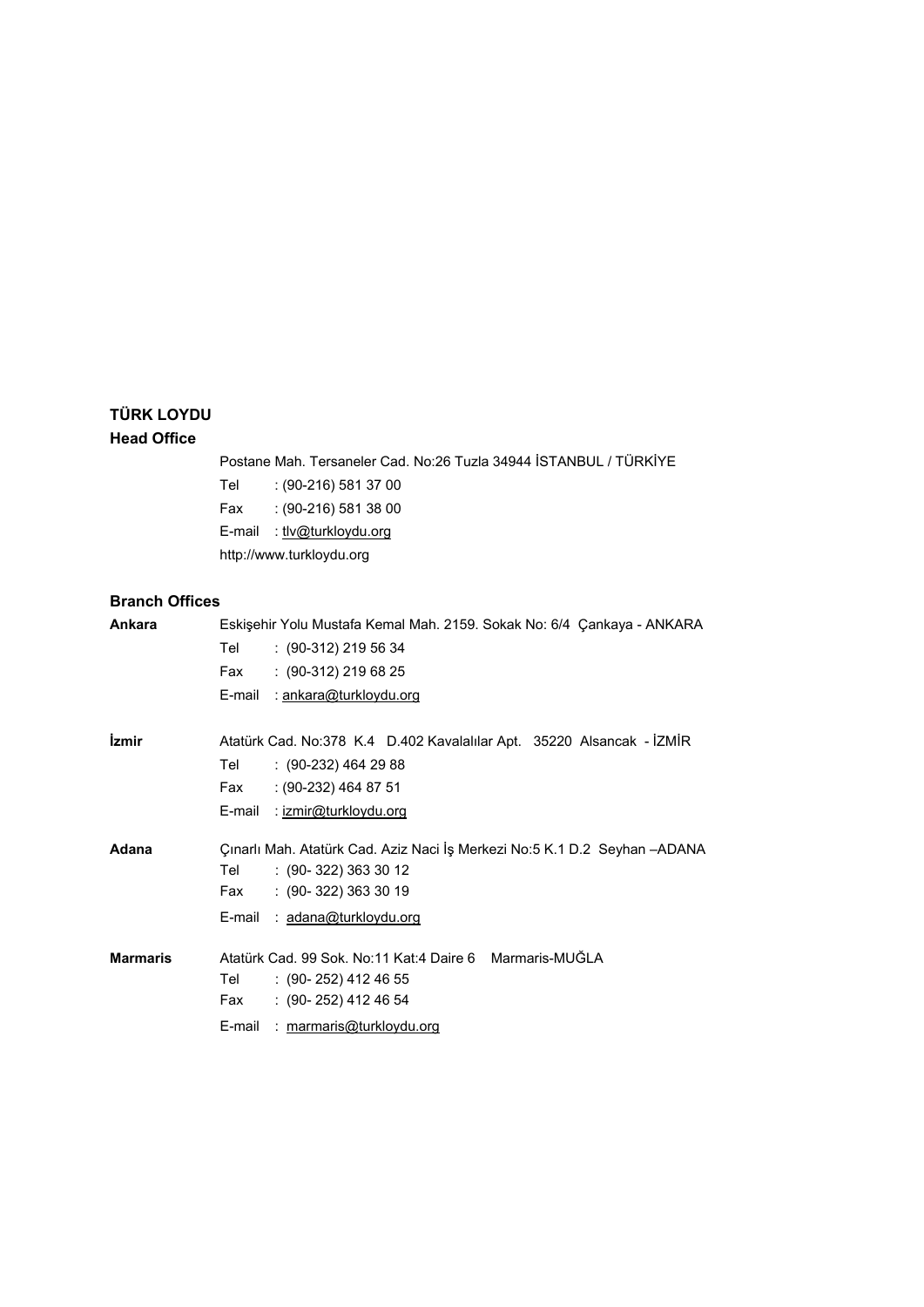# **Classification and Surveys**

### Section 1 - General Terms and Conditions

# Section 2 - Classification

# Section 3 - Surveys

| А.        |  |
|-----------|--|
| <b>B.</b> |  |
| C.        |  |
| D.        |  |
| Е.        |  |
| F.        |  |
| G.        |  |
| Η.        |  |
| L.        |  |
| J.        |  |
| Κ.        |  |
| L.        |  |

# Page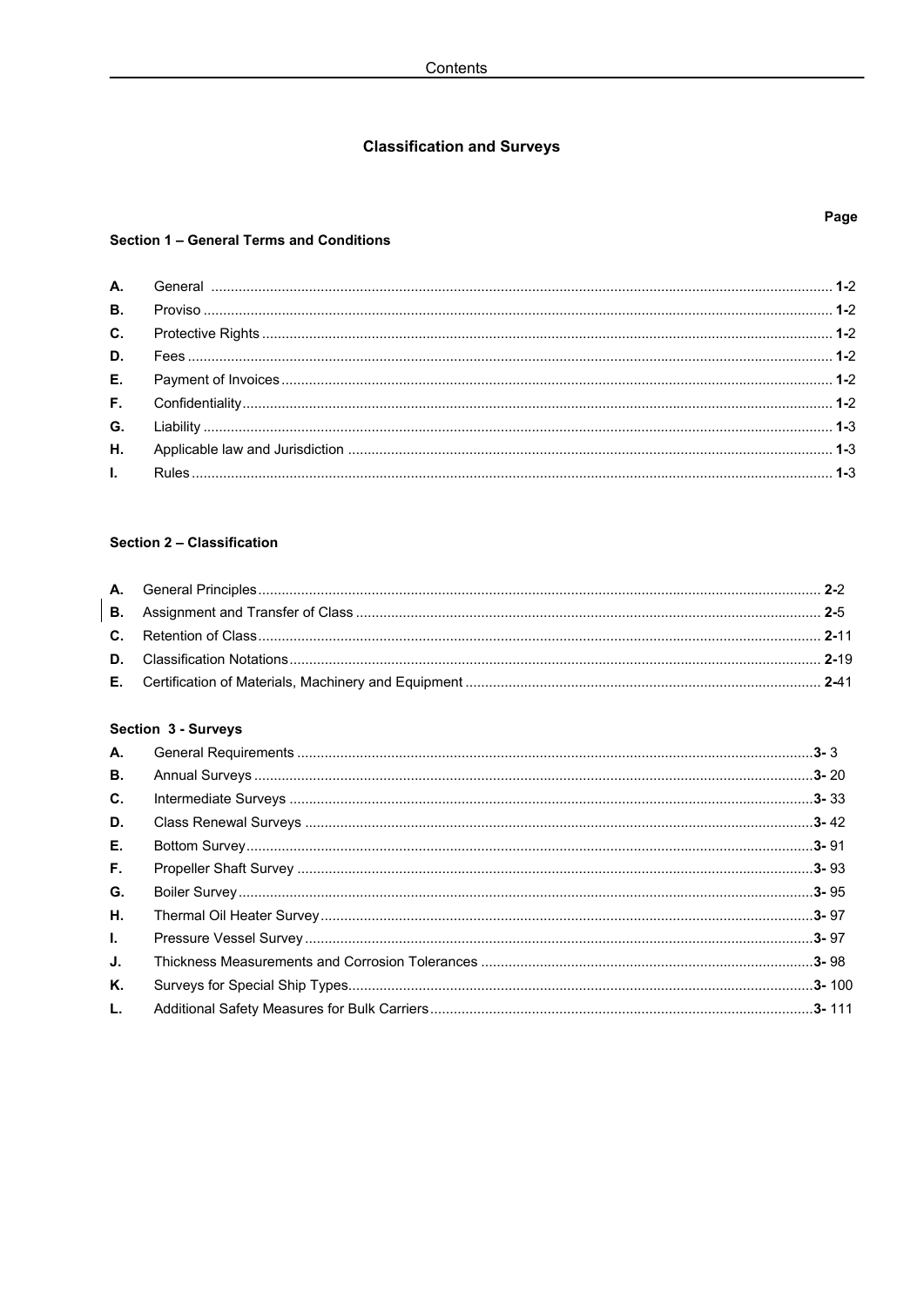# **SECTION 1**

# **GENERAL TERMS AND CONDITIONS**

## Page

| B <sub>1</sub> |  |
|----------------|--|
|                |  |
| D.             |  |
|                |  |
|                |  |
|                |  |
|                |  |
|                |  |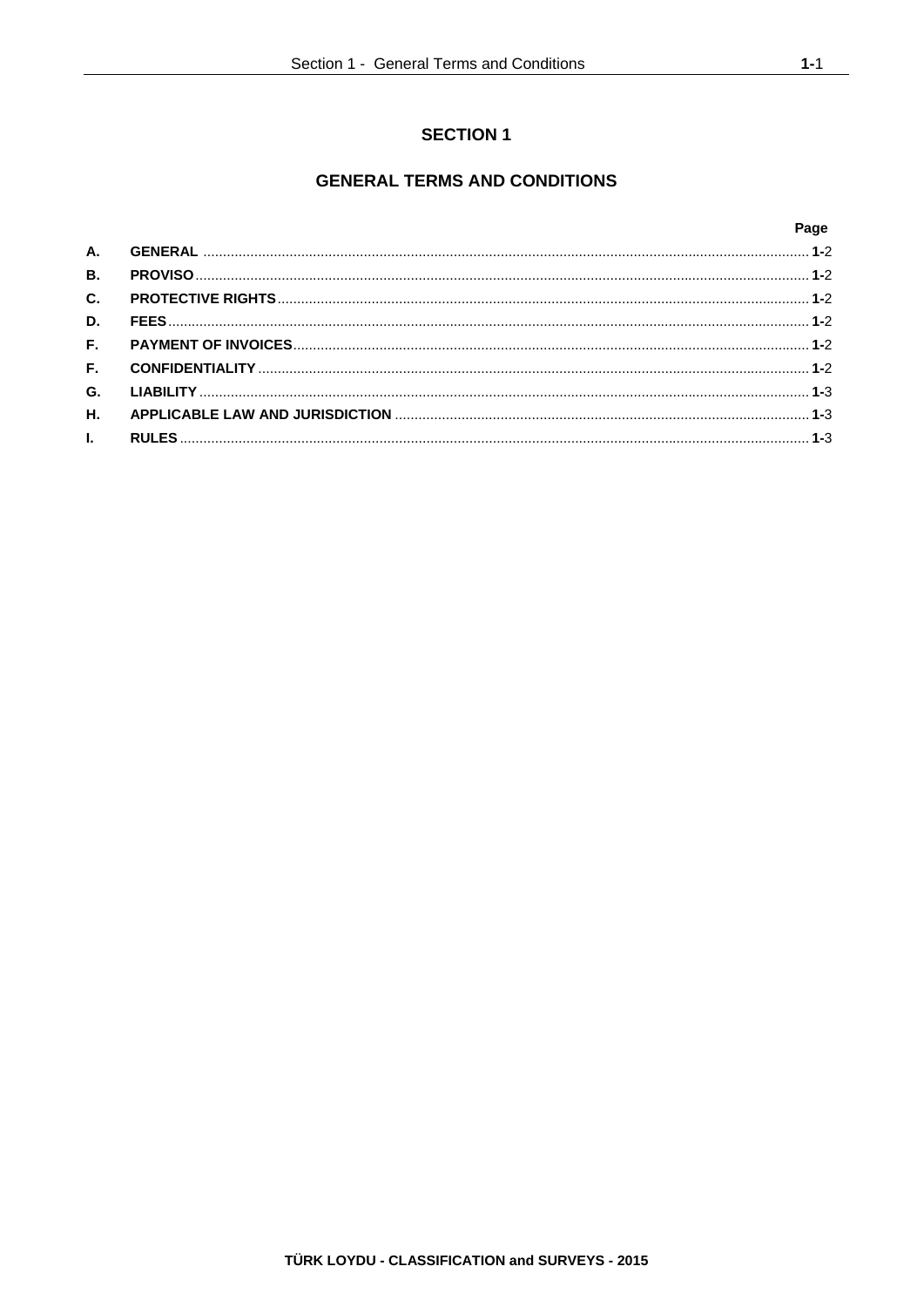#### **A. General**

Türk Loydu (TL) is an independent, impartial, reliable, specialised, "Classification Society" which is rendering survey, audit and certification services, aiming to safeguard life, property and environment, governed by a Code of Ethics.

**TL**, with surveyors and technical staff carries out its work without in any way harming the intellectual property rights of shipyards, equipment suppliers, and shipowners, including patents, licences, know-how, or any other kind of knowledge whose use is legally protected at international or national level.

#### **B. Proviso**

Any confirmation or certification of compliance of technical facts or of a product with the Classification and Construction Rules published by Türk Loydu (**TL**) is due to **TL** exclusively. Mention of due observance of these regulations during production is permissible solely with the consent of **TL**.

#### **C. Protective Rights**

Application of the Rules of construction of **TL** does not infringe possible rights for protection of their products on part of the manufacturers.

#### **D. Fees**

For services rendered by **TL** fees are to be paid in accordance with the Tariffs of Fees of **TL**, even if no classification is granted. In addition to these fees, **TL** will charge for any extra expenses incurred in connection with the services rendered (e.g. travelling or other expenses and, where applicable, any value added / turnover tax).

#### **E. Payment of Invoices**

**1.** All fees for all services rendered by **TL** are due for payment immediately upon receipt of the invoice.

On default **TL** is - without prejudice to any further claims (e.g. legal costs, overtime and other expenditure) entitled to charge interest at a highest rate of rediscount in banking, to withhold certificates and other documents and to withdraw the classification.

**2.** Any rights of set-off with counter-claims in favour of the client are excluded, unless such counterclaim is undisputed or finally adjudicated upon the courts.

#### **F. Confidentiality**

**TL** maintains confidentiality with respect to all documents and other kinds of information received in connection with the orders entrusted to them. Documents and information shall only be provided to third parties with the prior written consent of the client, except as required by judicial order, governmental order or regulation, by subpoena or by direction of a governmental agency with subpoena power. The duty of the confidentiality shall survive the end of the contract between **TL** and the client.

Notwithstanding the general duty of confidentiality owed by **TL** to its clients in accordance with the **TL** Rules, **TL** clients hereby accept that **TL** will participate in the Early Warning System which requires each IACS Member and Associate to provide the involved Classification Societies and other relevant parties with relevant technical information on serious hull structural and engineering systems failures, as defined in the Early Warning System, but not including any drawings relating to the ship which may be the specific property of another party, to enable such useful information to be shared and utilized to facilitate the proper working of the Early Warning System. **TL** will provide its client with written details of such information upon sending the same to the involved class societies and other relevant parties.

Clients admits that **TL** has right to give access to the European Commission for the information necessary for the purposes of the assessment referred to in EC Regulation 391/2009 Article 8(1) and no contractual clauses may be invoked to restrict this access.

Free access is also to be given to auditors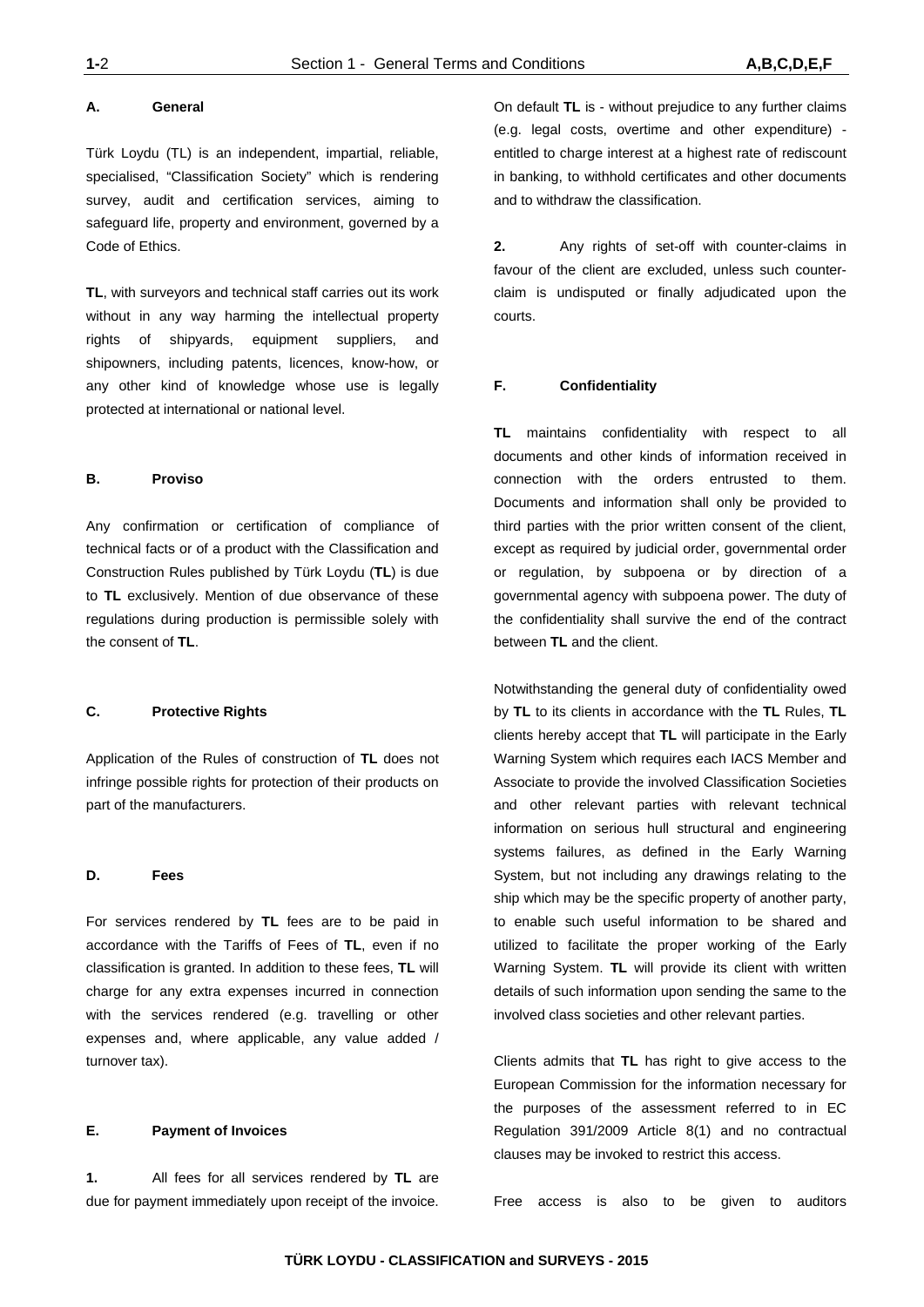accompanying the surveyors of **TL** within the scope of the audits as required in pursuance of the society's quality system. Additionally, the client shall not oppose the access of the European Commission inspectors on board the ship to conduct inspections according to EC Regulation 391/2009 Article 8(1).

#### **G. Liability**

**TL** shall exercise due diligence in selecting its surveyors and all other personnel whose services are employed for the purpose of performing its obligations. In no event, **TL** shall be liable for the services and/or consequences of such services provided by or to be provided by its personnel and/or surveyors. Notwithstanding the above, if any client employing the services of **TL** suffers a loss, damage or expense which is proven by finalized court order to have been caused by the ommission, fault or deliberate action of **TL**'s personnel and/or surveyors towards the client, then the liability of **TL** towards the client for any and all losses, damages or expenses or under any other name whatsoever, whether material or moral, negative or affirmative, direct or indirect shall under no circumstances exceed 2 (two) times of the fee charged for that particular service and shall not exceed Euro 40.000.-Euro in any case.

#### **H. Applicable Law and Jurisdiction**

Any and all disputes arising out of or in connection with Türk Loydu services shall be subject to Turkish law and exclusive jurisdiction of Istanbul (Caglayan) Courts and Bailiff's Offices.

#### **I. Rules**

The electronic pdf version of this document found through **http:/www.turkloydu.org** is the officially binding version. Any comments can be sent by e-mail to **tl\_kural@turkloydu.org.**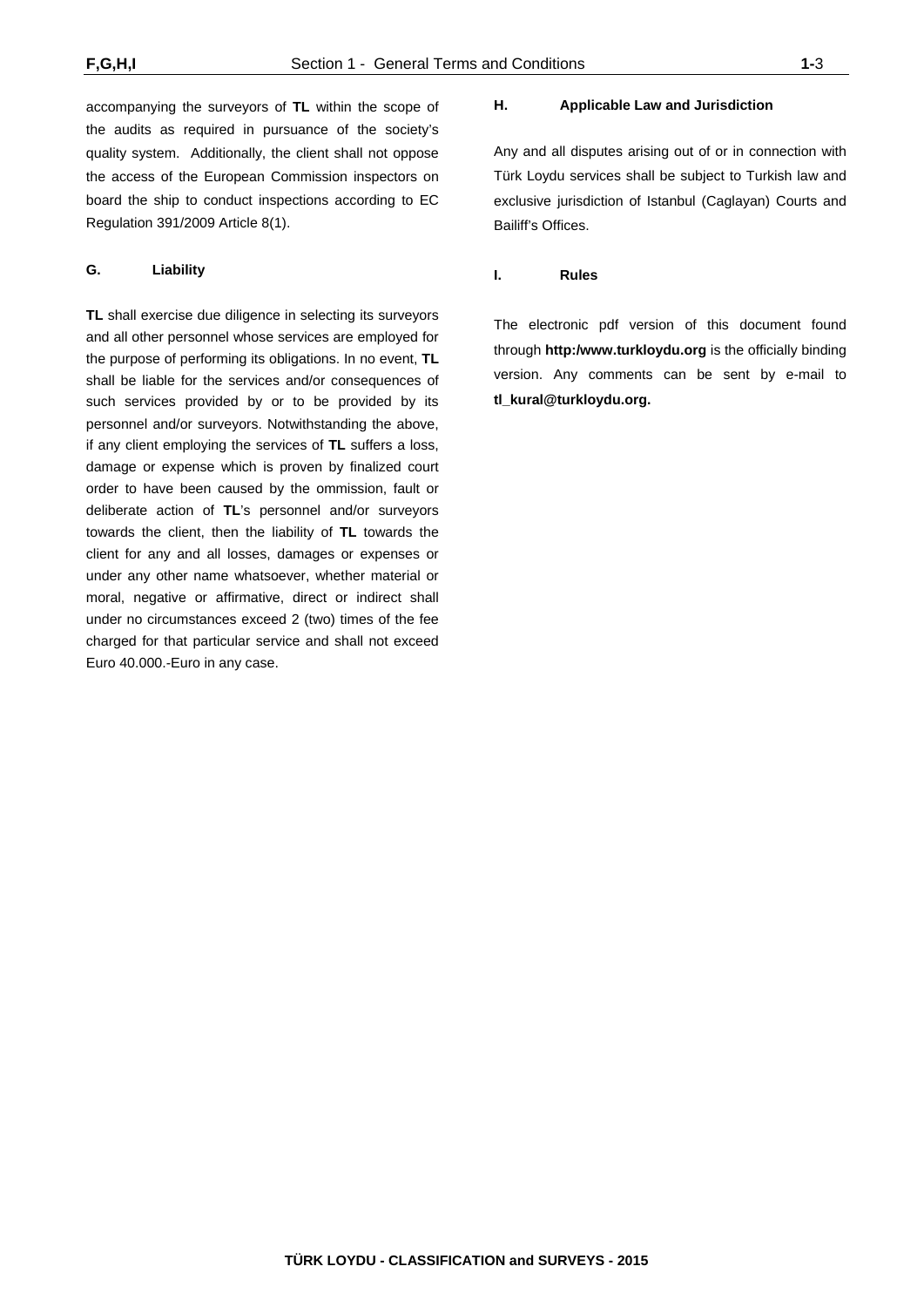# **SECTION 2**

# **CLASSIFICATION**

|    |                                                      | Page     |
|----|------------------------------------------------------|----------|
| А. |                                                      |          |
|    | 1. Definitions                                       |          |
|    | 2. Classification Process                            |          |
| В. |                                                      |          |
|    | 1. General                                           |          |
|    | 2. Assignment of Class to a New Ship                 |          |
|    | 3. Transfer of Class                                 |          |
|    | 4. Register                                          |          |
|    | 5. Transfer of Class at Vessel's Delivery            |          |
| C. |                                                      | $2 - 11$ |
|    | 1. General Requirements                              |          |
|    | 2. Definitions                                       |          |
|    | 3. Survey Procedure                                  |          |
|    | 4. Class Certificate                                 |          |
|    | 5. Suspension, Reinstatement and Withdrawal of Class |          |
|    | 6. Change of Ownership                               |          |
|    | 7. Lay-up and Re-Commissioning                       |          |
| D. |                                                      |          |
|    | 1. General                                           |          |
|    | 2. Mandatory Class Notations                         |          |
|    | 3. Optional Class Notations                          |          |
| Е. |                                                      |          |
|    | 1. General                                           |          |
|    | 2. Requirements to be Met by the Manufacturer        |          |
|    | 3. Certification Procedure                           |          |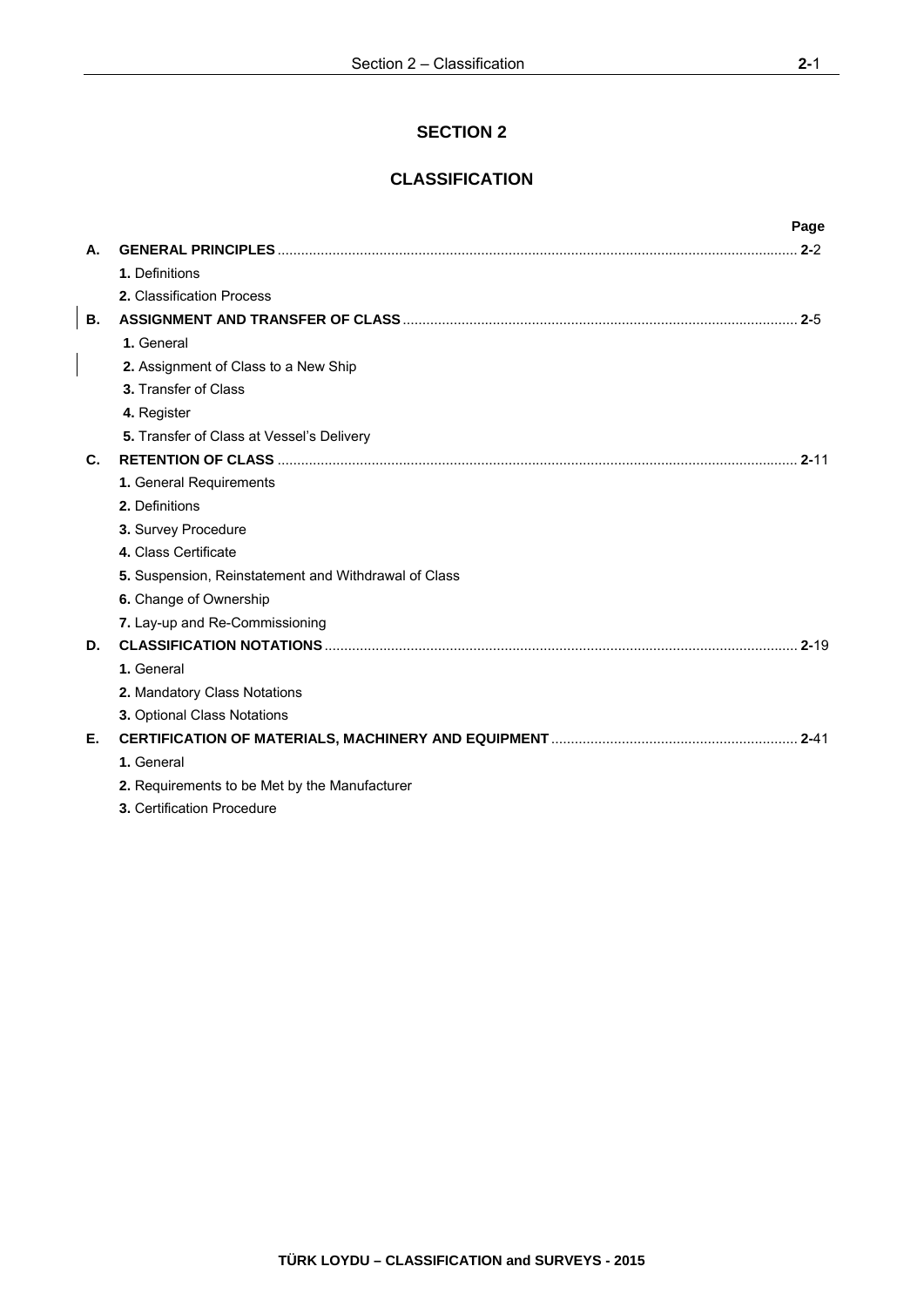**A. General Principles** 

**1. Definitions** 

**1.1** Society denotes Türk Loydu (**TL**).

**1.2** Administration means the Government of the State whose flag the ship is entitled to fly.

**1.3** Rules mean requirements issued by the Society as the basis for classification.

**1.4** Surveyor means personnel authorized to carry out surveys related with classification and certification.

**1.5** Classification means a service verifying compliance with the rules throughout the ship's life.

**1.6** Certification means a service confirming compliance with the requirements of related rules and regulations.

**1.7** Date of "contract for construction" of a ship is the date on which the contract to build the vessel is signed between the prospective owner and the shipbuilder. This date is to be declared to **TL** by the party applying for the assignment of class to a newbuilding.

The date of "contract for construction" of a series of vessels, including specified optional vessels for which the option is ultimately exercised, is the date on which the contract to build the series is signed between the prospective owner and the shipbuilder.

Vessels built under a single contract for construction are considered a "series of vessels" if they are built to the same approved plans for classification purposes.

The optional vessels will be considered part of the same series of vessels if the option is exercised not later than one year after the contract to build the series was signed.

If a contract for construction is later amended to include additional vessels or additional options, the date of "contract for construction" for such vessels is the date on which the amendment to the contract is signed between the prospective owner and the shipbuilder.

The amendment to the contract is to be considered as a "new contract" to which the above applies.

If a contract for construction is amended to change the ship type, the date of "contract for construction" of this modified vessel, or vessels, is the date on which revised contract or new contract is signed between the Owner, or Owners, and the shipbuilder.

**1.8** "Date of Build" for New Construction is the year, month and date at which the new construction survey process is completed. Where there is substantial delay between completion of construction survey process and the ship commencing active service, the date of commissioning may be also specified.

In case of after modifications, "Date of Build" shall remain assigned to the ship after modifications are completed.

Where a complete replacement or addition of a major portion of the ship such as a complete forward or after section, a complete main cargo section (which may include a complete hold/ tank of a cargo ship), a complete block of deck structure of a passenger ship or a structural modification of a single hull to a double hull is involved, the following shall apply:

- "Date of Build" associated with each major portion of the ship is to be indicated where it has been agreed that the newer structure is to be on a different survey cycle;
- Survey requirements is to be based on the "Date" of Build" associated with each major portion of the ship;
- Survey due dates may be aligned at the discretion of **TL**.

**1.9 "**Delivery date" is the date on which the finished vessel is handed over from the yard to the owner. Date of build and delivery date may be regarded as concurrent.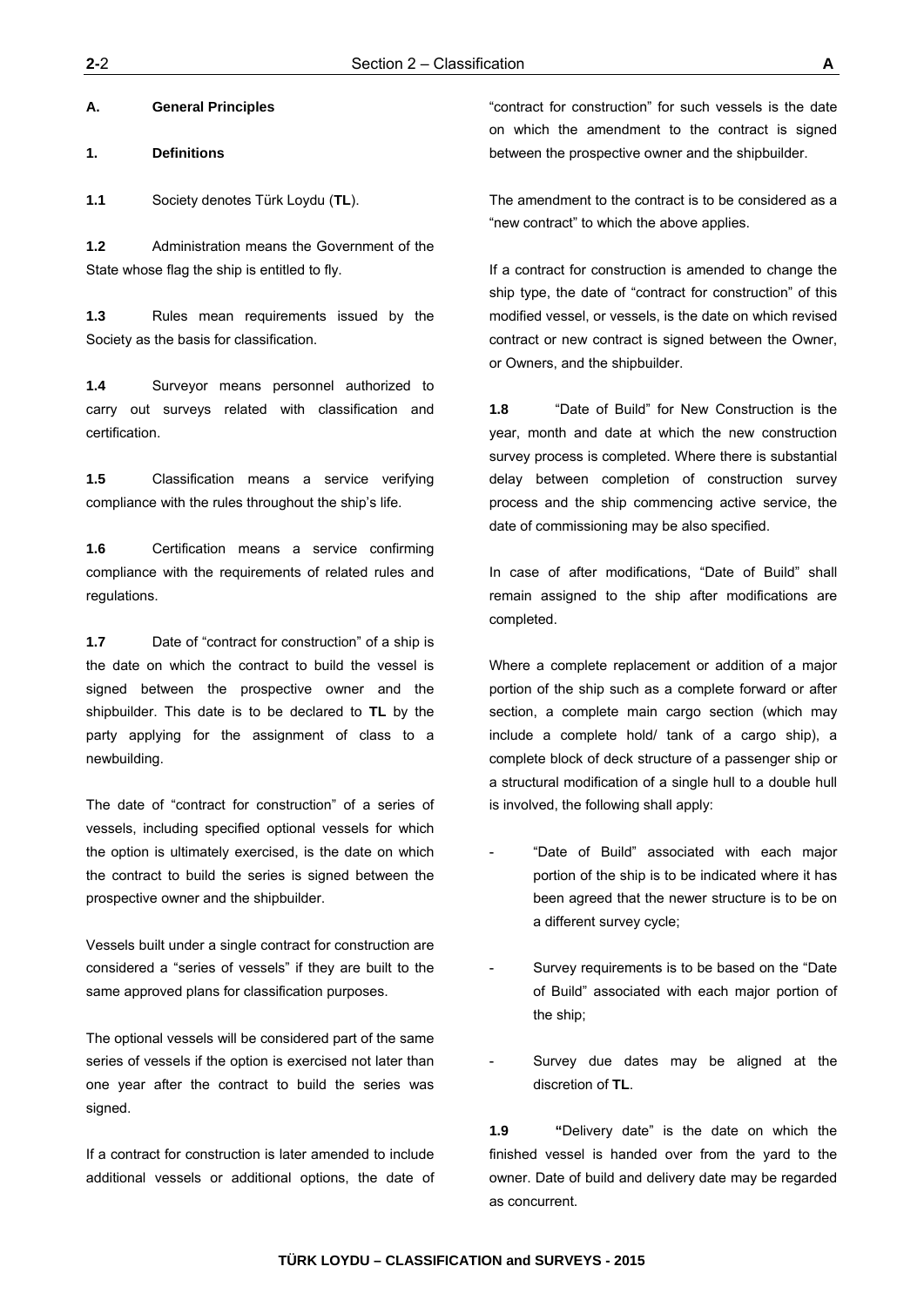**1.10 "**Keel laying date" is the date on which the keel is laid or which are at a similar stage of construction.

Similar stage of construction is when construction identifiable with a specific ship has started and assembly of that ship has commenced comprising at least 50 tonnes or one per cent of the estimated mass of all structural material (for high speed crafts three per cent), whichever is less.

#### *Note:*

*For the purposes of the application of the IMO Conventions and Codes (Performance Standards, Technical Standards, Resolutions and Circulars) for Fibre-Reinforced Plastic (FRP) Craft, the term "the keels of which are laid or which are at a similar stage of construction" should be interpreted as the date that the first structural reinforcement of the complete thickness of the approved hull laminate schedule is laid either in or on the mould.* 

#### **2. Classification Process**

#### **2.1 General**

The classification process consists of:

**2.1.1** The development of Rules, Additional Rules, Guidelines and other documents relevant to design and construction of ships and marine vessels.

**2.1.2** The review of plans and documents and surveys, checks and tests during and after construction to verify compliance with such Rules, Additional Rules, Guidelines and other documents.

**2.1.3** The assignment of class when compliance with the **TL** Rules, Additional Rules, Guidelines and other documents has been verified.

**2.1.4** The issuance of Class Certificate.

**2.1.5** The performance of the annual, intermediate, class renewal and occasional surveys to verify that the vessel meets the conditions for maintenance of class.

#### **2.2 Rules and regulations**

**2.2.1** The latest edition of Classification and

Surveys rules and the construction rules of **TL** related with the ship type applicable on the date of contract between shipyard and shipowners are to be taken as a basis for the classification of new ships. Construction rules include; hull, machinery, electric, material, welding and other special rules of **TL**.

**2.2.2** The rules, guidelines and other documents are, in general, developed by **TL** staff, and accepted by the related rule development committees. In rule development; international rules and regulations, theoretical researches and service experiences are utilized.

**2.2.3** Respective flag state rules and regulations will not be affected by Classification and Surveys rules. Various requirements stipulated by international conventions are taken into account in **TL** Rules.

**2.2.4** In statutory matters, when authorized by the flag state concerned and acting on its behalf, the Society applies the IACS Unified Interpretations (UIs) applicable to a vessel, its machinery and equipment, in accordance with the implementation dates and provisions stated in the UI, unless the flag state provides a different interpretation with written instruction to apply or decides otherwise.

### **2.3 Certificates and reports**

**2.3.1** If the applicable requirements have been met, class is to be assigned. The assignment of class is documented by the issuance of a class certificate. Class certificates are issued only for the use of **TL**, its clients and other authorized entities.

**2.3.2** Certificates, reports and other document issued by **TL** are in no way intended to replace the duties and responsibilities of flag state, designers, shipbuilders, manufacturers, suppliers, owners, operators, etc.

The activities of such parties falling outside the scope of the classification, such as design, manufacturing, choice of machinery and equipment, form and performance of the ship, life-saving appliances, number and qualification of crew remain responsibility of these parties.

**TÜRK LOYDU – CLASSIFICATION and SURVEYS - 2015**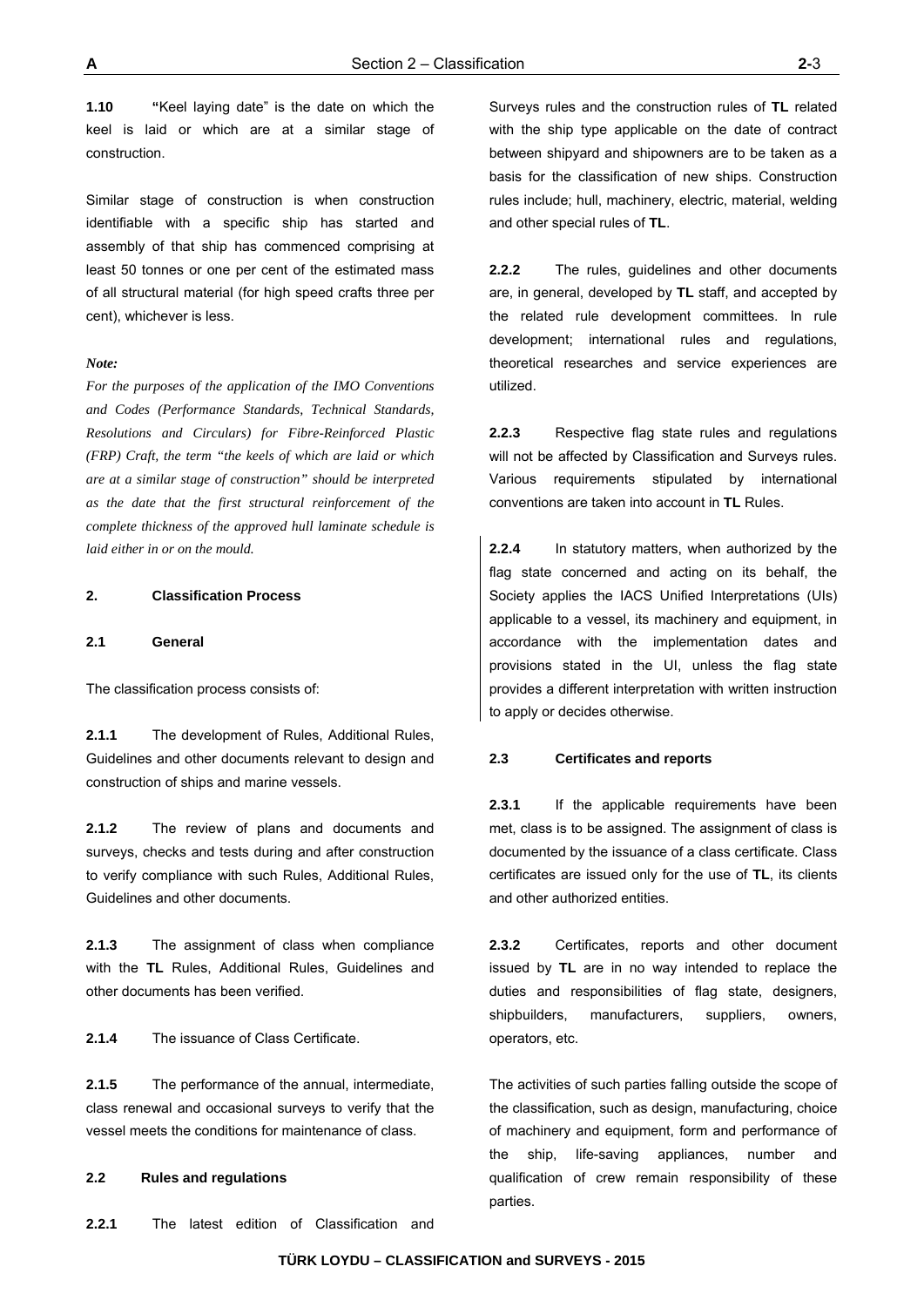**2.3.3 TL** will release information from reports and certificates to the Port State to assist in rectification of deficiencies during port state controls. Such information includes recommendations, survey due dates, and certificate expiration dates.

**2.3.4** The class is to be retained on the condition that the requirements applicable for retention of class are complied with. Retention of class is confirmed by annual endorsements and renewal of the class certificate at five year intervals.

#### **2.4 Responsibilities**

#### **2.4.1 Surveyor's intervention**

**2.4.1.1** For the purpose of verifying compliance with the rules, the client is to provide the Society's surveyors with the free access to ships and/or to their premises.

**2.4.1.2** The clients are to take the necessary measures for the surveyor's inspections and testing to be carried out safely. The surveyor is to be constantly accompanied during surveys by personnel of the client.

#### **2.4.2 Operation and maintenance of ships**

**2.4.2.1** The classification of a ship is based on the principle that the ship is operated in a proper manner by competent crew.

**2.4.2.2** It is to be assumed that the ship is not to be loaded more than the draught of the ship corresponding to the freeboard assigned, that the ship is to be properly loaded taking into account its stability and strength and that the cargoes are to be properly stowed and secured.

**2.4.2.3** Ships are to maintain at all times in proper condition complying with international safety and pollution prevention regulations;

- Load Lines Convention;
- International Convention for the Safety of Life at Sea, 1974 and its Protocol of 1978;
- International Convention for the Prevention of Pollution from Ships, 1973, as modified by

the Protocol of 1978 relating thereto;

 International Code for the Construction and Equipment of Ships Carrying Dangerous Chemicals in Bulk (IBC Code);

International Code for the Construction and Equipment of Ships Carrying Liquefied Gases in Bulk (IGC Code);

and applicable Amendments thereto, **TL** requires the applicable Convention Certificates to be issued by a flag state or by **TL**, Safety Management Certificates in accordance with the provisions of the International Safety Management Code (ISM Code) may be issued by an organisation complying with IMO Resolution A.739(18) and authorised by the flag state with which the ship is registered. Cargo Ship Radio Certificates may be issued by an organisation authorised by the flag state with which the ship is registered. In the case of dual-classed ships, Convention Certificates may be issued by the other Society with which the ship is classed provided this is recognised in a formal Dual Class Agreement with TL and provided the other Society is also authorised by the flag state. In the event of a flag state withdrawing any ship's Convention Certificate (referred to in this section) then the TL may suspend the ship's class. If a ship is removed from the flag state's Registry for the non-compliance with the Conventions or Classification Requirements referred to here in then the TL will suspend the ship's class.

In the event of ISM Code certification being withdrawn from a ship or Operator then the TL will suspend the ship's class.

**2.4.2.4** Documents issued by **TL** in relation to its activities reflect the condition of the ship found at the time and within the scope of the survey. It is the interested party's responsibility to ensure proper maintenance of the ship and to inform **TL** of any events or circumstances affecting the class.

#### **2.4.3 Port state inspections**

In case of a ship's detention by port state control the operators are obliged to call in a **TL** surveyor without delay. This requirement has to be met in any case,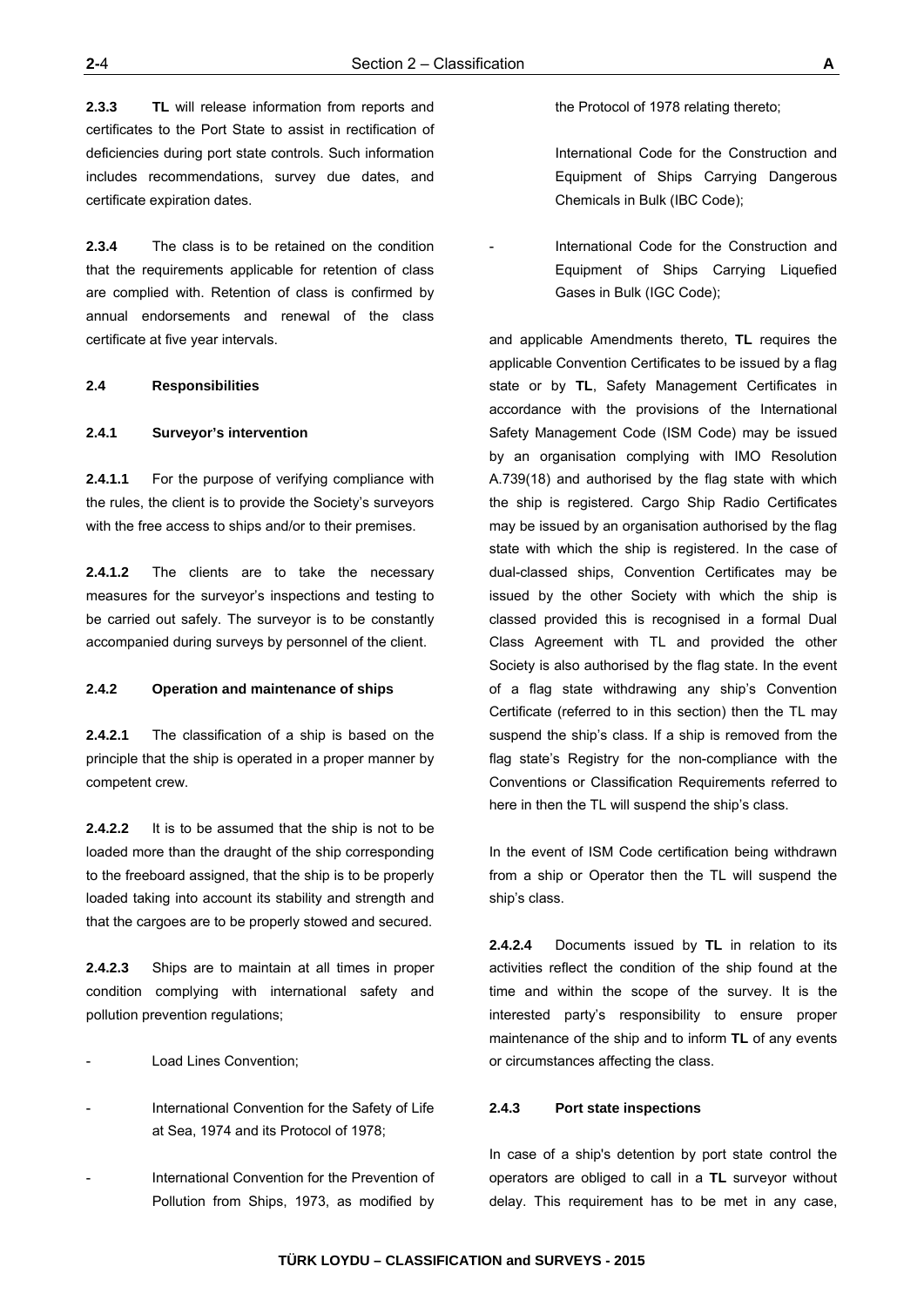where the deficiencies are related to statutory certificates issued by **TL** on behalf of a flag state.

#### **2.4.4 Disclosure of information**

**2.4.4.1 TL** will not disclose any information received or reports made in connection with classification to any other party than those entitled or to those having been given the right to receive information by legislation, court decision or written permission from the owner.

**2.4.4.2** Information recorded in **TL**'s Register of Ships which encompasses the status of classification and statutory surveys and certificates issued by **TL**, overdue conditions, class suspensions and withdrawals are to be published and/or released to any interested party.

#### **2.5 Appeals**

The client may request in writing that a decision made by **TL** is to be taken up for reconsideration. **TL** will subsequently consider the matter and announce its decision according to its procedures.

#### **2.6 Register**

The Classification data of each ship classified will be included in the **TL** data file. An extract of these ship data will be entered in the Register published by **TL**. During the period of Class **TL** will update these details on the basis of relevant reports submitted by the Surveyors.

#### **B. Assignment and Transfer of Class**

**1. General** 

**1.1** Request for classification of a new ship or an existing ship is to be submitted to **TL** in writing by the client.

**1.2** Class is transferred to a ship after approval of necessary plans and completion of surveys during construction or class transfer surveys in accordance with IACS PR1A.

**1.3** In cases of transfer of class from non IACS member class society or non-classed existing vessel, the Owner is to be notified in writing of :

- The relevant surveys specified in 3.3.2.1 that are required to be satisfactorily completed for entry into class;
- the plan submittal and appraisal requirements for classification by the **TL** as a prerequisite to obtaining an Interim or Full Term Certificate of Class;
- the requirement that an Interim or Full Term Certificate of Class can be issued only after the **TL** has satisfactorily completed all required plan appraisal and surveys.

### **2. Assignment of Class to a New Ship**

#### **2.1 Scope**

**2.1.1** Classification covers the ship's hull, its machinery and equipment.

**2.1.2** On application, certain installations may be classed separately.

**2.1.3 TL** reserve the right to extend the scope of classification to all equipment and machinery used in the operation of the ship, which by their character and/or arrangement may impair the safety of human life, of the ship and her cargo or of the environment.

#### **2.2 Plan approval**

**2.2.1** Drawings and calculation required for plan approval are to be submitted to **TL**.

**2.2.2** Drawings and calculations to be submitted are listed in the applicable chapter of the rules.

**TL** may request additional documents according to the specific nature of the ship to be classed.

**2.2.3** The drawings and calculations subject to approval are to be examined by **TL** in scope of the class applied for.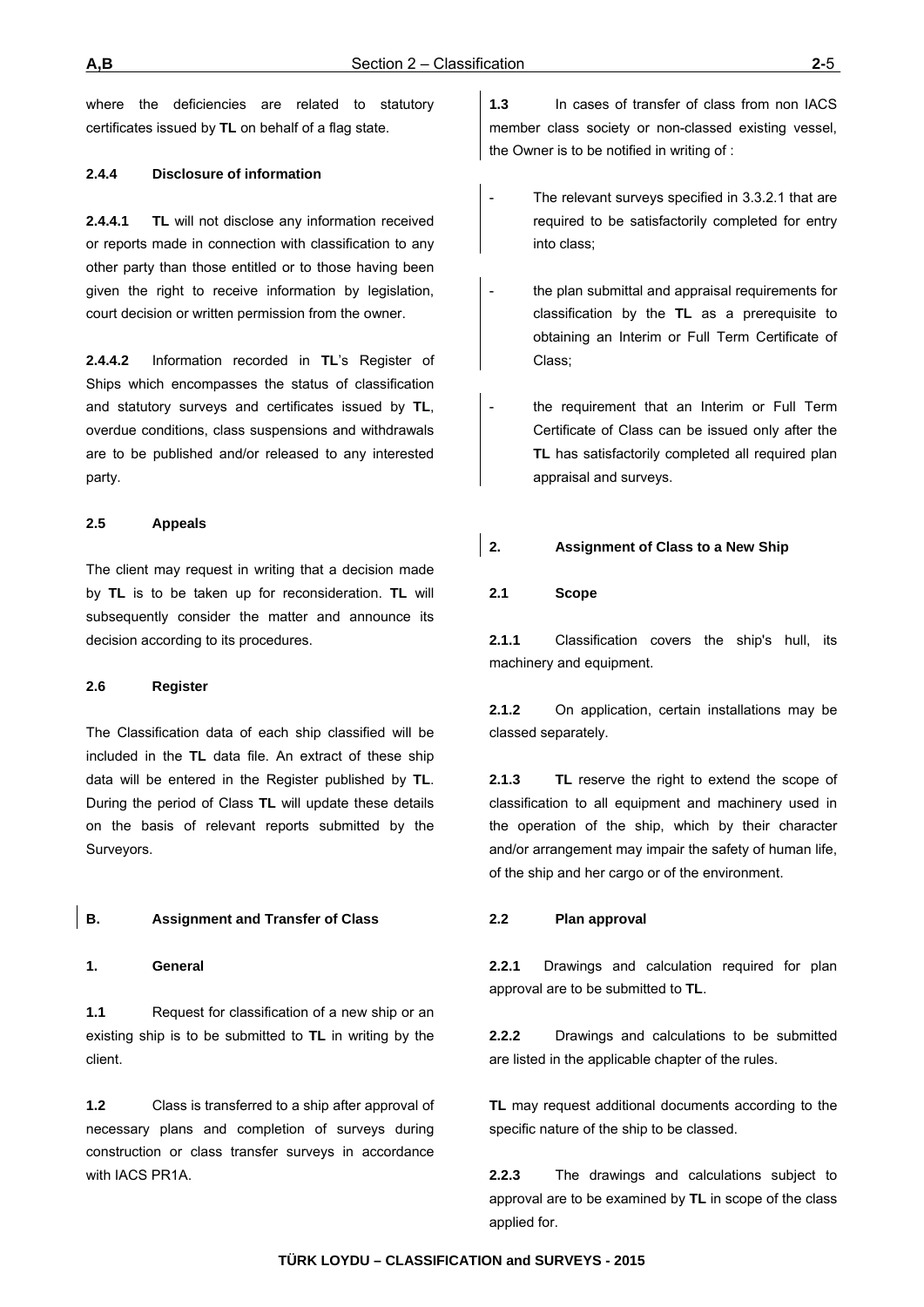**2.2.4** The results of the examination are to be stated both in the drawings and in the letter of approval.

**2.2.5** Modifications of the approved plans need to be reapproved.

**2.2.6** Design data to be submitted with the documents are to incorporate all information necessary for the assessment of the design of the ship.

**2.2.7** Submitted plans are to include the necessary information for checking the compliance with the rules.

#### **2.3 Surveys during construction**

**2.3.1** When a ship is constructed under the supervision of **TL,** the Society carries out surveys, attends tests and trials stated in its rules.

**TL** verifies that the work is carried out in compliance with the applicable rules and standards.

**2.3.2** The survey at the clients sites may consist of a combination of visual inspections, tests, measurements and review of records.

**2.3.3** Welding of hull structures, machinery installations and equipment is to be carried out by approved welders, with approved welding consumables.

**2.3.4** Where specified by the rules, tests are to be carried out in the presence of **TL** surveyor.

A test programme for harbour and sea trials is to be submitted to **TL** by the client.

**2.3.5** Tests in addition to those stated in **TL** rules may be requested by **TL** in order to verify compliance with the rules.

# **2.4 Use of materials, machinery and equipment**

**2.4.1** Materials, machinery and equipment to be installed on new buildings are to, in general, be new.

**2.4.2** All materials, machinery and equipment covered by the class and used or fitted on board ships are to be certified according to **TL** rules.

**2.4.3** Second hand materials, machinery and equipment may be used on new buildings subject to the specific agreement of **TL** and the owner.

**2.4.4** New installation of materials which contain asbestos is not permitted for all new and existing ships.

#### **2.5 Defects and deficiencies**

**2.5.1 TL** may reject items found as defective or need supplementary survey and tests.

**2.5.2** All repairs need to be preliminary agreed with **TL**. When the defect tolerances are specified in **TL** rules or by the manufacturer, they are to be taken into consideration during repair works.

#### **2.6 Class certificate**

**2.6.1** When TL satisfied that all requirements corresponding to the class in question have been met, an interim class certificate or the class certificate is to be issued. Interim class certificate is valid to a date not exceeding 5 months from transfer of class.

**2.6.2** Class may be assigned with recommendation.

**2.6.3** The interim certificate is to be replaced by a full term class certificate when **TL** has confirmed that applicable requirements have been met.

**2.6.4** The class certificate is valid to a date not exceeding 5 years from the date of class assignment provided condition for class retention are complied with.

**2.6.5 TL** reserves the right to introduce special remarks in the class certificate stating assumptions for the assignment of the class and restrictions regarding the use of the ship.

#### **3. Transfer of Class**

#### **3.1 General**

When an Owner applies to **TL** for a ship in service for classification, she will be admitted to **TL**'s class upon verification of documentation and satisfactory surveys.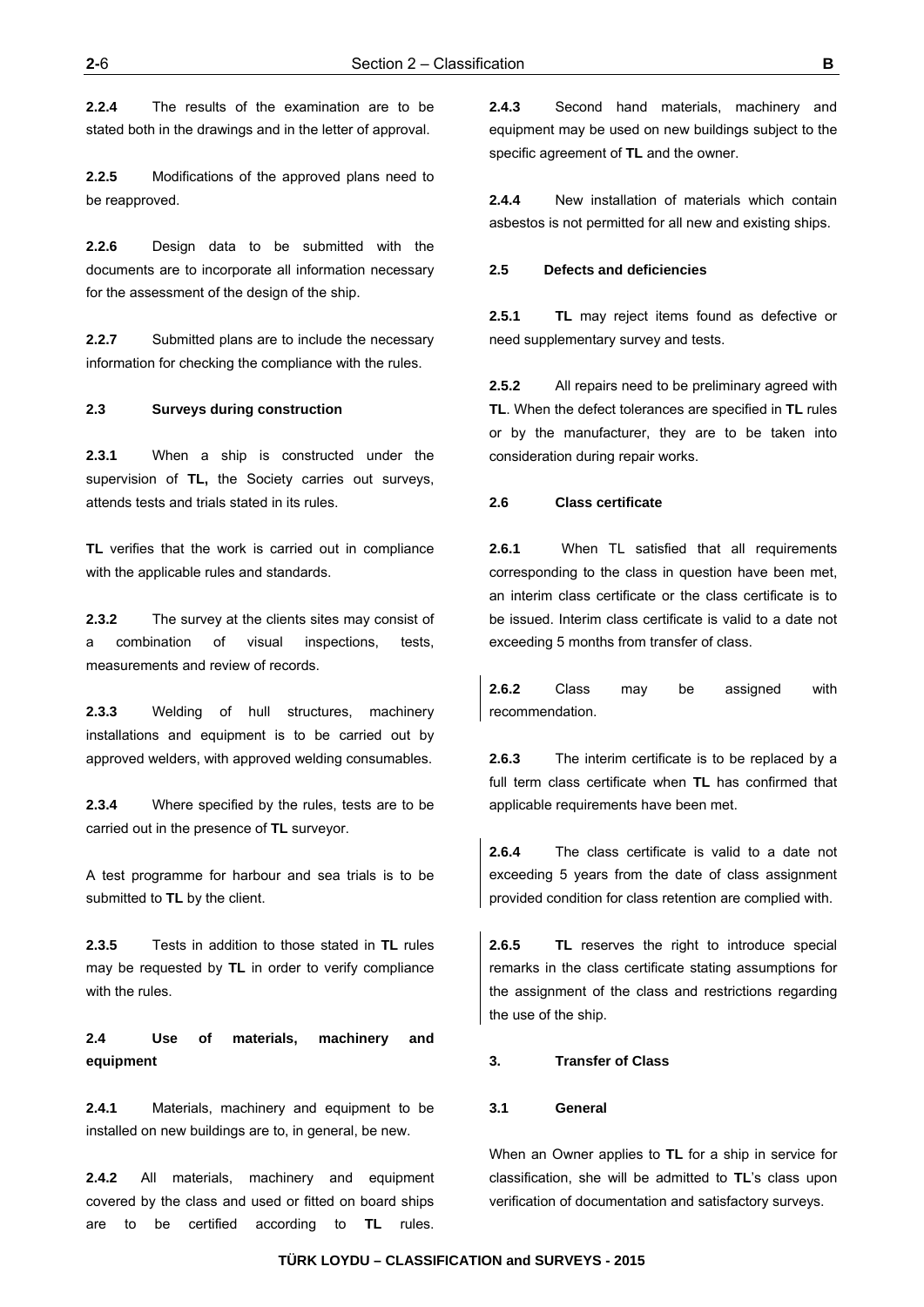# **3.2 Documents**

**3.2.1** For a ship built in accordance with rules of an IACS member society, the following documentation is to be submitted to **TL** which is to be taken as a basis for forthcoming surveys.

#### **3.2.1.1** Main plans

- General arrangement plan
- Capacity Plan
- Hydrostatic Curves
- Stability booklet
- Damage stability booklet, where required
- Loading manual, where required
- **3.2.1.2** Steel Plans
- Midship section
- Scantling Plan
- Longitudinal section and decks
- Shell expansion
- **Bulkheads**
- Rudder and Rudder Stock
- Hatch covers, if any
- Stern Frame, if the vessel is transferred from a non-IACS society or is non-classed
- For CSR vessels, plans showing, for each structural element, both as-built and renewal thicknesses and any thickness for "voluntary addition".
- **3.2.1.3** Machinery plans
- Machinery Arrangement
- Intermediate, Thrust and Screw Shafts
- **Propellers**
- Main Engines, Propulsion Gears and Clutch Systems (or Manufacturer make, model and rating information)
- For Steam Turbine Vessels, Main Boilers, Superheaters and Economisers (or Manufacturer make, model and rating information) and Steam Piping
- Steering gear systems piping and arrangements and steering gear manufacturer make and model information
- Bilge piping diagram
- Ballast piping diagram
- Wiring diagram

#### **3.2.1.4 Torsional Vibration Calculations**

For vessels less than two (2) years old, torsional vibration calculations are to be submitted.

# **3.2.1.5 Additional requirements for vessels with ice strengthening**

Plans for flexible couplings and/or torque limiting shafting devices in the propulsion line shafting (or manufacturer make, model and rating information) are to be submitted.

#### **3.2.1.6 Additional plans required for oil tankers**

Pumping arrangement at the forward and after ends and drainage of cofferdams and pump rooms are to be submitted.

# **3.2.1.7 Additional plans required for unattended machinery space notation**

The following additional plans are to be submitted:

Instrument and Alarm List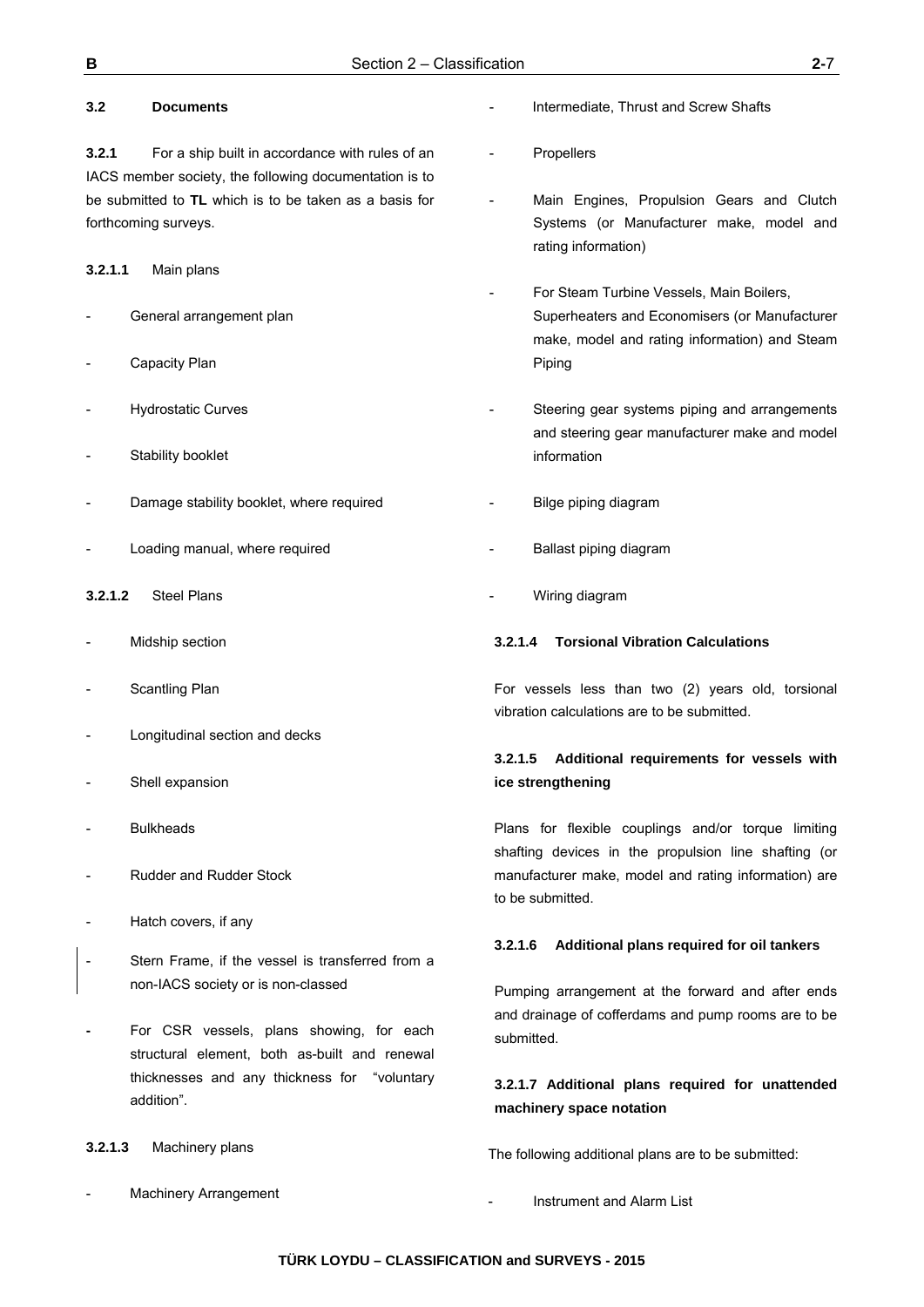List of Automatic Safety Functions (e.g. slowdowns, shutdowns, etc.)

**Function Testing Plan** 

#### *Note:*

*1. Additional information may be necessary according to Flag State requirements.* 

*2. Alternative technical data may be accepted in lieu of specific items of the listed documentation not being available at the time of the transfer.* 

**3.2.2** If the documentation stated in 3.2.1 is not available, these documents are to be prepared and submitted to **TL** for approval.

**3.2.3** In case of class transfer from a non-IACS Society to Türk Loydu or non-classed vessel, the submission of plans, documents or alternative technical information are required to verify that the vessel complies with the **TL**'s Rules.

In cases where the vessel has been previously classed by **TL** or an IACS Member, the submission of plans may be specially considered subject to confirmation of no alteration/modification to the vessel.

Where plan appraisal issues remain outstanding, **TL** may impose a Recommendation for a limited time period in accordance with IACS PR 35.

if it proves not practicable (after having made a good faith effort to obtain the information) to acquire certain plans as listed in 3.2.1, equivalent/alternative technical data must be provided prior to **TL** issuing the Full Term Class Certificate.

**3.2.4 TL** may also request additional drawings and documentation in addition to drawings stated in 3.2.1.

#### **3.3 Class entry surveys**

*Note:* 

*Class entry surveys may be, but are not required to be, credited as periodical surveys for maintenance of classification. Recommendations due for compliance at a* 

*specified periodical survey for maintenance of classification need not be carried out/complied with at a class entry survey unless the class entry survey is credited as the specified periodical survey for maintenance of classification or the recommendation is overdue.* 

**3.3.1** Prior to transfer of class to an existing ship, that ship is to undergo the surveys based on the age and type of the ship.

The extent of these surveys is to be as follows:

#### **3.3.1.1 Hull surveys**

**3.3.1.1.1** For ships of age less than 5 years, the survey is to be carried out in the scope of an annual survey.

**3.3.1.1.2** For ships between 5 and 10 years, the survey is to include an Annual Survey and inspection of a representative number of ballast spaces.

**3.3.1.1.3** For ships of 10 years of age and above but less than 20 years of age, the survey is to include an Annual Survey and inspection of a representative number of ballast spaces and cargo holds and/or cargo tanks, as applicable.

**3.3.1.1.4** For ships with ESP class notation and 15 years of age and above but less than 20 years of age, the survey is to be carried out in the scope of class renewal survey or of intermediate survey, whichever is due next.

**3.3.1.1.5** For all ships of 20 years of age and above, the survey is to be carried out in the scope of class renewal survey.

#### *Note:*

*The requirement of item 3.3.1.1.5 is also applicable to the vessels having their hull under continuous survey.*

In the two latter cases, if a bottom survey in dry dock is not due at the time of class entry, consideration can be given to perform an in-water survey in lieu of bottom survey in dry dock

**3.3.1.1.6** In lieu of the requirements in items 3.3.1.1.1 through 3.3.1.1.5, the following apply for site specific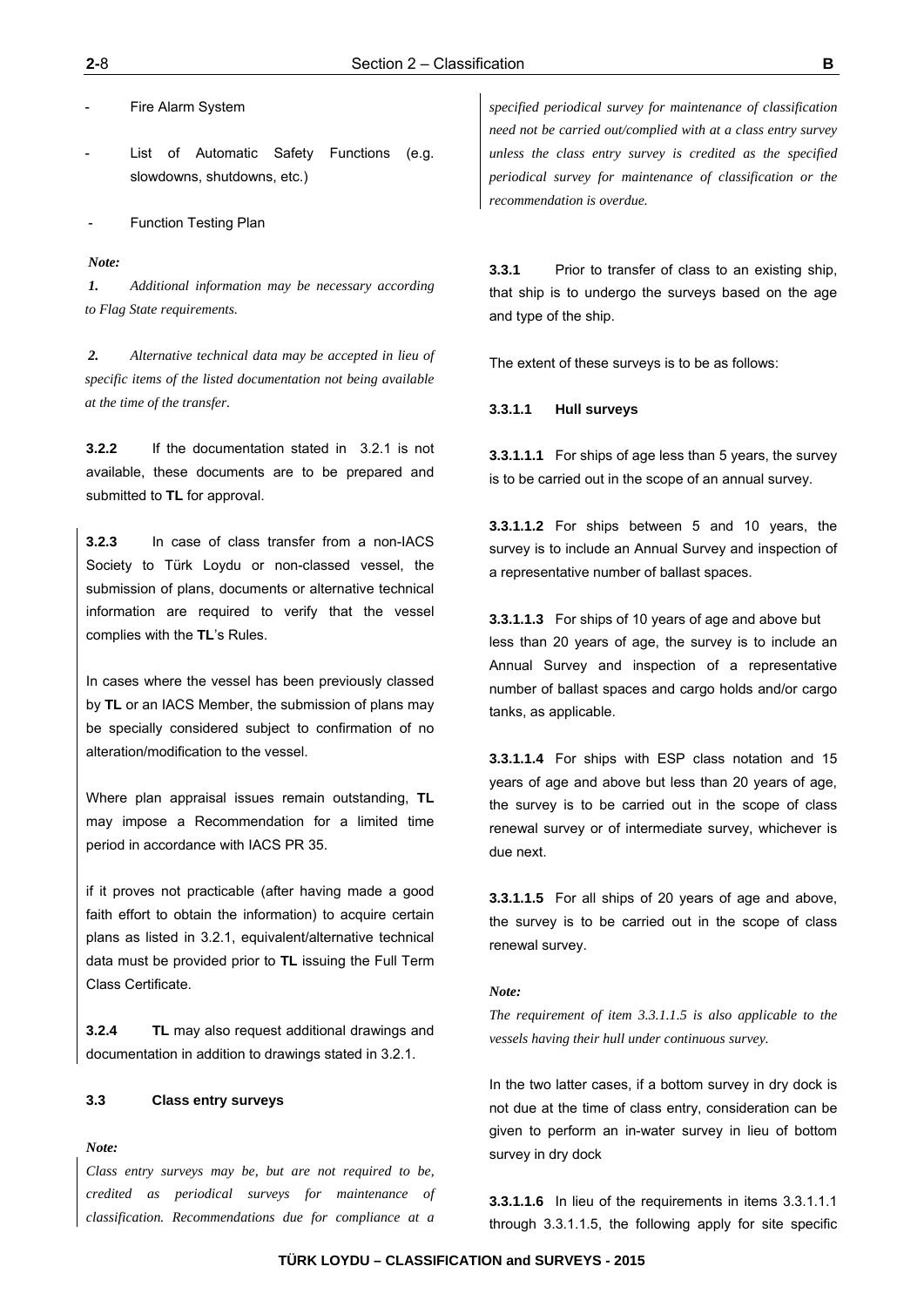purpose-built Floating Production and/or Storage Vessels:

- For vessels of age less than 5 years, the survey is to have the scope of an Annual Survey;
- For vessels of age between 5 and 10 years, the survey is to include an Annual Survey and inspection of twenty percent of ballast spaces;
- For vessels of age between 10 and 20 years, the survey is to include an Annual Survey and inspection of twenty percent of ballast spaces and twenty percent of cargo spaces.
- For vessels over 20 years of age, the survey is to have the scope of a class renewal survey.

**3.3.1.1.7** For site specific Floating Production and/or Storage Vessels which have been converted from other vessels, the survey is to take the form of an Annual Survey and also include inspection of twenty percent of ballast spaces and twenty percent of cargo spaces until 20 years have elapsed since conversion. After 20 years the survey is to have the scope of a class renewal survey.

**3.3.1.1.8** In the context of applying items 3.3.1.1.4 and 3.3.1.1.5 above, if a dry-docking of the vessel is not due at the time of transfer, consideration can be given to carrying out an underwater examination in lieu of drydocking.

**3.3.1.1.9** In the context of applying items 3.3.1.1.1 to 3.3.1.1.8 above, as applicable,

- If the class entry survey is to be credited as a periodical survey for maintenance of class consideration may be given by the gaining society to the acceptance of thickness measurements taken by the losing society provided they were carried out within the applicable survey window of the periodical survey in question.
- If the class entry survey is not to be credited as a periodical survey for maintenance of class, consideration may be given by the gaining society to the acceptance of thickness

measurements taken by the losing society provided they were carried out within 15 months prior to completion of class entry survey when it is in the scope of a Special Survey, within 18 months prior to completion of class entry survey when it is in the scope of an Intermediate Survey.

In both cases, the thickness measurements are to be reviewed by the gaining society for compliance with the applicable survey requirements, and confirmatory gauging are to be taken to the satisfaction of the gaining society.

**3.3.1.1.10** In the context of applying 3.3.1.1.3 to 3.3.1.1.8 above, as applicable, tank testing for vessels over 15 years of age is not required to be carried out as part of the class entry survey unless the class entry survey is being credited as a periodical survey for maintenance of class. If the class entry survey is to be credited as a periodical survey for maintenance of class, consideration may be given by the gaining society to the acceptance of the tank testing carried out by the losing society provided they were carried out within the applicable survey window of the periodical survey in question.

**3.3.1.1.11** In the context of applying 3.3.1.1.1 to 3.3.1.1.8 above, as applicable, compliance with IACS Unified Requirements that require compliance at the forthcoming due periodical surveys (such as S26 and S27) are not required to be carried out/completed as part of the class entry survey unless the class entry survey is credited as a periodical survey for maintenance of class.

#### **3.3.1.2 Machinery surveys**

A general examination of all essential machinery is to be held and is to include:

**3.3.1.2.1** Examination under working conditions of oil fuel burning equipment of boiler, economisers and steam/steam generators. The adjustment of safety valves of this equipment is to be verified by checking the records on the vessel.

**3.3.1.2.2** All pressure vessels.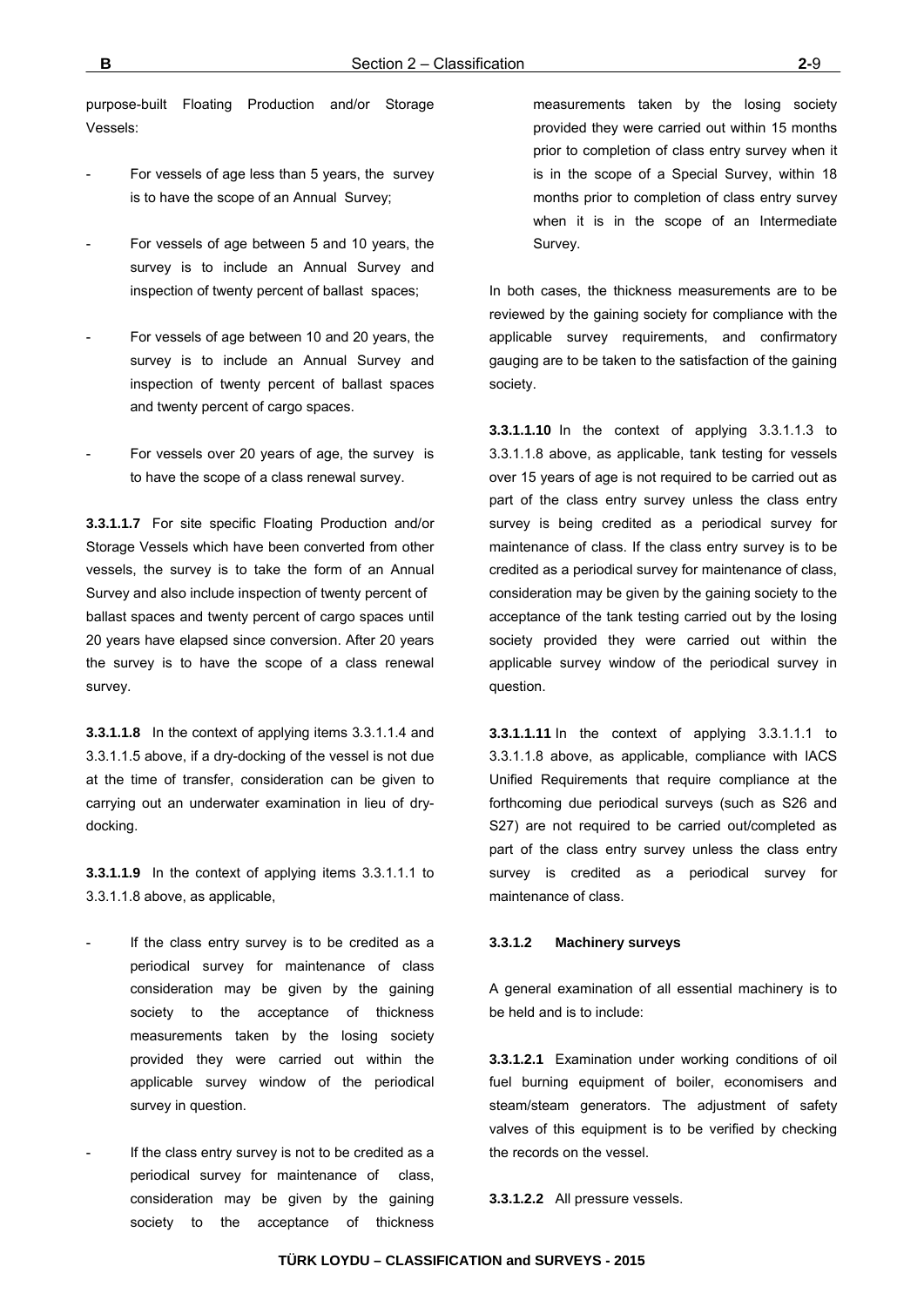**3.3.1.2.3** Insulation resistance, generator circuit breakers, preference tripping relays and generator prime mover governors are to be tested and paralleling and load sharing to be proved.

**3.3.1.2.4** In all cases, navigating lights and indicators are to be examined and their working and alternative sources of power verified.

**3.3.1.2.5** Bilge pumps, emergency fire pumps and remote control for oil valves, oil fuel pumps, lubricating oil pumps and forced draught fans are to be examined under working conditions.

**3.3.1.2.6** Recirculating and ice clearing arrangements, if any.

**3.3.1.2.7** The main and all auxiliary machinery necessary for operation of the vessel at sea together with essential controls and steering gear is to be tested under working conditions. Alternative means of steering are to be tested. A short sea trial is to be held at the Surveyors discretion if the vessel has been laid up for a long period.

**3.3.1.2.8** Initial start arrangements are to be verified.

**3.3.1.2.9** In the case of oil tankers, the cargo oil system and electrical installation in way of hazardous spaces are to be checked for compliance with TL Rule requirements. Where intrinsically safe equipment is installed, the surveyors are to satisfy themselves that a recognised authority has approved such equipment. The safety devices, alarms and essential instruments of the inert gas system are to be verified and the plant generally examined to ensure that it does not constitute a hazard to the vessel.

#### *Note:*

*For the transfer of class or adding class at ship's delivery, items 3.3.1.2.3 and 3.3.1.2.9 may be verified by reviewing the ship's record.* 

**3.3.2** For non-IACS classed or non-classed vessels, the class entry survey is to be held according to following:

**3.3.2.1** As the minimum extent based on the age and the type of the vessel as follows:

- Class renewal survey of Hull and Machinery including thickness measurements;
- Dry docking Survey
- Propeller Shaft Survey(s)
- Boiler Survey(s) and Pressure vessel survey(s)

**3.3.2.2 TL** may request further examinations, tests and measurements, including but not limited to material testing, non-destructive testing, hydraulic and hydrostatic tests and sea trial.

**3.3.2.3** Where the vessel has, during any portion of the five years prior to the request for classification being received, been previously classed by:

- Türk Loydu, or
- an IACS member at the time it classed the vessel,

then survey requirements may be specially considered but are not to be less than those required by 3.3.1.

#### **3.4 Class certificate**

**3.4.1** When **TL** satisfied that all requirements corresponding to the class in question have been met, an interim class certificate or the class certificate is to be issued. Interim class certificate is valid to a date not exceeding five months from transfer of class.

**3.4.2** Class may be transferred with recommendation.

**3.4.3** The interim certificate is to be replaced by a full term class certificate when **TL** has confirmed that applicable requirements have been met.

**3.4.4** The class certificate is valid to a date not exceeding 5 years from date of class transfer or, if **TL** accepts the periodical surveys credited by the previous class society, until the expiry date of the class certificate of the previous class society.

**3.4.5** For non-IACS Classed and non-classed vessel, the owner is to make a written request to **TL** to obtain an Interim Certificate of Class.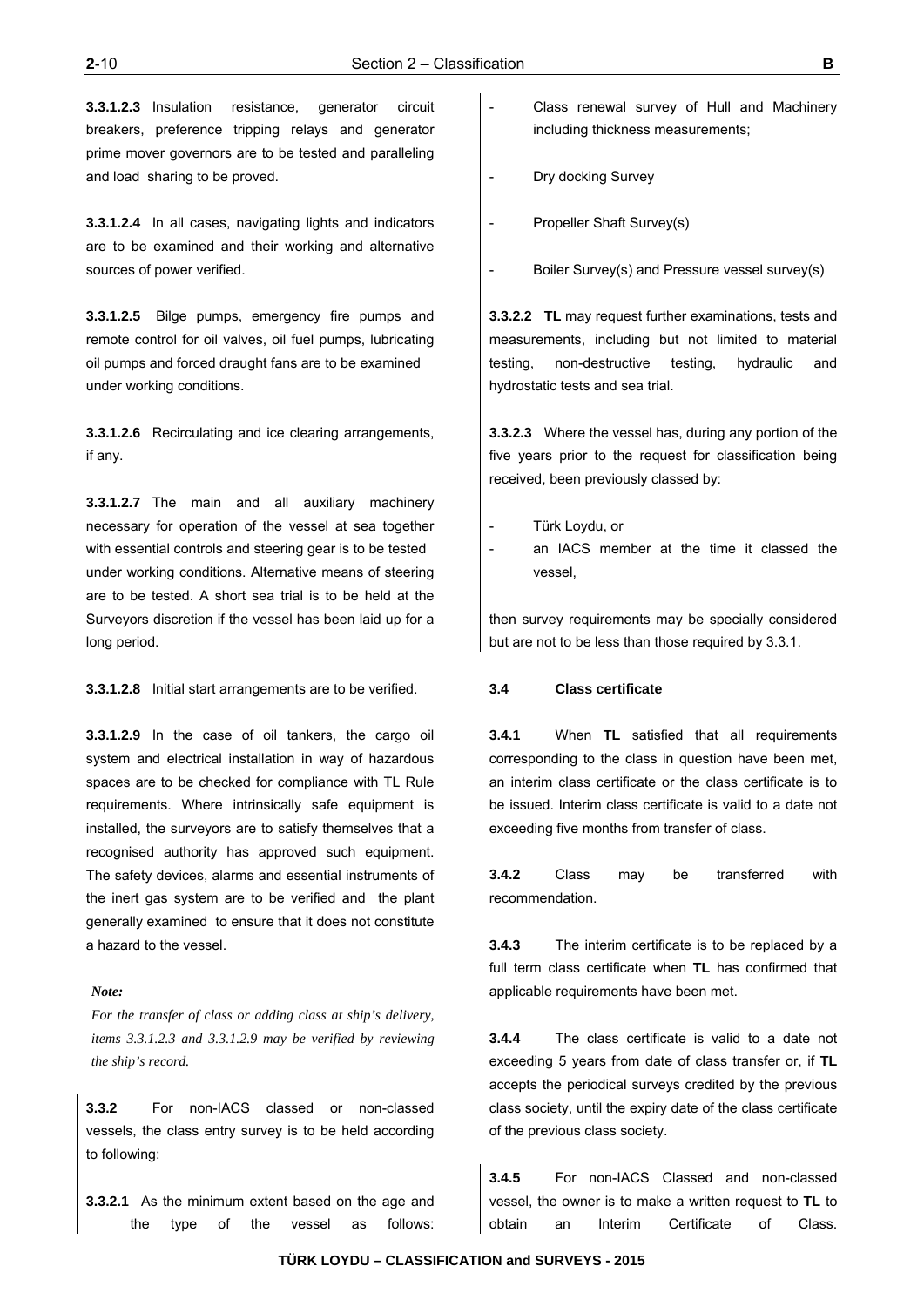An Interim Certificate of Class, or other documents enabling for non-IACS Classed or non-classed vessel to trade under **TL**'s classification is issued:

- when all required surveys have been completed;
- when the appraisal of the plans listed in 3.2.1, has been carried out (Where issues remain outstanding, **TL** may impose a Recommendation for a limited time period in accordance with Procedural Requirement IACS PR 35);
- when the opportunity to the Flag Administration is given to provide any further instruction within three (3) working days (In compliance with the requirements of Art. 10.5 of the Regulation (EC) No 391/2009 as amended).

#### **4. Register**

#### **4.1 General**

**4.1.1** When a vessel has been transferred class, Item A 2.6 is to be followed.

**4.1.2** The class transfer date is entered in the Register book. For ships built under the supervision of **TL**, the due date for the periodical surveys is to be calculated from this date. For ships built under the supervision of an other class society, the due date for the periodical surveys will depend upon the existing periodical survey schedule defined by the previous class society.

#### **5. Transfer of Class at Vessel's Delivery**

#### **5.1 General**

When an owner applies to TL to accept a vessel into class at its delivery, the vessel wil be admitted to TL's class upon verification of documentation and satisfactory surveys.

#### **5.2 Documents**

**5.2.1** For a ship built in accordance with rules of an IACS member society, the documentation stated in 3.2 is to be submitted to TL as a prerequisite to obtaining a Full Term Certificate of Class.

#### **C. Retention of Class**

#### **1. General Requirements**

**1.1** The hull and machinery have the same period of class. The class is to be valid on condition that the hull and the machinery are subjected to all surveys stipulated and that any repairs required are carried out to the satisfaction of **TL**.

**1.2** Retention of class is conditional upon the ship is being adequately manned, and the hull, machinery and equipment is being operated such as to comply with the design and with the applicable rules.

**1.3** Classed ships are to be subjected to surveys for the retention of class. These surveys include annual survey, intermediate survey and class renewal survey.

These surveys are to be carried out at the intervals laid down in the following. In addition to the above periodical surveys, ships are to be subjected to occasional surveys, where required.

**1.4** The surveys are to be performed according to the relevant requirements in order to verify that the hull, machinery and equipment comply with the applicable rules and will remain in satisfactory condition.

**1.5** If the hull and/or machinery are not subjected to the prescribed surveys on their due dates, the class will be suspended.

If special shipboard equipment classed is not subjected to the prescribed surveys on their due dates, the class of the special equipment only will be suspended.

**1.6 TL** Head Office or one of the Society's representations are to be immediately informed about any average or deficiencies and damages to hull and machinery or other equipment classed, where these may be of relevance to the vessel's class, including information on casualties. A survey will have to be arranged for a date no later than that of vessel's arrival at the next port.

If the survey reveals that vessel's class has been affected, it will be maintained only on condition that the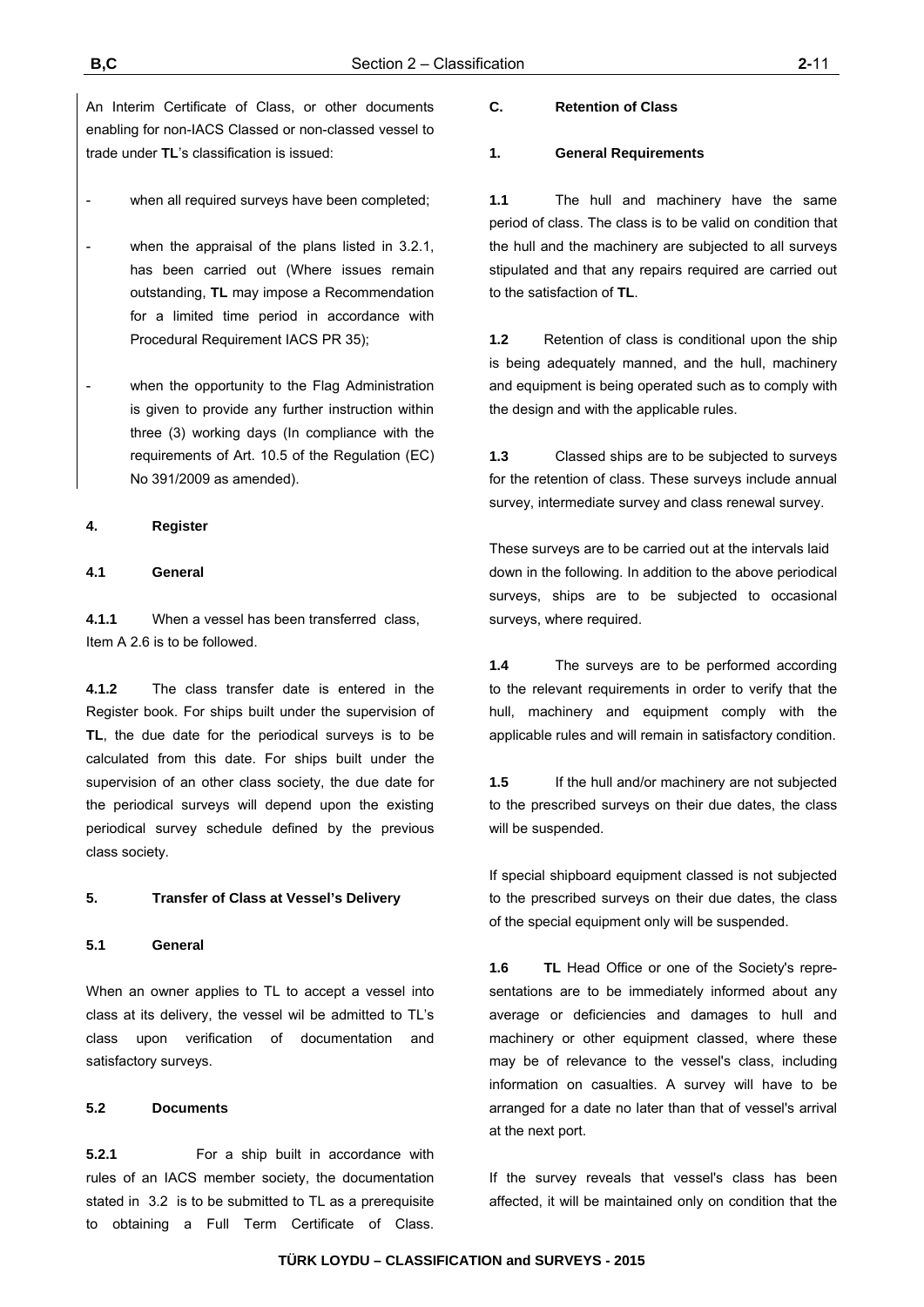repairs or modifications demanded by **TL** will be carried out within the period specified by the Surveyor.

# **2. Definitions**

#### **2.1 Anniversary date**

Anniversary date means the day of the month of each year in the period of class which corresponds to the expiry date of the period of class.

#### **2.2 Ballast tank**

A ballast tank is a tank which is used primarily for sea water ballast.

For single skin or double skin bulk carriers, a ballast tank is a tank which is used solely for sea water ballast, or, where applicable, a space which is used for both cargo and sea water ballast is to be treated as a ballast tank when substantial corrosion has been found in that space.

For oil tanker and chemical tankers, a ballast tank is a tank which is used solely for the carriage of sea water ballast.

#### **2.3 Cargo area**

The cargo area is that part of the ship which contains cargo tanks, slop tanks, cargo pump-rooms including pump-rooms, cofferdams, ballast tanks or void spaces adjacent to cargo tanks and also deck areas throughout the entire length and breadth of the part of the ship over the above mentioned spaces.

#### **2.4 Close-up survey**

A close-up survey is a survey where the details of structural components are within the close visual inspection range of the surveyor, i.e. normally within reach of hand.

#### **2.5 Coating condition**

Coating condition is defined as follows:

Good: condition with only minor spot rusting.

- Fair: condition with local breakdown at edges of stiffeners and weld connections and/or light rusting over 20% or more of areas under consideration, but less than as defined for poor condition.
- Poor: condition with general breakdown of coating over 20% or more or hard scale at 10% or more, of areas under consideration.

#### **2.6 Corrosion prevention system**

A corrosion prevention system is normally considered a full hard protective coating.

Hard protective coating is usually to be epoxy coating or equivalent. Other coating systems, which are neither soft nor semi-hard coatings, may be considered acceptable as alternatives, provided that they are applied and maintained in compliance with the manufacturer's recommendations.

#### **2.7 Critical areas**

Critical areas are locations which have been identified from calculations to require monitoring or from service history of the subject ship or from similar ships, to be sensitive to cracking, buckling or corrosion which would impair the structural integrity of the ship.

#### **2.8 Exceptional circumstances**

Exceptional circumstances means unavailability of repair facilities, unavailability of essential materials, equipment or spare parts, or delays incurred by action taken to avoid severe weather conditions.

#### **2.9 Overall survey**

An overall survey is a survey intended to report on the overall condition of the hull structure and determine the extent of additional close-up surveys.

#### **2.10 Overdue surveys**

Each periodical survey is assigned a limit date specified by the relevant requirements of the rules by which it is to be completed.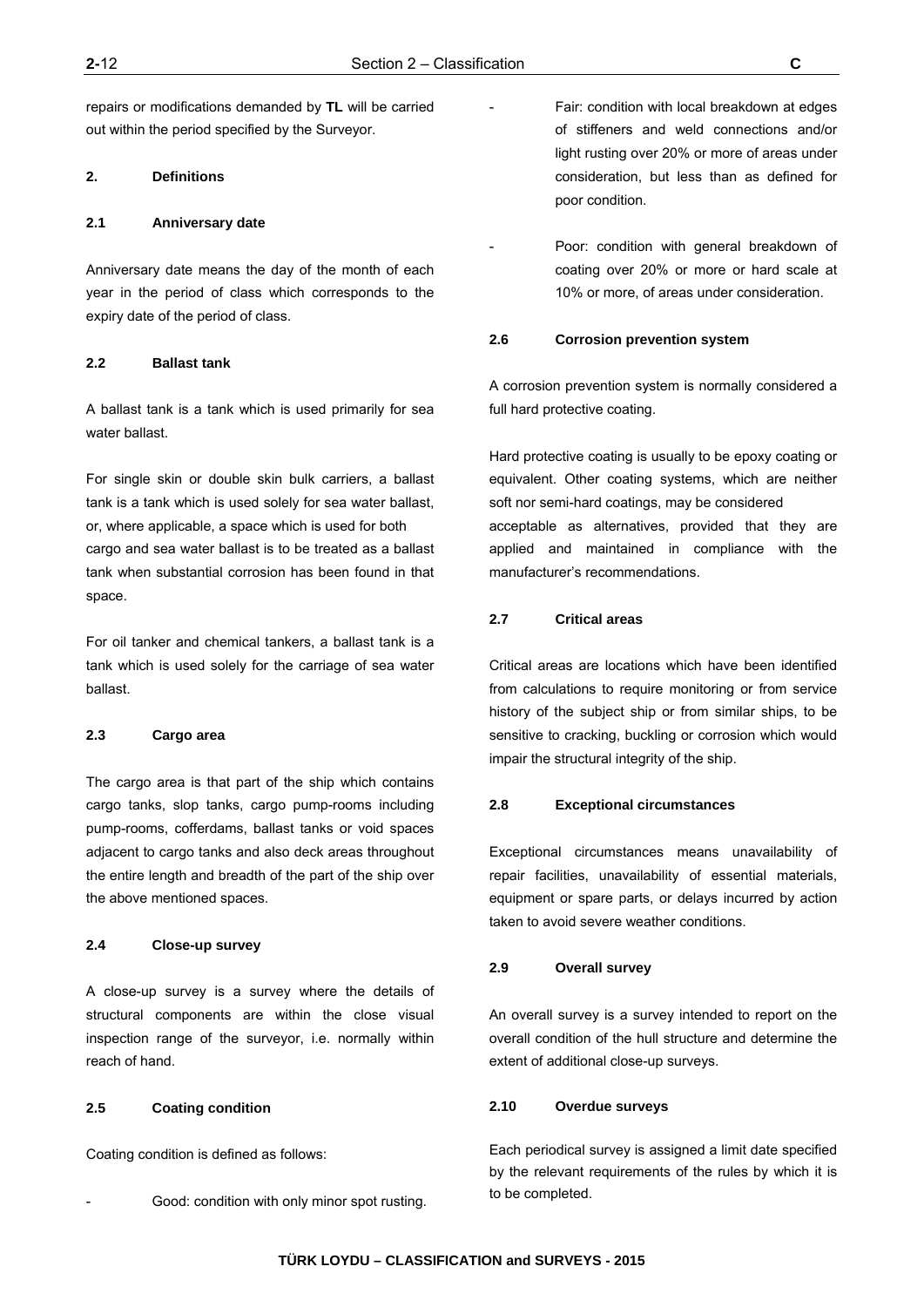A survey becomes overdue when it has not been completed by its limit date.

### **2.11 Period of class**

Period of class means the period starting either from the date of the initial classification or from the credited date of the last class renewal survey, and expiring at the limit date assigned for the next class renewal survey.

#### **2.12 Recommendations**

Any defect and/or deficiency affecting the class and to be dealt with within a specific period of time is indicated as a recommendation. Recommendation is pending until it is cleared. Where it is not cleared by its limit date, the recommendation is overdue.

#### **2.13 Representative tanks or spaces**

Representative tanks or spaces are those which are expected to reflect the condition of other tanks or spaces of similar type and with similar corrosion prevention systems. When selecting representative tanks or spaces, account is to be taken of the service and repair history on board and identifiable critical structural areas and/or suspect areas.

#### **2.14 Substantial corrosion**

Substantial corrosion is an extent of corrosion such that assessment of the corrosion pattern indicates wastage in excess of 75% of allowable margin, but within acceptable limits.

#### **2.15 Suspect areas**

Suspect areas are locations showing substantial corrosion and/or considered by the surveyor to be prone to rapid wastage.

#### **2.16 Time window**

Time window means the fixed period during which annual and intermediate surveys are to be carried out.

#### **2.17 Transverse section**

A transverse section includes all longitudinal members contributing to longitudinal strength, such as plating, longitudinals and girders, longitudinal bulkheads. For transversely framed ships, a transverse section includes adjacent frames and their end connections in way of transverse sections.

#### **2.18 Confined Space**

Confined space means a space that has any of the following characteristics:

- Limited openings for entry and exit
- Unfavourable natural ventilation
- Not designed for continuous worker occupancy

It may include, but is not limited to: boilers, pressure vessels, cargo spaces (cargo holds, or cargo tanks), cargo space stairways, ballast tanks, double bottoms, double hull spaces, fuel oil tanks, lube oil tanks, sewage-tanks, pump-rooms, compressor rooms, cofferdams, void spaces, duct keels, inter-barrier spaces, engine crankcases, excavations and pits.

For confined space safe entry requirements, IACS PR37 is to be applied.

#### **2.19 Double Class Vessel**

Double class vessel is a vessel which is classed by TL and another Society and where each work as if it is the only Society classing the vessel, and does all surveys in accordance with its own requirements and schedule.

Requirements pertaining to adding, maintaining or withdrawing of a double class are to be in accordance with the IACS PR 1B and PR 1 Annex.

#### **2.20 Dual Class Vessel**

Dual class vessel is a vessel which is classed by TL and another Society between which there is a written agreement regarding sharing of work.

Requirements pertaining to adding, maintaining or withdrawing of a dual class are to be in accordance with the IACS PR 1B and PR 1 Annex.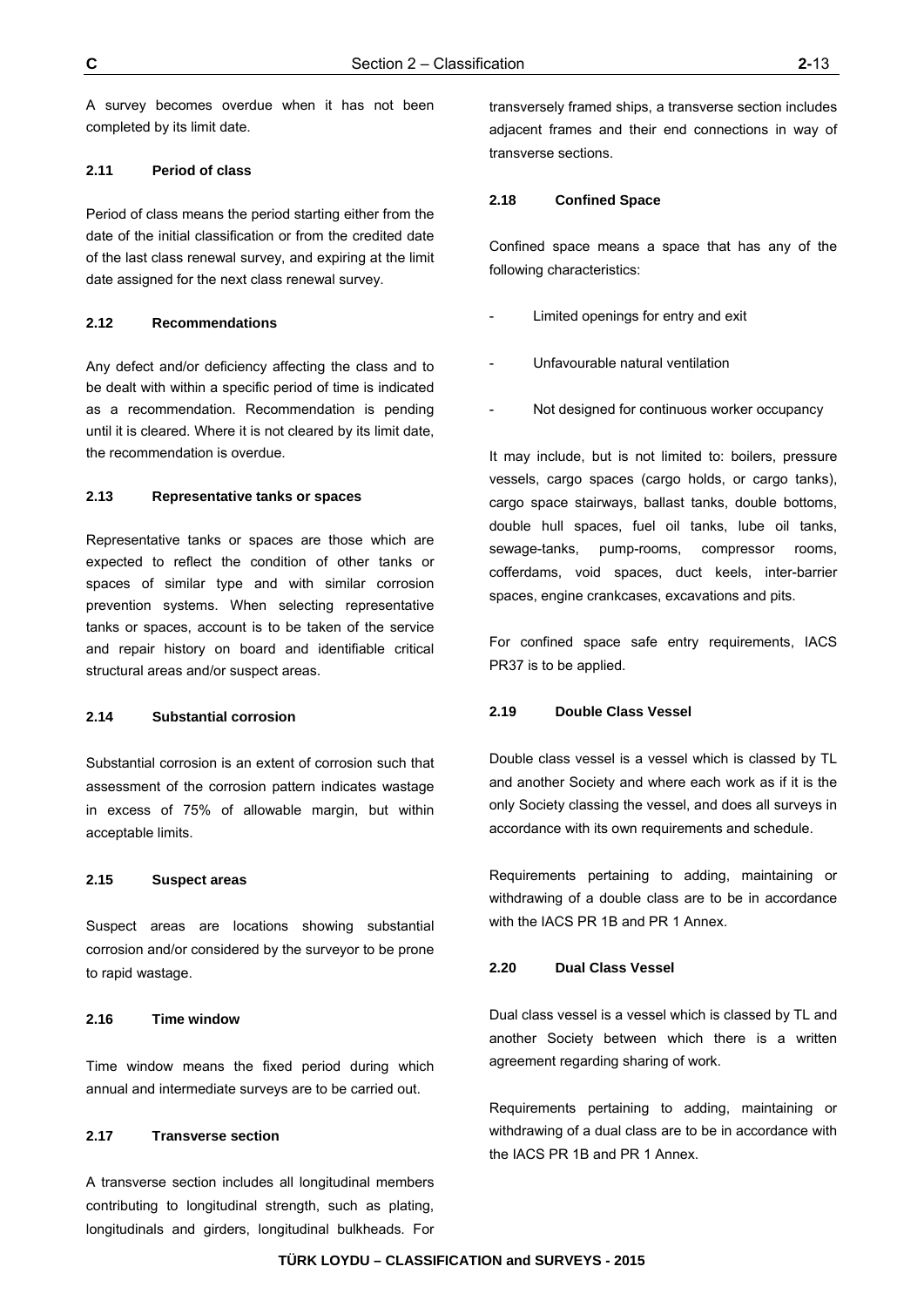#### **3. Survey Procedure**

#### **3.1 General**

**3.1.1** The objective of a survey is to be to ascertain that the ship are in compliance with the rules and suitable for continued safe operation.

**3.1.2** A survey may consist of an overall examination of the ship, checking selected items, attending required tests and trials.

**3.1.3** When a survey results in the identification of significant corrosion, structural defects or damages which, in the opinion of the surveyor, affect the ship's class, remedial measures are to be taken before the ship continues in service.

**3.1.4 TL**, may extend the scope of survey stated in Section 3, whenever and so far as considered necessary, or modify them for the special ship types or systems.

**3.1.5** The extent of any survey also depends on the condition of the ship. If the surveyor has any doubt as to the condition of the ship, or be advised of any deficiency or damage which may affect class, then further examination and testing may be conducted.

# **3.2 Postponement of survey and extension of certificate**

**3.2.1 TL** reserves the right to extent the class certificate by postponing the survey, taking into account particular circumstances.

**3.2.2** When a survey becomes overdue during a voyage or not in a port in which the ship is to be surveyed, the following procedure is to be applied.

**3.2.2.1** In the case of annual and intermediate surveys, no postponement is granted. Such surveys are to be performed within their prescribed time window.

**3.2.2.2** In the case of a class renewal survey, TL may grant an extension of class to allow for completion of the class renewal survey, provided that there is documented agreement to such an extension prior to the expiry date of the class certificate and provided that positive arrangements have been made for attendance of the Surveyor at the first port of call, and provided that the Society is satisfied that there is technical justification for such an extension. Such an extension is to be granted only until arrival at the first port of call which the ship can be surveyed after the expiry date of the class certificate.

No certificate shall be extended for a period longer than three months, and a ship to which an extension is granted shall not, on its arrival in the port in which it is to be surveyed, be entitled by virtue of such extension to leave that port without having a new certificate. Validity of class certificates are laid down in 4.3.2.2.

However, if owing to "exceptional circumstances" the class renewal survey cannot be completed at the first port of call, 3.2.3 may be followed, but the total period of extension shall in no case be longer than three months after the original due date of the class renewal survey.

**3.2.3** Under "exceptional circumstances" as defined in 2.8, TL may grant an extension not exceeding three (3) months to allow for completion of the Class Renewal Survey provided that the vessel is attended and the attending Surveyor(s) so recommend(s) after the following has been carried out:

- Annual survey;
- Re-examination of recommendations;
- Progression of the Class Renewal Survey as far as practicable;
- In the case where dry docking is due prior to the end of the class extension, an underwater examination is to be carried out by an approved diving company. An underwater examination by an approved company may be dispensed with in the case of extension of dry-docking survey not exceeding 36 months interval provided the ship is without outstanding recommendation regarding underwater parts.
- **4. Class Certificate**
- **4.1 Issue of class certificate**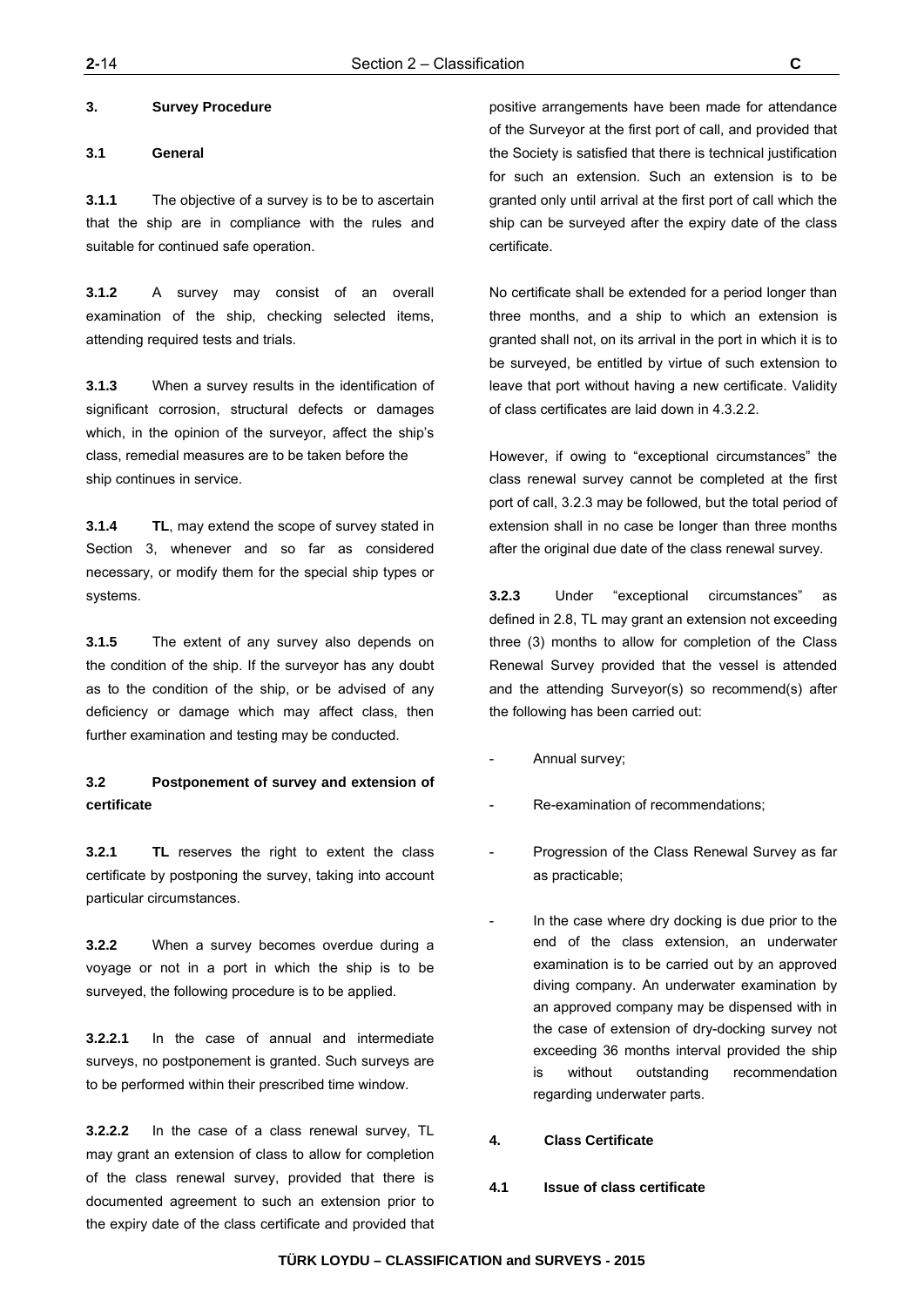**4.1.1** For all classed ship, a class certificate, bearing the class notation and an expiry date, is to be issued.

This certificate is also provided with annexes giving information necessary for the management of the certificate and for performing the class surveys.

**4.1.2** The class certificate and its annexes are to be made available to **TL** surveyors upon request.

### **4.2 Validity of class certificate**

**4.2.1** During the class period, a class certificate is valid when it is not expired.

The class is maintained during a certain period or at a given date, when during the said period or at such date the condition for suspension or withdrawal of class are not met.

**4.2.2** At the request of the owner, a statement confirming the maintenance of class may be issued by **TL** based on the information in its records.

**4.3 Endorsement and renewal of the class certificate** 

#### **4.3.1 Endorsement of the class certificate**

**4.3.1.1** The class certificate is to be endorsed with the relevant entries in the appropriate annexes upon satisfactory completion of annual, intermediate and class renewal surveys.

**4.3.1.2** Each endorsement consists of sections for the description of:

- The surveys held,
- The imposed, deleted and postponed recommendations,
- The unchanged existing recommendation.

#### **4.3.2 Renewal of the class certificate**

**4.3.2.1** A new class certificate will replace the existing class certificate when class renewal survey has

been satisfactory completed and **TL** is satisfied that the requirements for retention of class have been met.

**4.3.2.2** The new class certificate is to be valid to a date not exceeding 5 years from:

- The expiry date of the existing certificate when the class renewal survey has been completed within 3 months before the expiry date of the existing class certificate, or
- The expiry date of the existing certificate when the class renewal survey has been completed after the expiry date of the existing class certificate, or
- The completion date of the class renewal survey when the class renewal survey has been completed more than three months before the expiry date of the existing certificate, or
- The completion date of the class renewal survey when the class renewal survey has been commenced more than 15 months before the expiry date of the existing certificate.

**4.3.2.3** In cases where postponement of a class renewal survey has been granted, the new class certificate is to be valid to a date nor exceeding 5 years from the expiry date of the existing certificate before the postponement was granted.

**4.3.2.4** In cases where the class renewal surveys carried out concurrently with a conversion, the validity of the new certificate is to be 5 years from the date of completion of the conversion, if so decided by **TL**.

# **5. Suspension, Reinstatement and Withdrawal of Class**

#### **5.1 General**

**5.1.1** Class may be withdrawn at any time if **TL** finds it justified.

**5.1.2** TL may suspend or withdraw a ship's class where the condition for retention of class has been violated.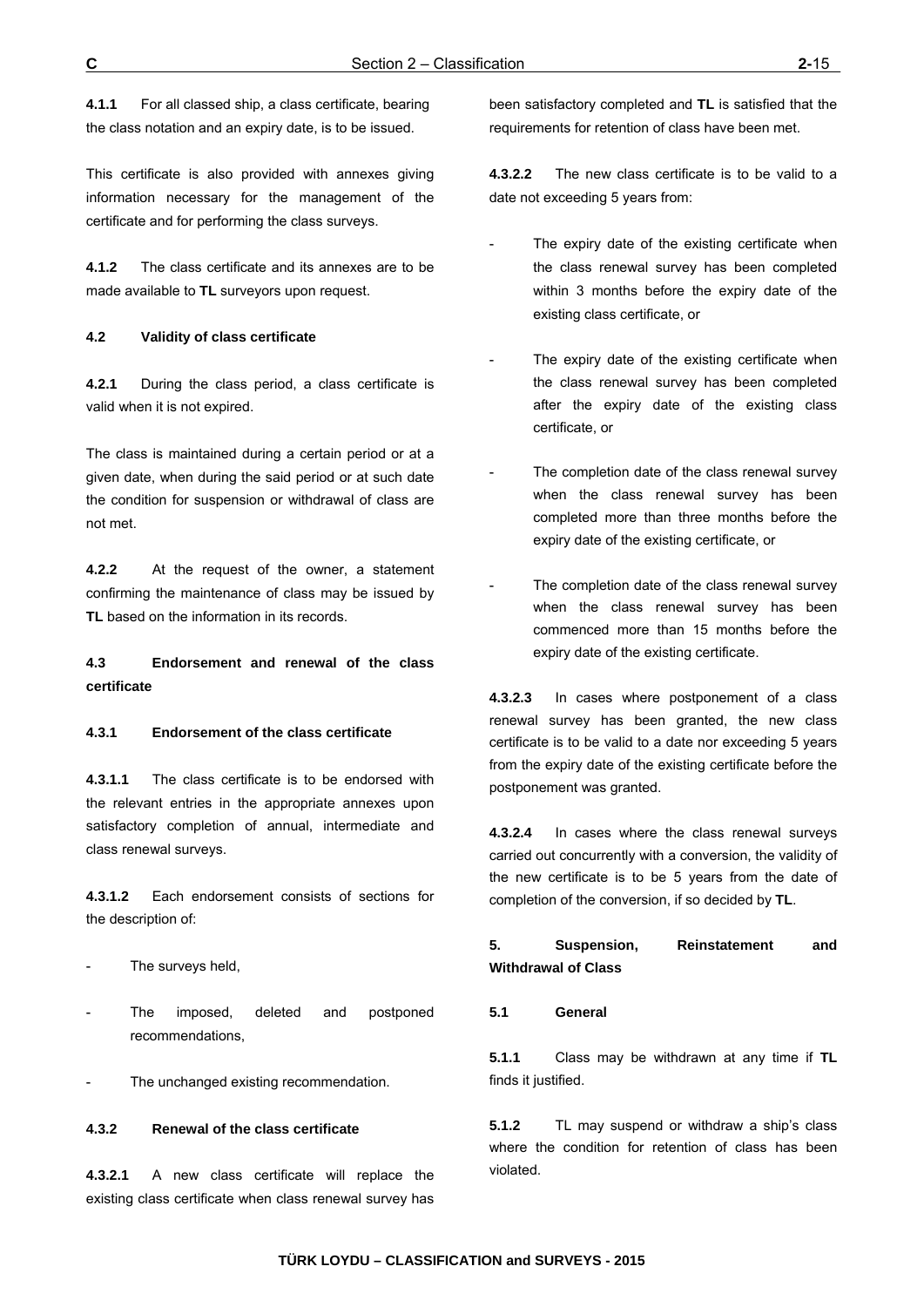**5.1.3** The decision to suspend or withdraw a ship's class is made by **TL**. However, in cases of automatic suspension, no individual evaluation is made.

**5.1.4** Suspension or withdrawal of class may take effect immediately or after a specified period of time.

**5.1.5** If the violation only affects requirements related to additional class notations, the suspension or withdrawal may be limited to these class notations only.

**5.1.6** When the class is suspended or withdrawn, **TL** will notify the client and flag state in writing, make an entry to this effect in its register and make the information publicly available.

**5.1.7** In the case of class suspension, a time limit will be given for when the class will be withdrawn.

**5.1.8** The surveys to be carried out are to be based upon the survey requirements at the original date due and not on the age of the vessel when the survey is carried out. Such surveys are to be credited from the date originally due.

#### **5.2 Suspension of class**

**5.2.1** The class may either be suspended automatically or following the decision of **TL**. In both cases, the ship is to be considered as not retaining its class beginning from the date of suspension until the date when class is reinstated.

**5.2.2** The class will automatically be suspended in the event that the Renewal Survey has not been completed and no postponement has been granted or is not under attendance for completion prior to resuming trading, by the due date when the 5-year Class Certificate expires.

**5.2.3** If the annual survey has not been completed within three (3) months of the due date of the annual survey or intermediate survey has not been completed within three (3) months of the due date of the third annual survey in each periodic survey cycle or if continuous survey item(s) due or overdue at time of annual survey are not surveyed or postponed by agreement or if recommendations are not dealt with, or postponed by agreement, by the due date; the class is automatically suspended with immediate effect, unless

the ship is under attendance for completion of the relevant survey.

**5.2.4 TL** may decide to suspend a ship's class if the ship is deemed to be unable to continue safe operation.

**5.2.5** If, due to circumstances reasonably beyond the owner's or TL's control, the vessel is not in a port where the overdue surveys can be completed at the expiry of the periods allowed above, TL may allow the vessel to sail, in class, directly to an agreed discharge port, and if necessary, hence, in ballast, to an agreed port at which the survey will be completed, provided TL:

Exams the ship's records,

- Carries out the due and/or overdue surveys and examination of recommendations at the first port of call when there is an unforeseen inability of the TL to attend the vessel in the present port, and
- Has satisfied itself that the vessel is in condition to sail for one trip to a discharge port and subsequent ballast voyage to a repair facility if necessary. (Where there is unforeseen inability of the TL to attend the vessel in the present port, the master is to confirm that his ship is in condition to sail to the nearest port of call.)

If class has already been automatically suspended in such cases, it may be reinstated subject to the conditions prescribed in this item.

**5.2.6** If any outstanding debt owed to **TL** is not paid within a notified date, **TL** may suspend the ship's class with immediate effect.

In addition to the conditions laid down in 5.2.1 to 5.2.3, a ship's class may be suspended with immediate effect in cases where:

- Repair of deficiencies has not been carried out or otherwise dealt with in an appropriate manner, or
- Repair of deficiencies has not been surveyed and accepted by the surveyor,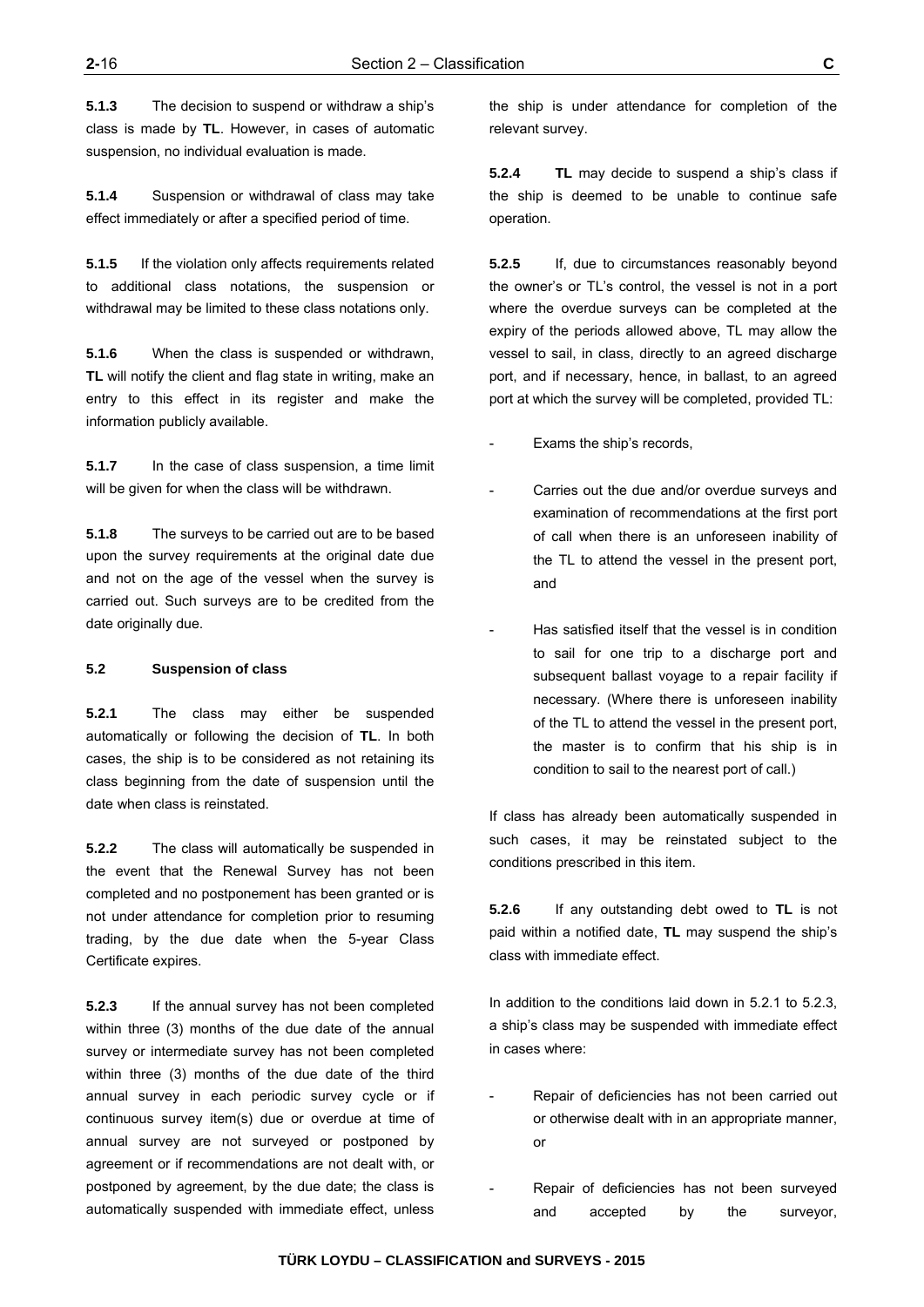# **5.3 Reinstatement following class suspension**

**5.3.1** If the overdue surveys and recommendations leading to class suspension as given in items 5.2.2, 5.2.3, 5.2.4 and 5.2.5 are carried out within the specified time, the class is to be reinstated provided the following is met:

- The results of the survey are such that all observed deficiencies are satisfactory rectified. TL may, after consideration, accept that minor deficiencies are pending to be carried out;
- No overdue periodical surveys or overdue recommendations at that time.

**5.3.2 TL** reserves the right to reject an application for reinstatement of class.

**5.3.3** When the class is reinstated, **TL** will confirm this in writing to the client and to the flag state.

**5.3.4** If the class has been suspended due to outstanding debt, the class will automatically be reinstated when all outstanding debt has been paid, provided that there is no other reason for suspension.

#### **5.4 Withdrawal of class**

**5.4.1** The class is to be withdrawn at the clients request.

state written notice, delete the ship from its register and make the information publicly available.

# **5.5 Re-assignment of class following class withdrawal**

**5.4.1** If the circumstances leading to withdrawal of class no longer exist, a ship may be re-assigned class upon written request. The extent of survey is to be decided by **TL.** 

**5.5.2 TL** reserves the right to reject an application for re-assignment of class.

**5.5.3** A new class certificate is to be issued when the survey has been satisfactory completed and **TL** is

**5.4.2** When class of a vessel has been suspended or a period of six (6) months due to overdue surveys and/or recommendations, the class is to be withdrawn. A longer suspension period may be granted when the vessel is not trading as in cases of layup, awaiting disposition in case of a casualty or attendance for reinstatement.

**5.4.3** When a ship proceeds to sea without having rectified a recommendation which was required to be dealt with before leaving port, the class will be withdrawn with immediate effect.

**5.4.4** If any outstanding debt owed to **TL** is not paid within a notified date, **TL** may withdraw the ship's class with one month's written notice.

**5.4.5** Where a ship has been detained following a Flag State or Port State Control inspection on one or more occasions with serious deficiencies found, or been subject to a non-programmed survey with serious deficiencies found, the class will be liable to be suspended or withdrawn, at the discretion of TL Technical Committee. In these cases, a period of notice, but not exceeding 3 months, may be given to owner prior to any suspension or withdrawal of class.

**5.4.6 TL,** also**,** will withdraw the class, when the ship is reported as a constructive total lost, when the ship is lost and when the ship is reported scrapped.

**5.4.7** When the withdrawal of class of a ship comes into effect, **TL** will forward the client and the flag satisfied that the requirements for retention of class have been met.

**5.5.4** When the ship is re-assigned class, **TL** will confirm this in writing to the client and to the flag state and make the information publicly available.

# **5.6 Suspension and reinstatement of class of dual classed vessels**

**5.6.1** When a vessel is dual classed and in the event that Türk Loydu takes action to suspend the class of the vessel for technical reasons, Türk Loydu will advise the other Society of the reasons for such action and the full circumstances within five (5) working days.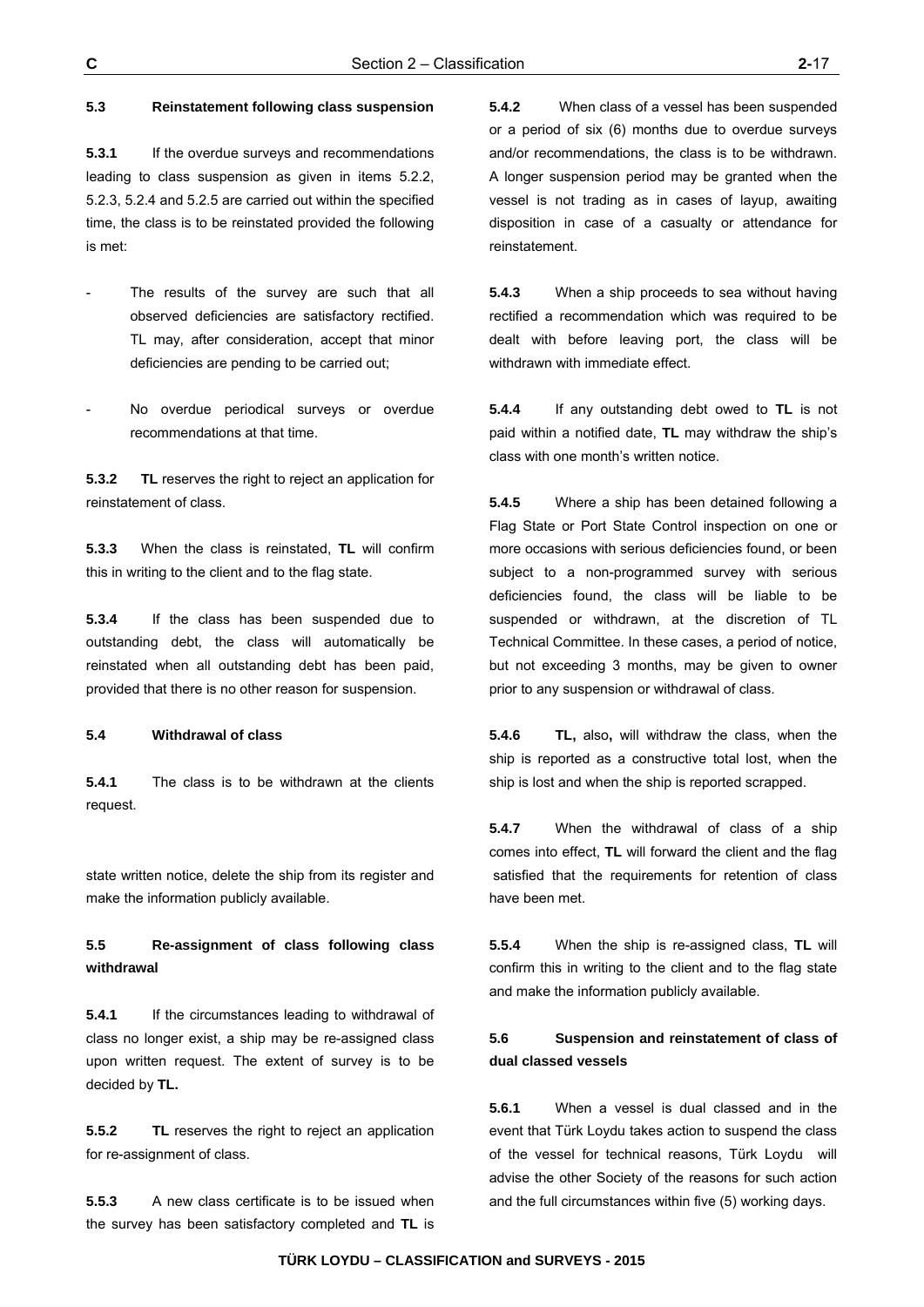**5.6.2** Türk Loydu will, upon receipt of this advice, also suspend the class of the vessel, unless it can otherwise document that such suspension is incorrect.

**5.6.3** When Türk Loydu decides to reinstate class, it is to inform the other Society.

#### **6. Change of Ownership**

In the case of change of ownership, the ship retains its current class provided that **TL** is informed of the change in advance to carry out any survey deemed appropriate and the new owner signs the request involving acceptance of **TL**'s general condition and rules.

#### **7. Lay-up and Re-commissioning**

#### **7.1 General**

A ship put out of commission may be subjected to specific requirements for maintenance of class provided that the owner notifies **TL** of the situation.

If the owner does not notify **TL** of the laying-up of the ship or does not implement the lay-up plan, the ship's class may be suspended and/or withdrawn when the due surveys are not performed by their limit dates.

For **TL** recommendations about laying-up processes, survey items, maintenance and preservation methods during lay-up refer to "**TL** Guidelines for Laid-Up Vessels".

#### **7.2 Lay-up plan**

**7.2.1** The lay-up plan provides for a laying-up survey to be performed at the beginning of lay-up and subsequent annual lay-up condition surveys to be performed in lieu of the normal annual surveys which are no longer required to be performed as long as the ship remains laid-up. The other periodical surveys which become overdue during lay-up period may be postponed until the re-commissioning of the ship.

**7.2.2** Where the ship has an approved lay-up plan and its period of class expires, the period of class is extended until it is recommissioned, subject to the satisfactory completion of the annual lay-up condition survey as described in 7.2.1.

#### **7.3 Periodical surveys**

The periodical surveys performed during the lay-up period may be credited, either fully or in part, at the discretion of **TL**, having particular regard to their extent and dates. These surveys are to be taken into account for the determination of the extent of surveys required for the re-commissioning of the ship and/or the expiry dates of the next periodical surveys of the same type.

#### **7.4 Re-commissioning**

**7.4.1** When a ship is re-commissioned, the owner is to notify **TL** and make provisions for the ship to be submitted to the following surveys.

**7.4.1.1** An occasional survey prior to recommissioning, the scope of which depends on the duration of the lay-up period.

**7.4.1.2** All periodical surveys which have been postponed in accordance with 7.2.1, taking into account the provision of 7.3.

**7.4.2** Where the previous period of class expired before the re-commissioning and was extended as stated in 7.2.2, a complete class renewal survey is to be carried out prior to re-commissioning. Those items which have been surveyed in compliance with the class renewal survey requirements during the 15 months preceding the re-commissioning may be credited. A new period of class is assigned from the completion of this class renewal survey.

**7.5** Vessels laid-up in accordance with item 7.1 prior to surveys becoming overdue, need not be suspended when surveys addressed in item 5.2 become overdue. However, vessels which are laid-up after being suspended as a result of surveys going overdue, remain suspended until the overdue surveys are completed.

**7.6** When a vessel is intended for a demolition voyage with any periodical survey overdue, the vessel's class suspension may be held in abeyance and consideration may be given to allow the vessel to proceed on a single direct ballast voyage from the lay up or final discharge port to the demolition yard. In such cases a short term Class Certificate with conditions for the voyage noted may be issued provided the attending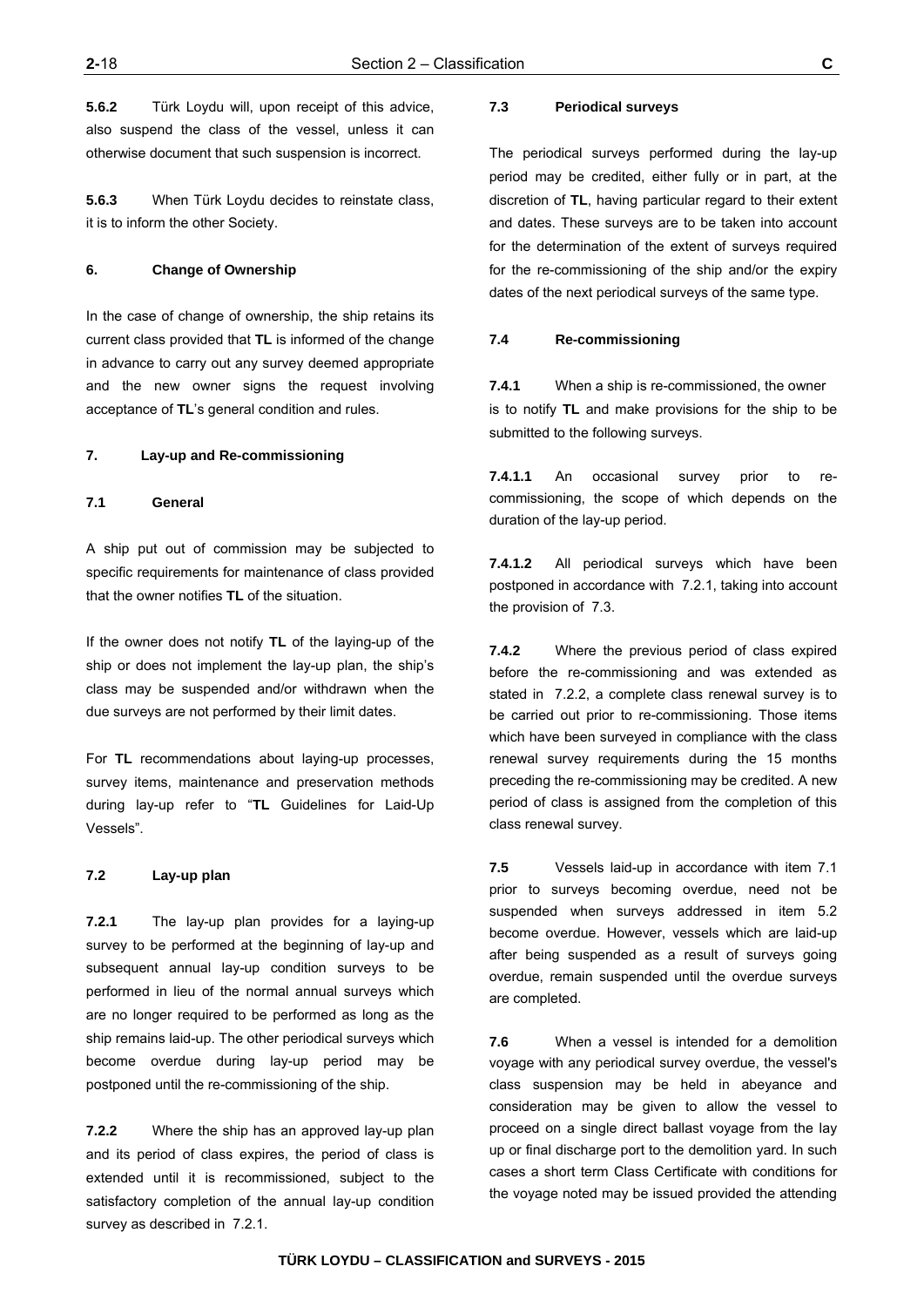surveyor finds the vessel in satisfactory condition to proceed for the intended voyage.

**7.7** When a vessel is intended for a single voyage from laid-up position to repair yard with any periodical survey overdue, the vessel's class suspension may be held in abeyance and consideration may be given to allow the vessel to proceed on a single direct ballast voyage from the site of lay up to the repair yard, upon agreement with the Flag State, provided the **TL** finds the vessel in satisfactory condition after surveys, the extent of which are to be based on surveys overdue and duration of lay-up. A short term Class Certificate with conditions for the intended voyage may be issued. This is not applicable to vessels whose class was already suspended prior to being laid-up.

#### **D. Classification Notations**

#### **1. General**

**1.1** Classification notations are assigned in order to determine applicable rule requirements for assignment and retention of class. Within the scope of classification, the characteristics of hull, machinery and equipment are reflected in the classification notations.

**1.2** Classification notations cover mandatory and optional class notations.

### **2. Mandatory Class Notations**

#### **2.1 General**

All ships classed by **TL** are to be given a class notation consisting of a construction symbol, character of class, service area restriction notation (if any), ship type notation, survey scheme notation and damage stability notation.

### **2.2 Construction symbols**

The construction symbols are to be given as follows:

**2.2.1** The construction symbol **+** is to be given to ships constructed under the supervision of **TL** and with certification of materials, machinery and equipment required to be certified according to **TL** rules.

**2.2.2** The construction symbol **(+)** is to be given to ships constructed under the supervision of **TL** and without certification of materials, machinery and equipment required to be certified according to **TL** rules.

#### *Note:*

*This notation is only applicable to machinery of all non-SOLAS ships and passenger ships of length less than 24 m which are engaged in domestic voyage.* 

**2.2.3** The construction symbol **[+]** is to be given to ships constructed under the supervision of and in accordance with the rules of another recognized classification society and later assigned class with **TL**. For such ships the class notations which **TL** considers to have the equivalent intent is to be assigned.

**2.2.4** The ships which have been constructed under no classification will have non of the notations mentioned above.

#### **2.3 Character of class**

#### **2.3.1 Hull**

**2.3.1.1** The character of class **1A5** is to be given to ships with its hull found to be in compliance with the requirements of **TL** construction rules or other rules considered to be equivalent. The figure 5 indicates the duration of the class period in years.

**2.3.1.2** The character of class **1A3, 1A2, 1A1** is to be given to ships with its hull does not comply or no longer fully complies with the requirements of **TL** construction rules, however, the class may be maintained for a shorter period, with shorter survey intervals.

The figures 3,2,1 indicate the duration of the period of class, in years.

#### **2.3.2 Machinery**

**2.3.2.1** The character of class **M** is to be given to ships with its machinery including electrical installationsfound to be in compliance with the requirements of **TL** construction rules or other rules considered to be equivalent.

**2.3.2.2** The character of class **T-M** is to be given to Non-self-propelled vessels and floating units with its machinery including electrical installations found to be in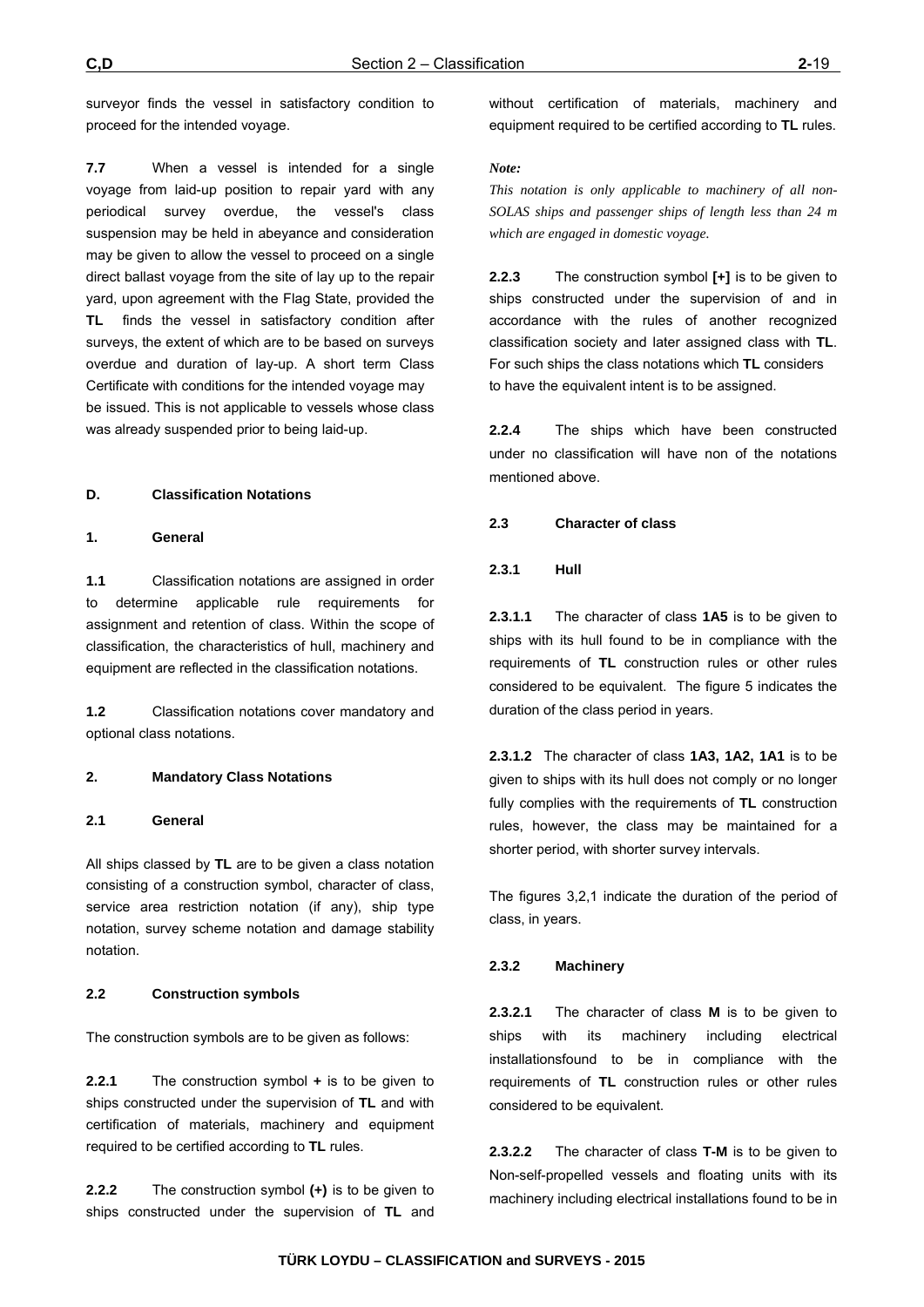compliance with the requirements of **TL** construction rules or other rules considered to be equivalent.

**2.3.2.3** The character of class **[M]** or **[T-M]** is to be given to ships and floating units with its machinery including electrical installations does not fully comply with the requirements of **TL** construction rules, but functional safety and seaworthiness are ensured for the envisaged service.

#### **2.4 Service area notations**

### **2.4.1 Seagoing ships**

The following service area notations are to be given to ships complying with the construction rule requirements for a restricted range of service only:

#### **2.4.1.1 Restricted International Service - Y**

This range of service is limited, in general, to trade along the coast, provided that the distance to the nearest port of refuge and the offshore distance do not exceed 200 nautical miles, as well as to trade in the North Sea and within enclosed seas, such as the Mediterranean, the Black Sea and waters with similar seaway conditions.

#### **2.4.1.2 Coastal Service - K50/K20**

This range of service is limited, in general, to trade along the coasts, provided that the distance to the nearest port of refuge and the offshore distance do not exceed 50/20 nautical miles, respectively, as well as to trade within enclosed seas, such as the Baltic Sea, Marmara Sea and gulfs with similar seaway conditions.

#### **2.4.1.3 Coastal Service – K6**

This range of service is limited for passenger vessels to trade along the coasts, provided that the distance to the nearest port of refuge and the offshore distance do not exceed 6 nautical miles. This area of service is restricted to trade in shoals, bays, haffs and firths or similar waters, where heavy seas do not occur.

#### **2.4.1.4 Harbour Service - L1/L2**

Additional class notation for ship operates within the domestic waters.

- L1 This range of service is limited to trade in harbours which their boundaries fixed by flag state, provided that to stay in the range of L2.
- L2 This range of service is limited to trade in harbours not exceeding 10 nautical miles from safe anchorage and not exceeding 100 nautical miles from the port of departure.

#### **2.4.2 Inland vessels**

#### **2.4.2.1 Inland Waterway Service - I**

This notation applies to inland vessels, i.e. vessels intended for navigation in inland waters only.

Inland waters shall comprise:

- All of Europe's inland waterways,
- All of Europe's maritime waterways up to the boundaries of the sea, while considering the freeboard specified in each case,
- Other waters showing comparable conditions.

Observance of the boundaries generally fixed by official regulations is a prerequisite for validity of the class. For inland vessels which proceed beyond the sea boundary within closely confined limits and which are consequently employed in areas exposed to seaway hazards, the range of service of the class may be extended subject to the conditions stated in the Construction Rules.

For ships trading in defined river systems or waters only, deviations from the rule requirements for the equipment may be either admitted by the authorities or required by them. In such cases, the range of service symbol will be supplemented by indication of the respective area or river system, e.g. **KEBAN** or **DANUBE**.

#### **2.4.3 Yachts**

#### **2.4.3.1 Unrestricted Service Area**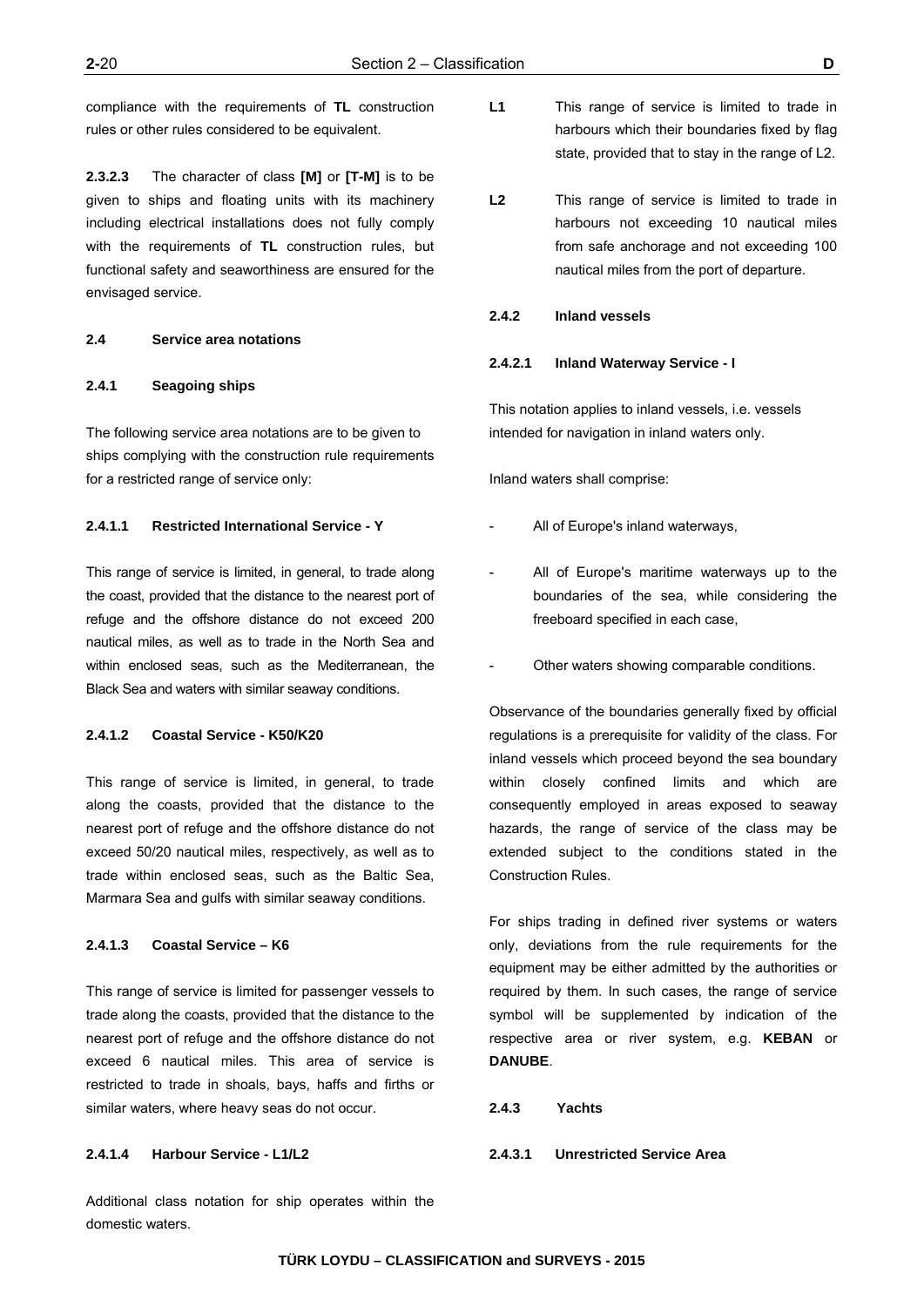**UN** (unrestricted navigation) service area notation is assigned to yachts intended to navigate at any time of the year and within any zone.

### **2.4.3.2 Restricted Service Area**

For yachts of less than 24 m, **LN-B** (Limited Navigaiton –Design Category B) notation is assigned to yachts whose design category is assigned as B and **LN-C** (Limited Navigaiton –Design Category C) notation is assigned to yachts whose design category is assigned as C according to essential requirements of Recreational Craft Directive 94/25/EC and 2003/44/EC

#### **2.5 Ship types**

Ships of a special type, design or construction, or designed to carry defined cargoes, are to be given relevant descriptive notation affixed to their characters of classification, as shown in the following examples.

#### **2.5.1 Passenger ship**

A passenger ship is a ship which carries more than 12 passengers.

#### **2.5.2 Ro-Ro passenger ship**

Ships complying with the construction and safety rules for carriage of passengers and specially equipped to carry wheeled vehicles or trains are to be given **RO-RO PASSENGER SHIP** notation.

# **2.5.3 TR-Domestic Service, Ro-Ro Passenger Ship/Passenger Ship, Class A/B/C/D**

For Ro-Ro Passenger ships/passenger ships intended to operate within domestic waters of Turkey and complying with the requirements of the directive "YOLCU GEMİLERİNİN EMNİYETİNE VE GEMİLERDEKİ YOLCULARIN KAYIT ALTINA ALINMASINA İLİŞKİN YÖNETMELİK" dated 12.12.2007 with The Official Gazette number: 26728, Annex-I Chapter I, Chapter II-1 and II-2, and only the parts of Chapter III effecting Chapters II-1 and II-2 are to be given **TR-Domestic Service, RO-RO Passenger Ship/Passenger Ship, Class A/B/C/D** notation.

#### **2.5.4 (….) Passenger Vessel**

Ships constructed of non-steel materials according to

the current rules related with accommodation and carriage of more than 12 passengers safely are to be given **(WOODEN, FRP, etc.) PASSENGER VESSEL.**  Ships engaged in national trade subject to the corresponding national regulations.

#### **2.5.5 Cargo ships**

#### **2.5.5.1 General cargo ship**

Ships constructed for the carriage of general dry cargo which are not carried in containers, are to be given **GENERAL CARGO SHIP** notation.

#### **2.5.5.2 Container ship**

Ships intended exclusively for the carriage of containers and equipped with appropriate facilities are to be given **CONTAINER SHIP** notation.

#### **2.5.5.3 Ships equipped for carriage of containers**

Ships carrying containers occasionally or as part cargo only and equipped with the appropriate facilities are to be given **EQUIPPED FOR CARRIAGE OF CONTAINERS** notation.

#### **2.5.5.4 Hatchcoverless container ship**

Hatchcoverless container ships equipped with the appropriate facilities are to be given **OPEN TOP**  notation.

#### **2.5.5.5 Equipped for carriage of cars**

Ships provided with special equipment for carriage of (non-loaded) motor vehicles are to be **given EQUIPPED FOR CARRIAGE OF CARS** notation.

#### **2.5.5.6 Ro-Ro cargo ship**

Ships designed for the transportation of motor vehicles (without passengers) and strengthened and equipped in accordance with relevant **TL** rules are to be given **RO-RO SHIP** notation.

#### **2.5.5.7 Multi-purpose dry cargo ship**

Ships constructed for the carriage of general cargo and bulk cargo is to be given **MULTI-PURPOSE DRY CARGO SHIP** notation.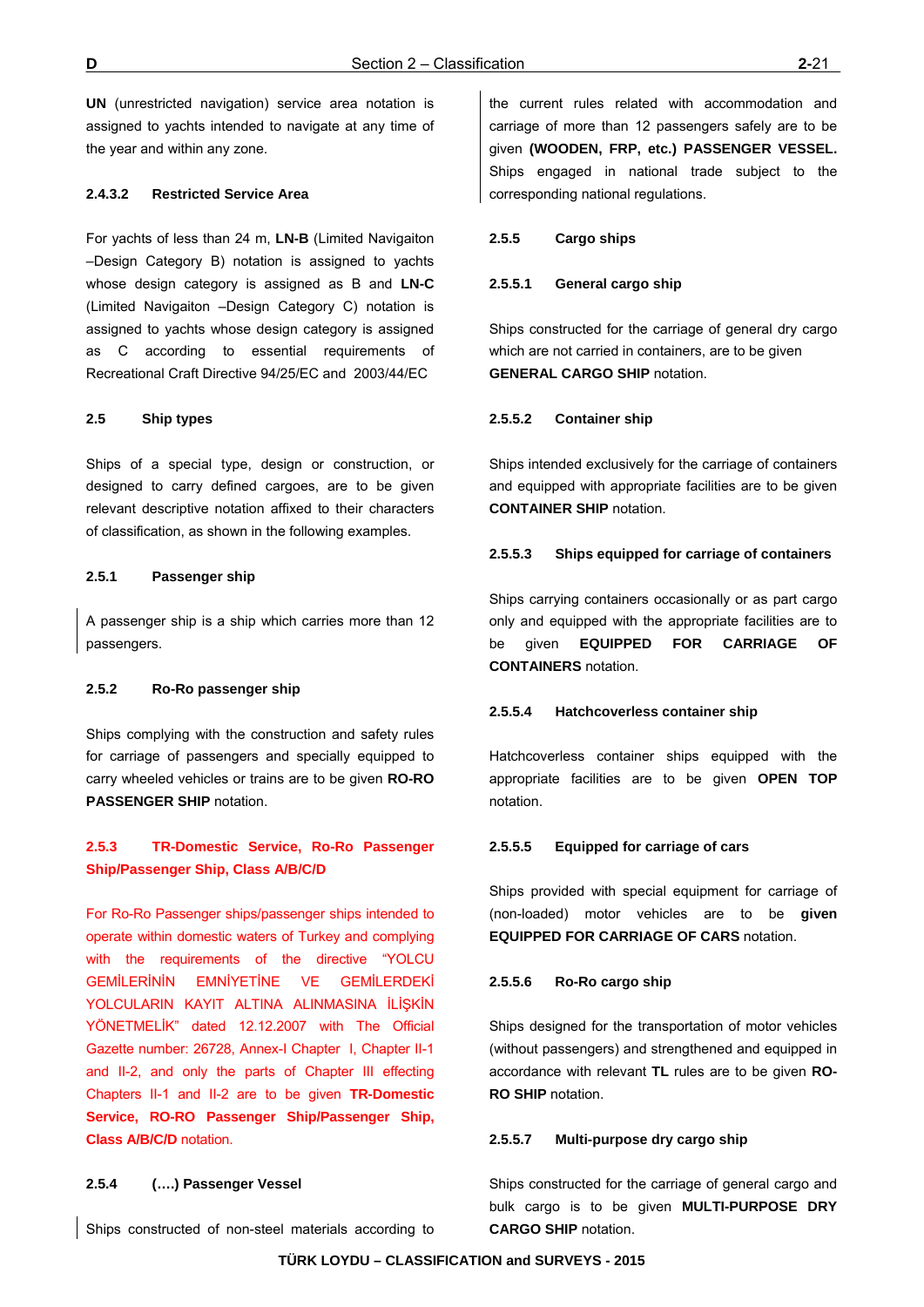Ships constructed and equipped for the carriage of livestock are to be given **LIVESTOCK CARRIER** notation.

# **2.5.5.9 Bulk carrier**

**2.5.5.9.1** Ships complying with **TL** rules, Chapter 1 -Hull, Section 27 and are intended primarily to carry dry cargo in bulk, are to be given **BULK CARRIER** notation.

**2.5.5.9.2** For bulk carriers contracted for construction on or after July  $1<sup>st</sup>$  2003, having a length of 150 m. or above, the following notations may be assigned, depending on the loading conditions, filling ratios of cargo holds, etc.:

For bulk carriers designed to carry dry bulk cargoes of cargo density less than 1.0 t/m<sup>3</sup> are to be given **BC-C** notation.

For bulk carries designed to carry dry bulk cargoes of cargo density of 1,0  $t/m<sup>3</sup>$  and above with all cargo holds loaded in addition to BC-C conditions are to be given **BC-B** notation.

For bulk carries designed to carry dry bulk cargoes of cargo density of 1,0 t/m<sup>3</sup> and above with specified holds empty at maximum draught in addition to BC-B conditions are to be given **BC-A** notation.

**2.5.5.9.3** Depending on the limitations to be taken into account during operation as a consequence of the design loading conditions, the following additional mandatory notations may be applied:

- For bulk carrier notations BC-A, BC-B and BC-C not designed for loading and unloading in multiple ports are to be given **{no MP}** notation.
- For bulk carrier notations BC-A and BC-B designed for a maximum cargo density 3.0  $tm<sup>3</sup>$ is to be given **{MAXIMUM CARGO DENSITY … t/m3 }** notation.
- For bulk carrier notation BC-A is to be given **{HOLDS a,b,…. MAY BE EMPTY}** notation.

For bulk carrier notations BC-A or BC-B are always completed by the additional service feature **GRAB [X]**. For these ships the requirements for the Grab [X] notation are to be complied with for an unlade grab weight X equal to or greater than 20 tons. For all other ships the notation **GRAB [X]** is voluntary.

#### **2.5.5.10 Ore carrier**

Ships designed for carriage of bulk cargo and ore cargo respectively and strengthened in accordance with **TL** rules are to be given **ORE CARRIER** notation.

#### **2.5.5.11 Cement carrier**

Ships designed for the carriage of cement and equipped with corresponding cargo loading and unloading equipment are to be given **CEMENT CARRIER** notation.

#### **2.5.5.12 Tankers, general**

Ships constructed for carriage of liquid cargo and complying with the relevant **TL** rules may have one of the following notations:

#### **2.5.5.12.1 Oil tanker**

Ships intended for transport of oil in bulk are to be given **OIL TANKER** notation.

#### **2.5.5.12.2 Product Tanker**

Ships intended for transport of all type of oil product in bulk except crude oil are to be given **PRODUCT TANKER** notation.

#### **2.5.5.12.3 Chemical Tanker**

Ships intended for transport of all types of liquid chemicals in bulk are to be given **CHEMICAL TANKER TYPE 1/2/3** notations.

#### **2.5.5.12.4 Liquefied Gas Tanker**

Ships intended for transport of liquefied gas in bulk are to be given **LIQUEFIED GAS TANKER TYPE 1G/2G/2PG/3G** notation.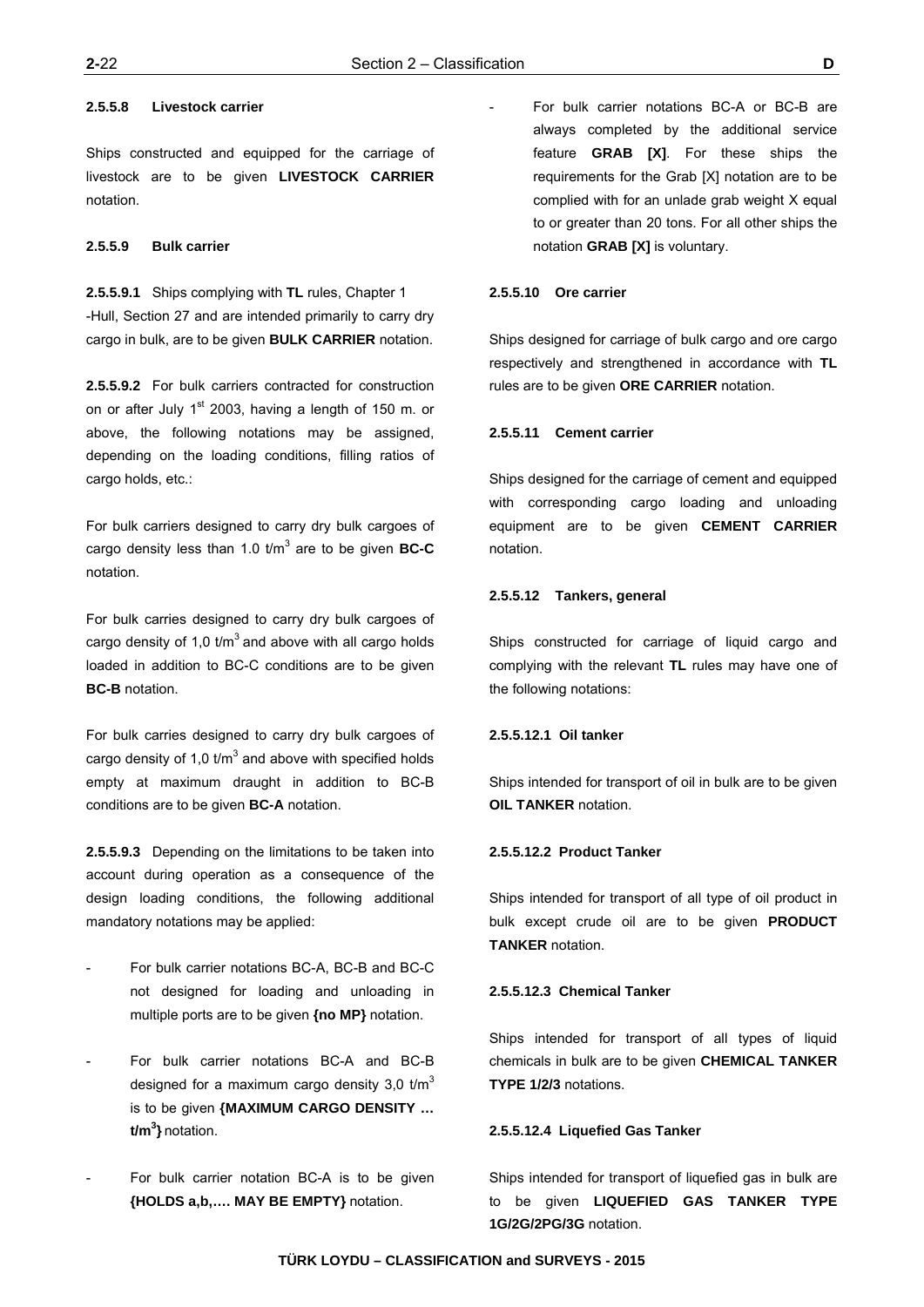**HYDROFOIL** 

#### **2.5.5.13 Tankers, for special cargoes**

Tankers for special cargoes and complying with the relevant rules are to be given, e.g., one of the following notations:

**ASPHALT TANKER SPECIAL TANKER EDIBLE OIL TANKER WINE TANKER WATER TANKER FRUIT JUICE TANKER** 

### **2.5.5.14 Combination carriers**

Ships intended to alternatively carry dry cargo or liquids in bulk and complying with the relevant rules are to be given, e.g., one of the following notations:

# **BULK CARRIER / PRODUCT TANKER BULK CARRIER / OIL TANKER ORE CARRIER / PRODUCT TANKER ORE CARRIER / OIL TANKER**

#### **2.5.5.15 Fishing vessels**

Ships complying with **TL** rules Chapter 14 - Fishing Vessels, are to be given **FISHING VESSEL** notation.

#### **2.5.5.16 Floating dock**

**Floating dock**s complying with **TL** rules, Chapter 1 - Hull, Section 35 and are intended to operate in harbours or sheltered waters, are to be given **FLOATING DOCK** notation**.** 

### **2.5.6 Special-purpose vessels**

Ships or floating units specially designed, constructed and equipped for their intended purpose are to be given, e.g., one of the following notation:

# **BARGE HOPPER BARGE HOPPER DREDGER PUSHER/BARGE PUSHER FLOATING CRANE PONTOON CRANE**

**ICE-BREAKER PILOT BOAT PONTOON RESCUE VESSEL RESEARCH VESSEL SPECIAL PURPOSE SHIP DREDGER SUCTION DREDGER BUCKET DREDGER CUTTER SUCTION DREDGER BACKHOE DIPPER DREDGER TUG ESCORT TUG (p,V) SALVAGE TUG SUBMERSIBLE WASTE COLLECTION VESSEL OIL RECOVERY VESSEL CHEMICAL RECOVERY VESSEL SERVICE BOAT ROV LIVE FISH CARRIER FISH FARM SUPPORT VESSEL SELF ELEVATING UNIT TRAIN FERRY SUPPLY VESSEL OFFSHORE SUPPLY VESSEL WELL STIMULATIONS VESSEL STANDBY VESSEL SAR BOAT CABLE LAYING VESSEL PIPE LAYING VESSEL PATROL BOAT PATROL CREW BOAT**

#### **2.5.7 High-speed crafts**

#### **2.5.7.1 HSC-Passenger A**

High-speed crafts (up to 450 passengers) meeting the requirements of category A in **TL** Construction Rules, Chapter 7 - High Speed Craft are to be given **HSC-PASSENGER A** notation.

#### **2.5.7.2 HSC-Passenger B**

High-speed crafts (over 450 passengers) meeting the requirements of category B in **TL** Construction Rules,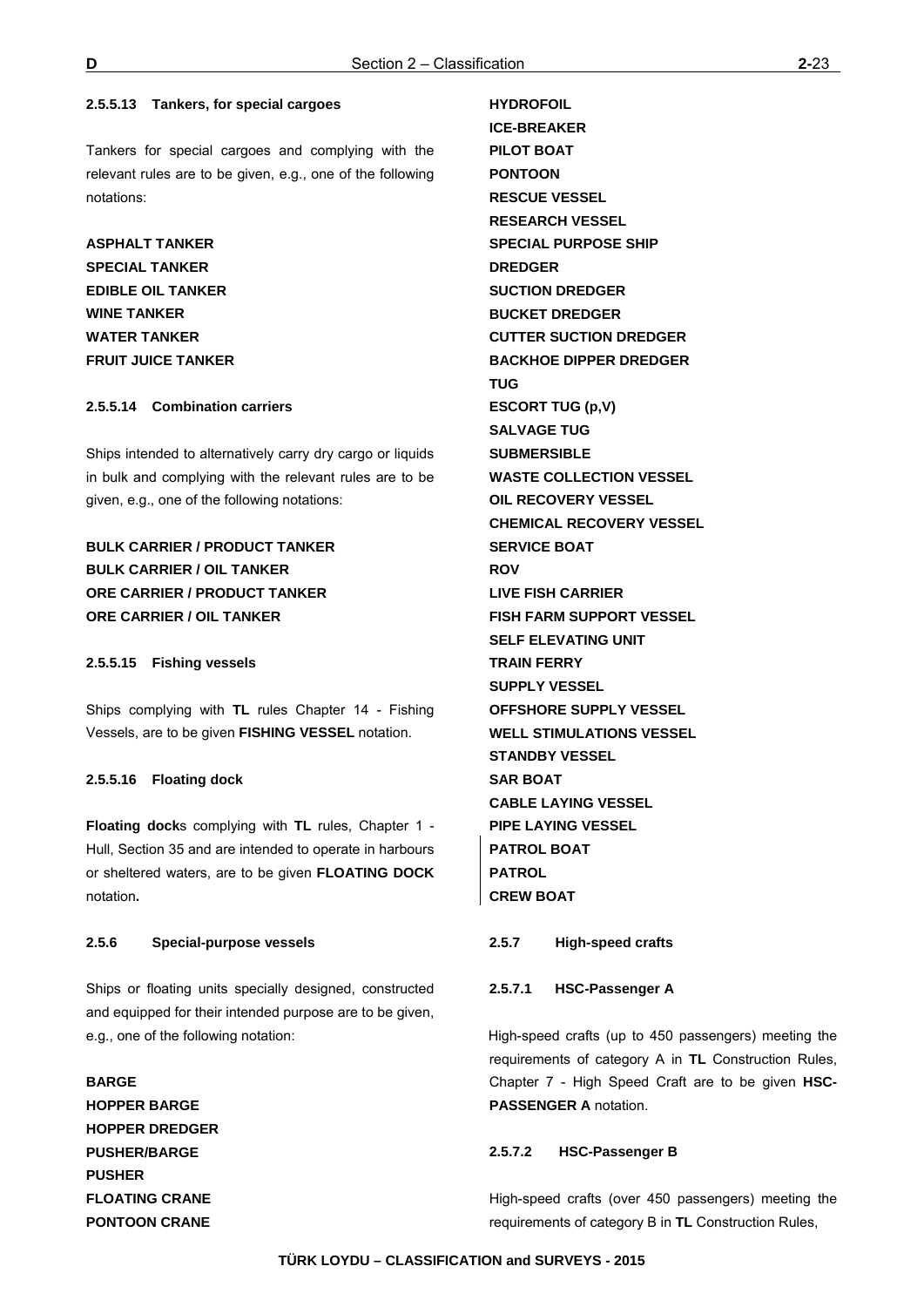Chapter 7 - High Speed Craft are to be given **HSC-PASSENGER B** notation.

# **2.5.7.3 HSC-Cargo**

High-speed cargo crafts meeting the requirements of the cargo craft category in **TL** Construction Rules, Chapter 7 - High Speed Craft are to be given **HSC-CARGO** notation.

#### **2.5.7.4 HSDE**

High-speed crafts constructed in essential parts according to **TL** Construction Rules, Chapter 7 - High Speed Craft and which are not subject to the IMO HSC Code are to be given **HSDE** notation.

### **2.5.7.5 DSC**

Ships which were built before 1994 and complying the main parts of TL Rules, Chapter 7 - High Speed Vessels (1993) and subject to the IMO DSC Code are to be given **DSC** notation.

#### **2.5.7.6 Maximum permitted operating conditions**

Notations for maximum permitted operating conditions expressed in terms of significant wave height are added to the notations **HSC-PASSENGER A, HSC-PASSENGER B, HSC-CARGO** and **HSDE** as follows:

| Smooth sea service           | $H_s \leq 0.5$ m |
|------------------------------|------------------|
| Moderate environment service | $H_s < 2.5$ m    |
| Restricted open sea service: | $H_s < 4.0$ m    |
| Open sea service             | $H_s \geq 4.0$ m |
|                              |                  |

 $H<sub>s</sub>$  = Significant wave height.

Fast ships not subject to IMO-Res. MSC.36(63), but examined in accordance with the Construction Rules Chapter 7 - High Speed Craft, Section 3, are assigned the class notations **OC1** to **OC4** only.

#### **2.6 Survey scheme**

All oil tanker, product tanker, chemical tanker and bulk carrier ( $\geq$  500 GT) notations are always completed by the additional class notation **ESP**, which means that the ship's hull and piping in way of cargo area is to be surveyed according to enhanced survey program (See also UR Z11).

The ship type notation **OIL TANKER**, or equivalent, and the notation **ESP** shall be assigned to sea going selfpropelled ships which are constructed generally with integral tanks and intended primarily to carry oil in bulk. This type notation shall be assigned to tankers of both single and double hull construction, as well as tankers with alternative structural arrangements, e.g. mid-deck designs.

#### *Note:*

*Oil Tankers that do not comply with MARPOL I/19 may be subject to International and/or National Regulations requiring phase out under MARPOL I/20 and/or MARPOL I/21.* 

The ship type notation **BULK CARRIER**, or equivalent, and the notation **ESP** shall be assigned to sea going self-propelled ships which are constructed generally with single deck, double bottom, hopper side tanks and topside tanks and with single or double side skin construction in cargo length area and intended primarily to carry dry cargoes in bulk.

The ship type notation **ORE CARRIER**, or equivalent, and the notation **ESP** shall be assigned to sea going self-propelled ships which are constructed generally with single deck, two longitudinal bulkheads and a double bottom throughout the cargo length area and intended primarily to carry ore cargoes in the centre holds only.

"Combination carrier" is a general term applied to ships intended for the carriage of both oil and dry cargoes in bulk; these cargoes are not carried simultaneously, with the exception of oily mixture retained in slop tanks.

The ship type notation **ORE/OIL CARRIER**, or equivalent, and the notation **ESP** shall be assigned to sea going self-propelled ships which are constructed generally with single deck, two longitudinal bulkheads and a double bottom throughout the cargo length area and intended primarily to carry ore cargoes in the centre holds or of oil cargoes in centre holds and wing tanks.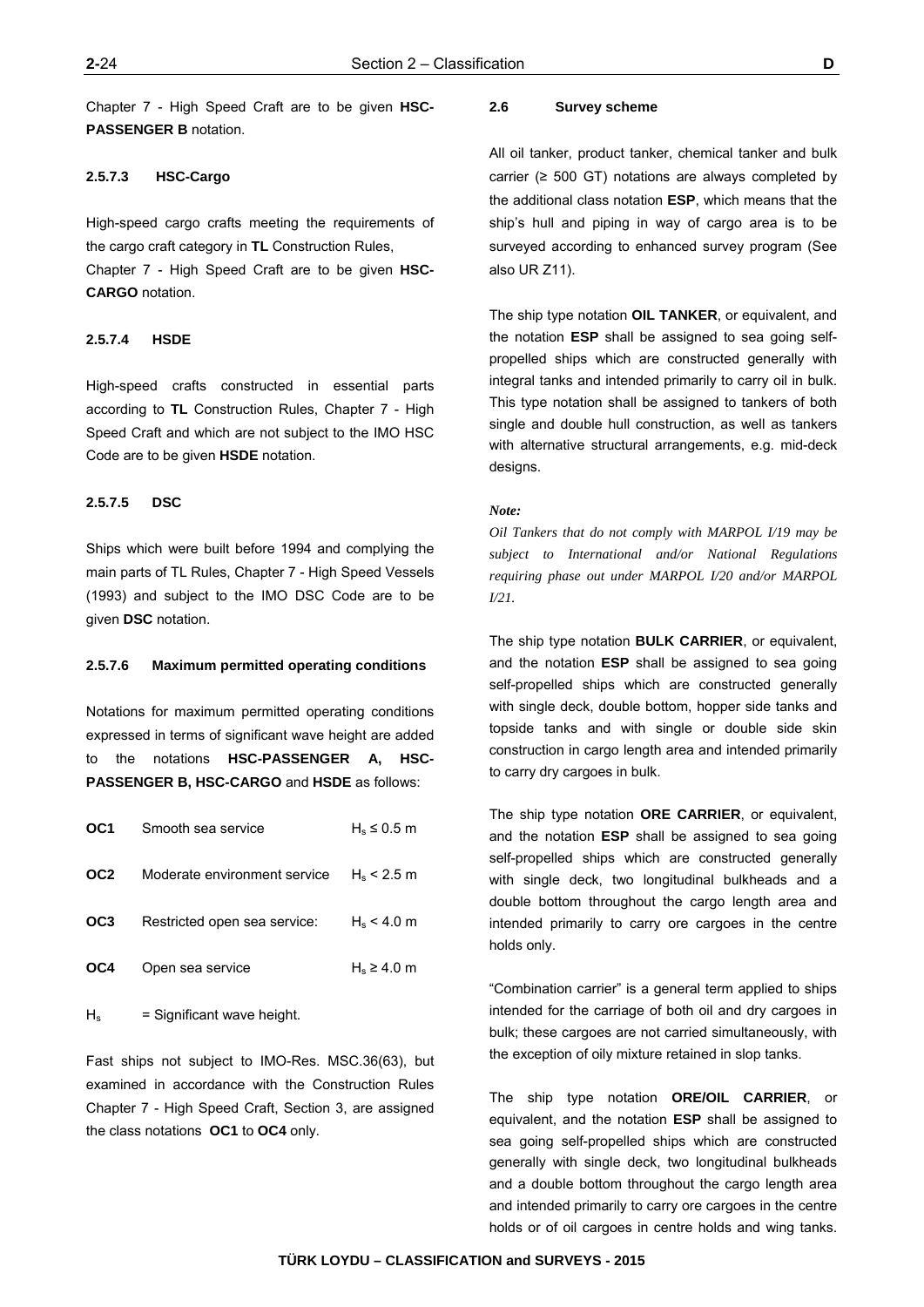#### *Note:*

*ORE/OIL carriers that do not comply with MARPOL I/19 may be subject to International and/or National Regulations requiring phase out.* 

The ship type notation **OIL/BULK/ORE (OBO) CARRIER**, or equivalent, and the notation **ESP** shall be assigned to sea going self-propelled ships which are constructed generally with single deck, double bottom, hopper side tanks and topside tanks, and with single or double side skin construction in the cargo length area, and intended primarily to carry oil or dry cargoes, including ore, in bulk.

#### *Note:*

*OIL/BULK/ORE carriers that do not comply with MARPOL I/19 may be subject to International and/or National Regulations requiring phase out.* 

The ship type notation **CHEMICAL TANKER**, or equivalent, and the notation **ESP** shall be assigned to sea going self-propelled ships which are constructed generally with integral tanks and intended primarily to carry chemicals in bulk. This type notation shall be assigned to tankers of both single or double hull construction, as well as tankers with alternative structural arrangements.

# **2.7 Damage stability**

#### **2.7.1 General notation**

Ships which proof of subdivision and damage stability is required are to be given **FS** notation (Except Yachts and Inland Waterway Vessels).

| 2.8 | <b>Yachts</b> |
|-----|---------------|
|     |               |

# **2.8.1 Yacht types**

## **2.8.1.1 Sailing yacht**

Yachts propelled by sail in addition to internal combustion engine and whose sail area as defined in ISO 8666 satisfy following inequality are to be assigned with **SAILING YACHT** additional notation.

# $A_s \ge 0.07$  (D<sub>max</sub>)<sup>2/3</sup>

Where;

D<sub>max</sub> is maximum displacement in metric tonnes.

#### **2.8.1.2 Motor yacht**

Yachts propelled by internal combustion engines are to be given **MOTOR YACHT** notation.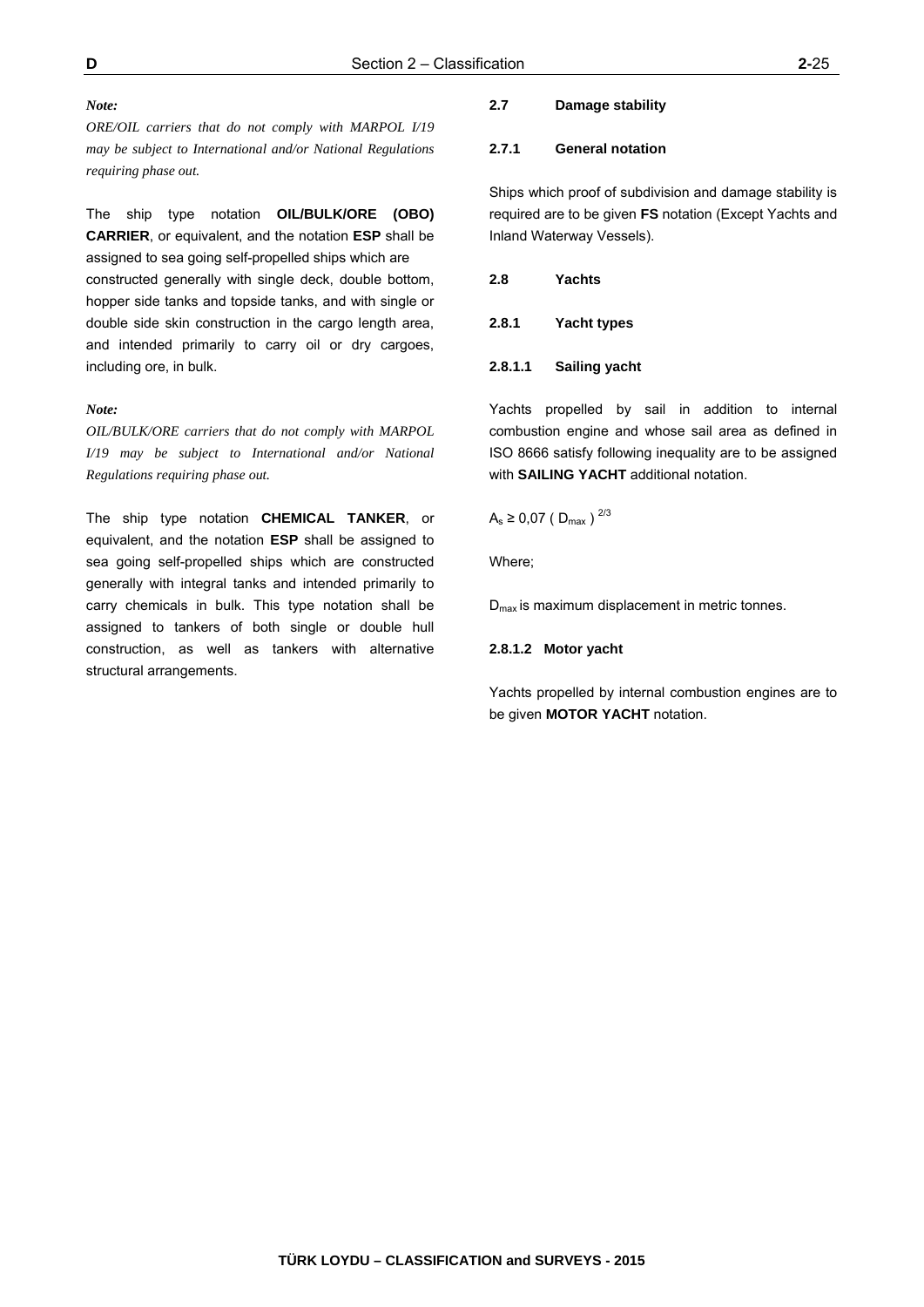# **Table 2.3 Summary of mandatory class notations**

| <b>Class notation</b> | <b>Description</b>                                                                                                                                                                                                                                                                                                                                                                                                                                                                         |
|-----------------------|--------------------------------------------------------------------------------------------------------------------------------------------------------------------------------------------------------------------------------------------------------------------------------------------------------------------------------------------------------------------------------------------------------------------------------------------------------------------------------------------|
| ÷                     | Main class notation indicating that hull, machinery and/or special equipments<br>constructed under supervision of TL and with certification by TL of<br>components and materials to be examined in compliance with TL Rules.                                                                                                                                                                                                                                                               |
| $(+)$                 | Main class notation indicating that hull, machinery and/or special equipments<br>constructed under supervision of TL and without certification by TL of<br>components and materials to be examined in compliance with TL Rules.                                                                                                                                                                                                                                                            |
| $[+]$                 | Main class notation indicating that hull, machinery and/or special equipments<br>constructed under supervision of and in accordance with the rules of another<br>recognised classification society and later assigned class with TL.                                                                                                                                                                                                                                                       |
| No notation           | +, (+) or [+] notations are not present in front of main class notations in case<br>hull, machinery and/or special equipments are not constructed under<br>supervision of TL or another recognised classification society but later<br>assigned class by TL                                                                                                                                                                                                                                |
| 1A5                   | Main class notation indicating that the ship's hull fully complies with the<br>construction rules of TL or the other rules accepted as equivalent. Duration of<br>class period is 5 years.                                                                                                                                                                                                                                                                                                 |
| 1A3                   | In case the ship's hull does not comply with the construction rules of TL or                                                                                                                                                                                                                                                                                                                                                                                                               |
| 1A2<br>1A1            | doesn't meet the mandatory requirements for compliance, class period may<br>be reduced together with survey intervals. 3,2,1 coming after "A" on main<br>class notations express the class period as year.                                                                                                                                                                                                                                                                                 |
| М                     | Main class notation indicating that the ship's machinery including electrical<br>installations comply with the construction rules of TL or the other rules<br>accepted as equivalent.                                                                                                                                                                                                                                                                                                      |
| T-M                   | Main class notation indicating that non-self-propelled vessel's and floating<br>unit's machinery including electrical installations comply with the Construction<br>Rules of TL or other rules accepted as equivalent.                                                                                                                                                                                                                                                                     |
| [M]<br>$[T-M]$        | Main class notation indicating that ship's machinery including electrical<br>installations does not fully comply with the requirements of TL Construction<br>Rules but functional safety and seaworthiness are ensured for the envisaged<br>service.                                                                                                                                                                                                                                       |
| Y                     | Additional class notation for restricted international service. This range of<br>service is limited, in general, to trade along the coast, provided that the<br>distance to the nearest port of refuge and the offshore distance do not exceed<br>200 nautical miles, and moreover additional class notation indicating that ship<br>is allowed to trade in the North Sea and within enclosed seas, such as the<br>Mediterranean, the Black Sea and waters with similar seaway conditions. |
| <b>K50</b>            | Additional class notation for coastal service. This range of service is limited, in                                                                                                                                                                                                                                                                                                                                                                                                        |
| K20                   | general, to trade along the coasts, provided that the distance to the nearest<br>port of refuge and the offshore distance do not exceed 50/20 nautical miles,<br>respectively, and moreover additional class notations indicating that ship is<br>allowed to trade within enclosed seas, such as the Baltic Sea, Marmara Sea<br>and gulfs with similar seaway conditions.                                                                                                                  |
| K <sub>6</sub>        | Additional class notation for coastal service. Service range is limited for material<br>other than steel passenger ships to trade along the coasts, provided that the<br>distance to the nearest port of refuge and the offshore distance do not exceed 6<br>nautical miles. This area of service is restricted to trade in shoals, bays, haffs<br>and firths or similar waters, where heavy seas do not occur.                                                                            |
| L1                    | Additional class notation for harbour service. This range of service is limited<br>to trade in harbours whose boundaries fixed by flag state, provided that to<br>stay in the range of L2. This additional class notation is only assigned to the<br>ships operating within the cabotage of the state.                                                                                                                                                                                     |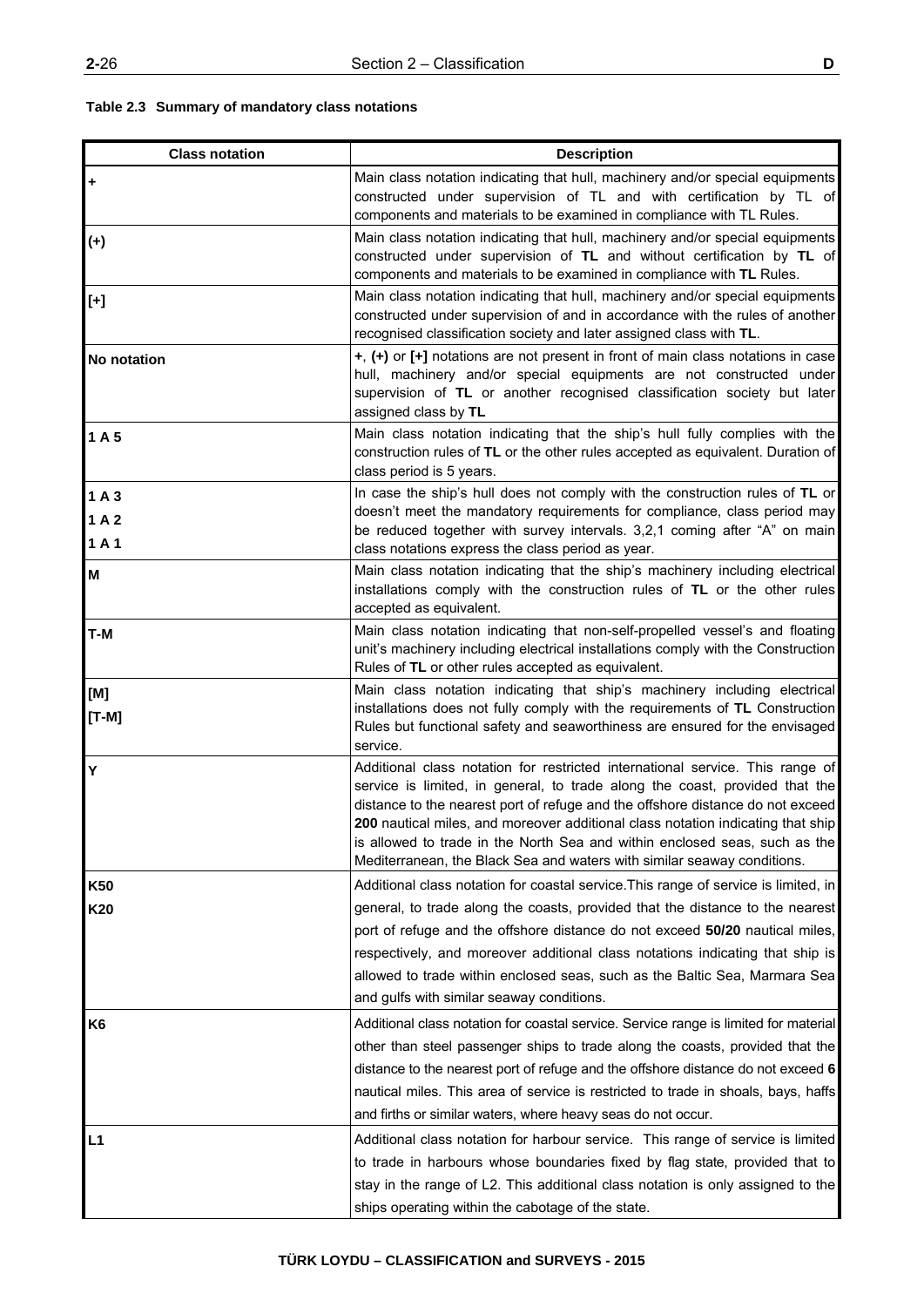| <b>Class notation</b>                                                                                              | <b>Description</b>                                                                                                                                                                                                                                                                                                                                                                                                                                           |
|--------------------------------------------------------------------------------------------------------------------|--------------------------------------------------------------------------------------------------------------------------------------------------------------------------------------------------------------------------------------------------------------------------------------------------------------------------------------------------------------------------------------------------------------------------------------------------------------|
| L2                                                                                                                 | Additional class notation for harbour service. This range of service is limited<br>to trade in harbours not exceeding 10 nautical miles to safe anchorage and<br>not exceeding 100 nautical miles to the port of departure. This additional<br>class notation is only assigned to the ships operating within the cabotage of<br>the state.                                                                                                                   |
|                                                                                                                    | Additional class notation assigned to the inland vessels intended for<br>navigation in inland waters only and complying with the TL Rules, Chapter 19<br>- Inland / Coastal Ships.                                                                                                                                                                                                                                                                           |
| <b>UN</b>                                                                                                          | UN (unrestricted navigation) service area notation is assigned to yachts<br>intended to navigate at any time of the year and within any zone.                                                                                                                                                                                                                                                                                                                |
| $LN-B$                                                                                                             | For yachts of less than 24 m, LN-B (Limited Navigation -Design Category B)<br>notation is assigned to yachts whose design category is assigned as B<br>according to essential requirements of Recreational Craft Directive 94/25/EC<br>and 2003/44/EC.                                                                                                                                                                                                       |
| LN-C                                                                                                               | For yachts of less than 24 m, LN-C (Limited Navigation -Design Category C)<br>notation is assigned to yachts whose design category is assigned as C<br>according to essential requirements of Recreational Craft Directive 94/25/EC<br>and 2003/44/EC.                                                                                                                                                                                                       |
| <b>PASSENGER SHIP</b>                                                                                              | Additional class notation assigned to the ships carrying more than 12<br>passengers and ships complying with the construction rules for the carriage<br>and/or accommodation of passengers and with the applicable requirements of<br>the Chapters II-1 and II-2 of the SOLAS Convention Exemptions from these<br>requirements may be granted only within the framework of options given<br>therein and are subject of approval by the competent flag state. |
| <b>RO-RO PASSENGER SHIP</b>                                                                                        | Additional class notation assigned to the ships complying with the<br>construction and safety rules for the carriage of passengers and specially<br>equipped for carriage of wheeled vehicles and trains.                                                                                                                                                                                                                                                    |
| <b>TR-DOMESTIC</b><br><b>SERVICE,</b><br>$RO$ -RO<br><b>PASSENGER SHIP/PASSENGER SHIP,</b><br><b>CLASS A/B/C/D</b> | Additional class notation assigned to RO-RO Passenger ships/passenger<br>ships intended to operate within domestic waters of Turkey and complying<br>with the requirements of the directive "YOLCU GEMİLERİNİN EMNİYETİNE<br>VE GEMİLERDEKİ YOLCULARIN KAYIT ALTINA ALINMASINA İLİŞKİN<br>YÖNETMELİK" dated 12.12.2007 with The Official Gazette number: 26728,<br>Annex-I Chapters 1, II-1 and II-2.                                                        |
| () PASSENGER VESSEL                                                                                                | Additional class notation for the passenger ships constructed of non-steel<br>materials according to the current rules related with accommodation and<br>carriage of more than 12 passengers safely.                                                                                                                                                                                                                                                         |
| <b>GENERAL CARGO SHIP</b>                                                                                          | Additional class notation assigned to the ships constructed for the carriage of<br>general cargo which will not be carried in containers.                                                                                                                                                                                                                                                                                                                    |
| <b>CONTAINER SHIP</b>                                                                                              | Additional class notation assigned to the ships equipped with appropriate<br>facilities and aimed especially for carriage of containers.                                                                                                                                                                                                                                                                                                                     |
| <b>EQUIPPED</b><br><b>FOR</b><br><b>CARRIAGE</b><br>OF I<br><b>CONTAINERS</b>                                      | Additional class notation assigned to the ships carrying<br>containers<br>occasionally or as part cargo only and provided with appropriate facilities.                                                                                                                                                                                                                                                                                                       |
| <b>OPEN TOP</b>                                                                                                    | Additional class notation for ships having no hatch covers equipped with<br>appropriate facilities.                                                                                                                                                                                                                                                                                                                                                          |
| <b>EQUIPPED FOR CARRIAGE OF CARS</b>                                                                               | Additional class notation assigned to the ships provided with special                                                                                                                                                                                                                                                                                                                                                                                        |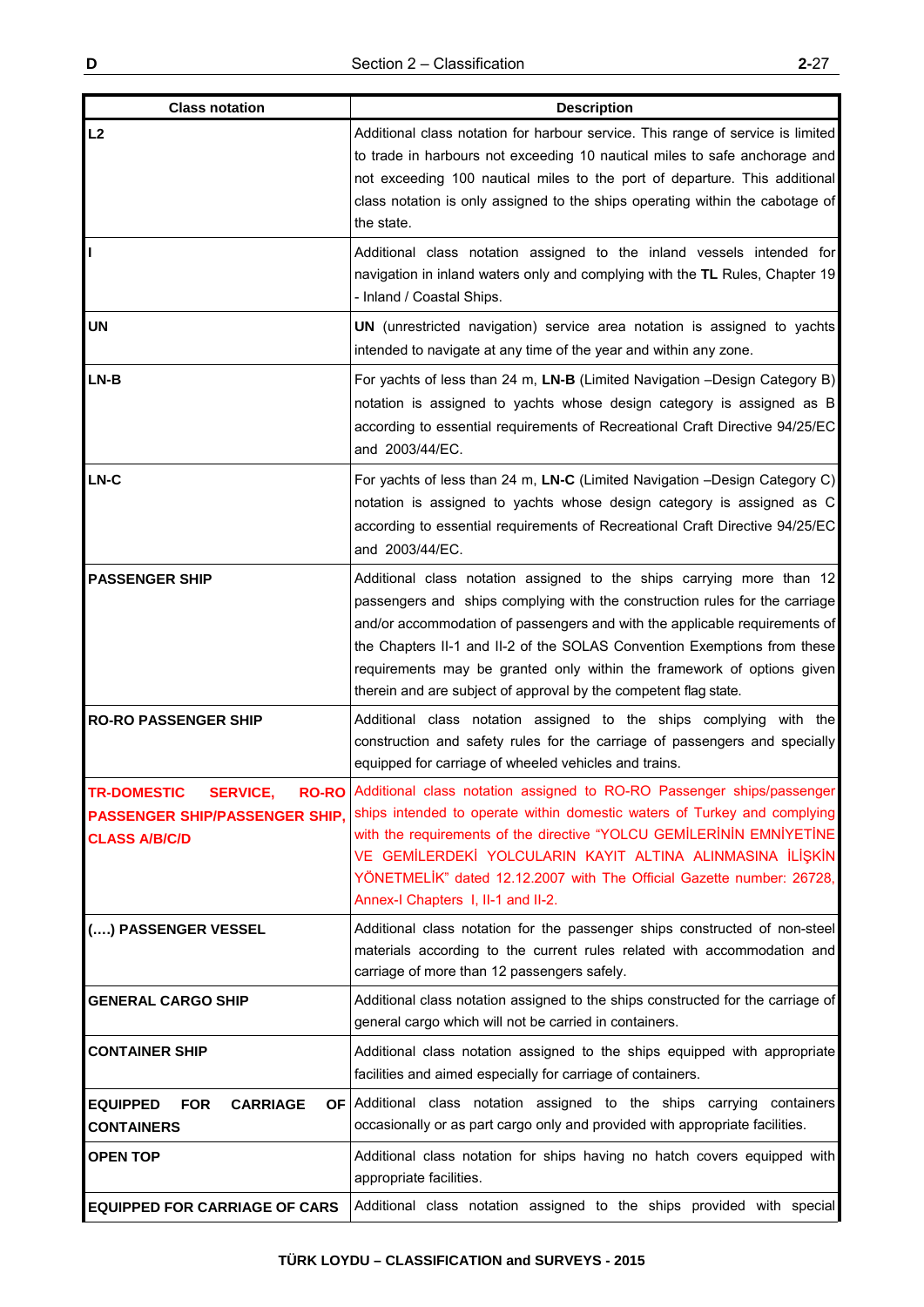| <b>Class notation</b>               | <b>Description</b>                                                                                                                                                                                                                                                                                                                                                                                                                                                                    |
|-------------------------------------|---------------------------------------------------------------------------------------------------------------------------------------------------------------------------------------------------------------------------------------------------------------------------------------------------------------------------------------------------------------------------------------------------------------------------------------------------------------------------------------|
|                                     | equipment for carriage of (non-loaded) motor vehicles, e.g. floating decks etc.                                                                                                                                                                                                                                                                                                                                                                                                       |
| <b>RO-RO SHIP</b>                   | Additional class notation assigned to the ships equipped with ramps and<br>possibly shell doors and strengthened in accordance with the TL Construction<br>Rules for the motor vehicles to enter the ship and to be carried (without<br>passengers).                                                                                                                                                                                                                                  |
| <b>MULTI-PURPOSE DRY CARGO SHIP</b> | Additional class notation assigned to the ships constructed for carriage of dry<br>and bulk cargo.                                                                                                                                                                                                                                                                                                                                                                                    |
| <b>LIVESTOCK CARRIER</b>            | Additional class notation assigned to the ships constructed and equipped for<br>carriage of livestock.                                                                                                                                                                                                                                                                                                                                                                                |
| <b>BULK CARRIER</b>                 | Additional class notation assigned to the ships designed for carriage of solid<br>bulk cargoes and comply with TL Rules, Chapter 1 - Hull, Section 27.                                                                                                                                                                                                                                                                                                                                |
| <b>BC-C</b>                         | Additional class notation assigned to the bulk carriers with length of 150 m or<br>longer contracted for construction on 1 July 2003 or later and complying with<br>the TL Rules, Chapter 1 - Hull, Section 27; based on loading conditions,<br>cargo hold loading etc.<br>For bulk carriers designed to carry dry bulk cargoes of cargo density less than<br>1,0 t/m3 are to be given BC-C notation.                                                                                 |
| <b>BC-B</b>                         | Additional class notation assigned to the bulk carriers with length of 150 m or<br>longer contracted for construction on 1 July 2003 or later and complying with<br>the TL Rules, Chapter 1 - Hull, Section 27; based on loading conditions,<br>cargo hold loading etc.<br>For bulk carries designed to carry dry bulk cargoes of cargo density of 1.0<br>t/m3 and above with all cargo holds loaded in addition to BC-C conditions are<br>to be given BC-B notation.                 |
| <b>BC-A</b>                         | Additional class notation assigned to the bulk carriers with length of 150 m or<br>longer contracted for construction on 1 July 2003 or later and complying with<br>the TL Rules, Chapter 1 - Hull, Section 27; based on loading conditions,<br>cargo hold loading etc.<br>For bulk carries designed to carry dry bulk cargoes of cargo density 1,0 t/m3<br>and above with specified holds empty at maximum draught in addition to BC-<br>B conditions are to be given BC-A notation. |
| {no MP}                             | Additional class notations assigned to bulk carriers with BC-A, BC-B and BC-<br>C notation and not designed for loading and unloading in multiple ports.                                                                                                                                                                                                                                                                                                                              |
| {MAXIMUM CARGO DENSITY  t/m3}       | Additional class notations assigned to bulk carriers with BC-A and BC-B<br>notations and designed for a maximum cargo density less than 3,0 $t/m3$                                                                                                                                                                                                                                                                                                                                    |
| {HOLDS a, b,  MAY BE EMPTY}         | Additional class notation assigned to bulk carriers assigned with BC-A.                                                                                                                                                                                                                                                                                                                                                                                                               |
| <b>GRAB</b> [X]                     | Bulk carriers whose double bottom strengthened for grab loading and<br>discharging with grab mass equal to or greater than 20 t where X gives the<br>grab mass in t.                                                                                                                                                                                                                                                                                                                  |
| <b>ORE CARRIER</b>                  | Additional class notation assigned to the ships designed for carriage of bulk<br>cargo and ore respectively and strengthened according to the TL Rules,<br>Chapter 1 - Hull.                                                                                                                                                                                                                                                                                                          |
| <b>CEMENT CARRIER</b>               | Additional class notation assigned to the ships constructed for carriage of<br>cement and provided with relevant cargo handling equipment.                                                                                                                                                                                                                                                                                                                                            |
| <b>OIL TANKER</b>                   | Additional class notation for the ships designed for the carriage of oil/oil                                                                                                                                                                                                                                                                                                                                                                                                          |

 $\overline{\phantom{a}}$ 

٦Ī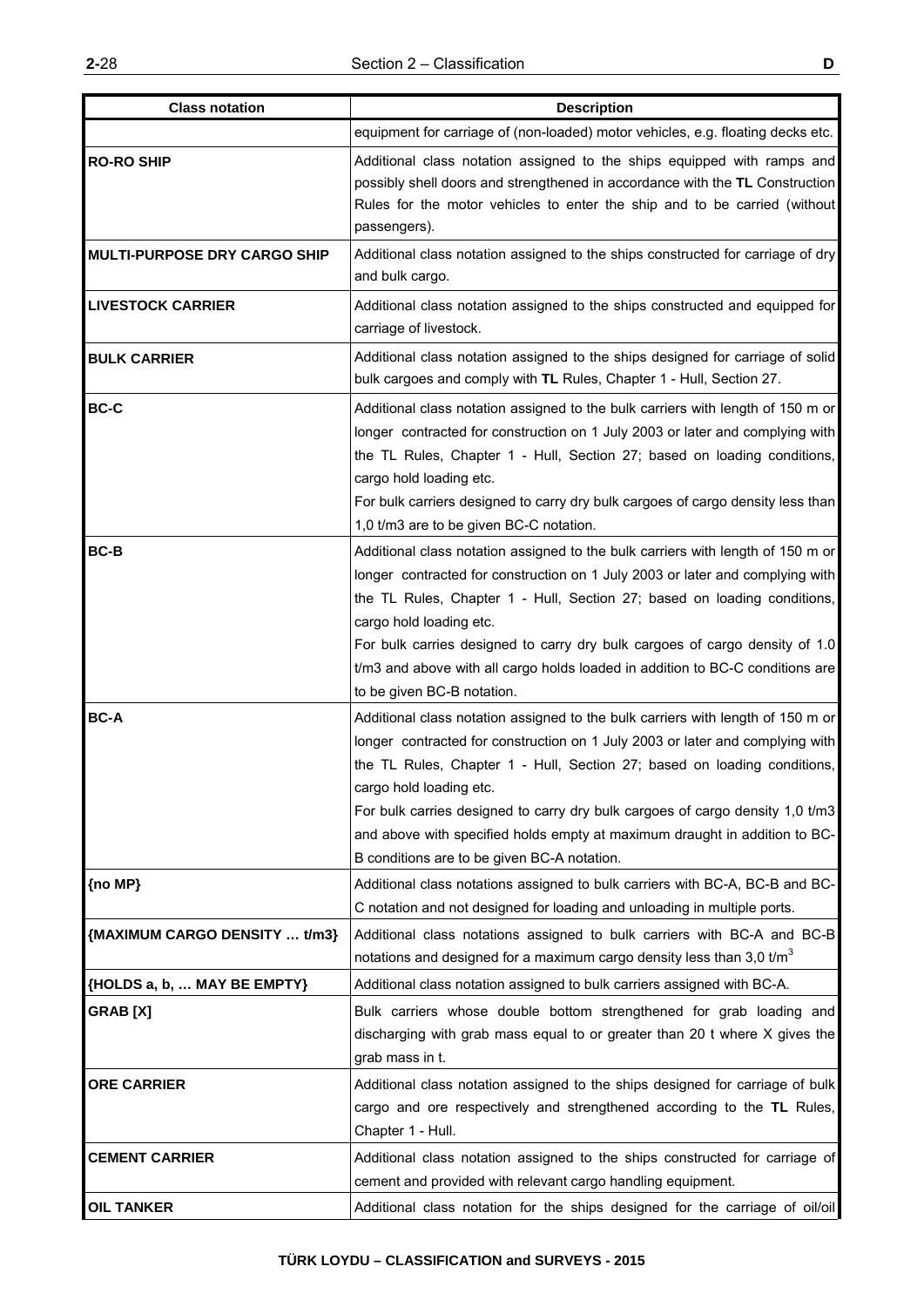| <b>Class notation</b>                                            | <b>Description</b>                                                                                                                                                                                                                                                                                                                                        |
|------------------------------------------------------------------|-----------------------------------------------------------------------------------------------------------------------------------------------------------------------------------------------------------------------------------------------------------------------------------------------------------------------------------------------------------|
| <b>PRODUCT TANKER</b>                                            | products in bulk and complying with the TL Rules, Chapter 1 - Hull, Section                                                                                                                                                                                                                                                                               |
| <b>OIL TANKER / PRODUCT TANKER</b>                               | 28                                                                                                                                                                                                                                                                                                                                                        |
| <b>CHEMICAL TANKER TYPE 1/2/3</b><br><b>LIQUEFIED GAS TANKER</b> | Additional class notation assigned to the ships designed for carriage of liquid<br>chemical bulk cargoes and comply with the TL Rules, Chapter 8 - Chemical<br>Tankers.<br>Additional class notation assigned to the ships designed for carriage of<br>liquefied gas cargoes in bulk and comply with the TL Rules, Chapter 10 -<br>Liquefied Gas Tankers. |
| <b>ASPHALT TANKER</b>                                            | Additional class notations for tankers comply with the relevant rules and                                                                                                                                                                                                                                                                                 |
| <b>SPECIAL TANKER</b>                                            | carrying special cargo.                                                                                                                                                                                                                                                                                                                                   |
| <b>EDIBLE OIL TANKER</b>                                         |                                                                                                                                                                                                                                                                                                                                                           |
| <b>WINE TANKER</b>                                               |                                                                                                                                                                                                                                                                                                                                                           |
| <b>WATER TANKER</b>                                              |                                                                                                                                                                                                                                                                                                                                                           |
| <b>FRUIT JUICE TANKER</b>                                        |                                                                                                                                                                                                                                                                                                                                                           |
| <b>BULK CARRIER / PRODUCT TANKER</b>                             | Additional class notation assigned to the ships complying with the rules                                                                                                                                                                                                                                                                                  |
| <b>BULK CARRIER / OIL TANKER</b>                                 | related to carriage of dry bulk cargo or liquid bulk cargo alternatively.                                                                                                                                                                                                                                                                                 |
| ORE CARRIER / PRODUCT TANKER                                     |                                                                                                                                                                                                                                                                                                                                                           |
| <b>ORE CARRIER / OIL TANKER</b>                                  |                                                                                                                                                                                                                                                                                                                                                           |
| <b>FISHING VESSEL</b>                                            | Additional class notation assigned to the ships complying with the TL Rules,<br>Chapter 14 - Fishing Vessels.                                                                                                                                                                                                                                             |
| FLOATING DOCK Lifting capacity  t                                | Additional class notation indicating the lifting capacity in tonnes and complies<br>with the TL Rules, Chapter 1 - Hull, Section 35.                                                                                                                                                                                                                      |
| <b>HSC-PASSENGER A</b>                                           | Additional class notation assigned to the ships (up to 450 passengers)<br>meeting the requirements of Category A according to TL Rules, Chapter 7 -<br>High Speed Crafts.                                                                                                                                                                                 |
| <b>HSC-PASSENGER B</b>                                           | Additional class notation assigned to the ships (over 450 passengers)<br>meeting the requirements of Category A according to TL Rules, Chapter 7 -<br>High Speed Crafts.                                                                                                                                                                                  |
| <b>HSC-CARGO</b>                                                 | Additional class notation assigned to the ships meeting the requirements<br>"Cargo Craft" according to TL Rules, Chapter 7 - High Speed Crafts.                                                                                                                                                                                                           |
| <b>HSDE</b>                                                      | Additional class notation assigned to the ships complying the main parts of<br>TL Rules, Chapter 7 - High Speed Crafts but not being subject to the IMO<br>HSC Code.                                                                                                                                                                                      |
| <b>DSC</b>                                                       | Additional class notation assigned to the ships which were built before 1994<br>complying the main parts of TL Rules, Chapter 7 - High Speed Vessels<br>(1993) and subject to the IMO DSC Code.                                                                                                                                                           |
| OC <sub>1</sub>                                                  | Additional class notations related with maximum permitted operating                                                                                                                                                                                                                                                                                       |
| OC <sub>2</sub>                                                  | conditions and expressed in terms of significant wave height are added to                                                                                                                                                                                                                                                                                 |
| OC <sub>3</sub>                                                  | additional class notations HSC-PASSENGER A, HSC-PASSENGER B,                                                                                                                                                                                                                                                                                              |
| OC4                                                              | HSC-CARGO, and HSDE. To the ships not being subject to IMO Res. MSC.                                                                                                                                                                                                                                                                                      |
|                                                                  | 36(63) but controlled according to TL Rules (Chapter 7 - High Speed Crafts,                                                                                                                                                                                                                                                                               |
|                                                                  | Section 3), only additional class notation $OCl \div OCA$ is assigned.                                                                                                                                                                                                                                                                                    |
| <b>BARGE</b><br><b>HOPPER BARGE</b><br><b>HOPPER DREDGER</b>     | Additional class notations assigned to the other ships and/or floating units<br>designed, constructed and/or equipped for their special purposes.                                                                                                                                                                                                         |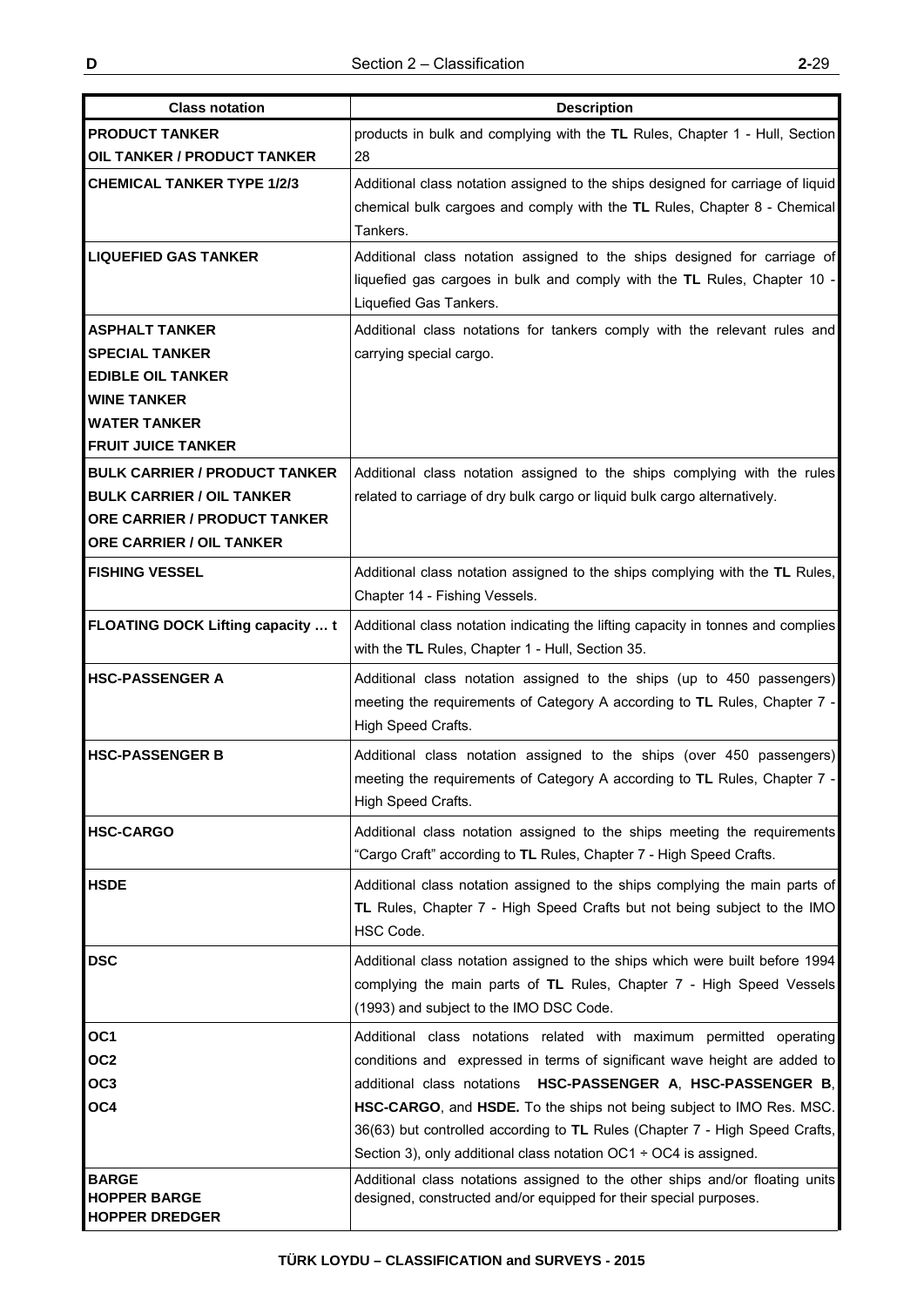| <b>Class notation</b>                                         | <b>Description</b>                                                            |
|---------------------------------------------------------------|-------------------------------------------------------------------------------|
| <b>PUSHER/BARGE</b>                                           |                                                                               |
| <b>PUSHER</b>                                                 |                                                                               |
| <b>FLOATING CRANE</b>                                         |                                                                               |
| <b>PONTOON CRANE</b>                                          |                                                                               |
| <b>HYDROFOIL</b>                                              |                                                                               |
| <b>ICE-BREAKER</b>                                            |                                                                               |
| <b>PILOT BOAT</b>                                             |                                                                               |
| <b>PONTOON</b>                                                |                                                                               |
| <b>RESCUE VESSEL</b>                                          |                                                                               |
| <b>RESEARCH VESSEL</b>                                        |                                                                               |
| <b>SPECIAL PURPOSE SHIP</b>                                   |                                                                               |
| <b>DREDGER</b>                                                |                                                                               |
| <b>SUCTION DREDGER</b>                                        |                                                                               |
| <b>BUCKET DREDGER</b>                                         |                                                                               |
| <b>CUTTER SUCTION DREDGER</b>                                 |                                                                               |
| <b>BACKHOE DIPPER DREDGER</b>                                 |                                                                               |
| <b>TUG</b>                                                    |                                                                               |
| <b>ESCORT TUG (p,V)</b>                                       |                                                                               |
| <b>SALVAGE TUG</b>                                            |                                                                               |
| <b>SUBMERSIBLE</b>                                            |                                                                               |
| <b>IWASTE COLLECTION VESSEL</b>                               |                                                                               |
| <b>OIL RECOVERY VESSEL</b><br><b>CHEMICAL RECOVERY VESSEL</b> |                                                                               |
| <b>SERVICE BOAT</b>                                           |                                                                               |
| <b>ROV</b>                                                    |                                                                               |
| <b>LIVE FISH CARRIER</b>                                      |                                                                               |
| <b>FISH FARM SUPPORT VESSEL</b>                               |                                                                               |
| <b>SELF ELEVATING UNIT</b>                                    |                                                                               |
| <b>ITRAIN FERRY</b>                                           |                                                                               |
| <b>SUPPLY VESSEL</b>                                          |                                                                               |
| <b>OFFSHORE SUPPLY VESSEL</b>                                 |                                                                               |
| <b>WELL STIMULATIONS VESSEL</b>                               |                                                                               |
| <b>STANDBY VESSEL</b>                                         |                                                                               |
| <b>SAR BOAT</b>                                               |                                                                               |
| <b>CABLE LAYING VESSEL</b>                                    |                                                                               |
| <b>PIPE LAYING VESSEL</b>                                     |                                                                               |
| <b>PATROL BOAT</b>                                            |                                                                               |
| <b>PATROL</b>                                                 |                                                                               |
| <b>CREW BOAT</b>                                              |                                                                               |
| <b>ESP</b>                                                    | Ship's hull structure and piping in cargo area is to be surveyed according to |
|                                                               | enhanced survey program. (Additional class notation assigned to all oil       |
|                                                               | tankers, product tankers, chemical tankers and bulk carriers $\geq 500$ GRT)  |
| FS                                                            | Main class notation assigned to the ships (except for yachts and inland water |
|                                                               | ships) for which subdivision and damage stability is proved.                  |
| <b>SAILING YACHT</b>                                          | Yachts propelled by sail in addition to internal combustion engine and whose  |
|                                                               | sail area as defined in ISO 8666 satisfy following inequality are to be       |
|                                                               | assigned with SAILING YACHT additional notation.                              |
|                                                               |                                                                               |
|                                                               | $A_s \ge 0.07$ (D <sub>max</sub> ) <sup>2/3</sup>                             |
|                                                               | Where:                                                                        |
|                                                               | $D_{\text{max}}$ is maximum displacement in metric tonnes.                    |
| <b>MOTOR YACHT</b>                                            | Main class notation assigned to the yachts propelled by internal combustion   |
|                                                               | engines.                                                                      |
|                                                               |                                                                               |
| <b>MULTI-POINT MOORING SYSTEM</b>                             | MULTI-POINT MOORING SYSTEM notation will be assigned to the multi-            |
|                                                               | point mooring systems constructed under supervision of TL and according to    |
|                                                               | the rules related to Rules of TL Chapter 70 - Multi-Point Mooring Systems.    |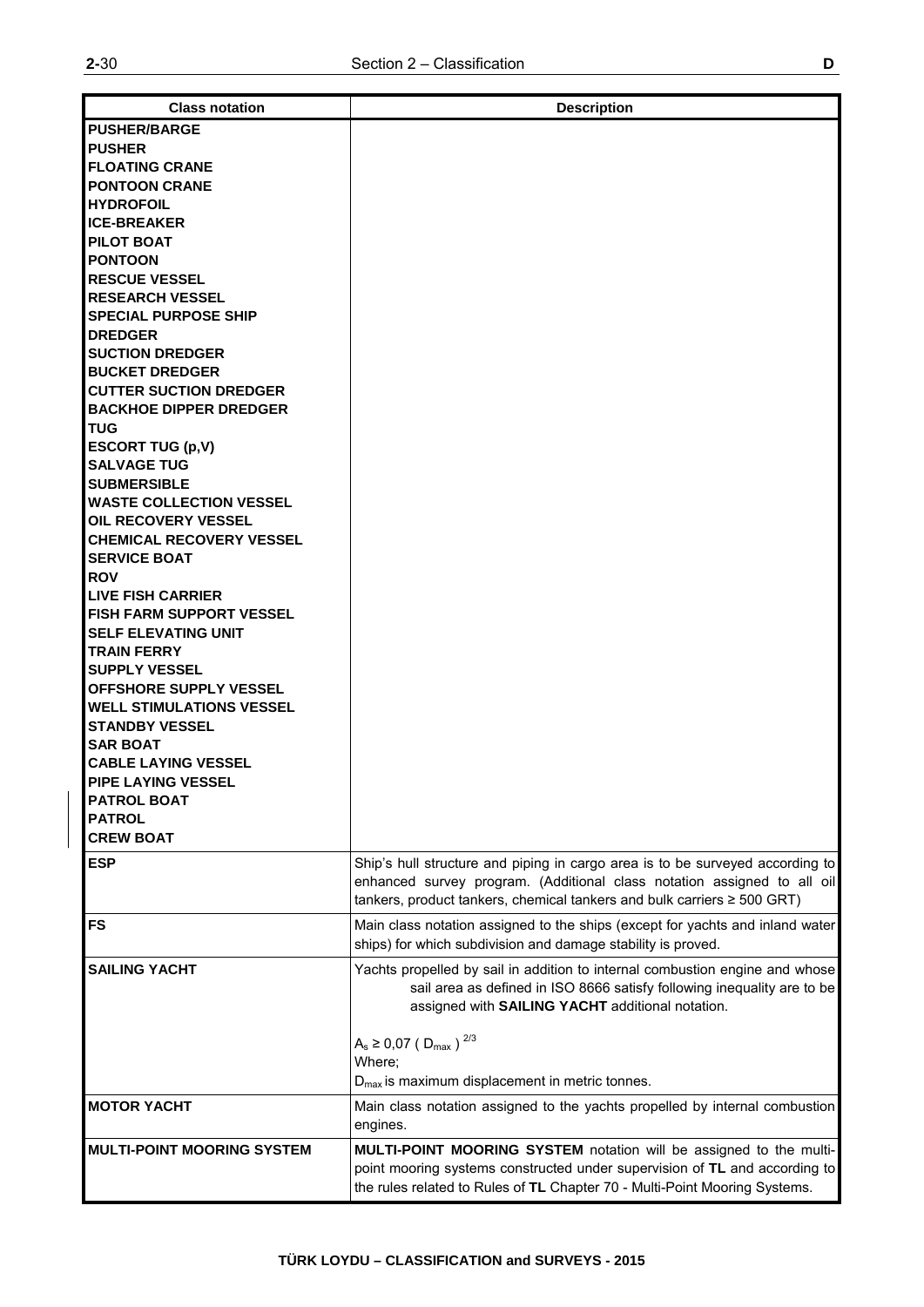### **2.9 Multi-point mooring system**

Multi point mooring systems built in accordance with **TL** Rules and under **TL** survey are to be given **MULTI-POINT MOORING SYSTEM** notation.

## **3. Optional Class Notations**

**3.1 General** 

Ships classed by **TL** may be given optional class notation related to cargo, service area, design features, survey schemes, equipment or systems meeting corresponding rule requirements.

#### **3.2 Class notations related to cargo**

## **3.2.1 Carriage of dangerous goods**

**3.2.1.1** Ships equipped for the carriage of dangerous goods in accordance with relevant **TL** rules and SOLAS II-2, Reg. 19 are to be given **DG** notation.

**3.2.1.2** High speed crafts equipped for the carriage of dangerous goods in accordance with relevant TL rules and HSC Code 7.17 are to be given **DG (HSC Code 7.17)** notation.

**3.2.1.3** Ships equipped for the carriage of solid bulk cargoes in accordance with relevant **TL** rules and IMSBC Code are to be given **DBC** notation.

**3.2.1.4** Ships equipped for the carriage of high level radioactive goods in accordance with INF Code are to be given **INF 1, INF 2** or **INF 3** notations.

**3.2.1.5** Oil tankers complying with MARPOL Annex II requirements for Noxious Liquid Substance (NLS) certificate are to be given **NLS** notation.

**3.2.1.6** Offshore Supply vessels complying with the requirements of IMO Resolution A.673(16) "Guidelines for the Transport Handling of Limited Amounts of Hazardous and Noxious Liquid Substances in Bulk in Offshore Support Vessels" as amended by IMO Resolution MSC.236(82) and MEPC.158(55) are to be given **HNLS** notation.

### **3.2.2 Special strengthening**

#### **3.2.2.1 Heavy cargo**

Ships provided with strengthening recommended by **TL**  in accordance with the **TL** Construction Rules, unless complying with the requirements of the notations "bulk carrier" or "ore carrier" are to be given **STRENGTHENED FOR HEAVY CARGO** notation.

#### **3.2.2.2 Use of grabs**

Ships with inner bottoms and/or coamings and longitudinal bulkheads strengthened for the use of grabs in accordance with the **TL** Construction Rules are to be given **G** notation.

# **3.2.3 Cargo refrigerating installations (cargo ships)**

**3.2.3.1** Both in respect of hull and machinery, ships having the cargo refrigerating installation complying with the requirements of **TL** rules are to be given **YST** notation.

**3.2.3.2** Ships having the cargo refrigerating installation does not in all respects comply with the requirements of **TL** Rules, but functional safety and seaworthiness are ensured for the envisaged service are to be given **[YST]** notation.

**3.2.3.3** Ships with refrigerated cargo installations in cargo areas for the carriage of refrigerated cargo in controlled atmosphere are to be given **RC** notation.

**3.2.3.4** Ships with refrigerated cargo installations in cargo areas for the carriage of refrigerated cargo in controlled atmosphere using mobile gas generating systems are to be given **RC MOB** notation.

**3.2.3.5** Ships having refrigerated cargo installations which condition monitoring system is used to reliably determine the condition of their components are to be given **CM** notation.

**CM1** To reach 3% of the scope of possible condition monitoring system;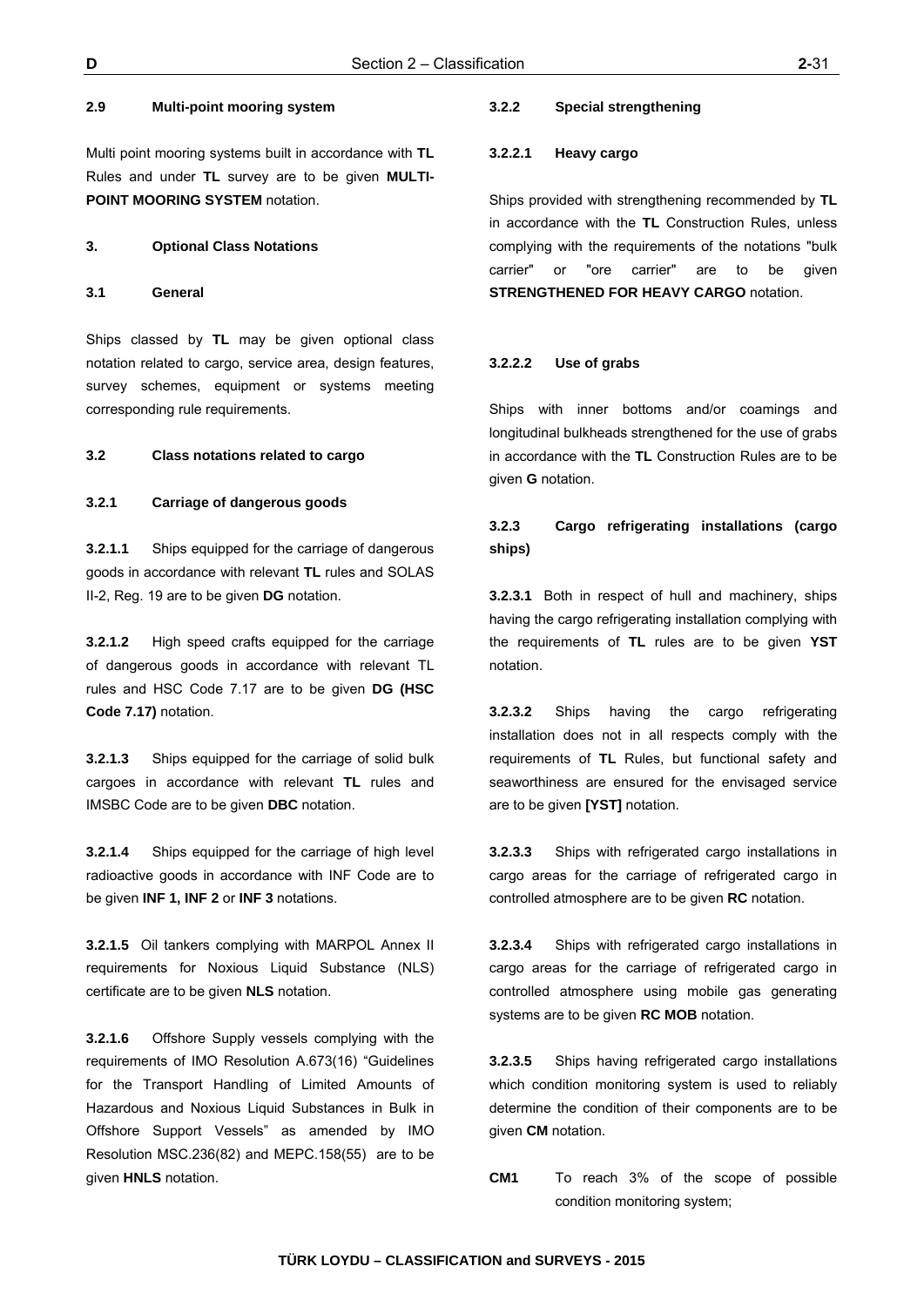- **CM2** To reach 10% of the scope of possible condition monitoring system;
- **CM3** To reach 20% of the scope of possible condition monitoring system;
- **CM4** To reach more than 20% of the scope of possible condition monitoring system.

# **3.2.4 Cargo refrigerating installations (fishing vessels)**

**3.2.4.1** Both in respect of hull and machinery, fishing vessels having the cargo refrigerating installation complying with the requirements of **TL** rules are to be given **BST** notation.

**3.2.4.2** Fishing vessels having the cargo refrigerating installation does not in all respects comply with the requirements of **TL** Rules, but functional safety and seaworthiness are ensured for the envisaged service are to be given **[BST]** notation.

**3.2.4.3** Fishing vessels having refrigerating installation fitted with equipment for quick freezing of wet fish are to be given **QUICK FREEZING** notation.

# **3.2.5 Cargo refrigerating systems (container ships)**

Ships complying with the requirements of **TL** rules relating to carriage of refrigerated containers are to be given **RCP x/y** class notations.

RCP is supplemented by two figures. The first figure (x) stands for the total number of certified refrigerated container stowage positions on deck and in container holds and is related to FEU (forty foot equivalent units). The second figure (y) indicates the percentage of containers carrying fruit/ chilled cargoes for which the ship is certified. Details concerning container size stowage positions and special conditions will be indicated in the Register, if required.

### **3.3 Class notations related to service area**

## **3.3.1 Ice strengthening**

Ships complying with the requirements of **TL** rules

relating to strengthening for navigation in ice are to be given **ICE-B4, ICE-B3, ICE-B2, ICE-B1** or **ICE-B** class notations.

Index 4 represents the highest notation. Notations ICE-B4 to ICE-B1 corresponding to ice classes IA Super to IC of the Finnish/ Swedish Ice Class Rules as amended.

#### *Note:*

*Ships assigned with the class notation ICE-B are intended to navigate in light and very light localised drift ice in mouths of rivers and coastal areas.* 

Ships complying with the requirements of **TL** rules relating to navigation in polar ice-covered waters are to be given **PC1, PC2, PC3, PC4, PC5, PC6** or **PC7** notations. Index 1 represents the highest notation. Notations PC1 to PC7 are based on the IACS Unified Requirements for Polar Ships.

## **3.3.2 BF**

Fishing ships complying with the requirements of TL rules relating to hull and machinery installations for navigation in waters around and/or comparable to Greenland ve Labrador ice are to be given **BF** class notation.

**3.4 Class notations related to survey schemes** 

## **3.4.1 In-water surveys**

Ships with its hull is specially prepared and equipped for in-water surveys are to be given **IWS** notation.

#### **3.4.2 Ballast water management**

Ships complying with the Guidelines on Ballast Water Management are to be given **BWM** notation.

#### **3.4.3 Emergency response service**

Ships, the geometry and structural data of which are made available in a database to provide the assistance necessary for limiting damages in case of average with the aid of special computer programs are to be given **ERS** notation.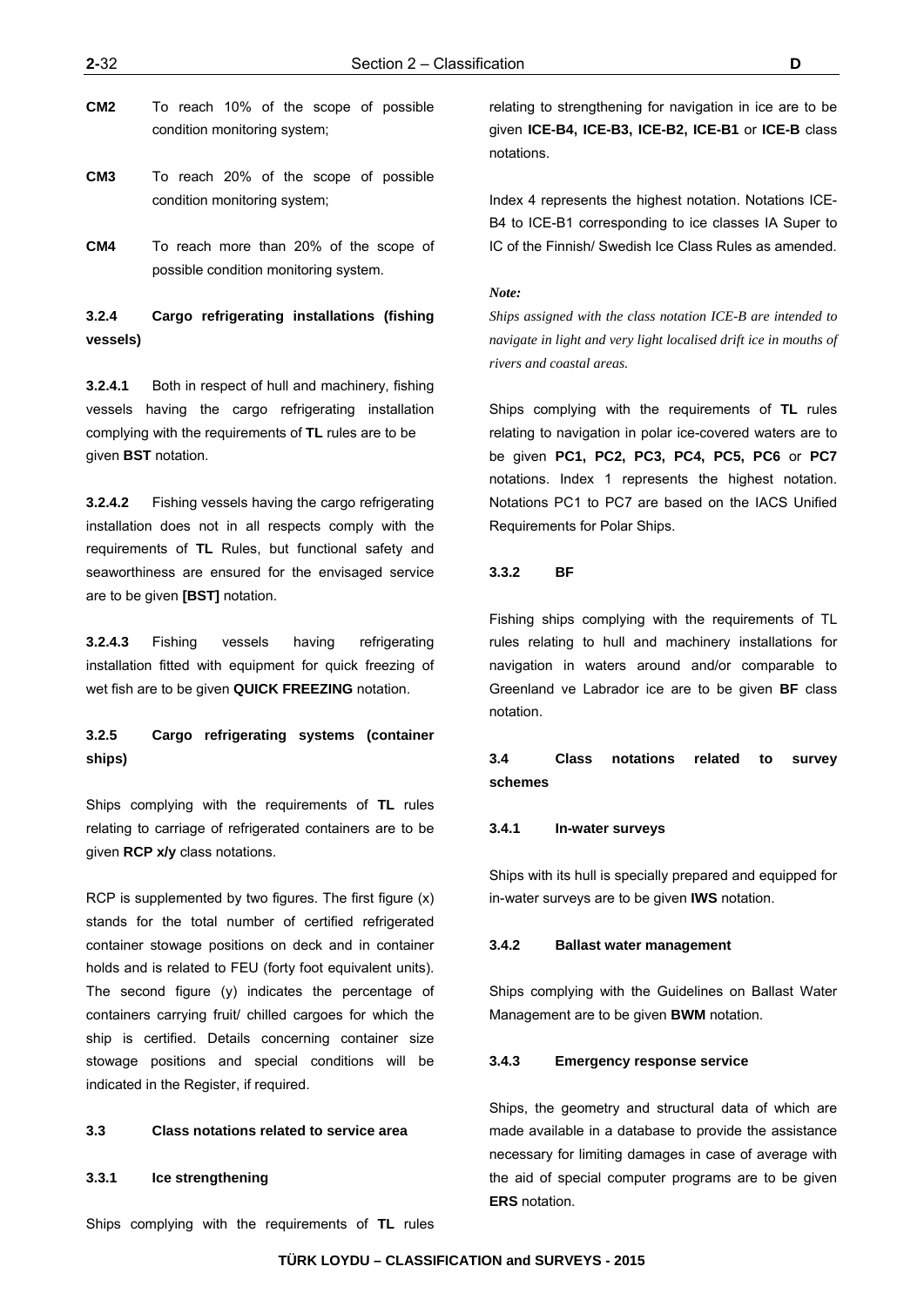# **3.4.4 Condition monitoring of propeller shaft at stern tube**

Ships complying with the relevant **TL** rules with its propeller shaft runs within the stern tube in oil, the possibility exits, to prolong the intervals between shaft withdrawals are to be given **CM-PS** notation.

## **3.4.5 Hull Inspection and Maintenance Program**

Ships complying with "Rules for Türk Loydu Hull Inspection and Maintenance Program" are to be given **HP** notation.

## **3.5 Class notations related to design features**

## **3.5.1 Material**

Ships constructed of materials other than ordinary hull structural steel are to be given, e.g., the following notations:

# **HIGHER STRENGTH HULL STRUCTURAL STEEL ALUMINIUM FRP WOODEN**

## **3.5.2 Bridge design on seagoing ships**

**3.5.2.1** Ships, which date of contract for construction before 1<sup>st</sup> February 2013 and designed in compliance with the rules for Chapter 21 - Navigation Bridge Arrangement and Equipment on Seagoing Ships, One-Man Control Console are to be given notation:

**NAV-O** Ocean Area,

**NAV-OC** Ocean Areas and Coastal Waters

**3.5.2.2** Ships which date of contract for construction on or after 1<sup>st</sup> February 2013, and designed in compliance with the rules for and Chapter 21 - Navigation Bridge Visibility, Bridge Arrangement and Equipment Rules are to be given notation:

**NAV** Designed in compliance with Chapter 21 and equipped with Chapter 21, Section 4, B.1.

**NAV-INS** Integrated Navigation Systems, Designed in compliance with Chapter 21 and equipped with Chapter 21, Section 4, B.2, and C.

#### **3.5.3 Environmental standards**

Ships complying with the requirements of **TL** rules Chapter 76 - Environmental Service System are to be given **EP** notation.

#### **3.5.4 Fuel cell systems**

**3.5.4.1** Ships with fuel cell systems the nominal power of which is equal or exceeds 10% of the total nominal power of the machinery installation (excluding the emergency supply power) and complying with **TL** Rules, Chapter 26 - Use of Fuel Cell Systems on Board of Ships are to be given **FC-xxx** notation.

"xxx" means the percentage of the fuel cell system related to the nominal power of the machinery installation.

**3.5.4.2** Ships with fuel cell systems the nominal power of which is below 10% of the nominal power of the machinery installation are to be given **with FC** notation.

## **3.5.5 Novel designs**

Ships, machinery installations or essential parts constructed in accordance with a design, for which sufficient experience is not available are to be given **EXP** notation. **TL** will decide at what intervals the required periodical surveys will have to be carried out.

Where experience over a prolonged period of time had proved the efficiency of the design, the notation **EXP** may be cancelled.

# **3.6 Class notations related to equipment and systems**

## **3.6.1 Automation**

Ships having machinery installations which comply with the requirements of **TL** rules for automation are to be given one of the following notations: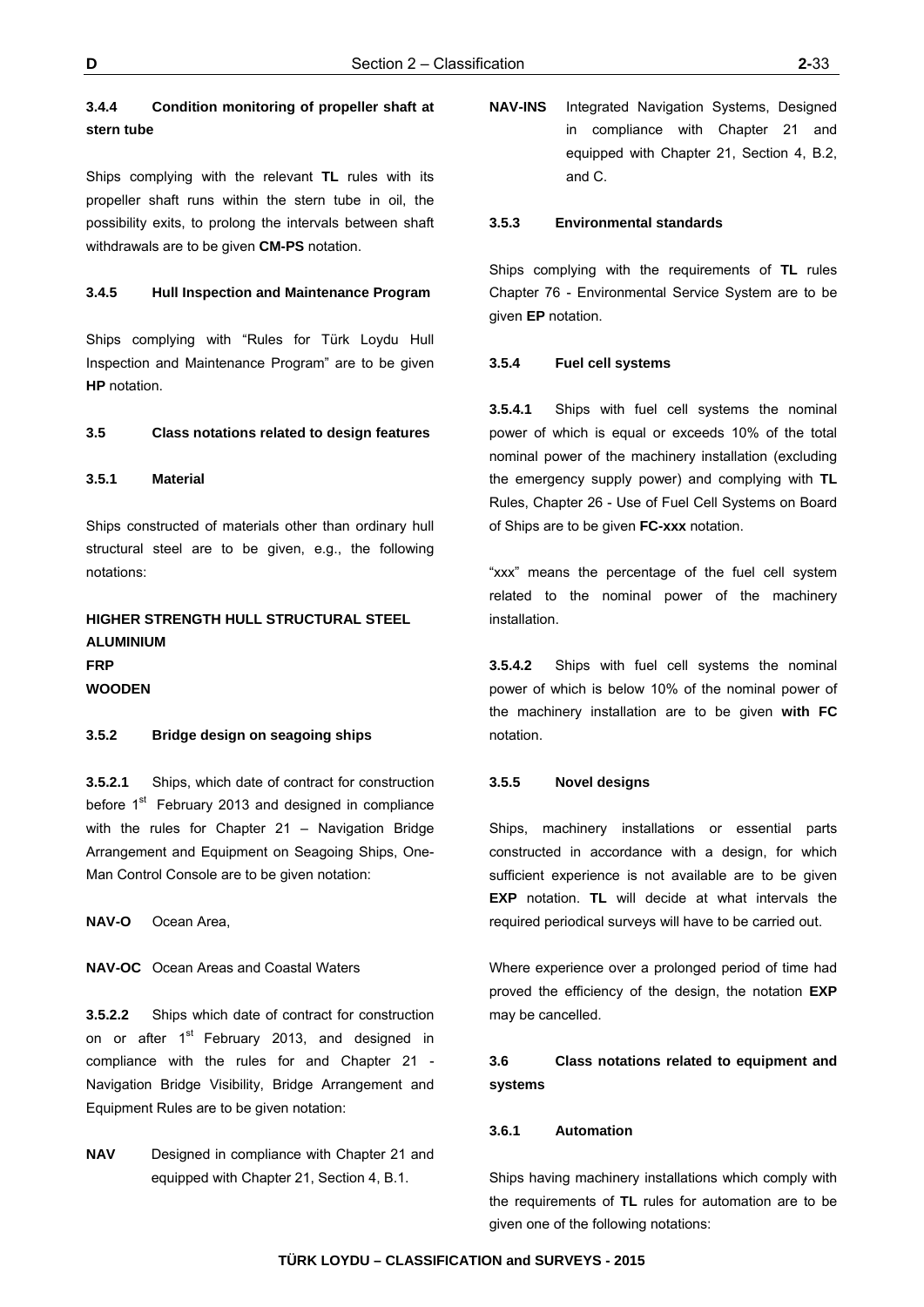**3.6.1.1** Ships having machinery installation fitted with equipment for unattended machinery spaces, so that it does not require to be operated and/or maintained for periods of at least 24 hours are to be given **AUT**  notation.

**3.6.1.2** Ships having machinery installation, the period during which attendance to and maintenance of equipment is not required, is less than 24 hours, are to be given **AUT-nh** notation. nh indicates that the machinery space may remain unattended for n hours

**3.6.1.3** Ships having machinery installation operated with the engine control room permanently attended (centralized control) and is equipped with a system for remote control of the main propulsion plant from the bridge or arrangements for manoeuvring from the engine control room are to be given **AUT-C** notation.

**3.6.1.4** Ships provided with a system for remote control of the main propulsion plant from the bridge are to be given **R** notation.

## **3.6.2 Dynamic positioning system**

Ships complying with the requirements of **TL** rules Chapter 22 - Dynamic Positioning Systems, depending on the desired system reliability and on the basis of a risk analysis, are to be given one of the following notations.

| DK1 | Non-redundant |
|-----|---------------|
|     |               |

- DK2 Redundant
- DK3 Redundant, separate compartments

**3.6.3 Inert gas systems**

Ships equipped with an inert gas system in accordance with the relevant **TL** rules, or with a system recognized as being equivalent in design are to be given **INERT** notation.

## **3.6.4 Fire fighting**

Ships fitted with equipment complying with the **TL** rules for Fire-Fighting Ships are, depending on the size and

purpose of the equipment provided, to be given one of the following notations:

**3.6.4.1** Ships provided with equipment for fighting fires in the initial stage and performing rescue operations in the immediate vicinity of the installation on fire are to be given **FF1** notation.

**3.6.4.2** Ships provided with equipment for sustained fighting of large fires and for cooling parts of the installation on fire are to be given **FF2** notation.

**3.6.4.3** Ships provided with equipment corresponding to **FF2**, but with greater fire-extinguishing capacity and more comprehensive fire-extinguishing equipment are to be given **FF3** notation.

**3.6.4.4** Ships provided with equipment corresponding to **FF2** or **FF3** and additionally suited for rescue operations as per **FF1** are to be given **FF1/2** or **FF1/3** notation.

**3.6.4.5 FF0** is assigned to ships when the characteristics of the fire-fighting system are not those required for the assignment of the additional service features **FF1**, **FF2** or **FF3**, and when the system is specially considered by **TL**.

# **3.6.5 Redundant propulsion and steering system**

Ships with propulsion and steering systems which meet the redundancy requirements of **TL** for these systemsare to be given one of the following notations.

**3.6.5.1** Ships having at least two propulsion machines, which are independent or can be separated from each other are to be given **RP1x%** notation. This also applies to the auxiliary systems which are needed to operate the propulsion machines. No redundancy of propeller, shaft line, gearbox and steering system is required.

**3.6.5.2** Ships having at least two propulsion systems and two steering systems, each of which are independent or can be separated from each other are to be given **RP2x%** notation. This also applies to each of the auxiliary systems which are needed to operate the propulsion and/or steering systems.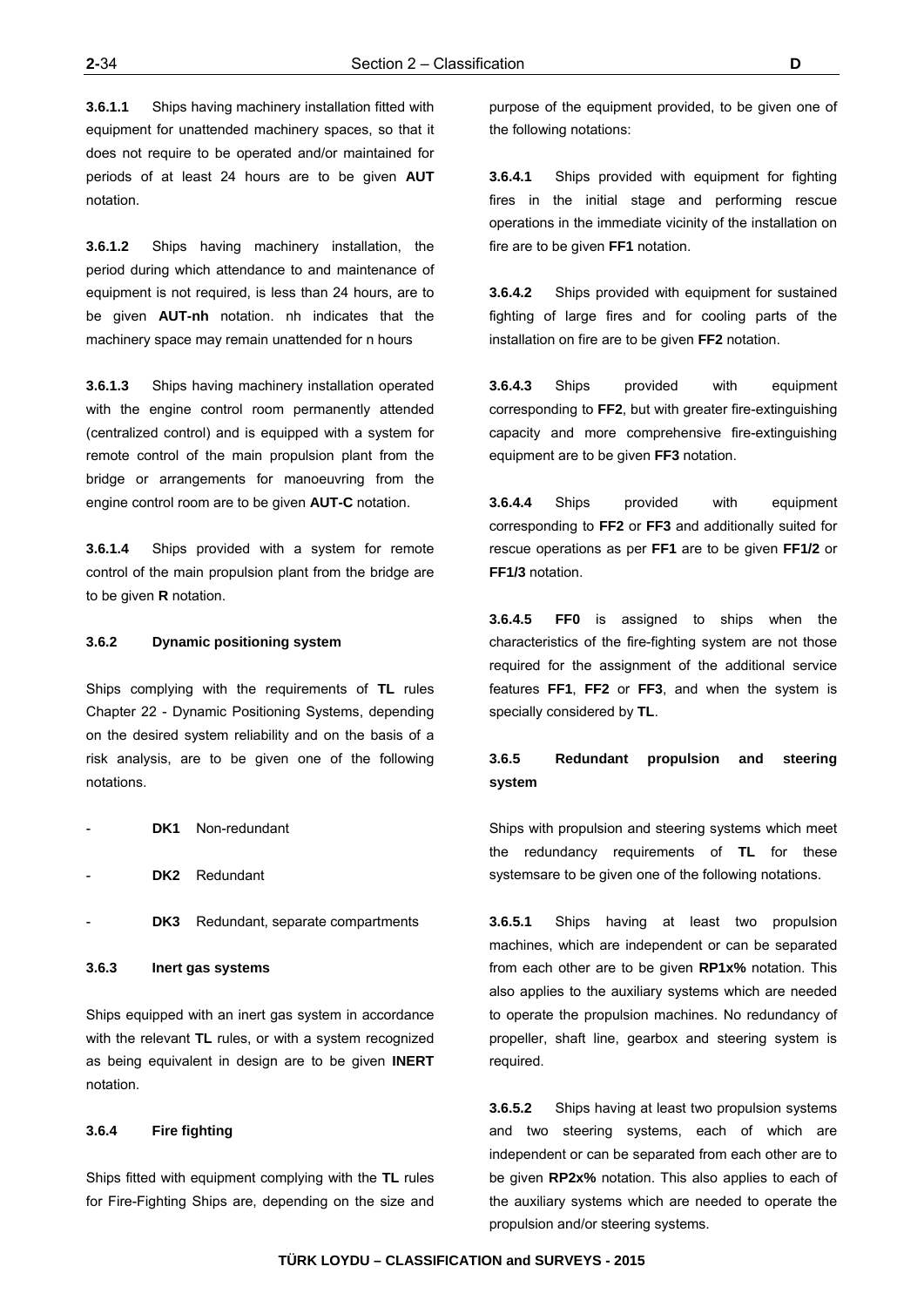**3.6.5.3** Ships having at least two propulsion systems and two steering systems, each of which are independent or can be separated from each other and are installed in separate compartments are to be given **RP3x%** notation. This also applies to each of the auxiliary systems which are needed to operate the propulsion and/or steering systems.

The additional index x% denotes what percentage of the main propulsion power of the ship is provided by the redundant ship's propulsion system.

### **3.6.6 Anchor handling**

Ships complying with the requirements of relevant **TL**  rules are to be given **AH** notation.

## **3.6.7 Hatchcover tightness system**

Ships equipped with an approved additional hatchcover tightness system are to be given **AHTS** notation.

## **3.6.8 Diving systems**

Diving system complies with the requirements of **TL**  rules; Chapter 52 - Diving systems are to be given **TAZ**  notation.

# **3.6.9 Cargo reliquefaction installations (liquefied gas tankers)**

Ships carrying liquefied gases and equipped with systems for cooling (reliquefaction) of their cargoes in accordance with the **TL** rules are to be given **GST** notation.

#### **3.6.10 Bow rudder**

Ships equipped with bow rudder are to be given **EQUIPPED WITH BOW RUDDER** notation.

#### **3.6.11 Vapour return installations**

Tankers equipped with vapour return installations for the return of volatile organic compounds to shore during loading operations are to be given **VEC** notation.

#### **3.6.12 Yachts**

Notation for yachts to be given upon application by the owners is as follows:

**3.6.12.1** Yachts having machinery installation fitted with equipment for unattended machinery spaces, so that it does not require to be operated and/or maintained for periods of at least 24 hours are to be given **YAUT** notation.

**3.6.12.2** Yachts provided with a system for remote control of the main propulsion plant from the bridge are to be given **YR** notation.

**3.6.12.3** Yachts provided with permanent means of total buoyancy or constructional characteristics such as to allow the vessel to float are to be given **YSS** notation.

**3.6.12.4** Yachts which proof of subdivision and damage stability is required are to be given **YFS** notation.

**3.6.12.5** Sailing yachts having masts and rigging constructed according to the related **TL** rules and classed as special equipment are to be given **YDA** notation.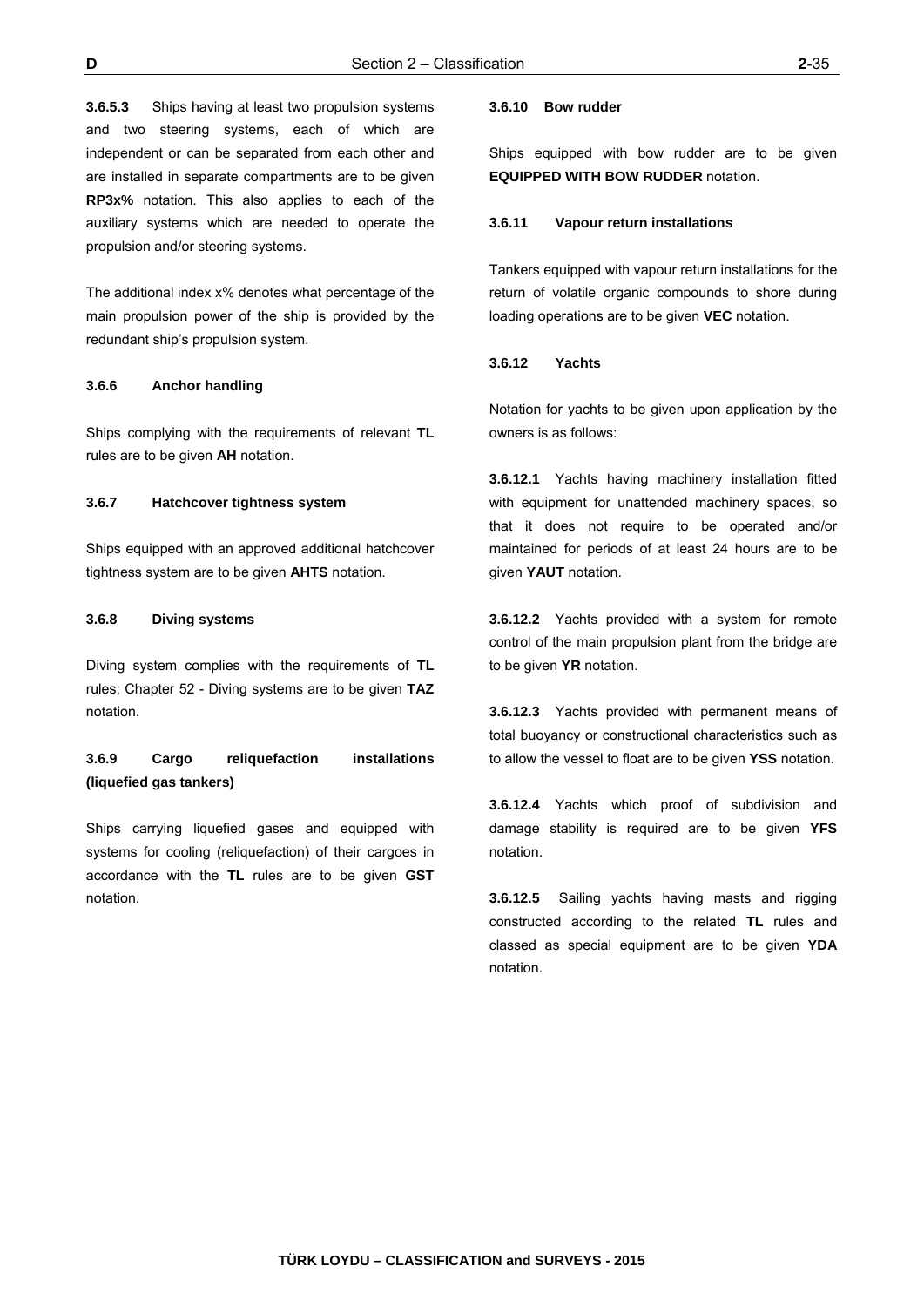| <b>Class Notation</b>                                                                                                                                                                                                                                                                                     | <b>Description</b>                                                                                                                                                                                                                                                                                                           |  |
|-----------------------------------------------------------------------------------------------------------------------------------------------------------------------------------------------------------------------------------------------------------------------------------------------------------|------------------------------------------------------------------------------------------------------------------------------------------------------------------------------------------------------------------------------------------------------------------------------------------------------------------------------|--|
| <b>DG</b>                                                                                                                                                                                                                                                                                                 | Additional class notation assigned to ships equipped for carriage of<br>dangerous goods in accordance with SOLAS II-2, Regulation 19 and TL<br>Rules.                                                                                                                                                                        |  |
| DG (HSC Code 7.17)                                                                                                                                                                                                                                                                                        | Additional class notation assigned to high speed crafts equipped for the<br>carriage of dangerous goods in accordance with relevant TL rules and<br>HSC Code 7.17.                                                                                                                                                           |  |
| <b>DBC</b>                                                                                                                                                                                                                                                                                                | Additional class notation assigned to ships equipped for the carriage of<br>solid bulk cargoes in accordance with relevant TL rules and IMSBC Code.                                                                                                                                                                          |  |
| INF <sub>1</sub><br>INF <sub>2</sub><br>INF <sub>3</sub>                                                                                                                                                                                                                                                  | Additional class notation assigned to ships equipped for the carriage of<br>packaged irradiated nuclear fuel, plutonium and high level radioactive<br>goods in accordance with INF Code.                                                                                                                                     |  |
| <b>NLS</b>                                                                                                                                                                                                                                                                                                | Additional class notation assigned to oil tankers complying with MARPOL<br>Annex II requirements for Noxious Liquid Substance (NLS) certificate.                                                                                                                                                                             |  |
| NOT SUITABLE FOR CARGO WITH<br><b>FLASHPOINT 60 °C AND LESS</b>                                                                                                                                                                                                                                           |                                                                                                                                                                                                                                                                                                                              |  |
| <b>HNLS</b>                                                                                                                                                                                                                                                                                               | Additional class notation assigned to offshore supply vessels complying<br>with the requirements of IMO Resolution A.673(16) "Guidelines for the<br>Transport Handing of Limited Amounts of Hazardous and Noxious Liquid<br>Substances in Bulk in Offshore Support Vessels".                                                 |  |
| <b>STRENGTHENED FOR HEAVY CARGO</b><br>Additional class notation assigned to ships strengthened in direction of<br>recommendations made by TL according to the Construction Rules<br>excluding compliance with the requirements related to additional class<br>notations "Bulk carrier" or "Ore carrier". |                                                                                                                                                                                                                                                                                                                              |  |
| <b>EQUIPPED WITH BOW RUDDER</b>                                                                                                                                                                                                                                                                           | Additional class notation for ships equipped with bow rudder.                                                                                                                                                                                                                                                                |  |
| <b>CSR</b>                                                                                                                                                                                                                                                                                                | Rules of "IACS Common Structural Rules for Bulk Carriers" and "IACS<br>Common Structural Rules for Double Hull Oil Tankers" are applied for<br>structural design of bulk carriers with a length of 90 m or above and<br>tankers with a length of 150 m or above.<br>CSR additional class notation is assigned to such ships. |  |
| <b>LAID-UP SHIP</b>                                                                                                                                                                                                                                                                                       | Additional class notation indicating that ship is laid up temporarily.                                                                                                                                                                                                                                                       |  |
| -Domestic Service                                                                                                                                                                                                                                                                                         | Additional class notation indicating service range for the ships<br>constructed according to directives published for the ships operating<br>within only domestic waters of relevant flag state or having exemptions to<br>operate in domestic service granted by flag state. (e.g. TR-Domestic<br>service).                 |  |
| <b>HELIW</b>                                                                                                                                                                                                                                                                                              | Additional class notation for ships equipped for helicopter winch<br>operation.                                                                                                                                                                                                                                              |  |
| <b>HELIL</b>                                                                                                                                                                                                                                                                                              | Additional class notation for ships equipped with helicopter landing deck.                                                                                                                                                                                                                                                   |  |
| <b>HELILF</b>                                                                                                                                                                                                                                                                                             | Additional class notation for ships equipped with helicopter landing deck<br>and ability to supply fuel.                                                                                                                                                                                                                     |  |
| <b>ACCOM</b>                                                                                                                                                                                                                                                                                              | Additional class notations assigned to ships complying with TL Rules,<br>Chapter 1 - Hull, Section 2. (Including MLC 2006)                                                                                                                                                                                                   |  |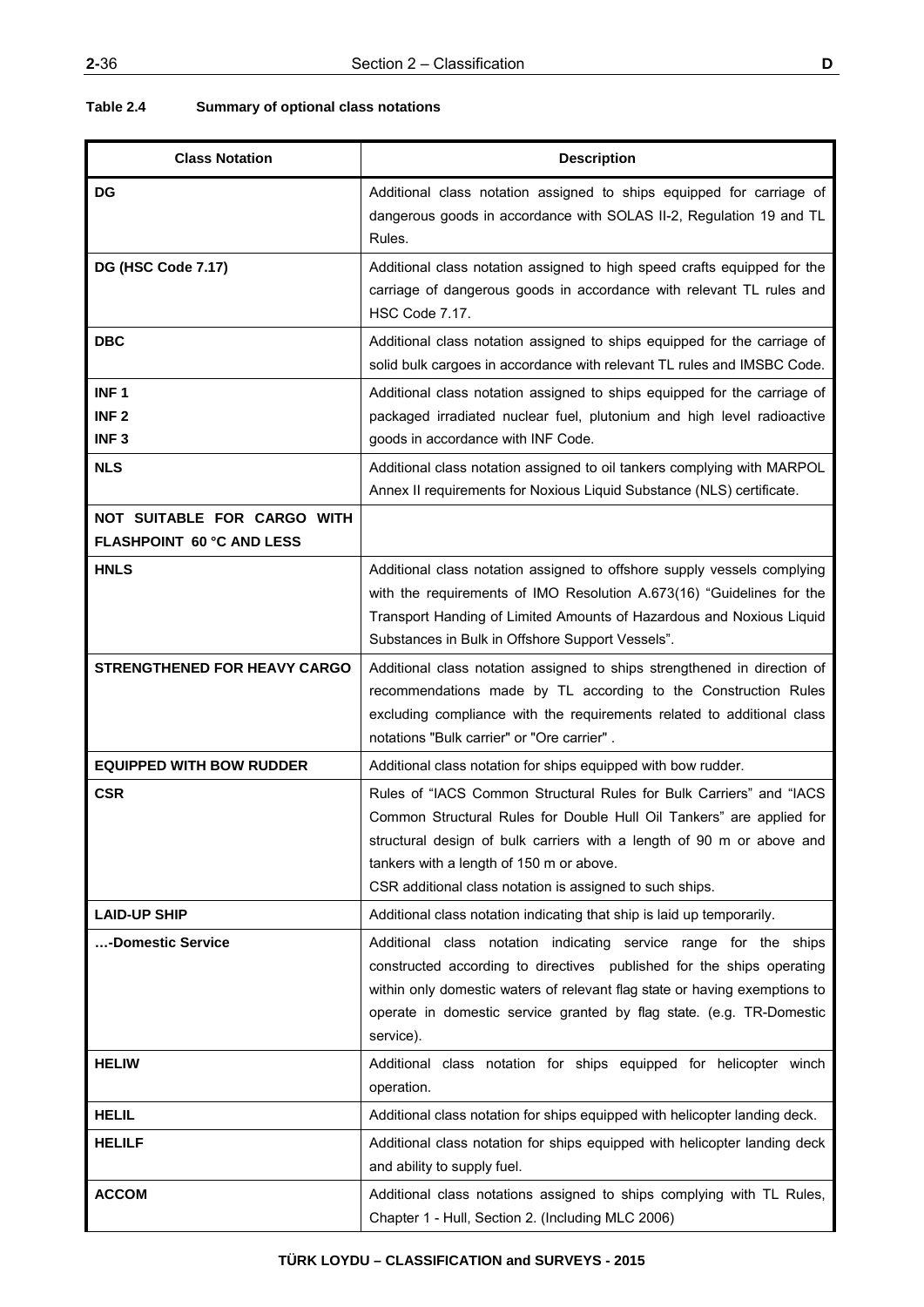| <b>Class Notation</b>                                                    | <b>Description</b>                                                                                                                                                                                                                                                                                                                                                                                                                                                                                                                                                                                                                                                                                 |  |
|--------------------------------------------------------------------------|----------------------------------------------------------------------------------------------------------------------------------------------------------------------------------------------------------------------------------------------------------------------------------------------------------------------------------------------------------------------------------------------------------------------------------------------------------------------------------------------------------------------------------------------------------------------------------------------------------------------------------------------------------------------------------------------------|--|
| ACCOM +                                                                  | Additional class notations assigned to ships complying with TL Rules,<br>Chapter 1 - Hull, Section 2. (Including MLC 2006)                                                                                                                                                                                                                                                                                                                                                                                                                                                                                                                                                                         |  |
| G                                                                        | Additional class notation assigned to bulk carriers complying with the<br>requirements of TL Construction Rules related with strengthening of inner<br>bottom and/or coamings and longitudinal bulkheads in case of using of grabs.                                                                                                                                                                                                                                                                                                                                                                                                                                                                |  |
| <b>YST</b>                                                               | Additional class notation assigned to ships with cargo refrigerating<br>installation fully complying with TL Rules or other rules accepted as<br>equivalent both in respect of hull and machinery.                                                                                                                                                                                                                                                                                                                                                                                                                                                                                                 |  |
| [YST]                                                                    | Additional class notation assigned to ships with cargo refrigerating<br>installation not fully complying with TL Rules but ensuring functional<br>safety and seaworthiness for the envisaged service.                                                                                                                                                                                                                                                                                                                                                                                                                                                                                              |  |
| <b>RC</b>                                                                | Additional class notation for cargo refrigerating installations in cargo<br>areas in which of refrigerated cargo is carried in controlled atmosphere.                                                                                                                                                                                                                                                                                                                                                                                                                                                                                                                                              |  |
| <b>RC</b> mob                                                            | Additional class notation for cargo refrigerating installations in cargo<br>areas in which refrigerated cargo is carried in controlled atmosphere<br>using mobile gas generating systems.                                                                                                                                                                                                                                                                                                                                                                                                                                                                                                          |  |
| CM <sub>1</sub><br>CM <sub>2</sub><br>CM <sub>3</sub><br>CM <sub>4</sub> | Additional class notations assigned to cargo ships having cargo<br>refrigerating installations in which condition monitoring system is used to<br>reliably determine the condition of their components.<br>$CM1 = Up to 3 % of the possible condition monitoring scope is achieved.$<br>$CM2$ = Up to 10 % of the possible condition monitoring scope is achieved.<br>CM3 = Up to 20 % of the possible condition monitoring scope is achieved.<br>CM4 = Over 20 % of the possible condition monitoring scope is achieved.                                                                                                                                                                          |  |
| <b>BST</b>                                                               | Additional class notation indicating that cargo refrigerating installations<br>fully comply both in respect of hull and machinery with the TL Rules,<br>Chapter 14 - Fishing Vessels or rules accepted as equivalent.                                                                                                                                                                                                                                                                                                                                                                                                                                                                              |  |
| [BST]                                                                    | Additional class notation indicating that cargo refrigerating installations do<br>not fully comply with the TL Rules, Chapter 14 - Fishing Vessels but<br>ensure functional safety and seaworthiness for the envisaged service.                                                                                                                                                                                                                                                                                                                                                                                                                                                                    |  |
| <b>QUICK FREEZING</b>                                                    | Additional class notation assigned in addition to main class notation of<br>fishing vessels having mandatory equipment for the wet fish to be quick<br>frozen in compliance with TL Rules, Chapter 14 - Rules for Fishing<br>Vessels.                                                                                                                                                                                                                                                                                                                                                                                                                                                              |  |
| RCP x/y                                                                  | Additional class notation related with ships whose compliance with TL<br>Rules, Chapter 29 - Carriage of Refrigerated Containers on Board is<br>proved.<br>Two digits are added to RCP additional class notation. First digit (x);<br>indicates total number of certificated refrigerated containers arranged on<br>deck and in container holds and corresponds to FEU (unit equivalent to<br>forty feet) Second digit (y), indicates the ratio of containers carrying<br>fruit/refrigerated<br>cargo for which<br>ship has<br>been<br>certificated.<br>Container dimensions, positioning locations and special conditions are to<br>be defined in Classification Annex (in page 2), if necessary. |  |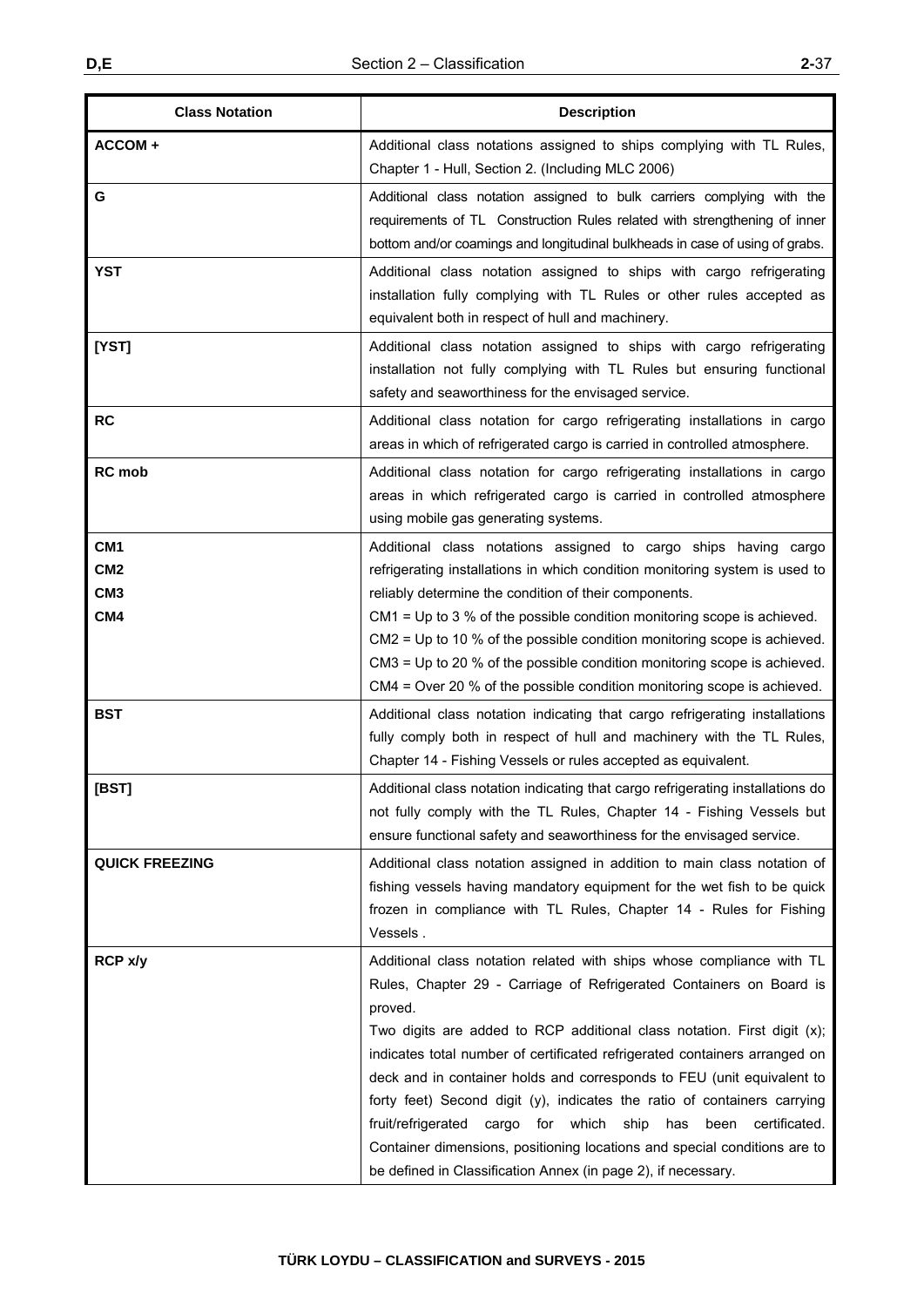| <b>Class Notation</b>                                                                                     | <b>Description</b>                                                                                                                                                                                                                                                                                                                                                                                   |  |
|-----------------------------------------------------------------------------------------------------------|------------------------------------------------------------------------------------------------------------------------------------------------------------------------------------------------------------------------------------------------------------------------------------------------------------------------------------------------------------------------------------------------------|--|
| ICE-B4<br>ICE-B3<br>ICE-B2<br>ICE-B1<br>ICE-B                                                             | Hull and machinery installation is designed in compliance with the<br>mandatory requirements for navigation within iced waters. Index 4<br>represents the highest notation. Additional class notations ICE-B4 to ICE-<br>B1 corresponding to ice classes IA Super to IC of the Finnish/ Swedish<br>Ice Class Rules as amended.                                                                       |  |
|                                                                                                           | Note: Ships assigned with the class notation ICE-B are intended to navigate in<br>light and very light localised drift ice in mouths of rivers and coastal areas.                                                                                                                                                                                                                                    |  |
| PC <sub>1</sub><br>PC <sub>2</sub><br>PC <sub>3</sub><br>PC4                                              | Additional class notations assigned to ice breakers constructed in<br>accordance with mandatory construction rules for ships navigating in ice-<br>covered waters in polar zones and assigned to the cargo ships with ice<br>breaking ability and relevant machinery equipments.                                                                                                                     |  |
| PC <sub>5</sub><br>PC <sub>6</sub><br>PC7                                                                 | Index 1 represents the highest notation. Notations PC1 to PC7 are based<br>on the IACS Unified Requirements for Polar Ships.                                                                                                                                                                                                                                                                         |  |
| <b>BF</b>                                                                                                 | Additional class notation indicating that hull and machinery installations of<br>fishing vessels navigating within the waters around Greenland and<br>Labrador Peninsula and/or waters corresponding to them are designed in<br>compliance with TL Rules.                                                                                                                                            |  |
| <b>IWS</b>                                                                                                | Additional class notation assigned to ships with its hull is specially<br>prepared and equipped for in-water surveys                                                                                                                                                                                                                                                                                 |  |
| <b>BWM</b>                                                                                                | Additional class notation assigned to ships complying with the Guidelines<br>on Ballast Water Management                                                                                                                                                                                                                                                                                             |  |
| <b>ERS</b>                                                                                                | Additional class notation assigned to ships storing the geometrical and<br>structural data in a database to provide the assistance necessary for<br>limiting damages in case of average with the aid of special computer<br>programs.                                                                                                                                                                |  |
| <b>CM-PS</b>                                                                                              | Additional class notation assigned to ships with propeller shafts operating<br>in oil within the stern tubes for prolongation of the intervals between shaft<br>withdrawals, if possible, in case relevant TL Rules are complied.                                                                                                                                                                    |  |
| HP                                                                                                        | Additional class notation assigned to ships complying with "Rules for Türk<br>Loydu Hull Inspection and Maintenance Program".                                                                                                                                                                                                                                                                        |  |
| <b>HIGHER STRENGTH HULL</b><br><b>STRUCTURAL STEEL</b><br><b>ALUMINIUM</b><br><b>FRP</b><br><b>WOODEN</b> | Additional class notations assigned to the ships constructed of materials<br>except for normal hull construction steel.                                                                                                                                                                                                                                                                              |  |
| <b>NAV-O</b><br><b>NAV-OC</b><br>NAV                                                                      | Additional class notation assigned to ships, which date of contract for<br>construction before 1 <sup>st</sup> February 2013, and<br>complying with the<br>requirements in Chapter 21 - Bridge Design on Sea Going Ships, One-<br>Man Control Console.<br>NAV-O<br>Ocean Area,<br>NAV-OC<br>Ocean Areas and Coastal Waters<br>Additional class notation assigned to ships which date of contract for |  |
| <b>NAV-INS</b>                                                                                            | construction on or after $1st$ February 2013, and complying with the                                                                                                                                                                                                                                                                                                                                 |  |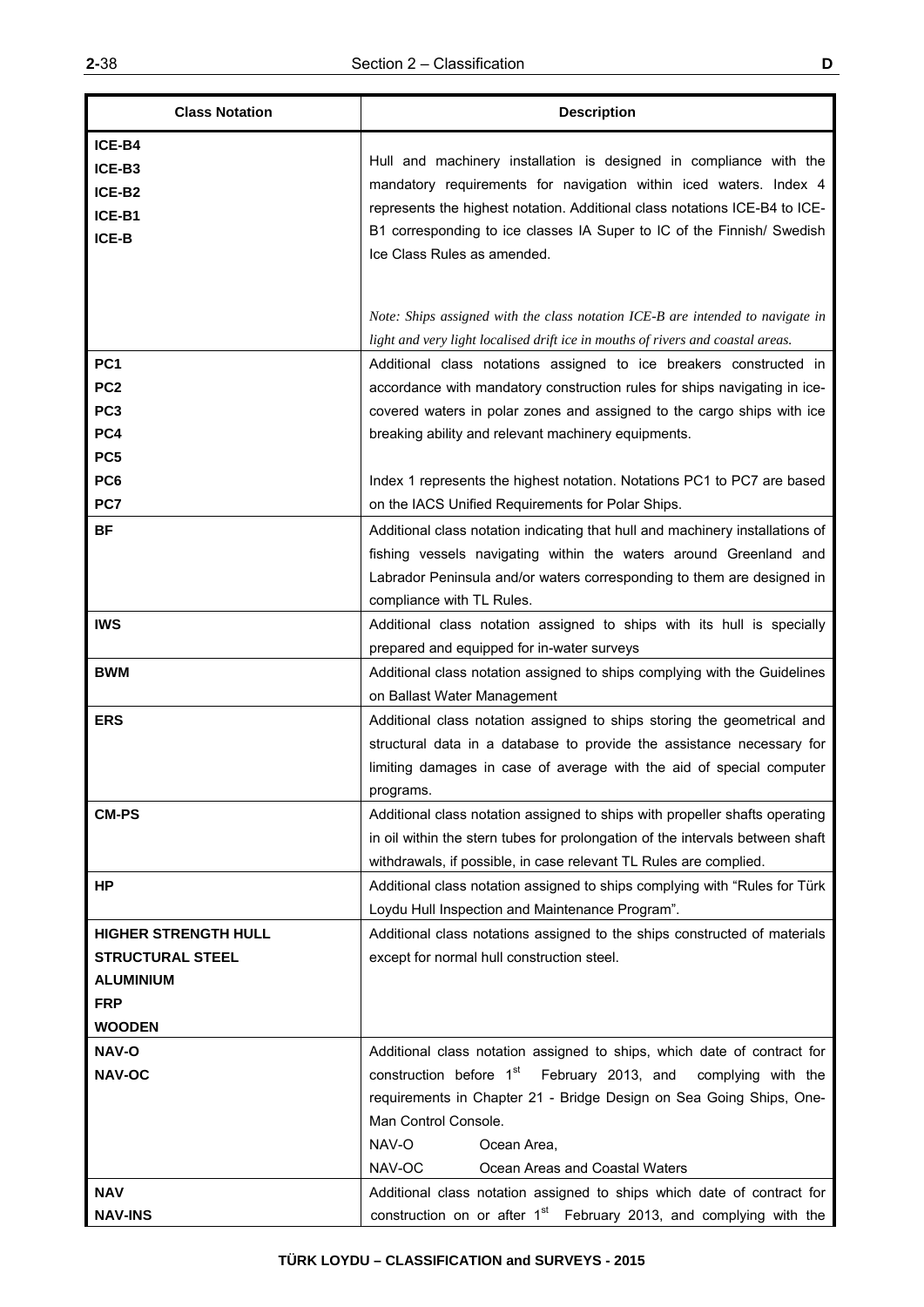| <b>Class Notation</b>                                 | <b>Description</b>                                                                                                                                                                                                                                                                                                                                                                                                                     |  |
|-------------------------------------------------------|----------------------------------------------------------------------------------------------------------------------------------------------------------------------------------------------------------------------------------------------------------------------------------------------------------------------------------------------------------------------------------------------------------------------------------------|--|
|                                                       | requirements in Chapter 21 - Navigation Bridge Visibility, Bridge<br>Arrangement and Equipment Rules are to be given notation:<br><b>NAV</b><br>Designed in compliance with Chapter 21 and equipped<br>with Chapter 21, Section 4, B.1.<br>NAV-INS<br>Integrated Navigation Systems, Designed in compliance<br>with Chapter 21 and equipped with Chapter 21, Section<br>4, B.2, and C.                                                 |  |
| <b>EP</b>                                             | Additional class notation assigned to ships complying with the requirements in<br>TL Rules, Chapter 76 - Environmental Service System.                                                                                                                                                                                                                                                                                                 |  |
| FC-xxx                                                | Additional class notation for watercraft with fuel cell systems the nominal<br>power of which is equal or exceeds 10 % of the total nominal power of the<br>machinery installation (excluding the emergency supply power) and<br>complying with TL Rules Chapter 26 - Use of Fuel Cell Systems on Board<br>of Ships, "xxx" means the percentage of the fuel cell system related to the<br>nominal power of the machinery installation. |  |
| with FC                                               | Additional class notation related with fuel cell systems with nominal power<br>less than 10% of the nominal power of machinery installation.                                                                                                                                                                                                                                                                                           |  |
| <b>EXP</b>                                            | Additional class notation for ship, machinery installations or essential<br>parts having been constructed in accordance with a design, for which<br>sufficient experience is not available. TL is to decide about the interval of<br>surveys. EXP notation may be abolished in case experiences prove the<br>consistency of design within time.                                                                                        |  |
| <b>AUT</b>                                            | Additional class notation assigned to ships provided with machinery<br>installation and relevant equipment not requiring personnel for being<br>operated and/or maintained at least for 24 hours.                                                                                                                                                                                                                                      |  |
| AUT-nh                                                | Additional class notation assigned to ships provided with machinery<br>installation not requiring being supervised and maintained at least for 24<br>hours. nh indicates that machinery spaces may be unattended for n<br>hours.                                                                                                                                                                                                       |  |
| <b>AUT-C</b>                                          | Additional class notation assigned to ships with machinery facilities<br>operated from engine control room (central control) which is permanently<br>under supervision and with main propulsion equipment remote controlled<br>to ships fitted with equipment capable of being<br>from bridge or<br>manoeuvred from engine control room by necessary facilities                                                                        |  |
| R                                                     | Additional class notation assigned to ships equipped with a system<br>capable of controlling main propulsion system from bridge by remote<br>control.                                                                                                                                                                                                                                                                                  |  |
| DK <sub>1</sub><br>DK <sub>2</sub><br>DK <sub>3</sub> | Ships complying with TL Rules, Chapter 22 - Dynamic Positioning<br>Systems. Three additional class notations may be assigned depending<br>on envisaged system reliability and based on risk analysis:<br>$DK1 = Non-redundant$<br>$DK2 = Redundant$<br>DK3 = Redundant, separate compartments                                                                                                                                          |  |
| <b>WITH FREEBOARD  m</b>                              | Additional class notation assigned to ships whose hull is dimensioned for<br>a draught of less than the maximum draught permissible according to the                                                                                                                                                                                                                                                                                   |  |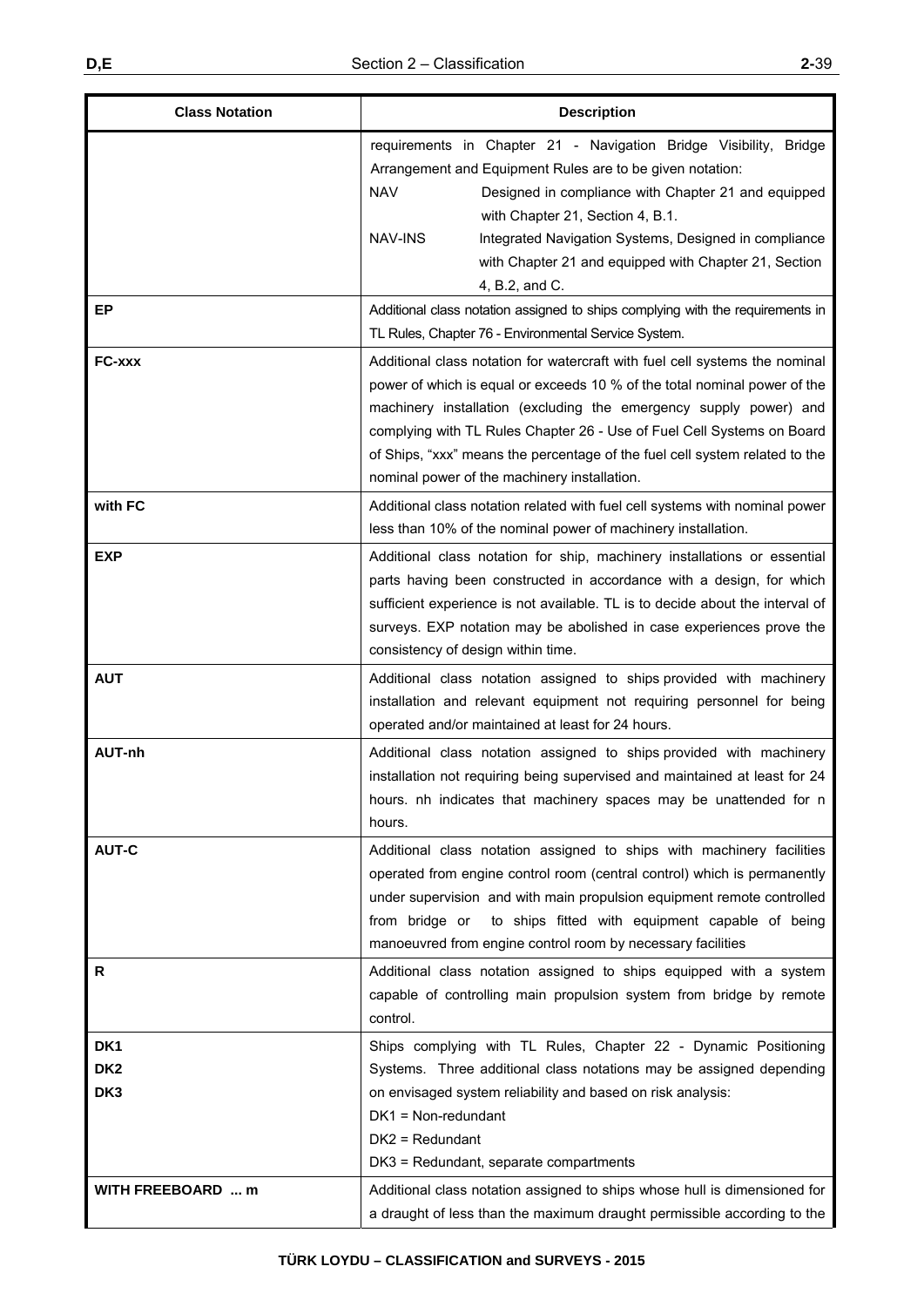| I |
|---|

| <b>Class Notation</b> | <b>Description</b>                                                                                                                                                                                                                                                                                                                                            |  |
|-----------------------|---------------------------------------------------------------------------------------------------------------------------------------------------------------------------------------------------------------------------------------------------------------------------------------------------------------------------------------------------------------|--|
|                       | Load Line Convention".                                                                                                                                                                                                                                                                                                                                        |  |
| <b>INERT</b>          | Additional class notation assigned to ships equipped with an inert gas<br>system complying with the TL Construction Rules or with a system<br>recognized as being equivalent in design.                                                                                                                                                                       |  |
| FF <sub>0</sub>       | Additional class notation assigned to ships when the characteristics of the<br>fire-fighting system are not those required for the assignment of the<br>additional service features FF1, FF2 or FF3, and when the system is<br>specially considered by TL.                                                                                                    |  |
| FF <sub>1</sub>       | Additional class notation assigned to ships provided with necessary<br>equipment for fighting fires in the initial stage and performing rescue<br>operations in the immediate vicinity of the installation on fire.                                                                                                                                           |  |
| FF <sub>2</sub>       | Additional class notation assigned to ships provided with equipment for<br>sustained fighting of large fires and for cooling parts of the installation on<br>fire.                                                                                                                                                                                            |  |
| FF3                   | Additional class notation assigned to ships provided with equipment<br>corresponding to FF2, but with greater fire-extinguishing capacity and<br>more comprehensive fire-extinguishing equipment.                                                                                                                                                             |  |
| <b>FF1/2</b><br>FF1/3 | Additional class notation assigned to ships<br>having<br>equipment<br>corresponding to FF2 or FF3 or additionally being capable of performing<br>rescue operations defined in FF1.                                                                                                                                                                            |  |
| RP1x%                 | Additional class notation assigned to ships having at least two propulsion<br>machines, which are independent or can be separated from each other.<br>This also applies to the auxiliary systems which are needed to operate<br>the propulsion machines. No redundancy of propeller, shaft line, gearbox<br>and steering system is required.                  |  |
| RP2x%                 | Additional class notation assigned to ships having at least two propulsion<br>systems and two steering systems, each of which are independent or can<br>be separated from each other. This also applies to each of the auxiliary<br>systems which are needed to operate the propulsion and/or steering<br>systems.                                            |  |
| RP3x%                 | Additional class notation assigned to ships having at least two propulsion<br>systems and two steering systems, each of which are independent or can<br>be separated from each other and are installed in separate<br>compartments. This also applies to each of the auxiliary systems which<br>are needed to operate the propulsion and/or steering systems. |  |
| ΑH                    | Additional class notation AH is assigned to ships intended to be used for<br>anchor handling in open sea facilities in compliance with TL Rules<br>Chapter 1 - Hull, Section 32.F.                                                                                                                                                                            |  |
| <b>AHTS</b>           | Additional class notation assigned to ships equipped with an approved<br>additional hatch cover tightness system.                                                                                                                                                                                                                                             |  |
| <b>GST</b>            | Additional class notation assigned to ships carrying gases as liquefied<br>and having equipment for reliquifying of cargo by cooling and complying                                                                                                                                                                                                            |  |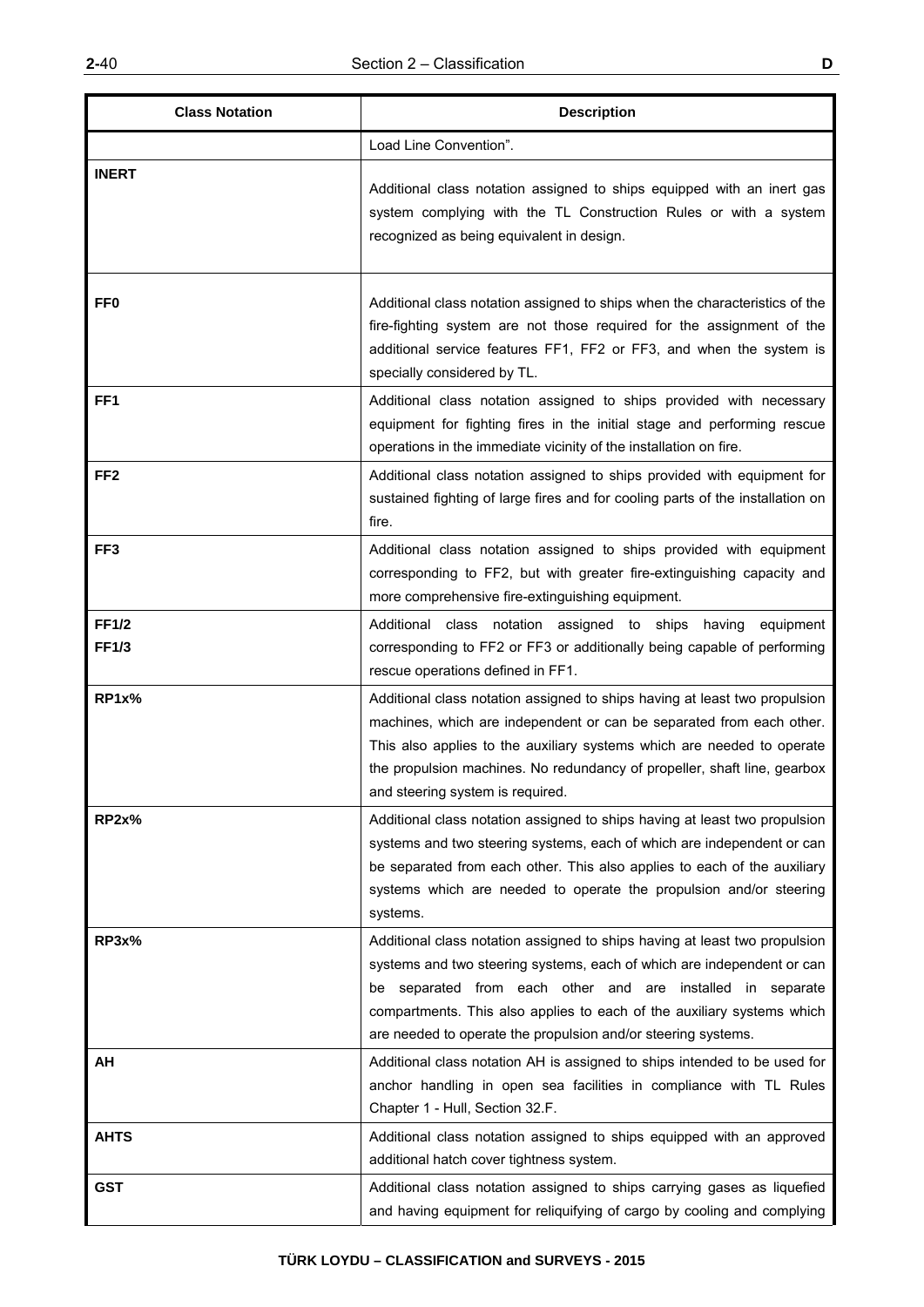| <b>Class Notation</b> | <b>Description</b>                                                                                                                                                                                                      |  |
|-----------------------|-------------------------------------------------------------------------------------------------------------------------------------------------------------------------------------------------------------------------|--|
|                       | with TL Rules, Chapter 10 - Liquefied Gas Tankers                                                                                                                                                                       |  |
| <b>TK</b>             | Additional class notation for characteristic implements and/or equipments<br>constructed by agreement under control of TL and in compliance with<br>relevant rules or directives.                                       |  |
| <b>TAZ</b>            | Additional class notation for special equipment complying with the TL<br>Rules, Chapter 52 - Diving Systems                                                                                                             |  |
| <b>VEC</b>            | Vapour return facilities<br>VEC class notation is to be assigned to tankers equipped with vapour<br>return facilities for the return of volatile organic compounds to the shore<br>during loading operations.           |  |
| <b>YAUT</b>           | Additional class notation assigned to yachts provided with machinery<br>installation and relevant equipment not requiring personnel for being<br>operated and/or maintained at least for 24 hours.                      |  |
| <b>YR</b>             | Additional class notation assigned to yachts whose main propulsion plant<br>is remote controlled from the bridge and compartments of propulsion<br>engine are supervised.                                               |  |
| <b>YSS</b>            | Additional class notation assigned to yachts provided with permanent<br>means of total buoyancy or constructional characteristics such as to allow<br>the vessel to float in case of entering of water into the vessel. |  |
| <b>YFS</b>            | Additional class notation for yachts with at least each subdivision or<br>subdivision group proved by calculations to preserve buoyancy in case of<br>being filled by water in damage condition.                        |  |
| <b>YDA</b>            | Sailing yachts having masts and rigging constructed according to the<br>related TL rules and classed as special equipment.                                                                                              |  |

# **E. Certification of Materials, Machinery and Equipment**

## **1. General**

**1.1** For the classification of new constructions specified materials, machinery and equipment used in ships to be classed by **TL** are to be certified according to **TL** rules.Certification includes both plan approval (if required) and survey during production and/or of the final product.

**1.2** The applicable chapters of the rules and guidelines define the extent and details of certification required for classification.

# **2. Requirements to be Met by the Manufacturer**

**2.1** Manufacturers of materials, machinery and equipment are to be considered for approval according to criteria established by **TL**.

**2.2** Quality control of materials, machinery and equipment to be certified is to be traceable and documented.

## **3. Certification Procedure**

## **3.1 General**

**3.1.1** Certification of materials, machinery and equipment is to be documented by **TL** product certificate, **TL** type approval certificate, works certificate and test report.

**3.1.1.1 TL** product certificate signed by **TL** surveyor is a certificate stating conformity with rule requirements that tests are carried out on the certified product itself, that tests are made on samples taken from the certified product itself and that tests are performed in presence of the surveyor or in accordance with special agreements.

**3.1.1.2 TL** type approval certificate is to be issued when compliance with the design requirements is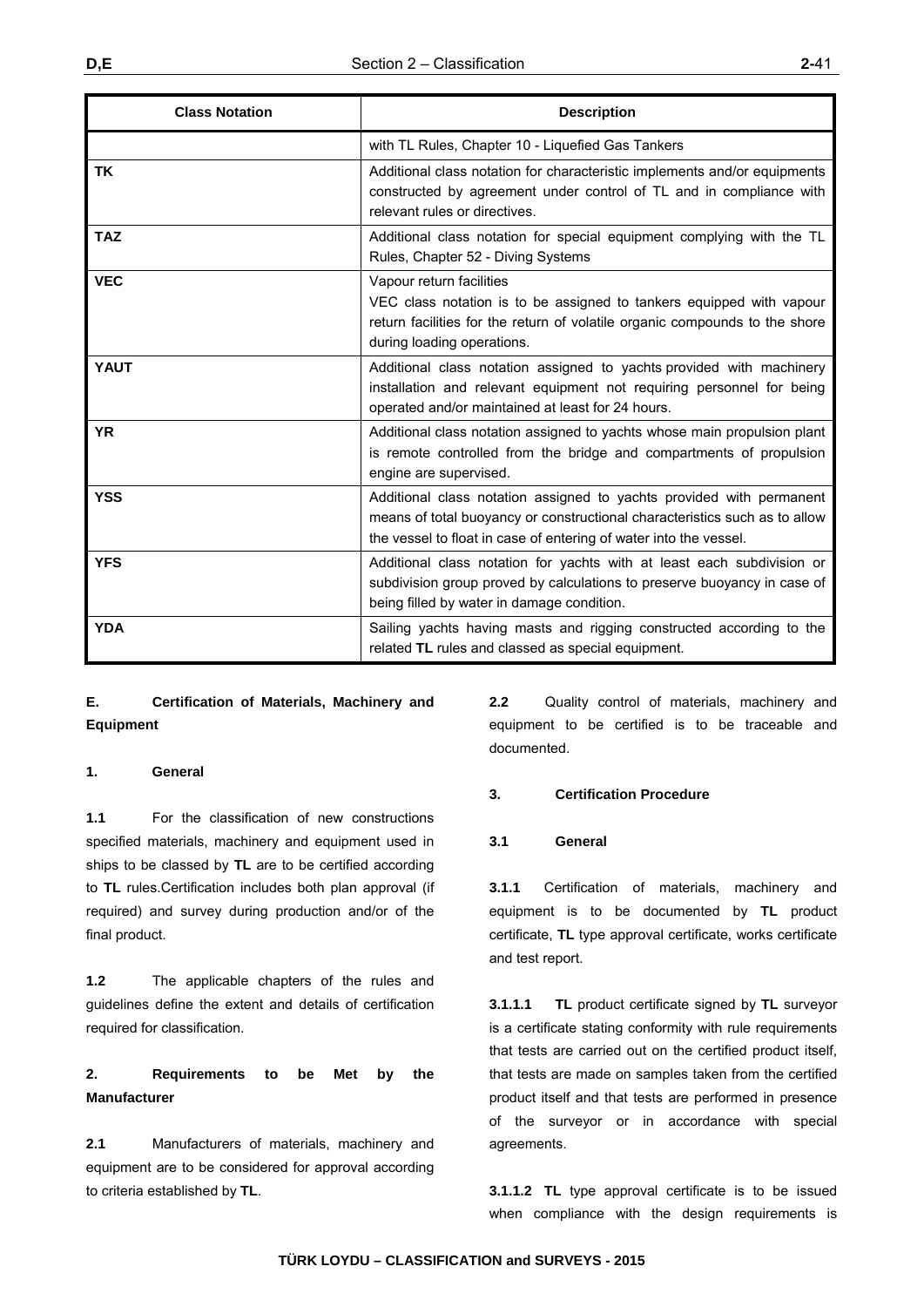confirmed. Type approval procedure is normally used for approval of standard designs and/or mass produced components. Type approval procedure may consist of plan approval, initial survey and type testing.

**3.1.1.3** Works certificate signed by the manufacturer is a certificate stating conformity with rule requirements that tests are carried out on the certified product itself, that tests are made on samples taken from the certified product itself and that tests are witnessed and signed by manufacturer's quality control department.

**3.1.1.4** Test report signed by the manufacturer is a document stating conformity with the rule requirements and that tests are carried out on samples from the current production.

**3.1.2** Where work certificate or test report is required, the surveyor may, at any time, require the tests to be carried out in his presence.

**3.1.3** Certified products are to be properly marked for identification and traceability.

## **3.2 Plan approval**

**3.2.1** Plan approval of materials, machinery and equipment is to be carried out to verify their compliance with **TL** rules and/or internationally accepted standards.

**3.2.2** Upon approval of drawings and/or documents, a letter or design verification report is to be issued by **TL**.

## **3.3 Survey**

Survey is to be performed on the basis of approved design documentation for the actual application and as required in the applicable **TL** rules. Compliance with the approved design documentation and applicable requirements is to be documented by certificates issued by **TL**.

## **3.4 Suspension and withdrawal of certificates**

**3.4.1** Product certificates, type approval certificates or approval of manufacturer certificate may be suspended or withdrawn if **TL** finds it justified.

**3.4.2** Suspension or withdrawal of a certificate may take effect immediately or after a specified period of time.

**3.4.3** When a certificate is suspended or withdrawn **TL** is to notify the client in writing and make the information publicly available.

In the case of suspension, a time limit is to be given for when the certificate will be withdrawn.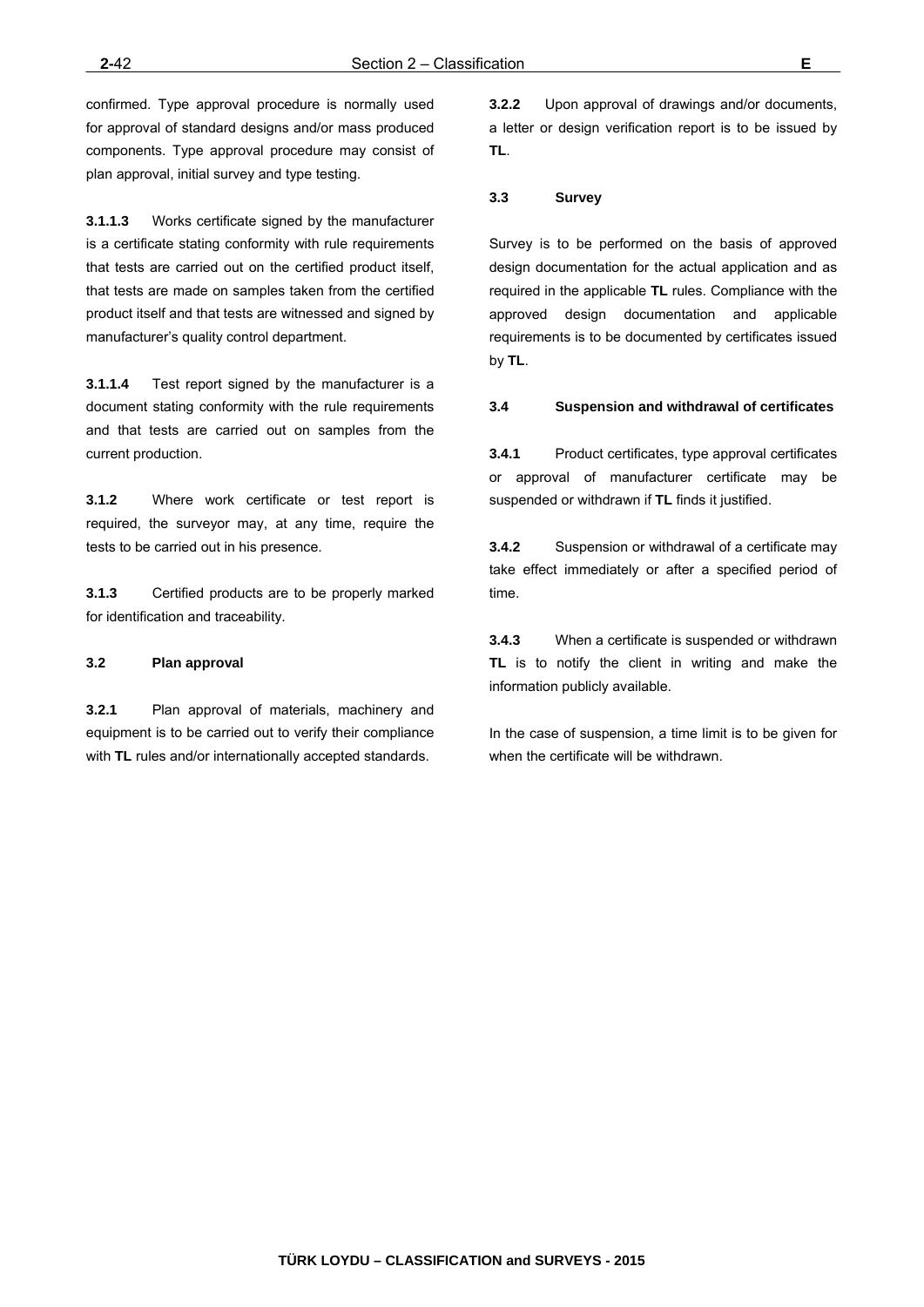# **SECTION 3**

# **SURVEYS**

| А. |                                                                       |          |
|----|-----------------------------------------------------------------------|----------|
|    | 1. Definitions                                                        |          |
|    | 2. Periodical Surveys                                                 |          |
|    | 3. Documentation                                                      |          |
|    | 4. Survey Schedules                                                   |          |
|    | 5. Conditions and Preparations for Surveys and Maintenance of Surveys |          |
|    | <b>6.</b> Access to Structures                                        |          |
|    | 7. Work at Height                                                     |          |
|    | 8. Survey Extent                                                      |          |
|    | 9. Repair of Structural Damage                                        |          |
|    | 10. Surveys in Accordance With Flag State Regulations                 |          |
|    | 11. External Service Suppliers                                        |          |
| В. |                                                                       |          |
|    | 1. General                                                            |          |
|    | 2. Review of Documentation                                            |          |
|    | 3. Hull and Equipment                                                 |          |
|    | 4. Machinery and Systems                                              |          |
| C. |                                                                       |          |
|    | 1. General                                                            |          |
|    | 2. Documentation on Board Ships                                       |          |
|    | 3. Hull and Equipment                                                 |          |
|    | 4. Machinery and Systems                                              |          |
| D. |                                                                       |          |
|    | 1. General                                                            |          |
|    | 2. Hull and Equipment                                                 |          |
|    | 3. Machinery and Systems                                              |          |
| Е. |                                                                       |          |
|    | 1. General                                                            |          |
|    | 2. In-Water Surveys                                                   |          |
| F. |                                                                       |          |
|    | 1. Propeller Shafts and Tube Shafts                                   |          |
|    | 2. Propellers                                                         |          |
|    | 3. Other Systems                                                      |          |
| G. |                                                                       | $3 - 95$ |
|    | 1. External Inspection                                                |          |
|    | 2. Internal Inspection                                                |          |
|    | 3. Extraordinary Inspection                                           |          |
|    | 4. Steam Pipes                                                        |          |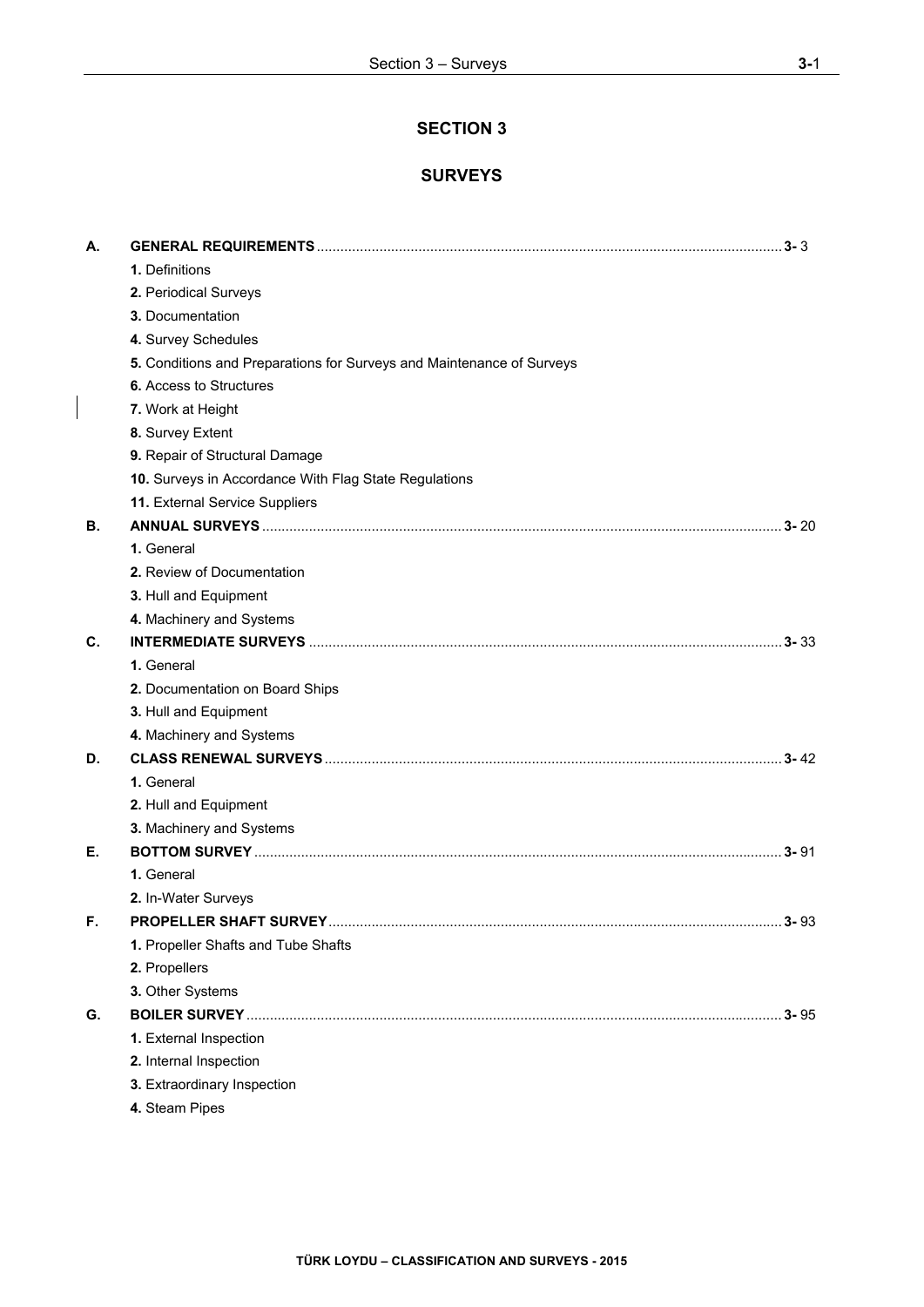| н. | THERMAL OIL HEATER SURVEY ……………………………………………………………………………………………3-97 |  |
|----|-------------------------------------------------------------------|--|
|    | 1. External Inspection                                            |  |
|    | 2. Internal Inspection                                            |  |
| ı. |                                                                   |  |
|    | 1. General                                                        |  |
|    | 2. Supplementary Testings                                         |  |
|    | 3. CO <sub>2</sub> Low-Pressure Fire Extinguishing Systems        |  |
| J. |                                                                   |  |
|    | 1. General                                                        |  |
|    | 2. Authorization                                                  |  |
|    | 3. Scope of Measurements                                          |  |
|    | 4. Corrosion and Wear Tolerances                                  |  |
| Κ. |                                                                   |  |
|    | 1. Inland Vessels                                                 |  |
|    | 2. Floating Docks                                                 |  |
|    | 3. Oil Recovery Vessels                                           |  |
|    | 4. Barges and Pontoons                                            |  |
|    | 5. Fishing Vessels                                                |  |
|    | 6. Yachts                                                         |  |
|    | 7. High Speed Crafts                                              |  |
|    | 8. Dynamic Positioning Systems                                    |  |
|    | 9. Diving Systems                                                 |  |
|    | 10. Submersibles                                                  |  |
|    | 11. Underwater Equipment                                          |  |
|    | 12. Offshore Installations                                        |  |
|    | 13. Multi-Point Mooring System                                    |  |
|    | 14. Wind turbines                                                 |  |
|    | 15. Special Crafts                                                |  |
| L. |                                                                   |  |
|    | 1. Strength Evaluation of the Foremost Cargo Hold                 |  |
|    | 2. Damage Stability Requirements                                  |  |
|    | 3. Cargo Hold Hatch Cover Securing Arrangements                   |  |
|    | 4. Side Shell Frames and Brackets                                 |  |
|    | 5. Strength and Securing of Small Hatches on Exposed Fore Deck    |  |
|    | 6. Strength of for Deck Fittings and Equipment                    |  |
|    |                                                                   |  |

**7.** Restriction from Sailing With any Hold Empty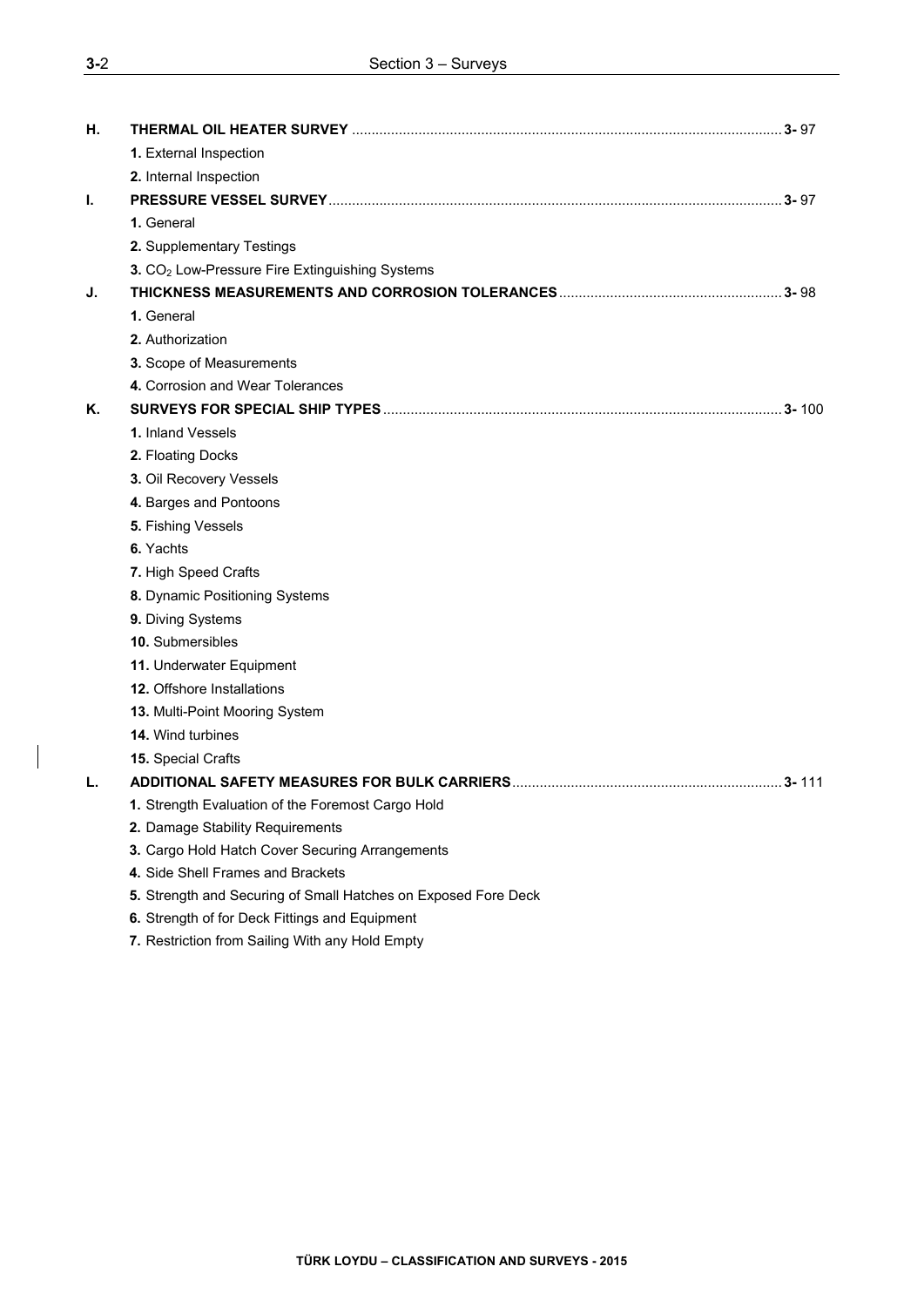## **A. General Requirements**

## **1. Definitions**

**1.1** Allowable corrosion limit is the acceptable corrosion limit for the ship's structure in the area in question.

**1.2** Bay is the area between adjacent transverse frames from longitudinal bulkhead to longitudinal bulkhead (or side shell).

**1.3** Bulk carrier is a ship intended primarily to carry dry cargo in bulk and constructed generally with single deck, double bottom, topside tanks and hopper tanks in cargo spaces.

A Double Skin Bulk Carrier is a ship which is constructed generally with single deck, double bottom, top-side tanks and hopper side tanks in cargo spaces, and is intended primarily to carry dry cargo in bulk, including such types as ore carriers and combination carriers, in which all cargo holds are bounded by a double-side skin (regardless of the width of the wing space)

**1.4** A Chemical Tanker is a ship constructed or adapted and used for the carriage in bulk of any liquid product listed in Chapter 17 of the International Code For The Construction And Equipment Of Ships Carrying Dangerous Chemicals In Bulk, IBC Code.

**1.5** Gas tanker is a ship intended to carry liquefied natural or petroleum gases in bulk.

**1.6** Combined cargo/ballast tank is a tank used for the carriage of cargo or ballast water as a routine part of the ship's operation and will be treated as a ballast tank. Cargo tanks in which water ballast might be carried only in exceptional cases per MARPOL I/18(3) are to be treated as cargo tanks.

**1.7** Integral tank form a part of the ship's hull and are influenced in the same manner and by the same loads which affect the adjacent hull structure.

**1.8** Independent tank does not form part of the ship's hull. An independent tank is constructed and installed in such a way that the influence on the tank by the hull's deformation and stress is minimised. An independent tank does not contribute to the hull strength.

**1.9** Machinery area comprises the engine rooms with propulsion and power generation machinery, all spaces containing boilers, other oil fired units and oil fuel units, all spaces containing steam and internal combustion engines, generators and major electric machinery, oil filling stations, refrigerated, stabilizing, ventilation and air conditioning machinery and trunks to the above spaces.

**1.10** An Oil Tanker is a ship which is constructed primarily to carry oil in bulk and includes ship types such as combination carriers (Ore/Oil ships etc.).

A Double Hull Oil Tanker is a ship which is constructed primarily for the carriage of oil (MARPOL Annex I cargoes) in bulk, which have the cargo tanks protected by a double hull which extends for the entire length of the cargo area, consisting of double sides and double bottom spaces for the carriage of water ballast or void spaces.

**1.11** Prompt and thorough repair is a permanent repair completed at the time of survey to the satisfaction of the surveyor, therein removing the need for the imposition of any associated recommendation.

**1.12** Spaces are separate compartments within the hull and superstructures including holds, tanks, cofferdams, and void spaces bounding cargo holds, decks and the outer hull.

**1.13** Special consideration or specially considered (in connection with close-up surveys and thickness measurements) means sufficient close-up inspection and thickness measurements are to be taken to confirm the actual average condition of the structure.

**1.14** Significant repair is a repair where machinery is completely dismantled and reassembled. This repair is to be carried out after serious damage to machinery.

**1.15** Ro-Ro ship is a ship which utilizes a loading ramp to enable wheeled vehicles to be rolled-on and rolled-off the ship.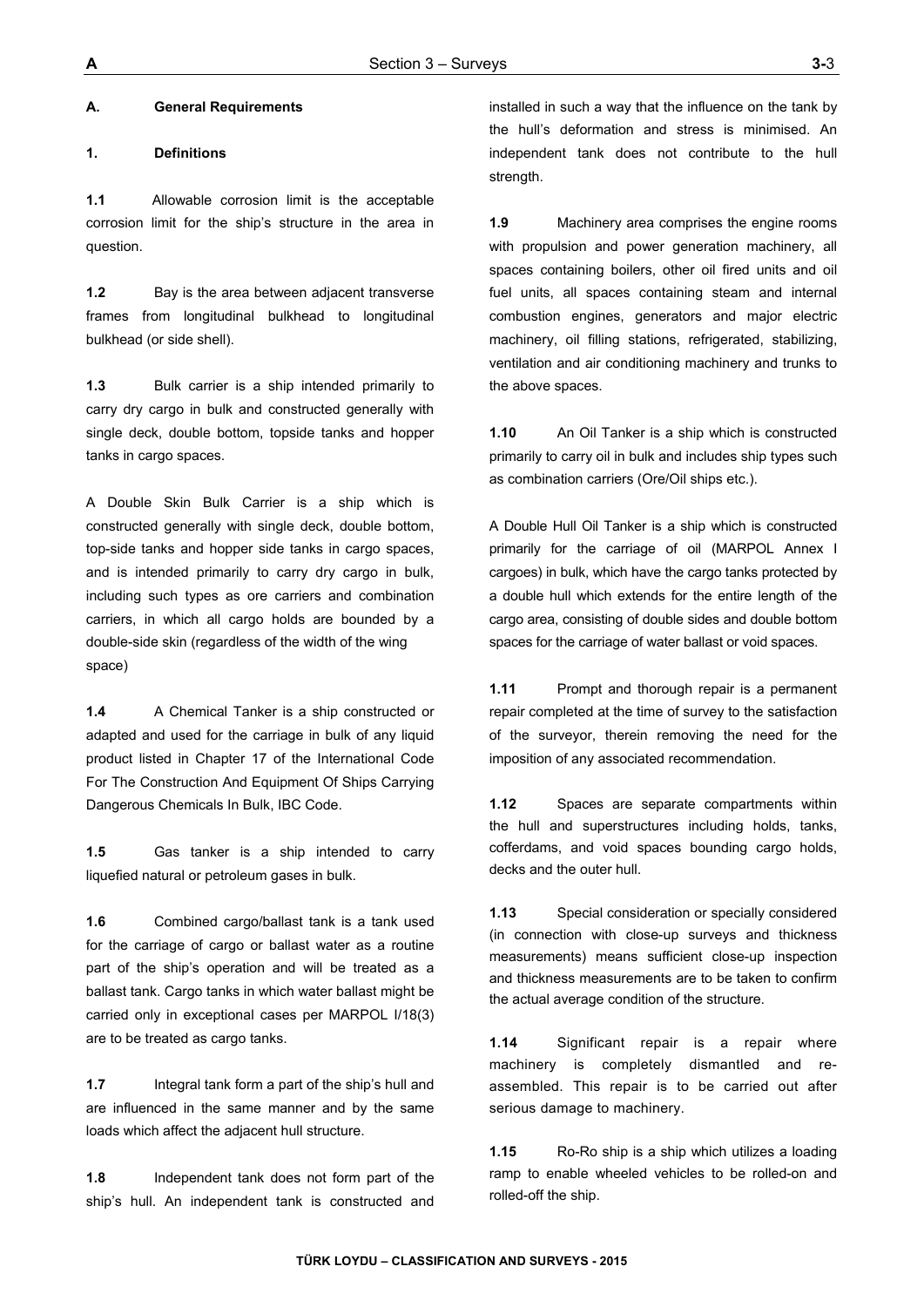**1.16** Ro-Ro passenger ship - a passenger ship with Ro-Ro spaces or special category spaces.

**1.17** Ro-Ro spaces - spaces not normally subdivided in any way and normally extending to either a substantial length or the entire length of the ship, in which motor vehicles with fuel in their tanks for their own propulsion and / or goods (packaged or in bulk, in or on rail or road cars, vehicles (including road or rail tankers), trailers, containers, pallets, demountable tanks or in or on similar stowage units or, other receptacles) can be loaded and unloaded normally in a horizontal direction.

**1.18** Special category spaces - those enclosed vehicle spaces above or below the bulkhead deck, into and from which vehicles can be driven and to which passengers have access. Special category spaces may be accommodated on more than one deck provided that the total overall clear height for vehicles does not exceed 10m.

**1.19** Securing device - a device used to keep the door closed by preventing it from rotating about its hinges.

**1.20** Supporting device - a device used to transmit external or internal loads from the door to a securing device and from the securing device to the ship's structure, or a device other than a securing device, such as a hinge, stopper or other fixed device, that transmits loads from the door to the ship's structure.

**1.21** Locking device - a device that locks a securing device in the closed position.

**1.22** Additional requirements for General Dry Cargo ships defined in B 3.3, C3.2, and D 2.3 are to be applied for all self-propelled General Dry Cargo Ships of 500gt and above carrying solid cargoes other than;

- Ships subject to UR Z10.2 or UR Z10.5;
- Dedicated container carriers;
- Ro-ro cargo ships;
- Refrigerated cargo ships;
- Dedicated wood chip carriers;
- Dedicated cement carriers;
- Livestock carriers;
- Deck cargo ships (carrying cargo exclusively above deck without any access for cargo below deck);
- General dry cargo ships of double side-skin construction, with double side-skin extending for the entire length of the cargo area, and for the entire height of the cargo hold to the upper deck.

The requirements apply to surveys of hull structure and piping systems in way of cargo holds, cofferdams, pipe tunnels, void spaces and fuel oil tanks within the cargo area and all ballast tanks. The requirements are additional to the classification requirements applicable to the remainder of the ship. Refer to UR Z7.

The requirements contain the minimum extent of examination, thickness measurements and tank testing. The survey is to be extended when Substantial Corrosion and/or structural defects are found and include additional Close-up Survey when necessary.

Definitions in Section 2, C.2 are also applied.

#### **2. Periodical Surveys**

**2.1** All ships are to be subjected to periodical surveys to confirm that the hull, machinery and equipment remain in satisfactory condition.

**2.2** For retention of class, periodical and extraordinary surveys of hull, machinery and equipment must be performed.

Periodical surveys will belong to one of the following three categories:

- Annual survey,
- Intermediate survey,
- Class renewal survey,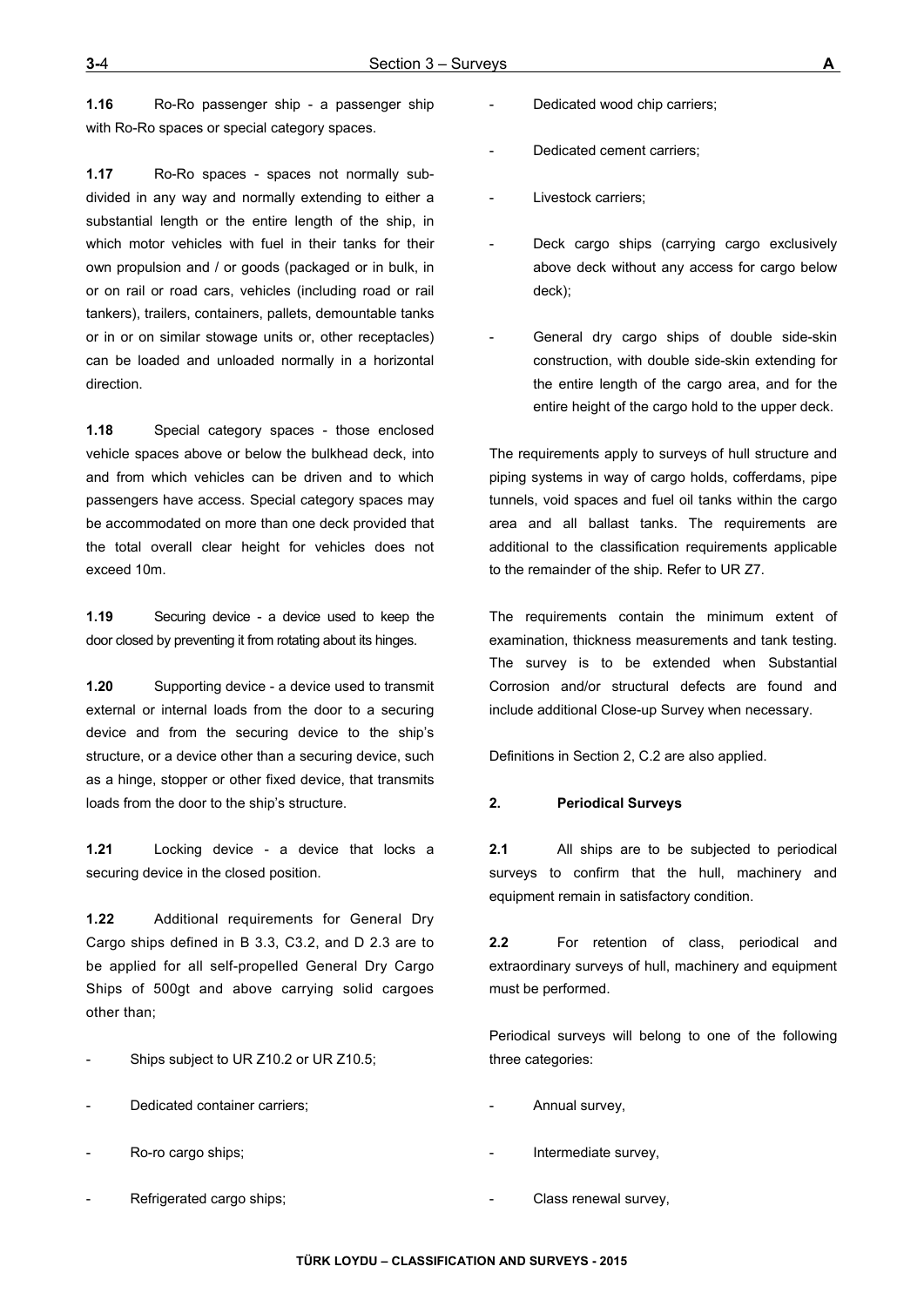The following specific surveys may be scheduled according to one or more of the above categories:

- Bottom survey,
- Propeller shaft survey,
- Boiler survey,
- Thermal oil heater survey,
- Pressure Vessel survey.

**2.3** Periodical surveys are to be carried out at prescribed intervals and within applicable time windows. A survey may be splitted in different parts, commenced and progressed within the time window provided all the requirements of the survey are completed by the end of the time window.

**2.4** The due date of a periodical survey is to be established depending upon the survey interval, measured from the date of class assignment or due date of the previous corresponding survey or date of completion of the previous corresponding survey, whichever is relevant.

A survey may be commenced prior to the defined time window at owner's request. In such a case the due date of subsequent surveys are to be adjusted accordingly.

**2.5** The scope of survey may be extended when compliance with applicable rules can not be satisfactorily confirmed or the surveyor suspects that the ship is not maintained in accordance with the basis for retention of class.

**2.6** Except for annual and intermediate surveys, **TL** may accept to postpone periodical surveys in exceptional circumstances and upon consideration in each case.

For ships equipped to take more than 12 passengers, any postponement beyond the due date is in principle impossible. An application for a brief deferment is to be made directly by the ship owner to Head Office.

Postponement conditions of surveys are laid down in relative survey schedules in 4.

**2.7** The surveyors are to have access to classed ships at all reasonable times. The class certificate and other documents related to classification are to be made available to the surveyor upon request.

**2.8** Surveys conducted during a voyage may be agreed and credited to periodical surveys due (e.g. inspection of large holds by boat). The prerequisites, procedures and specific (e.g. weather) conditions to be met will be fixed from case to case. The decision as to feasibility of the survey can only be taken in agreement with the Surveyor.

**2.9 TL** will inform the owner or operator about the status of class, indicating the last recognized surveys and the next due dates. However, even if not provided with such information, the operator is obliged to have the surveys stipulated by the present Rules performed.

**2.10 TL** reserve the right to extend the scope of survey and/or inspection for given reasons, e.g. in the light of special experience gained during operation.

**2.11** TL reserve the right to demand surveys to be held between the due dates of regular surveys, if this is considered necessary.

**2.12** If a ship has to be surveyed in a port beyond the reach of a **TL** Surveyor (also in the events of force majeure or of armed conflicts), **TL** Head Office will have to be notified. Upon checking of the facts, the further procedure will then be decided on.

On principle, in extraordinary cases and with **TL** Head Office agreement, it is possible to call for an external expert, whose report is, however, subject to examination by **TL**, who will decide on whether or not the ship will have to be re-surveyed.

**2.13 TL** may require a non-programmed survey about the condition of a ship and/or the equipment at any time to determine the actual condition.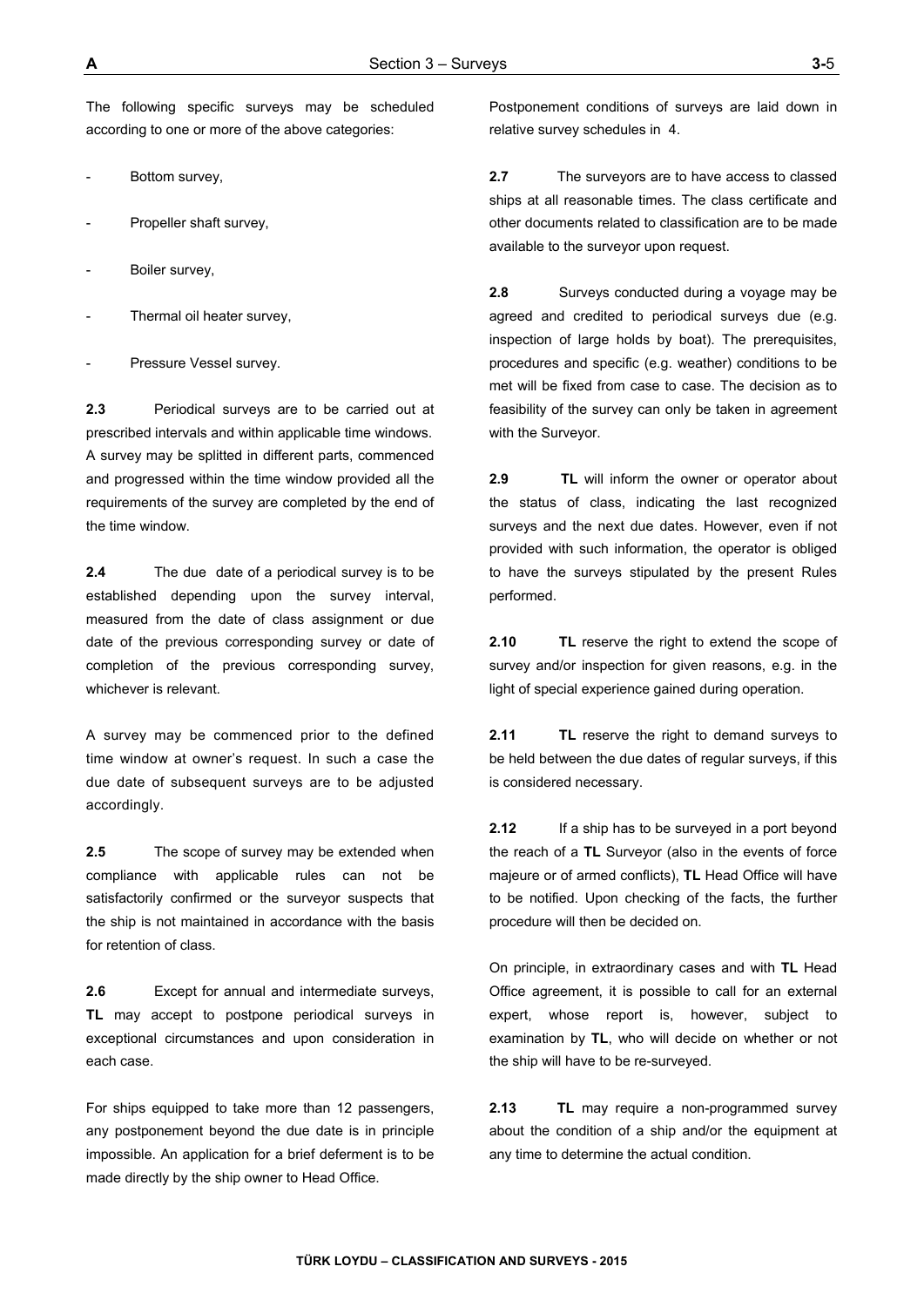## **3. Documentation**

**3.1** The records of each survey, as well as special requirements upon which the maintenance of class has been made conditional, will be entered in the relevant Survey Statement. By his signature in the certificate and other documents the surveyor only certifies what he saw by himself and checked at the moment the survey was held.

**3.2** The reports prepared by the Surveyor will be checked at **TL** Head Office. If there are no objections, the results will be recorded.

**3.3** In the Register the dates of the surveys will be indicated, such as Class renewals, annual survey, intermediate survey, continuous class renewal, bottom and propeller shaft survey. Records on periodical repeat tests on steam boilers and thermal oil heaters will be also entered in special Test Certificates, which are to be kept on board.

**3.4** A confirmation of class affected by the Surveyor relates to the kind of survey referred to in the report and is valid under the reservation that examination will not give cause for any objections.

**3.5** On request, the class may be confirmed in writing by a separate Certificate. However, such Certificates are valid only if issued by **TL** Head Office or if, in exceptional cases, Head Office has expressly authorized the field service representatives to do so.

**3.6** Where defects are repaired provisionally only, or where the Surveyor does not consider immediate repairs or replacements necessary, the vessel's class may be confirmed for a limited period by making an entry in the survey statement to the Certificate of Classification. Cancellation of such limitations will also have to be indicated in the Survey Statement.

## **4. Survey Schedules**

## **4.1 Annual surveys**

Annual survey schedule is as follows:

**4.1.1** Annual Surveys are to be held within 3 months before and after anniversary date from the date of the initial classification survey or of the date credited for last Special Survey.

**4.1.2** In case a class annual survey is commenced prior to the defined time window, the survey must be completed not more than 6 months after the date of commencement.

**4.1.3** An additional class annual survey may be required when the anniversary date has been advanced.

## **4.2 Intermediate surveys**

Intermediate survey schedule is as follows:

**4.2.1** The Intermediate Survey is to be held at or between either the  $2^{nd}$  or  $3^{rd}$  Annual Survey. Those items which are additional to the requirements of the Annual Surveys may be surveyed either at or between the  $2^{nd}$  and  $3^{rd}$  Annual Survey.

### **4.3 Class renewal surveys**

Class renewal survey schedule is as follows:

**4.3.1** The due date is set at 5 years interval and corresponds to the expiry date of the class certificate.

**4.3.2** The survey is normally being carried out within a time window of 3 months before the due date.

For surveys completed within 3 months before the expiry date of the class renewal survey, the next period of class will start from the expiry date of the class renewal survey. For surveys completed more than 3 months before the expiry date of the class renewal survey, the period of class will start from the survey completion date. In cases where the vessel has been laid up or has been out of service for a considerable period because of a major repair or modification and the owner elects to only carry out the overdue surveys, the next period of class will start from the expiry date of the class renewal survey. If the owner elects to carry out the next due class renewal survey, the period of class will start from the survey completion date.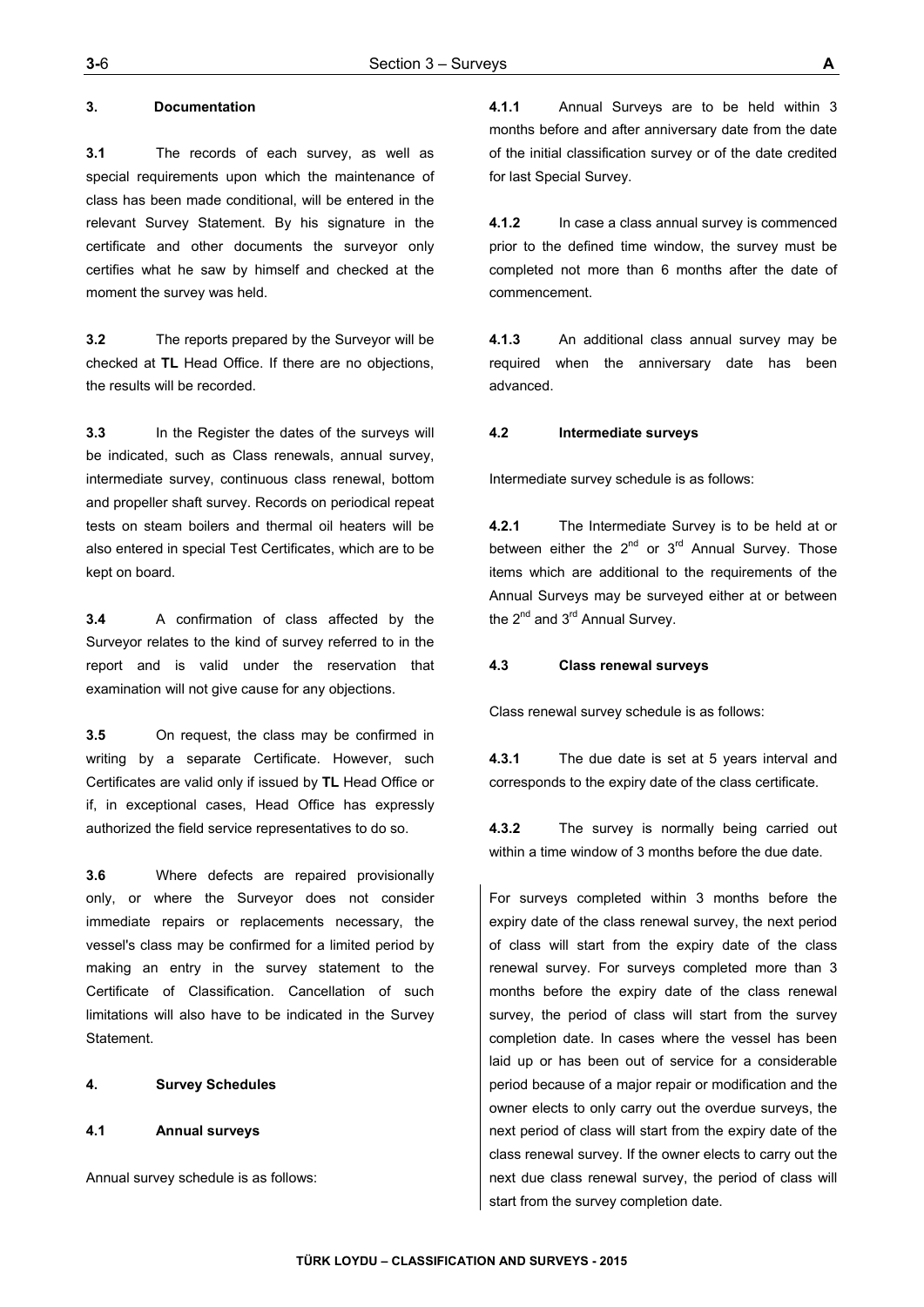**4.3.3** The survey may be commenced at the fourth annual survey or between the fourth and fifth annual surveys.

**4.3.4** In case the survey is commenced more than 15 months before the expiry date of the class certificate, the due date of the survey will be advanced to a date not later than 15 months after the commencement.

**4.3.5** The class renewal survey is to be completed concurrently with the last class annual survey in each period of the class certificate.

**4.3.6** Postponement of the class renewal survey may be granted only upon the owner's request in exceptional circumstances and is not to exceed 3 months provided that the maximum interval between two successive bottom surveys is not to exceed 36 months in any case. For the postponement conditions of bottom survey, A.4.7.2 applies. The postponement of class renewal survey will not affect the survey's next due date. In this case, the next period of class will start from the expiry date of the Renewal Survey before the postponement was granted. Conditions in Section 2, C.3.2 applies.

#### **4.4 Continuous class renewal surveys**

Owner's hull inspection and maintenance schemes shall be encouraged as means for maintaining compliance with classification and statutory requirements between the surveys. However, these schemes are not to be accepted as an alternative to, or a substitute for, the performance of required classification and/or statutory surveys of the hull by the Surveyors of **TL** or of an IACS-member class society with which the ship is dually classed.

#### *Note:*

*The Surveyors may be assisted, where appropriate, by service suppliers as defined in UR Z17.* 

For ships other than, General Dry Cargo Ships, Single and Double Hull Oil Tankers, Single and Double Skin Bulk Carriers, and Chemical Tankers;

**4.4.1** At owner's application, the surveys required

for class renewal may be split, according to a schedule to be agreed, such as to extend over the entire period of class so that abt. 20% of all surveys required for class renewal is to be completed every year. This means that all areas subject to survey as defined by **TL** Head Office are to be surveyed at least once per class period. The period between two subsequent surveys of each area must not exceed 5 years.

For ships more than 10 years of age, the ballast tanks are to be internally examined twice in each five-year class period, i.e. once within the scope of the intermediate survey and once within the scope of the continuous Class Renewal Survey (hull).

The survey in dry-dock for Continuous Class Renewal (hull) may be held at any time within the five-year Class period provided all the requirements of bottom surveys are also complied with.

**4.4.2** Continuous class renewal may be applied for separately for the hull, the machinery, and the special equipment.

**4.4.3** Regarding the duration of the period of class and due dates of surveys, the requirements as per 4.3 continue to be applicable.

**4.4.4** At the end of a period of class, for the purpose of class renewal, a final survey at least in the scope of an Annual Survey will be performed, during which the Surveyor will satisfy himself as to whether all areas required to be surveyed have in fact been surveyed throughout, with satisfactory results. If there are special reasons, the Surveyor may inspect individual parts again.

**4.4.5** Ships surveyed subject to the continuous class renewal system are not exempted from other periodical surveys (such as annual and intermediate surveys) prescribed.

**4.4.6** The surveyor may extend the inspection at his discretion, to other items if the inspections carried out revealed any defects.

**4.4.7** The agreement for surveys to be carried out on a Continuous Survey System basis may be withdrawn at discretion of the Society concerned.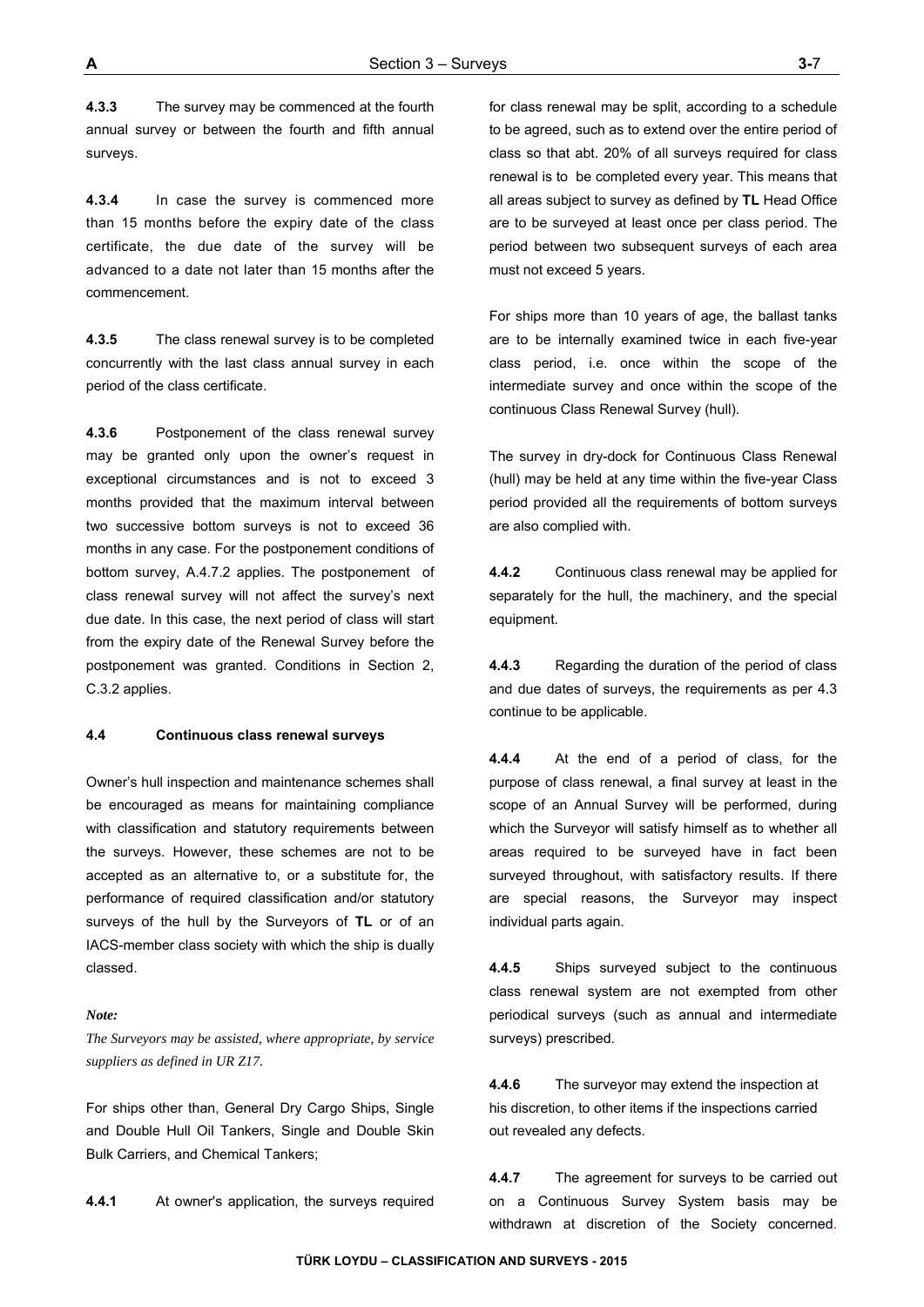# **4.5 Continuous class renewal surveys based on preventive maintenance systems**

**4.5.1** On owners' application, an optimized continuous class renewal system may be agreed on as outlined below for ships the machinery of which is maintained with the aid of an approved, computerassisted maintenance system.

**4.5.2** Owners will introduce a preventive maintenance system (Planned Maintenance System) comprising at least the survey scopes/systems as covered by the normal continuous class renewal system.

**4.5.3** This maintenance system will have to be approved by **TL**, to this effect; owners will submit the following documentation, in English or Turkish:

- Detailed description of the system, indicating the information flows,
- List of components/systems to be covered by the optimized continuous class renewal system (Inventory Content),
- Indication of intervals for each of the maintenance measures in general,
- List of maintenance intervals and of the expected lifetime of the main and auxiliary machinery components essential for operation, taking into account manufacturers' recommendations and specific operational requirements,
- List of instructions (Maintenance Procedures) underlying the maintenance concept,
- Maintenance documentation (reports containing important operational information, component condition, offset sheets, measures carried out),
- Documentation on the maintenance strategy applied prior to filing of the application.

**4.5.4** Within the scope of a shipboard survey the **TL** Surveyor will have to confirm that:

- The current maintenance system complies with the approved documentation,
- The current maintenance system takes into account, without reservation, the specific service conditions,
- The maintenance documentation permits conclusions to be drawn as to be construction condition and operability of the machinery,
- The personnel in charge of operation of the machinery are properly qualified and hold the necessary qualification certificates.

# **4.6 Surveys based on condition monitoring systems**

Machinery or equipment, which is subject to a Condition Monitoring System, may be surveyed in line with the requirements and prerequisites described in "Machinery Condition Monitoring". Prerequisite for this special Survey Arrangement CM is the existence of a computerized Planned Maintenance System (PMS). The elements of the PMS considering the machinery components or part of them covered by Condition Monitoring are to be approved by **TL**. For more details about "Planned Maintenance Scheme (PMS)" see also IACS UR Z20.

The Condition Monitoring System is not limited to the equipment used to determine the machinery's condition, but also in addition consists of the applied procedures and schedules for data collection and analysis.

If the Condition Monitoring information are giving evidence to the Surveyor that the machinery, or part of it, is in an acceptable running condition, he may grant a waiver from dismantling of machinery, or part of it, for direct inspection.

Any item of the installation or machinery not covered by Condition Monitoring is to be surveyed and credited in the conventional way.

#### **4.7 Bottom surveys**

Bottom survey schedule is as follows: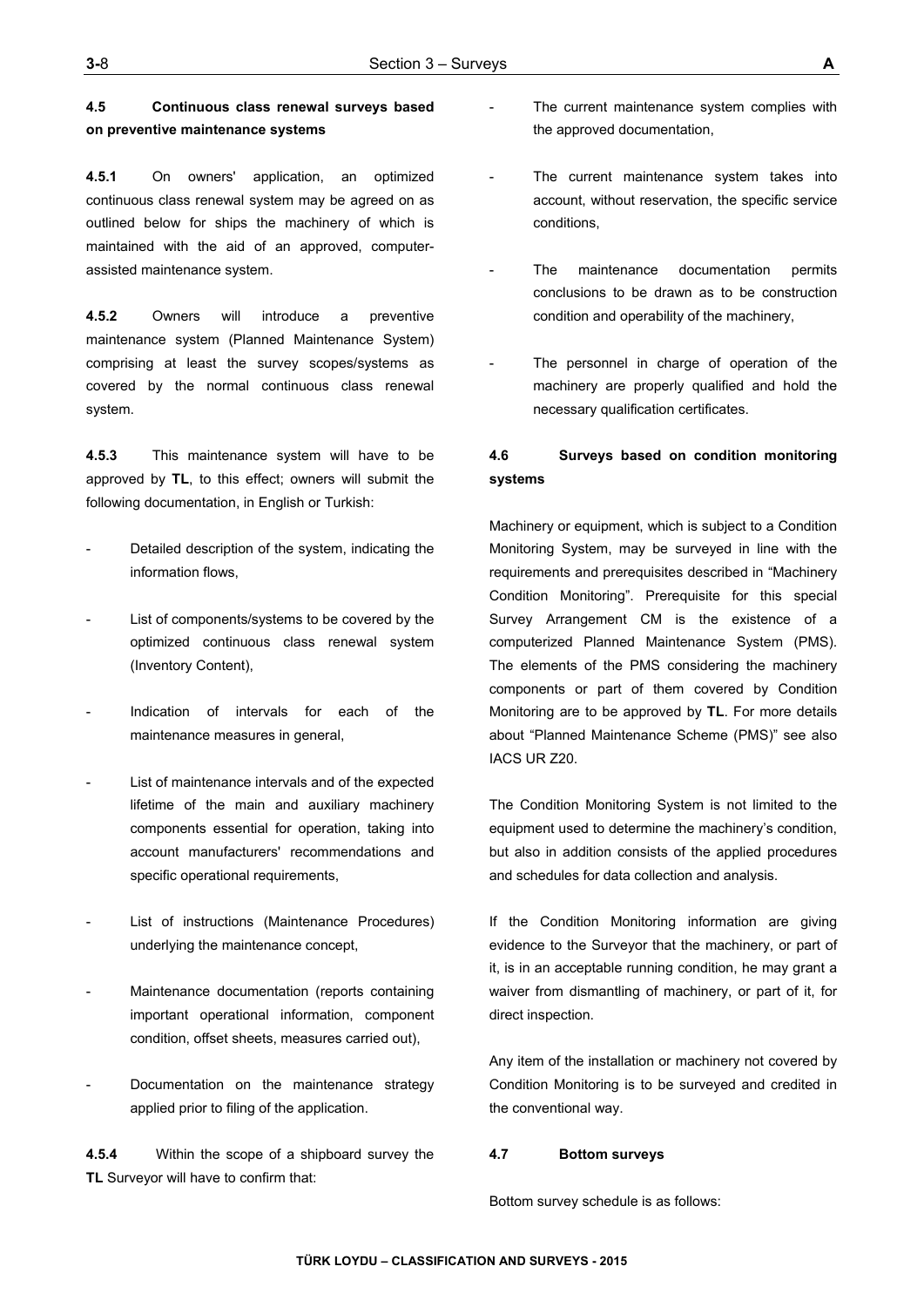**4.7.1** The due date is set at intervals in accordance with the following:

- Two bottom surveys are required during each five year period of the class certificate.
- The intervals between any two successive bottom surveys are in no case to exceed 36 months.

**4.7.2** Postponement of the bottom survey may be granted only with consent of flag state, in exceptional circumstances such as unavailability of dry-dock or repair facilities, unavailability of essential materials, equipment or spare parts or delays incurred by action taken to avoid severe weather conditions. The postponement is not to exceed 3 months. Conditions in Section 2, C.3.2 applies.

**4.7.3** One bottom survey is to be carried out in conjunction with the class renewal survey.

**4.7.4** One bottom survey is to be carried out in conjunction with the class intermediate survey in case of bulk carriers and tankers with class notation ESP when exceeding 10 years of age and general cargo ships subject to extended hull survey requirements when exceeding 15 years of age.

**4.7.5** For passenger ships, the bottom survey is to be carried out annually.

**4.7.6** The interval between examinations of the outside of the ship's bottom and related items for ships operating in fresh water and for certain harbour or nonself-propelled craft may be greater than that given in 4.7.1.

**4.7.7** Bottom surveys at an "Extended Dry-docking Scheme" can be credited as in-water survey during Intermediate and Class Renewal surveys in terms of the 7.5 years interval, see A 4.14.

#### *Note:*

*Compliance with 4.7 does not absolve the Owner from compliance with the requirements of SOLAS as amended, especially when shorter intervals between examination of the ship's bottom for certain types of ship are required.* 

#### **4.8 In-water surveys**

The Owner is to notify the **TL** whenever the outside of the ship's bottom and related items can be examined in drydock or on a slipway.

**4.8.1** For ships assigned the class notation **IWS**, an in-water survey performed with the assistance of an approved diving firm may be recognized as a substitute for every second periodical dry docking survey. Exemption from above is applied for ships enrolled in "Extended Dry-docking Scheme", see A 4.14.

**4.8.2** The In-water Survey is to provide the information normally obtained from a docking survey. Special consideration shall be given to ascertaining rudder bearing clearances and stern bush clearances of oil stern bearings based on a review of the operating history, on board testing and stern oil sample reports.

These considerations are to be included in the proposals for In-water Survey which are to be submitted in advance of the survey so that satisfactory arrangements can be agreed with **TL**.

**4.8.3** On application an in-water survey in lieu of every second periodical dry docking survey may be carried out for ships without the class notation IWS with the assistance of an approved diving firm. The final permission will be given by **TL** Head Office.

**4.8.4** In general, bottom survey for seagoing ships with accommodation for more than 12 passengers is to be carried out in dry-dock. The final permission for substitution with an In-water survey is subject to **TL** Head Office approval and is valid for one substitution only. More extensive Flag State Requirements regarding the substitution of the bottom survey in drydock shall be observed.

**4.8.5** Special consideration should be given to vessels of 15 years of age or over prior to permission being granted to carry out an in-water survey in lieu of a dry docking survey. For ESP ships of 15 years of age and over, such examinations are to be carried out with the ship in drydock.

**4.8.6** The equipment, procedure for observing and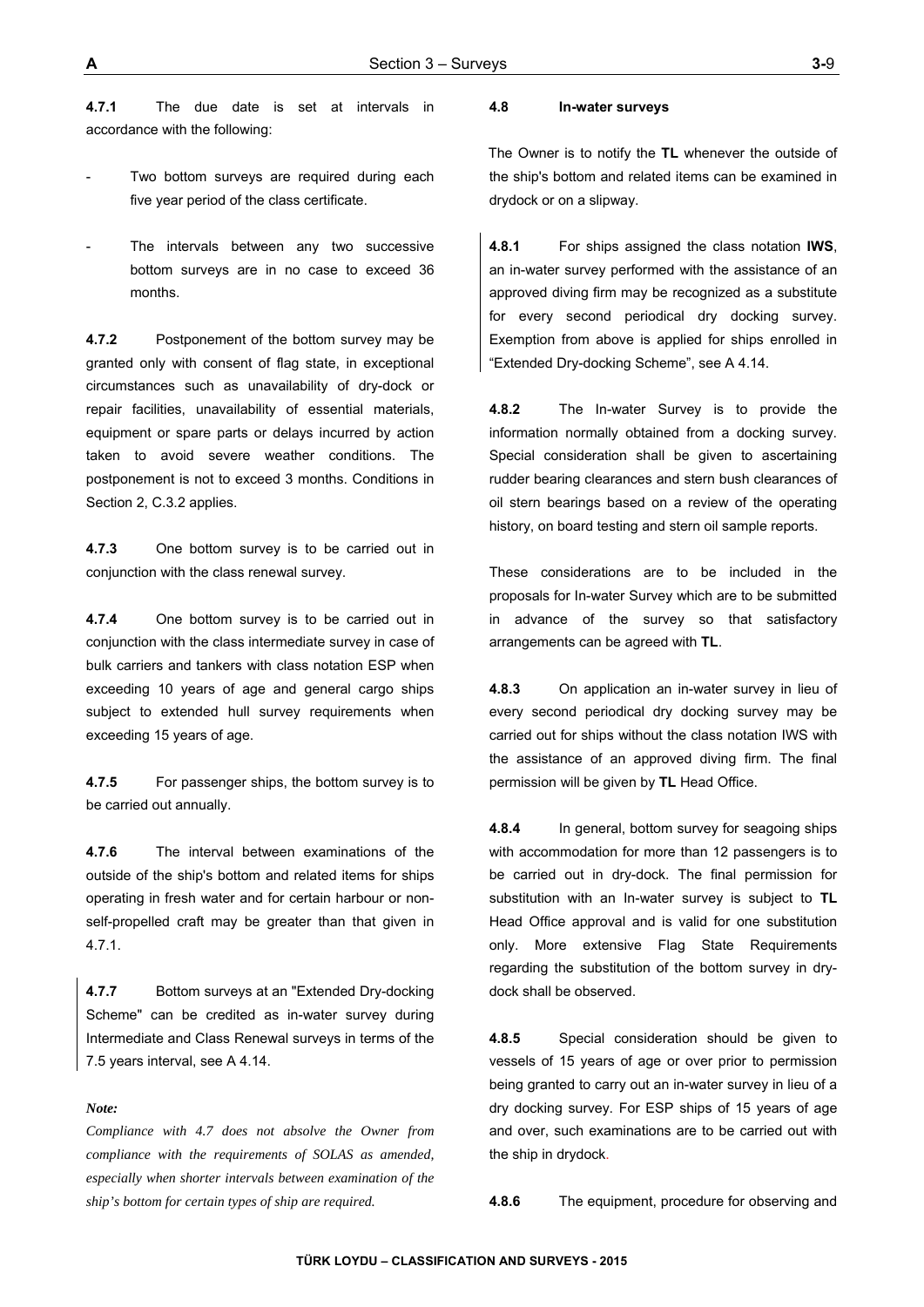reporting the survey are to be discussed with the parties involved prior to the In-water Survey, and suitable time is to be allowed to permit the diving company to test all equipment beforehand.

## **4.9 Propeller shaft surveys**

For retention of the class, periodical surveys and tests of propeller shafts and tube shafts, propellers, vane wheels and other systems of are to be carried out.

## **4.9.1 Propeller shafts and tube shafts**

The following surveys are applicable:

- Normal survey,
- Modified survey,
- Partial survey.

## **4.9.1.1 Normal survey**

Propeller shafts and tube shafts are to be sufficiently drawn to permit entire examination at the following intervals unless alternative means are provided to assure the condition of the shaft.

**4.9.1.1.1** Where the propeller shafts and tube shafts are fitted with continuous liners or approved oil sealing glands, or are made of corrosion resistant materials, the interval of survey is to be:

At the most, in any of the following three cases:

- 3 years for single shafting arrangement,
- 4 years for multi-shafting arrangement.

The interval of drawing may be raised to:

- 5 years for single shafting arrangement,
- 5 years for multi-shafting arrangement.

1<sup>st</sup> case:

- The propeller is fitted to a keyed shaft taper,
- The design details of which are approved,
- The shaft is protected from seawater,
- A non-destructive examination is made at each survey by an approved crack-detection method of the after end of the cylindrical part of the shaft (from the after end of the liner, if any), and of about one third of the length of the taper from the large end, or

2nd case:

- The propeller is fitted to a solid flange coupling at the aft end of the shaft,
- The shaft and its fittings are not exposed to corrosion,
- The design details are approved
- Non-destructive examination of the fillet radius of the shaft flange may be required if the visual examination of the area is not satisfactory.

# 3<sup>rd</sup> case:

- The propeller is fitted keyless to the shaft taper,
- The shaft is protected from seawater,
- The design details are approved,
- A non-destructive examination is made at each survey by an approved crack detection method of the forward part of the aft shaft taper.

In all other cases the nominal interval of survey is to be 2.5 years with an admissible time window of  $\pm$  6 months.

**4.9.1.1.2** Propeller shafts and tube shafts are to be sufficiently drawn to permit entire examination. For oil lubricated arrangement, the shaft need not be drawn at the occasion of the normal survey, provided that all exposed areas of the after shaft area as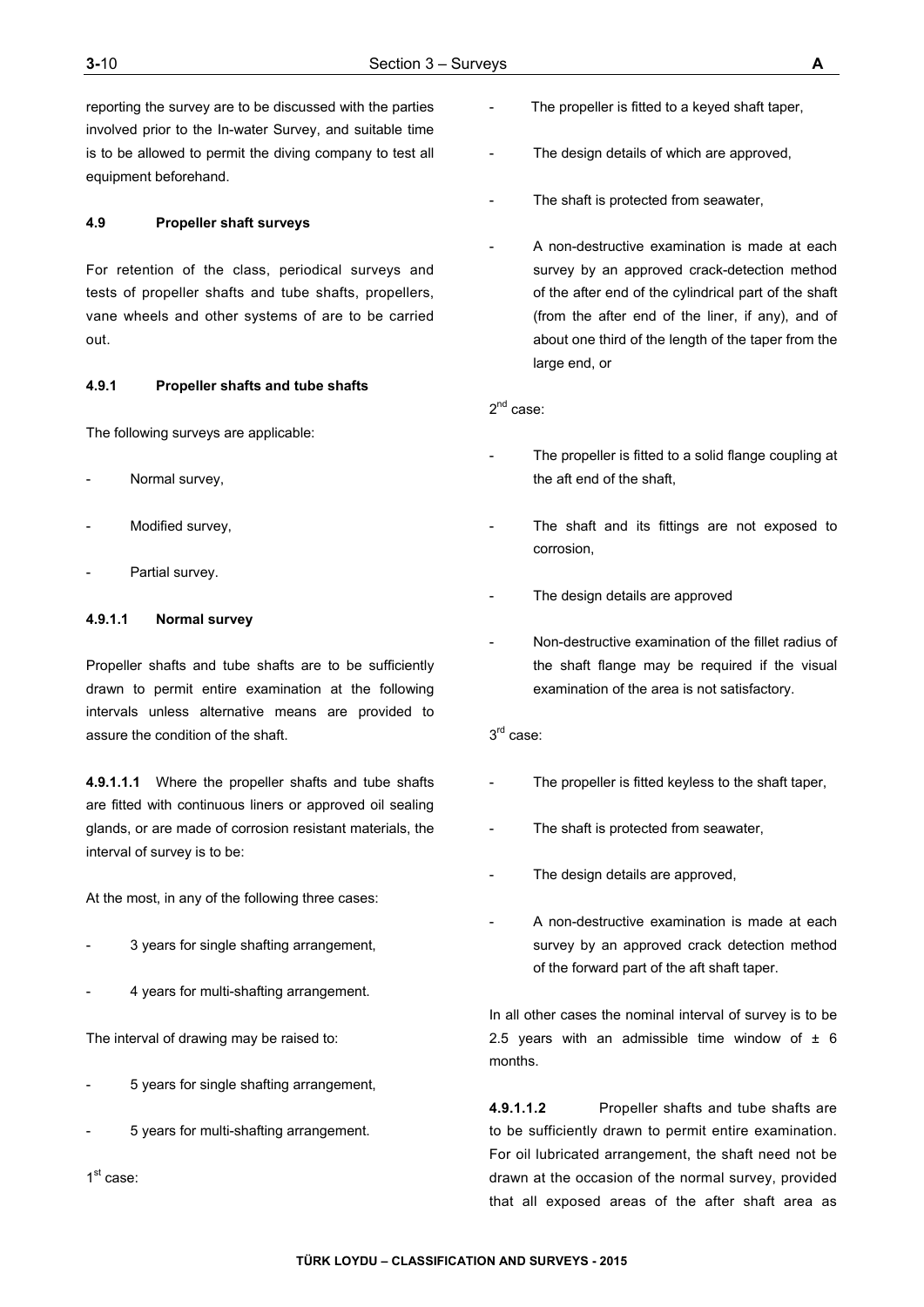described in 4.9.1.1.1 are examined by an approved crack-detection method without drawing of the shaft, where

- The clearances and wear down of the bearings,
- The records of lubricating oil analysis, oil consumption and bearing temperature,
- The visible shaft areas are examined and found satisfactory. The crack detection test of the aft flange filet area may be dispensed with the solid flange couplings fitted at the end of the shaft. Lubricating oil and bearing temperature controls are to be performed. Where any doubt exists regarding the findings of the above, the shaft is to be sufficiently drawn to permit an entire examination.

### **4.9.1.2 Modified survey**

**4.9.1.2.1** For single and multi-shafting arrangements a modified survey may be accepted instead of the normal survey at alternate 5 yearly survey intervals, at the most, subject to:

- The shaft is fitted with oil lubricated bearings and oil sealing glands,
- The shaft and its fittings are not exposed to corrosion,
- New oil seals may be fitted without removal of the propeller (except in the case of keyed propeller),
- The design details are approved.

and provided that the clearances of the aft bearing are found in order and the lube oil and the oil sealing arrangements have proved effective in any of the following three cases:

- Where the propeller is keyed on the shaft taper and suitable crack-prevention measures are taken, or
- Where the propeller is fitted to a solid flange

coupling at the end of the shaft, or

Where the propeller is fitted keyless to the shaft taper.

The maximum interval between two successive normal surveys are not to exceed 10 years.

**4.9.1.2.2** The shaft is to be sufficiently drawn to permit examination of the aft bearing contact area of the shaft. Drawing of the shaft to expose the aft bearing contact area of the shaft may not be required where a lubricating oil analysis is carried out regularly at intervals not exceeding 6 months, and the oil consumption and bearing temperature are recorded and considered to be within permissible limits. The documentation on lubricating oil analysis is to be available on board and be checked. Each analysis should include the minimum parameters:

- Water content.
- Chloride content,
- Content of bearing metal particles,
- Oil aging (resistance to oxidation).

Oil samples should be taken under service conditions. The class notation CM-PS assumes the fulfilment of these requirements. Where any doubt exists regarding the findings of the above, the shaft is to be sufficiently drawn to permit an examination.

#### **4.9.1.3 Partial survey**

**4.9.1.3.1** Upon request by the Owner for shafts where the modified survey is applicable and

A prolonged service fatigue life of seals is expected due to the appropriate combination of materials and controlled pressures in way of seals,

consideration may be given to a prolongation of the 5 yearly interval between normal surveys, provided a partial survey is performed.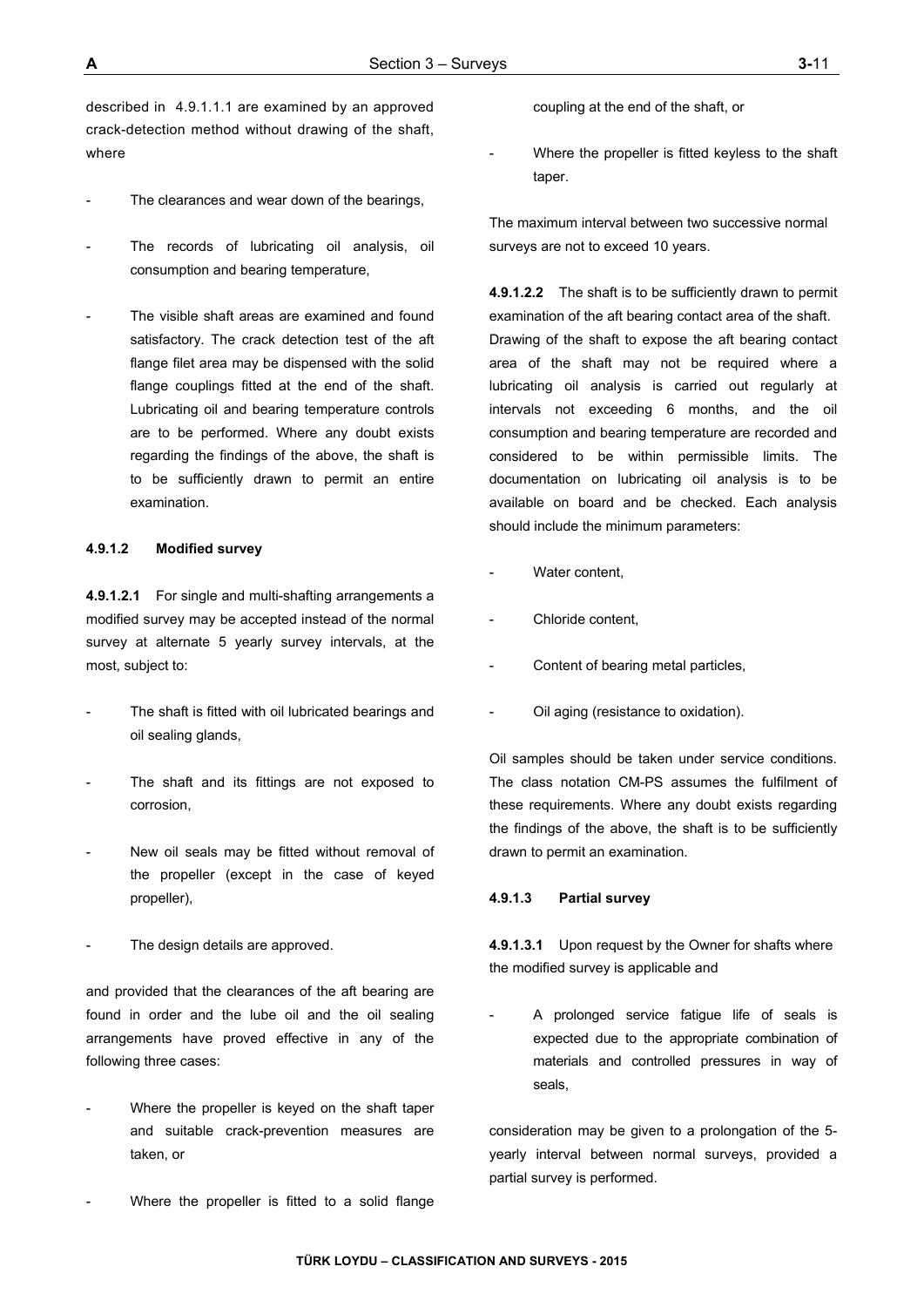In no case must the interval between normal surveys exceed 1.5 times the due interval.

**4.9.1.3.2** The partial survey consists of checking the oil sealing glands and the clearance of the bearings.

For keyed propellers, the propeller is to be dismantled to expose the forward part of the taper and a nondestructive examination by an approved crack detection method is to be performed.

### **4.9.2 Propellers**

During normal or modified surveys of the propeller shafts and tube shafts, the propellers as well as the remote and local control gear of controllable pitch propellers are to be surveyed at the Surveyor's discretion, depending on the findings.

## **4.9.3 Other systems**

Other systems for main propulsion purposes, such as rudder and steering propellers, pod propulsion systems, pump jet units, etc., are subject to the same survey intervals as propeller shafts and tube shafts.

## **4.10 Boiler survey**

**4.10.1** Steam boilers are to be subjected to the following examinations and tests at regular intervals.

The term "steam boilers" includes exhaust gas boilers warm water and hot water generators (except where they are heated by steam or liquids).

## **4.10.2 External inspection**

Boilers are to be subjected at annual intervals to an external inspection in accordance with the **TL** inspection programme.

For the external inspection a time window of  $\mp 3$  months is admissible.

## **4.10.3 Internal inspection**

Steam boilers are to be subjected to an internal survey twice in every 5-year class period. The first internal survey has to be carried out on the occasion of the 2<sup>nd</sup> but not later than the  $3<sup>rd</sup>$  regular annual survey. The maximum interval between internal surveys should not exceed 3 years. For ships with one main boiler only, internal inspections are to be performed every 2.5 years until 10 years after commissioning and every year thereafter. Boiler installations with only one main boiler and one auxiliary boiler powerful enough to operate the propulsion plant in an emergency (take-home boiler), count as multi-boiler plants.

**4.10.4** An extension of the internal examination of the boiler up to 3 months beyond to due date can be granted in exceptional circumstances. The extension may be granted by **TL** after the following is satisfactorily carried out:

- External examination of the boiler,
- Boiler safety valve relieving gear (easing gear) is to be examined and operationally tested,
- Boiler protective devices operationally tested,
- Review of the operation, maintenance, repair history and feed water analysis records since the last boiler survey.

#### **4.10.5 Steam pipes**

**4.10.5.1** Steam pipes are to be examined regularly every 5 years, possibly in connection with a class renewal survey. Starting from class renewal II, the steam pipes are to be examined as to their internal and, where advisable, as to their external condition as well, employing nondestructive testing methods, where necessary.

**4.10.5.2** Steam pipes with service temperatures exceeding 500°C are to be examined for expansion at 5 yearly intervals, starting from class renewal II, at the latest.

#### **4.11 Thermal oil heater survey**

#### **4.11.1 External inspection**

Thermal oil plants are to be subjected to an external inspection once a year. Proof of continued usability of the thermal oil shall be furnished by a competent testing agency.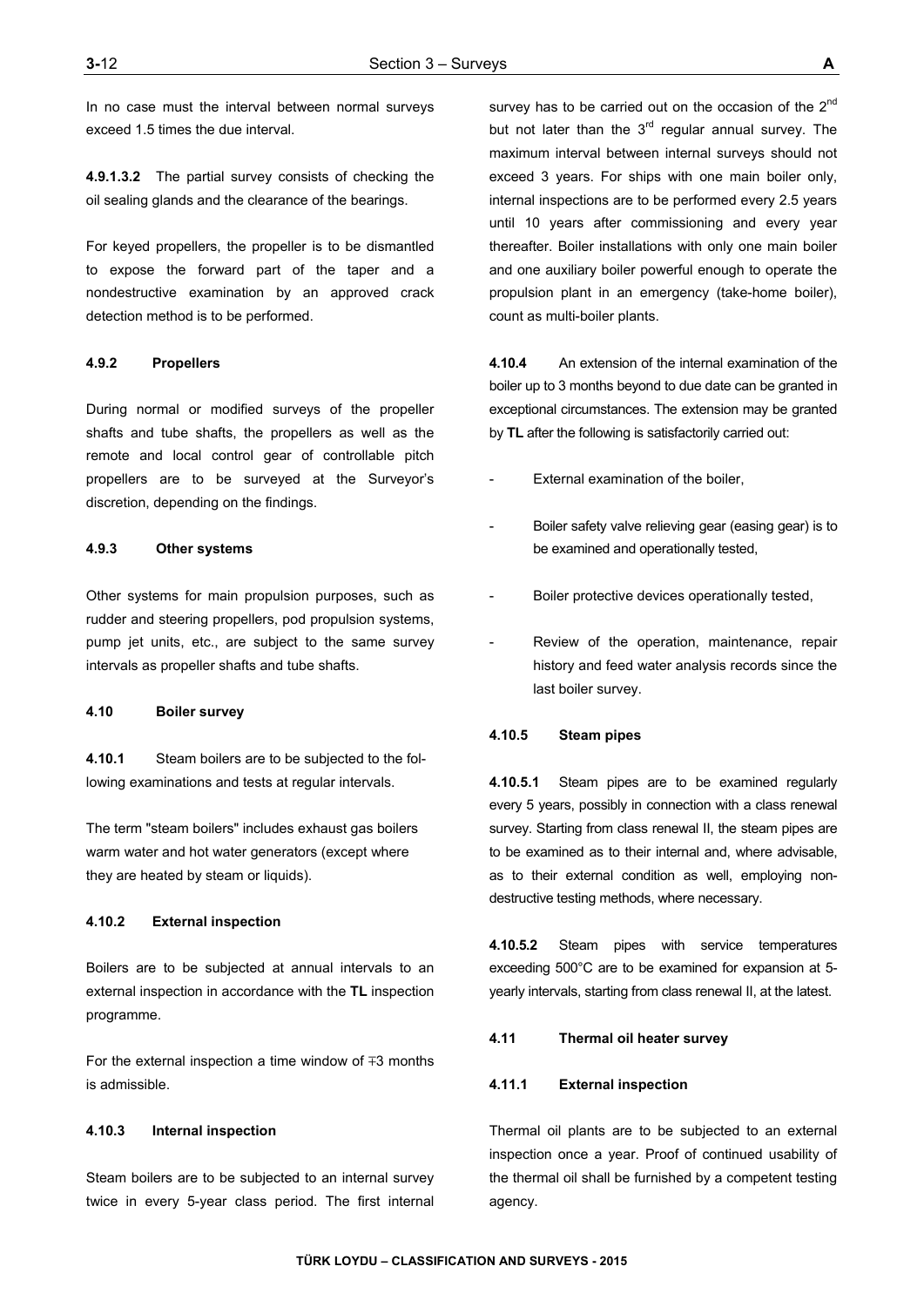For the external inspection, a time window of  $\pm 3$  months is admitted.

## **4.11.2 Internal inspection**

An internal inspection, including a tightness test of the whole plant, is to be performed at intervals of 5 years, counting from commencement of initial operation, and possibly in connection with a class renewal survey.

## **4.12 Pressure vessel survey**

**4.12.1** Pressure vessels which are subject to survey by **TL** according to the Construction Rules, are to be examined internally and externally every 5 years, possibly in connection with a class renewal survey.

**4.12.2** Pressure vessels having a product of pressure by cubic capacity of pxℓ≤ 200 (p in bar,  $\ell$  in litre) are to be surveyed on the occasion of checking of the pertinent piping system.

**4.12.3** Periodical tests of CO<sub>2</sub> gas cylinders and gas cylinders for fire-extinguishing purposes are to be carried out at intervals not exceeding 10 years. At least 10% of the gas cylinders and bottles provided are to be subjected to an internal inspection and hydrostatic test.

If one or more gas cylinders fail, a total of 50% of the gas cylinders provided are to be subjected to an internal inspection and hydrostatic test. If further gas cylinders fail at the extended test, all gas cylinders are to be subjected to foregoing tests. In any case, all gas cylinders having failed must be replaced by new ones.

Halone containers of existing fixed Halone fireextinguishing systems are exempted from this requirement.

Irrespective thereof, on the occasion of recharging  $CO<sub>2</sub>$ cylinders, Halone containers and other gas cylinders are to be tested, if the last test dates back 10 years or more.

4.12.4 CO<sub>2</sub> cylinders and other gas bottles of permanent gas fire extinguishing systems are subject to level checks every 2 years. These checks may also be performed by the crew and are then to be recorded in the form of a report and an entry in the ship's log. If the

loss of  $CO<sub>2</sub>$  exceeds 10% or other gases 5%, refilling is to be undertaken. Refill of HALON receivers is not accepted, receivers should be replaced by other fire extinguishing means should the level drop by 5%.

4.12.5 Low pressure CO<sub>2</sub> bulk storage containers are subject to internal survey if the content has been released and the container is more than 5 years old but not more frequently than once within five years.

**4.12.6** In the case of vessels for powder extinguishing agents, periodical pressure tests may be dispensed with, provided that their internal inspection does not reveal any deficiencies.

**4.12.7** Receivers in hydraulic or pneumatic control systems are to be examined during maintenance and repairs at the system; air receivers with a product of pressure by cubic capacity  $px \ge 1000$  (p=bar,  $\ell$ =litre), are to be subjected to an internal inspection at least once during each class period and/or at intervals not exceeding 5 years.

**4.12.8** The intervals between surveys as referred to may be reduced, depending on the findings.

## **4.13 Extraordinary surveys**

## **4.13.1 Damage and repair surveys**

Damage and repair surveys fall due if checks of the ship's hull, machinery or electrical installations and/or some special equipment classed have revealed that they no longer comply with **TL**'s Construction Rules, or if damage may be assumed in consequence of an average or some other event.

## **4.13.2 Voyage repairs and maintenance**

Where repairs to hull, machinery or equipment, which affect or may affect classification and which are to be carried out by a riding crew during a voyage they are to be planned in advance. A complete repair procedure including the extent of proposed repair and the need for Surveyor's attendance during the voyage is to be submitted to and agreed upon by **TL** reasonably in advance. Failure to notify **TL**, in advance of the repairs, may result in suspension of the vessel's class.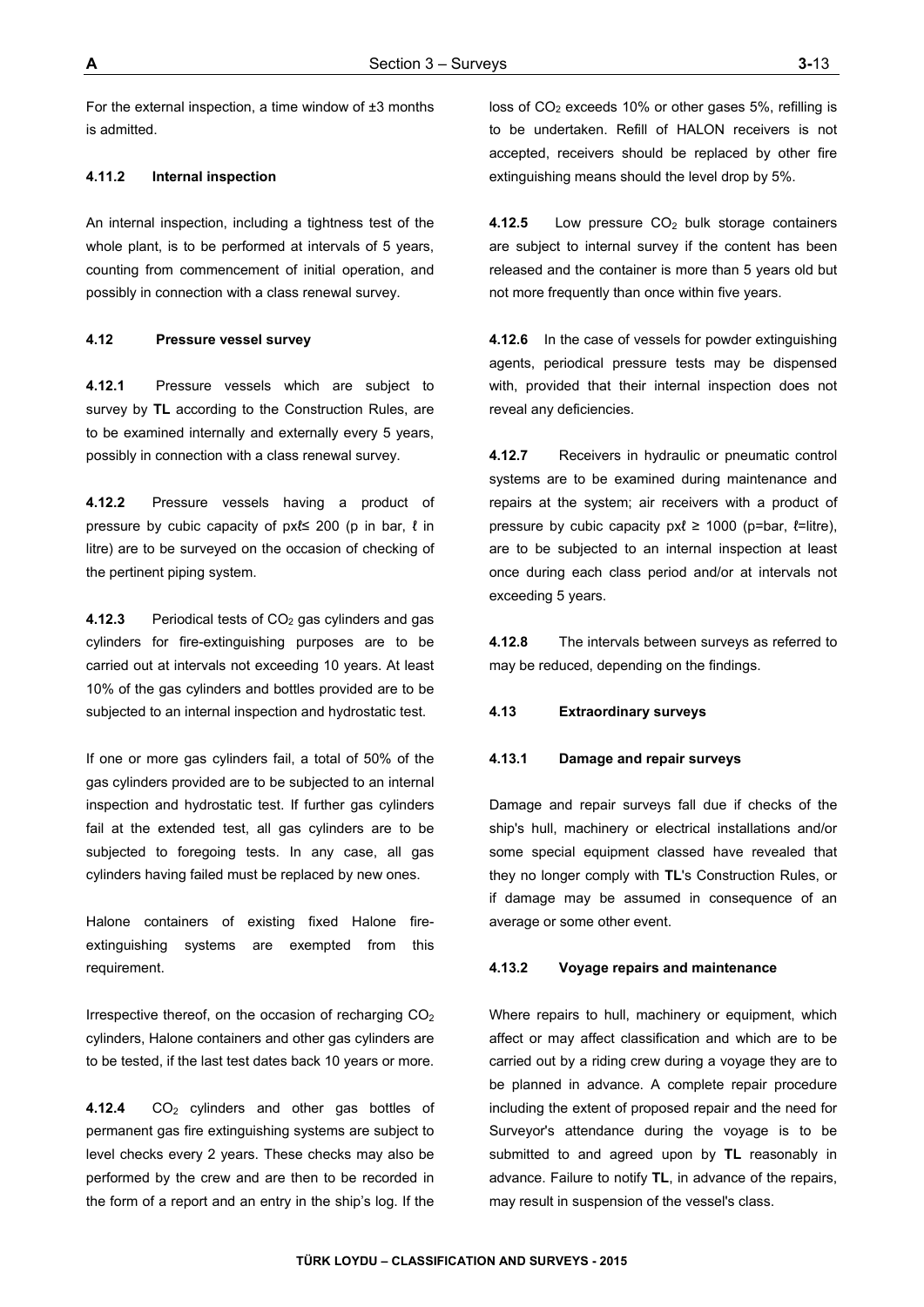Where in any emergency circumstance, emergency repairs are to be effected immediately, the repairs should be documented in the ship's log and submitted thereafter to the TL for use in determining further survey requirements.

The above is not intended to include maintenance and overhaul to hull, machinery and equipment in accordance with the recommended manufacturer's procedures and established marine practice and which does not require the Classification Society's approval, however, any repair as a result of such maintenance and overhauls which affects or may affect classification is to be noted in the ship's log and submitted to the attending Surveyor for use in determining further survey requirements.

IACS UR Z13 can be referred for "Guidelines for the Survey of Voyage Repairs".

### **4.13.3 Conversion surveys**

In the case of conversions of a ship's hull or machinery surveys are to be conducted in accordance with the relevant approved particulars, as in the case of newbuildings.

## **4.13.4 Surveys of special equipment**

Periodical surveys and checkings of special equipment covered by the class, such as diving installations, fire-fighting installations, incinerators or sea-water desalination systems, are to be carried out in accordance with the respective programmes fixed or to be fixed by **TL** for such special equipment characteristic of a particular type of ship.

#### **4.13.5 Surveys of additional safety measures**

For all ships the strength of the small hatches and their securing devices fitted on the exposed fore deck, are to comply with additional requirements **(1)** for these structures.

The strength requirements to resist sea forces of items, such as air and ventilator pipes and their closing appliances, and the securing of windlasses located within

**(1)** *Additional requirements see UR S 26 of IACS.*

the forward quarter length are to comply with additional requirements **(2)** for fore deck fittings and equipment.

## **4.14 Extended Dry-docking Scheme**

Subject to provisions outlined below, IACS Recommendation 133, and any additional specific Flag Administration requirements, the dry-docking interval can be extended with the approval of the ship's Flag Administration to 7.5 years.

At the 7.5 years interval it is possible to perform the first two forthcoming bottom surveys as underwater survey in the scope of an in-water survey provided that these should be carried out during the renewal period of five years and the intervals between any two inspections shall not exceed 36 months (see also 4.7). The third bottom survey at 7.5 years has to be performed in drydock. No extensions are to be granted for the drydocking required at the end of each extended dry-dock interval.

The dry-docking scheme will operate based upon the ship's age when entering the scheme. The Extended Dry-docking Scheme may be implemented at any time until a ship reaches 10 years of age.

The Extended Dry-docking Scheme generally applies to container ships excluding the following ships and ship types:

Passenger Ships;

- Ships subject to the Enhanced Survey Program (ESP);
- Ships subject to the Hull Survey Requirements listed in IACS UR Z 7.1 (See also A 1.22);
- Ships fitted with propulsion thrusters;
- Ships where the propeller connection to the shaft is by means of a keyed taper;

High Speed Craft (HSC).

Prior to acceptance into "Extended Dry-docking Scheme", following necessary requirements are to be complied: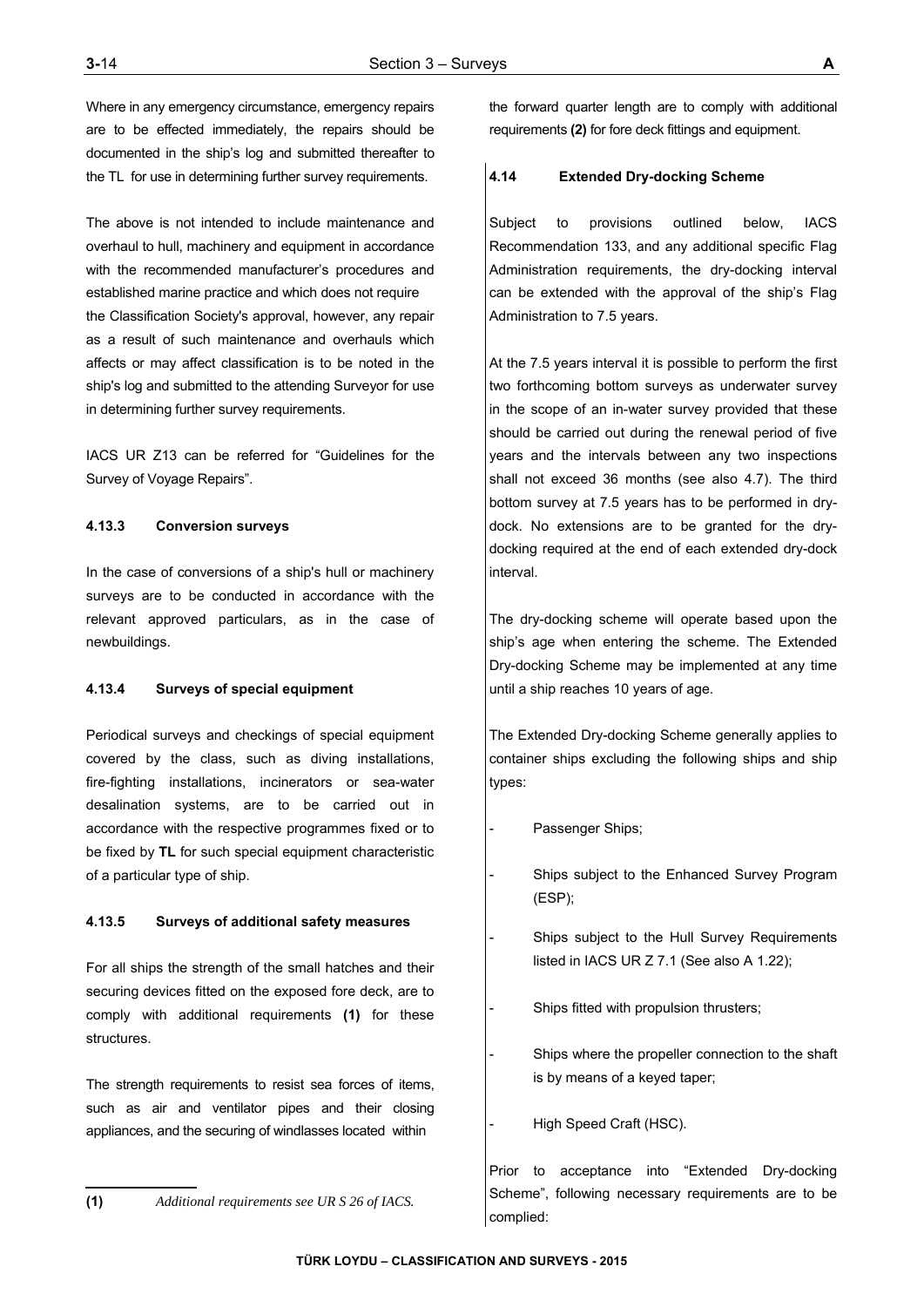- Class Notation **IWS** or equivalent, hull, rudder and shafting systems to be inspectable during inwater survey;
- Class Notation **CM-PS** or equivalent, shaft bearing and sealing system of approved design and regular monitoring procedures implemented;
- Planned Maintenance System Machinery according to A.4.5.
- Hull Maintenance Scheme according to **HP** class notation in accordance with ISM requirements.

Upon the Owner's request, the extended interval for each ship will be considered on a case by case basis by **TL**. The Extended Dry-docking Scheme is in any case subject to approval by the relevant Flag State.

All ships in an Extended Dry-docking Scheme shall be disenrolled once the ship reaches 15 years of age. The Extended Dry-docking Scheme will be terminated in cases of change of the ship's owner, management or Flag Administration.

**TL** may disenroll a ship from an Extended Dry-docking Scheme at any time should it be found that the conditions for maintaining this Extended Dry-docking Scheme are not fulfilled anymore.

Once the conditions for the scheme are no longer present, the ship will return to the normal docking interval and any due dock survey shall be carried out by the due date.

# **5. Conditions and Preparations for Surveys and Maintenance of Surveys**

**5.1** Before Türk Loydu starts work, the Client shall inform Türk Loydu about relevant safety issues and take all necessary safety-related measures (including boat transfers in compliance with IACS Rec. 134) to ensure a safe work environment in accordance with the IACS PR37 for the persons carrying out the work for Türk Loydu and shall comply with all legal and other safety regulations.

**5.2** Cargo holds, tanks and other spaces are to

be safe to access. These spaces are to be gas freed, properly ventilated and illuminated and prepared for the surveyor to examine the structure in a safe way. (See 6) Prior to entering a tank or other enclosed space, it is to be verified that the atmosphere in the tank is free from hazardous gas and contains sufficient oxygen.

**5.3** In preparation for survey and thickness measurements and to allow for a thorough examination, all spaces are to be cleaned including removal of all loose scale from surfaces. Spaces (including machinery components and related spaces) are to be sufficiently clean and free from water, scale, dirt, oil residues, etc. and sufficient illumination is to be provided to reveal corrosion, deformation, fractures, damages or other structural deterioration and condition of coating.

**5.4** Where soft coating have been applied, safe access is to be provided to verify the effectiveness of the coating and to carry out an assessment of the conditions of internal structures which may include spot removal of the coating. When safe access cannot be provided, representative areas and those areas where it is obvious that further close-up examination is required are to be cleaned free of soft coating

**5.5** For survey in dry-dock or on a slipway, the ship is to be placed on blocks of sufficient height and with necessary staging to allow the examination.

**5.6** Explosimeter, oxygen-meter, breathing apparatus, lifelines, riding belts with rope and hook and whistles are to be made available during the survey.

**5.7** Adequate protective clothing is to be made available and used during the survey.

**5.8** Surveys of tanks or applicable holds by means of boats or rafts may only be undertaken with the agreement of the surveyor, provided the expected rise of water within the tank does not exceed 0.25 m.

**5.9** When rafts or boats are used for close-up surveys, the following conditions are to be observed:

**5.9.1** Only rough duty, inflatable rafts or boats, having satisfactory residual buoyancy and stability even if one chamber is ruptured, are to be used.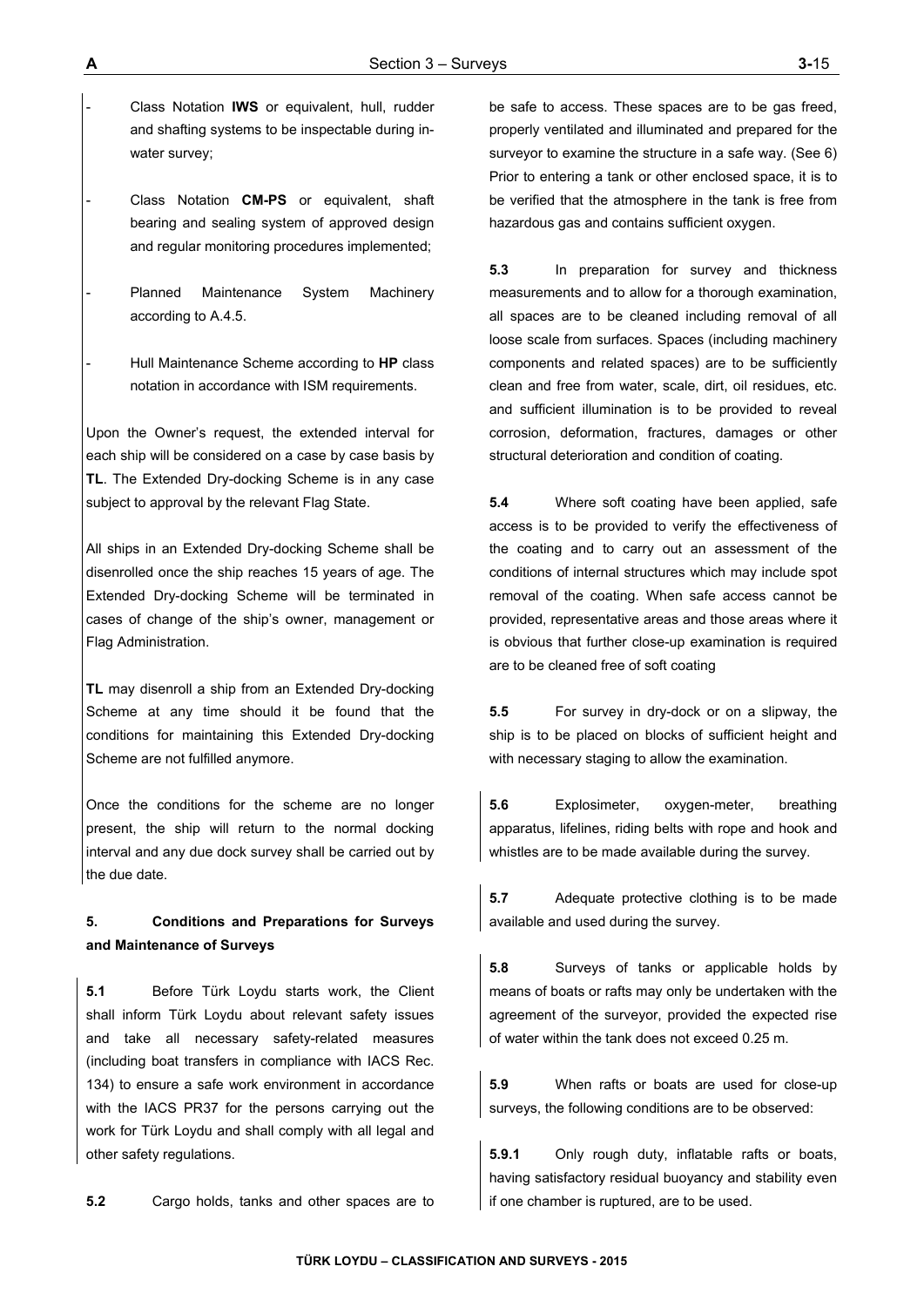**5.9.2** The boat or raft is to be tethered to the access ladder and additional person is to be stationed down the access ladder with a clear view of the boat or raft.

**5.9.3** Appropriate life-jackets are to be available for all participants.

**5.9.4** The surface of the water in the tank or hold is to be calm (the expected rise of water within the tank or hold is not to exceed 0.25 m.) and the water level either stationary or falling.

**5.9.5** The tank, hold or other space must contain clean ballast water only. Even a thin layer of oil on the water is not acceptable.

**5.9.6** At no time is the water level to be allowed to be within 1 m. of the deepest under deck web face so that the survey team is not isolated from a direct escape route to the tank hatch.

**5.9.7** Rafts or boats alone may be allowed for inspection of the under deck areas for tanks and spaces, if the depth of the web is 1.5 m. or less.

If the depth of the webs is more than 1.5 m., rafts or boats alone may be allowed only:

- When the coating of the under deck structure is in good condition and there is no evidence of wastage, or
- If a permanent means of access is provided in each bay to allow safe entry and exit. This means :
	- Access direct from the deck via a vertical ladder and a small platform fitted approximately 2 m below the deck in each bay, or

Access to deck from a longitudinal permanent platform having ladders to deck in each end of the tank. The platform is, for the full length of the tank, to be arranged in level with, or above, the maximum water level needed for rafting of under deck structure.

If neither of the above conditions are met, then staging or another equivalent means is to be provided for the survey of the under deck areas.

**5.10** When examination of associated structure is required, the following applies:

**5.10.1** Casings, ceilings or linings, and loose insulation, where fitted, are to be removed, as required by the Surveyor, for examination of plating and framing. Compositions on plating are to be examined and sounded, but need not be disturbed if found adhering satisfactorily to the plating.

**5.10.2** Cement or other protective material is to be removed when there is any doubt as to the condition of the plating underneath.

**5.10.3** In the case of solid ballast spaces, the solid ballast is to be partially removed for examination of the condition of the structure in way. If doubts arise, the surveyor may require more extensive removal of the solid ballast.

**5.10.4** In refrigerated cargo spaces the condition of the coating behind the insulation is to be examined at representative locations. The examination may be limited to verification that the protective coating remains effective and that there are no visible structural defects. Where poor coating condition is found, the examination is to be extended as deemed necessary by the Surveyor. The condition of the coating is to be reported. If indents, scratches, etc., are detected during surveys of shell plating from the outside, insulations in way are to be removed as required by the Surveyor, for further examination of the plating and adjacent frames.

**5.11** In every ship a maintenance system should be implemented. The maintenance system is to ensure that inspections and maintenance are carried out at defined intervals, any non-conformity is reported with its possible cause, appropriate corrective action is taken and records of these activities are maintained.

**5.12** When machinery components are renewed, such components are to be delivered in accordance with requirements of valid rules at the time of newbuilding.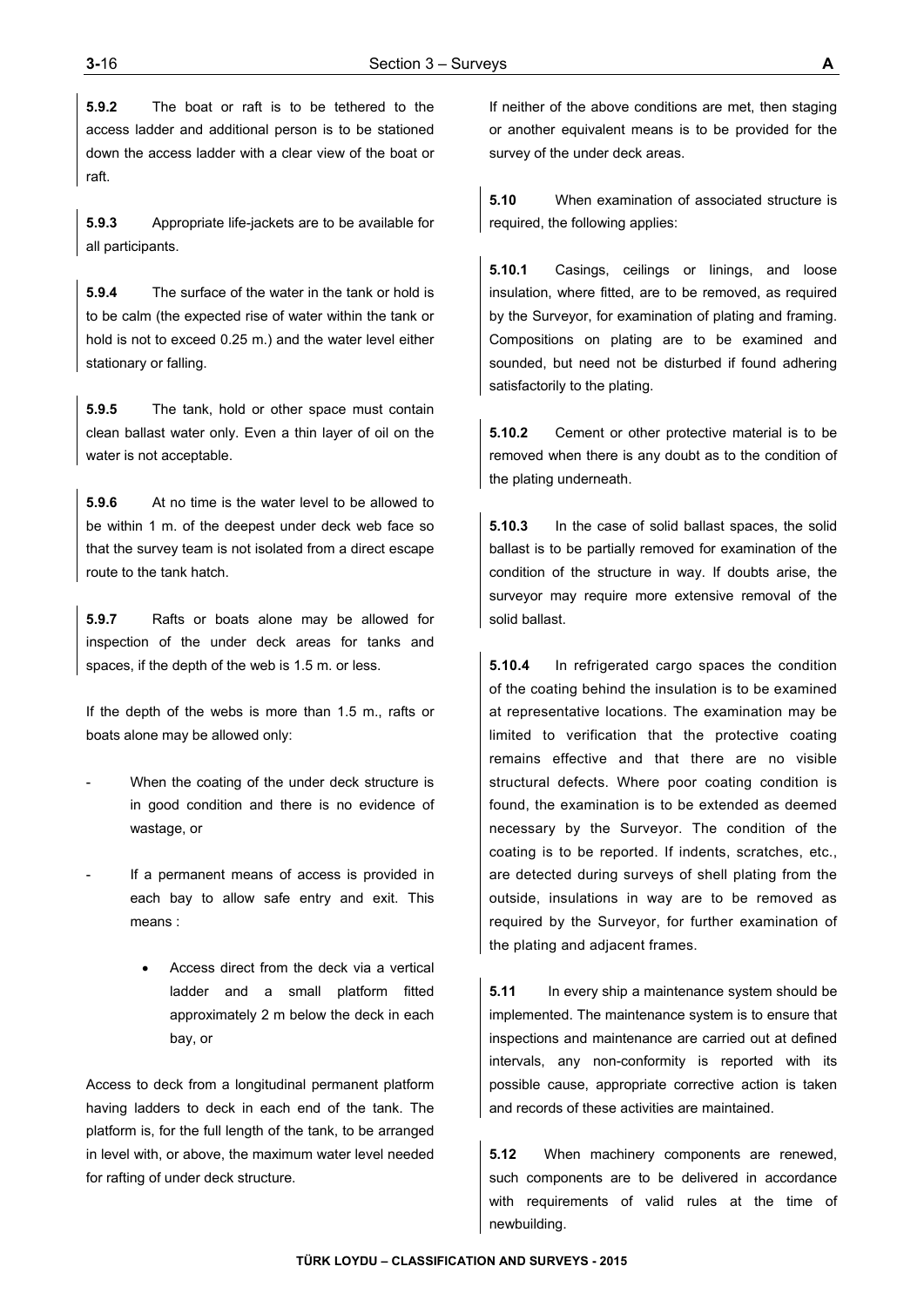## **6. Access to structures**

**6.1** For overall survey, means are to be provided to enable the surveyor to examine the hull structure in a safe way.

**6.2** For close-up survey, one or more of the following means of access is to be provided:

- Permanent staging and passages through structures,
- Temporary staging and passages through structures,
- Lifts and movable platforms,
- Hydraulic arm vehicles (cherry pickers),
- Boats or rafts,
- Portable ladders,
- Other equivalent means.

**6.3** For close-up examination of the cargo hold frames of bulk carriers, the following additional requirements are to be met:

- For examination of lower parts of cargo hold frames and brackets, portable ladders may be accepted provided the ladder length is not to exceed 5 m.
- For examination of middle and upper parts of hold frames hydraulic arm vehicle is necessary.

## **7. Work at Height**

**7.1** Work at height means work in any place where, if precautions are not taken, a person could fall and be injured. This includes working at or below ground level if a fall is still possible such as a fall from an edge or through an opening. This encompasses working:

from a ladder or on scaffolding, and other means of access;

- alongside an open hatch or other opening in a ship's structure;
- in close proximity to, or supported from, a ship's side;
- in or entering or exiting spaces, such as ballast tanks, cargo holds, deep tanks, etc.;
- on or from a permanent stairway, gangway, accommodation ladder or companionway in or on a ship;
- in or on structures under fabrication, such as subassemblies, hull sections or hull blocks.

# **7.2 Responsibilities**

**7.2.1** Responsibility for the provision of the means of access, working platforms and related equipment lies with the shipyard / ship owner / crew / repairer / industrial unit or other party as applicable. A Responsible Person means an authorized representative of the ship owner/manager or facility's management who is authorized to permit work at height. All surveyors who are expected to work at height should be trained in safety requirements for such activities according to Classification Society's internal procedures and IACS Recommendation No.136 "Guidelines for Working at Height" may be taken as a reference.

**7.2.2** Safety measures, including the following, should be taken by a responsible person prior to survey / inspection to the satisfaction of the attending surveyor:

- The equipment's range of use should be agreed with the operator before using the equipment;
- Permissible load and reach limitations should not be exceeded.

Class rules normally require that Owners' / site managers' 'Responsible Person(s)' are responsible for providing means of access which are suitable and safe for the work to be carried out. The equipment, where applicable, should be operated/erected by qualified personnel. Evidence should be provided that the equipment has been properly maintained and inspected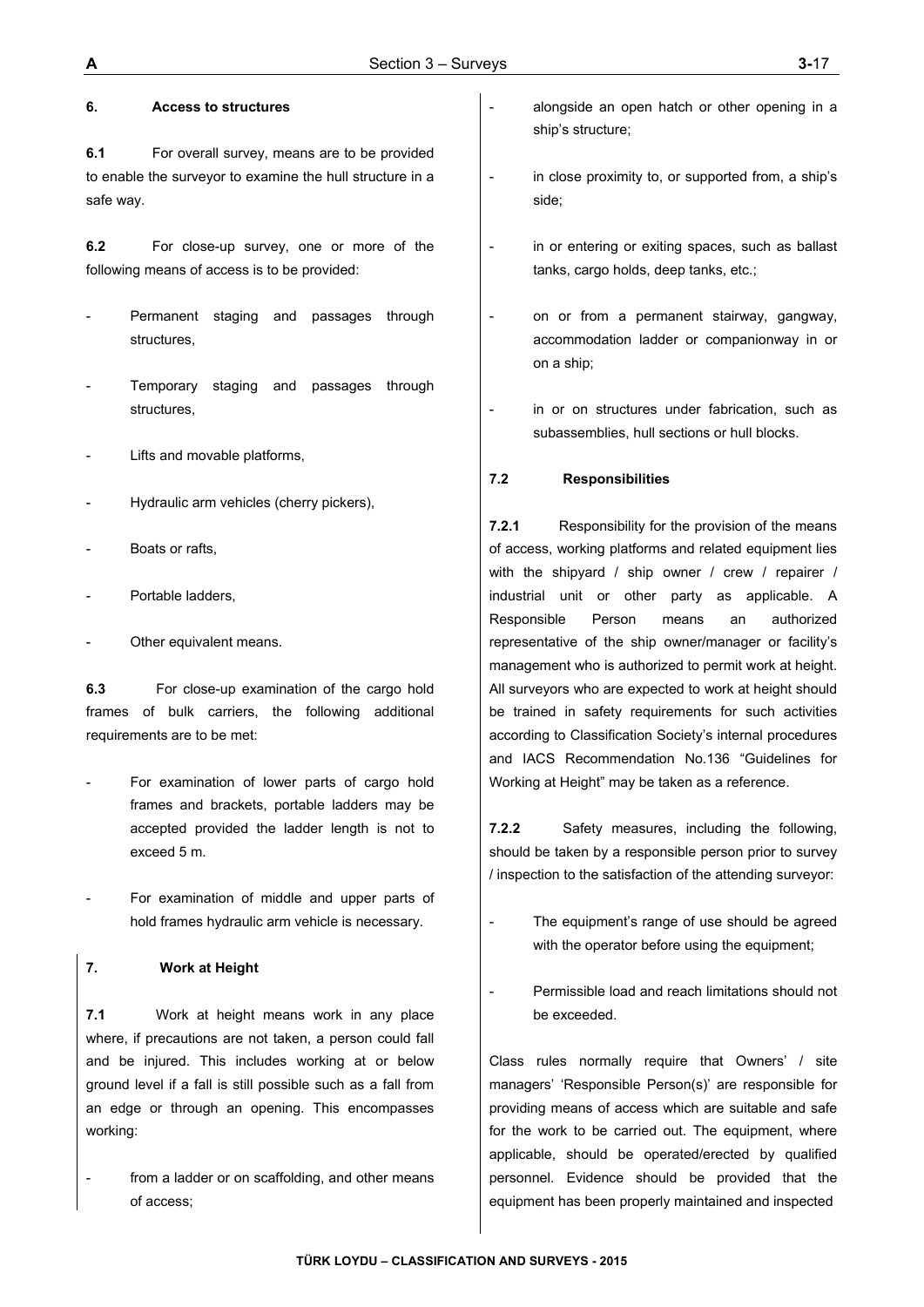before each use; that formal inspections have been held annually, as a minimum; that re-inspections have been completed if any modifications from the original configuration have been carried out.

**7.2.3** It should be demonstrated by the Responsible Person that the equipment provided has been inspected, maintained and operated by trained and qualified persons. These should be demonstrated to the surveyors by the production of applicable documents, prior to the equipment being used.

## **8. Survey Extent**

**8.1** The survey consists of examination, measurement and tests for the purpose of ensuring the hull, equipment and machinery of the ship are in satisfactory condition with respect to corrosion, deformation, fractures, damages or other structural deterioration.

**8.2** During examination or overall examination, the structure or equipment is visually examined. In such cases the general maintenance, coating condition, rust deposits, leakages and structural detachment and damages may be detected and the surveyor may extend the survey as considered necessary.

**8.3** When close-up examination is required, the structure or equipment is visually examined from a distance normally within reach of hand.

**8.4** The surveyor may require thickness measurements in any part of the structure where signs of wastage are evident or in areas where wastage is normally found.

The surveyor may extend the scope of the thickness measurements if considered necessary.

**8.5** When thickness measurements are specified by the rules or required by the surveyor, the measurements are to be carried out to an extent sufficient to determine both general and local corrosion levels.

Thickness measurements are carried out by a qualified company approved by **TL** and witnessed by the surveyor.

Where it is required to carry out thickness measurements of structures subject to close-up examination, these measurements are to be carried out simultaneously with the close-up examination.

**8.6** Where substantial corrosion is found, additional thickness measurements are to be carried out to confirm the extent of substantial corrosion.

**8.7** The examination may be extended also in cases when information is available of defects suffered on similar structure or details in similar tanks/holds or on similar ships and the structure under survey has been approved with reduced scantlings due to an approved corrosion control system.

## **9. Repair of Structural Damage**

**9.1** Any damage or excessive wastage beyond allowable limits to side shell frames, their end attachments and/or adjacent shell plating, the deck structure, the bottom structure and bottom plating, the watertight or oiltight bulkheads and the hatch covers or hatch coamings that affects the ship's structural integrity or watertightness and also affects a vessel's class, is to be permanently repaired immediately after the survey.

For locations where adequate repair facilities are not available, consideration may be given to allow a vessel to proceed directly to a repair yard. This may require discharging of the cargo and/or temporary repairs for the intended voyage.

Damages or excessive wastage at the areas noted above and not immediately affecting the vessel's structural or watertight/weathertight integrity may be temporarily repaired for a period to be defined.

**9.2** In exceptional cases, following inspection of hull and machinery, performance of the repairs required for maintenance of the original class may be dispensed with, if owners agree to the class and/or the range of service being restricted, or possibly a higher freeboard being assigned.

**9.3** Where parts are damaged or worn to such an extent that they no longer comply with the requirements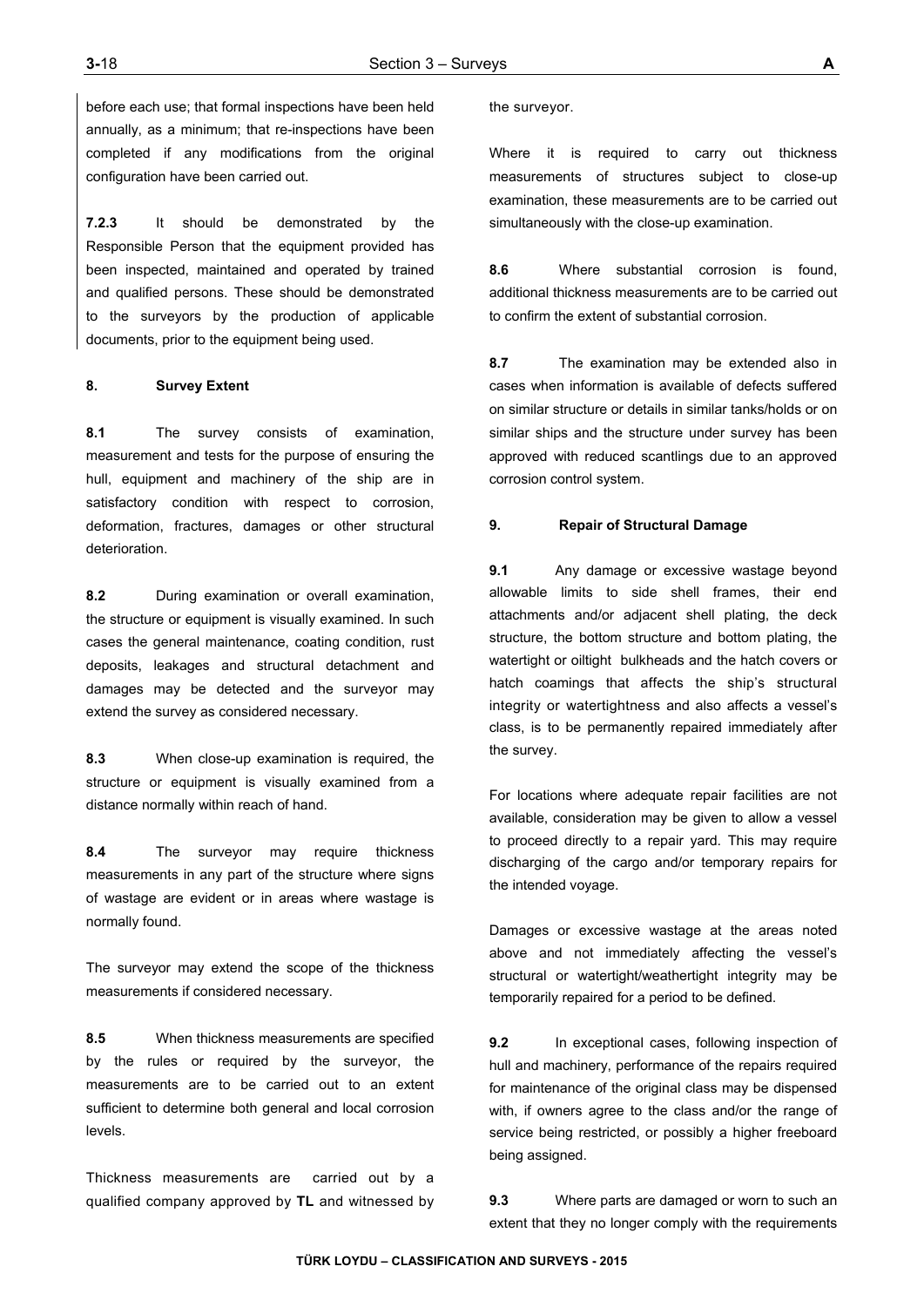of **TL**, they are to be repaired or replaced.

**9.4** Maintenance work, repairs and conversions of classed ships and special equipment have to be carried out under the supervision of **TL** to ensure maintenance or reassignment of class.

Materials and special equipment to be used in maintenance works, repairs and conversions shall be certified.

**9.5** The areas affected by the repair and conversion are to be treated in the same way as newbuildings, irrespective of whether the hull, the machinery including the electrical installation, the inert gas system, automated systems or other equipment classed are concerned.

**9.6** If following major conversions a new character of class and/or new notations are assigned so that new certificates have to be issued, commencement of a new period of class may be agreed upon.

# **10. Surveys in Accordance With Flag State Regulations**

**10.1** Where surveys are required on account of international conventions and of corresponding laws/ official ordinances of a flag state, **TL** will undertake them on application, or by official order, acting on behalf of the authorities concerned, based on the respective provisions; this includes surveys according to:

- The International Convention on Load Lines.
- The International Convention for the Safety of Life at Sea (SOLAS),
- The International Convention for the Prevention of Pollution from Ships (MARPOL),
- The IMO Codes, e.g. on Chemical and Gas Tankers,
- The related Conventions of the International Labour Office (ILO).

Where possible, such surveys will be carried out simultaneously with the class surveys.

**10.2 TL** will also undertake on request other surveys and checks stipulated by additional regulations

and requirements of the flag state. Such surveys are subject to agreements made in each individual case and/or to the regulations of the country concerned.

**10.3** All activities as outlined in 10.1 and 10.2 and, where applicable, issuance of relevant certificates are likewise subject to the general conditions of Section 1.

**10.4** If for some reason a vessel's class has expired or has been withdrawn by **TL**, all statutory certificates issued by **TL** will automatically become void. If subsequently the class is renewed or reassigned, validity of these certificates will within the scope of its original period of validity be revived, provided that all surveys meanwhile having fallen due have been carried out.

## **11. External Service Suppliers**

Firms providing services on behalf of the owner of a ship or a mobile offshore unit, such as measurements, tests or maintenance of safety systems and equipment, and laboratories providing testing services, the results of which are used by Surveyors in making decisions affecting classification are subject to approval by the **TL**

Service Provider approval procedures shall be applied for the approval of the following categories of service suppliers:

Class services :

- Firms engaged in thickness measurements on ships except:
	- Non-ESP ships less than 500 gross tonnage and
	- All fishing vessels.
- Firms engaged in tightness testing of hatches with ultrasonic equipment.
- Firms carrying out in-water survey of ships and mobile offshore units
- Firms engaged in the examination of Ro-Ro ships bow, stern, side and inner doors.
- Firms engaged in testing of coating systems in accordance with IMO Resolution MSC.215(82) and IACS UI SC223.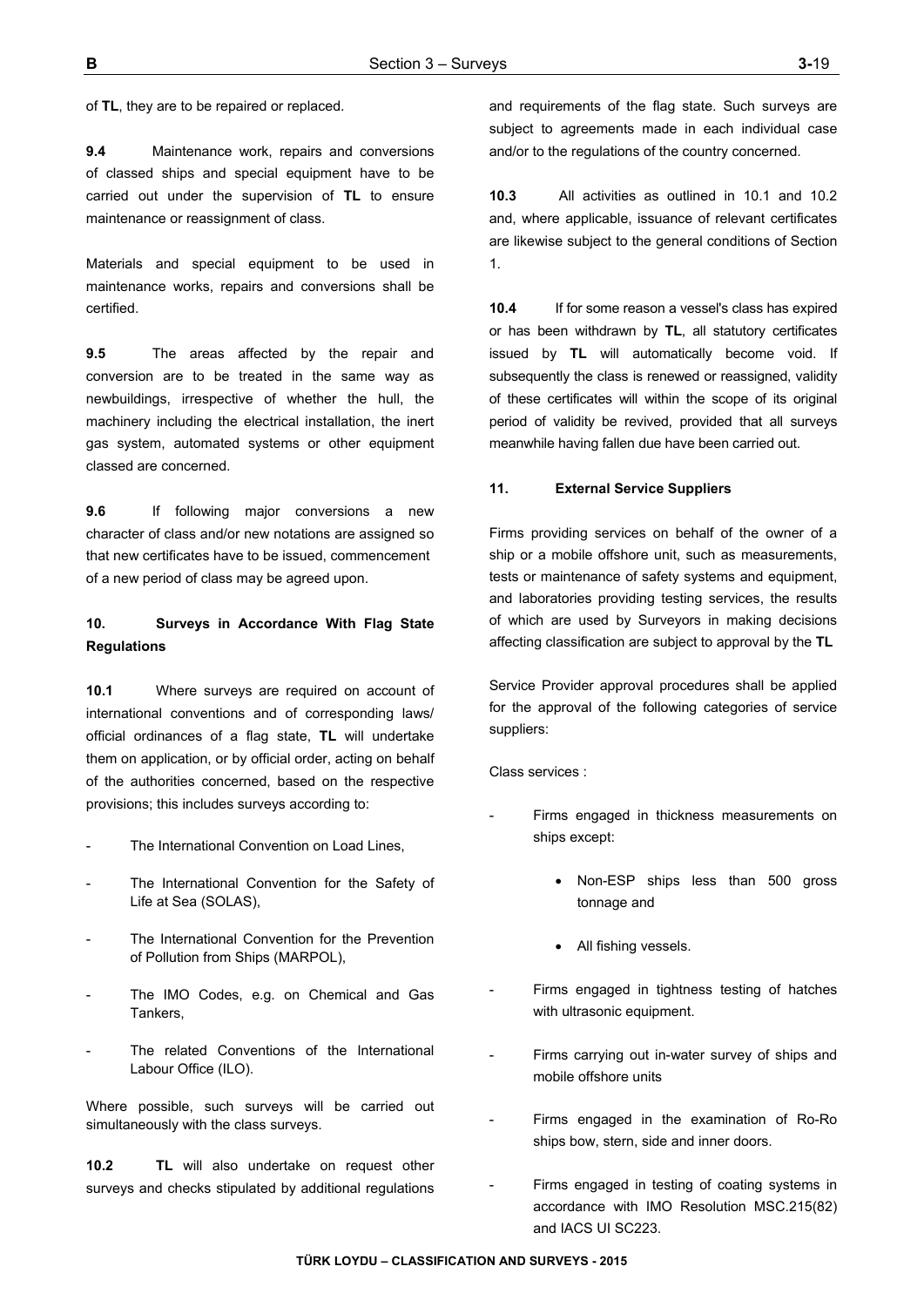Statutory services:

- Firms engaged in surveys and maintenance of fire extinguishing equipment and systems.
- Firms engaged in service on inflatable liferafts, inflatable lifejackets, hydrostatic release units, inflatable rescue boats.
- Firms engaged in the servicing and testing of radio communication equipment.
- Firms engaged in inspection and testing of centralised gas welding and cutting equipment.
- Firms engaged in surveys and maintenance of self contained breathing apparatus.
- Firms engaged in annual performance testing of Voyage Data Recorders (VDR).

*Note: MSC.333(90) as interpreted by UI SC261 is to be applied for Performance Standards for Shipborne Voyage Data Recorders (VDRs)* 

- Firms engaged in surveys of low location lighting systems using photo luminescent materials.
- Firms engaged in sound pressure level measurements of public address and general alarm systems.
- Firms engaged in testing of coating systems in accordance with IMO Resolution MSC.215(82) and IACS UI SC223 and/or MSC.288(87)

## **12. Calibration of measuring equipment**

The inspection, measuring and test equipment used in workshops, shipyards and on board ships, which may form the basis for Surveyor's decisions affecting Classification or statutory work, shall be appropriate for the services to be performed. The firms shall individually identify and calibrate each unit of such equipment to a recognized national or international standard **(3)**.

## **B. Annual Surveys**

## **1. General**

**1.1** Annual survey is a general survey of the hull, machinery and equipment to confirm that the ship complies with the applicable requirements and is

#### satisfactorily maintained.

**1.2** Unless a dry-dock survey is due, annual survey may be carried out with the ship afloat.

**1.3** For passenger ships, the annual survey must include a bottom survey. If requested by the owner, the final permission for substitution with an inwater survey is subject to flag state and **TL** head office approval and this is to be valid for one substitution only.

#### **2. Review of Documentation**

**2.1** Approved stability information booklet / or loading manual , where required is to be verified available onboard.

This booklet / or loading manual , where required is to be the same as required when the ship was assigned class.

**2.2** If a loading instrument is available on board its certificate is to be checked for validity.

It is to be documented that an annual check of the loading instrument by running one of the test conditions has been carried out. If not, the surveyor is to verify the running of the test condition onboard.

**2.3** Instruction manuals for operation and maintenance are to be verified.

**2.4** List of required signboards or notice plates are to be verified.

**2.5** It is to be verified that records of inspection and maintenance for the implemented maintenance system for machinery are kept onboard.

**2.6** For ships equipped for periodically unattended machinery space, a maintenance and testing program is to be verified kept onboard.

**2.7** For ships complying with SOLAS IX/2,

**(3)** *See UR Z19 of IACS.*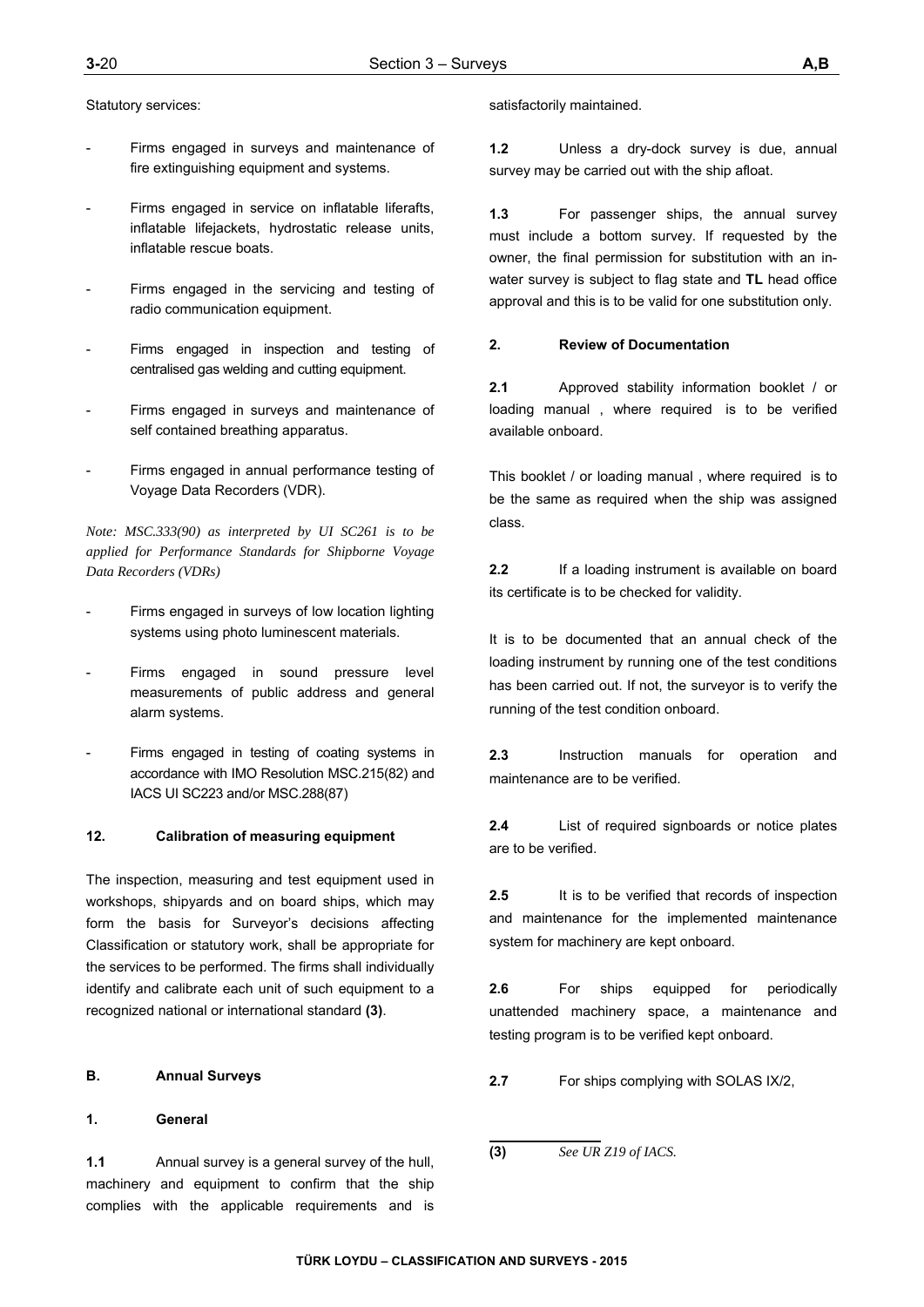irrespective of the issuing authority of safety management system certificate, the surveyor will complete a list of evidence of possible safety management system failures recorded on the occasion of the annual survey.

## **3. Hull and Equipment**

### **3.1 General (all ships)**

- **3.1.1** The survey is to cover the following items:
- Examination of weather decks, ship side plating above water line visually. Cargo holds and engine rooms are to be surveyed at random, depending on the ship type and age. In case of suspected damages affecting the class, further investigations may be required.
- Checking of anchoring equipment for visible damages.
- Examination of hatch covers on exposed weatherdeck and cargo tank openings regarding the tightness and operability.
- Examination of opening and closing appliances of watertight doors in bulkheads, bow, side and stern doors, ventilators and air pipes, exposed machinery casings, windows and side scuttles.
- Examination of ventilators, including closing devices, if any.
- Examination of scuppers, discharges, side valves and freeing ports.
- Examination of fittings and supporting structures for stowage, securing and supporting of timber deck cargoes and containers, if applicable.
- Examination of piping on deck (pressure testing and thickness measurements of any piping system may be required if found necessary by the surveyor).

 For tankers the survey is to include examination of cargo tank opening with pressure/vacuum valves, venting/gas freeing arrangements including masts and risers with flame screens/flame arrestors, provisions for drainage of cargo tank vent lines.

- Examination of ballast tanks when required as a consequence of the results of the class renewal and intermediate surveys is to be carried out. When considered necessary by the surveyor, or where extensive corrosion exists, thickness measurement is to be carried out. If the results of these thickness measurements indicate that Substantial Corrosion is found, then the extent of thickness measurements are to be increased to determine the extent of areas of substantial corrosion (see Table 3.1). These extended thickness measurements are to be carried out before the annual survey is credited as completed.
- Suspect Areas identified at previous surveys are to be examined. Thickness measurements are to be taken of the areas of substantial corrosion and the extent of thickness measurements is to be increased to determine the extent of areas of substantial corrosion (see Table 3.1). These extended thickness measurements are to be carried out before the annual survey is credited as completed.
- Examination of means of protection of crew. such as guard rails, bulwarks, gangways, etc.
- Examination of the weld connection between air pipes and deck plating.
- External examination of all air pipe heads installed on the exposed deck.
- Examination of flame screens on vents to all bunker tanks.

Hatch covers and coamings are to be surveyed as follows :

Checking that no unapproved changes have been made to the hatch covers, hatch coamings and their securing and sealing devices since the last survey.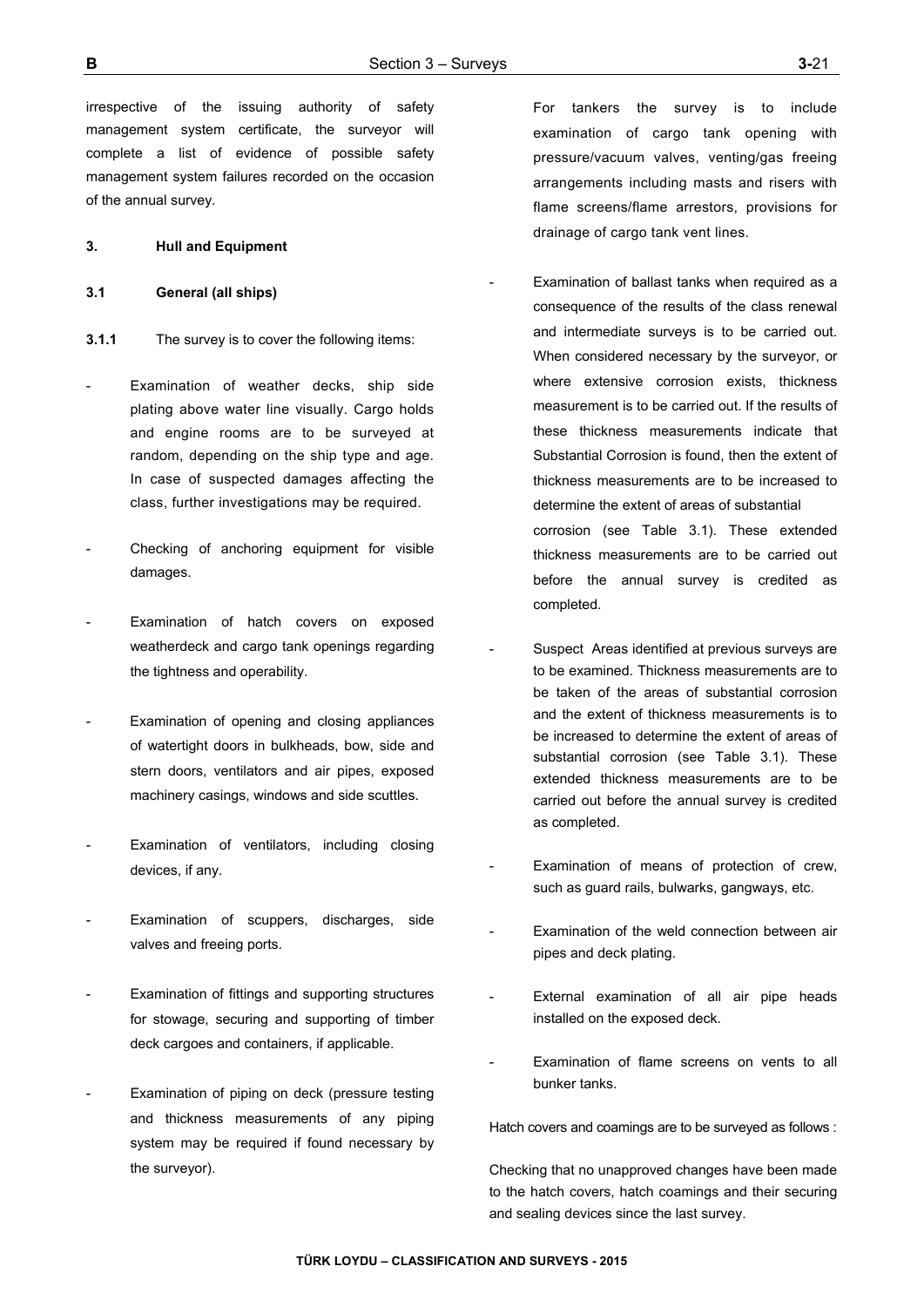Where mechanically operated steel covers are fitted, checking the satisfactory condition of:

- Hatch covers:
- Tightness devices of longitudinal, transverse and intermediate cross junctions (gaskets, gaskets lips, compression bars, drainage channels);
- Clamping devices, retaining bars, cleating;
- Chain or rope pulleys;
- Guides;
- Guide rails and track wheels:
- Stoppers, etc.;
- Wires, chains, gypsies, tensioning devices;
- Hydraulic system essential to closing and securing;
- Safety locks and retaining devices.

Where portable covers, wooden or steel pontoons are fitted, checking the satisfactory condition of:

- Wooden covers and portable beams, carriers or sockets for the portable beams, and their securing devices;
- Steel pontoons;
- Tarpaulins;
- Cleats, battens and wedges;
- Hatch securing bars and their securing devices;
- Loading pads/bars and the side plate edge
- Guide plates and chocks;
- Compression bars, drainage channels and drain pipes (if any)

Checking the satisfactory condition of hatch coamings plating.

Random checking of the satisfactory operation of mechanically operated hatch covers:

Stowage and securing in open condition;

- Proper fit, locking and efficiency of sealing in closed condition;
- Operational testing of hydraulic and power components, wires, chains, and link drives.

**Table 3.1 Additional thickness measurements in way of substantial corrosion** 

| <b>Structural</b><br>member | <b>Extent of</b><br>measurement     | <b>Pattern of</b><br>measurement                        |
|-----------------------------|-------------------------------------|---------------------------------------------------------|
| Plating                     | Suspect area and<br>adjacent plates | 5 point pattern<br>over 1 $m2$                          |
| <b>Stiffeners</b>           | Suspect area                        | 3 measurements<br>each in line across<br>web and flange |

## **3.2 Passenger ships -additional requirements-**

In addition to the annual surveys prescribed for all seagoing ships and the surveys to be conducted during dry docking, every year, all closures on the weather deck, the watertight bulkheads, including all closures, all shell ports, fire doors and similar closures, the escapes and any cross-flooding arrangements are to be checked as to their general condition and operability.

# **3.3 General dry cargo ships -additional requirements-**

## **3.3.1 Examination of the hull**

**3.3.1.1** Examination of the hull plating and its closing appliances as far as can be seen.

**3.3.1.2** Examination of watertight penetrations as far as practicable.

## **3.3.2 Examination of hatch covers and coamings**

The survey is to cover the following items:

- Checking the satisfactory condition of hatch coaming plating and their stiffeners including close-up survey.
- Where mechanically operated steel hatch covers are fitted, close-up examination of hatch cover plating.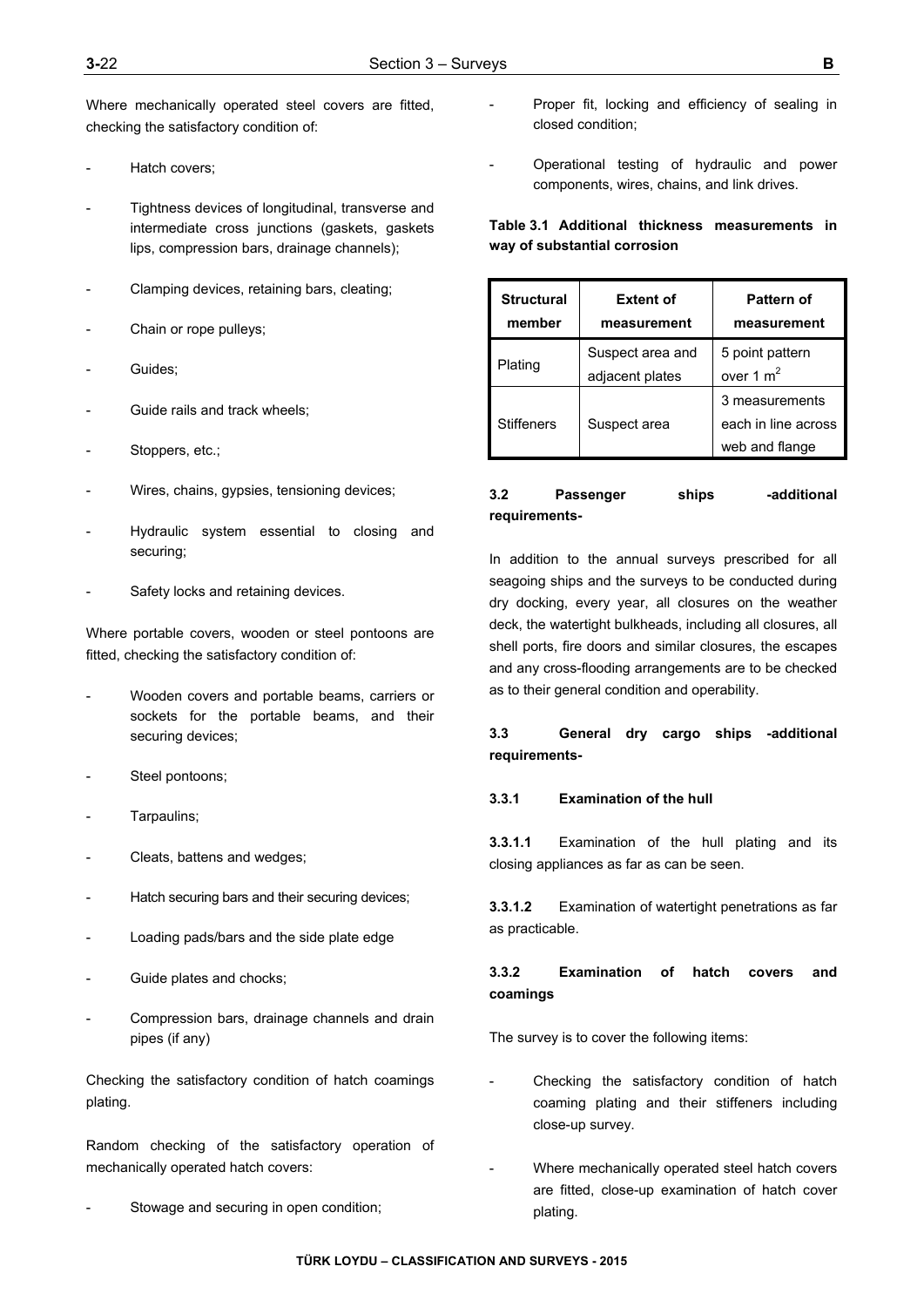## **3.3.3 Examination of cargo holds**

**3.3.3.1** For ships 10-15 years of age, the following is to apply:

**3.3.3.1.1** Overall survey of one forward and one after cargo hold and their associated tween deck spaces.

**3.3.3.1.2** When considered necessary by the surveyor, or where extensive corrosion exists, thickness measurement is to be carried out. If the results of these thickness measurements indicate that substantial corrosion is found, then the extent of thickness measurements is to be increased to determine the extent of areas of substantial corrosion. Table 3.1 may be used as guidance for these additional measurements. These extended thickness measurements are to be carried out before the annual survey is credited as completed.

**3.3.3.2** For ships over 15 years of age, the following is to apply:

**3.3.3.2.1** Overall survey of all cargo holds and tween deck spaces.

**3.3.3.2.2** Close-up examination of sufficient extent, minimum 25% of frames, to establish the condition of the lower region of the shell frames including approximately lower one third length of side frame at side shell and side frame end attachment and the adjacent shell plating in a forward lower cargo hold and one other selected lower cargo hold. Where this level of survey reveals the need for remedial measures, the survey is to be extended to include a close-up survey of all of the shell frames and adjacent shell plating of those cargo holds and associated tween deck spaces (as applicable) as well as a close-up survey of sufficient extent of all remaining cargo holds and tween deck spaces (as applicable).

**3.3.3.2.3** When considered necessary by the surveyor, or where extensive corrosion exists, thickness measurement is to be carried out. If the results of these thickness measurements indicate that substantial corrosion is found, then the extent of thickness measurements is to be increased to determine the extent of areas of substantial corrosion. Table 3.1 may be used as guidance for these additional measurements. These extended thickness measurements are to be carried out before the annual survey is credited as completed.

**3.3.3.2.4** Where the protective coating in cargo holds, as applicable, is found to be in good condition the extent of close-up surveys may be specially considered.

**3.3.3.2.5** All piping and penetrations in cargo holds, including overboard piping, are to be examined.

# **3.3.4 Additional requirements for single hold cargo ships after determining compliance with SOLAS II-1/23-3 and II-1/25**

For ships complying with the requirements of SOLAS II-1/23-3 and II-1/25 for hold water level detectors, the annual survey is to include an examination and a test, at random, of the water ingress detection system and of their alarms.

# **3.4 Single skin bulk carriers -additional requirements-**

The examination of hull surveys is to cover:

Examination of the hull plating and its closing appliances as far as can be seen.

Examination of watertight penetrations as far as practicable.

### *Note:*

*For vessels built under the IACS Common Structural Rules, UR Z10.2 should be applied.*

## **3.4.1 Examination of hatch covers and coamings**

The survey is to cover the following items:

A thorough survey of cargo hatch covers and coamings is only possible by examination in the open as well as closed positions and should include verification of proper opening and closing operation. As a result, the hatch cover sets within the forward 25% of the ship's length and at least one additional set, such that all sets on the ship are assessed at least once in every 5-year period, are to be surveyed open, closed and in operation to the full extent on each direction at each annual survey, including:

Stowage and securing in open condition;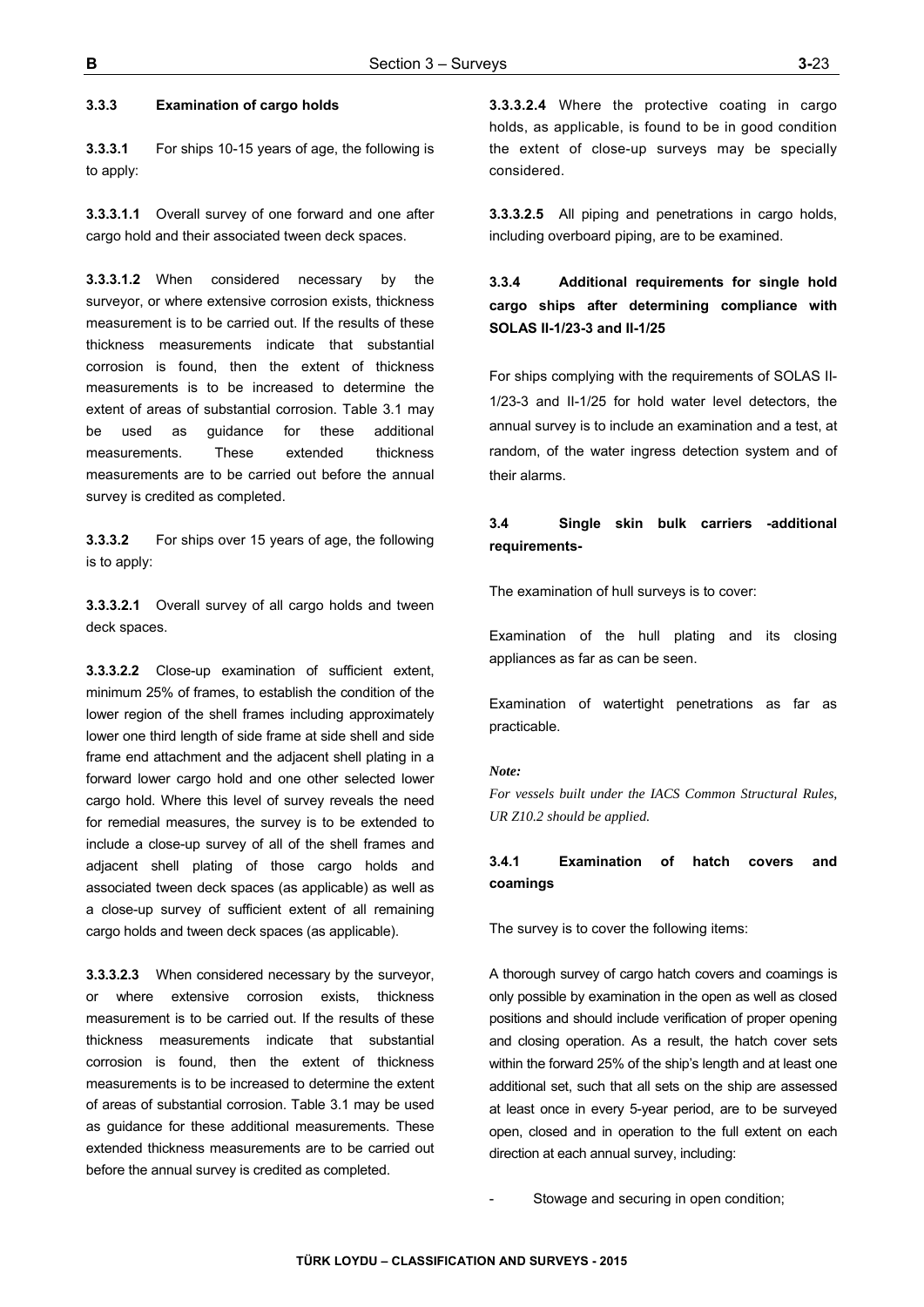- Proper fit and efficiency of sealing in closed condition; and
- Operational testing of hydraulic and power components, wires, chains, and link drives.

The closing of the covers is to include the fastening of all peripheral, and cross joint cleats or other securing devices. Particular attention is to be paid to the condition of the hatch covers in the forward 25% of the ship's length, where sea loads are normally greatest.

If there are indications of difficulty in operating and securing hatch covers, additional sets above those required are to be tested in operation at the discretion of the surveyor.

Where the cargo hatch securing system does not function properly, repairs are to be carried out under the supervision of the TL.

For each cargo hatch cover set, at each annual survey, the following items are to be surveyed:

- Cover panels, including side plates, and stiffener attachments that may be accessible in the open position by close-up survey (for corrosion, cracks, deformation);
- Sealing arrangements of perimeter and cross joints (gaskets for condition and permanent deformation, flexible seals on combination carriers, gasket lips, compression bars, drainage channels and non return valves);
- Clamping devices, retaining bars, cleating (for wastage, adjustment, and condition of rubber components);
- Closed cover locating devices (for distortion and attachment);
- Chain or rope pulleys;
- Guides;
- Guide rails and track wheels;
- Stoppers;
- Wires, chains, tensioners, and gypsies;
- Hydraulic system, electrical safety devices and interlocks; and
- End and interpanel hinges, pins and stools where fitted.

At each hatchway, at each annual survey, the coamings, with panel stiffeners and brackets are to be checked for corrosion, cracks and deformation, especially of the coaming tops, including close-up survey.

Where considered necessary, the effectiveness of sealing arrangements may be proved by hose or chalk testing supplemented by dimensional measurements of seal compressing components.

### **3.4.2 Examination of cargo holds**

**3.4.2.1** For single skin bulk carriers 10-15 years of age, the following is to apply:

- Overall survey of all cargo tanks
- Close-up survey of sufficient extent, minimum 25% of frames, to establish the condition of the lower region of the shell frames including approximately lower one third length of side frame at side shell and side frame end attachment and the adjacent shell plating in the forward cargo hold. Where this level of survey reveals the need for remedial measures, the survey is to be extended to include a close-up survey of all of the shell frames and adjacent shell plating of that cargo hold as well as a closeup survey of sufficient extent of all remaining cargo holds.
- Where the protective coating in cargo holds is found to be in good condition, the extent of close-up surveys and thickness measurements may be specially considered.
- All piping and penetrations in cargo holds, including overboard piping, are to be examined.
- When considered necessary by the surveyor, or where extensive corrosion exists, thickness measurement is to be carried out. If the results of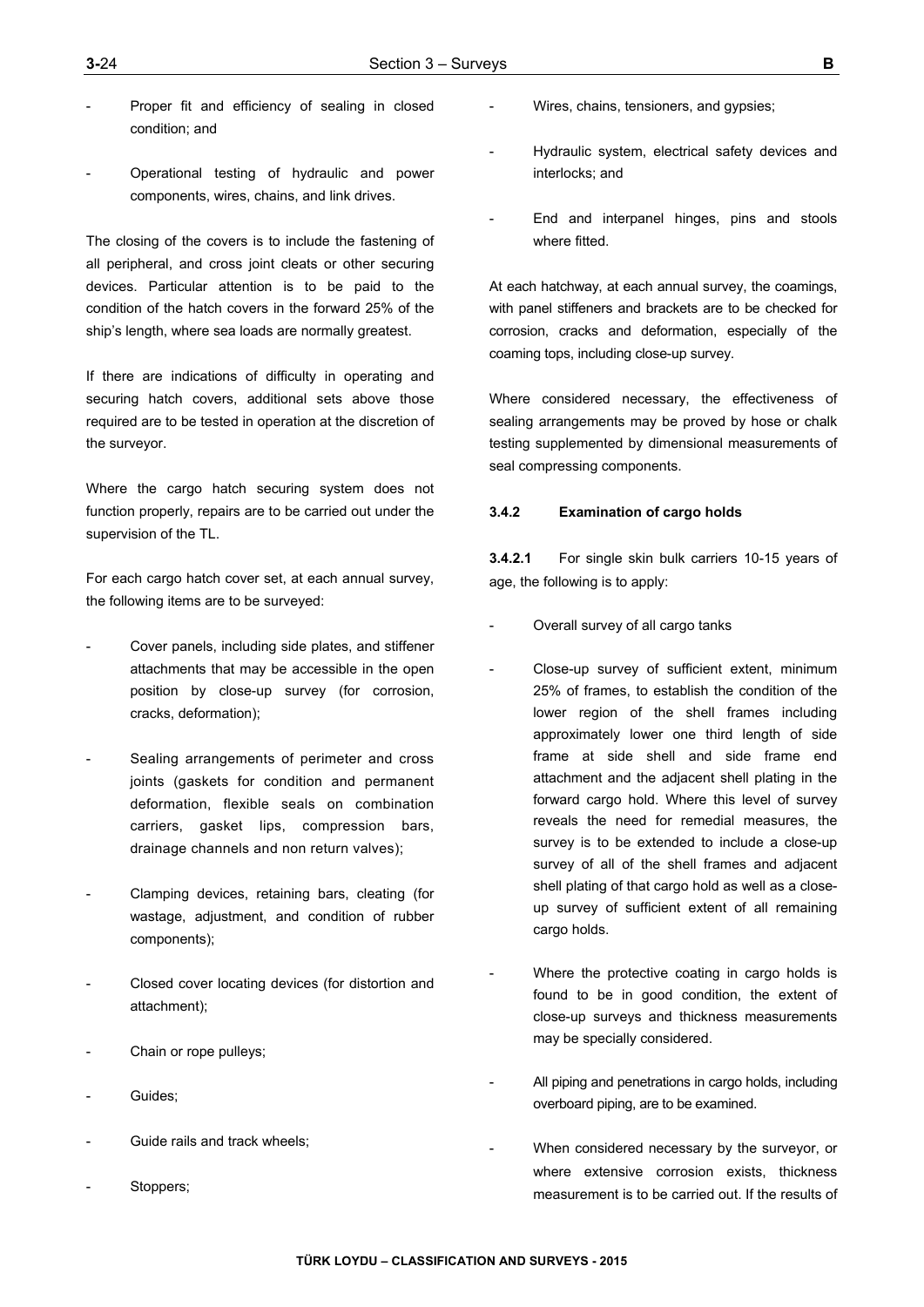these thickness measurements indicate that Substantial Corrosion is found, the extent of thickness measurements is to be increased in accordance with Table 3.11. These thickness measurements are to be carried out before the annual survey is credited as completed. Suspect Areas identified at previous surveys are to be examined. Areas of substantial corrosion identified at previous surveys are to have thickness measurements taken.

 For vessels built under the IACS Common Structural Rules, the annual thickness gauging may be omitted where a protective coating has been applied in accordance with the coating manufacturer's requirements and is maintained in good condition

**3.4.2.2** For single skin bulk carriers over 15 years of age, the following is to apply (in addition to the requirements in 3.4.2.1):

Close-up survey of one other selected cargo hold to the same extent as required for the forward cargo hold.

## **3.4.2.3 Additional annual survey requirements for the foremost cargo hold of ships subject to SOLAS XII/9.1**

For single skin bulk carriers constructed with an insufficient number of transverse watertight bulkheads to satisfy the requirements for damage stability, the survey in the foremost cargo hold is to be extended as follows:

**3.4.2.3.1** For bulk carriers of 5-15 years of age:

- An overall survey of the foremost cargo hold, including close-up survey of sufficient extent, minimum 25% of frames are to be carried out to establish the condition of shell frames including their upper and lower end attachments, adjacent shell plating, and transverse bulkheads, suspect areas identified at previous surveys.
- Where considered necessary by the surveyor as

a result of the overall and close-up survey, the survey is too extended to include a close-up survey of all of the shell frames and adjacent shell plating of the cargo hold.

**3.4.2.3.2** For bulk carriers exceeding 15 years of age:

An overall survey of the foremost cargo hold, including close-up survey is to be carried out to establish the condition of all shell frames including their upper and lower and attachments, adjacent shell plating, and transverse bulkheads, suspect areas identified at previous surveys.

**3.4.2.3.3** Thickness measurement is to be carried out to an extent sufficient to determine both general and local corrosion levels at areas subject to close-up survey

The minimum requirement for thickness measurements are suspect areas identified at previous surveys. Where Substantial Corrosion is found, the extent of thickness measurements should be increased with the requirements of Table 3.11

The thickness measurement may be dispensed with provided the surveyor is satisfied by the close-up survey, that there is no structural diminution and the protective coating where fitted remains effective.

**3.4.2.3.4** Where the protective coating in the foremost cargo hold, is found to be in good condition, the extent of close-up surveys and thickness measurements may be specially considered.

#### **3.4.3 Examination of Ballast Tanks**

Examination of ballast tanks when required as a consequence of the results of the class renewal and intermediate survey is to be carried out. When considered necessary by the surveyor, or where extensive corrosion exists, thickness measurements are to be carried out. If the results of these thickness measurements indicate that substantial corrosion is found, the extent of thickness measurements is to be increased in accordance with Table 3.11. These extended thickness measurements are to be carried out before the survey is credited as completed. Suspect Areas identified at previous surveys are to be examined. Areas of substantial corrosion identified at previous survey are to have thickness measurements taken.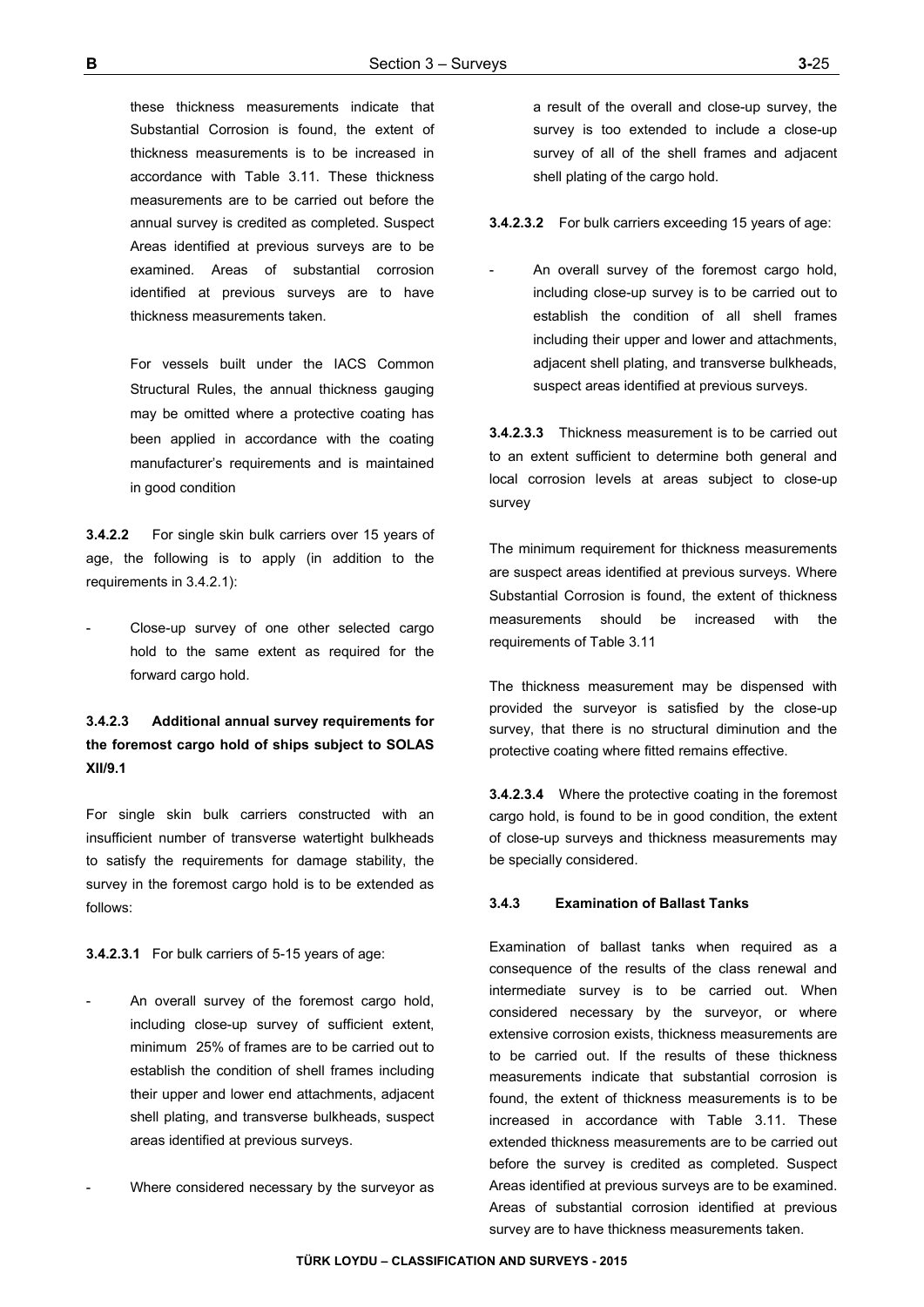For vessels built under the IACS Common Structural Rules, the annual thickness gauging may be omitted where a protective coating has been applied in accordance with the coating manufacturer's requirements and is maintained in good condition.

## **3.4.4 Additional annual survey requirements after determining compliance with SOLAS XII/12 and XII/13**

**3.4.4.1** For ships complying with the requirements of SOLAS XII/12 for hold, ballast and dry space water level detectors, the annual survey is to include an examination and a test, at random, of the water ingress detection systems and of their alarms.

**3.4.4.2** For ships complying with the requirements of SOLAS XII/13 for the availability of pumping systems, the annual survey is to include an examination and a test, of the means for draining and pumping ballast tanks forward of the collision bulkhead and bilges of dry spaces any part of which extends forward of the foremost cargo hold, and of their controls.

## **3.5 Double skin bulk carriers –additional requirements-**

The examination of hull surveys is to cover:

Examination of the hull plating and its closing appliances as far as can be seen.

Examination of watertight penetrations as far as practicable.

For examination of hatch covers and coamings, additional requirements defined in 3.4.1 are also applicable.

#### *Note:*

*For vessels built under the IACS Common Structural Rules, UR Z10.5 should be applied.*

## **3.5.1 Examination of cargo holds**

**3.5.1.1** For double skin bulk carriers 10-15 years of age, the following is to apply:

- Overall survey of two selected cargo holds.
- When considered necessary by the surveyor, or where extensive corrosion exists, thickness

measurement is to be carried out. If the results of these thickness measurements indicate that substantial corrosion is found, the extent of thickness measurements is to be increased in accordance with Table 3.14. These extended thickness measurements are to be carried out before the annual survey is credited as complete. Suspect Areas identified at previous surveys are to be examined. Areas of substantial corrosion identified at previous surveys are to have thickness measurements taken.

 For vessels built under the IACS Common Structural Rules, the annual thickness gauging may be omitted where a protective coating has been applied in accordance with the coating manufacturer's requirements and is maintained in good condition.

All piping and penetrations in cargo holds, including overboard piping, are to be examined.

**3.5.1.2** For double skin bulk carriers over 15 years of age, the following is to apply:

- Overall survey of all cargo holds.
- When considered necessary by the surveyor, or where extensive corrosion exists, thickness measurement is to be carried out. If the results of these thickness measurements indicate that substantial corrosion is found, the extent of thickness measurements is to be increased in accordance with Table 3.14. These extended thickness measurements are to be carried out before the annual survey is credited as complete. Suspect Areas identified at previous surveys are to be examined. Areas of substantial corrosion identified at previous surveys are to have thickness measurements taken.

 For vessels built under the IACS Common Structural Rules, the annual thickness gauging may be omitted where a protective coating has been applied in accordance with the coating manufacturer's requirements and is maintained in good condition.

All piping and penetrations in cargo holds, including overboard piping, are to be examined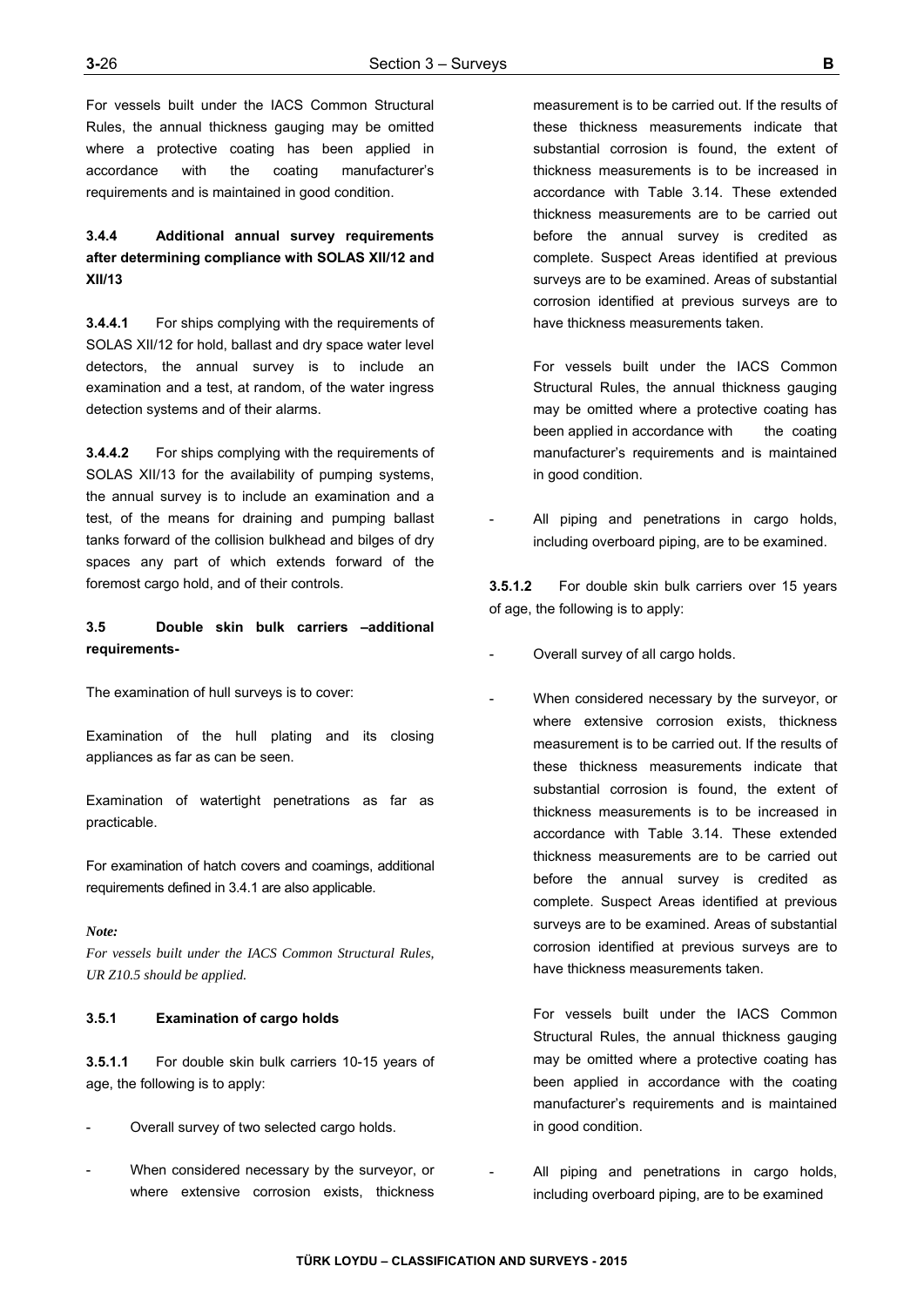#### **3.5.2. Examination of Ballast Tanks**

Examination of ballast tanks when required as a consequence of the results of the class renewal and intermediate survey is to be carried out. When considered necessary by the surveyor, or where extensive corrosion exists, thickness measurements are to be carried out. If the results of these thickness measurements indicate that substantial corrosion is found, the extent of thickness measurements is to be increased in accordance with Table 3.14. These extended thickness measurements are to be carried out before the survey is credited as completed. Suspect Areas identified at previous surveys are to be examined. Areas of substantial corrosion identified at previous survey are to have thickness measurements taken.

For vessels built under the IACS Common Structural Rules, the annual thickness gauging may be omitted where a protective coating has been applied in accordance with the coating manufacturer's requirements and is maintained in good condition.

# **3.5.3 Additional annual survey requirements after determining compliance with SOLAS XII/12 and XII/13**

**3.5.3.1** For ships complying with the requirements of SOLAS XII/12 for hold, ballast and dry space water level detectors, the annual survey is to include an examination and a test, at random, of the water ingress detection systems and of their alarms.

**3.5.3.2** For ships complying with the requirements of SOLAS XII/13 for the availability of pumping systems, the annual survey is to include an examination and a test, of the means for draining and pumping ballast tanks forward of the collision bulkhead and bilges of dry spaces any part of which extends forward of the foremost cargo hold, and of their controls.

## **3.6 Oil and chemical tankers -additional requirements-**

### *Note:*

*For vessels built under the IACS Common Structural Rules, UR Z10.4 should be applied.*

#### **3.6.1 General**

The examination of hull surveys is to cover:

Examination of the hull plating and its closing appliances as far as can be seen.

Examination of watertight penetrations as far as practicable.

### **3.6.2 Examination of weather decks**

**3.6.2.1** Examination of cargo tank openings including gaskets, covers, coaming and flame screens.

**3.6.2.2** Examination of cargo tanks pressure / vacuum valves and flame screens.

**3.6.2.3** Examination of flame screens on vents to all bunker tanks.

**3.6.2.4** Examination of cargo, crude oil washing, bunker and vent piping systems, including vent masts and headers.

## **3.6.3 Examination of cargo pump rooms and pipe tunnels if fitted**

**3.6.3.1** Examination of all pump room bulkheads for signs of oil/chemical leakage or fractures and, in particular, the sealing arrangements of all penetrations of pump room bulkheads.

**3.6.3.2** Examination of the condition of all piping systems.

#### **3.6.4 Examination of Ballast Tanks**

Examination of ballast tanks when required as a consequence of the results of the class renewal and intermediate survey is to be carried out. When considered necessary by the surveyor, or where extensive corrosion exists, thickness measurements are to be carried out. If the results of these thickness measurements indicate that substantial corrosion is found, the extent of thickness measurements is to be increased in accordance with Table 3.19 for oil tankers, Ore/Oil Ships, Table 3.20 for double hull oil tankers,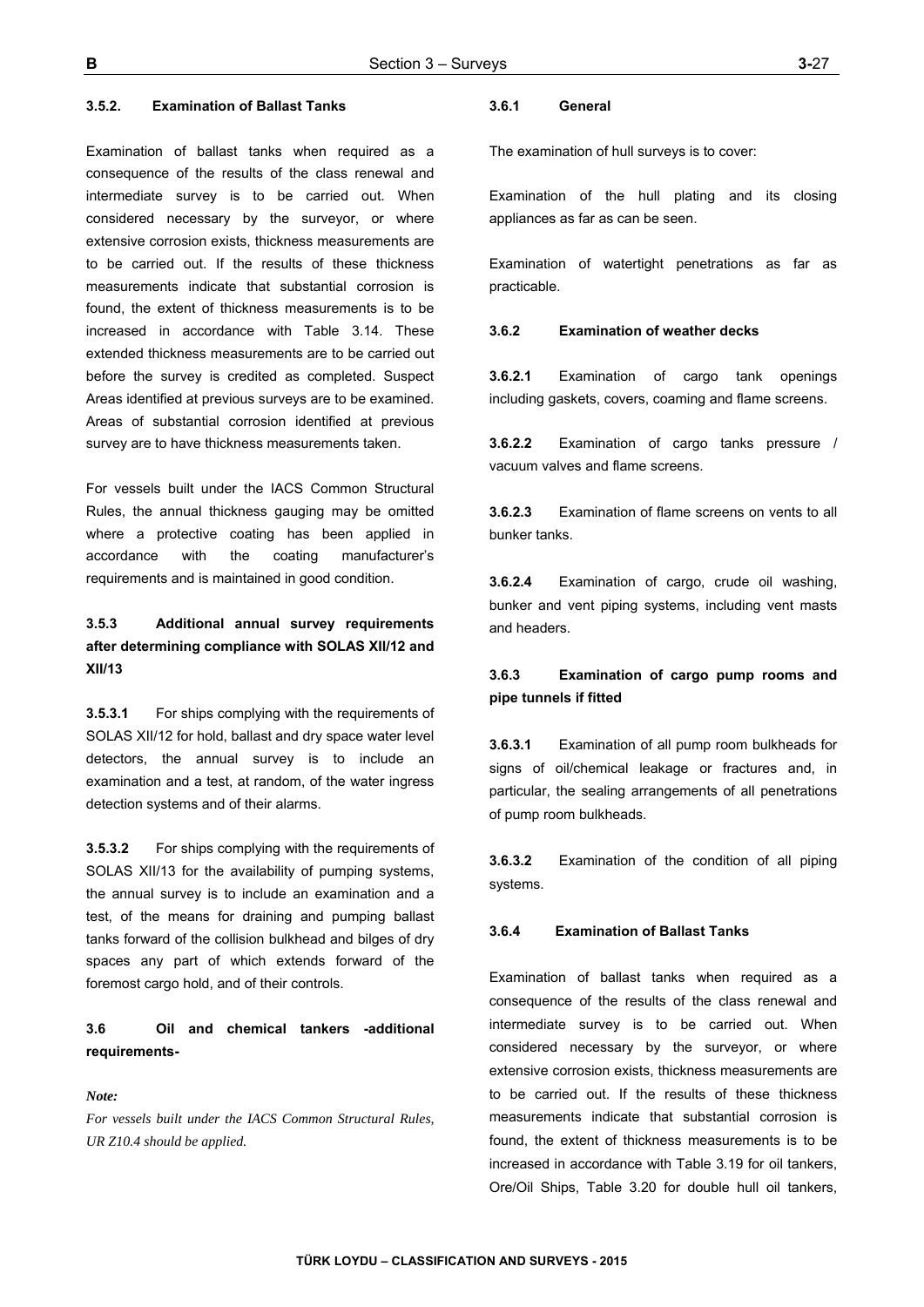Table 3.24 for chemical tankers. These extended thickness measurements are to be carried out before the survey is credited as completed. suspect areas identified at previous surveys are to be examined. Areas of substantial corrosion identified at previous survey are to have thickness measurements taken.

For vessels built under the IACS Common Structural Rules, the annual thickness gauging may be omitted where a protective coating has been applied in accordance with the coating manufacturer's requirements and is maintained in good condition.

## **3.7 Liquefied gas tankers -additional requirements-**

The annual survey is preferably to be carried out during a loading or discharging operation. Access for cargo tanks or inerted hold spaces, necessitating gasfreeing/aerating will normally not be necessary unless deemed necessary by the surveyor.

The examination of hull surveys is to cover the requirements provided in 3.6.1, 3.6.2 and 3.6.3.

## **3.7.1 Cargo handling systems**

**3.7.1.1** The cargo handling piping and cargo process piping is to be examined, with special attention to insulation on piping.

**3.7.1.2** The sealing arrangements for tanks or tank domes penetrating decks or tank covers are to be examined.

**3.7.1.3** Portable and/or fixed drip trays or insulation for deck protection in the event of cargo leakage is to be examined.

#### **3.7.2 Closing devices, gastightness**

**3.7.2.1** The means for accomplishing gas tightness of the wheelhouse doors and windows is to be examined. All windows and sidescuttles within the area required to be of the fixed type (non-opening) are to be examined for gas tightness. The closing devices for all air intakes and openings into accommodation spaces, service spaces, machinery

spaces, control stations and approved openings in superstructures and deckhouses facing the cargo area or bow and stern loading/unloading arrangements, are to be examined.

**3.7.2.2** All accessible gas-tight bulkhead penetrations including gas-tight shaft sealings are to be visually examined.

**3.7.3** Correct functioning of any arrangements for heating of structural hull steel is to be verified.

# **3.8 Survey Requirements for Shell and Inner Doors of Ro-Ro Ships**

**3.8.1** The survey is to consist of an examination to verify, as far as is practicable, that the bow, inner, side shell and stern doors are maintained in a satisfactory condition

**3.8.2** Confirmation is to be obtained that no unapproved changes have been made to the bow inner, side shell and stern doors since the last survey.

### **3.8.3 Documents**

If an Operating and Maintenance Manual (OMM) is required, it is to be verified that an approved copy is on board and any possible modifications are included. It is to be verified that documented operating procedures for closing and securing doors are kept on board and posted at an appropriate place. The surveyor shall examine the OMM with special attention to the register of inspections and its contents as a basis for the survey

#### **3.8.4 Structural examination**

Bow, inner, side shell and stern doors are to be examined with particular attention paid to:

- Structural arrangement of doors including plating, secondary stiffeners, primary structure, hinging arms and welding;
- Shell structure surrounding the opening of the doors and the securing, supporting and locking devices including shell plating, secondary stiffeners, primary structure, and welding;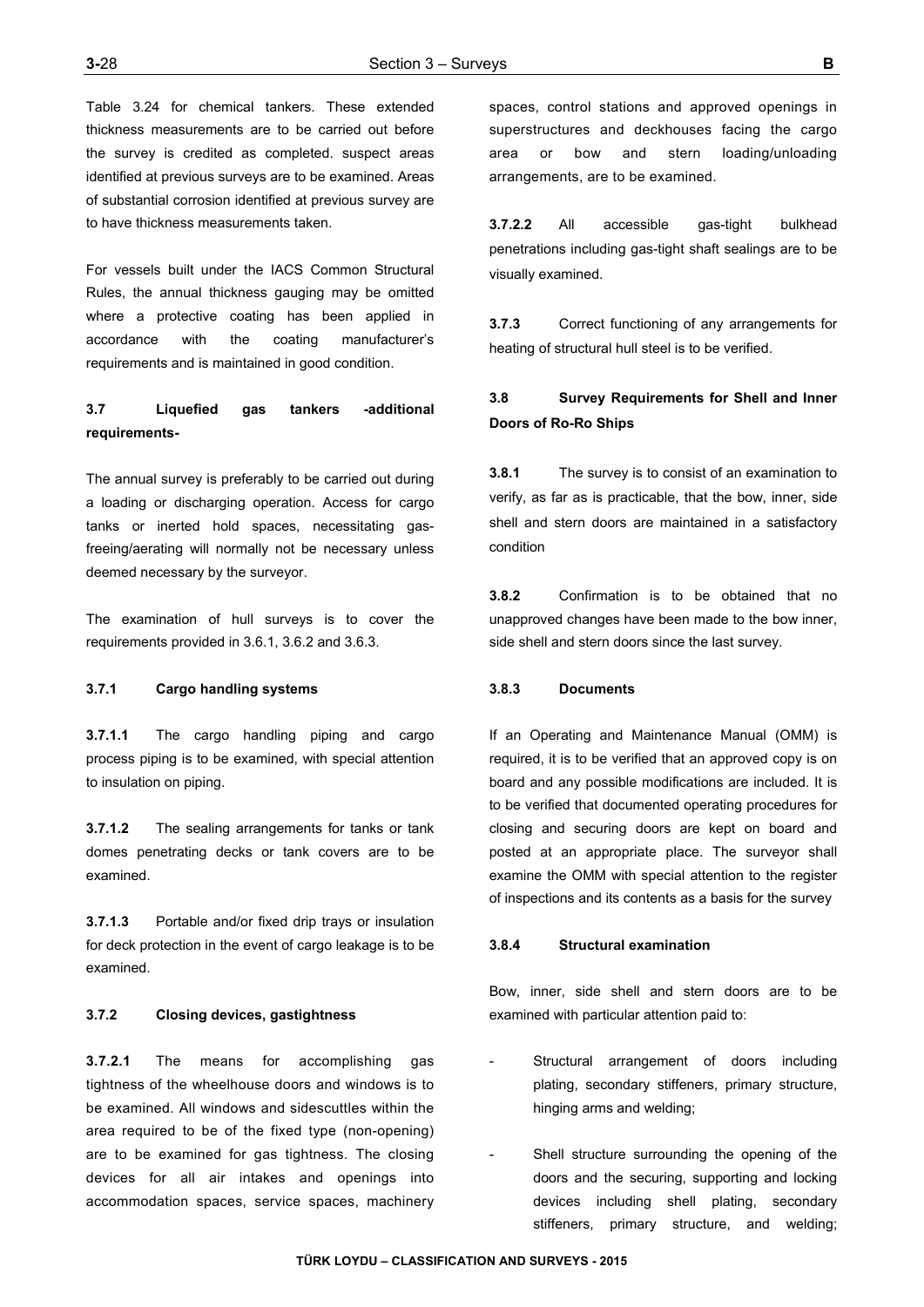- Hinges and bearings, thrust bearings;
- Hull and door side supports for securing, supporting and locking devices;
- Close-up survey of securing, supporting and locking devices including welding, for details refer to IACS UR Z 24.

Whenever a crack is found, an examination with NDT is to be carried out in the surrounding area and for similar items as considered necessary by the surveyor.

#### **3.8.5 Measurement of clearances**

Clearances of hinges, bearings and thrust bearings are to be taken, where no dismantling is required. Where the function test is not satisfactory, dismantling may be required to measure the clearances. If dismantling is carried out, a visual examination of hinge pins and bearings together with NDT of the hinge pin is to be carried out. Clearances of securing, supporting and locking devices are to be measured, where indicated in the OMM.

#### **3.8.6 Sealing arrangement**

An examination of packing material / rubber gaskets and retaining bars or channels, including welding is to be carried out.

### **3.8.7 Drainage arrangement**

An examination of drainage arrangement, including bilge wells and drain pipes is to be carried out, where fitted. A test of the bilge system between the inner and outer doors is to be carried out

#### **3.8.8 Function test of doors**

Checking of the satisfactory operation of the bow, inner, side shell and stern doors during a complete opening and closing operation is to be made, as applicable, including:

- Proper working of the hinging arms and hinges;
- Proper engagement of the thrust bearings;
- Device for locking the door in the open position;
- Securing, supporting and locking devices;
- Proper sequence of the interlock system for the opening / closing system and the securing and locking devices;
- Mechanical lock of the securing devices;
- Proper locking of hydraulic securing devices in the event of a loss of the hydraulic fluid, according to the procedure provided by the OMM;
- Correct indication of open / closed position of doors and securing / locking devices at navigation bridge and other control stations;
- Isolation of the hydraulic securing / locking devices from other hydraulic systems;
- Confirmation that the operating panels are inaccessible to unauthorized persons;
- Verification that a notice plate giving instructions to the effect that all securing devices are to be closed and locked before leaving harbour is placed at each operating panel and supplemented by warning indicator lights;
- Examination of electrical equipment for opening, closing and securing the doors.

#### **3.8.9 Function test of the indicator system**

Checking of the satisfactory operation of the indicator system, where fitted, is to be carried out, as applicable, including:

- Proper visible indication and audible alarm on the navigation bridge panel, according to the selected function "harbour / sea voyage" and on the operating panel;
	- Lamp test function on both panels;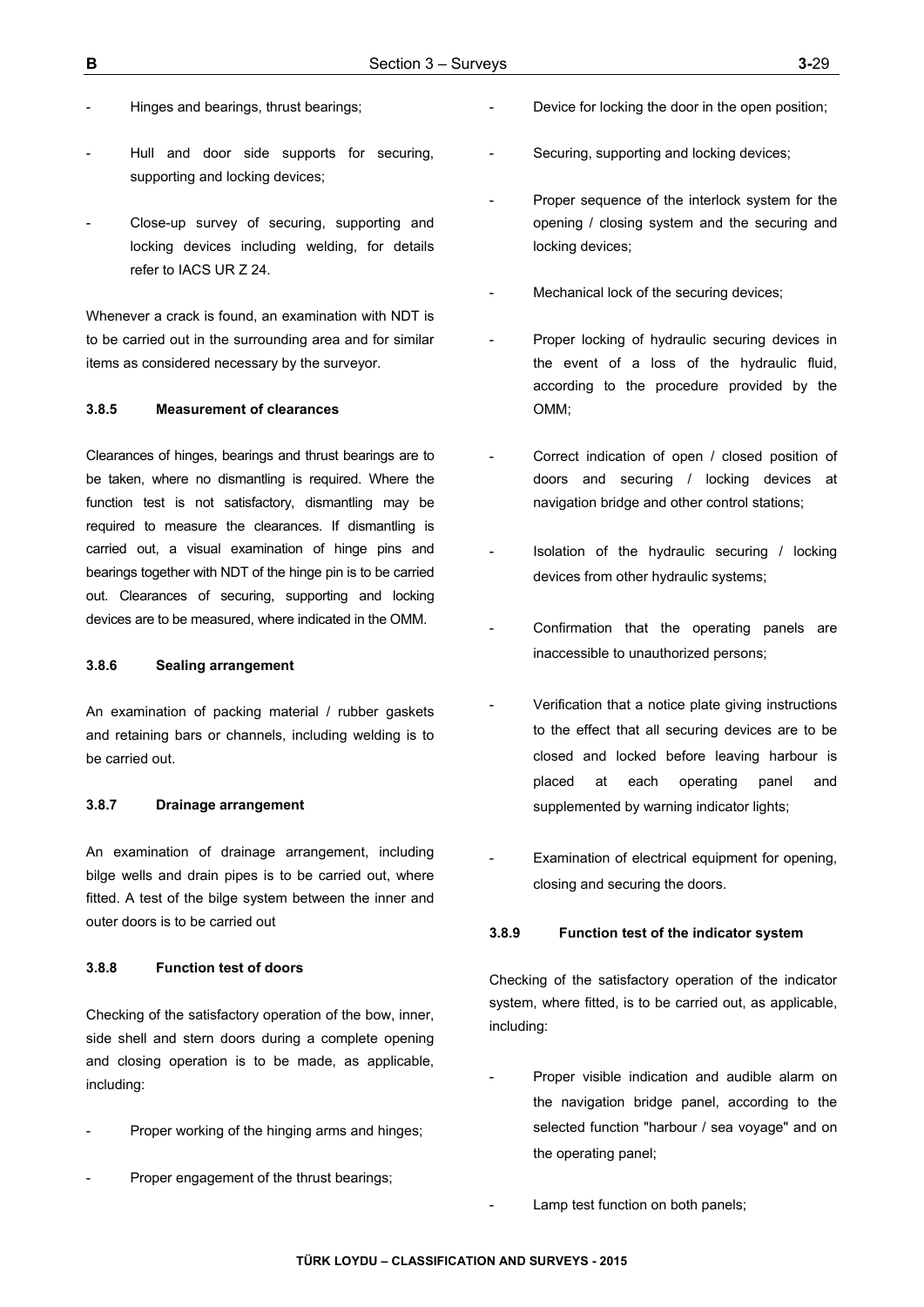- Verification that it is not possible to turn off the indicator light on both panels;
- Verification of fail safe performance, according to the procedure provided by the OMM;
- Confirmation that power supply for indicator system is supplied by the emergency source or other secure power supply and independent of the power supply for operating the doors;
- Proper condition of sensors and protection from water, ice formation and mechanical damage.

## **3.8.10 Test of water leakage detection system**

Where fitted, the water leakage detection system is to be tested including proper audible alarm on the navigation bridge panel and on the engine control room panel, according to the procedure provided by the OMM.

### **3.8.11 Test of television surveillance system**

Where fitted, the television surveillance system is to be tested including proper indication on the navigation bridge monitor and on the engine control room monitor

### **3.8.12 Tightness test**

A hose test or equivalent is to be carried out. If the visual examination and function test have shown satisfactory results, the tightness test of shell doors on Ro-Ro cargo ships need not be carried out unless considered necessary by the attending surveyor.

#### **3.8.13 NDT and Thickness Measurements**

When considered necessary by the surveyor, NDT and thickness measurements may be required after visual examination and function test.

- **4. Machinery and Systems**
- **4.1 General (all ships)**
- **4.1.1** The survey is to cover the following items:
- Examination of spaces. Machinery area and spaces in the cargo area entered in connection with cargo handling is to be examined for general cleanliness and maintenance and with special attention to the fire and explosion hazards.
- Examination of boilers, pressure vessels with their appliances and safety devices.
- Checking of integrity/functioning of jacketed high pressure fuel injection piping, shielding of flammable oil piping, insulation of hot surfaces exceeding 200ºC and oil burning equipment on boilers, hot water heaters, incinerators and inert gas generators.
- Inspection and checking of the main and auxiliary steering gear, including their appliances and control systems. In this scope, the survey is to include the following:
	- External examination of the steering gear and hydraulic piping,
	- Examination of oil filters,
	- Testing of power units and rudder actuators,
	- Testing of alarms,
	- Testing of local and remote steering control system,
	- Testing of emergency steering control,
	- Testing of alternative power supply, if required.
- Inspection of the remote control for quick closing/stopping devices of fuel valves, fuel pumps and ventilators.
- Checking of communication systems between bridge and machinery and steering gear spaces.
- Examination of bilge systems, bilge level alarms and remote control mechanisms.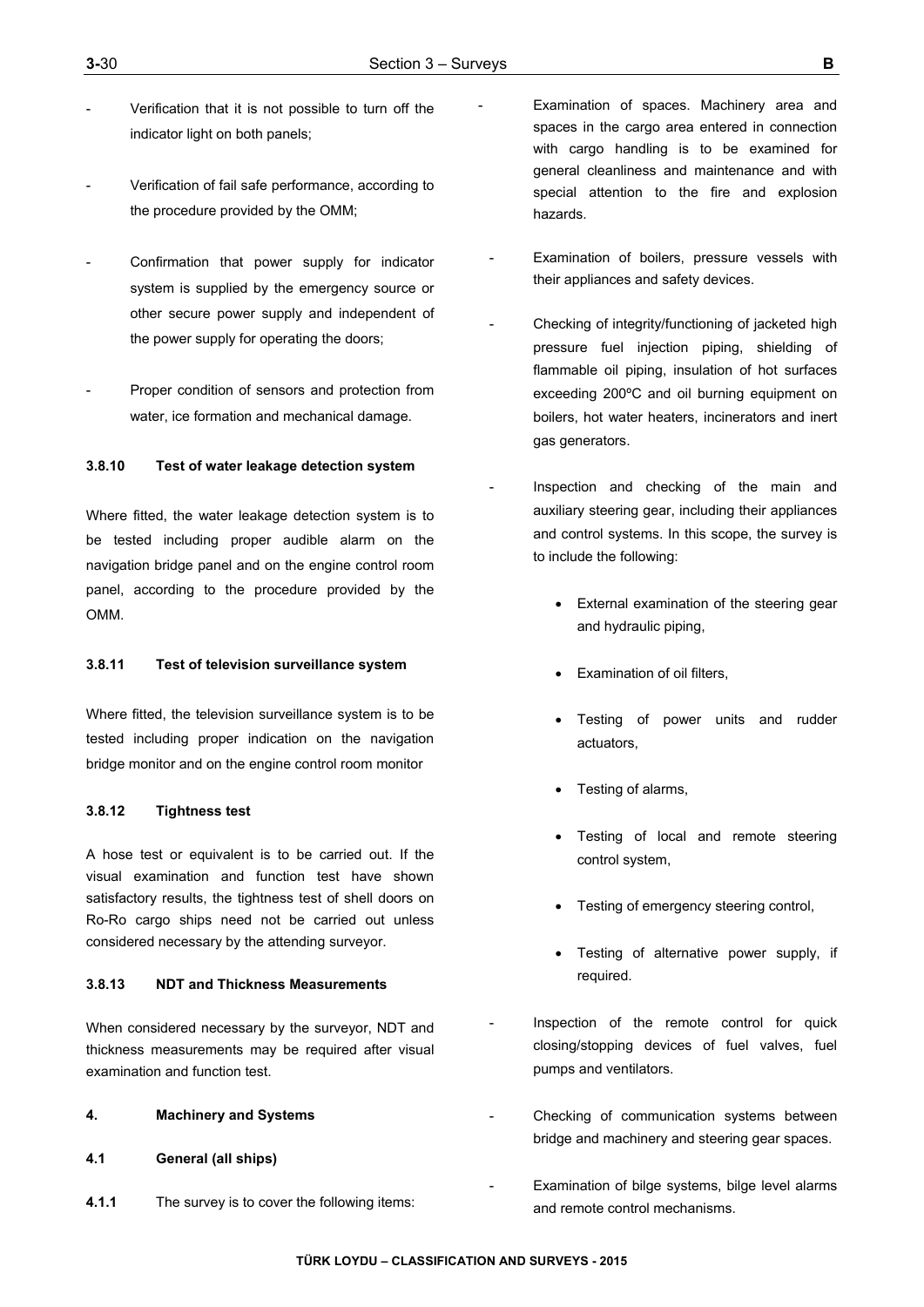- Random checking of the remote control and automation equipment.
- Checking of electrical installation. In this scope the survey is to include the following:
	- Examination of main power supply system with regard to general condition, fire hazard and safety,
	- Examination of emergency power supply system with regard to general condition, fire hazard and safety,
	- Examination of cable installation with regard to general condition, fire hazard and safety.
- Survey of explosion proof installations.
- Inspection/testing of fire extinguishing and fire alarm systems. The following is subject to inspection/testing:
	- Fire mains system, including hoses and nozzles,
	- Gas fire extinguishing system,
	- Dry powder fire extinguishing system,
	- Foam fire extinguishing system,
	- Sprinkler system, including water mist sprinkler
	- Systems,
	- Drencher system,
	- Any other fixed fire extinguishing system,
	- Portable fire extinguishers, mobile fire extinguishers, including portable foam applicator units,
	- Fire detection and alarm systems,
- Emergency stop for ventilating fans, boiler forced draft fans, fuel transfer pumps, fuel oil purifiers, thermal oil pumps,
- Fire closures (fire dampers, engine room skylights).
- Operational trial of the relevant equipment for ships assigned the class notation NAV, NAV-INS, NAV-O or NAV-OC.
- For class notation CM-PS the correct performance of oil sampling, evaluation of the temperature of the stern tube bearing and the evaluation of the oil consumption as well as the results of the required measurements have to be checked.
- Checking of further permanently installed installations to the surveyor's discretion, e.g. provision cooling plant, air conditioning plant, incinerating plant, etc.

### **4.2 Passenger ships additional requirements-**

The arrangement for emergency and transitional source of power is to be tested.

## **4.3 Ships with single cargo hold -additional requirements-**

For ships with single cargo hold, an examination and testing at random of the water ingress detection system and of their alarms is to be carried out.

#### **4.4 Bulk carriers -additional requirements-**

**4.4.1** For bulk carriers, an examination and testing at random of the water ingress detection system and of their alarms is to be carried out.

**4.4.2** For bulk carriers an examination and testing of the control and means for draining and ballast pumping forward of the collision bulkhead including bilges of dry spaces any part of which extends forward of the foremost cargo hold is to be carried out.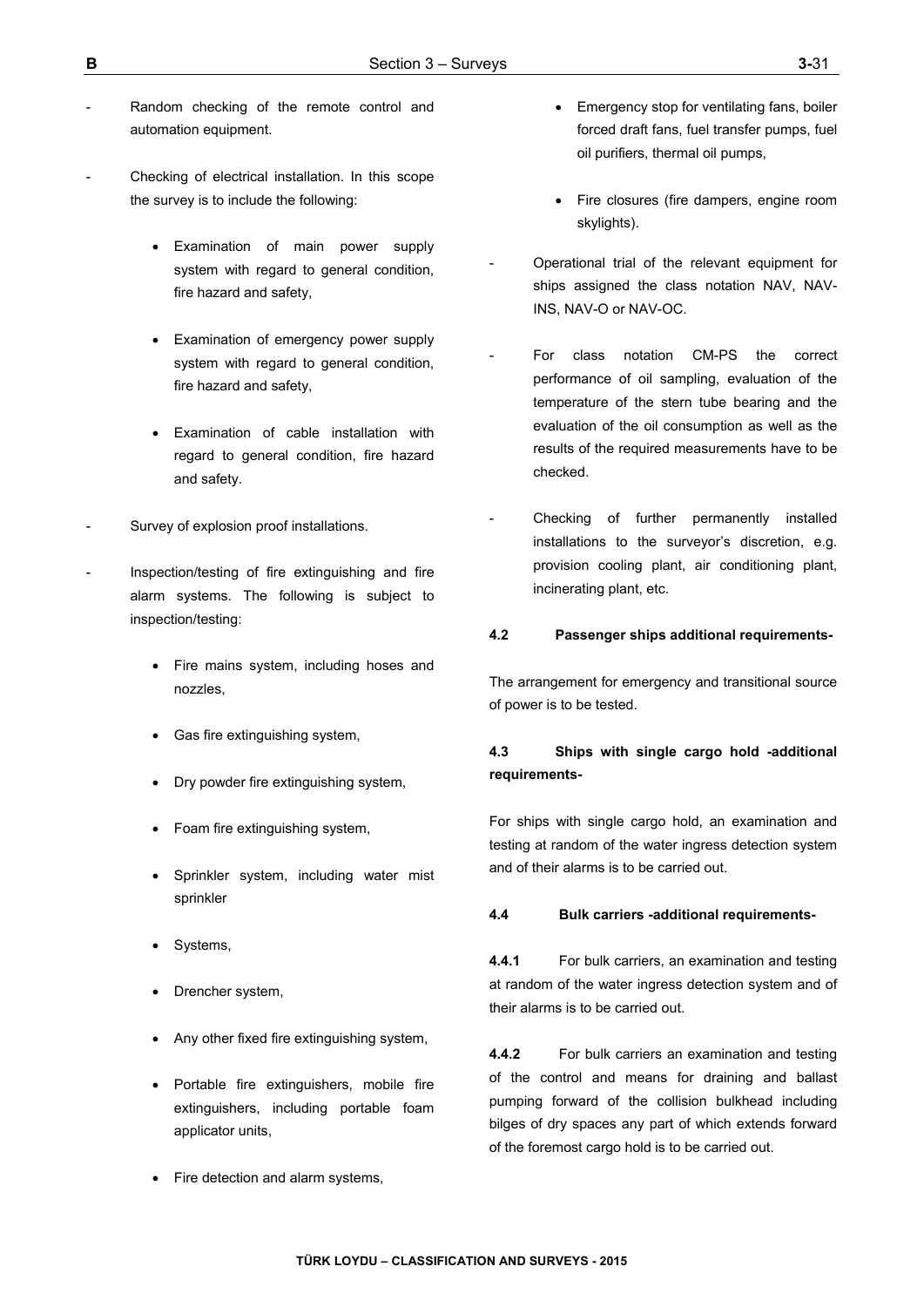**4.5 Oil and chemical tankers additional requirements-**

### **4.5.1 Surveys for oil tankers**

The survey is to cover the following items:

- Examination of deck foam system,
- Examination of cargo, bilge, ballast and stripping pumps,
- Examination and testing of gas detection system in cargo pump room.
- Examination of mechanical ventilation system for cargo handling spaces and other spaces within the cargo area normally entered.
- Examination of the pressure/vacuum monitoring arrangement for cargo tanks and vapour return system.
- Testing of remote operation and shut-down devices for cargo system.
- Examination of temperature sensors in bulkhead shaft glands bearings for pumps installed in cargo pump room.
- Testing of pressure gauges on cargo discharge line,
- Testing of temperature sensors for cargo, tank washing and ballast pumps,
- Testing of oily water interface detector,
- Testing of oil discharge monitoring system.

#### **4.5.2 Surveys for chemical tankers**

The survey is to cover the following items:

- Examination of deck foam system,
- Examination of cargo, bilge, ballast and stripping pumps,
- Examination and testing of gas detection system in cargo pump room.
- Examination of mechanical ventilation system for cargo handling spaces and other spaces within the cargo area normally entered.
- Examination of the pressure/vacuum monitoring arrangement for cargo tanks and vapour return system.
- Testing of remote operation and shut-down devices for cargo system.
- Examination of temperature sensors in bulkhead shaft glands bearings for pumps installed in cargo pump room.
- Examination and testing of cargo hoses,
- Examination and testing of cargo tank level gauging system,
- Testing of cargo tank overflow control system,
- Examination of vapour detection instruments,
- Testing of cargo temperature indication system,
- Testing of leakage alarm in spaces containing independent cargo tanks,
- Examination and testing of cargo heating/cooling system sampling arrangements,
- Examination of arrangement for storage of cargo samples,
- Examination of arrangements for storage of padding gas, monitoring of ullage spaces and provision of drying elements on air inlets to cargo tanks,
- Examination of decontamination showers and eye washes,
- Examination of pump discharge pressure gauges fitted outside the cargo pump room,
- Examination of cargo pump room taking care on remote operation of the bilge system, rescue arrangements and distinctive marking of pumps, valves and pipings in pump room,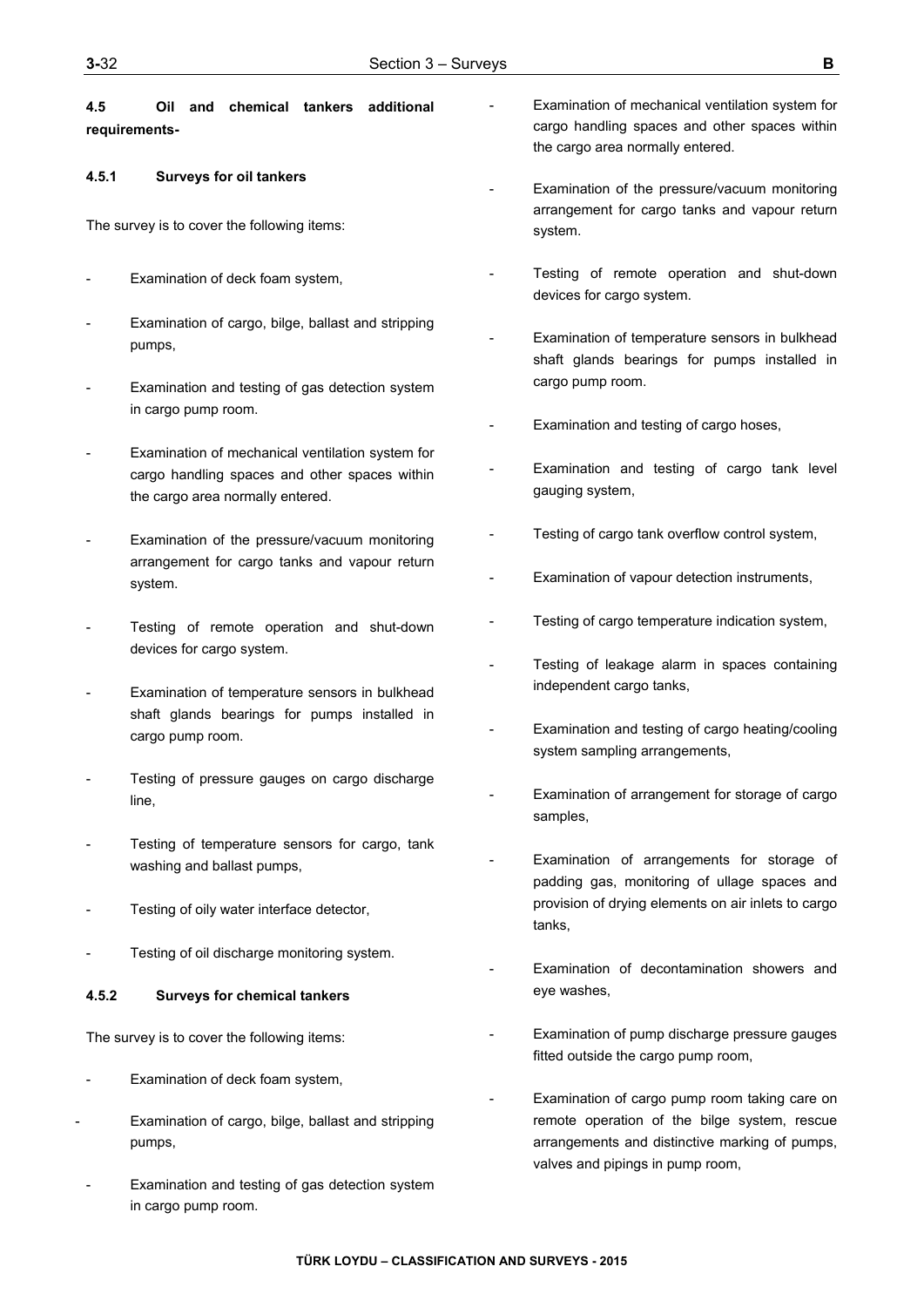**4.6 Liquefied gas tankers - additional requirements -** 

#### **4.6.1 Cargo handling systems**

The survey is to cover the following items:

- The cargo handling piping and machinery, e.g. cargo and process piping, cargo heat exchangers, vapourizers, pumps, compressors and cargo hoses are in general to be visually examined, as far as possible, during operation.
- The log books are to be examined with regard to correct functioning of the cargo containment and cargo handling systems. The hours per day of the reliquefaction plants or the boil-off rate is to be considered.

#### **4.6.2 Cargo containment venting systems**

Venting systems, including protection screens if provided, for the cargo tanks, interbarrrier spaces and hold spaces are to be visually examined externally. It is to be verified that the cargo tank relief valves are sealed and that the certificate for the relief valves opening/closing pressures is onboard

## **4.6.3 Instrumentation and safety systems**

**4.6.3.1** The instrumentation of the cargo installations with regard to pressure, temperature and liquid level is to be verified in good working order by one or more of the following methods:

- Visual external examination,
- Comparing of read outs from different indicators,
- Consideration of read outs with regard to the actual cargo and/or actual conditions,
- Examination of maintenance records with reference to cargo plant instrumentation maintenance manual,
- Verification of calibration status of the measuring instruments

confirmation that the emergency shutdown system has been tested.

**4.6.3.3** Emergency shut-down valves at shore connections and tanks are to be tested without flow in the pipe lines. It is to be verified that operation of the emergency shut-down system will cause the cargo pumps and compressors to stop.

**4.6.3.4** The fixed and portable gas detection equipment, including indicators and alarms, is to be tested for correct functioning.

## **4.6.4 Environmental control for cargo containment systems**

**4.6.4.1** Inert gas/dry air installations including the means for prevention of backflow of cargo vapour to gas-safe spaces are to be verified as being in satisfactory operating condition.

**4.6.4.2** For membrane containment systems normal operation of the nitrogen control system for insulation and interbarrier spaces shall be confirmed to the Surveyor by the Master.

#### **4.6.5 Miscellaneous**

**4.6.5.1** It is to be verified that all accessible cargo piping systems are electrically bonded to the hull.

**4.6.5.2** Arrangements for burning methane boil-off are to be visually examined as far as practicable. The instrumentation and safety systems are to be verified as being in good working order in accordance with 4.6.3.1.

**4.6.5.3** The relevant instruction and information material such as cargo handling plans, filling limit information, cooling down procedures, etc. are to be verified as being onboard.

**4.6.5.4** Mechanical ventilation fans in gas dangerous spaces and zones are to be visually examined.

#### **C. Intermediate Surveys**

- **1. General**
- **4.6.3.2** The logbooks are to be examined for
- **1.1** Intermediate survey is a survey of the hull,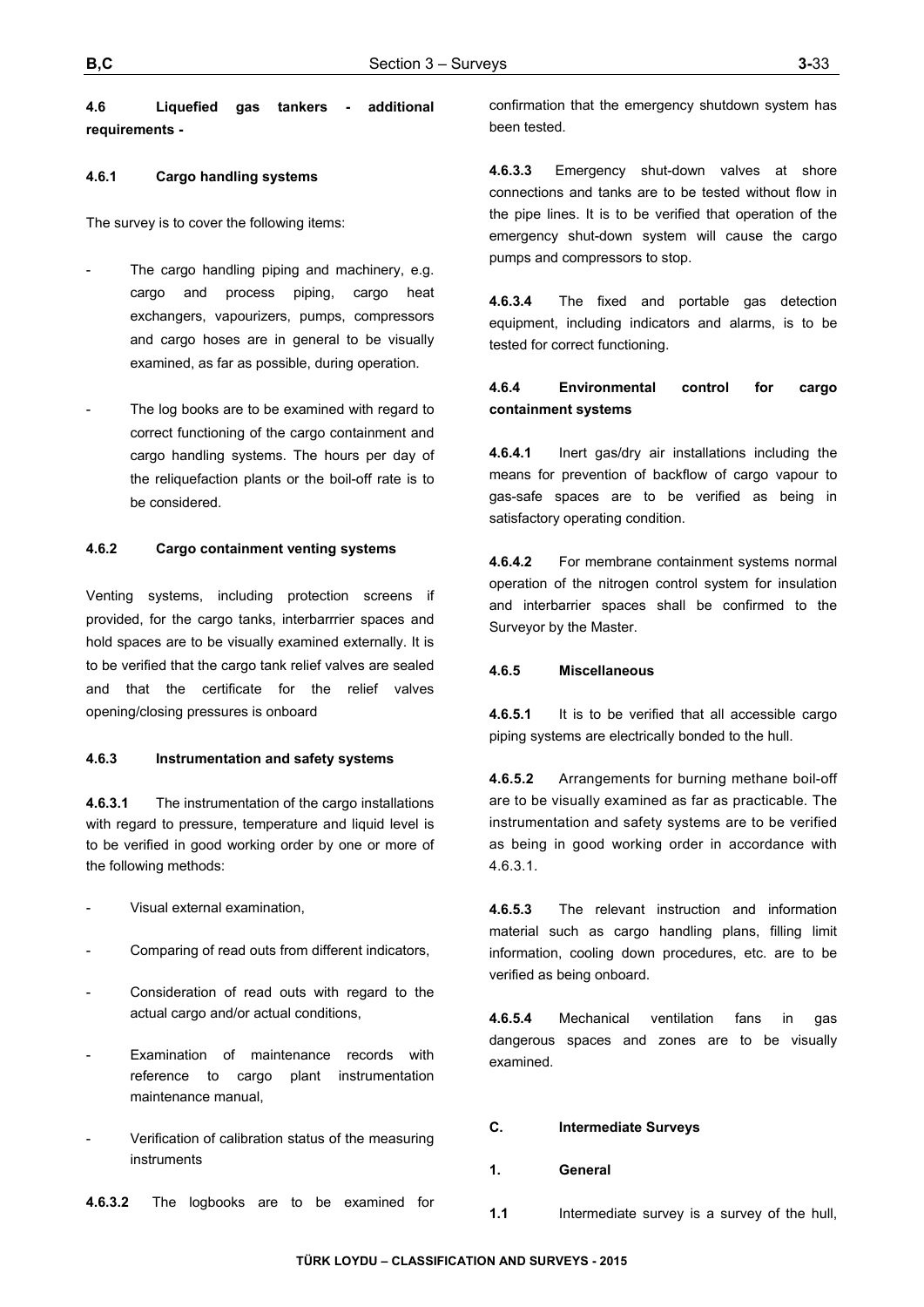machinery and equipment to confirm that the ship complies with the applicable requirements and is satisfactorily maintained. Intermediate surveys are to be performed to the extent of annual surveys with the following additions.

**1.2** Intermediate surveys are to be carried out for all seagoing ships.

### **2. Documentation on Board Ships**

The following documentation is to be available on board ships. They are to be kept on board for the lifetime of the ship and be readily available for the surveyor.

**2.1** Survey report file consisting of reports for structural surveys, thickness measurement reports, and additionally for ESP ships executive hull summary and survey programme.

**2.2** Main structural plans of cargo and ballast holds or tanks (for CSR ships these plans are to include for each structural element both the as-built and renewal thickness. Any thickness for voluntary addition is also to be clearly indicated on the plans. The midship section plan to be supplied on board the ship is to include the minimum allowable hull girder sectional properties for hold transverse section in all cargo holds), previous repair history, cargo and ballast history, extent of use of inert gas plant and tank cleaning procedures, records of inspections and actions by ship's personnel for structural deterioration, leakage in bulkheads and piping, condition of coating or corrosion prevention and any other information identifying critical structural areas and/or suspect areas requiring inspection.

**2.3** Effective from 01 July 2016, for tankers and bulk carriers subject to SOLAS Chapter II-1 Part A-1 Regulation 3-10, the Ship Construction File (SCF), limited to the items to be retained on board, is to be available on board.

- **3. Hull and Equipment**
- **3.1 General (all ships)**
- **3.1.1** The survey is to cover the following items:

Examination of ballast tanks.

For ships between 5 and 10 years of age, an overall, internal examination of representative ballast tanks is to

#### be carried out.

If there is no hard protective coating, soft or semi-hard coating, or poor coating condition, the examination is to be extended to other ballast spaces of the same type.

For ships over 10 years of age, an overall examination of all spaces used for water ballast is to be carried out.

If such examinations reveal no visible structural defects, the examination may be limited to verification that the corrosion prevention system remains effective. For ballast tanks, excluding double bottom ballast tanks, if there is no hard protective coating, soft or semi-hard coating, or poor coating condition and it is not renewed, the spaces in question are to be internally examined at annual intervals.

When such conditions are found in water ballast double bottom tanks, the spaces in question may be internally examined at annual intervals.

For those tanks subjected to survey stated above, special attention is to be given to cargo piping passing through ballast tanks, bilge and ballast piping passing through cargo and fuel oil tanks, air and sounding piping passing through cargo and ballast tanks and fuel pipes passing through ballast tanks.

Examination of cargo holds

Depending on the ship's age and on the cargo carried, an internal examination of selected cargo holds is to be carried out in accordance with the surveyor's decision.

**3.1.2** Areas where substantial corrosion is found during the survey, are to have thickness measurements extended (see, Table 3.1).

## **3.2 General dry cargo ships additional requirements**

- **3.2.1 Ships 5-10 years of age**
- **3.2.1.1 Ballast tanks**
- For tanks used for water ballast, an overall survey of representative tanks selected by the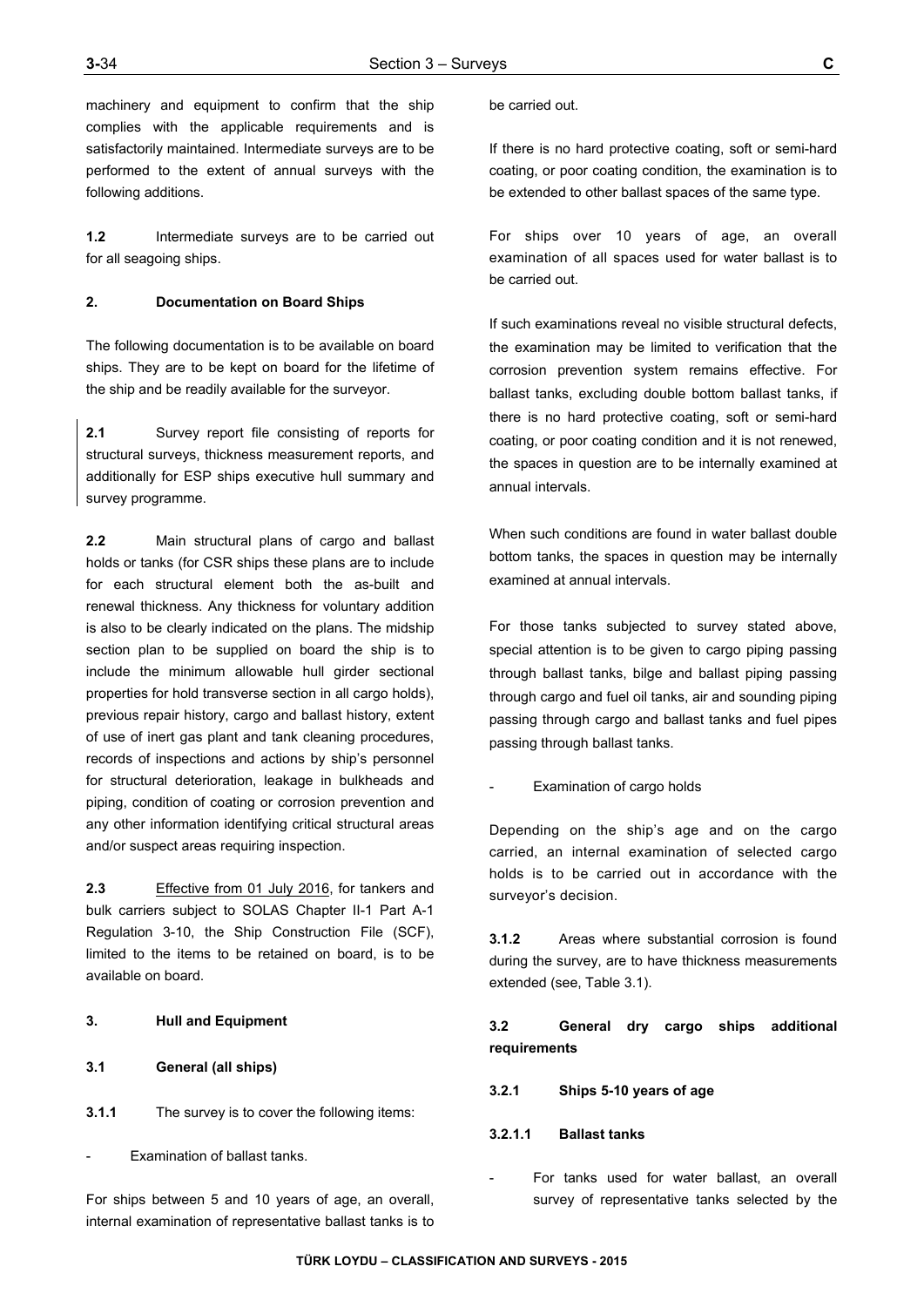surveyor is to be carried out. If such overall survey reveals no visible structural defects, the examination may be limited to verification that the corrosion prevention system remains efficient.

- Where poor coating condition, soft or semi-hard coating, corrosion or other defects are found in water ballast tanks or where a hard protective coating was not applied from the time of construction, the examination is to be extended to other ballast tanks of the same type.
- In water ballast tanks other than double bottom tanks, where a hard protective coating is found in poor condition, and it is not renewed, where soft or semi-hard coating has been applied, or where a hard protective coating was not applied from time of construction, the tanks in question are to be examined and thickness measurements carried out as considered necessary at annual intervals.
- When such breakdown of hard protective coating is found in water ballast double bottom tanks, where a soft or semi-hard coating has been applied, or where hard protective coating has not been applied, the tanks in question may be examined at annual intervals.

When considered necessary by the surveyor, or where extensive corrosion exists, thickness measurements are to be carried out.

## **3.2.1.2 Cargo holds**

- An overall survey of one forward and one after cargo hold and their associated tween deck spaces is to be carried out.
- Areas found suspect at previous surveys are to be surveyed in accordance with the provisions of item B, 3.3.3.1.2.

## **3.2.2 Ships 10-15 years of age**

## **3.2.2.1 Ballast tanks**

For tanks used for water ballast, an overall survey of all tanks is to be carried out. If such overall survey reveals no visible structural defects, the examination may be limited to verification that the corrosion prevention system remains efficient.

The requirements of last two paragraphs of 3.2.1.1 also apply.

### **3.2.2.2 Cargo holds**

- An overall survey of all cargo holds and tween deck spaces.
- Areas found suspect at previous surveys are to be surveyed in accordance with the provisions of item B, 3.3.3.1.2.
- When considered necessary by the surveyor, or where extensive corrosion exists, thickness measurement is to be carried out. If the results of these thickness measurements indicate that substantial corrosion is found, then the extent of thickness measurements is to be increased to determine the extent of areas of substantial corrosion.

### **3.2.3 Ships over 15 years of age**

The requirements of the intermediate survey are to be to the same extent as the previous class renewal survey as required in D.2.3, except for item 2c) in column 4 of Table 3.6.

> However, tank testing specified in D.2.3.7, survey of automatic air pipe heads and internal examination of fuel oil, lub oil and fresh water tanks are not required unless deemed necessary by the attending surveyor.

In lieu of dry dock survey, an in water survey, according to the provisions of item 3.1.3 of UR Z3, may be considered as equivalent.

## **3.3 Single skin bulk carriers –additional requirements-**

#### **3.3.1 Bulk carriers 5-10 years of age**

#### **3.3.1.1 Ballast tanks**

For tanks used for water ballast, an overall survey of representative spaces selected by the surveyor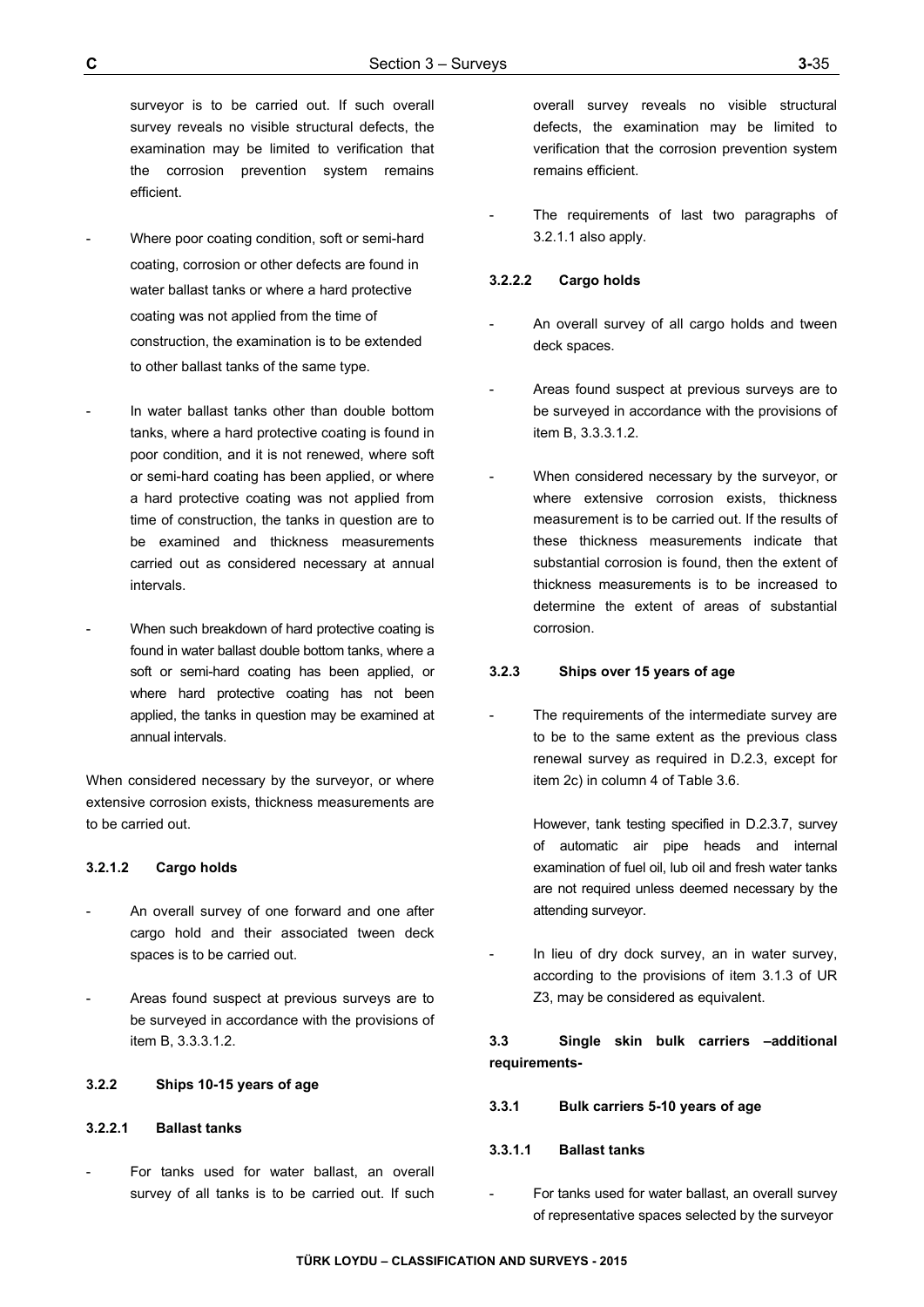is to be carried out. The selection is to include fore and aft peak tanks and a number of other tanks taking into account the total number and type of ballast tanks. If such overall survey reveals no visible structural defects, the examination may be limited to verification that the corrosion prevention system remains efficient.

- Where poor coating condition, corrosion or other defects are found in water ballast tanks or where a hard protective coating was not applied from the time of construction, the examination is to be extended to other ballast tanks of the same type.
- In ballast tanks other than double bottom tanks, where a hard protective coating is found in poor condition, and it is not renewed, or where soft or semi-hard coating has been applied, or where a hard protective coating was not applied from the time of construction, the tanks in question are to be examined and thickness measurements carried out as considered necessary at annual intervals. When such breakdown of hard protective coating is found in ballast double bottom tanks, or where a soft or semi-hard coating has been applied, or where a hard protective coating has not been applied, the tanks in question may be examined at annual intervals. When considered necessary by the surveyor, or where extensive corrosion exists, thickness measurements are to be carried out.
- In addition to the requirement above, suspect areas identified at previous surveys are to be overall and close-up surveyed.

#### **3.3.1.2 Cargo holds**

- An overall survey of all cargo holds, including close-up survey of sufficient extent, minimum 25% of frames are to be carried out to establish the condition of:
	- Shell frames including their upper and lower end attachments, adjacent shell plating, and transverse bulkheads in the forward cargo hold and one other selected cargo hold.
	- Areas found suspect at previous surveys.
- When considered necessary by the surveyor as

a result of the overall and close-up survey, the survey is to be extended to include a close-up survey of all of the shell frames and adjacent shell plating of that cargo hold as well as a closeup survey of sufficient extent of all remaining cargo holds.

#### **3.3.1.3 Extent of thickness measurements**

- Thickness measurements are to be carried out to an extent sufficient to determine both general and local corrosion levels at areas subject to close-up survey as described in 3.3.1.2. The minimum requirement for thickness measurements are areas found to be suspect areas at previous survey.
- The extent of thickness measurement may be specially considered provided the surveyor is satisfied by the close-up survey, that there is no structural diminution and hard protective coatings are found to be in a good condition.
- Where substantial corrosion is found, the extent of thickness measurements is to be increased in accordance with Table 3.11. These extended thickness measurements are to be carried out before the survey is credited as completed. Suspect areas identified at previous surveys are to be examined. Areas of substantial corrosion identified at previous surveys are to have thickness measurements taken.
- For vessels built under IACS Common Structural Rules, the identified substantial corrosion areas may be:
	- Protected by coating applied in accordance with the coating manufacturer's requirements and examined at annual intervals to confirm the coating in way is still in good condition, or alternatively
	- Required to be measured at annual intervals.
- Where hard protective coating in cargo holds is found to be in good condition, the extent of close-up surveys and thickness measurements may be specially considered.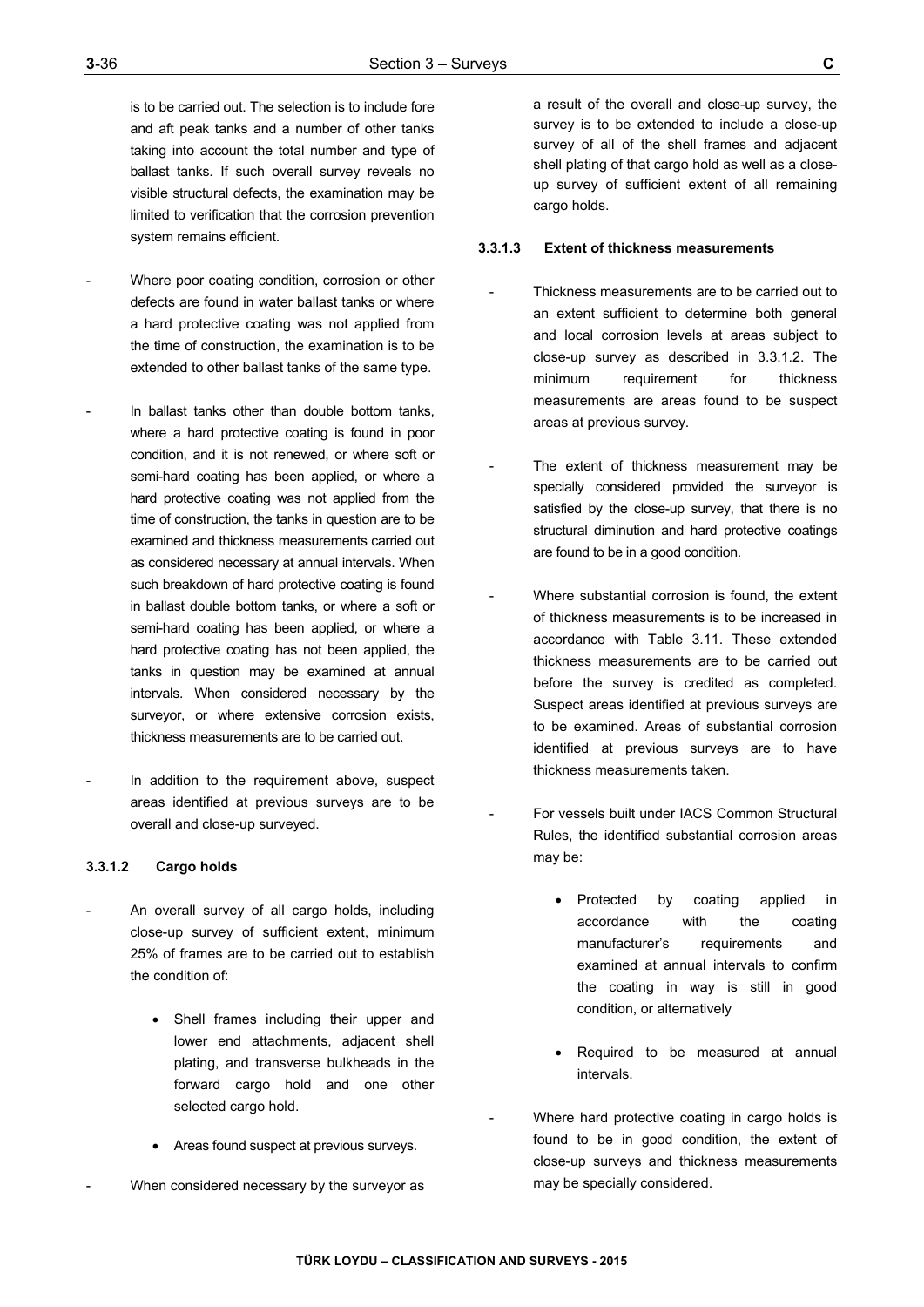#### **3.3.2 Bulk carriers 10-15 years of age**

- The requirements of the intermediate survey are to be to the same extent as the previous class renewal survey. However, internal examination of fuel tanks and pressure testing of all tanks are not required unless deemed necessary by the attending surveyor.
- In lieu of dry dock survey, an under water survey may be considered as equivalent.

#### **3.3.3 Bulk carriers over 15 years of age**

- The requirements of the intermediate survey are to be to the same extent as the previous class renewal survey. However, internal examination of fuel tanks and pressure testing of all tanks are not required unless deemed necessary by the attending surveyor.
- In application of first para., a survey in dry-dock is to be part of the intermediate survey. The overall and close-up surveys and thicknes measurements, as applicable, of the lower portions of the cargo holds and water ballast tanks are to be carried out in accordance with the applicable requirements for intermediate surveys, if not already performed.

#### *Note:*

*Lower portions of the cargo holds and ballast tanks are considered to be the parts below light ballast water line.* 

**3.4 Double skin bulk carriers –additional requirements-**

#### **3.4.1 Bulk carriers 5-10 years of age**

#### **3.4.1.1 Ballast tanks**

For tanks used for water ballast, an overall survey of representative tanks selected by the surveyor is to be carried out. The selection is to include fore and aft peak tanks and a number of other tanks, taking into account the total number and type of ballast tanks. If such overall survey reveals no visible structural defects, the examination may be limited to verification that the corrosion prevention

#### system remains efficient.

- Where poor coating condition, corrosion or other defects are found in water ballast tanks or where a hard protective coating was not applied from the time of construction, the examination is to be extended to other ballast tanks of the same type.
- In ballast tanks other than double bottom tanks, where a hard protective coating is found in poor condition, and it is not renewed, or where soft or semi-hard coating has been applied, or where a hard protective coating was not applied from the time of construction, the tanks in question are to be examined and thickness measurements carried out as considered necessary at annual intervals. When such breakdown of hard protective coating is found in ballast double bottom tanks, or where a soft or semi-hard coating has been applied, or where a hard protective coating has not been applied, the tanks in question may be examined at annual intervals. When considered necessary by the surveyor, or where extensive corrosion exists, thickness measurements are to be carried out.
- In addition to the requirements above, suspect areas identified at previous surveys are to be overall and close-up surveyed.

### **3.4.1.2 Cargo holds**

- An overall survey of all cargo holds is to be carried out.
- When considered necessary by the surveyor as a result of the overall survey, the survey is to be extended to include a close-up survey of those areas of structure in the cargo holds selected by the surveyor.

#### **3.4.1.3 Extent of Thickness Measurements**

- Thickness measurements are to be carried out to an extent sufficient to determine both general and local corrosion levels at areas subject to close-up survey, where required as per 3.4.1.2, and as provided in 3.4.1.1.
	- The extent of thickness measurement may be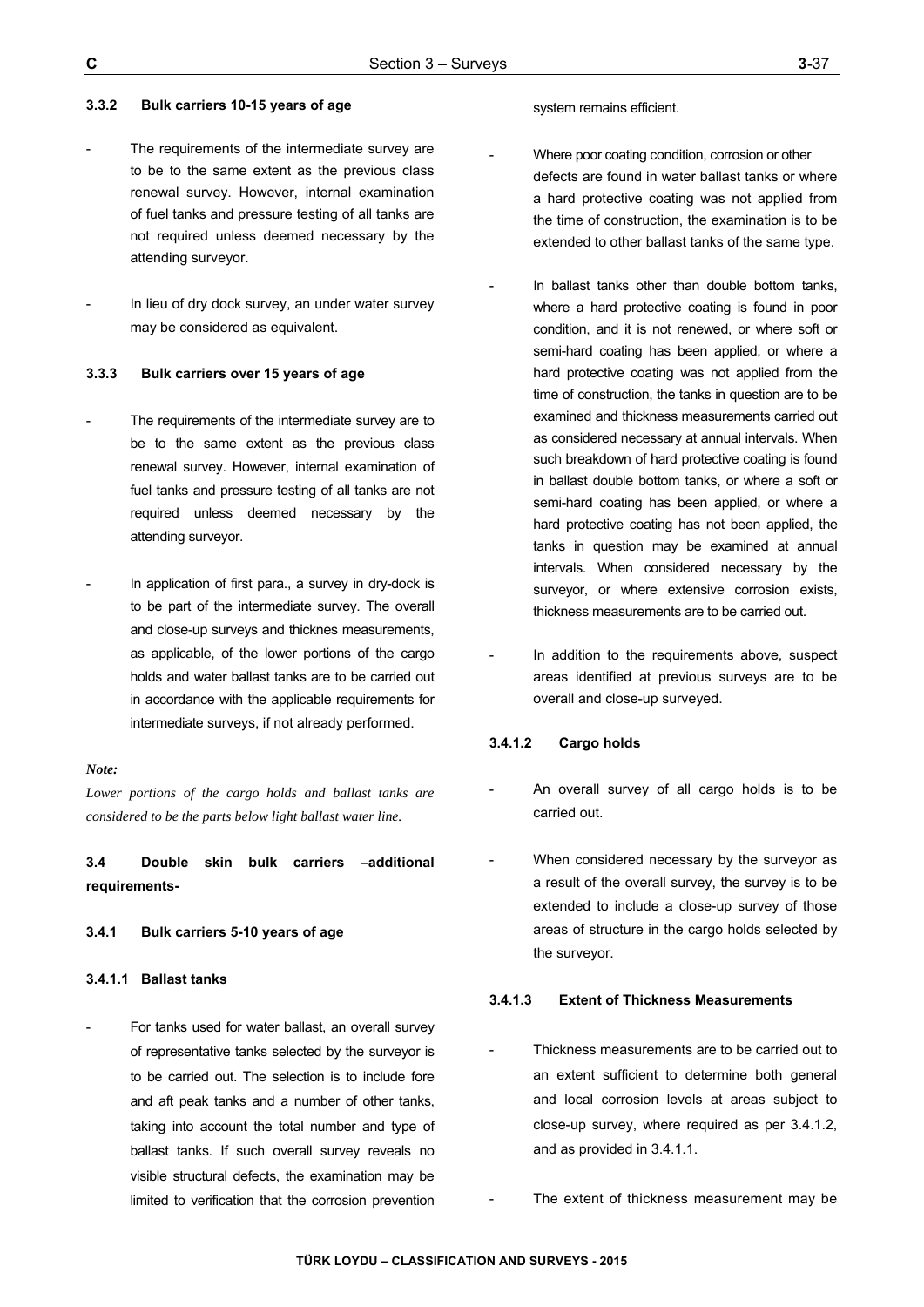specially considered provided the surveyor is satisfied by the close-up survey that there is no structural diminution and the hard protective coatings are found to be in a good condition.

Where substantial corrosion is found, the extent of thickness measurements is to be increased in accordance with the requirements of Table 3.14. These extended thickness measurements are to be carried out before the survey is credited as completed. Suspect areas identified at previous surveys are to be examined. Areas of substantial corrosion identified at previous surveys are to have thickness measurements taken.

> For vessels built under IACS Common Structural Rules, the identified substantial corrosion areas may be:

- Protected by coating applied in accordance with the coating manufacturer's requirements and examined at annual intervals to confirm the coating in way is still in good condition, or alternatively
- Required to be measured at annual intervals.
- Where hard protective coating in cargo holds is found to be in good condition, the extent of close-up surveys and thickness measurements may be specially considered.

#### **3.4.2 Bulk carriers 10-15 years of age**

**3.4.2.1** The requirements of the intermediate survey are to the same extent as the previous class renewal survey. However, internal examination of fuel oil tanks and pressure testing of all tanks are not required unless deemed necessary by the attending surveyor.

**3.4.2.2** In application of 3.4.2.1, the intermediate survey may be commenced at the second annual survey and be progressed during the succeeding year with a view to completion at the third annual survey in lieu of the application of A 4.3.3 – A 4.3.4.

**3.4.2.3** In application of 3.4.2.1, an under water survey may be considered in lieu of the requirement of D 2.5.

#### **3.4.3 Bulk carriers over 15 years of age**

**3.4.3.1** The requirements of the intermediate survey are to be to the same extent as the previous class renewal survey. However, internal examination of fuel oil tanks and pressure testing of all tanks are not required unless deemed necessary by the attending surveyor.

**3.4.3.2** In application of 3.4.3.1, the intermediate survey may be commenced at the second annual survey and be progressed during the succeeding year with a view to completion at the third annual survey in lieu of the application of A 4.3.3 – A 4.3.4.

**3.4.3.3** In application of 3.4.3.1, a survey in dry dock is to be part of the intermediate survey. The overall and close-up surveys and thickness measurements, as applicable, of the lower portions of the cargo holds and ballast tanks are to be carried out in accordance with the applicable requirements for Intermediate surveys, if not already performed.

#### *Note:*

*Lower portions of the cargo holds and ballast tanks are considered to be the parts below light ballast water line.* 

## **3.5 Oil and chemical tankers -additional requirements-**

#### **3.5.1 Surveys for oil tankers**

For vessels built under IACS Common Structural Rules, the identified substantial corrosion areas are required to be examined and additional thickness measurements are to be carried out.

#### **3.5.1.1 Examination of weather deck**

For weather decks, an examination as far as applicable of cargo, crude oil washing, bunker, ballast, steam and vent piping systems as well as masts and headers is to be carried out. If upon examination there is any doubt as to the condition of the piping, the piping may be required to be pressure tested, thickness measured or both.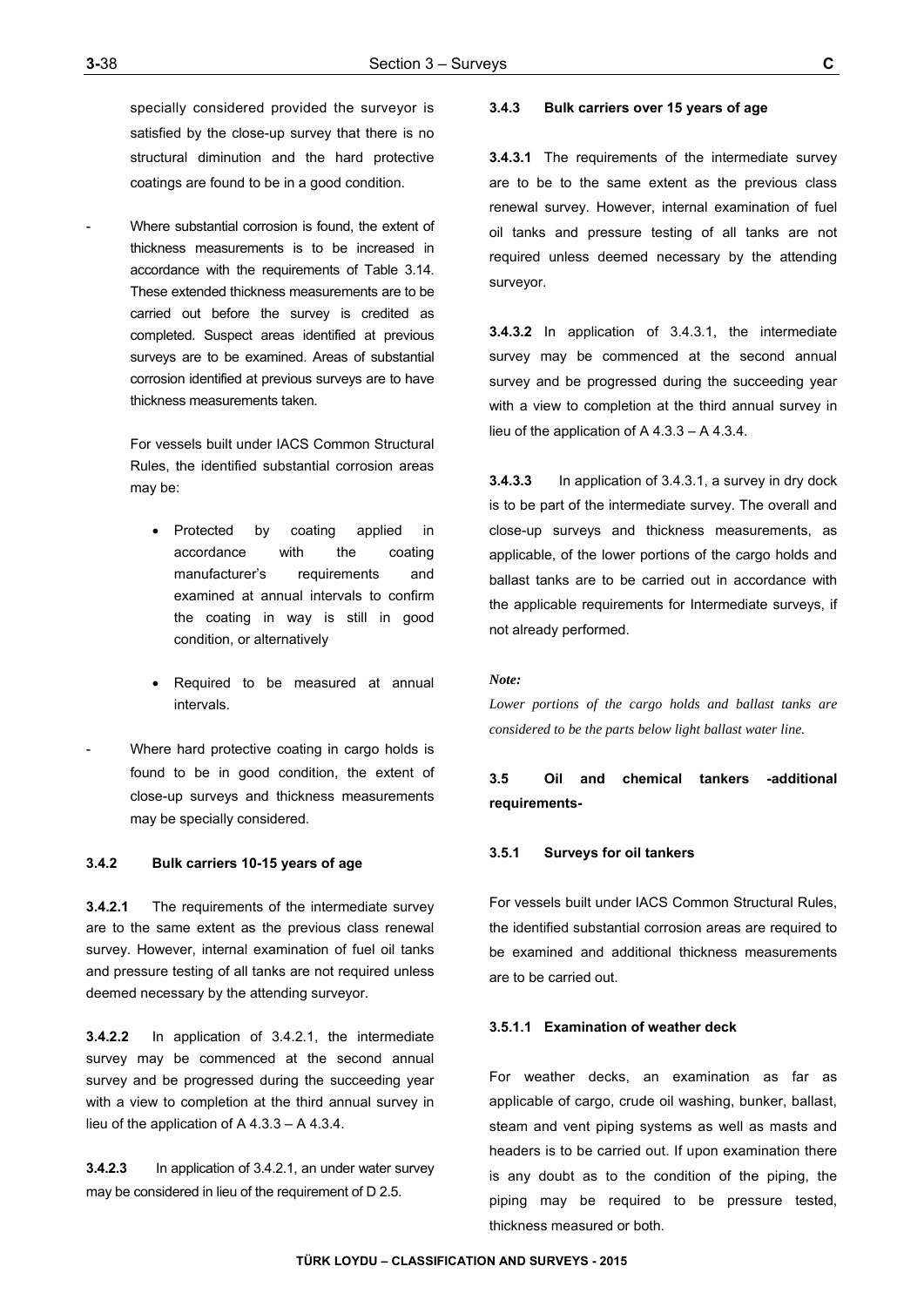### **3.5.1.2 Oil tankers 5-10 years of age**

- For single hull oil tankers, all ballast tanks are to be surveyed. When considered necessary by the surveyor, thickness measurements and testing are to be carried out to ensure that the structural integrity remains effective.
- For double hull oil tankers, for tanks used for salt-water ballast, an overall survey of representative tanks selected by the surveyor is to be carried out. If such surveys reveal no visible structural defects, the examination may be limited to a verification that the hard protective coatings remain in good condition.
- A ballast tank is to be examined at subsequent annual intervals where:
	- A hard protective coating has not been applied from the time of construction, or
	- A soft or semi-hard coating has been applied, or
	- Substantial corrosion is found within the tank, or
	- The hard protective coating is found to be in less than good condition and the hard protective coating is not repaired to the satisfaction of the surveyor.
- In addition to the requirements above, suspect areas identified at previous surveys are to be examined.

### **3.5.1.3 Oil tankers 10-15 years of age**

The requirements of the intermediate survey are to be to the same extent as the previous class renewal survey. However, pressure testing of cargo and ballast tanks and the requirements forlongitudinal strength evaluation of hull girder are not required unless deemed necessary by the attending surveyor.

In lieu of dry-dock survey, an under water survey A hard protective coating has not been,

may be considered as equivalent.

## **3.5.1.4 Oil tankers over 15 years of age**

- The requirements of the intermediate survey are to be to the same extent as the previous class renewal survey. However, pressure testing of cargo and ballast tanks and the requirements for longitudinal strength evaluation of hull girder are not required unless deemed necessary by the attending surveyor.
- In application of first para., a survey in dry dock is to be part of the intermediate survey. The overall and close-up surveys and thickness measurements, as applicable, of the lower portions of the cargo tanks and water ballast tanks are to be carried out in accordance wit the applicable requirements for intermediate surveys, if not already performed.

#### *Note:*

*Lower portions of the cargo and ballast tanks are considered to be the parts below light ballast water line.*

## **3.5.2 Surveys for chemical tankers**

#### **3.5.2.1 Examination of weather deck**

For weather decks, an examination as far as applicable of cargo, bunker, ballast, steam and vent piping systems as well as vent masts and headers is to be carried out. If upon examination there is any doubt as to the condition of the piping, the piping may be required to be pressure tested, thickness measured or both.

#### **3.5.2.2 Chemical tankers 5-10 years of age**

- For ballast tanks, an overall survey of representative tanks selected by the surveyor is to be carried out. If such surveys reveal no visible structural defects, the examination may be limited to a verification that the hard protective coatings remain in good condition.
- A ballast tank is to be examined at subsequent annual intervals where: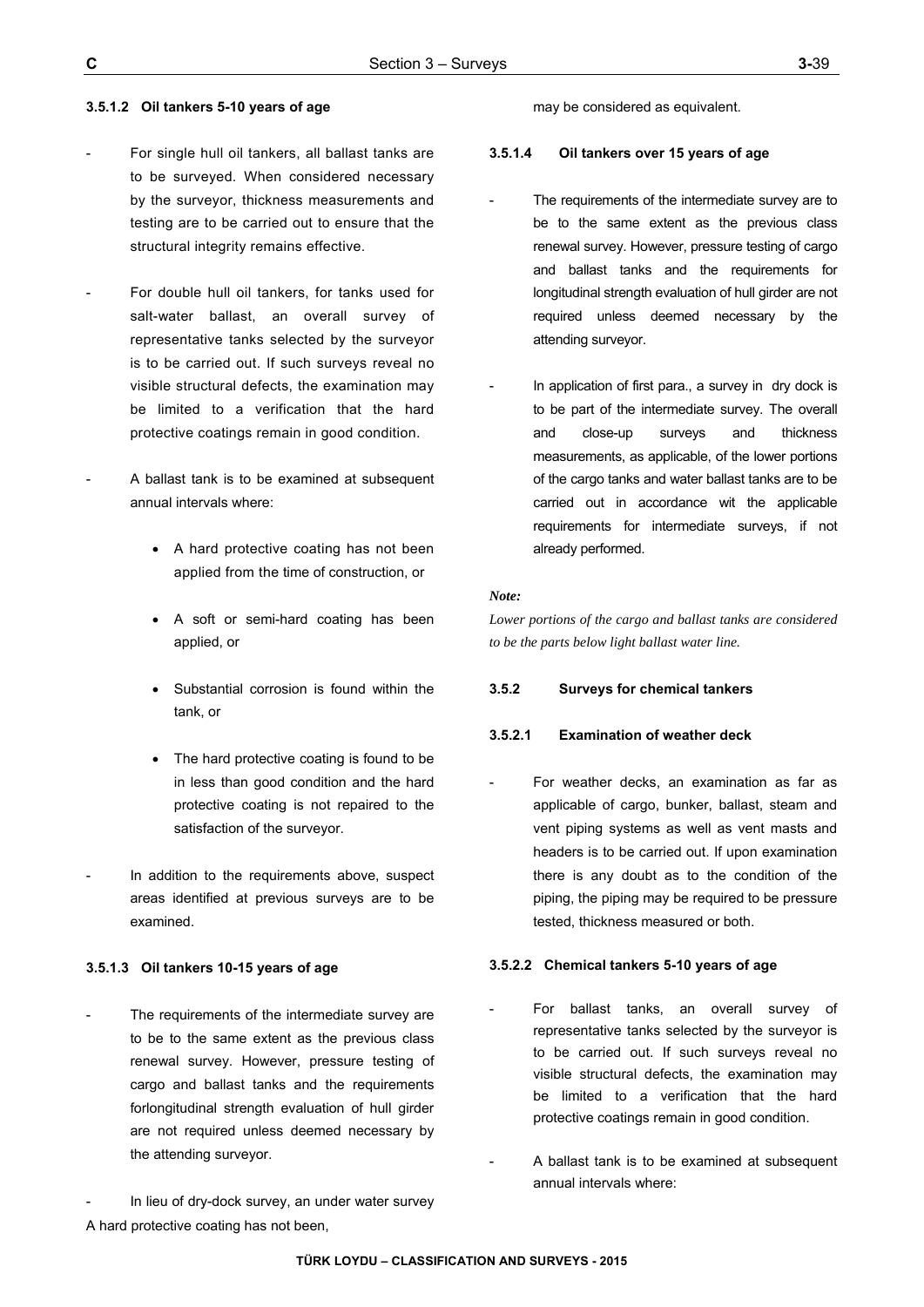- Applied from the time of construction, or
- A soft or semi-hard coating has been applied, or
- Substantial corrosion is found within the tank, or
- The hard protective coating is found to be in less than good condition and the hard protective coating is not repaired to the satisfaction of the surveyor.
- In addition to the requirements above, suspect areas identified at previous surveys are to be examined.

### **3.5.2.3 Chemical tankers 10-15 years of age**

- The requirements of the intermediate survey are to be to the same extent as the previous class renewal survey. However, pressure testing of cargo and ballast tanks is not required unless deemed necessary by the attending surveyor.
- In lieu of dry dock survey, an under water survey may be considered as equivalent.

#### **3.5.2.4 Chemical tankers over 15 years of age**

- The requirements of the intermediate survey are to be to the same extent as the previous class renewal survey. However, pressure testing of cargo and ballast tanks is not required unless deemed necessary by the attending surveyor.
- In application of first para., a survey in dry-dock is to be part of the intermediate survey. The overall and close-up surveys and thickness measurements, as applicable, of the lower portions of the cargo tanks and water ballast tanks are to be carried out in accordance with the applicable requirements for intermediate surveys, if not already performed.

#### *Note:*

*Lower portions of the cargo and ballast tanks are considered to be the parts below light ballast water line.* 

## **3.6 Liquefied gas tankers -additional requirements-**

The intermediate survey is preferably to be carried out with the ship in a gas-free condition. The extent of the testing required for the intermediate survey will normally be such that the survey cannot be carried out during a loading or discharging operation.

## **3.6.1 Ballast tanks**

- For ships between 5 and 10 years of age, an overall survey of representative ballast tanks is to be carried out. If there is no hard protective coating, soft or semi-hard coating or poor coating condition, the examination is to be extended to other ballast tanks of the same type.
- For ships over 10 years of age, an overall survey of all ballast tanks is to be carried out.
- If such examinations reveal no visible structural defects, the examination may be limited to verification that the corrosion prevention system remains efficient.
- For ballast tanks, excluding double bottom tanks, if there is no hard protective coating, soft or semi-hard coating, or poor coating condition and it is not renewed, the tanks in question are to be internally examined at annual intervals.
- When such conditions are found in double bottom ballast tanks, the tanks in question may be internally examined at annual intervals.
- The minimum requirements for close-up surveys at intermediate survey are given in Table 3.2.

#### **4. Machinery and Systems**

- **4.1 General (all ships)**
- **4.1.1 The survey is to cover the following items:**
- Performing of the following measurements:
	- Auxiliary diesel (s) crank web deflection, where relevant,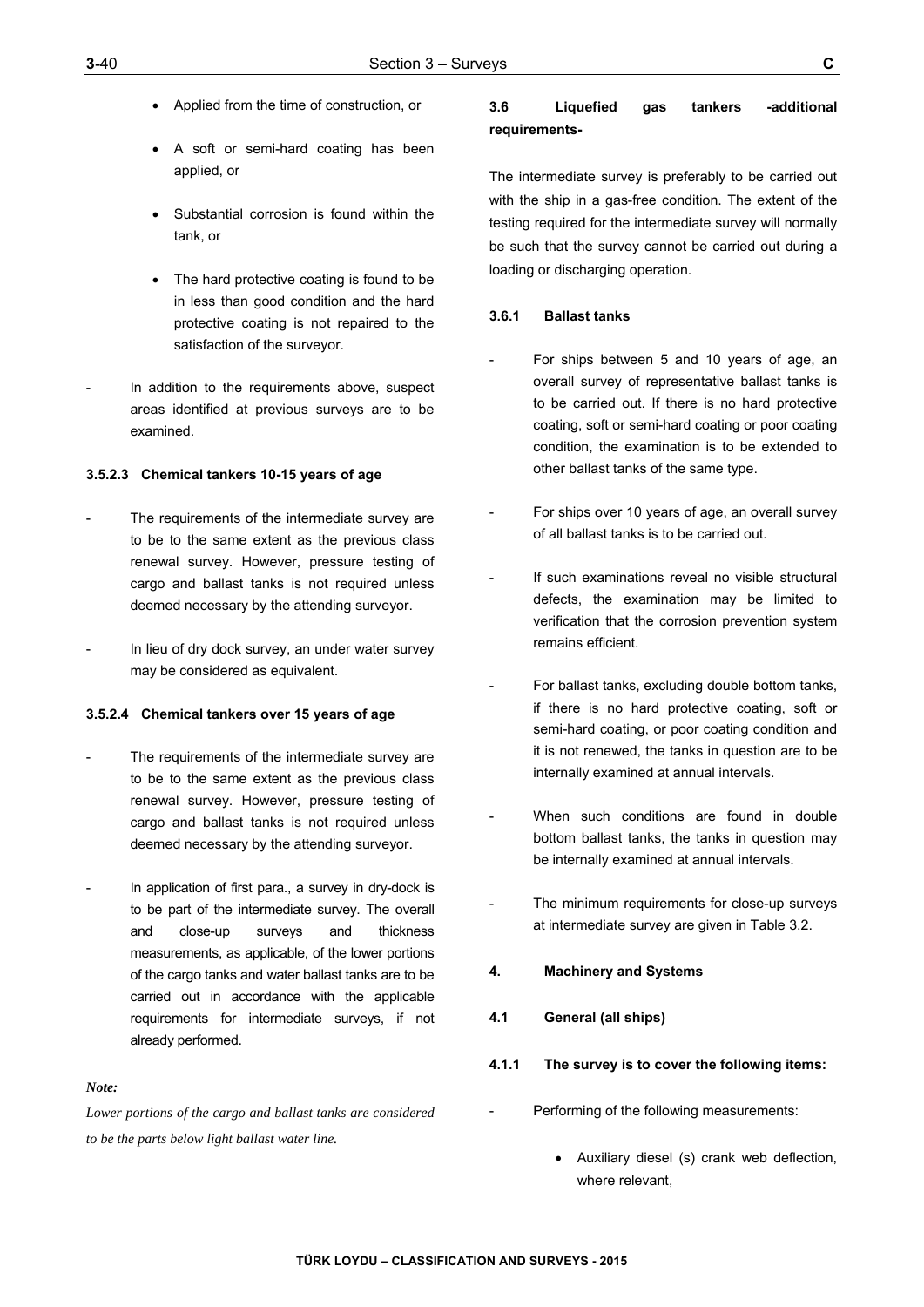- Main engine (s) crank web deflection,
- Axial thrust bearing clearance of shafting system,
- Axial thrust bearing clearance of main and auxiliary turbine rotors,
- Examination of electrical equipment in gasdangerous spaces with respect to corrosion, flameproof enclosures, correct rating of lamps, earthing, function testing of pressurized equipment and of associated alarms, insulation resistance testing of power circuits.
- Operational testing of the following:
- Emergency generating set, including emergency switchboard,
- Emergency bilge valve,
- Bilge, ventilation and monitoring systems for the carriage of dangerous goods,
- Drainage appliances of starting air and control air receivers,
- General operational test of the machinery for their unrestricted operability.

## **Table 3.2 Minimum requirements for close-up survey at hull intermediate surveys of liquefied gas tankers**

.

| $10 <$ age $\leq 15$                                                                                                              | Age $> 15$                                                                                                                                 |  |  |  |
|-----------------------------------------------------------------------------------------------------------------------------------|--------------------------------------------------------------------------------------------------------------------------------------------|--|--|--|
| Close-up survey of:                                                                                                               | Close-up survey of:                                                                                                                        |  |  |  |
| all web frames and both transverse bulkheads in a<br>representative ballast tank (1) and (2)                                      | all web frames and both transverse bulkheads in two<br>representative ballast tanks (1) and (2)                                            |  |  |  |
| the upper part of one web frame in another<br>representative ballast tank                                                         |                                                                                                                                            |  |  |  |
| one transverse bulkhead in another representative<br>ballast tank (2)                                                             |                                                                                                                                            |  |  |  |
| (1)<br>Complete transverse web frame including adjacent structural members.                                                       |                                                                                                                                            |  |  |  |
| (2)<br>Transverse bulkhead complete, including girder system and adjacent members, and adjacent longitudinal bulkhead structure.  |                                                                                                                                            |  |  |  |
|                                                                                                                                   |                                                                                                                                            |  |  |  |
| Note:                                                                                                                             |                                                                                                                                            |  |  |  |
| 1. Ballast tanks include topside, double hull side, double bottom, hopper side, or any combined arrangement of                    | <i>the</i>                                                                                                                                 |  |  |  |
| aforementioned, and peak tanks where fitted.                                                                                      |                                                                                                                                            |  |  |  |
|                                                                                                                                   | 2. For areas in tanks where protective coating is found to be in good condition, the extent of close-up survey may be specially            |  |  |  |
| considered by TL.                                                                                                                 |                                                                                                                                            |  |  |  |
|                                                                                                                                   | 3. For ships having independent tanks of type $C$ , with a midship section similar to that of a general cargo ship, the extent of close-up |  |  |  |
| surveys may be specially considered by TL.                                                                                        |                                                                                                                                            |  |  |  |
| 4. The extent of close-up surveys may be extended by the surveyor as deemed necessary, taking into account the maintenance of the |                                                                                                                                            |  |  |  |
| tanks under survey, the condition of the corrosion prevention system and also in the following cases:                             |                                                                                                                                            |  |  |  |
|                                                                                                                                   | in particular, in tanks having structural arrangements or details which have suffered defects in similar tanks, or on similar              |  |  |  |
| ships according to available information,                                                                                         |                                                                                                                                            |  |  |  |
| in tanks having structures approved with reduced scantlings.                                                                      |                                                                                                                                            |  |  |  |
|                                                                                                                                   |                                                                                                                                            |  |  |  |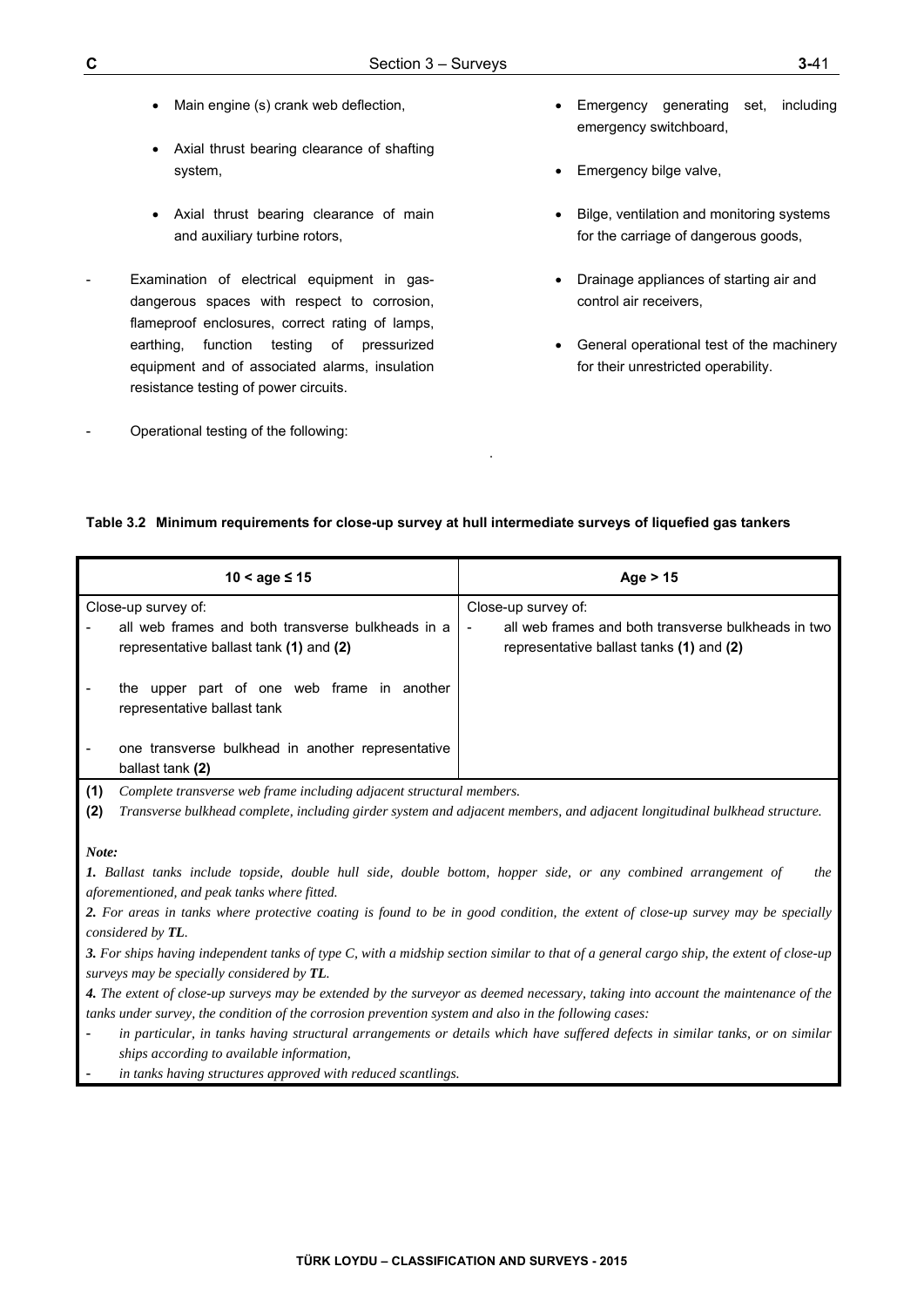**4.2 Oil and chemical tankers -additional requirements-**

#### **4.2.1 Surveys of oil tankers**

For ships over 15 years of age heating coils, tank cleaning apparatus and other equipment in cargo tanks, cofferdams and pipe tunnels within the cargo area are to be examined. Attachments of sacrificial anodes in tanks are to be examined

### **4.2.2 Surveys of chemical tankers**

- Examination of systems for cargo heating and cooling.
- Ships over 10 years of age, examination of fittings in way of the representative cargo tanks.

For ships over 15 years of age heating coils, tank cleaning apparatus and other equipment in cargo tanks, cofferdams and pipe tunnels within the cargo area are to be examined. Attachments of sacrificial anodes in tanks are to be examined.

## **4.3 Liquefied gas tankers -additional requirements-**

In addition to requirements listed in B 3.7 and B 4.6, the following additions are to be applied.

#### **4.3.1 Instrumentation and safety systems**

**4.3.1.1** The instrumentation of the cargo installation with regard to pressure, temperature and liquid level is to be visually examined and to be tested by changing the pressure, temperature and level as applicable and comparing with test instruments. Simulated testing may be accepted for sensors which are not accessible or for sensors located within cargo tanks or inerted hold spaces. The testing is to include testing of alarm and safety functions.

**4.3.1.2** The piping of the gas detection system is to be visually inspected for corrosion and damage as far as practicable. The integrity of the suction lines between suction points and analyzing units is to be verified as far as possible. Gas Detectors are to be calibrated or verified with sample gases.

**4.3.1.3** The emergency shutdown system is to be tested, without flow in the pipe lines, to verify that the system will cause the cargo pumps and compressors to stop.

#### **4.3.2 Electrical equipment**

Electrical equipment in gas-dangerous spaces and zones is to be examined as far as practicable with particular respect to the following:

- Protective earthing (Spot check),
- Integrity of enclosures,
- Damage of outer sheath of cables,
- Function testing of pressurized equipment and of associated alarms,
- Testing of systems for de-energizing non-certified safe electrical equipment located in spaces protected by air-locks, such as electrical motorrooms, cargo control rooms, etc.
- Testing of insulation resistance of circuits. Such measurements are only to be made when the ship is in a gas-free or inerted condition. Where proper records of testing are maintained consideration may be given to accepting recent readings by the ship's crew.

#### *Note:*

*See also IACS Rec. No.35 - Inspection and maintenance of electrical equipment installed in hazardous areas.* 

#### **4.3.3 Miscellaneous**

The instrumentation and safety systems for burning cargo as fuel are to be examined in accordance with the requirements of 4.3.1.1.

#### **D. Class Renewal Surveys**

#### **1. General**

**1.1** Class renewal survey is a major survey including visual examinations, measurements and testing of the hull and machinery, equipment and systems of sufficient extent to ensure that the ship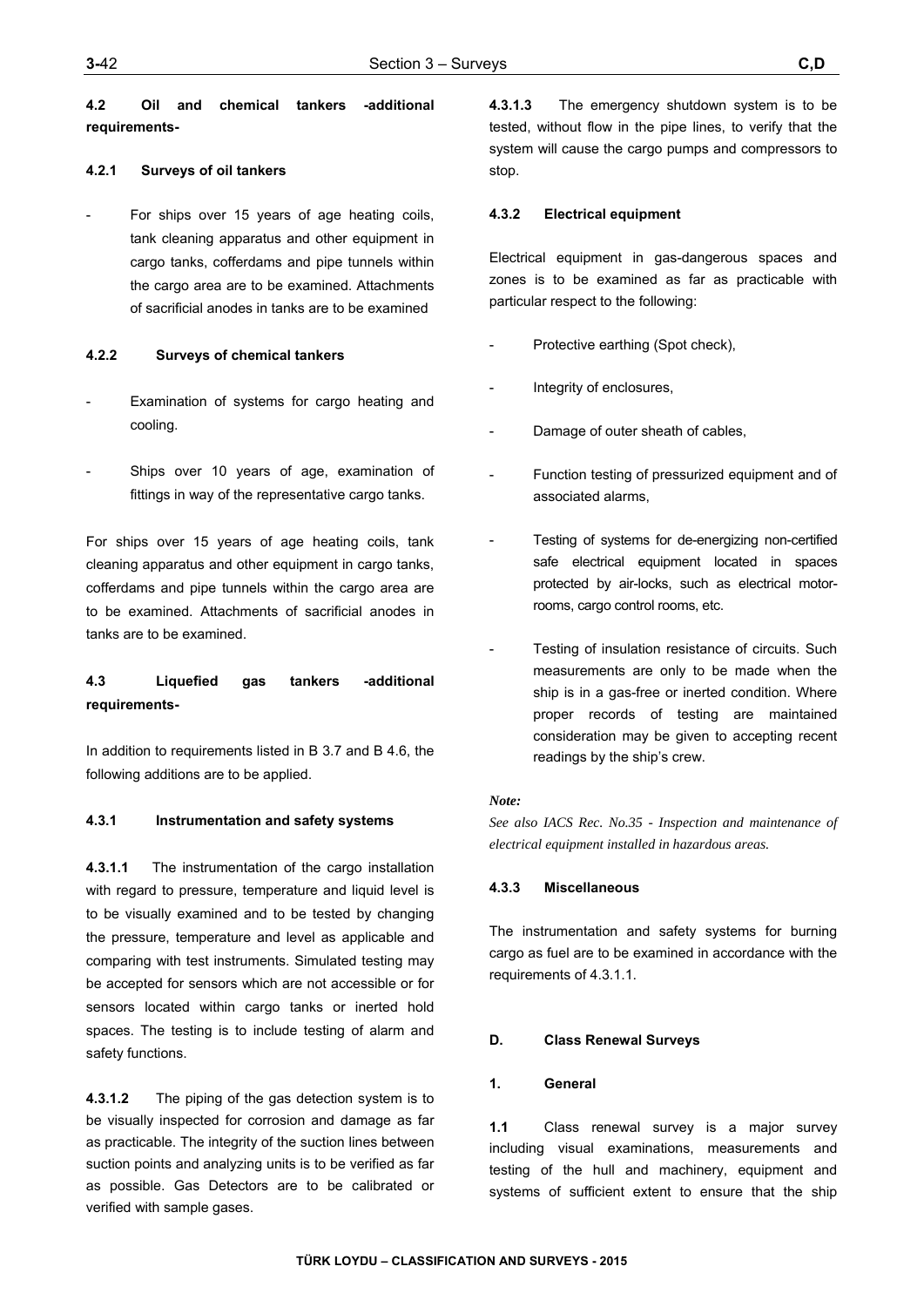complies with the relevant rule requirements and is in satisfactorily maintained condition.

**1.2** The required examinations, measurements and tests are to be carried out before the class renewal survey is regarded as completed.

**1.3** Possible deficiencies are to normally be rectified before the renewal survey is regarded as completed.

**TL** may accept that minor deficiencies, recorded as recommendation, are rectified within 3 months after the survey completion date.

**1.4** Class renewal surveys are to be performed to the extent of annual surveys with the following additions.

### **2. Hull and Equipment**

## **2.1 General (all ships)**

- **2.1.1** The survey is to cover the following items:
- The examination of the hull is to be supplemented by thickness measurements and testing, as stated in the following, to ensure that the structural integrity remains effective. The aim of the examination is to discover substantial corrosion, significant deformation, fractures, damages or other structural deterioration, that may be present.

Thickness measurements are to be carried out in accordance with Table 3.3. The surveyor may extend the thickness measurements as deemed necessary. When thickness measurements indicate substantial corrosion, the extent of thickness measurements is to be increased to determine areas of substantial corrosion. Table 3.1 may be used as guidance for these additional thickness measurements. These extended thickness measurements are to be carried out before the survey is credited as completed.

All bilge and ballast piping systems are to be examined and operationally tested to working pressure to attending surveyor's satisfaction to ensure that tightness and condition remain satisfactory.

- Examination of underwater parts **(4)**.

- The anchors and chain cables are to be ranged, examined and the required complement and condition verified. The chain locker, holdfasts, hawse pipes and chain stoppers are to be examined and pumping arrangements of the chain locker tested. At class renewal survey No. 2 and subsequent class renewal surveys, chain cables are to gauged and renewed in cases where their mean diameter is worn below the limits allowed by **TL**.
- All spaces including holds and their tween decks where fitted, double bottom, deep, ballast, peak and cargo tanks, pump rooms, pipe tunnels, duct keels, machinery spaces, dry spaces, cofferdams and voids are to be internally examined including the plating and framing, bilges and drain wells, sounding, venting, pumping and drainage arrangements. Internal examination of fuel oil, lub oil and fresh water tanks is to be carried out in accordance with Table 3.4.
- Engine room structure is to be examined. Particular attention is to be given to tank tops, shell plating in way of tank tops, brackets connecting side shell frames and tank tops, and engine room bulkheads in way of tank top and bilge wells. Particular attention is to be given to the sea suctions, sea water cooling pipes and overboard discharge valves and their connections to the shell plating. Where wastage is evident or suspect, thickness measurements are to be carried out, and renewals or repairs made when wastage exceeds allowable limits.
- Where provided, the condition of corrosion prevention system of ballast tanks is to be examined. For ballast tanks, excluding doublebottom tanks, where a hard protective coating is found in poor condition and it is not renewed, where soft or semi-hard coating has been applied, or where a hard protective coating was not applied from time of construction, the tanks in question are to be examined at annual intervals. Thickness measurements are to be carried out as deemed necessary by the surveyor.
- When such breakdown of hard protective coating is found in double bottom ballast tanks and it is not renewed, where a soft or semi-hard coating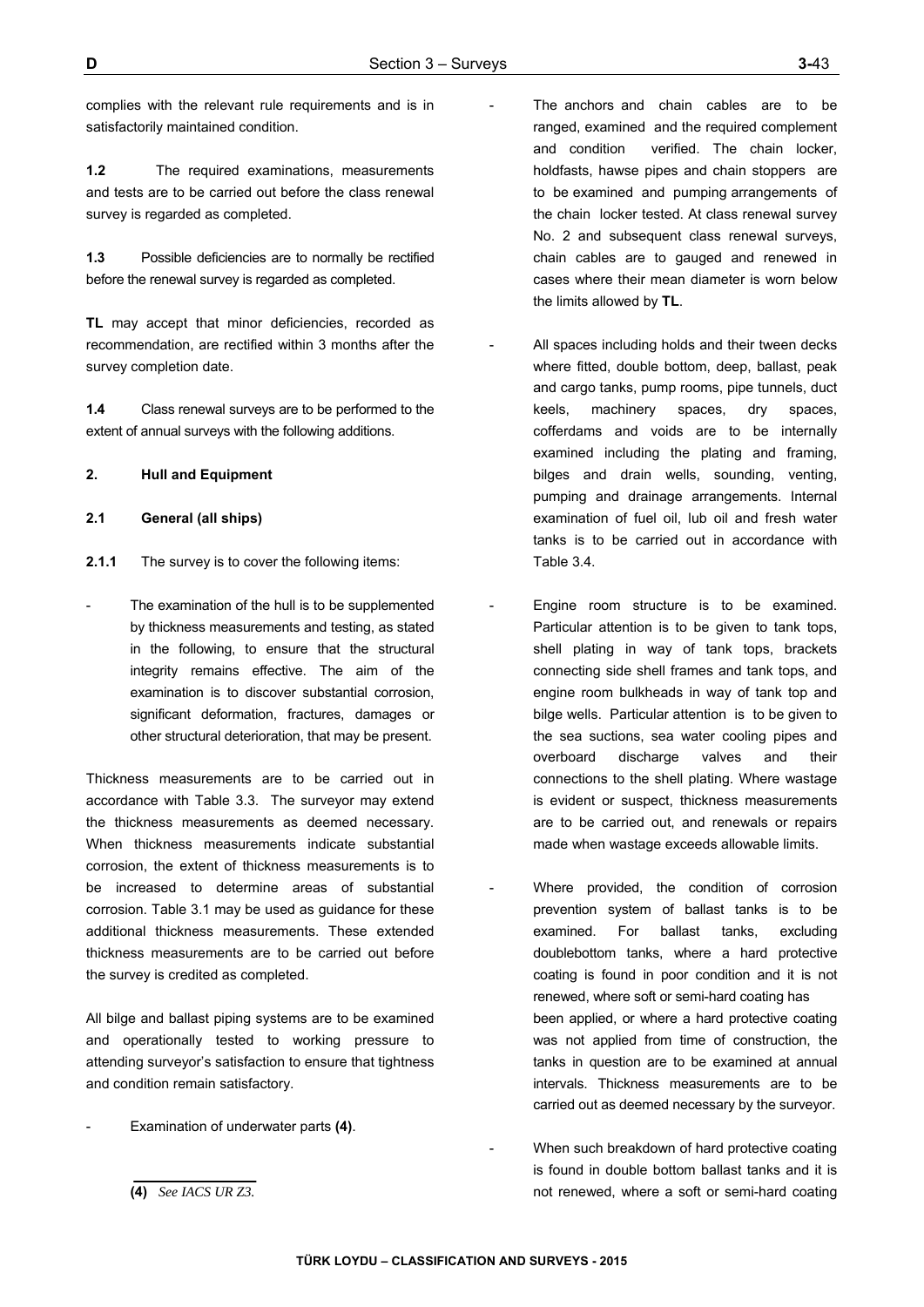has been applied, or where a hard protective coating was not applied from the time of construction, the tanks in question may be examined at annual intervals. When considered necessary by the surveyor, or where extensive corrosion exists, thickness measurements are to be carried out.

- Boundaries of double bottom, deep, ballast, peak, and other tanks, including holds adapted for the carriage of salt water ballast, are to be tested with a head of liquid to the top of air pipes or to near the top of hatches for ballast/cargo holds. Boundaries of fuel oil, lub oil and fresh water tanks are to be tested with a head of liquid to the highest point that liquid will rise under service conditions. Tank testing of fuel oil, lub oil and fresh water tanks may be specially considered based on a satisfactory external examination of the tank boundaries, and a confirmation from the master stating that the pressure testing has been carried out according to the requirements with satisfactory results. The surveyor may extend the testing as deemed necessary.
- Hatch covers and coamings are to be surveyed as follows:
	- A thorough inspection of the items listed in B, 3 for hatch covers and coamings, including close-up survey of hatch cover plating and hatch coaming plating, are to be carried out.
	- Checking of the satisfactory operation of all mechanically operated hatch covers is to be made, including stowage and securing in open position, proper fit and efficiency of sealing in closed conditions, operational testing of hydraulic and power components, wires, chains and link drives.
	- Checking the effectiveness of sealing arrangements of all hatch covers by hose testing or equivalent is to be carried out.
	- Checking the residual thickness of coamings, steel pontoon or hatch cover plating and stiffening members as deemed necessary by the Surveyor.

For all ships except for passenger ships, automatic air pipe heads are to be completely examined (both externally and internally) as indicated in Table 3.5. For designs where the inner parts cannot be properly inspected from outside, this is to include removal of the head from the air pipe. Particular attention is to be paid to the condition of the zinc coating in heads constructed from galvanised steel.

### **2.2 Passenger ships**

**2.2.1** For examination of structures in passenger ships generally arranged with superstructure extending over most of the ship length, having structures with discontinuities and sides penetrated by large openings, special attention to be given to the integrity of main structural members.

**2.2.2** Air pipe heads are to be examined as deemed necessary by the surveyor.

## **2.3 General dry cargo ships -additional requirements-**

#### **2.3.1 Examination of the hull**

All cargo holds, water ballast tanks, including double bottom tanks, pipe tunnels, cofferdams and void spaces bounding cargo holds, decks and outer hull are to be examined, and this examination is to be supplemented by thickness measurement (see 2.3.6) and testing (see 2.3.7) to ensure that the structural integrity remains effective.

## **2.3.2 Examination of piping systems**

All piping systems within the spaces stated in 2.3.1 are to be examined and operationally tested to working pressure to attending surveyor's satisfaction to ensure that tightness and condition remain satisfactory.

For surveys of automatic air pipes see 2.1.1.

#### **2.3.3 Hatch covers and coamings**

Thickness measurements of the hatch cover and coaming plating and stiffeners is to be carried out as given in Table 3.6.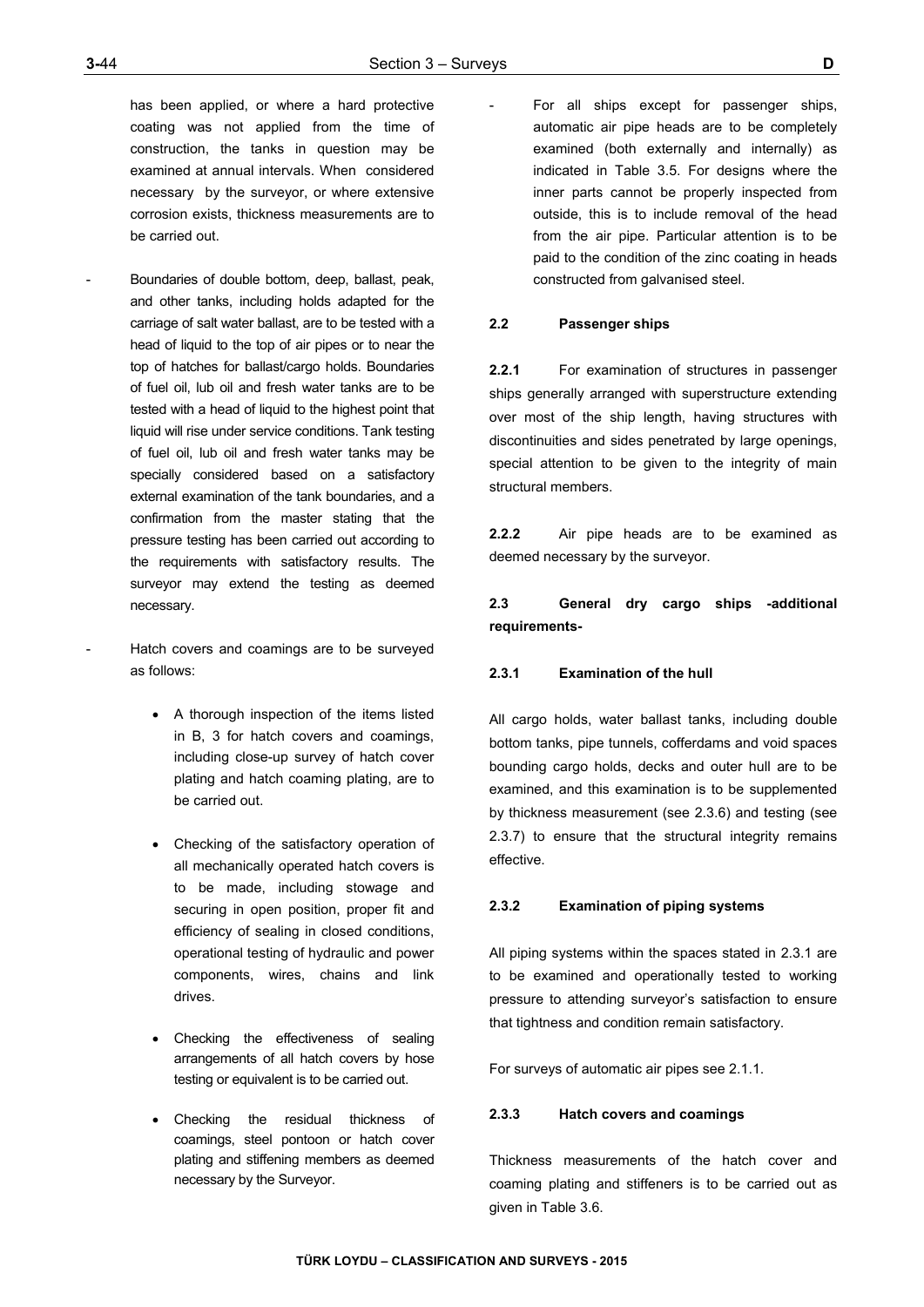| <b>Class renewal survey</b><br><b>No.1</b><br>Age $\leq 5$ | Class renewal survey<br>No.2<br>$5 <$ Age $\leq 10$                                                       | <b>Class renewal survey</b><br>No.3<br>$10 <$ Age $\leq 15$                                          | <b>Class renewal survey</b><br>No.4 and subsequent<br>$15 <$ Age                                                                                    |
|------------------------------------------------------------|-----------------------------------------------------------------------------------------------------------|------------------------------------------------------------------------------------------------------|-----------------------------------------------------------------------------------------------------------------------------------------------------|
| Suspect<br>1)<br>areas<br>throughout the vessel.           | 1)<br>Suspect<br>areas<br>throughout the vessel.                                                          | 1)<br>Suspect<br>areas<br>throughout the vessel.                                                     | 1)<br>Suspect<br>areas<br>throughout the vessel.                                                                                                    |
|                                                            | 2) One transverse section<br>of deck plating in way of a<br>cargo space within<br>the<br>amidships 0.5 L. | 2) Two transverse sections<br>within the amidships 0.5 L<br>in way of two different<br>cargo spaces. | 2) A minimum of three<br>transverse sections in way<br>of cargo spaces within the<br>amidships 0.5 L.                                               |
|                                                            |                                                                                                           | 3) All cargo holds hatch<br>and<br>covers<br>coamings<br>(plating and stiffeners).                   | 3) All cargo holds hatch<br>and<br>covers<br>coamings<br>(plating and stiffeners).                                                                  |
|                                                            |                                                                                                           | 4) Internals in forepeak and<br>after peak tanks.                                                    | 4) Internals in forepeak and<br>after peak tanks.                                                                                                   |
|                                                            |                                                                                                           |                                                                                                      | 5) All exposed main deck<br>plating full length.                                                                                                    |
|                                                            |                                                                                                           |                                                                                                      | 6) Representative exposed<br>superstructure deck plating<br>(роор,<br>bridge<br>and<br>forecastle deck).                                            |
|                                                            |                                                                                                           |                                                                                                      | Lowest strake<br>7)<br>and<br>strakes in way of tween<br>decks of all transverse<br>bulkheads in cargo spaces<br>together with internals in<br>way. |
|                                                            |                                                                                                           |                                                                                                      | All<br>8)<br>wind-and-water<br>strakes, port and starboard,<br>full length.                                                                         |
|                                                            |                                                                                                           |                                                                                                      | 9) All keel plates full length.<br>additional<br>bottom<br>Also.<br>plates in way of cofferdams,<br>machinery space and aft<br>end of tanks.        |
|                                                            |                                                                                                           |                                                                                                      | 10) Plating of sea chests.<br>Shell plating in way of<br>overboard discharges<br>as<br>considered necessary<br>by<br>the attending surveyor.        |

| Table 3.3 Minimum requirements for thickness measurements at class renewal survey |
|-----------------------------------------------------------------------------------|
|-----------------------------------------------------------------------------------|

*Notes:* 

**1.** *Thickness measurement locations are to be selected to provide the best representative sampling of areas likely to be most exposed to corrosion, considering cargo and ballast history and arrangement and condition of protective coatings.* 

**2.** *Thickness measurements of internals may be specially considered by the surveyor if the hard protective coating is in good condition.* 

**3.** *For ships less than 100 m. in length, the number of transverse sections required at class renewal survey no.3 may be reduced* 

*to one (1), and the number of transverse sections required at subsequent class renewal surveys may be reduced to two (2).* 

**4.** *For ships more than 100 m. in length, at class renewal survey no. 3, thickness measurements of exposed deck plating within amidships 0.5 L may be required.*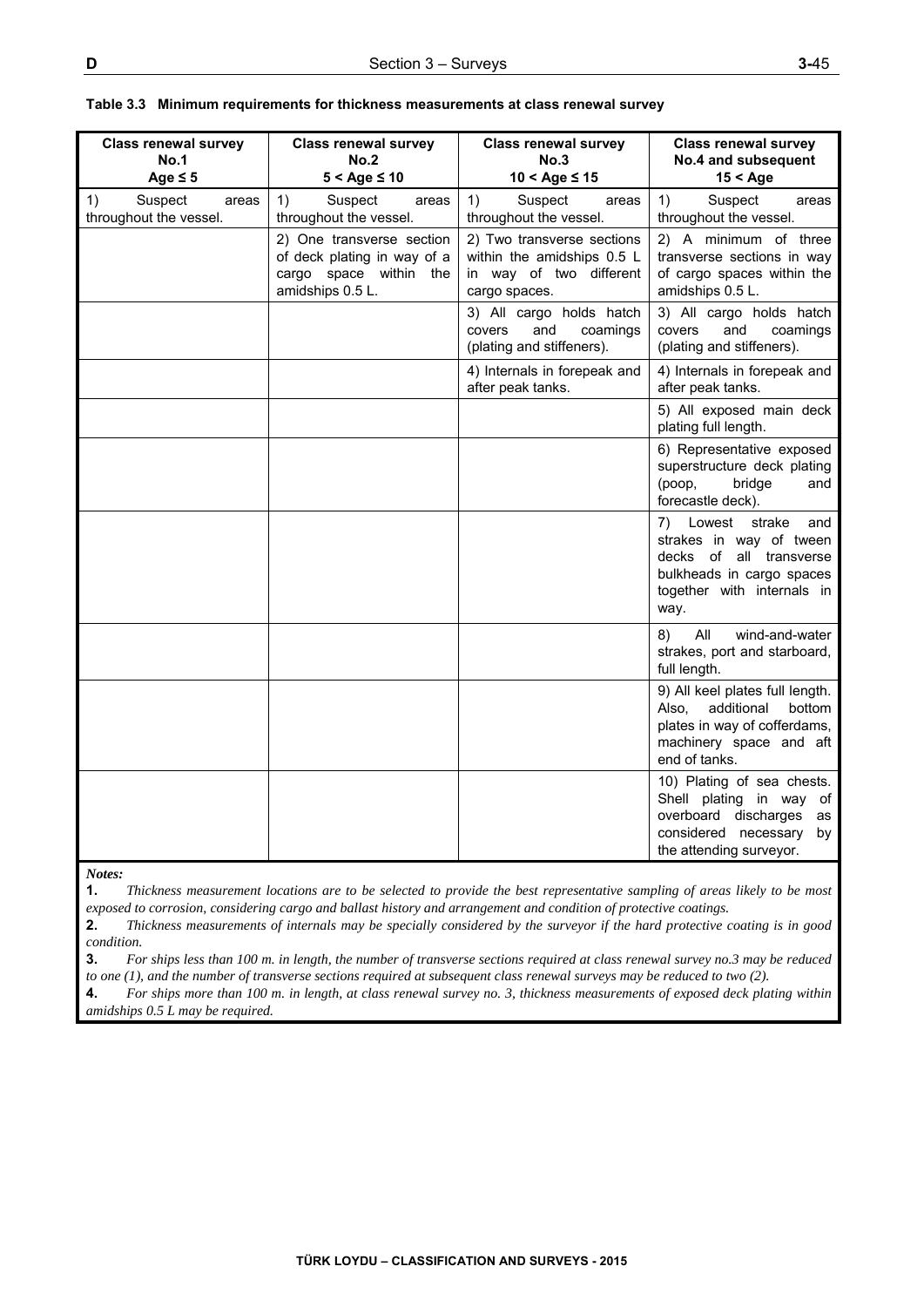# **Table 3.4 Minimum requirements for internal examination at hull class renewal surveys of fuel oil, lub oil and fresh water tanks**

| <b>Tank</b>           | <b>Class renewal</b><br>survey No.1<br>Age $\leq 5$ | <b>Class renewal</b><br>survey No.2<br>$5 <$ Age $\leq 10$ | <b>Class renewal</b><br>survey No.3<br>$10 <$ Age $\leq 15$ | <b>Class renewal</b><br>survey No.4 and<br>subsequent<br>$15 <$ Age |
|-----------------------|-----------------------------------------------------|------------------------------------------------------------|-------------------------------------------------------------|---------------------------------------------------------------------|
| Fuel oil bunker tanks |                                                     |                                                            |                                                             |                                                                     |
| - Engine room         | None                                                | None                                                       | One                                                         | One                                                                 |
| - Cargo length area   | None                                                | One                                                        | Two                                                         | Half, minimum 2                                                     |
| Lub oil               | None                                                | None                                                       | None                                                        | One                                                                 |
| Fresh water           | None                                                | One                                                        | All                                                         | All                                                                 |
| Notes:                |                                                     |                                                            |                                                             |                                                                     |

**1.** *These requirements apply to tanks of integral (structural) type.* 

**2.** *If a selection of tanks is accepted to be examined, then different tanks are to be examined at each class renewal survey, on a rotational basis.* 

**3.** *Peak tanks (all uses) are subject to internal examination at each class renewal survey.* 

**4.** *At class renewal survey No.3 and subsequent surveys, one deep tank for fuel oil in the cargo length area is to be included, if fitted.* 

## **Table 3.5 Survey requirements for automatic pipe heads at class renewal surveys**

| Class renewal survey No.1<br>Age $\leq$ 5                                                                                                                         | Class renewal survey No.2<br>$5 <$ Age $\leq 10$                                                                                                                                                      | Class renewal survey No.3 and<br>subsequent<br>$10 <$ Age |
|-------------------------------------------------------------------------------------------------------------------------------------------------------------------|-------------------------------------------------------------------------------------------------------------------------------------------------------------------------------------------------------|-----------------------------------------------------------|
| - Two air pipe heads, one port and<br>starboard, located on the<br>one<br>exposed decks, in the forward 0.25 L,<br>preferably air pipes serving ballast<br>tanks. | - All air pipe heads located on the<br>exposed decks in the forward 0.25 L.<br>- At least 20% of air pipe heads on the<br>exposed decks serving spaces aft of<br>0.25 L, preferably air pipes serving | - All air pipe heads located on the<br>exposed decks      |
| - Two air pipe heads, one port and<br>one starboard, on exposed decks,<br>serving spaces aft of 0.25 L,<br>preferably air pipes serving ballast<br>tanks.         | ballast tanks.                                                                                                                                                                                        |                                                           |
| $(1)$ $(2)$<br>(1)                                                                                                                                                | $(1)$ $(2)$<br>The selection of air pine heads to be examined is left to the attending surveyor                                                                                                       | (3)                                                       |

**(1)** *The selection of air pipe heads to be examined is left to the attending surveyor.* 

**(2)** *According to the results of this examination, the surveyor may require the examination of other heads located on the exposed decks.* 

**(3)** *Exemption may be considered for air pipe heads where there is substantial evidence of replacement after the last class renewal survey.*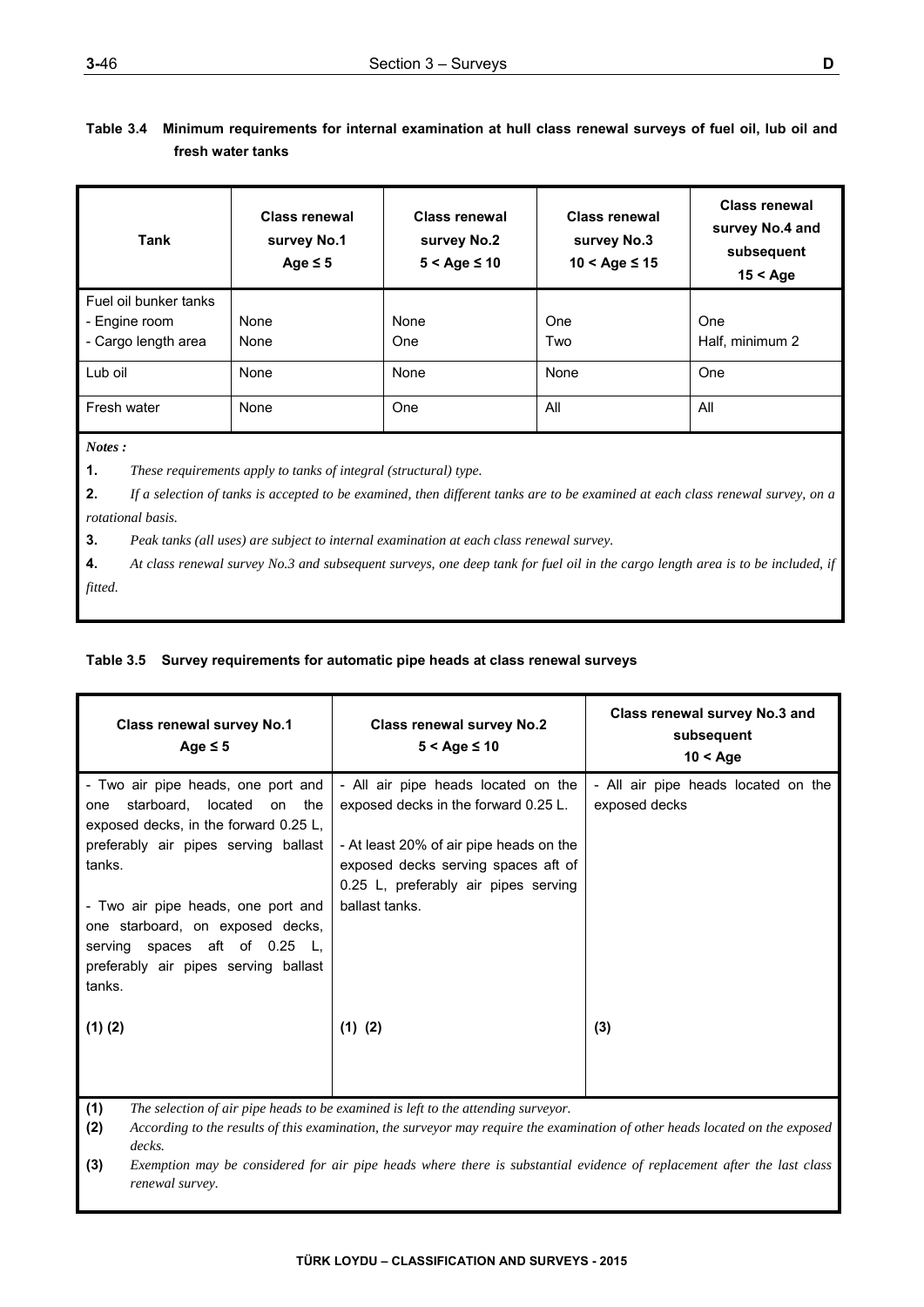## **2.3.4 Dry dock survey**

A survey in dry dock is to be a part of the class renewal survey. The overall and close-up surveys and thickness measurements, as applicable, of lower portions of the cargo holds and water ballast tanks are to be carried out in accordance with the applicable requirements for class renewal surveys, if not already performed.

#### **2.3.5 Extent of overall and close-up survey**

**2.3.5.1** An overall survey of all tanks and spaces, excluding fuel oil, lub oil and fresh water tanks, is to be carried out at each class renewal survey.

For fuel oil, lub oil and fresh water tanks, see Table 3.4 above.

**2.3.5.2** The minimum requirements for close-up surveys at class renewal survey are given in Table 3.7.

**2.3.5.3** The surveyor may extend the close-up survey as deemed necessary taking into account the maintenance of the spaces under survey, the condition of corrosion prevention system and where spaces have structural arrangements or details which have suffered defects in similar spaces or on similar ships according to available information.

**2.3.5.4** For areas in spaces where hard protective coatings are found to be in a good condition, the extent of close-up surveys according to Table 3.7 may be specially considered.

#### **2.3.6 Extent of thickness measurements**

**2.3.6.1** The minimum requirements for thickness measurements at class renewal surveys are given in Table 3.6.

**2.3.6.2** Representative thickness measurement to determine both general and local levels of corrosion in the shell frames and their end attachments in all cargo holds and water ballast tanks is to be carried out. Thickness measurement is also to be carried out to determine the corrosion levels on the transverse bulkhead plating. The thickness measurements may be dispensed with provided the surveyor is satisfied by the close-up examination, that there is no structural diminution, and the hard protective coating where applied remains efficient.

**2.3.6.3** The surveyor may extend the thickness measurements as deemed necessary. When thickness measurements indicate substantial corrosion, the extent of thickness measurements is to be increased to determine the extent of areas of substantial corrosion.

Table 3.1 may be used as guidance for these additional thickness measurements.

**2.3.6.4** For areas in tanks where hard protective coatings are found to be in a good condition, the extent of thickness measurement according to Table 3.6 may be specially considered.

**2.3.6.5** Transverse sections are to be chosen where the largest reductions are suspected to occur or are revealed from deck plating measurements.

### **2.3.7 Extent of tank testing**

**2.3.7.1** All boundaries of water ballast tanks and deep tanks used for water ballast within the cargo length area are to be pressure tested. For fuel oil tanks, the representative tanks are to be pressure tested.

**2.3.7.2** The surveyor may extend the tank testing as deemed necessary.

**2.3.7.3** Tank testing of fuel oil tanks is to be carried out with a head of liquid to the highest point that liquid will rise under service conditions. Tank testing of fuel oil tanks may be specially considered base on a satisfactory external examination of the tank boundaries, and a confirmation from the master stating that the pressure testing has been carried out according to the requirements with satisfactory results.

## **2.3.8 Additional requirements for single hold cargo ships after determining compliance with SOLAS II-1/23-3 and II-1/25**

For ships complying with the requirements of SOLAS II-1/23-3 and II-1/25 for hold water level detectors, the class renewal survey is to include an examination and a test, at random, of the water ingress detection system and of their alarms.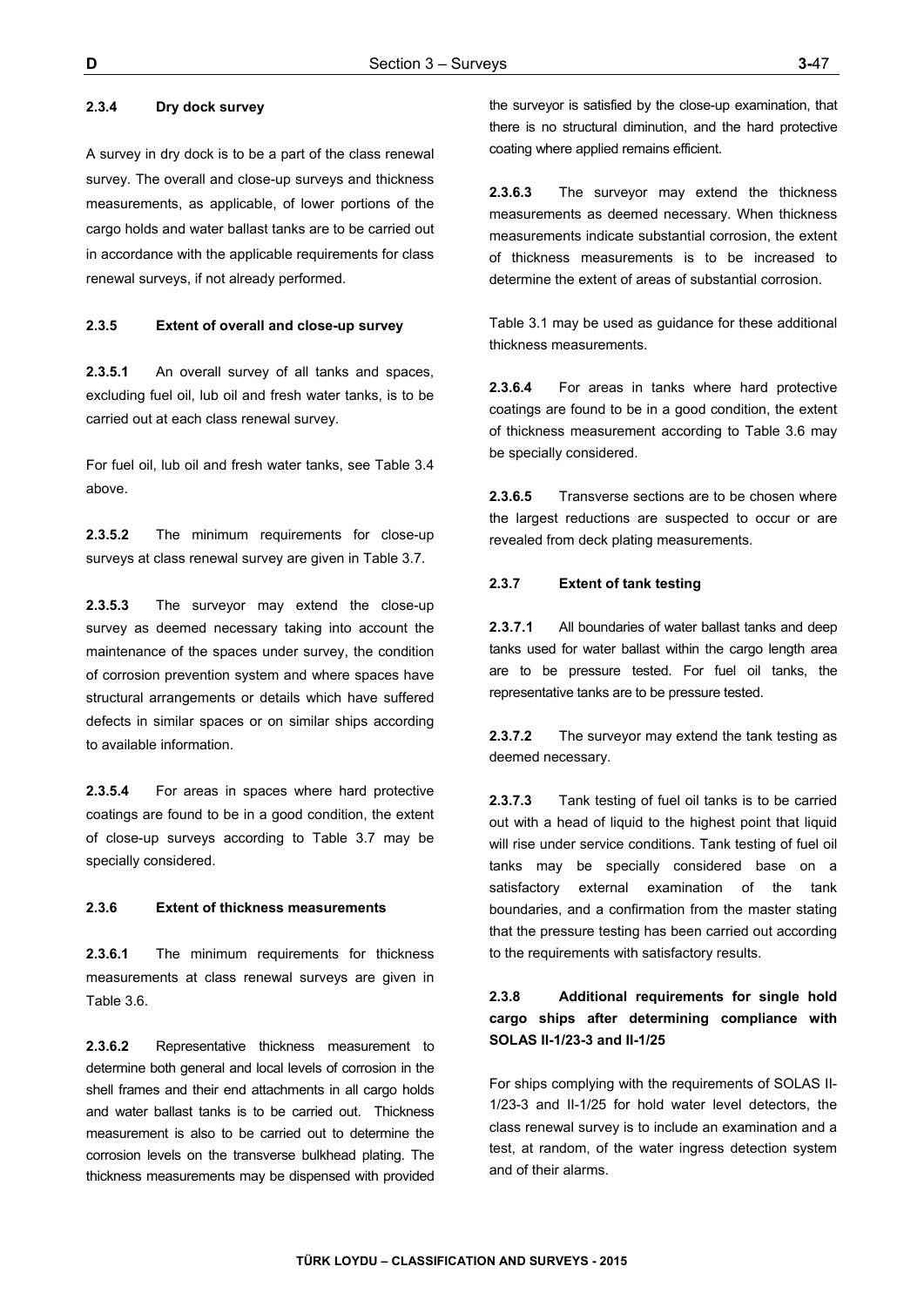| <b>Class renewal survey</b>      | <b>Class renewal survey</b>                                                                                                                                                                                                                                                                                                                     | <b>Class renewal survey</b>                                                                                                                                                                                                                                                                                                                                                                                                                                                                                                                              | <b>Class renewal survey</b>                                                                                                                                                                                                                                                                                                                                                                                                                                                                                                                        |
|----------------------------------|-------------------------------------------------------------------------------------------------------------------------------------------------------------------------------------------------------------------------------------------------------------------------------------------------------------------------------------------------|----------------------------------------------------------------------------------------------------------------------------------------------------------------------------------------------------------------------------------------------------------------------------------------------------------------------------------------------------------------------------------------------------------------------------------------------------------------------------------------------------------------------------------------------------------|----------------------------------------------------------------------------------------------------------------------------------------------------------------------------------------------------------------------------------------------------------------------------------------------------------------------------------------------------------------------------------------------------------------------------------------------------------------------------------------------------------------------------------------------------|
| Age $\leq 5$                     | $5 <$ Age $\leq 10$                                                                                                                                                                                                                                                                                                                             | $10 <$ Age ≤ 15                                                                                                                                                                                                                                                                                                                                                                                                                                                                                                                                          | $15 <$ Age                                                                                                                                                                                                                                                                                                                                                                                                                                                                                                                                         |
| <b>No.1</b><br>1. Suspect areas. | <b>No.2</b><br>1. Suspect areas.<br>2. One transverse section<br>of deck plating in way of a<br>cargo space within the<br>amidships 0.5 L.<br>3.<br><b>Measurements</b><br>for<br>general assessment<br>and<br>of<br>recording<br>corrosion<br>pattern of those structural<br>members subject to close-<br>up survey according to<br>Table 3.7. | No.3<br>1. Suspect areas.<br>2. Two transverse sections<br>within the amidships 0.5 L<br>in way of two different<br>cargo spaces.<br><b>Measurements</b><br>3.<br>for<br>general assessment and<br>of<br>recording<br>corrosion<br>pattern of those structural<br>members subject to close-<br>up survey according to<br>Table 3.7.<br>4. Within the cargo length<br>area, each deck<br>plate<br>outside line of cargo hatch<br>openings.<br>All<br>wind<br>and<br>water<br>5.<br>strakes within the cargo<br>length area.<br>6. Selected wind and water | No.4 and subsequent<br>1. Suspect areas.<br>2. Within the cargo length<br>area:<br>a) A minimum of three<br>transverse sections within<br>the amidships 0.5 L.<br>b) Each deck<br>plate<br>outside line of cargo hatch<br>openings.<br>c) Each bottom plate,<br>including lower turn of bilge.<br>d) Duct keel or pipe<br>tunnel plating and internals.<br>Measurements<br>3.<br>for<br>general assessment and<br>of<br>recording<br>corrosion<br>pattern of those structural<br>members subject to close-<br>up survey according to<br>Table 3.7. |
|                                  |                                                                                                                                                                                                                                                                                                                                                 | strakes outside the cargo<br>length area.                                                                                                                                                                                                                                                                                                                                                                                                                                                                                                                | 4. All wind and<br>water<br>strakes full length.                                                                                                                                                                                                                                                                                                                                                                                                                                                                                                   |

## **Table 3.6 Minimum requirements for the thickness measurements at hull class renewal surveys of general dry cargo ships**

*Notes:* 

**1**. *Thickness measurement locations should be selected to provide the best representative sampling of areas likely to be most exposed to corrosion, considering cargo and ballast history and arrangement and condition of protective coatings.* 

**2.** *For ships less than 100 m. in length, the number of transverse sections required at class renewal survey No. 3 may be reduced to one and the number of transverse sections at class renewal survey No. 4 and subsequent surveys may be reduced to two.*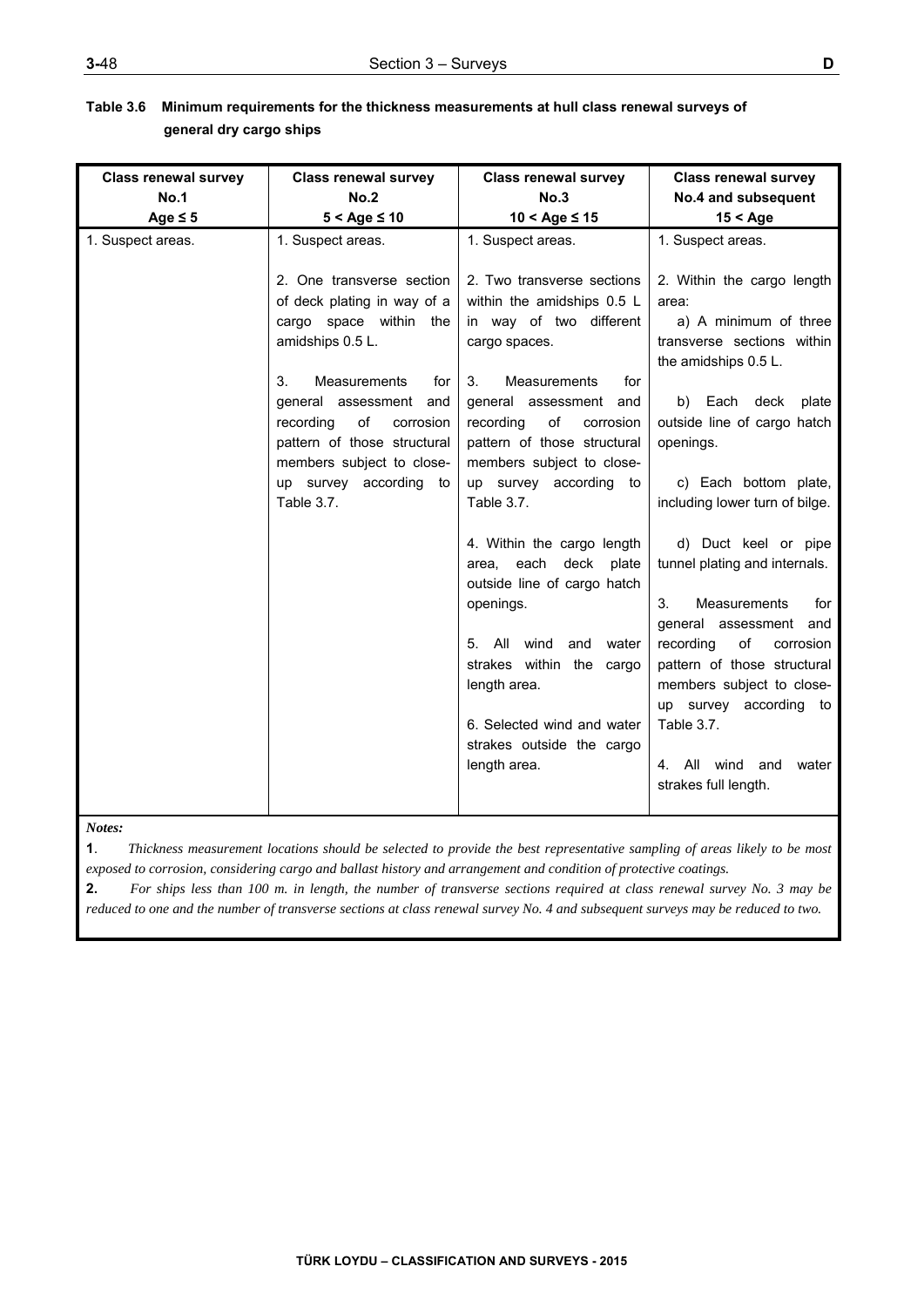| <b>Class renewal survey</b>                                                                                                                                                                                                                                           | <b>Class renewal survey</b>                                                                                                                                                                                                                                                                                                                                                                                                                                                                                                                                                                                                                                                                                      | <b>Class renewal survey</b>                                                                                                                                                                                                                                                                                                                                                                                                                                                                                                                                                                                                                                                                                                       | <b>Class renewal survey</b>                                                                                                                                                                                             |
|-----------------------------------------------------------------------------------------------------------------------------------------------------------------------------------------------------------------------------------------------------------------------|------------------------------------------------------------------------------------------------------------------------------------------------------------------------------------------------------------------------------------------------------------------------------------------------------------------------------------------------------------------------------------------------------------------------------------------------------------------------------------------------------------------------------------------------------------------------------------------------------------------------------------------------------------------------------------------------------------------|-----------------------------------------------------------------------------------------------------------------------------------------------------------------------------------------------------------------------------------------------------------------------------------------------------------------------------------------------------------------------------------------------------------------------------------------------------------------------------------------------------------------------------------------------------------------------------------------------------------------------------------------------------------------------------------------------------------------------------------|-------------------------------------------------------------------------------------------------------------------------------------------------------------------------------------------------------------------------|
| <b>No.1</b>                                                                                                                                                                                                                                                           | No.2                                                                                                                                                                                                                                                                                                                                                                                                                                                                                                                                                                                                                                                                                                             | No.3                                                                                                                                                                                                                                                                                                                                                                                                                                                                                                                                                                                                                                                                                                                              | No.4 and subsequent                                                                                                                                                                                                     |
|                                                                                                                                                                                                                                                                       |                                                                                                                                                                                                                                                                                                                                                                                                                                                                                                                                                                                                                                                                                                                  |                                                                                                                                                                                                                                                                                                                                                                                                                                                                                                                                                                                                                                                                                                                                   |                                                                                                                                                                                                                         |
| Age $\leq$ 5<br>(A) Selected shell frames in<br>one forward and one aft<br>cargo hold and<br>associated tween deck<br>spaces.<br>(B) One selected cargo hold<br>transverse bulkhead.<br>(D) All cargo holds hatch<br>covers and coamings<br>(plating and stiffeners). | $5 <$ Age $\leq 10$<br>(A) Selected shell frames<br>all cargo holds and<br>in<br>tween deck spaces.<br>(B) One transverse<br>bulkhead in each cargo<br>hold.<br>(B) Forward and aft<br>transverse bulkhead in<br>one side ballast tank,<br>including stiffening<br>system.<br>(C) One transverse webs<br>with associated plating<br>and framing in two<br>representatives water<br>ballast tanks of each<br>type (i.e. topside,<br>hopper side, side tank<br>or double bottom tank).<br>(D) All cargo hold hatch<br>covers and coamings<br>(plating and stiffeners).<br>(E) Selected areas of all<br>deck plating and<br>under deck structure<br>inside line of hatch<br>openings between<br>cargo hold hatches. | $10 <$ Age $\leq 15$<br>(A) All shell frames in the<br>forward lower cargo<br>hold and 25% frames in<br>each of the remaining<br>cargo holds and tween<br>deck spaces including<br>upper and lower end<br>attachments and<br>adjacent shell plating.<br>(B) All cargo holds<br>transverse bulkheads.<br>(B) All transverse<br>bulkheads in ballast<br>tanks, including<br>stiffening system.<br>(C) All transverse webs<br>with associated plating<br>and framing in each<br>water ballast tank.<br>(D) All cargo hold hatch<br>covers and coamings<br>(plating and stiffeners).<br>(E) All deck plating and<br>under deck structure<br>inside line of hatch<br>openings between<br>cargo hold hatches.<br>(F) All areas of inner | $15 <$ Age<br>(A) All shell frames in all<br>cargo holds and<br>tween deck spaces<br>including upper and<br>lower end attachments<br>and adjacent shell<br>plating.<br>Areas (B-F) as for Class<br>Renewal Survey No.3. |
|                                                                                                                                                                                                                                                                       | Selected areas of inner<br>(F)<br>bottom plating.                                                                                                                                                                                                                                                                                                                                                                                                                                                                                                                                                                                                                                                                | bottom plating.                                                                                                                                                                                                                                                                                                                                                                                                                                                                                                                                                                                                                                                                                                                   |                                                                                                                                                                                                                         |
| (A)<br>Cargo hold transverse frames.<br>(B)<br>(C)<br>(D)<br>(E)<br>(F)<br>Inner bottom plating.                                                                                                                                                                      | Cargo hold transverse bulkhead plating, stiffeners and girders.<br>Transverse web frame or watertight transverse bulkhead in water ballast tanks.<br>Cargo hold hatch covers and coamings.<br>Deck plating and under deck structure inside line of hatch openings between cargo hold hatches.                                                                                                                                                                                                                                                                                                                                                                                                                    |                                                                                                                                                                                                                                                                                                                                                                                                                                                                                                                                                                                                                                                                                                                                   |                                                                                                                                                                                                                         |
| Note: Close-up survey of cargo hold transverse bulkheads to be carried out at the following levels:<br>Immediately above the inner bottom and immediately above the tween decks, as applicable.<br>Mid-height of the bulkheads for holds without tween decks.         |                                                                                                                                                                                                                                                                                                                                                                                                                                                                                                                                                                                                                                                                                                                  |                                                                                                                                                                                                                                                                                                                                                                                                                                                                                                                                                                                                                                                                                                                                   |                                                                                                                                                                                                                         |

## **Table 3.7 Minimum requirements for close-up survey at hull class renewal surveys of general dry cargo ships**

Immediately below the main deck plating and tween deck plating.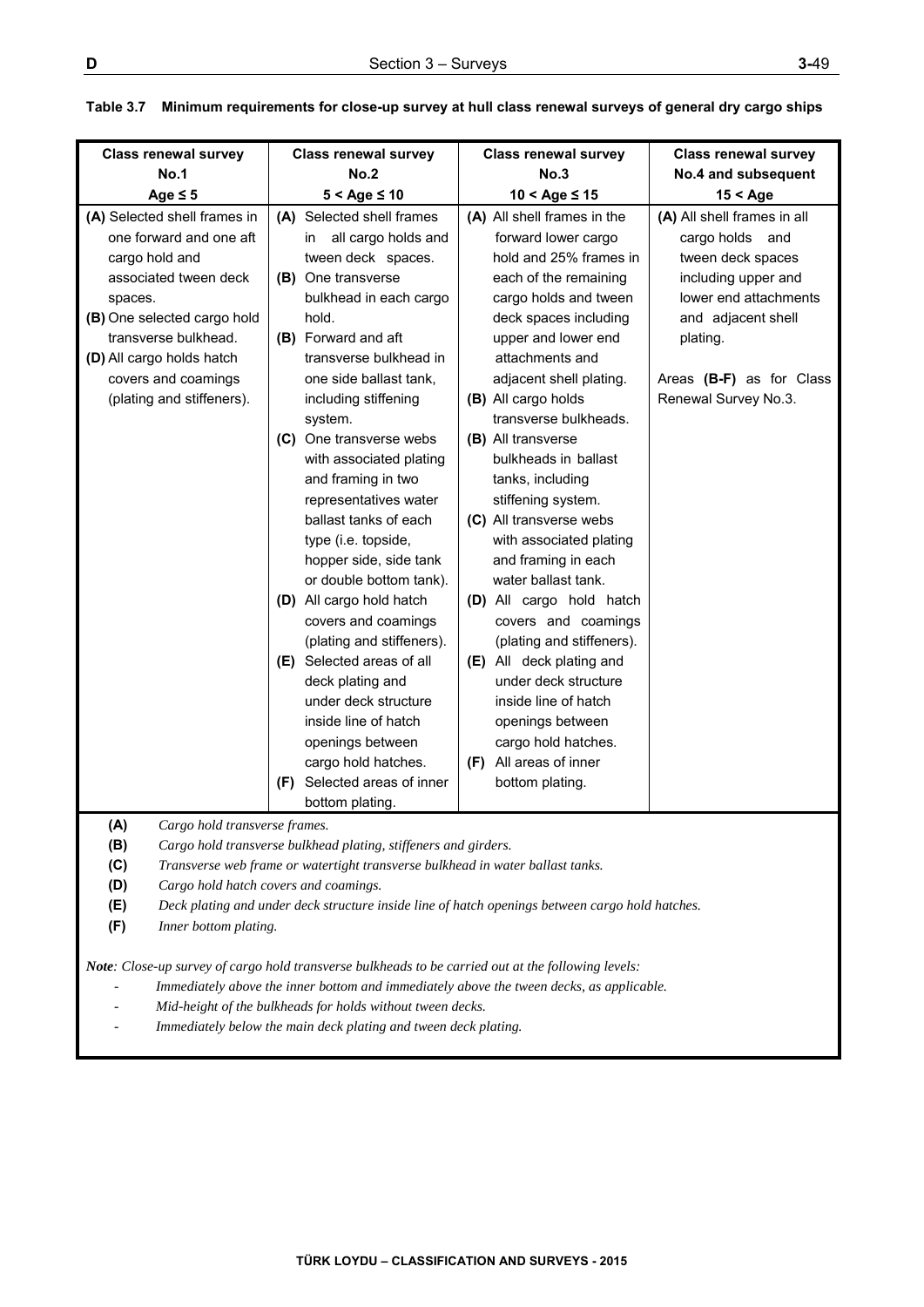## **2.4 Single skin bulk carriers –additional requirements-**

All cargo holds, Ballast Tanks, including double bottom tanks, pipe tunnels,cofferdams and void spaces bounding cargo holds, decks and outer hull are to be examined, and this examination is to be supplemented by thickness measurement and testing as required in 2.4.2 and 2.4.3, to ensure that the structural integrity remains effective. The aim of the examination is to discover Substantial Corrosion, significant deformation, fractures, damages or other structural deterioration, that may be present.

All piping systems within the above spaces are to be examined and operationally tested to working pressure to attending Surveyor's satisfaction to ensure that tightness and condition remain satisfactory

The survey extent of ballast tanks converted to void spaces is to be specially considered in relation to the requirements for ballast tanks.

A survey in dry dock is to be a part of the class renewal survey. The overall and close-up surveys and thickness measurements, as applicable, of the lower portions of the cargo holds and ballast tanks are to be carried out in accordance with the applicable requirements for class renewal survey, if not already performed.

#### *Note:*

*Lower portions of the cargo holds and ballast tanks are considered to be the parts below light ballast water line.*

#### **2.4.1 Extent of overall and close-up surveys**

**2.4.1.1** An overall survey of all tanks and spaces is to be carried out at each class renewal survey. Fuel oil tanks in the cargo length area are to be surveyed as stated in Table 3.8.

**2.4.1.2** The minimum requirements for close-up surveys at class renewal survey are given in Table 3.9.

**2.4.1.3** The Surveyor may extend the close-up survey as deemed necessary taking into account the maintenance of the spaces under survey, the condition of the corrosion prevention system and where spaces have structural arrangements or details which have suffered defects in similar spaces or on similar ships according to available information.

# **Table 3.8 Minimum requirements for surveys of fuel oil tanks in the cargo length area at hull class renewal surveys of single and double skin bulk carriers**

| <b>Class renewal survey</b><br>No.1<br>Age $\leq 5$ | <b>Class renewal survey</b><br>No.2<br>$5 <$ Age $\leq 10$ | <b>Class renewal survey</b><br>No.3<br>$10 < A$ ge ≤ 15 | <b>Class renewal survey</b><br>No.4 and subsequent<br>$15 <$ Age |
|-----------------------------------------------------|------------------------------------------------------------|---------------------------------------------------------|------------------------------------------------------------------|
| None                                                | One                                                        | Two                                                     | Half, minimum two                                                |
|                                                     |                                                            |                                                         |                                                                  |

*Notes :* 

**1.** *These requirements apply to tanks of integral (structural) type.* 

**2.** *If a selection of tanks is accepted to be examined, then different tanks are to be examined at each class renewal survey, on a rotational basis.* 

**3.** *Peak tanks (all uses) are subject to internal examination at each class renewal survey.* 

**4.** *At class renewal survey No. 3 and subsequent class renewal surveys, one deep tank for fuel oil in the cargo area is to be included, if fitted.*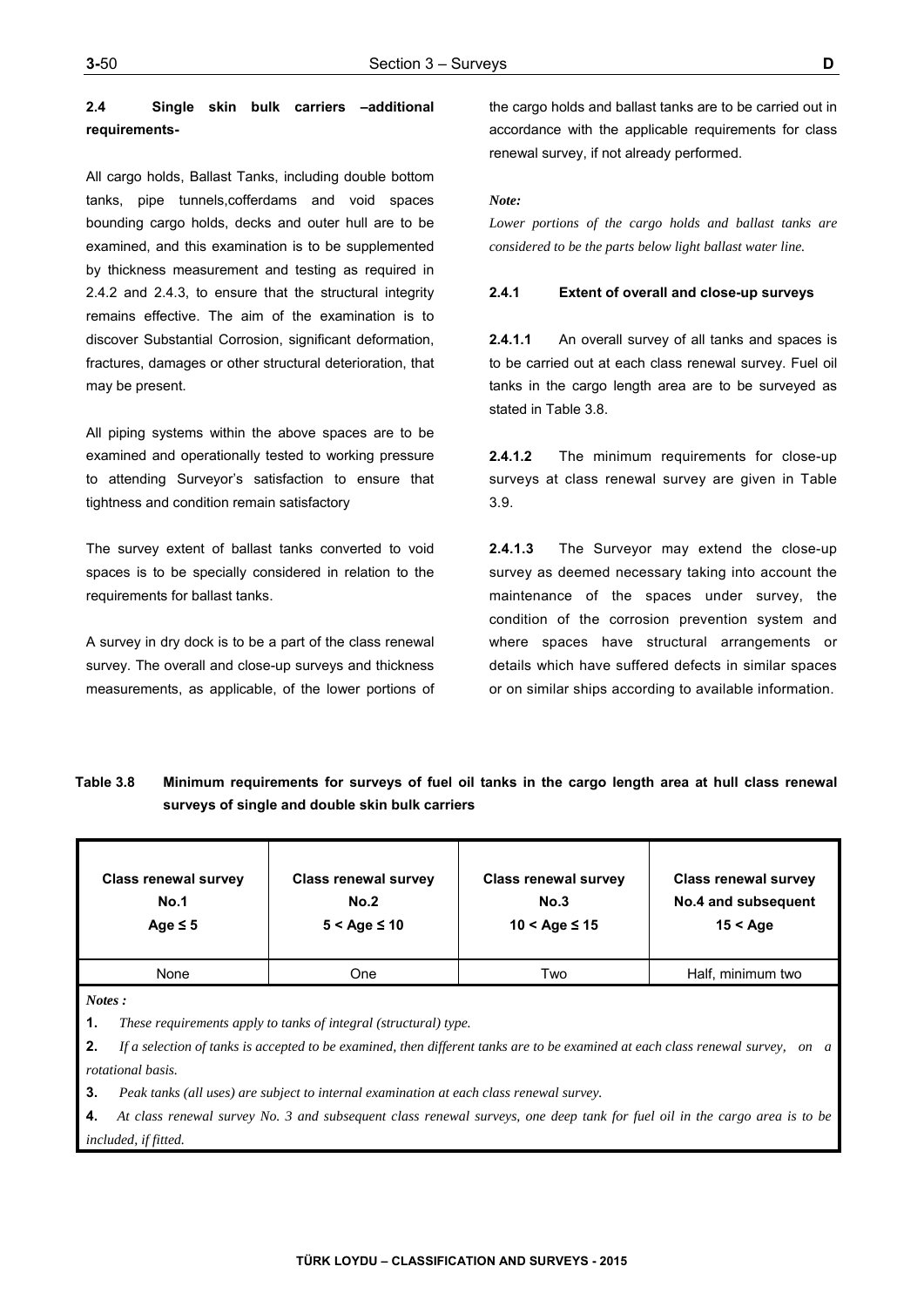**2.4.1.4** For areas in spaces where hard protective coatings are found to be in a good condition, the extent of close-up surveys according to Table 3.9 may be specially considered.

#### **2.4.2 Extent of thickness measurements**

**2.4.2.1** The minimum requirements for thickness measurement at class renewal survey are given in Table 3.10.

For additional thickness measurement applicable to the vertically corrugated transverse watertight bulkhead between cargo hold Nos. 1 and 2, see IACS URs S19 and S23.

For additional thickness measurement applicable to the side shell frames and brackets, see IACS UR S31.

**2.4.2.2** Provisions for extended measurements for areas with substantial corrosion are given in Table 3.11. These extended thickness measurements are to be carried out before the survey is credited as completed. Suspect areas identified at previous surveys are to be examined. Areas of substantial corrosion identified at previous surveys are to have thickness measurements taken.

For vessels built under IACS Common Structural Rules, the identified substantial corrosion areas may be:

- Protected by coating applied in accordance with the coating manufacturer's requirements and examined at annual intervals to confirm the coating in way is still in good condition, or alternatively
- Required to be measured at annual intervals.

**2.4.2.3** The surveyor may further extend the thickness measurements as deemed necessary.

**2.4.2.4** For areas in tanks where hard protective coatings are found to be in a good condition, the extent of thickness measurement according to Table 3.10 may be specially considered.

**2.4.2.5** Transverse sections are to be chosen where largest reductions are suspected to occur or are revealed from deck plating measurements.

**2.4.2.6** Representative thickness measurement to determine both general and local levels of corrosion in the shell frames and their end attachments in all cargo holds and water ballast tanks is to be carried out. Thickness measurement is also to be carried out to determine the corrosion levels on the transverse bulkhead plating. The extent of thickness measurements may be specially considered provided the surveyor is satisfied by the close-up survey, that there is no structural diminution, and the hard protective coating where applied remains efficient.

#### **2.4.3 Extent of tank testing**

**2.4.3.1** All boundaries of water ballast tanks, deep tanks and cargo holds used for water ballast within the cargo length area are to be pressure tested. For fuel oil tanks, only representative tanks are to be pressure tested.

**2.4.3.2** The surveyor may extend the testing as deemed necessary.

**2.4.3.3** Boundaries of ballast tanks are to be tested with a head of liquid to the top of air pipes.

**2.4.3.4** Boundaries of ballast holds are to be tested with a head of liquid to near to the top of hatches.

**2.4.3.5** Boundaries of fuel oil tanks are to be tested with a head of liquid to the highest point that liquid will rise under service conditions. Tank testing of fuel oil tanks may be specially considered based on a satisfactory external examination of the tank boundaries, and a confirmation from the master stating that the pressure testing has been carried out according to the requirements with satisfactory results.

**2.4.3.6** The testing of double bottom tanks and other spaces not designed for the carriage of liquid may be omitted, provided a satisfactory internal examination together with an examination of the tank top is carried out.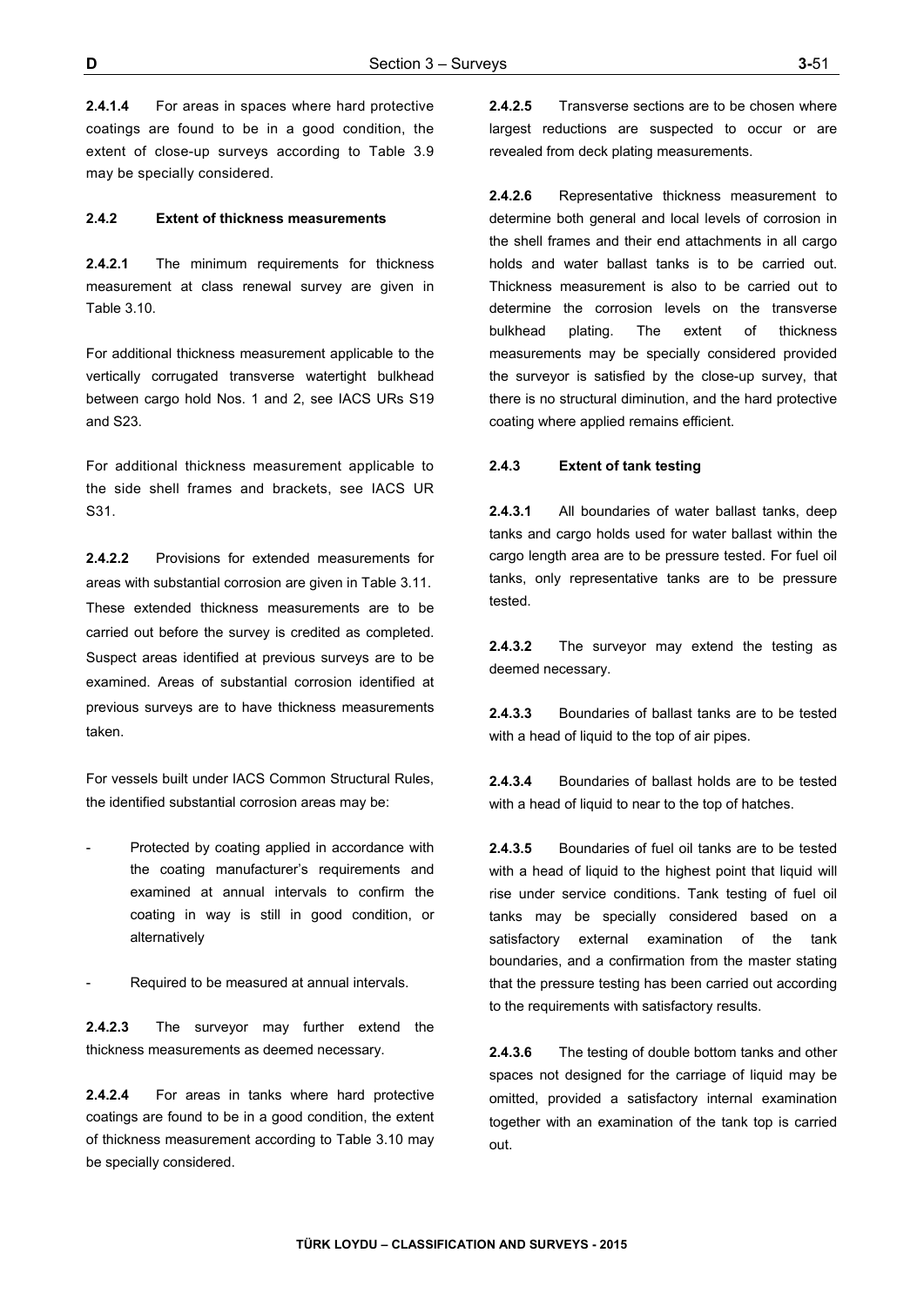| n a |         |   |  |
|-----|---------|---|--|
|     | I<br>۰. | I |  |

|             | <b>Class renewal survey</b>                                                                            | <b>Class renewal survey</b>                                                                                                                       | <b>Class renewal survey</b>                                                                                     | <b>Class renewal survey</b>            |  |
|-------------|--------------------------------------------------------------------------------------------------------|---------------------------------------------------------------------------------------------------------------------------------------------------|-----------------------------------------------------------------------------------------------------------------|----------------------------------------|--|
|             | <b>No.1</b>                                                                                            | No.2                                                                                                                                              | No.3                                                                                                            | No.4 and subsequent                    |  |
|             | Age $\leq 5$                                                                                           | $5 <$ Age $\leq 10$                                                                                                                               | $10 <$ Age $\leq 15$                                                                                            | $15 <$ Age                             |  |
| (A)         | 25% of shell frames in                                                                                 | (A) All shell frames in the                                                                                                                       | (A) All shell frames in the                                                                                     | All shell frames in all<br>(A)         |  |
|             | the forward cargo hold                                                                                 | forward cargo hold and                                                                                                                            | forward and one other                                                                                           | cargo holds including                  |  |
|             | at representative<br>positions.                                                                        | 25% of shell frames in<br>each of the remaining                                                                                                   | selected cargo hold<br>and 50% of frames in                                                                     | upper and lower end<br>attachments and |  |
| (A)         | Selected frames in                                                                                     | cargo holds, including                                                                                                                            | each of the remaining                                                                                           | adjacent shell plating.                |  |
|             | remaining cargo                                                                                        | upper and lower end                                                                                                                               | cargo holds, including                                                                                          |                                        |  |
|             | holds.                                                                                                 | attachments and                                                                                                                                   | upper and lower end                                                                                             | Areas $(B) - (E)$ as for               |  |
| (B)         | One transverse web                                                                                     | adjacent shell plating.                                                                                                                           | attachments and                                                                                                 | class renewal survey                   |  |
|             | with associated plating                                                                                | For bulk carriers                                                                                                                                 | adjacent shell plating.                                                                                         | No. 3.                                 |  |
|             | and longitudinals in                                                                                   | 100.000 dwt and above,                                                                                                                            | (B) All transverse webs                                                                                         |                                        |  |
|             | two representative                                                                                     | all shell frames in the                                                                                                                           | with associated plating                                                                                         |                                        |  |
|             | water ballast tanks of                                                                                 | forward cargo hold and                                                                                                                            | and longitudinals in                                                                                            |                                        |  |
|             | each type (i.e. topside,                                                                               | 50% of shell frames in                                                                                                                            | each water ballast tank.                                                                                        |                                        |  |
|             | or hopper side tank).                                                                                  | each of the remaining                                                                                                                             | (B) All transverse                                                                                              |                                        |  |
| (C)         | Two selected cargo                                                                                     | cargo holds, including                                                                                                                            | bulkheads in ballast                                                                                            |                                        |  |
|             | hold transverse<br>bulkheads, including                                                                | upper and lower end<br>attachments and                                                                                                            | tanks, including<br>stiffening system.                                                                          |                                        |  |
|             | internal structure of                                                                                  | adjacent shell plating.                                                                                                                           |                                                                                                                 |                                        |  |
|             | upper and lower                                                                                        | (B) One transverse web                                                                                                                            | Areas $(C)$ , $(D)$ and $(E)$                                                                                   |                                        |  |
|             | stools, where fitted.                                                                                  | with associated plating                                                                                                                           | as for class renewal                                                                                            |                                        |  |
| (D)         | All cargo hold hatch                                                                                   | and longitudinals in                                                                                                                              | survey No.2.                                                                                                    |                                        |  |
|             | covers and coamings                                                                                    | each water ballast tank.                                                                                                                          |                                                                                                                 |                                        |  |
|             | (plating and stiffeners).                                                                              | (B) Forward and aft                                                                                                                               |                                                                                                                 |                                        |  |
|             |                                                                                                        | transverse bulkhead in                                                                                                                            |                                                                                                                 |                                        |  |
|             |                                                                                                        | one ballast tank,                                                                                                                                 |                                                                                                                 |                                        |  |
|             |                                                                                                        | including stiffening                                                                                                                              |                                                                                                                 |                                        |  |
|             |                                                                                                        | system.                                                                                                                                           |                                                                                                                 |                                        |  |
|             |                                                                                                        | (C) All cargo holds                                                                                                                               |                                                                                                                 |                                        |  |
|             |                                                                                                        | transverse bulkheads,<br>including internal                                                                                                       |                                                                                                                 |                                        |  |
|             |                                                                                                        | structure of upper and                                                                                                                            |                                                                                                                 |                                        |  |
|             |                                                                                                        | lower stools, where                                                                                                                               |                                                                                                                 |                                        |  |
|             |                                                                                                        | fitted.                                                                                                                                           |                                                                                                                 |                                        |  |
|             |                                                                                                        | (D) All cargo hold hatch                                                                                                                          |                                                                                                                 |                                        |  |
|             |                                                                                                        | covers and coamings                                                                                                                               |                                                                                                                 |                                        |  |
|             |                                                                                                        | (plating and stiffeners)                                                                                                                          |                                                                                                                 |                                        |  |
|             |                                                                                                        | (E) All deck plating and                                                                                                                          |                                                                                                                 |                                        |  |
|             |                                                                                                        | under deck structure                                                                                                                              |                                                                                                                 |                                        |  |
|             |                                                                                                        | inside line of hatch                                                                                                                              |                                                                                                                 |                                        |  |
|             |                                                                                                        | openings between all                                                                                                                              |                                                                                                                 |                                        |  |
|             |                                                                                                        | cargo hold hatches.                                                                                                                               |                                                                                                                 |                                        |  |
|             | (A)<br>Cargo hold transverse frames.                                                                   |                                                                                                                                                   |                                                                                                                 |                                        |  |
|             | (B)<br>(C)                                                                                             | Transverse web frame or watertight transverse bulkhead in water ballast tanks.<br>Cargo hold transverse bulkhead plating, stiffeners and girders. |                                                                                                                 |                                        |  |
|             | Cargo hold hatch covers and coamings.<br>(D)                                                           |                                                                                                                                                   |                                                                                                                 |                                        |  |
|             | Deck plating and under deck structure inside line of hatch openings between cargo hold hatches.<br>(E) |                                                                                                                                                   |                                                                                                                 |                                        |  |
|             |                                                                                                        |                                                                                                                                                   |                                                                                                                 |                                        |  |
|             |                                                                                                        | Note: Close-up survey of transverse bulkheads to be carried out at four levels:                                                                   |                                                                                                                 |                                        |  |
| Level $(a)$ |                                                                                                        | Immediately above the inner bottom and immediately above the line of gusset (if fitted) and shedders for ships without                            |                                                                                                                 |                                        |  |
|             | lower stool.                                                                                           |                                                                                                                                                   |                                                                                                                 |                                        |  |
| Level $(b)$ |                                                                                                        | Immediately above and below the lower stool shelf plate (for those ships fitted with lower stools), and immediately                               |                                                                                                                 |                                        |  |
|             | above the line of the                                                                                  | shedder plates.                                                                                                                                   |                                                                                                                 |                                        |  |
| Level $(c)$ | About mid-height of the bulkhead.                                                                      |                                                                                                                                                   |                                                                                                                 |                                        |  |
| Level $(d)$ |                                                                                                        |                                                                                                                                                   | Immediately below the upper deck plating and immediately adjacent to the upper wing tank, and immediately below |                                        |  |

 **Table 3.9 Minimum requirement for close-up survey at hull class renewal surveys of single skin bulk carriers** 

*the upper stool shelf plate for those ships fitted with upper stools, or immediately below the topside tanks.*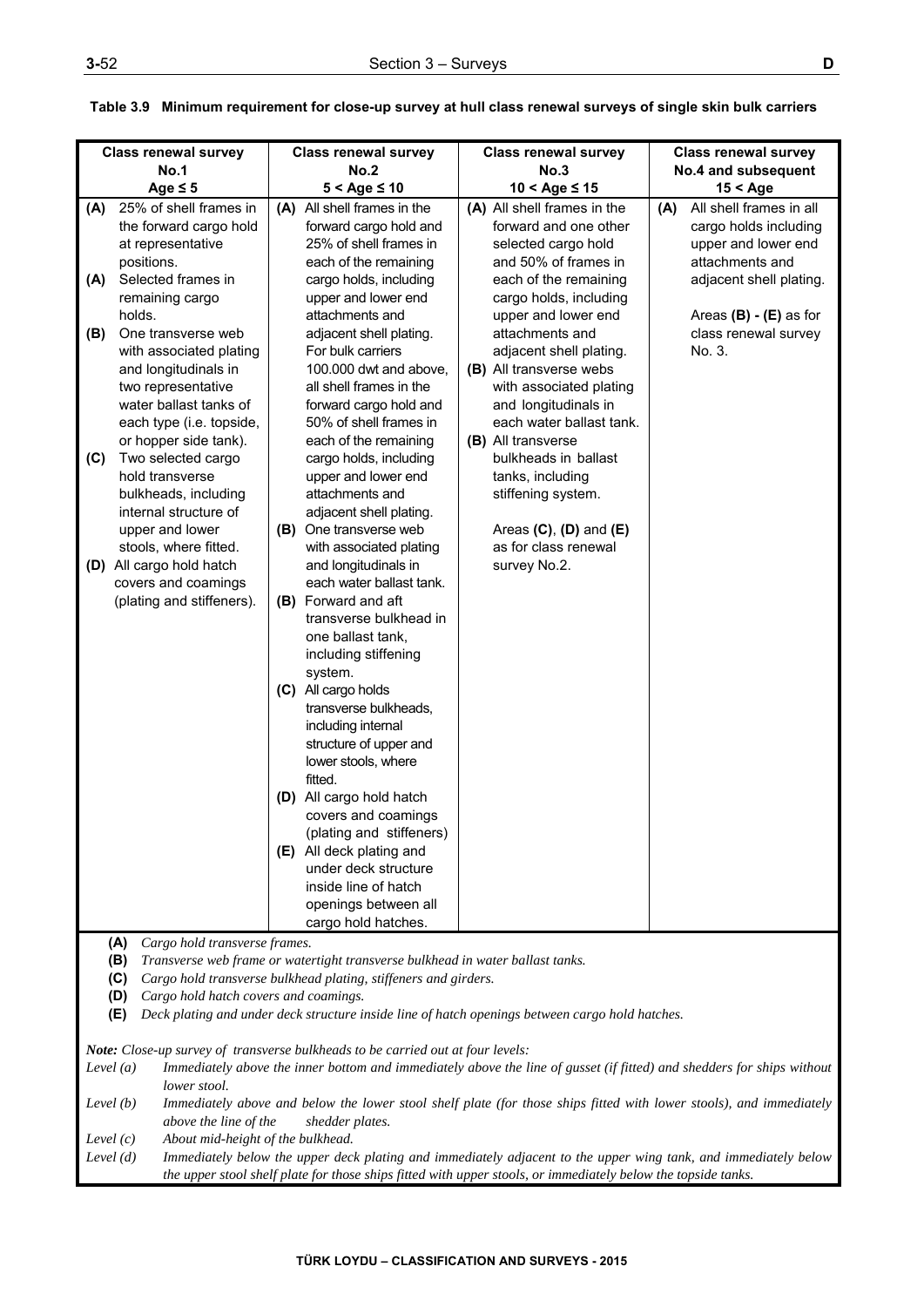| <b>Class renewal survey</b><br><b>No.1</b><br>Age $\leq 5$ | <b>Class renewal survey</b><br>No.2<br>$5 <$ Age $\leq 10$                                                                                                                     | <b>Class renewal survey</b><br>No.3<br>$10 <$ Age $\leq 15$                                                                                                                                                                                                     | <b>Class renewal survey</b><br>No.4 and subsequent<br>$15 <$ Age                                                                                                                                                                                                |
|------------------------------------------------------------|--------------------------------------------------------------------------------------------------------------------------------------------------------------------------------|-----------------------------------------------------------------------------------------------------------------------------------------------------------------------------------------------------------------------------------------------------------------|-----------------------------------------------------------------------------------------------------------------------------------------------------------------------------------------------------------------------------------------------------------------|
| Suspect areas.                                             | Suspect areas.                                                                                                                                                                 | Suspect areas.                                                                                                                                                                                                                                                  | Suspect areas.                                                                                                                                                                                                                                                  |
|                                                            | Within the cargo length:<br>Two transverse sections of<br>deck plating outside line of<br>cargo hatch openings.                                                                | Within the cargo length:<br>- Each deck plate outside<br>line of cargo hatch<br>opening<br>- Two transverse sections,<br>one in the amidship area,<br>outside line of cargo<br>hatch opening.<br>- All wind and water<br>strakes.                               | Within the cargo length:<br>- Each deck plate outside<br>line of cargo hatch<br>opening<br>- Three transverse<br>sections, one in the<br>amidship area, outside<br>line of cargo hatch<br>opening.<br>- Each bottom plate.                                      |
|                                                            | Wind and water strakes in<br>way of the two transverse<br>sections considered above.<br>Selected wind and water<br>strakes outside the cargo<br>length area.                   | Selected wind and water<br>strakes outside the cargo<br>length area.                                                                                                                                                                                            | All wind and water strakes,<br>full length.                                                                                                                                                                                                                     |
|                                                            | Measurements for general<br>assessment and recording<br>of corrosion pattern of<br>those structural members<br>subject to close-up survey<br>according to Table 3.9.           | Measurements for general<br>assessment and recording<br>of corrosion pattern of<br>those structural members<br>subject to close-up survey<br>according to Table 3.9.                                                                                            | Measurements for general<br>assessment and recording<br>of corrosion pattern of<br>those structural members<br>subject to close-up survey<br>according to Table 3.9.                                                                                            |
|                                                            |                                                                                                                                                                                | See IACS URs S19 and<br>S23 for additional thickness<br>measurement guidelines<br>applicable to the vertically<br>corrugated transverse<br>watertight bulkhead<br>between cargo hold Nos. 1<br>and 2 on ships subject to<br>compliance with URs S19<br>and S23. | See IACS URs S19 and<br>S23 for additional thickness<br>measurement guidelines<br>applicable to the vertically<br>corrugated transverse<br>watertight bulkhead<br>between cargo hold Nos. 1<br>and 2 on ships subject to<br>compliance with URs S19<br>and S23. |
|                                                            | See IACS UR S31 for<br>additional thickness<br>measurement guidelines<br>applicable to the side shell<br>frames and brackets on<br>ships subject to compliance<br>with UR S31. | See IACS UR S31 for<br>additional thickness<br>measurement guidelines<br>applicable to the side shell<br>frames and brackets on<br>ships subject to compliance<br>with UR S31.                                                                                  | See IACS UR S31 for<br>additional thickness<br>measurement guidelines<br>applicable to the side shell<br>frames and brackets on<br>ships subject to compliance<br>with UR S31                                                                                   |

## **Table 3.10 Minimum requirements for the thickness measurements at hull class renewal surveys of bulk carriers**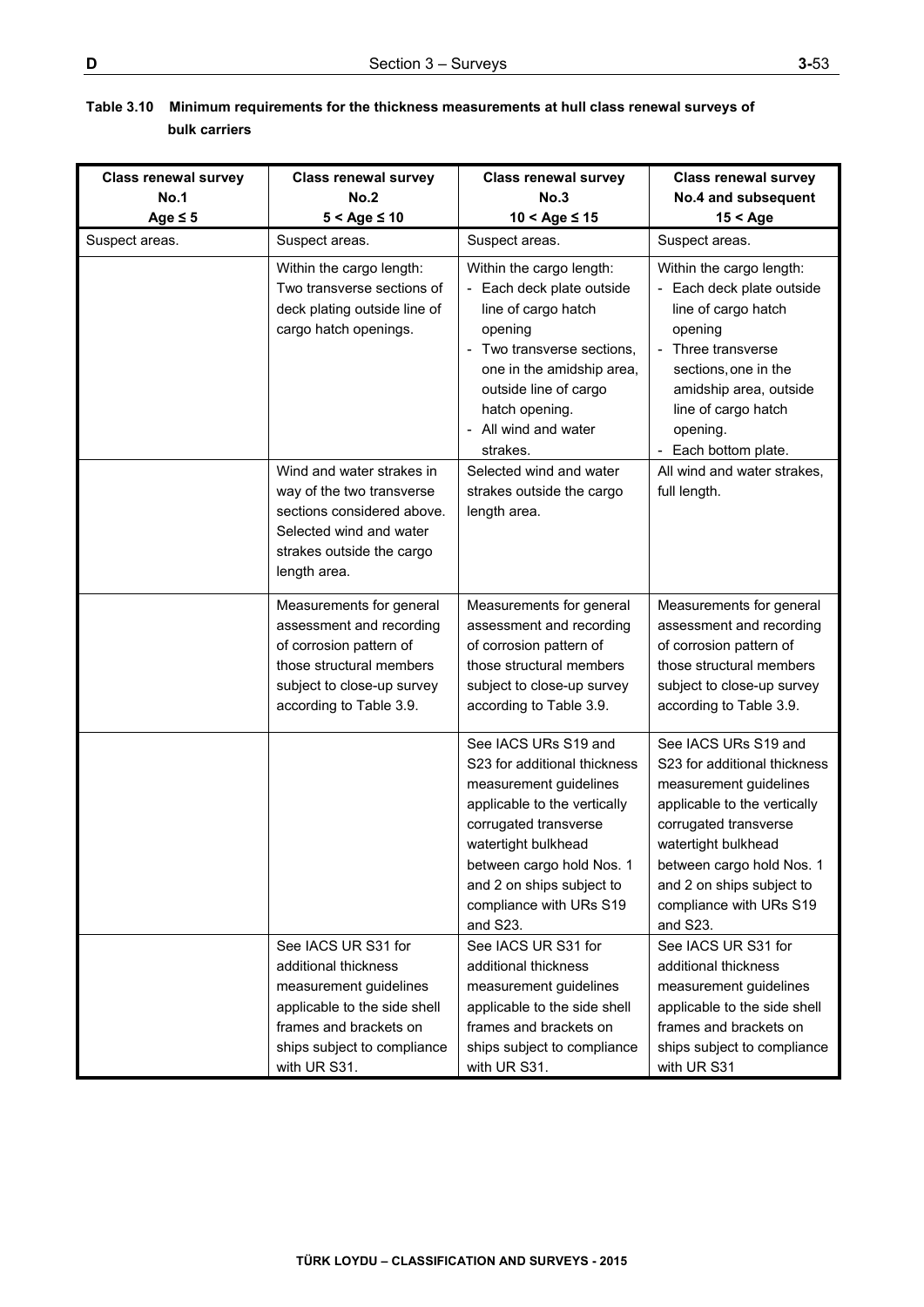# **Table 3.11 Requirements for extent of thickness measurement at those areas of substantial corrosion Class renewal survey of bulk carriers within the cargo area**

## **Sheet 1**

## **SHELL STRUCTURES**

| <b>Structural member</b>           | <b>Extent of measurement</b>                                                         | <b>Pattern of measurement</b>                                 |
|------------------------------------|--------------------------------------------------------------------------------------|---------------------------------------------------------------|
| 1. Bottom and side shell plating   | a. Suspect plate, plus four adjacent<br>plates                                       | a. 5 point pattern for each panel<br>between longitudinals    |
|                                    | b. See other tables for particulars on<br>gauging in way of tanks and cargo<br>holds |                                                               |
| 2. Bottom/side shell longitudinals | Minimum of three longitudinals in way<br>of suspect areas                            | 3 measurements in line across web<br>3 measurements on flange |

# **Table 3.11 Requirements for extent of thickness measurement at those areas of substantial corrosion Class renewal survey of bulk carriers within the cargo area**

## **Sheet 2**

| <b>Structural member</b> | <b>Extent of measurement</b>                 | <b>Pattern of measurement</b>             |
|--------------------------|----------------------------------------------|-------------------------------------------|
| 1. Lower stool           | a. Transverse band within 25 mm, of          | a. 5 point between stiffeners over 1      |
|                          | welded connection to inner bottom            | meter length                              |
|                          |                                              |                                           |
|                          | b. Transverse band within 25 mm, of          |                                           |
|                          | welded connection to shelf plate             | b. 5 point between stiffeners over 1      |
|                          |                                              | meter length                              |
|                          | a. Transverse band at approximately          |                                           |
| 2. Transverse bulkhead   | mid height                                   | a. 5 point pattern over 1 $m2$ of plating |
|                          |                                              |                                           |
|                          | Transverse band at part of<br>b <sub>1</sub> |                                           |
|                          | bulkhead adjacent to upper deck or           | b. 5 point pattern over 1 $m2$ of plating |
|                          | below upper stool shelf plate (for           |                                           |
|                          | those ships fitted with upper stools)        |                                           |

# **TRANSVERSE BULKHEADS IN CARGO HOLDS**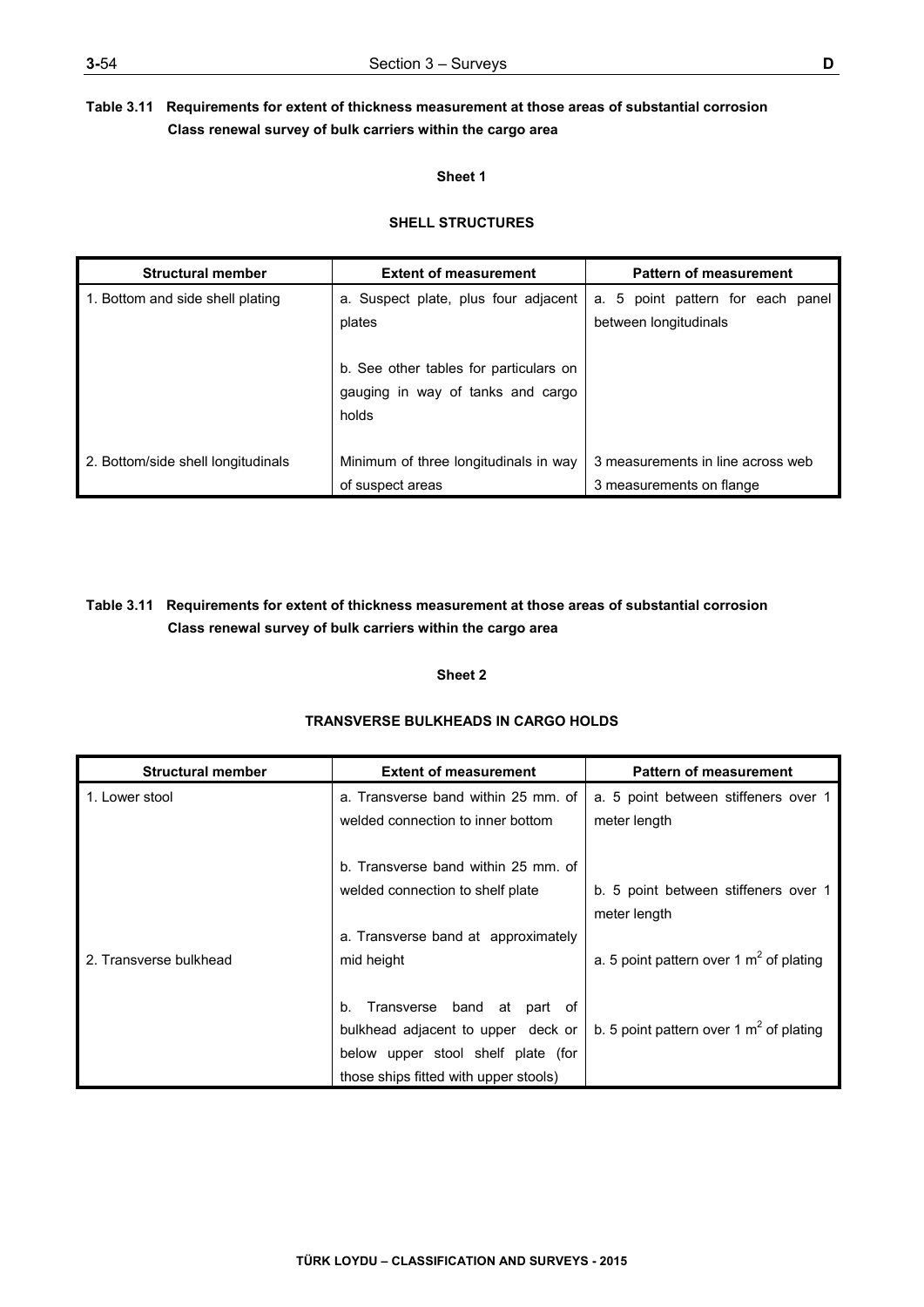# **Table 3.11 Requirements for extent of thickness measurement at those areas of substantial corrosion Class renewal survey of bulk carriers within the cargo area**

#### **Sheet 3**

## **DECK STRUCTURE INCLUDING CROSS STRIPS, MAIN CARGO HATCHWAYS, HATCH COVERS, COAMINGS AND TOPSIDE TANKS**

| <b>Structural member</b>       | <b>Extent of measurement</b>                                                       | <b>Pattern of measurement</b>                                       |
|--------------------------------|------------------------------------------------------------------------------------|---------------------------------------------------------------------|
| 1. Cross deck strip plating    | Suspect cross deck strip plating                                                   | 5 point pattern between underdeck<br>stiffeners over 1 meter length |
| 2. Under deck stiffeners       | a. Transverse members                                                              | a. 5 point pattern at each end and mid<br>span                      |
|                                | b. Longitudinal member                                                             | b. 5 point pattern on both web and<br>flange                        |
| 3. Hatch covers                | a. Side and end skirts, each 3<br>locations                                        | a. 5 point pattern at each location                                 |
|                                | b. 3 longitudinal bands outboard<br>strakes (2) and centreline strake (1)          | b. 5 point measurement each band                                    |
| 4. Hatch coamings              | Each side and end coaming, one<br>band lower 1/3, one band upper 2/3 of<br>coaming | 5 point measurement each band i.e.<br>end or side coaming           |
| 5. Topside water ballast tanks | a. Watertight transverse bulkheads<br>i. lower 1/3 of bulkhead                     |                                                                     |
|                                |                                                                                    | i. 5 point pattern over 1 $m2$ of plating                           |
|                                | ii. upper 2/3 of bulkhead                                                          | ii. 5 point pattern over 1 $m2$ of plating                          |
|                                | iii. stiffeners                                                                    | iii. 5 point pattern over 1 m length                                |
|                                | b. 2 representative swash transverse<br>bulkheads                                  |                                                                     |
|                                | i. lower 1/3 of bulkhead                                                           | i. 5 point pattern over 1 $m2$ of plating                           |
|                                | ii. upper 2/3 of bulkhead                                                          | ii. 5 point pattern over 1 $m2$ of plating                          |
|                                | iii. stiffeners                                                                    | iii. 5 point pattern over 1 m length                                |
|                                | c. 3 representative bays of slope<br>plating                                       |                                                                     |
|                                | i. lower 1/3 of tank                                                               | i. 5 point pattern over 1 $m2$ of plating                           |
|                                | ii. upper 2/3 of tank                                                              | ii. 5 point pattern over 1 $m2$ of plating                          |
|                                | d. longitudinals, suspect and adjacent                                             | d. 5 point pattern both web and flange<br>over 1 m length           |
| 6. Main deck plating           | Suspect plates and adjacent (4)                                                    | 5 point pattern over 1 $m2$ of plating                              |
| 7. Main deck longitudinals     | Minimum of 3 longitudinals where<br>plating measured                               | 5 point pattern on both web and<br>flange over 1 m length           |
| 8. Web frames/transverses      | Suspect plates                                                                     | 5 point pattern over 1 $m2$                                         |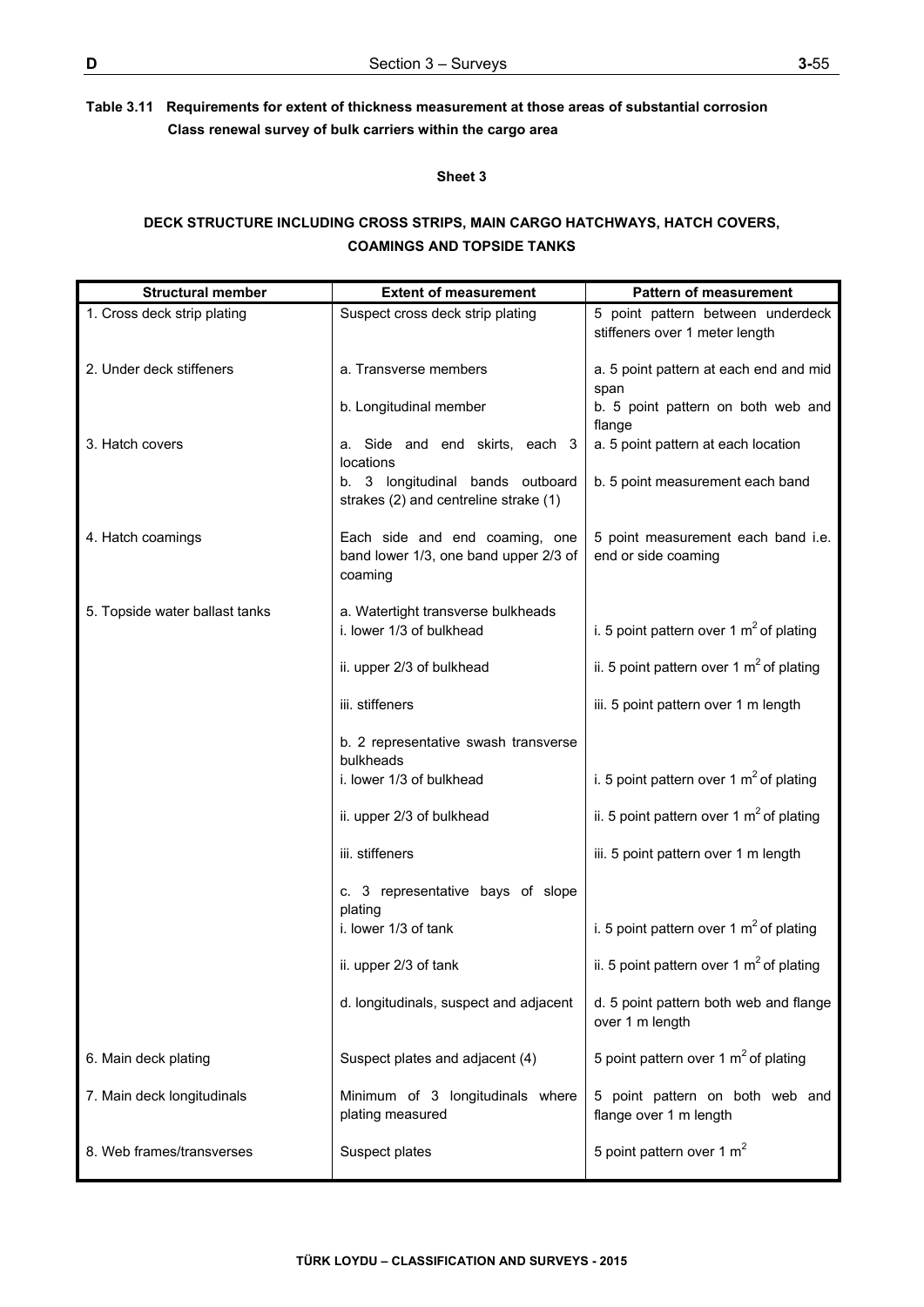# **Table 3.11 Requirements for extent of thickness measurement at those areas of substantial corrosion Class renewal survey of bulk carriers within the cargo area**

### **Sheet 4**

## **DOUBLE BOTTOM AND HOPPER STRUCTURE**

| <b>Structural member</b>              | <b>Extent of measurement</b>           | <b>Pattern of measurement</b>             |  |
|---------------------------------------|----------------------------------------|-------------------------------------------|--|
| 1. Inner/double bottom plating        | Suspect plate plus all adjacent plates | 5<br>pattern for each<br>point<br>panel   |  |
|                                       |                                        | between longitudinals over 1 meter        |  |
|                                       | longitudinals where<br>Three<br>plates | length                                    |  |
| 2. Inner/double bottom longitudinals  | measured                               | 3 measurements in line across web         |  |
|                                       |                                        | and 3 measurements on flange              |  |
|                                       | a. Suspect plates                      |                                           |  |
| 3. Longitudinal girders or transverse |                                        | a. 5 point pattern over about 1 $m2$      |  |
| floors                                |                                        |                                           |  |
|                                       | a. Lower 1/3 of tank                   |                                           |  |
| 4. Watertight bulkheads (WT floors)   |                                        | a. 5 point pattern over 1 $m2$ of plating |  |
|                                       | b. Upper 2/3 of tank                   |                                           |  |
|                                       |                                        | b. 5 point pattern alternate plates over  |  |
|                                       |                                        | 1 $m2$ of plating                         |  |
|                                       | Suspect plates                         |                                           |  |
| 5. Web frames                         |                                        | 5 point pattern over 1 $m2$ of plating    |  |
|                                       |                                        |                                           |  |
| 6. Bottom/side shell longitudinals    | Minimum of three longitudinals in way  | 3 measurements in line across web         |  |
|                                       | of suspect area                        | 3 measurements on flange                  |  |
|                                       |                                        |                                           |  |

# **Table 3.11 Requirements for extent of thickness measurement at those areas of substantial corrosion Class renewal survey of bulk carriers within the cargo area**

## **Sheet 5**

## **CARGO HOLDS**

| <b>Structural member</b> | <b>Extent of measurement</b>    | <b>Pattern of measurement</b>                                                                   |
|--------------------------|---------------------------------|-------------------------------------------------------------------------------------------------|
| 1. Side shell frames     | Suspect frame and each adjacent | a. At each end and mid span:<br>5 point pattern of both web and flange                          |
|                          |                                 | b. 5 point pattern within 25 mm. of<br>welded attachment to both shell and<br>lower slope plate |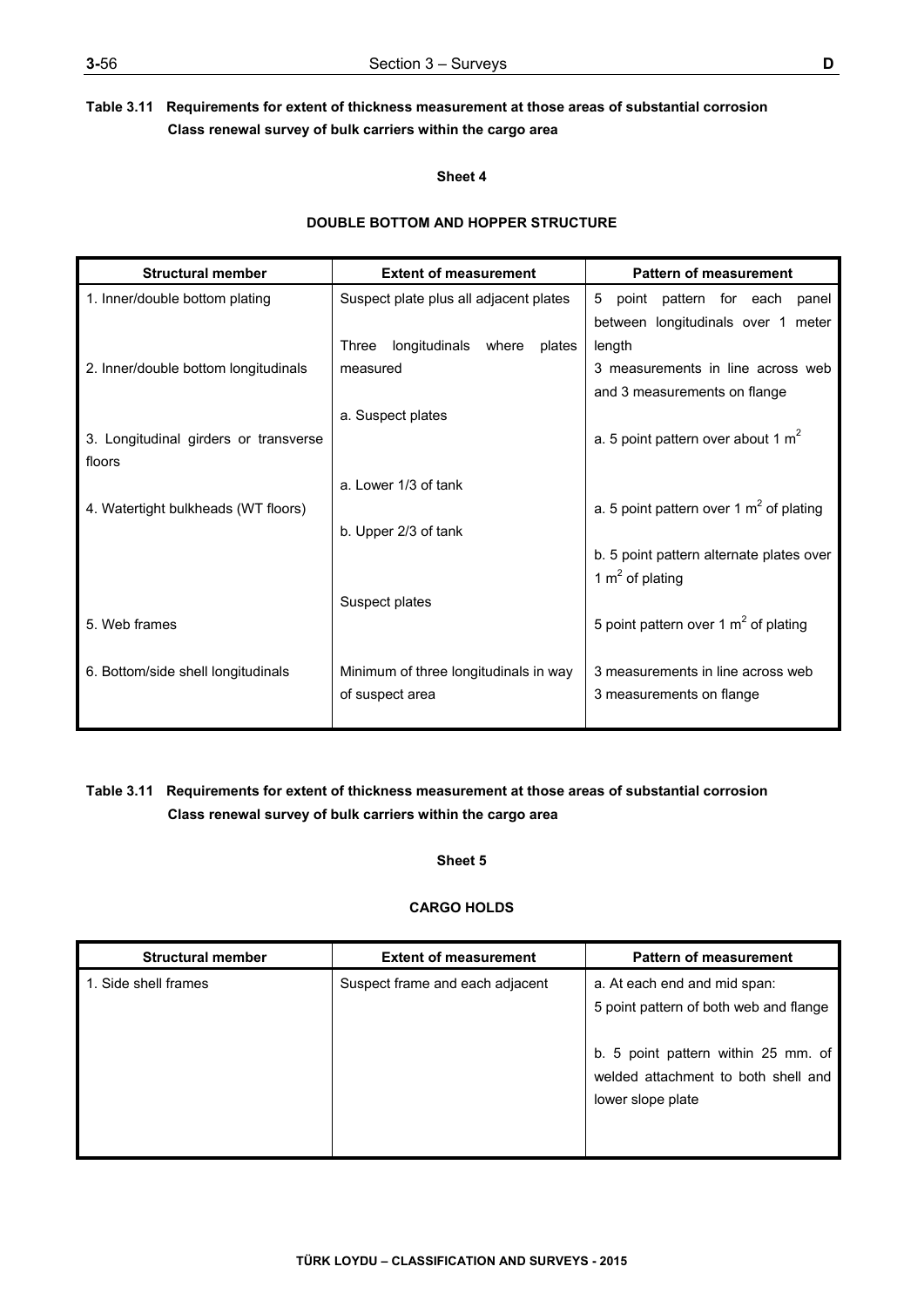**2.4.4 Additional class renewal survey requirements after determining compliance with SOLAS XII/12 and XII/13** 

**2.4.4.1** For ships complying with the requirements of SOLAS XII/12 for hold, ballast and dry space water level detectors, the class renewal survey is to include an examination and a test of the water ingress detection systems and of their alarms.

**2.4.4.2** For ships complying with the requirements of SOLAS XII/13 for the availability of pumping systems, the class renewal survey is to include an examination and a test of the means for draining and pumping ballast tanks forward of the collision bulkhead and bilges of dry spaces any part of which extends forward of the foremost cargo hold, and of their controls.

## **2.5 Double skin bulk carriers -additional requirements-**

All cargo holds, Ballast Tanks, including double bottom tanks, pipe tunnels, cofferdams and void spaces bounding cargo holds, decks and outer hull are to be examined, and this examination is to be supplemented by thickness measurement and testing as required in 2.5.2 and 2.5,3 to ensure that the structural integrity remains effective. The aim of the examination is to discover Substantial Corrosion, significant deformation, fractures, damages or other structural deterioration, that may be present.

All piping systems within the above spaces are to be examined and operationally tested to working pressure to attending Surveyor's satisfaction to ensure that tightness and condition remain satisfactory.

The survey extent of ballast tanks converted to void spaces is to be specially considered in relation to the requirements for ballast tanks.

A survey in dry dock is to be a part of the class renewal survey. The overall and close-up surveys and thickness measurements, as applicable, of the lower portions of the cargo holds and ballast tanks are to be carried out in accordance with the applicable requirements for class renewal survey, if not already performed.

#### *Note:*

*Lower portions of the cargo holds and ballast tanks are considered to be the parts below light ballast water line.* 

### **2.5.1 Extent of overall and close-up surveys**

**2.5.1.1** An overall survey of all tanks and spaces is to be carried out at each class renewal survey. Fuel oil tanks in the cargo length area are to be surveyed as stated in Table 3.8.

**2.5.1.2** The minimum requirements for close-up surveys at class renewal survey are given in Table 3.12/sheet 1 for double skin bulk carriers, excluding ore carriers and in Table 3.12/sheet 2 for ore carriers, respectively.

**2.5.1.3** The Surveyor may extend the close- up survey as deemed necessary taking into account the maintenance of the spaces under survey, the condition of the corrosion prevention system and where spaces have structural arrangements or details which have suffered defects in similar spaces or on similar ships according to available information.

**2.5.1.4** For areas in spaces where hard protective coatings are found to be in a good condition, the extent of close-up surveys according to Table 3.12 may be specially considered,

### **2.5.2 Extent of thickness measurements**

**2.5.2.1** The minimum requirements for thickness measurement at class renewal survey are given in Table 3.13.

**2.5.2.2** Provisions for extended measurements for areas with substantial corrosion are given in Table 3.14.

These extended thickness measurements are to be carried out before the survey is credited as completed. Suspect areas identified at previous surveys are to be examined. Areas of substantial corrosion identified at previous surveys are to have thickness measurements taken.

For vessels built under IACS Common Structural Rules, the identified substantial corrosion areas may be: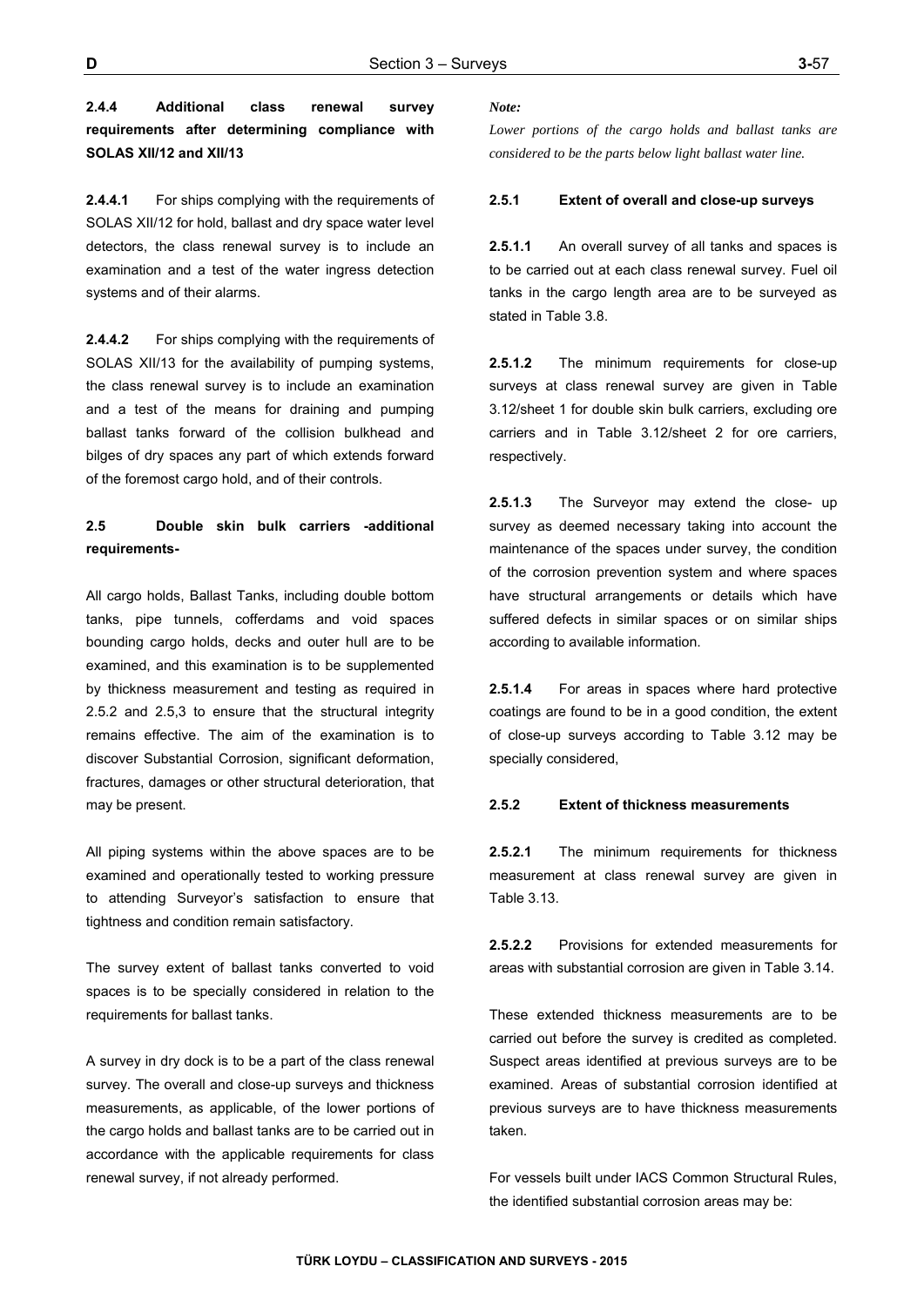Protected by coating applied in accordance with the coating manufacturer's requirements and examined at annual intervals to confirm the coating in way is still in good condition, or alternatively

Required to be measured at annual intervals.

**2.5.2.3** The Surveyor may further extend the thickness measurements as deemed necessary.

**2.5.2.4** For areas in tanks where hard protective coatings are found to be in a good condition, the extent of thickness measurements according to Table 3.13 may be specially considered.

**2.5.2.5** Transverse sections are to be chosen where the largest reductions are suspected to occur or are revealed from deck plating measurements, one of which is to be in the amidships area.

**2.5.2.6** Representative thickness measurement to determine both general and local levels of corrosion in the transverse web frames in all water ballast tanks is to be carried out. Thickness measurement is also to be carried out to determine the corrosion levels on the transverse bulkhead plating. The extent of thickness measurements may be specially considered provided the surveyor is satisfied by the close-up survey, that there is no structural diminution, and the hard protective coating where applied remains efficient.

#### **2.5.3 Extent of tank testing**

**2.5.3.1** All boundaries of water ballast tanks, deep tanks and cargo holds used for water ballast within the cargo length area are to be pressure tested. For fuel oil tanks, only representative tanks are to be pressure tested.

**2.5.3.2** The surveyor may extend the testing as deemed necessary.

**2.5.3.3** Boundaries of ballast tanks are to be tested with a head of liquid to the top of air pipes.

**2.5.3.4** Boundaries of ballast holds are to be tested with a head of liquid to near to the top of hatches.

**2.5.3.5** Boundaries of fuel oil tanks are to be tested with a head of liquid to the highest point that liquid will rise under service conditions. Tank testing of fuel oil tanks may be specially considered based on a satisfactory external examination of the tank boundaries, and a confirmation from the master stating that the pressure testing has been carried out according to the requirements with satisfactory results.

**2.5.3.6** The testing of double bottom tanks and other spaces not designed for the carriage of liquid may be omitted, provided a satisfactory internal examination together with an examination of the tank top is carried out.

## **2.5.4 Additional class renewal survey requirements after determining compliance with SOLAS XII/12 and XII/13**

**2.5.4.1** For ships complying with the requirements of SOLAS XII/12 for hold, ballast and dry space water level detectors, the class renewal survey is to include an examination and a test of the water ingress detection systems and of their alarms.

**2.5.4.2** For ships complying with the requirements of SOLAS XII/13 for the availability of pumping systems, the class renewal survey is to include an examination and a test of the means for draining and pumping ballast tanks forward of the collision bulkhead and bilges of dry spaces any part of which extends forward of the foremost cargo hold, and of their controls.

## **2.6 Oil and chemical tankers -additional requirements-**

#### **2.6.1 Surveys for oil tankers**

## **2.6.1.1 Examination of hull and tanks**

All cargo tanks, ballast tanks, including double bottom tanks, pump rooms, pipe tunnels, cofferdams and void spaces bounding cargo tanks, decks and outer hull are to be examined, and this examination is to be supplemented by thickness measurements to ensure that structural integrity remains effective. The aim of the examination is to discover substantial corrosion, significant deformation, fractures, damages or other structural deterioration that may be present.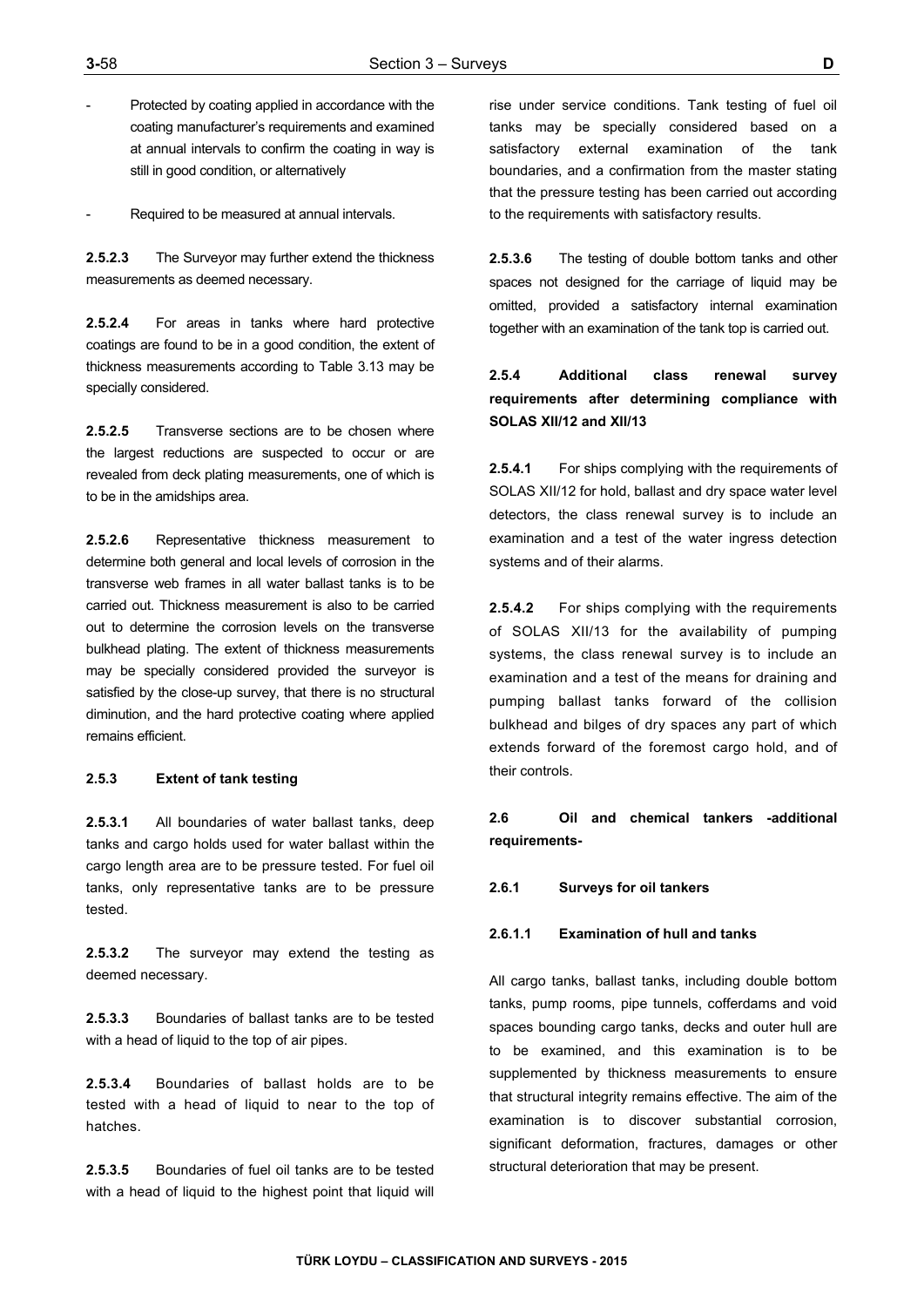| Table 3.12 Minimum requirement for close-up survey at hull class renewal surveys of double skin bulk carriers, |
|----------------------------------------------------------------------------------------------------------------|
| excluding ore carriers - Sheet 1                                                                               |

| <b>Class renewal survey</b>                                                                                                                                                                                                                                                                                                                                  | <b>Class renewal survey</b>                                                                                                                                                                                                   | <b>Class renewal survey</b>                                                                                                    | <b>Class renewal survey</b>                                                                                                   |
|--------------------------------------------------------------------------------------------------------------------------------------------------------------------------------------------------------------------------------------------------------------------------------------------------------------------------------------------------------------|-------------------------------------------------------------------------------------------------------------------------------------------------------------------------------------------------------------------------------|--------------------------------------------------------------------------------------------------------------------------------|-------------------------------------------------------------------------------------------------------------------------------|
| <b>No.1</b>                                                                                                                                                                                                                                                                                                                                                  | No.2                                                                                                                                                                                                                          | No.3                                                                                                                           | No.4 and subsequent                                                                                                           |
| Age $\leq$ 5                                                                                                                                                                                                                                                                                                                                                 | $5 <$ Age $\leq 10$                                                                                                                                                                                                           | $10 <$ Age $\leq 15$                                                                                                           | $15 <$ Age                                                                                                                    |
| One transverse web with<br>plating<br>associated<br>and<br>longitudinals<br>in<br>two<br>representative water ballast<br>tanks of each type. (This is<br>to include the foremost                                                                                                                                                                             | One transverse web with<br>associated<br>plating<br>and<br>longitudinals as applicable<br>in each water ballast tank.<br>(A)                                                                                                  | All transverse webs with<br>associated<br>plating<br>and<br>longitudinals as applicable<br>in each water ballast tank.<br>(A)  | All transverse webs with<br>associated<br>plating<br>and<br>longitudinals as applicable<br>in each water ballast tank.<br>(A) |
| topside and double side<br>water ballast tanks<br>on<br>either side).<br>(A)                                                                                                                                                                                                                                                                                 | Forward and aft transverse<br>bulkhead, including<br>stiffening system in a<br>transverse section including<br>topside, hopper side and<br>double side ballast tanks.<br>on one side of the ship (i.e.<br>port or starboard). | All transverse bulkheads,<br>including stiffening system<br>in each water ballast tank.<br>(A)                                 | All transverse bulkheads,<br>including stiffening system<br>in each water ballast tank.<br>(A)                                |
|                                                                                                                                                                                                                                                                                                                                                              | (A)<br>25% of ordinary transverse<br>web frames in the foremost                                                                                                                                                               | 25% of ordinary transverse<br>web frames in all double<br>side tanks.<br>(B)                                                   | All ordinary transverse web<br>frames in all double side<br>tanks.<br>(B)                                                     |
|                                                                                                                                                                                                                                                                                                                                                              | double side tanks.<br>(B)                                                                                                                                                                                                     |                                                                                                                                | Areas $(C) - (E)$ as for age<br>interval 10 to 15 years.                                                                      |
| Two selected cargo hold<br>transverse bulkheads,<br>including internal structure<br>of upper and lower stools,<br>where fitted.<br>(C)                                                                                                                                                                                                                       | One transverse bulkhead in<br>each cargo hold, including<br>internal structure of upper<br>and lower stools, where<br>fitted.<br>(C)                                                                                          | All cargo holds transverse<br>bulkheads, including<br>internal structure of upper<br>and lower stools, where<br>fitted.<br>(C) |                                                                                                                               |
| holds<br>hatch<br>All<br>cargo<br>covers<br>and<br>coamings<br>(plating and stiffeners).<br>(D)                                                                                                                                                                                                                                                              | All<br>holds<br>hatch<br>cargo<br>covers<br>and<br>coamings<br>(plating and stiffeners).<br>(D)                                                                                                                               | All<br>holds<br>hatch<br>cargo<br>and<br>coamings<br>covers<br>(plating and stiffeners).<br>(D)                                |                                                                                                                               |
|                                                                                                                                                                                                                                                                                                                                                              | All deck plating and under<br>deck structure inside line of<br>hatch openings between all<br>cargo hold hatches.<br>(E)                                                                                                       | All deck plating and under<br>deck structure inside line of<br>hatch openings between all<br>cargo hold hatches.<br>(E)        |                                                                                                                               |
| $(A), (B), (C), (D)$ and $(E)$ are areas to be subjected to close-up surveys and thickness measurements.<br>(A) Transverse web frame or watertight transverse bulkhead in topside, hopper side and double side ballast tanks. In fore and<br>aft peak tanks<br>transverse web frame means a complete transverse web frame ring including adjacent structural |                                                                                                                                                                                                                               |                                                                                                                                |                                                                                                                               |
| members.<br>(B) Ordinary transverse frame in double side tanks.<br>(C) Cargo hold transverse bulkhead plating, stiffeners and girders.<br>(D) Cargo hold hatch covers and coamings.                                                                                                                                                                          |                                                                                                                                                                                                                               |                                                                                                                                |                                                                                                                               |
| (E) Deck plating and underdeck structure inside line of hatch openings between cargo hold hatches.<br>Note: Close-up survey of transverse bulkheads to be carried out at four levels:                                                                                                                                                                        |                                                                                                                                                                                                                               |                                                                                                                                |                                                                                                                               |
| Level $(a)$<br>Immediately above the inner bottom and immediately above the line of gusset (if fitted) and shedders for ships without<br>lower stool.                                                                                                                                                                                                        |                                                                                                                                                                                                                               |                                                                                                                                |                                                                                                                               |
| Immediately above and below the lower stool shelf plate (for those ships fitted with lower stools), and immediately<br>Level $(b)$<br>above the line of the shedder plates.                                                                                                                                                                                  |                                                                                                                                                                                                                               |                                                                                                                                |                                                                                                                               |

- *Level (c) About mid-height of the bulkhead.*
- *Level (d) Immediately below the upper deck plating and immediately adjacent to the upper wing tank, and immediately below the upper stool shelf plate for those ships fitted with upper stools, or immediately below the topside tanks.*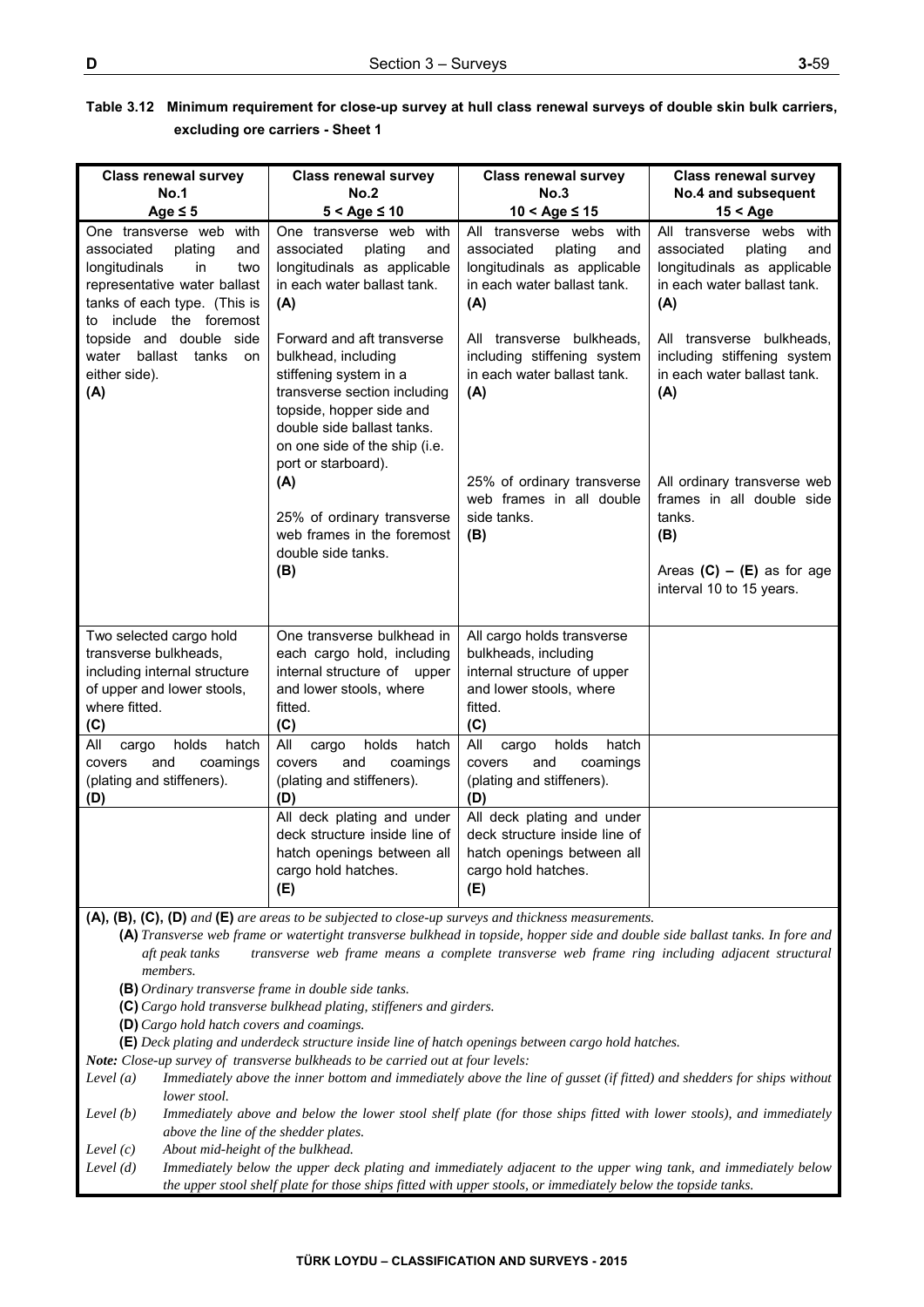| <b>Class renewal survey</b><br><b>No.1</b>                                                                                                                                                                                                       | <b>Class renewal survey</b><br>No.2                                                                                                                                                                                                                                                                                                                                                                                                                                                                                                | <b>Class renewal survey</b><br>No.3                                                                                                                                                                                                                                                                                                                                                                                                              | <b>Class renewal survey</b>                                        |
|--------------------------------------------------------------------------------------------------------------------------------------------------------------------------------------------------------------------------------------------------|------------------------------------------------------------------------------------------------------------------------------------------------------------------------------------------------------------------------------------------------------------------------------------------------------------------------------------------------------------------------------------------------------------------------------------------------------------------------------------------------------------------------------------|--------------------------------------------------------------------------------------------------------------------------------------------------------------------------------------------------------------------------------------------------------------------------------------------------------------------------------------------------------------------------------------------------------------------------------------------------|--------------------------------------------------------------------|
| Age $\leq$ 5                                                                                                                                                                                                                                     | $5 <$ Age $\leq 10$                                                                                                                                                                                                                                                                                                                                                                                                                                                                                                                | $10 <$ Age $\leq 15$                                                                                                                                                                                                                                                                                                                                                                                                                             | No.4 and subsequent<br>$15 <$ Age                                  |
| One web frame ring<br>complete including adjacent<br>structural members in a<br>ballast wing tank.<br>(A)<br>One transverse bulkhead<br>lower part - including girder<br>system and adjacent<br>structural members- in a<br>ballast tank.<br>(A) | All web frame rings<br>complete including adjacent<br>structural members in a<br>ballast wing tank.<br>(A)<br>One deck transverse<br>including adjacent deck<br>structural members in each<br>remaining ballast tank<br>(A)<br>Forward and aft transverse<br>bulkheads complete -<br>including girder system and<br>adjacent structural<br>members - in a ballast wing<br>tank.<br>(A)<br>One transverse bulkhead<br>lower part -including girder<br>system and adjacent<br>structural members- in each<br>remaining ballast tank. | All web frame rings<br>complete including adjacent<br>structural members in a<br>ballast tank.<br>(A)<br>All transverse bulkheads<br>complete, including girder<br>system and adjacent<br>structural members- in each<br>ballast tank.<br>(A)<br>One web frame ring<br>complete including adjacent<br>structural members in each<br>wing void space.<br>(A)<br>Additional web frame rings<br>in void spaces as deemed<br>necessary by TL.<br>(A) | As for class renewal survey<br>for age interval 10 to 15<br>years. |
| Two selected cargo hold<br>transverse bulkheads,<br>including internal structure<br>of upper and lower stools,<br>where fitted.<br>(C)<br>holds<br>All<br>hatch<br>cargo<br>covers<br>and<br>coamings<br>(plating and stiffeners).<br>(D)        | (A)<br>One transverse bulkhead in<br>each cargo hold, including<br>internal structure of upper<br>and lower stools, where<br>fitted.<br>(C)<br>All cargo holds hatch<br>covers and coamings<br>(plating and stiffeners).<br>(D)<br>All deck plating and under<br>deck structure inside line of<br>hatch openings between all<br>cargo hold hatches.<br>(E)                                                                                                                                                                         | All cargo holds transverse<br>bulkheads, including<br>internal structure of upper<br>and lower stools, where<br>fitted.<br>(C)<br>All<br>holds<br>hatch<br>cargo<br>and<br>covers<br>coamings<br>(plating and stiffeners).<br>(D)<br>All deck plating and under<br>deck structure inside line of<br>hatch openings between all<br>cargo hold hatches.<br>(E)                                                                                     | Areas $(C) - (E)$ as for age<br>intervals 10 to 15 years.          |

**Table 3.12 Minimum requirement for close-up survey at hull class renewal surveys of ore carriers - Sheet 2** 

*(***A), (C), (D)** *and* **(E)** *are areas to be subjected to close-up surveys and thickness measurements.* 

**(A)** *Transverse web frame or watertight transverse bulkhead in ballast wing tanks and void spaces. In fore and aft peak tanks transverse web frame means a complete transverse web frame ring including adjacent structural members.*  **(C)** *Cargo hold transverse bulkhead plating, stiffeners and girders.*

 **(D)** *Cargo hold hatch covers and coamings.*

**(E)** *Deck plating and underdeck structure inside line of hatch openings between cargo hold hatches.*

*Note: Close-up survey of transverse bulkheads to be carried out at four levels:* 

*Level (a) Immediately above the inner bottom and immediately above the line of gusset (if fitted) and shedders for ships without lower stool.* 

Level (b) Immediately above and below the lower stool shelf plate (for those ships fitted with lower stools), and immediately *above the line of the shedder plates.* 

*Level (c) About mid-height of the bulkhead.* 

*Level (d) Immediately below the upper deck plating and immediately adjacent to the upper wing tank, and immediately below the upper stool shelf plate for those ships fitted with upper stools, or immediately below the topside tanks.*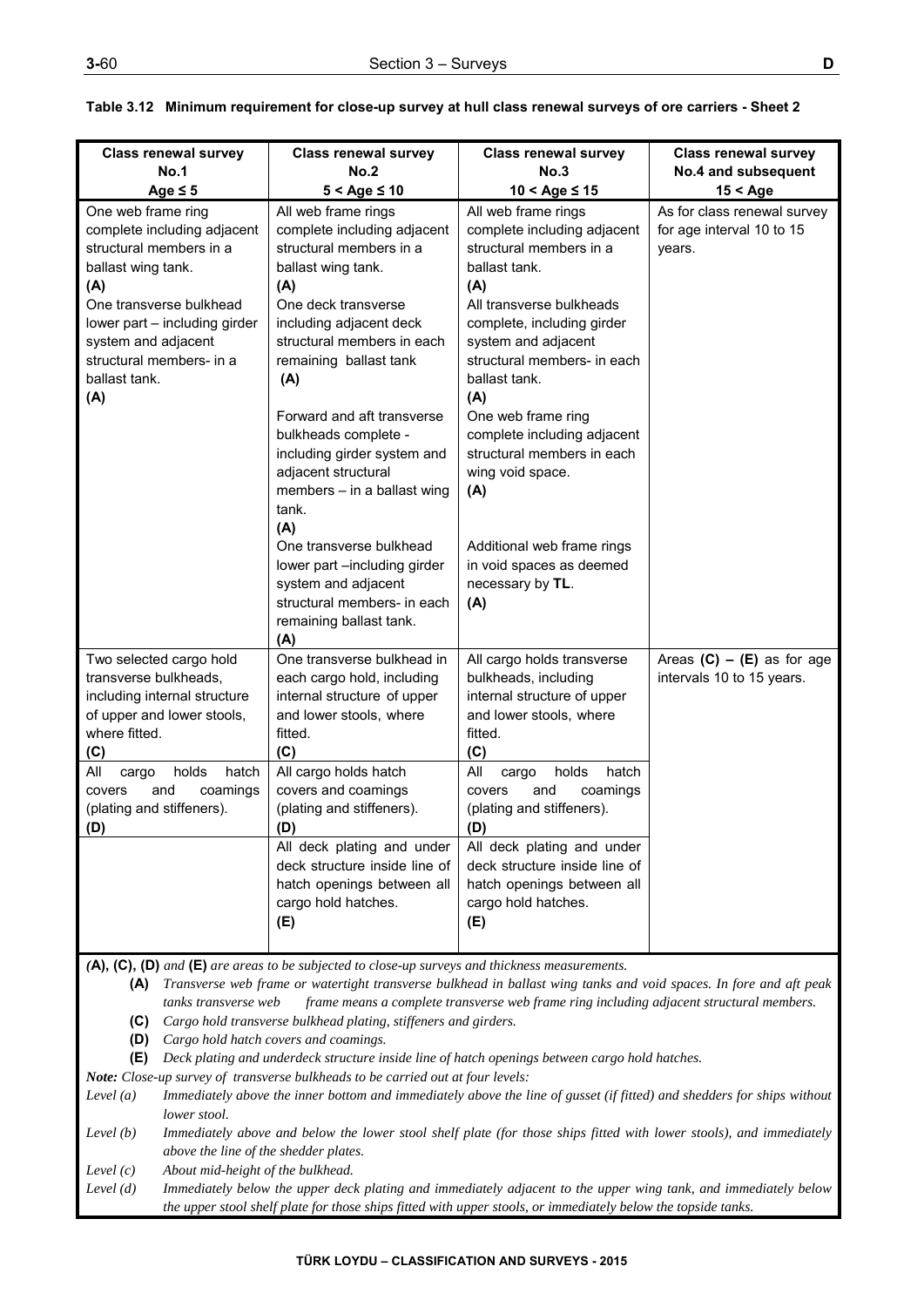# **Table 3.13 Minimum requirements for the thickness measurements at hull class renewal surveys of double skin bulk carriers**

| <b>Class renewal survey</b><br><b>No.1</b><br>Age $\leq$ 5 | <b>Class renewal survey</b><br>No.2<br>$5 <$ Age $\leq 10$                                                                                                            | <b>Class renewal survey</b><br>No.3<br>$10 <$ Age $\leq 15$                                                                                                                                                                                         | <b>Class renewal survey</b><br>No.4 and subsequent<br>$15 <$ Age                                                                                                                                                                 |
|------------------------------------------------------------|-----------------------------------------------------------------------------------------------------------------------------------------------------------------------|-----------------------------------------------------------------------------------------------------------------------------------------------------------------------------------------------------------------------------------------------------|----------------------------------------------------------------------------------------------------------------------------------------------------------------------------------------------------------------------------------|
| Suspect areas.                                             | Suspect areas.                                                                                                                                                        | Suspect areas.                                                                                                                                                                                                                                      | Suspect areas.                                                                                                                                                                                                                   |
|                                                            | Within the cargo length:<br>Two transverse sections of<br>deck plating outside line of<br>cargo hatch openings.                                                       | Within the cargo length:<br>- Each deck plate outside<br>of<br>cargo<br>line<br>hatch<br>opening<br>- Two transverse sections,<br>one in the amidship area,<br>outside line of cargo<br>hatch opening.<br>wind<br>- All<br>and<br>water<br>strakes. | Within the cargo length:<br>- Each deck plate outside<br>of<br>cargo<br>line<br>hatch<br>opening<br>- Three transverse sections.<br>one in the amidship area,<br>outside line of cargo<br>hatch opening.<br>- Each bottom plate. |
|                                                            | Wind and water strakes in<br>way of the two transverse<br>sections considered above.<br>Selected wind and water<br>strakes outside the cargo<br>length area.          | Selected wind and water<br>strakes outside the cargo<br>length area.                                                                                                                                                                                | All wind and water strakes,<br>full length.                                                                                                                                                                                      |
|                                                            | Measurements for general<br>assessment and recording<br>of corrosion pattern of<br>those structural members<br>subject to close-up survey<br>according to Table 3.12. | Measurements for general<br>assessment and recording<br>of corrosion pattern of<br>those structural members<br>subject to close-up survey<br>according to Table 3.12.                                                                               | Measurements for general<br>assessment and recording<br>of corrosion pattern of<br>those structural members<br>subject to close-up survey<br>according to Table 3.12.                                                            |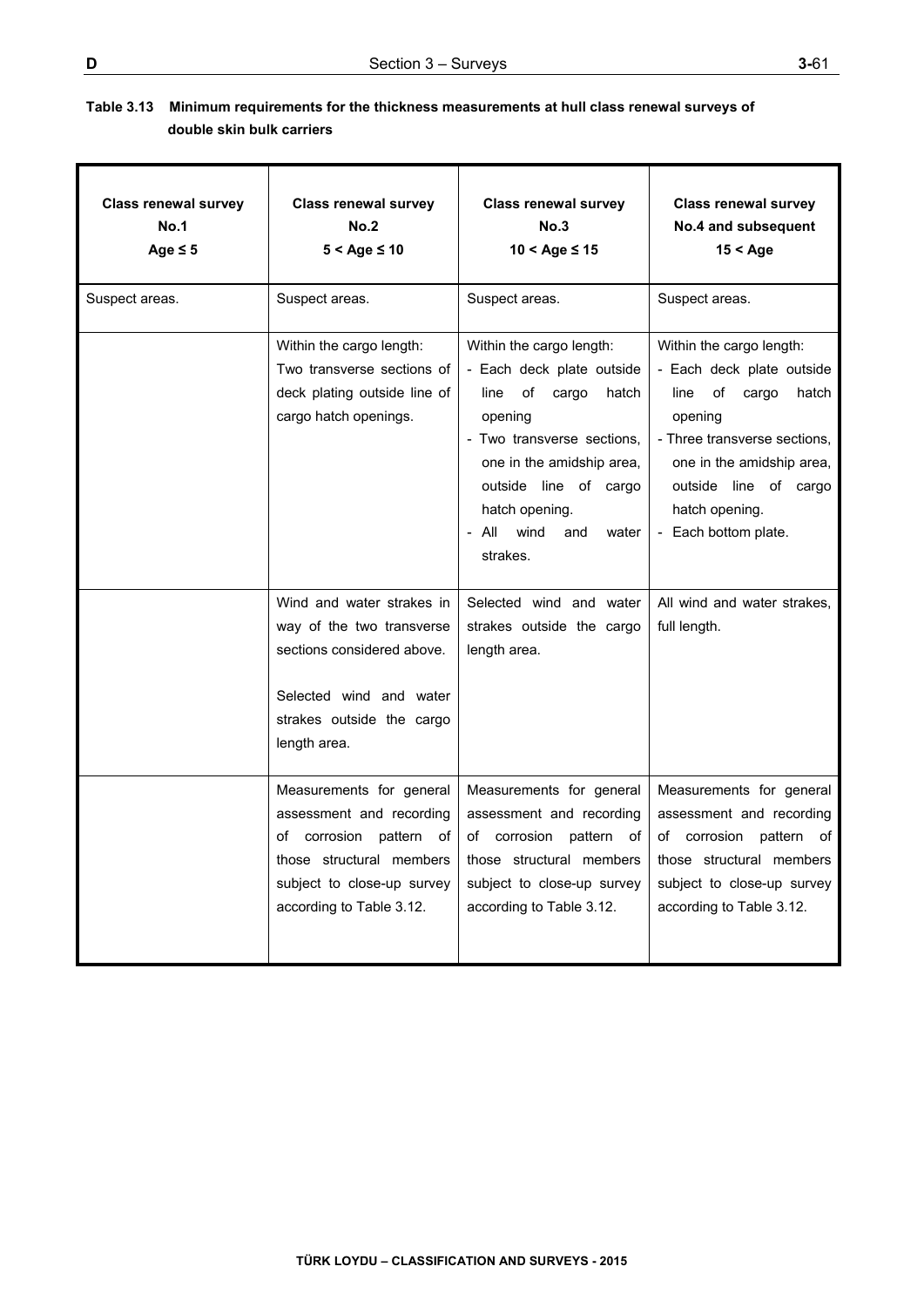## **Sheet 1**

# **BOTTOM, INNER BOTTOM and HOPPER STRUCTURE**

| <b>Structural member</b>                                                 | <b>Extent of measurement</b>                                                                             | <b>Pattern of measurements</b>                                                                                                                                                         |
|--------------------------------------------------------------------------|----------------------------------------------------------------------------------------------------------|----------------------------------------------------------------------------------------------------------------------------------------------------------------------------------------|
| Bottom, inner bottom and hopper<br>structure plating                     | Minimum of three bays across double<br>bottom tank, including aft bay                                    | Five point pattern for each panel<br>between longitudinals and floors.                                                                                                                 |
|                                                                          | Measurements around and under all<br>suction bell mouths.                                                |                                                                                                                                                                                        |
| Bottom, inner bottom and hopper<br>structure longitudinals               | Minimum of three longitudinals in<br>each bay where bottom plating<br>measured.                          | Three measurements in line across<br>the flange and three measurements<br>on the vertical web.                                                                                         |
| Bottom girders, including the<br>watertight ones.                        | At fore and aft watertight floors and in<br>centre of tanks.                                             | Vertical line of single measurements<br>on girder plating with one<br>measurement between each panel<br>stiffener, or a minimum of three<br>measurements.                              |
| Bottom floors, including the watertight<br>ones                          | Three floors in the bays where bottom<br>plating measured, with measurements<br>at both ends and middle. | Five point pattern over 2 $m^2$ area.                                                                                                                                                  |
| Hopper structure web frame ring                                          | Three floors in the bays where bottom<br>plating measured.                                               | Five point pattern over 1 $m^2$ of plating<br>Single measurements on flange.                                                                                                           |
| Hopper structure transverse<br>watertight bulkhead or swash<br>bulkhead. | - lower 1/3 of bulkhead                                                                                  | Five point pattern over 1 $m2$ of plating                                                                                                                                              |
|                                                                          | - upper 2/3 of bulkhead                                                                                  | Five point pattern over 2 $m^2$ of plating                                                                                                                                             |
|                                                                          | - stiffeners<br>(minimum of three)                                                                       | For web, five-point pattern over span<br>(two measurements across web at<br>each end and one at centre of span).<br>For flange, single measurements at<br>each end and centre of span. |
| Panel stiffening                                                         | Where applicable                                                                                         | Single measurements                                                                                                                                                                    |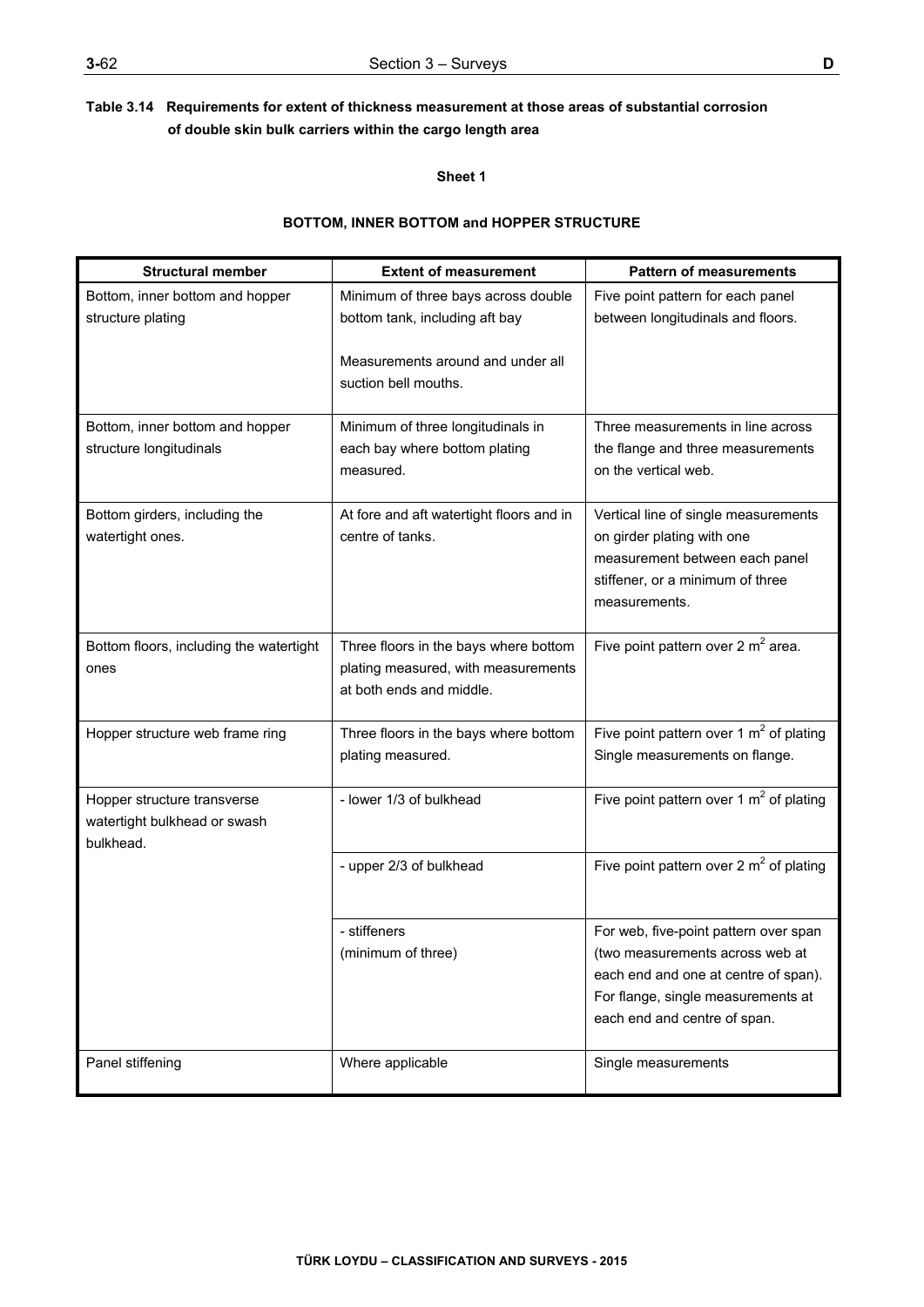## **Sheet 2**

# **DECK STRUCTURE INCLUDING CROSS STRIPS, MAIN CARGO HATCHWAYS, HATCH COVERS, COAMINGS AND TOPSIDE TANKS**

| <b>Structural member</b>    | <b>Extent of measurement</b>                                            | <b>Pattern of measurements</b>                                |
|-----------------------------|-------------------------------------------------------------------------|---------------------------------------------------------------|
| Cross deck strip plating    | Suspect cross deck strip plating                                        | Five point pattern between underdeck                          |
|                             |                                                                         | stiffeners over 1 m. length.                                  |
| <b>Underdeck stiffeners</b> | Transverse members                                                      | Five point pattern at each end and                            |
|                             |                                                                         | mid span                                                      |
|                             | Longitudinal members                                                    | Five point pattern on both web and                            |
|                             |                                                                         | flange.                                                       |
| Hatch covers                | Side and end skirts, each three                                         | Five point pattern at each location                           |
|                             | locations                                                               |                                                               |
|                             |                                                                         |                                                               |
|                             | Three longitudinal bands, outboard                                      | Five point measurement each band.                             |
|                             | strakes (2) and centreline strake (1)                                   |                                                               |
| Hatch coamings              | Each side and end of coaming, one<br>band lower 1/3, and one band upper | Five point measurement each band<br>i.e. end or side coaming. |
|                             | 2/3 of coaming.                                                         |                                                               |
| Topside ballast tanks       | a) watertight transverse bulkheads:                                     |                                                               |
|                             | - lower 1/3 of bulkhead                                                 | Five point pattern over 1 $m2$ of plating                     |
|                             |                                                                         |                                                               |
|                             | - upper 2/3 of bulkhead                                                 | Five point pattern over 1 $m2$ of plating                     |
|                             |                                                                         |                                                               |
|                             | - stiffeners                                                            | Five point pattern over 1 m. length                           |
|                             | b) two representative swash                                             |                                                               |
|                             | transverse bulkheads:                                                   |                                                               |
|                             | - lower 1/3 of bulkhead                                                 | Five point pattern over 1 $m2$ of plating                     |
|                             |                                                                         |                                                               |
|                             | - upper 2/3 of bulkhead                                                 | Five point pattern over 1 $m2$ of plating                     |
|                             |                                                                         |                                                               |
|                             | - stiffeners                                                            | Five point pattern over 1 m. length                           |
|                             | c) three representative bays of slope                                   |                                                               |
|                             | plating                                                                 | Five point pattern over 1 $m2$ of plating                     |
|                             | - lower 1/3 of tank                                                     |                                                               |
|                             | - upper 2/3 of tank                                                     | Five point pattern over 1 $m2$ of plating                     |
|                             | d) longitudinals, suspect and adjacent                                  | Five point pattern on both web and                            |
|                             |                                                                         | flange over 1 m. length.                                      |
| Main deck plating           | Suspect plates and adjacent (4)                                         | Five point pattern over 1 $m2$ of plating                     |
| Main deck longitudinals     | Suspect plates                                                          | Five point pattern on both web and                            |
|                             |                                                                         | flange over 1 m. length.                                      |
| Web frames/transverses      | Suspect plates                                                          | Five point pattern over 1 $m^2$ of plating                    |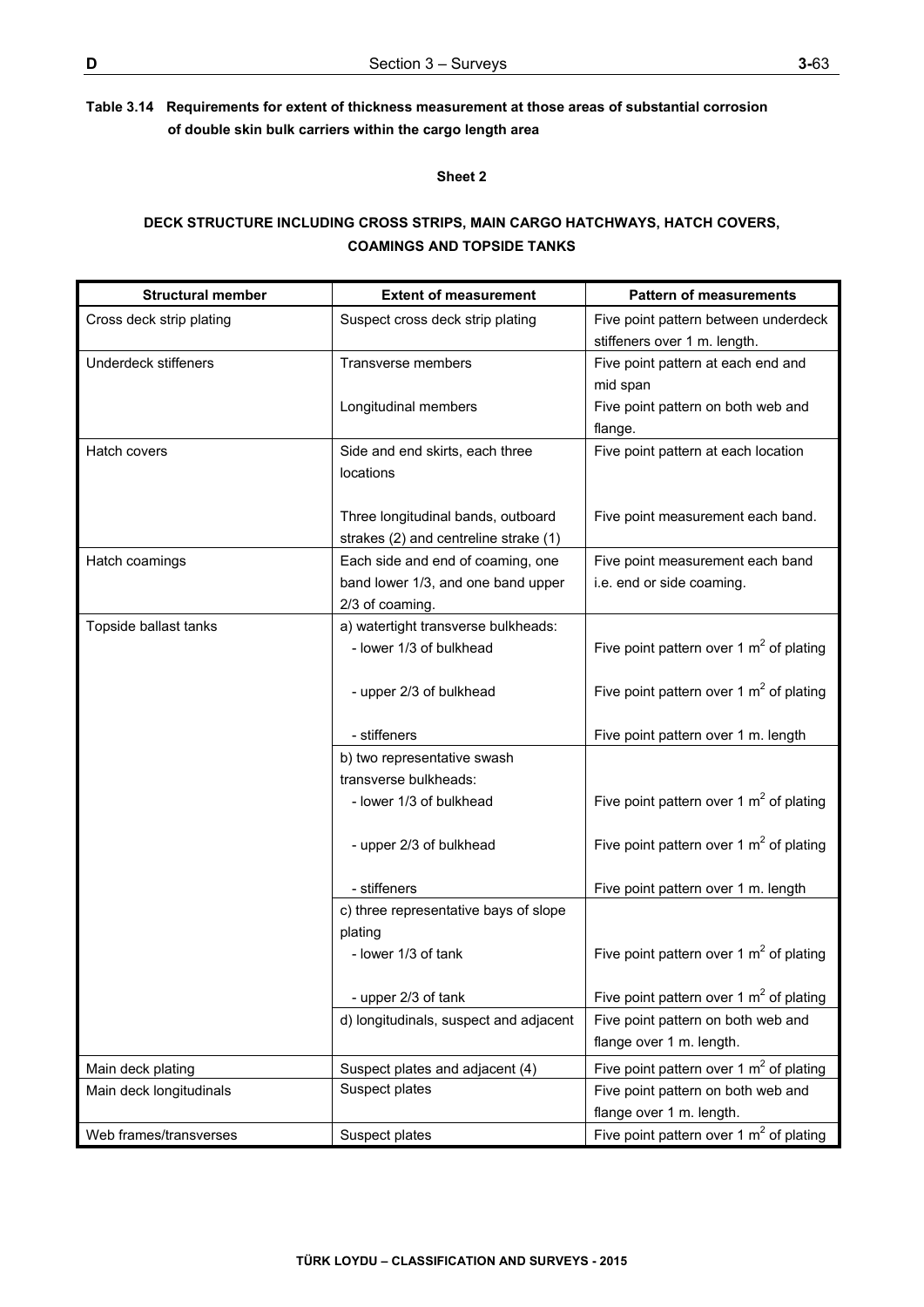**Sheet 3** 

# **STRUCTURE IN DOUBLE SIDE SPACES OF DOUBLE SKIN BULK CARRIERS INCLUDING WING VOID SPACES OF ORE CARRIERS**

| <b>Structural member</b>                                         | <b>Extent of measurement</b>                                                                                                                  | <b>Pattern of measurements</b>                                    |
|------------------------------------------------------------------|-----------------------------------------------------------------------------------------------------------------------------------------------|-------------------------------------------------------------------|
| Side shell and inner plating:                                    |                                                                                                                                               |                                                                   |
| - Upper strake and strakes in way of<br>horizontal girders       | Plating between each pair of<br>$\overline{\phantom{a}}$<br>transverse frames/longitudinals in<br>a minimum of three bays (along<br>the tank) | - Single measurement                                              |
| - All other strakes                                              | Plating between every third pair of<br>longitudinals in same three bays                                                                       | - Single measurement                                              |
| Side shell and inner side transverse<br>frames/longitudinals on: |                                                                                                                                               |                                                                   |
| - Upper strake                                                   | Each transverse<br>frame $/$<br>longitudinal in same three bays                                                                               | - Three measurements across web<br>and one measurement on flange. |
| - All other strakes                                              | Every third transverse<br>frame/longitudinal in same three<br>bays                                                                            | - Three measurements across web<br>and one measurement on flange. |
| Transverse frames/longitudinals<br>- brackets                    | Minimum of three at top, middle and<br>bottom of tank in same three bays                                                                      | Five point pattern over area of bracket                           |
| Vertical web and transverse                                      |                                                                                                                                               |                                                                   |
| bulkheads:                                                       |                                                                                                                                               |                                                                   |
| - Strakes in way of horizontal girders                           | Minimum of two webs and both<br>transverse bulkheads                                                                                          | Five point pattern over approx. 2<br>$m2$ area                    |
| Other strakes                                                    | Minimum of two webs and both<br>transverse bulkheads                                                                                          | Two measurements between each<br>pair of vertical stiffeners      |
| Horizontal girders                                               | Plating on each girder in a minimum                                                                                                           | Two measurements between each                                     |
|                                                                  | of three bays                                                                                                                                 | pair of longitudinal girder stiffeners                            |
| Panel stiffening                                                 | Where applicable                                                                                                                              | Single measurements                                               |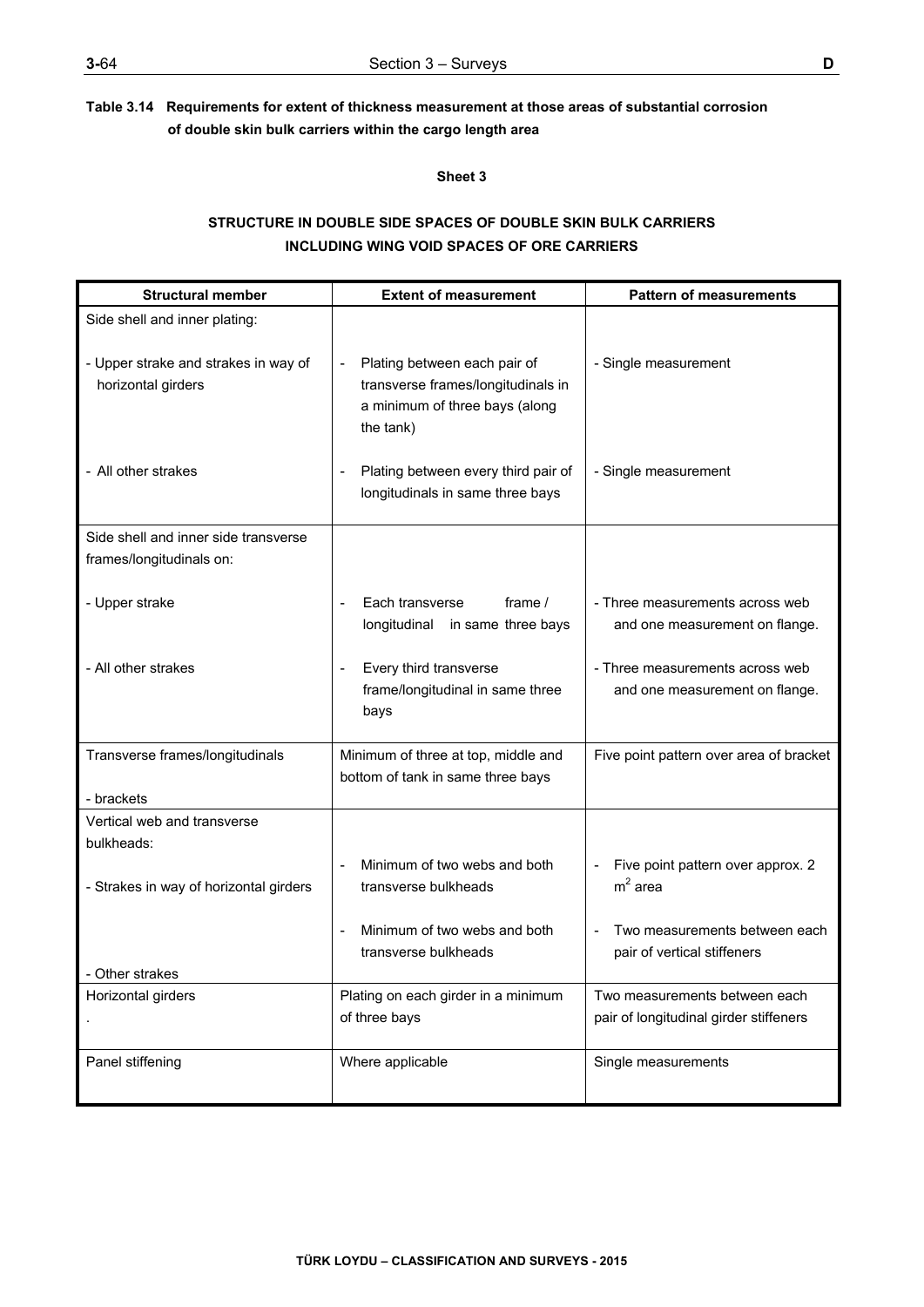## **Sheet 4**

## **TRANSVERSE BULKHEADS IN CARGO HOLDS**

| <b>Structural member</b> | <b>Extent of measurement</b>                                                                                                                       | <b>Pattern of measurements</b>                                     |
|--------------------------|----------------------------------------------------------------------------------------------------------------------------------------------------|--------------------------------------------------------------------|
| Lower stool, if fitted   | Transverse band within 25 mm, of<br>welded connection to inner bottom                                                                              | pattern<br>between<br>point<br>Five<br>stiffeners over 1 m. length |
|                          | Transverse band within 25 mm, of<br>welded connection to shelf plate                                                                               | between<br>pattern<br>Five<br>point<br>stiffeners over 1 m. length |
| Transverse bulkheads     | Transverse band at approximately<br>mid height                                                                                                     | Five point pattern over 1 $m2$ of<br>plating                       |
|                          | Transverse band at part of<br>bulkhead adjacent to upper deck<br>or below upper stool shelf plate<br>(for those ships fitted with upper<br>stools) | Five point pattern over 1 $m2$ of<br>plating                       |

## **2.6.1.2 Examination of cargo and ballast piping**

Cargo piping on deck, including crude oil washing piping, cargo and ballast piping within the above tanks and spaces are to be examined and operationally tested to working pressure to attending surveyor's satisfaction to ensure that tightness and condition remain satisfactory. Special attention is to be given to any ballast piping in cargo tanks and cargo piping in ballast tanks and void spaces, and surveyors are to be advised on all occasions when this piping, including valves and fittings are open during repair periods and can be examined internally.

## **2.6.1.3 Dry dock survey**

A survey in dry dock is to be a part of the class renewal survey. The overall and close-up surveys and thickness measurements, as applicable, of the lower portions of the cargo tanks and ballast tanks are to be carried out in accordance with the applicable requirements for class renewal surveys, if not already performed.

## *Note:*

*Lower portions of the cargo and ballast tanks are considered to be the parts below light ballast water line.* 

## **2.6.1.4 Examination of tank protection**

Where provided, the condition of the corrosion prevention system of cargo tanks is to be examined.

A Ballast Tank is to be examined at subsequent annual intervals where:

- Hard protective coating has not been applied from the time of construction, or
- A soft or semi-hard coating has been applied, or
- Substantial corrosion is found within the tank, or
- The hard protective coating is found to be in less than good condition and the hard protective coating is not repaired to the satisfaction of the Surveyor.

Thickness measurements are to be carried out as deemed necessary by the surveyor.

## **2.6.1.5 Extent of overall and close-up survey**

An overall survey of all tanks and spaces is to be carried out at each class renewal survey.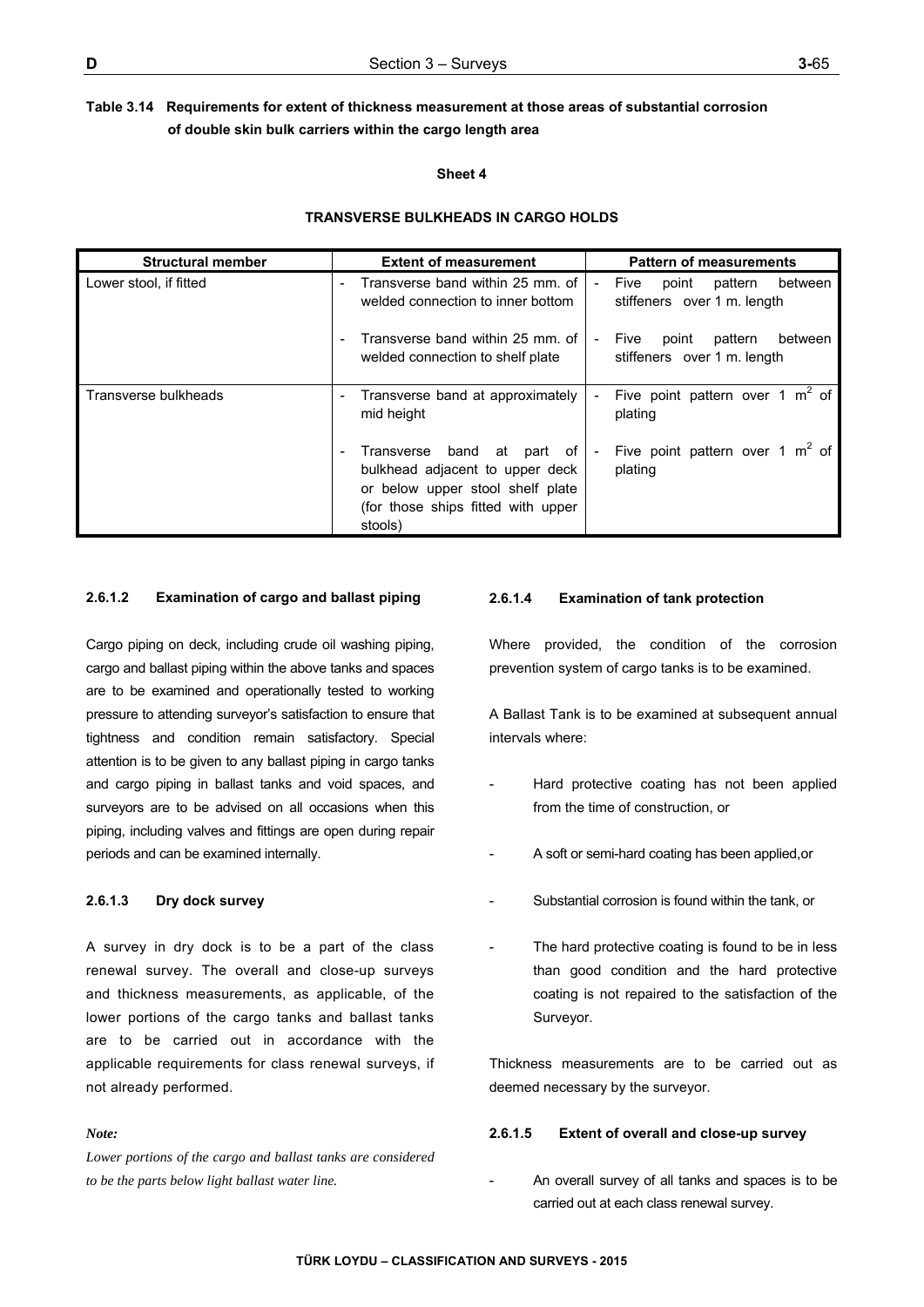- The minimum requirements for close-up surveys at class renewal survey are given in Table 3.15 for oil tankers, ore/oil ships,etc. and Table 3.16 for double hull oil tankers.
- The surveyor may extend the close-up survey as deemed necessary taking into account the maintenance of the tanks under survey, the condition of the corrosion prevention system and also in the following cases:
	- In particular, tanks having structural arrangements or details which have suffered defects in similar tanks or on similar ships according to available information.
	- In tanks which have structures approved with reduced scantlings due to an approved corrosion control system.
- For areas in tanks where hard protective coating are found to be in a good condition, the extent of close-up surveys according to Table 3.15 for oil tankers, ore/oil ships,etc. and Table 3.16 for double hull oil tankers may be specially considered.

## **2.6.1.6 Extent of thickness measurement**

- The minimum requirements for thickness measurements at class renewal survey are given in Table 3.17 for oil tankers, ore/oil ships,etc. and Table 3.18 for double hull oil tankers.
- Provisions for extended measurements for areas with substantial corrosion are given in Table 3.19 for oil tankers, ore/oil ships,etc. and Table 3.20 for double hull oil tankers, and as may be additionally specified in the survey programme. These extended thickness measurements are to be carried out before the survey is credited as completed. Suspect areas identified at previous surveys are to be examined. Areas of substantial corrosion identified at previous surveys are to have thickness measurements taken.
- The surveyor may further extend the thickness measurements as deemed necessary.
- For areas in tanks where hard protective coating are found to be in a good condition, the extent of thickness measurements according to Table 3.17 for oil tankers, ore/oil ships,etc.and Table 3.18 for double hull oil tankers may be specially considered.
- Transverse sections are to be chosen where the largest reductions are suspected to occur or are revealed from deck plating measurements.
- In cases where two or three sections are to be measured, at least one is to include a ballast tank within 0.5L amidships.
- In case of oil tankers of 130 m. in length and upwards and more than 10 years of age, for the evaluation of the ship's longitudinal strength, the sampling method of thickness measurements is given 2.6.1.7.

**2.6.1.7** Sampling method of thickness measurements for longitudinal strength evaluation and repair methods

## **2.6.1.7.1 Extent of longitudinal strength evaluation**

Longitudinal strength should be evaluated within 0.4 L amidships for the extent of the hull girder length that contains tanks therein and within 0.5 L amidships for adjacent tanks which may extend beyond 0.4 L amidships, where tanks means ballast tanks and cargo tanks.

## **2.6.1.7.2 Sampling method of thickness measurement**

Pursuant to the requirements of item 2.6.1.6, transverse sections should be chosen such that thickness measurements can be taken for as many different tanks in corrosive environment as possible, e.g. ballast tanks sharing a common plane boundary with cargo tanks fitted with heating coils, other ballast tanks, cargo tanks permitted to be filled with sea water and other cargo tanks. Ballast tanks sharing a common plane boundary with cargo tanks fitted with heating coils and cargo tanks permitted to be filled with sea water should be selected where present.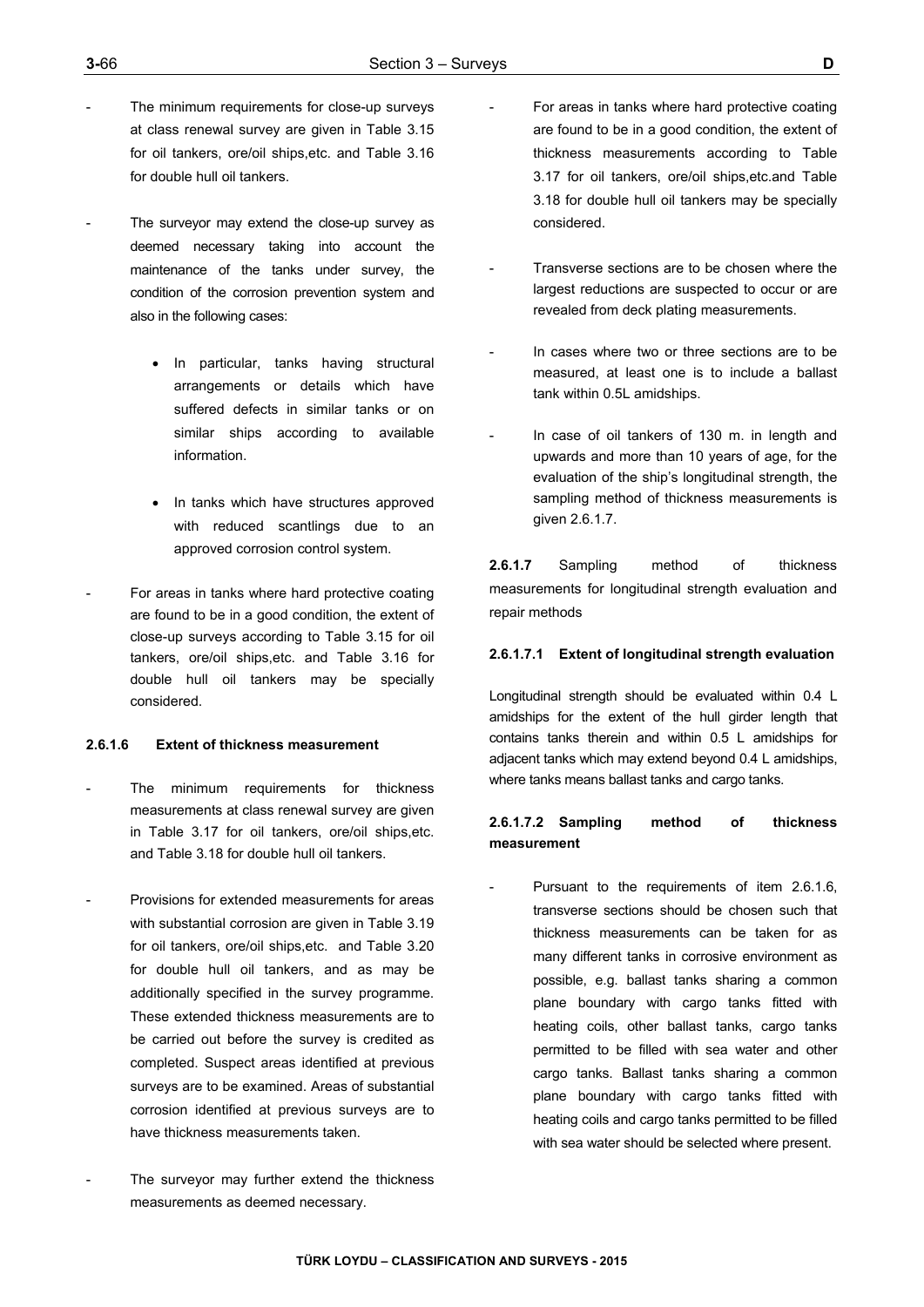| <b>Class renewal survey</b><br><b>No.1</b><br>Age $\leq 5$                                                                                                                                                                                                                                                                                                    | <b>Class renewal survey</b><br>No.2<br>$5 <$ Age $\leq 10$                                                                                                                                                                                                                                                                                                                                                                                                                                                                                                                                                                                                   | <b>Class renewal survey</b><br><b>No.3</b><br>$10 <$ Age $\leq 15$                                                                                                                                                                                                                                                                                                                                                                                                      | <b>Class renewal survey</b><br>No.4 and subsequent<br>$15 <$ Age                                             |
|---------------------------------------------------------------------------------------------------------------------------------------------------------------------------------------------------------------------------------------------------------------------------------------------------------------------------------------------------------------|--------------------------------------------------------------------------------------------------------------------------------------------------------------------------------------------------------------------------------------------------------------------------------------------------------------------------------------------------------------------------------------------------------------------------------------------------------------------------------------------------------------------------------------------------------------------------------------------------------------------------------------------------------------|-------------------------------------------------------------------------------------------------------------------------------------------------------------------------------------------------------------------------------------------------------------------------------------------------------------------------------------------------------------------------------------------------------------------------------------------------------------------------|--------------------------------------------------------------------------------------------------------------|
| (A) One web frame ring in<br>a ballast wing tank, if any,<br>or a cargo wing tank used<br>primarily for water ballast.<br>(B) One deck transverse in<br>a cargo oil tank.<br>(D) One transverse<br>bulkhead in a ballast tank<br>(D) One transverse<br>bulkhead in a cargo oil wing<br>tank.<br>(D) One transverse<br>bulkhead in a cargo oil<br>centre tank. | A) All web frame rings in a<br>ballast wing tank, if any, or<br>a cargo wing tank used<br>primarily for water ballast.<br>(B) One deck transverse in<br>each of the remaining<br>ballast tanks, if any.<br>(B) One deck transverse in<br>a cargo wing tank.<br>(B) One deck transverse in<br>two cargo centre tanks.<br>(C) Both transverse<br>bulkheads in a wing ballast<br>tank, if any, or a cargo wing<br>tank used primarily for<br>water ballast.<br>(D) One transverse<br>bulkhead in each remaining<br>ballast tank.<br>(D) One transverse<br>bulkhead in a cargo oil wing<br>tank.<br>(D) One transverse<br>bulkhead in two cargo<br>centre tanks. | A) All web frame rings in<br>all ballast tanks<br>(A) All web frame ring in a<br>cargo wing tank.<br>(A) A minimum of 30% of<br>all web frame rings in each<br>remaining cargo wing tank<br>(see note).<br>(C) All transverse<br>bulkheads in all cargo and<br>ballast tanks.<br>(E) A minimum of 30% of<br>deck and bottom<br>transverses including<br>adjacent structural<br>members in each cargo<br>centre tank.<br>(F) As considered<br>necessary by the surveyor. | As class renewal survey<br>No. 3.<br><b>Additional transverses</b><br>included as deemed<br>necessary by TL. |
| (A)<br>(B)<br>(C)<br>(D)<br>(E)<br>(F)                                                                                                                                                                                                                                                                                                                        | Complete transverse web frame ring including adjacent structural members.<br>Deck transverse including adjacent deck structural members.<br>Transverse bulkhead complete - including girder system and adjacent structural members<br>Transverse bulkhead lower part - including girder system and adjacent structural members<br>Deck and bottom transverse including adjacent structural members.<br>Additional complete transverse web frame ring.                                                                                                                                                                                                        |                                                                                                                                                                                                                                                                                                                                                                                                                                                                         |                                                                                                              |

**Table 3.15 Minimum requirements for close-up survey at hull class renewal surveys of oil tankers ore/oil ships and etc.** 

*Note :* 

*The 30% is to be rounded up to the next whole integer.*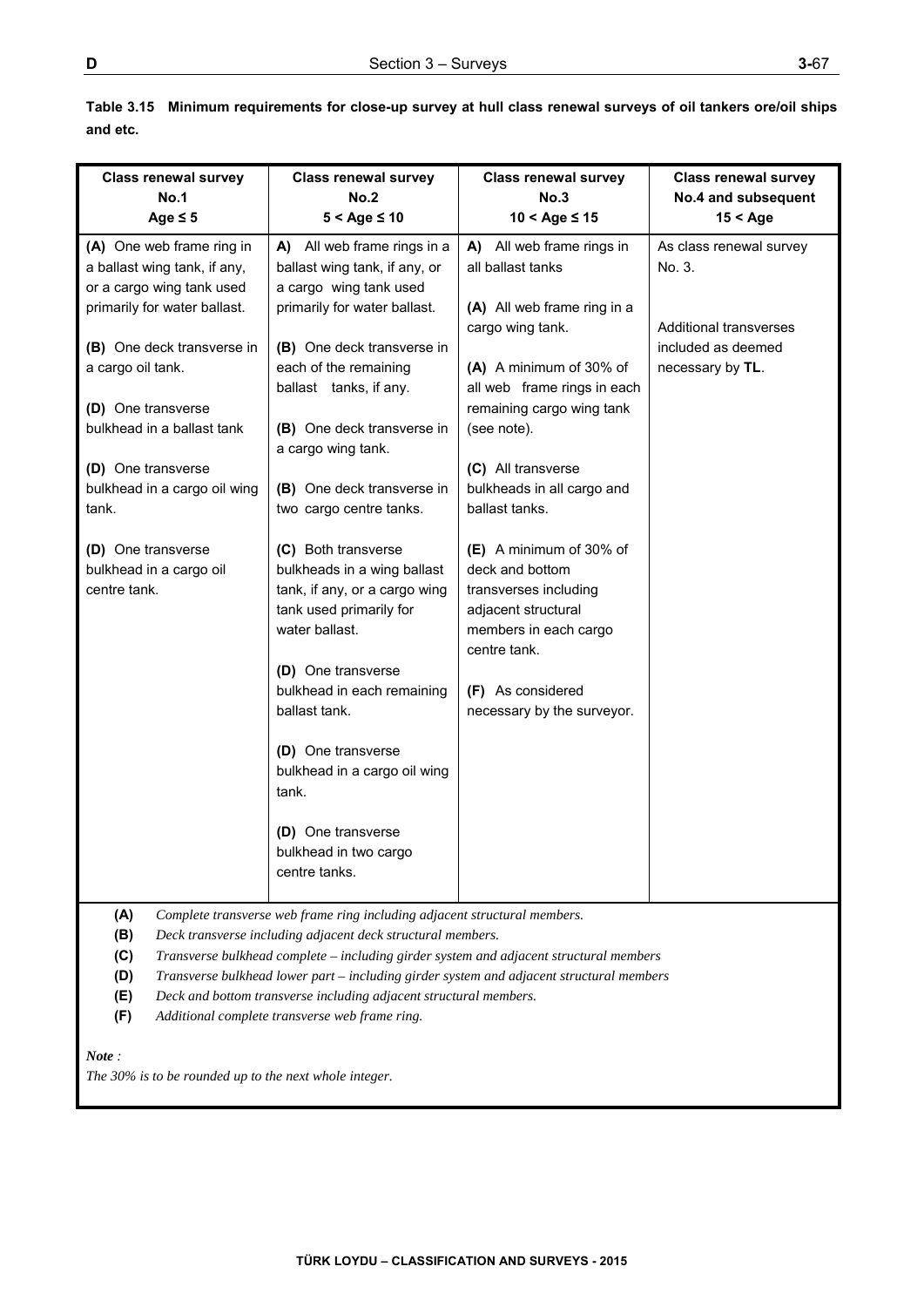| <b>Class renewal survey</b><br>No.1<br>Age $\leq$ 5                       | <b>Class renewal survey</b><br>No.2<br>$5 <$ Age $\leq 10$                                                            | <b>Class renewal survey</b><br>No.3<br>$10 <$ Age $\leq 15$                                                                                                                                                                                       | <b>Class renewal survey</b><br>No.4 and subsequent<br>$15 <$ Age |
|---------------------------------------------------------------------------|-----------------------------------------------------------------------------------------------------------------------|---------------------------------------------------------------------------------------------------------------------------------------------------------------------------------------------------------------------------------------------------|------------------------------------------------------------------|
| One web frame (1), in a<br>ballast tank (see note 1).                     | All web frames (1), in a<br>ballast tank, (see note 1).<br>The knuckle area and the<br>(5)<br>part<br>metres<br>upper | All web frames (1), in all<br>ballast tanks.                                                                                                                                                                                                      | As for class renewal survey<br>for age from 10 to 15 years.      |
|                                                                           | approximately) of one web<br>frame in each remaining<br>ballast tank (6).                                             |                                                                                                                                                                                                                                                   | Additional transverse areas<br>as deemed necessary by<br>TL.     |
| One deck transverse in a<br>cargo oil tank (2).                           | One deck transverse in two<br>cargo oil tanks (2).                                                                    | All<br>frames<br>web<br>(7),<br>including deck transverse<br>and cross ties, if fitted, in a<br>cargo oil tank.<br>web<br>frame<br>One<br>(7),<br>including deck transverse<br>and cross ties, if fitted, in<br>each remaining cargo oil<br>tank. |                                                                  |
| One transverse bulkhead<br>(4), in a ballast tank (see<br>note 1)         | One transverse bulkhead<br>(4), in each ballast tank<br>(see note 1)                                                  | All transverse bulkheads, in<br>all cargo oil (3) and ballast<br>$(4)$ tanks.                                                                                                                                                                     |                                                                  |
| bulkhead<br>One transverse<br>(5), in a cargo oil centre<br>tank.         | One transverse bulkhead<br>(5), in two cargo oil centre<br>tanks.                                                     |                                                                                                                                                                                                                                                   |                                                                  |
| One transverse bulkhead<br>(5), in a cargo oil wing tank<br>(see note 2). | One transverse bulkhead<br>(5), in a cargo oil wing tank<br>(see note 2).                                             |                                                                                                                                                                                                                                                   |                                                                  |

|  |  | Table 3.16 Minimum requirements for close-up survey at hull class renewal surveys of double hull oil tankers |
|--|--|--------------------------------------------------------------------------------------------------------------|
|  |  |                                                                                                              |

**(1), (2), (3), (4), (5), (6)** *and* **(7)** *are areas to be subjected to close-up surveys and thickness measurements.* 

**(1)** *Web frame in a ballast tank means vertical web in side tank, hopper web in hopper tank, floor in double bottom tank and deck transverse in double deck tank (where fitted), including adjacent structural members. In fore and aft peak tanks web frame means a complete transverse web frame ring including adjacent structural members.* 

- **(2)** *Deck transverse, including adjacent deck structural members (or external structure on deck in way of the tank, where applicable)*
- **(3)** *Transverse bulkhead complete in cargo tanks, including girder system, adjacent structural members (such as longitudinal bulkheads) and internal structure of lower and upper stools, where fitted.*

**(4)** *Transverse bulkhead complete in ballast tanks, including girder system and adjacent structural members, such as longitudinal bulkheads, girders in double bottom tanks, inner bottom plating, hopper side, connecting brackets.* 

- **(5)** *Transverse bulkhead lower part in cargo tank, including girder system, adjacent structural members (such as longitudinal bulkheads) and internal structure of lower stool, where fitted.*
- **(6)** *The knuckle area and the upper part (5 metres approximately), including adjacent structural members. Knuckle area is the area of the web frame around the connections of the slope hopper plating to the inner hull bulkhead and the inner bottom plating, up to 2 metres from the corners both on the bulkhead and the double bottom.*
- **(7)** *Web frame in a cargo oil tank means deck transverse, longitudinal bulkhead vertical girder and cross ties, where fitted, including adjacent structural members.*

*Note:* 

**1.** *Ballast tank: means double bottom tank plus double side tank plus double deck tank, as applicable, even if these tanks are separate.* 

**2.** *Where no centre cargo tanks are fitted (as in case of centre longitudinal bulkhead), transverse bulkheads in wing tanks are to be surveyed.*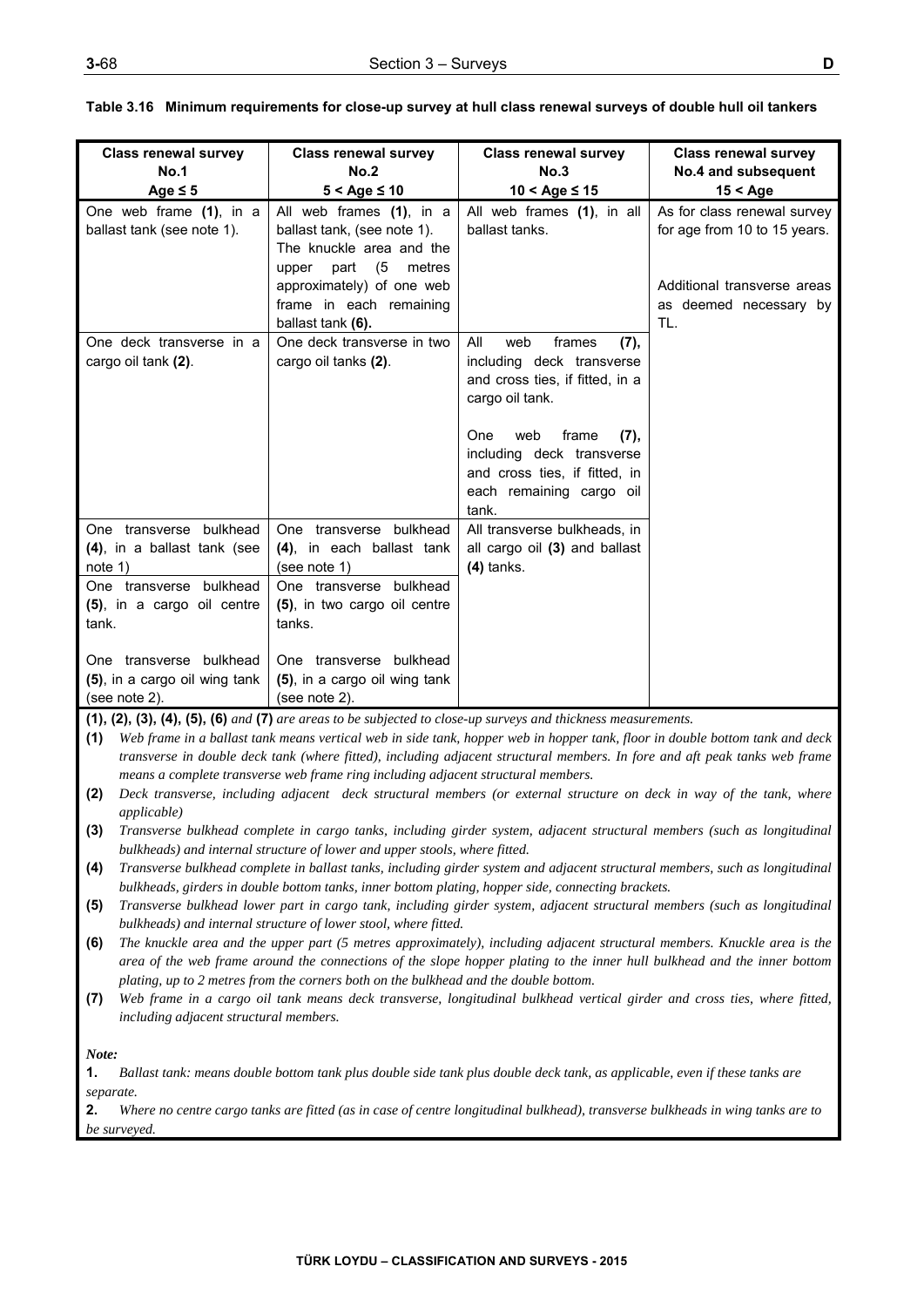| Table 3.17 Minimum requirements for the thickness measurements at hull class renewal surveys of |
|-------------------------------------------------------------------------------------------------|
| oil tankers, ore/oil ships, and etc.                                                            |

| <b>Class renewal survey</b><br>No.1<br>Age $\leq$ 5                                                                                                                                 | <b>Class renewal survey</b><br>No.2<br>$5 <$ Age $\leq 10$                                                                                                            | <b>Class renewal survey</b><br>No.3<br>$10 <$ Age $\leq 15$                                                                                                           | <b>Class renewal survey</b><br>No.4 and subsequent<br>$15 <$ Age                                                                                                      |
|-------------------------------------------------------------------------------------------------------------------------------------------------------------------------------------|-----------------------------------------------------------------------------------------------------------------------------------------------------------------------|-----------------------------------------------------------------------------------------------------------------------------------------------------------------------|-----------------------------------------------------------------------------------------------------------------------------------------------------------------------|
| Suspect areas.                                                                                                                                                                      | Suspect areas.                                                                                                                                                        | Suspect areas.                                                                                                                                                        | Suspect areas.                                                                                                                                                        |
| One section of deck plating<br>for the full beam of the ship<br>within the cargo area (in<br>way of a ballast tank, if any,<br>or a cargo tank used<br>primarily for water ballast) | Within the cargo area:<br>- Each deck plate<br>- One transverse section                                                                                               | Within the cargo area:<br>- Each deck plate<br>- Two transverse sections<br>(1)<br>- All wind and water<br>strakes.                                                   | Within the cargo area:<br>- Each deck plate<br>- Three transverse sections<br>(1)<br>- Each bottom plate.                                                             |
|                                                                                                                                                                                     | Selected wind and water<br>strakes outside the cargo<br>area.                                                                                                         | Selected wind and water<br>strakes outside the cargo<br>area.                                                                                                         | All wind and water strakes.<br>full length.                                                                                                                           |
| Measurements for general<br>assessment and recording<br>of corrosion pattern of<br>those structural members<br>subject to close-up survey<br>according to Table 3.15.               | Measurements for general<br>assessment and recording<br>of corrosion pattern of<br>those structural members<br>subject to close-up survey<br>according to Table 3.15. | Measurements for general<br>assessment and recording<br>of corrosion pattern of<br>those structural members<br>subject to close-up survey<br>according to Table 3.15. | Measurements for general<br>assessment and recording<br>of corrosion pattern of<br>those structural members<br>subject to close-up survey<br>according to Table 3.15. |
| (1)                                                                                                                                                                                 | At least one section is to include a ballast tank within 0.5 amidships.                                                                                               |                                                                                                                                                                       |                                                                                                                                                                       |

# **Table 3.18 Minimum requirements for the thickness measurements at hull class renewal surveys of double hull oil tankers**

| <b>Class renewal survey</b><br>No.1<br>Age $\leq$ 5                                                                                                                   | <b>Class renewal survey</b><br>No.2<br>$5 <$ Age $\leq 10$                                                                                                            | <b>Class renewal survey</b><br>No.3<br>$10 <$ Age $\leq 15$                                                                                                           | <b>Class renewal survey</b><br>No.4 and subsequent<br>$15 <$ Age                                                                                                      |
|-----------------------------------------------------------------------------------------------------------------------------------------------------------------------|-----------------------------------------------------------------------------------------------------------------------------------------------------------------------|-----------------------------------------------------------------------------------------------------------------------------------------------------------------------|-----------------------------------------------------------------------------------------------------------------------------------------------------------------------|
| Suspect areas.                                                                                                                                                        | Suspect areas.                                                                                                                                                        | Suspect areas.                                                                                                                                                        | Suspect areas.                                                                                                                                                        |
| One section of deck plating<br>for the full beam of the ship<br>within the cargo area                                                                                 | Within the cargo area:<br>- Each deck plate<br>- One transverse section                                                                                               | Within the cargo area:<br>- Each deck plate<br>- Two transverse sections<br>(1)<br>All wind and water<br>$\overline{a}$<br>strakes.                                   | Within the cargo area:<br>- Each deck plate<br>- Three transverse sections<br>(1)<br>Each bottom plate.<br>$\overline{\phantom{0}}$                                   |
|                                                                                                                                                                       | Selected wind and water<br>strakes outside the cargo<br>area.                                                                                                         | Selected wind and water<br>strakes outside the cargo<br>area.                                                                                                         | All wind and water strakes,<br>full length.                                                                                                                           |
| Measurements for general<br>assessment and recording<br>of corrosion pattern of<br>those structural members<br>subject to close-up survey<br>according to Table 3.16. | Measurements for general<br>assessment and recording<br>of corrosion pattern of<br>those structural members<br>subject to close-up survey<br>according to Table 3.16. | Measurements for general<br>assessment and recording<br>of corrosion pattern of<br>those structural members<br>subject to close-up survey<br>according to Table 3.16. | Measurements for general<br>assessment and recording<br>of corrosion pattern of<br>those structural members<br>subject to close-up survey<br>according to Table 3.16. |
| (1)<br>At least one section is to include a ballast tank within 0.5 amidships.                                                                                        |                                                                                                                                                                       |                                                                                                                                                                       |                                                                                                                                                                       |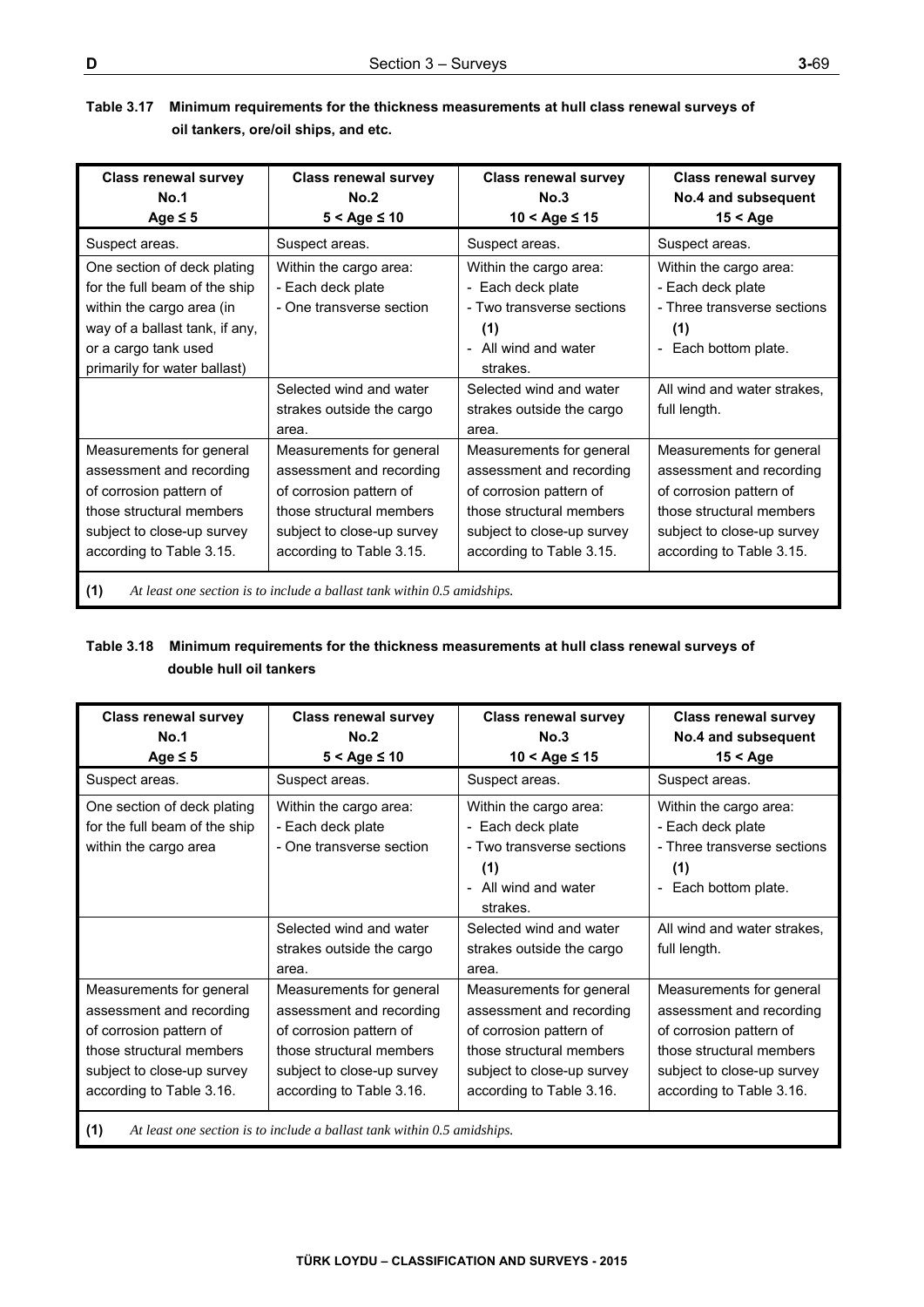# **Table 3.19 Requirements for extent of thickness measurement at those areas of substantial corrosion Class renewal survey of oil tankers, ore/oil ships, and etc.within the cargo length area**

## **Sheet 1**

## **BOTTOM STRUCTURE**

| <b>Structural member</b>    | <b>Extent of measurement</b>                                                                           | <b>Pattern of measurements</b>                                                                                                                                                                                                               |
|-----------------------------|--------------------------------------------------------------------------------------------------------|----------------------------------------------------------------------------------------------------------------------------------------------------------------------------------------------------------------------------------------------|
| Bottom plating              | Minimum of three bays across tank,<br>including aft bay                                                | Five point pattern for each panel<br>between longitudinals and webs.                                                                                                                                                                         |
|                             | Measurements around and under all<br>suction bell mouths.                                              |                                                                                                                                                                                                                                              |
| Bottom longitudinals        | Minimum of three longitudinals in<br>each bay where bottom plating<br>measured.                        | Three measurements in line across<br>the flange and three measurements<br>on vertically web.                                                                                                                                                 |
| Bottom girders and brackets | At fore and aft transverse bulkhead.<br>bracket toes and in centre of tanks.                           | Vertical line of single measurements<br>on web plating with one measurement<br>between each panel stiffener, or a<br>minimum of three measurements.<br>Two measurements across face plate.<br>Five point pattern on girder/bhd.<br>brackets. |
| Bottom transverse webs      | Three webs in the bays where bottom<br>plating measured, with measurements<br>at both ends and middle. | Five point pattern over 2 $m^2$ area.<br>Single measurements on face flat.                                                                                                                                                                   |
| Panel stiffening            | Where provided                                                                                         | Single measurements                                                                                                                                                                                                                          |

# **Table 3.19 Requirements for extent of thickness measurement at those areas of substantial corrosion Class renewal survey of oil tankers, ore/oil ships, and etc.within the cargo length area**

## **Sheet 2**

## **DECK STRUCTURE**

| <b>Structural member</b>  | <b>Extent of measurement</b>                 | <b>Pattern of measurements</b>          |
|---------------------------|----------------------------------------------|-----------------------------------------|
| Deck plating              | Two bands across tank                        | Minimum of three measurements per       |
|                           |                                              | plate per band                          |
| Deck longitudinals        | Minimum of three longitudinals in each of    | Three measurements in line vertically   |
|                           | two bays                                     | on webs and two measurements on         |
|                           |                                              | flange (if fitted)                      |
| Deck girders and brackets | At fore and aft transverse bulkhead, bracket | Vertical line of single measurements on |
|                           | toes and in centre of tanks.                 | web plating with one measurement        |
|                           |                                              | between each panel stiffener, or a      |
|                           |                                              | minimum of three measurements.          |
|                           |                                              | Two measurements across face flat.      |
|                           |                                              | point pattern on girder/bhd.<br>Five    |
|                           |                                              | brackets.                               |
| Deck transverse web       | Minimum of two webs with measurements        | Five point pattern over 2 $m^2$ area.   |
|                           | at middle and both ends of span.             | Single measurements on face flat.       |
| Panel stiffening          | Where provided                               | Single measurements                     |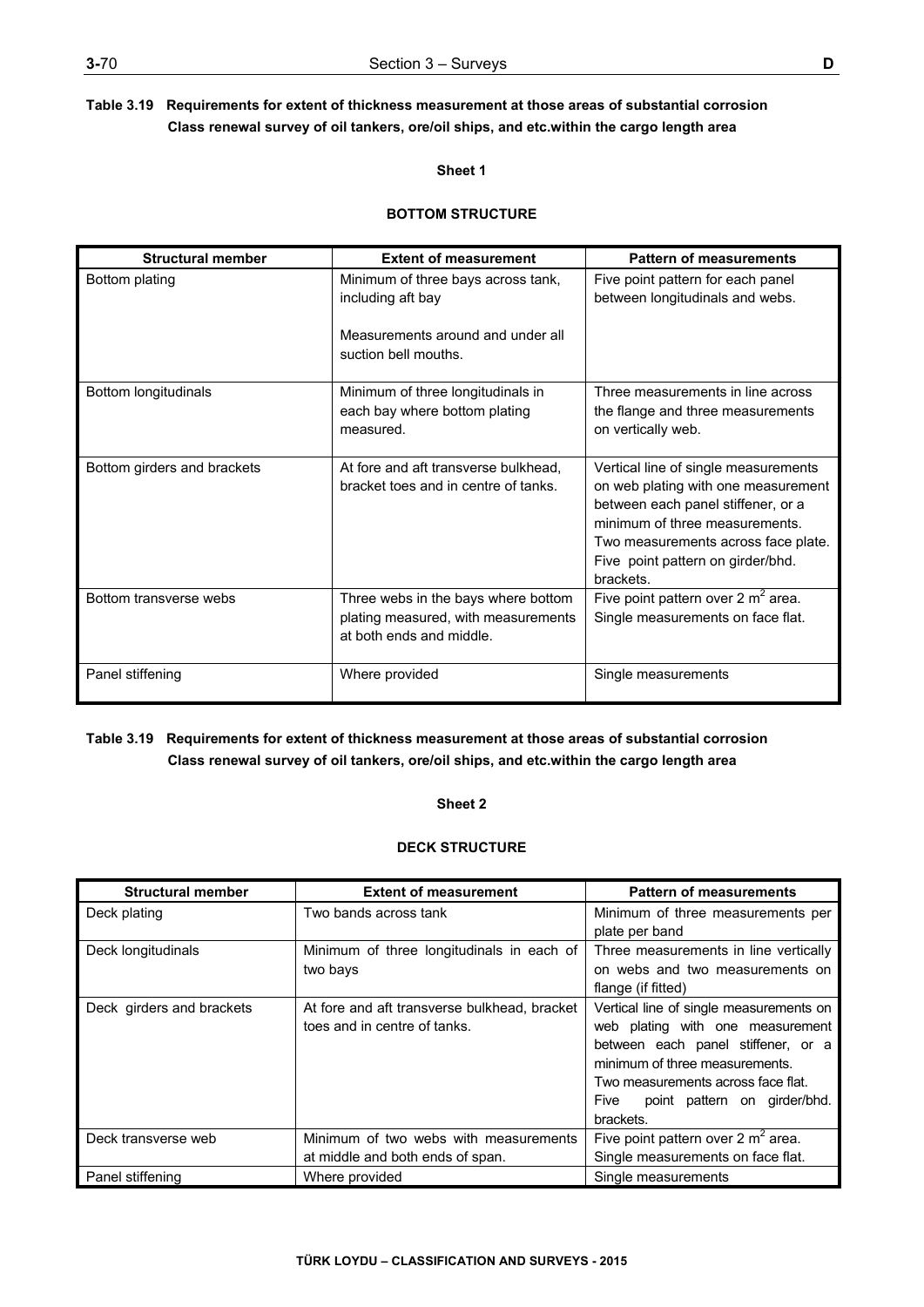# **Table 3.19 Requirements for extent of thickness measurement at those areas of substantial corrosion Class renewal survey of oil tankers, ore/oil ships, and etc.within the cargo length area Sheet 3**

## **SIDE SHELL AND LONGITUDINAL BULKHEADS**

| <b>Structural member</b>             | <b>Extent of measurement</b>           | <b>Pattern of measurements</b>        |
|--------------------------------------|----------------------------------------|---------------------------------------|
| Deckhead and bottom strakes, and     | Plating between each pair of           | Single measurements                   |
| strakes in way of stringer platforms | longitudinals in a minimum of three    |                                       |
|                                      | bays                                   |                                       |
| All other strakes                    | Plating between every 3 rd pair of     | Single measurements                   |
|                                      | longitudinals in same three bays       |                                       |
| Longitudinals                        | Each longitudinal in same three bays   | Three measurements across web and     |
| - deckhead and bottom strakes        |                                        | 1 measurement on flange               |
| Longitudinals                        | Every third longitudinal in same three | Three measurements across web and     |
| - all others                         | bays                                   | 1 measurement on flange               |
| Longitudinals                        | Minimum of three at top, middle and    | Five point pattern over area of       |
| - bracket                            | bottom of tank in same three bays      | bracket                               |
| Web frames and cross ties            | Three webs with minimum of three       | Five point pattern over about 2 $m^2$ |
|                                      | locations on each web, including in    | area, plus single measurements on     |
|                                      | way of cross tie connections           | web frame and cross tie face flats.   |

# **Table 3.19 Requirements for extent of thickness measurement at those areas of substantial corrosion Class renewal survey of oil tankers, ore/oil ships, and etc.within the cargo length area**

**Sheet 4** 

## **TRANSVERSE BULKHEADS AND SWASH BULKHEADS**

| <b>Structural member</b>                                                 | <b>Extent of measurement</b>                                                                                                       | <b>Pattern of measurements</b>                                                                                                                                                                                                                |
|--------------------------------------------------------------------------|------------------------------------------------------------------------------------------------------------------------------------|-----------------------------------------------------------------------------------------------------------------------------------------------------------------------------------------------------------------------------------------------|
| Deckhead and bottom strakes, and<br>strakes in way of stringer platforms | Plating between pair of stiffeners at<br>three locations- approx. $\frac{1}{4}$ , $\frac{1}{2}$ and $\frac{3}{4}$<br>width of tank | Five point pattern between stiffeners<br>over 1 m length                                                                                                                                                                                      |
| All other strakes                                                        | Plating between pair of stiffeners at<br>middle location                                                                           | Single measurements                                                                                                                                                                                                                           |
| Strakes in corrugated bulkheads                                          | Plating for each change of scantling at<br>centre of panel and at flange or<br>fabricated connection                               | Five point pattern over about 1 $m^2$ of<br>plating                                                                                                                                                                                           |
| <b>Stiffeners</b>                                                        | Minimum of three typical stiffeners                                                                                                | For web, five point pattern over span<br>between bracket connections (Two<br>measurements across web at each<br>bracket connection, and one at centre<br>of span). For flange, single<br>measurements at bracket toe and at<br>centre of span |
| <b>Brackets</b>                                                          | Minimum of three at top, middle and<br>bottom of tank                                                                              | Five point pattern over areas of<br>bracket                                                                                                                                                                                                   |
| Deep webs and girders                                                    | Measurements at toe of bracket and<br>at centre of span                                                                            | For web, five point pattern over abt. 1<br>$m2$ . Three measurements across face<br>flat.                                                                                                                                                     |
| Stringer platforms                                                       | All stringers with measurements at<br>both ends and middle                                                                         | Five point pattern over 1 $m2$ of area<br>plus single measurements near<br>bracket toes and on face flats                                                                                                                                     |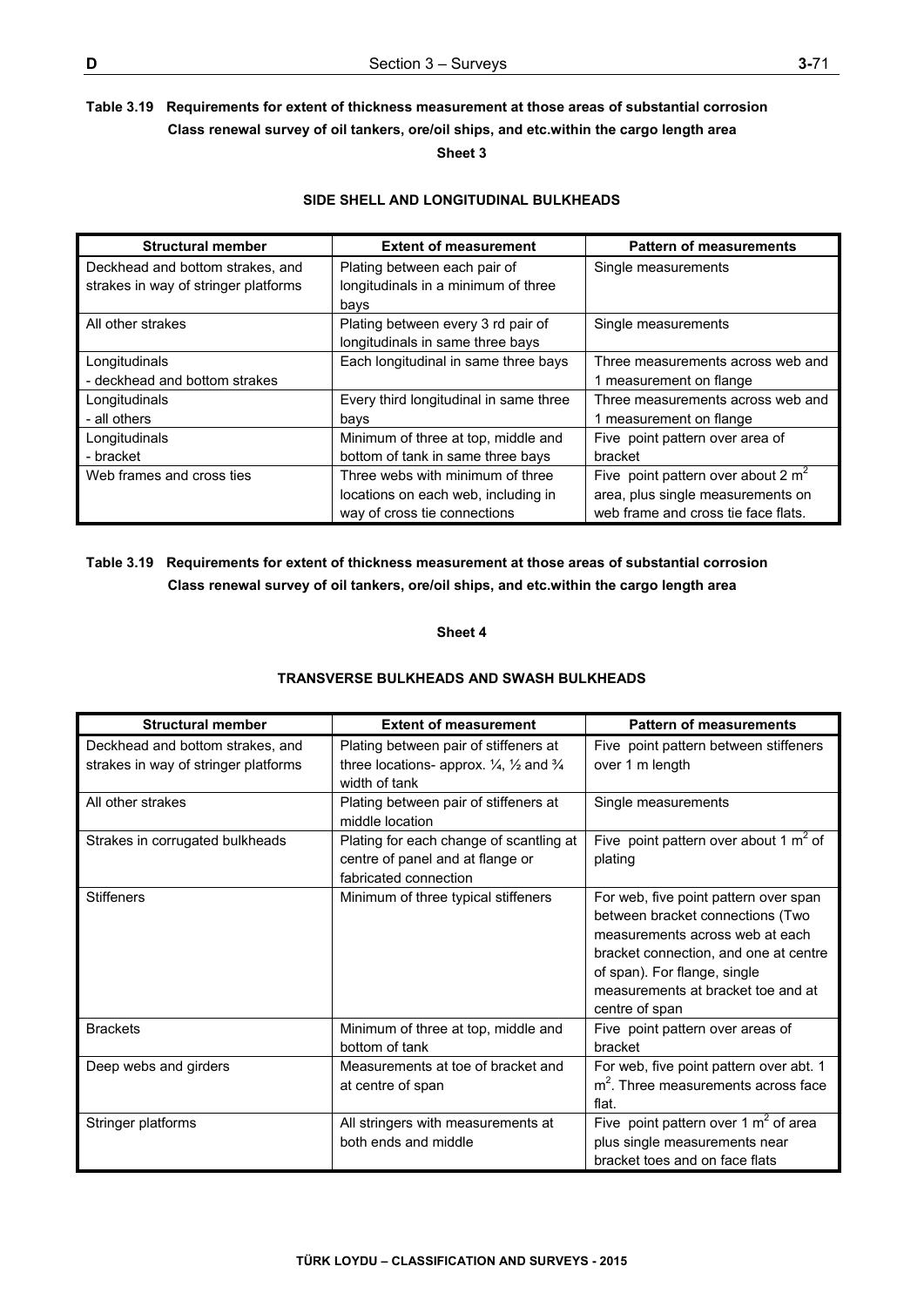**Sheet 1** 

## **BOTTOM, INNER BOTTOM AND HOPPER STRUCTURE**

| <b>Structural member</b>                | <b>Extent of measurement</b>                              | <b>Pattern of measurements</b>              |
|-----------------------------------------|-----------------------------------------------------------|---------------------------------------------|
| Bottom, inner bottom and hopper         | Minimum of three bays across double                       | Five point pattern for each panel           |
| structure plating                       | bottom tank, including aft bay                            | between longitudinals and floors.           |
|                                         | Measurements around and under all<br>suction bell mouths. |                                             |
| Bottom, inner bottom and hopper         | Minimum of three longitudinals in                         | Three measurements in line across           |
| structure longitudinals                 | each bay where bottom plating                             | the flange and three measurements           |
|                                         | measured.                                                 | on vertical web.                            |
|                                         |                                                           |                                             |
| Bottom girders, including the           | At fore and aft watertight floors and in                  | Vertical line of single measurements        |
| watertight ones                         | centre of tanks.                                          | on girder plating with one                  |
|                                         |                                                           | measurement between each panel              |
|                                         |                                                           | stiffener, or a minimum of three            |
|                                         |                                                           | measurements.                               |
| Bottom floors, including the watertight | Three floors in the bays where bottom                     | Five point pattern over 2 $m^2$ area.       |
| ones                                    | plating measured, with measurements                       |                                             |
|                                         | at both ends and middle.                                  |                                             |
| Hopper structure web frame ring         | Three floors in bays where bottom                         | Five point pattern over 1 $m2$ of plating.  |
|                                         | plating measured                                          | Single measurements on flange.              |
| Hopper structure transverse             | - lower 1/3 of bulkhead                                   | Five point pattern over 1 $m2$ of plating.  |
| watertight bulkhead or swash            |                                                           |                                             |
| bulkhead                                | - upper 2/3 of bulkhead                                   | Five point pattern over 2 $m^2$ of plating. |
|                                         | - stiffeners (minimum of three)                           | For web, five point pattern over span       |
|                                         |                                                           | (two measurements across web at             |
|                                         |                                                           | each end and one at centre of span).        |
|                                         |                                                           | For flange, single measurements at          |
|                                         |                                                           | each end and centre of span.                |
| Panel stiffening                        | Where applicable                                          | Single measurements                         |
|                                         |                                                           |                                             |

- The minimum number of transverse sections to be sampled should be in accordance with Table 3.17 or 3.18, as applicable. The transverse sections should be located where the largest thickness reductions are suspected to occur or are revealed from deck and bottom plating measurements and should be clear of areas which have been locally renewed or reinforced.
- At least two points should be measured on each

 deck plate and/or bottom shell plate required to be measured within the cargo area in accordance with the requirements of Table 3.17 or 3.18, as applicable.

Within 0.1D (where D is the ship's moulded depth) of the deck and bottom at each transverse section to be measured in accordance with the requirements of Table 3.17 or 3.18, as applicable, every longitudinal and girder should be measured on the web and face plate, and every plate should be measured at one point between longitudinals.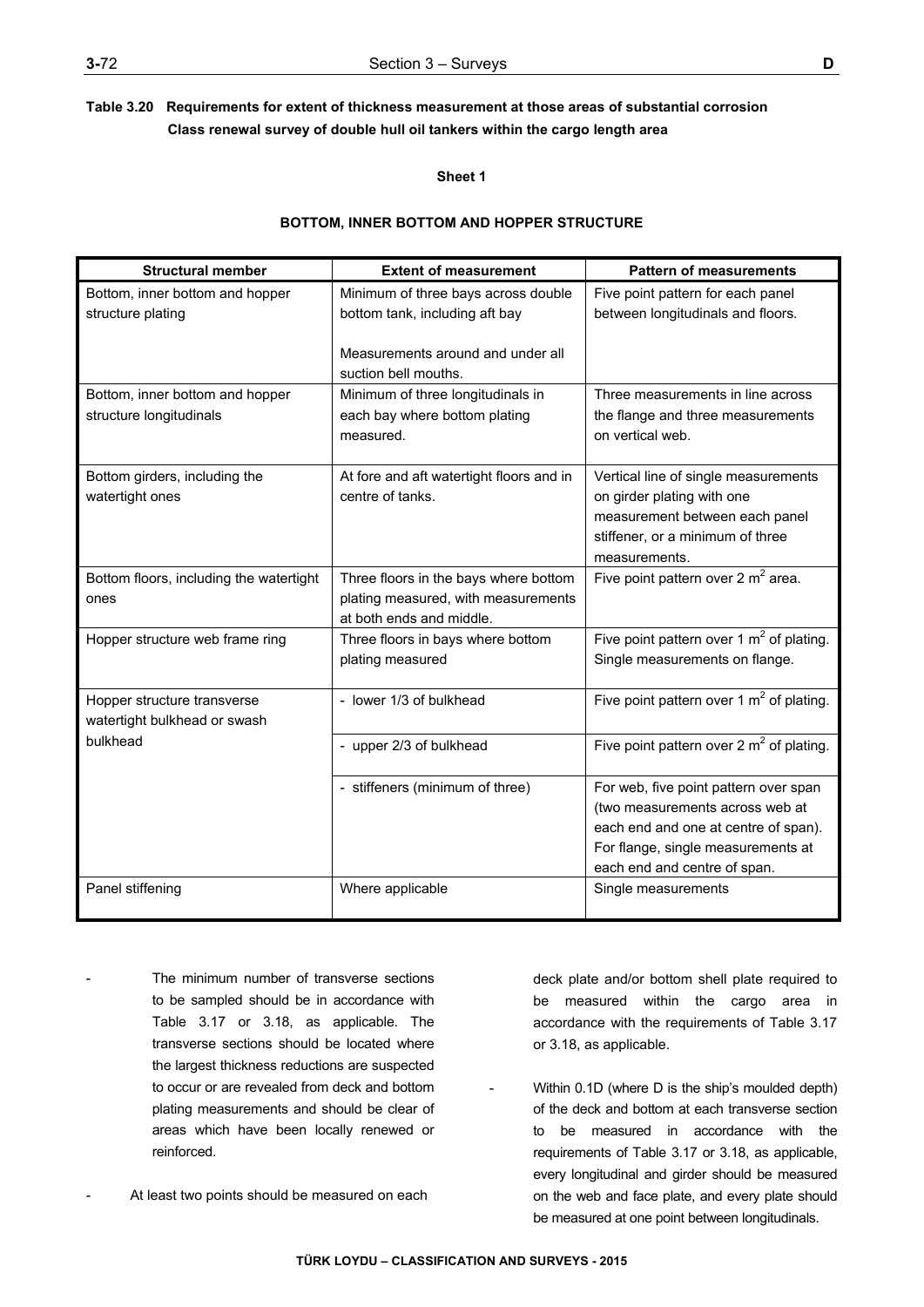## **Sheet 2**

## **DECK STRUCTURE**

| <b>Structural member</b>                                                            | <b>Extent of measurement</b>                                                           | <b>Pattern of measurements</b>                                                                                                                                                                                                           |
|-------------------------------------------------------------------------------------|----------------------------------------------------------------------------------------|------------------------------------------------------------------------------------------------------------------------------------------------------------------------------------------------------------------------------------------|
| Deck plating                                                                        | Two transverse bands across tank                                                       | Minimum of three measurements per<br>plate per band                                                                                                                                                                                      |
| Deck longitudinals                                                                  | Every third longitudinal in each of<br>two bands with a minimum of one<br>longitudinal | Three measurements in line vertically<br>on webs and two measurements on<br>flange (if fitted)                                                                                                                                           |
| Deck girders and brackets<br>(usually in cargo tanks only)                          | At fore and aft transverse<br>bulkhead, bracket toes and in<br>centre of tanks.        | Vertical line of single measurements<br>on web plating with one measurement<br>between each panel stiffener, or a<br>minimum of three measurements.<br>Two measurements across flange.<br>Five point pattern on girder/bhd.<br>brackets. |
| Deck transverse webs                                                                | Minimum of two webs with<br>measurements at middle and both<br>ends of span.           | Five point pattern over 1 $m^2$ area.<br>Single measurements on flange.                                                                                                                                                                  |
| Vertical web and transverse bulkhead in<br>wing ballast tank (two metres from deck) | Minimum of two webs, and both<br>transverse bulkheads                                  | Five point pattern over 1 $m^2$ area.                                                                                                                                                                                                    |
| Panel stiffening                                                                    | Where applicable.                                                                      | Single measurements                                                                                                                                                                                                                      |

- For longitudinal members other than those specified above to be measured at each transverse section in accordance with the requirements of Table 3.17 or 3.18, as applicable, every longitudinal and girder should be measured on the web and face plate, and every plate should be measured at least in one point per strake.
- The thickness of each component should be determined by averaging all of the measurements taken in way of the transverse section on each component.

# **2.6.1.7.3 Additional measurements where the longitudinal strength is deficient**

Where one or more of the transverse sections are found to be deficient in respect of the longitudinal strength requirements, the number of transverse sections for thickness measurement should be increased such that each tank within the 0.5L amidships region has been sampled. Tank spaces that are partially within, but extend beyond, the 0.5L region, should be sampled.

Additional thickness measurements should also be performed on one transverse section forward and one aft of each repaired area to the extent necessary to ensure that the areas bordering the repaired section also comply with the a.m. requirements.

## **2.6.1.8 Extent of tank testing**

**2.6.1.8.1** The minimum requirements for ballast tank testing at class renewal survey are given in 2.6.1.8.3 and Table 3.21.

The minimum requirements for cargo tank testing at class renewal survey are given in 2.6.1.8.4 and Table 3.21.

Cargo tank testing carried out by the vessel's crew under the direction of the Master may be accepted by the surveyor provided the following conditions are complied with:

 a tank testing procedure has been submitted by the owner and reviewed by **TL** prior to the testing being carried out;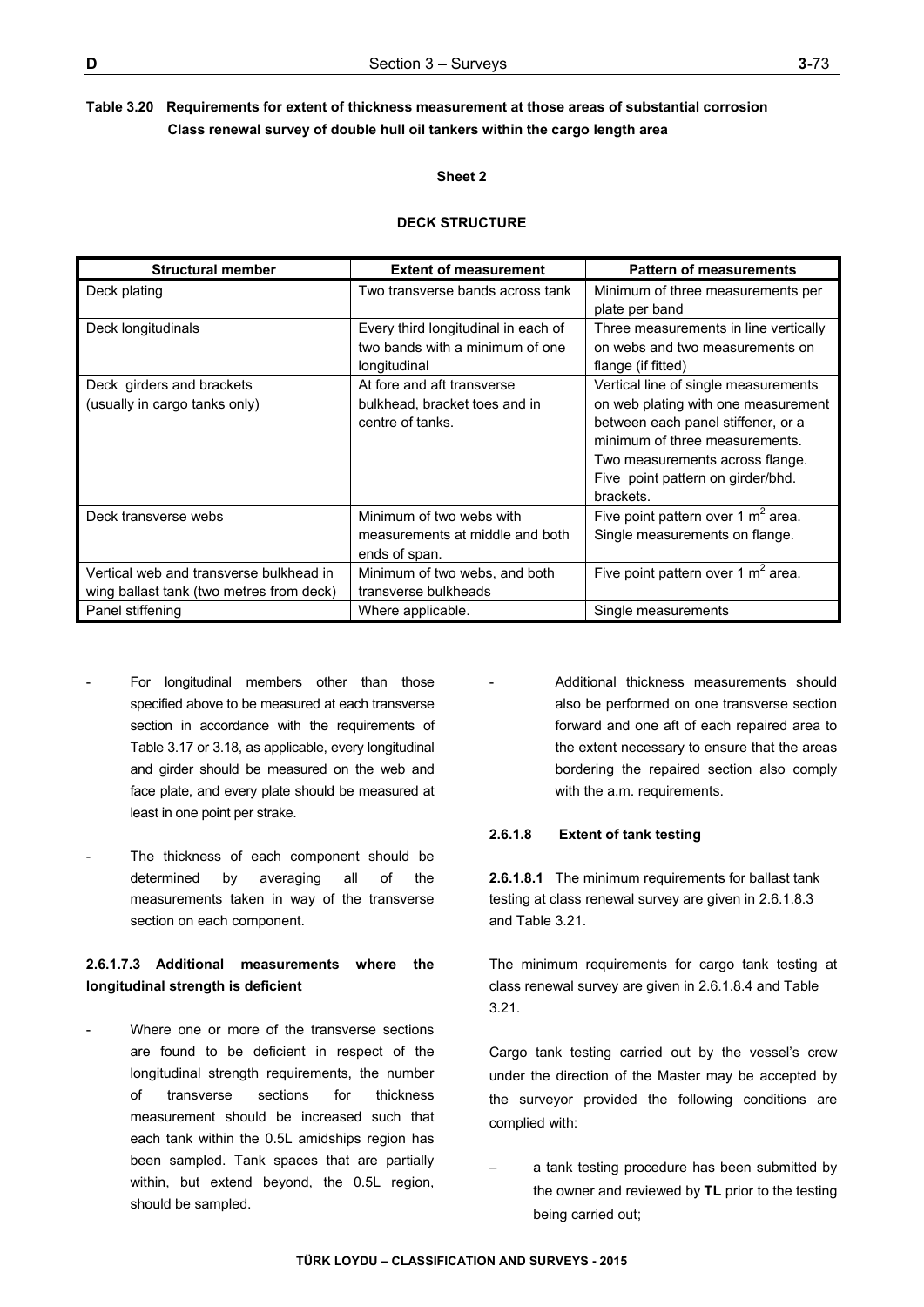**Sheet 3** 

## **STRUCTURE IN WING BALLAST TANKS**

| <b>Structural member</b>                                          | <b>Extent of measurement</b>                                                                 | <b>Pattern of measurements</b>                                          |
|-------------------------------------------------------------------|----------------------------------------------------------------------------------------------|-------------------------------------------------------------------------|
| Side shell and longitudinal bulkhead<br>plating:                  |                                                                                              |                                                                         |
| - Upper strake and strakes in way<br>horizontal girders           | Plating between each pair of<br>longitudinalsin a minimum of three<br>bays (along the tank). | - Single measurements                                                   |
| - All other strakes                                               | Plating between every third pair of<br>longitudinals in same three<br>bays.                  | - Single measurements                                                   |
| Side shell and longitudinal bulkhead<br>longitudinals on:         |                                                                                              |                                                                         |
| - Upper strake and strakes in way<br>horizontal girders           | Each longitudinal in same three<br>bays                                                      | Three measurements across web<br>and one measurements on flange         |
| - All other strakes                                               | Every third longitudinal in same<br>three bays                                               | Three measurements across web<br>and one measurements on flange         |
| Longitudinals - brackets                                          | Minimum of three at top, middle and<br>bottom of tank in same three bays.                    | Five point pattern over area of<br>bracket.                             |
| Vertical web and transverse bulkhead<br>(excluding deckhead area) |                                                                                              |                                                                         |
| - Strakes in way horizontal girders                               | Minimum of two webs and both<br>transverse bulkheads                                         | Five point pattern over approx.<br>2 $m^2$ area.                        |
| - Other strakes                                                   | Minimum of two webs and both<br>transverse bulkheads                                         | Two measurements between each<br>pair of vertical stiffeners            |
| Horizontal girders                                                | Plating on each girder in a minimum<br>of three bays                                         | Two measurements between each<br>pair of longitudinal girder stiffeners |
| Panel stiffening                                                  | Where applicable.                                                                            | Single measurements                                                     |

- there is no record of leakage, distortion or substantial corrosion that would affect the structural integrity of the tank;
- the tank testing has been satisfactorily carried out within class renewal survey

window not more than 3 months prior to the date of the survey on which the overall or close up survey is completed;

 the satisfactory results of the testing is recorded in the vessel's logbook;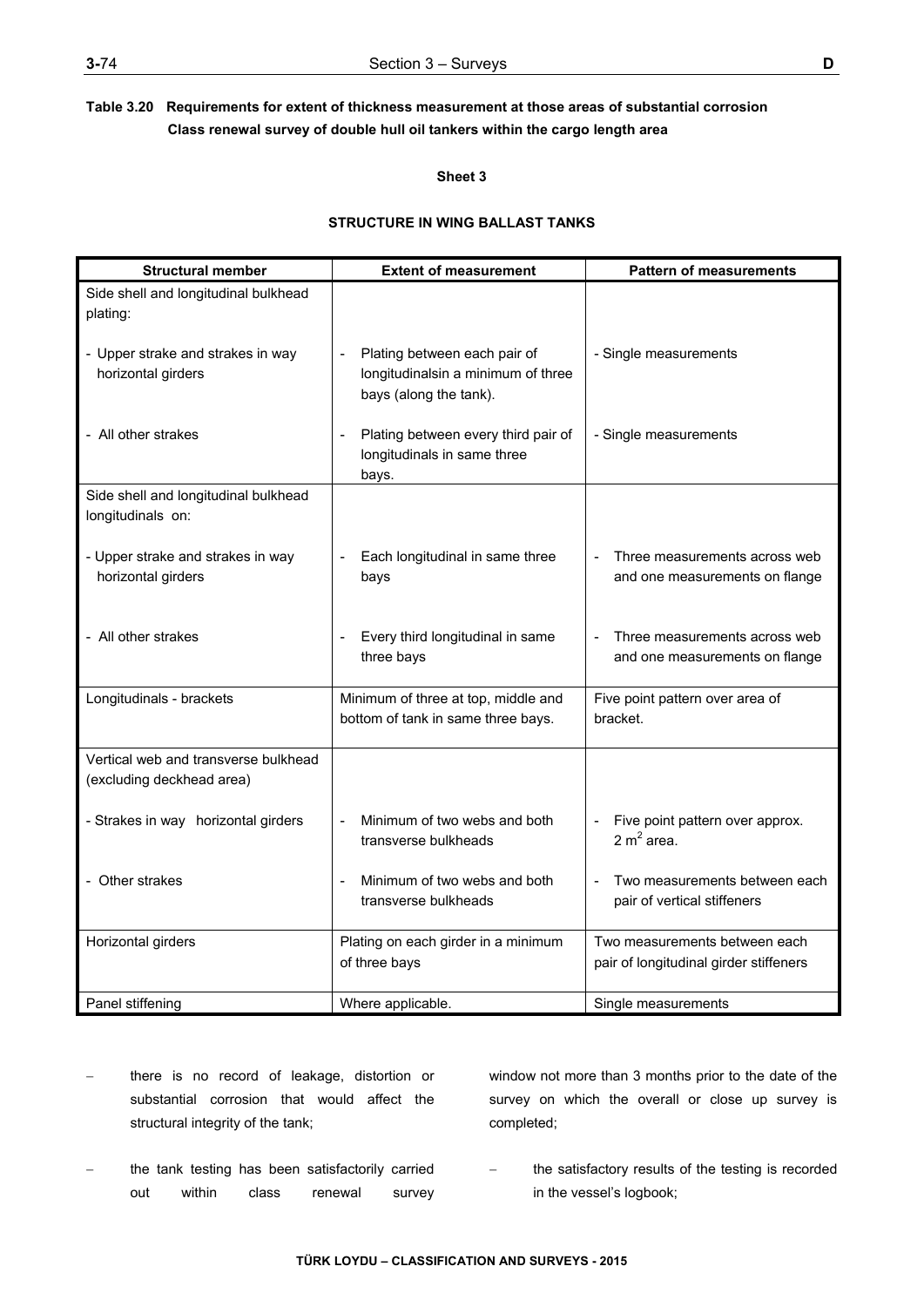**the i**nternal and external condition of the tanks and associated structure are found satisfactory by the surveyor at the time of the overall and close up survey.

**2.6.1.8.2** The surveyor may extend the tank testing as deemed necessary.

**2.6.1.8.3** Boundaries of ballast tanks are to be tested with a head of liquid to the top of air pipes.

**2.6.1.8.4** Boundaries of cargo tanks are to be tested to the highest point that liquid will rise under service conditions.

## **Table 3.20 Requirements for extent of thickness measurement at those areas of substantial corrosion Class renewal survey of double hull oil tankers within the cargo length area**

#### **Sheet 4**

#### **LONGITUDINAL BULKHEADS IN CARGO TANKS**

| <b>Structural member</b>                                                                                  | <b>Extent of measurement</b>                                                                                                                                                                                                          | <b>Pattern of measurements</b>                                                                         |
|-----------------------------------------------------------------------------------------------------------|---------------------------------------------------------------------------------------------------------------------------------------------------------------------------------------------------------------------------------------|--------------------------------------------------------------------------------------------------------|
| Deckhead and bottom strakes, and<br>strakes in way of the horizontal<br>stringers of transverse bulkheads | Plating between each pair of<br>longitudinals in a minimum of three<br>bays                                                                                                                                                           | Single measurements                                                                                    |
| All other strakes                                                                                         | Plating between every third pair of<br>longitudinals in same three bays                                                                                                                                                               | Single measurements                                                                                    |
| Longitudinals on deckhead and<br>bottom strakes                                                           | Each longitudinal in the same three<br>bays                                                                                                                                                                                           | Three measurements across web and<br>one measurement on flange                                         |
| All other longitudinals                                                                                   | Every third longitudinal in same three<br>bays                                                                                                                                                                                        | Three measurements across web and<br>one measurement on flange                                         |
| Longitudinals - brackets                                                                                  | Minimum of three at top, middle and<br>bottom of tank in same three bays                                                                                                                                                              | Five point pattern over area of<br>bracket                                                             |
| Web frames and cross ties                                                                                 | Five point pattern over abt. 2 $m^2$<br>Three webs with minimum of three<br>area of webs plus single<br>locations on each web, including in<br>measurements on flanges of web<br>way of cross tie connections<br>frame and cross tie. |                                                                                                        |
| Lower end brackets (opposite side of<br>web frame)                                                        | Minimum of three brackets                                                                                                                                                                                                             | Five point pattern over abt. 2 $m2$<br>area of brackets plus single<br>measurements on bracket flanges |

**2.6.1.8.5** For double hull oil tankers the testing of double bottom tanks and other spaces not designed for the carriage of liquid may be omitted, provided a satisfactory internal examination together with an examination of the tank top is carried out.

## **2.6.2 Surveys for chemical tankers**

## **2.6.2.1 Examination of hull and tanks**

All cargo tanks, ballast tanks, including double bottom tanks, pump rooms, pipe tunnels, cofferdams and void spaces bounding cargo tanks, decks and outer hull are to be examined, and this examination is to be supplemented by thickness measurements to ensure that structural integrity remains effective. The aim of the examination is to discover substantial corrosion, significant deformation, fractures, damages or other structural deterioration that may be present.

#### **2.6.2.2 Examination of cargo and ballast piping**

Cargo piping on deck and cargo and ballast piping within the above tanks and spaces are to be examined and operationally tested to working pressure to attending surveyor's satisfaction to ensure that tightness and condition remain satisfactory. Special attention is to be given to any ballast piping in cargo tanks and cargo piping in ballast tanks and void spaces, and surveyors are to be advised on all occasions when this piping, including valves and fittings are open during repair periods and can be examined internally.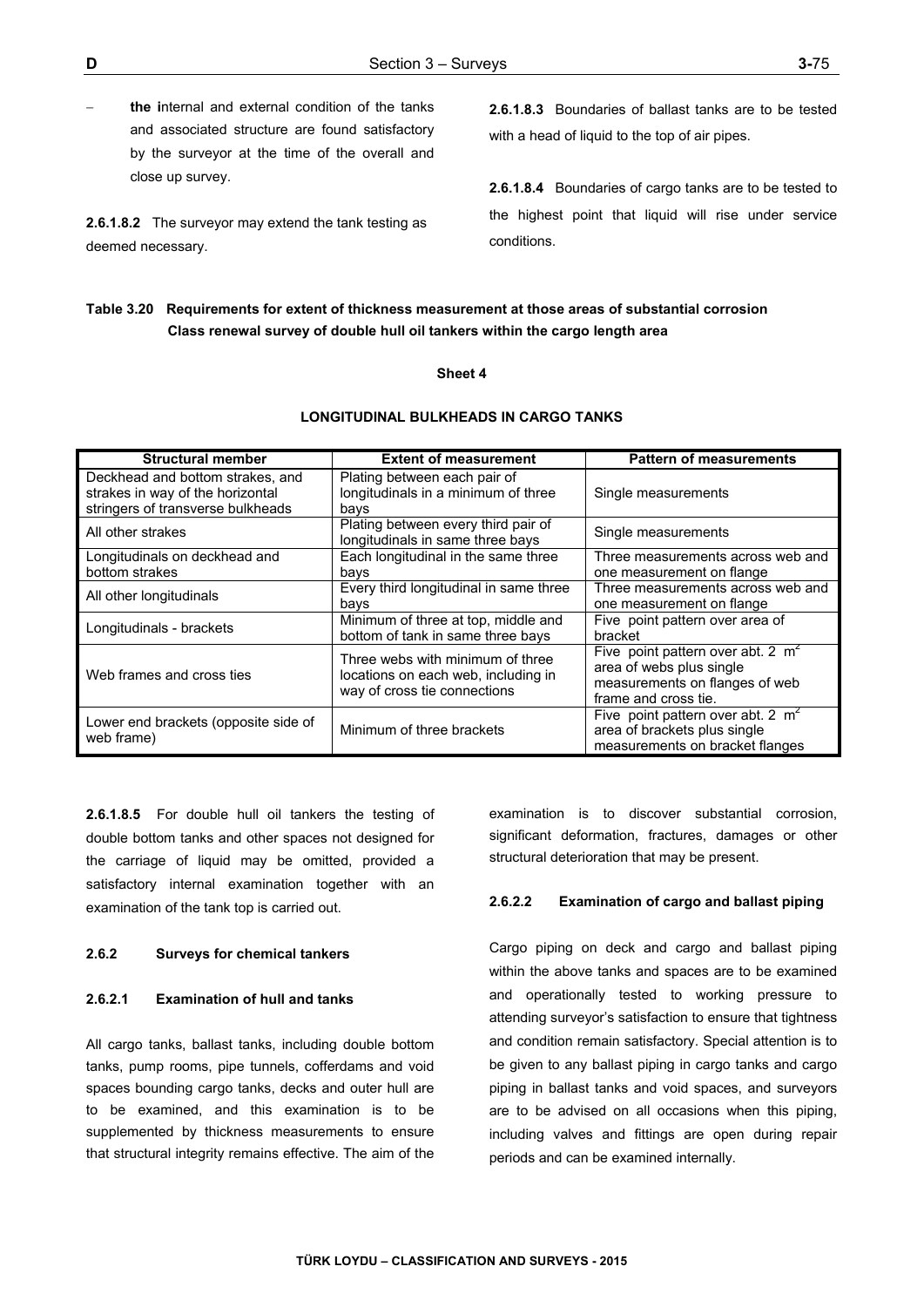## **Sheet 5**

## **TRANSVERSE WATERTIGHT AND SWASH BULKHEADS IN CARGO TANKS**

| <b>Structural member</b>                                                   | <b>Extent of measurement</b>                                                                                                                                | <b>Pattern of measurements</b>                                                                                                                                                                                                                       |
|----------------------------------------------------------------------------|-------------------------------------------------------------------------------------------------------------------------------------------------------------|------------------------------------------------------------------------------------------------------------------------------------------------------------------------------------------------------------------------------------------------------|
| Upper and lower stool, where fitted                                        | Transverse band within 25 mm of<br>welded connection to inner<br>bottom/deck plating<br>Transverse band within 25 mm of<br>welded connection to shelf plate | Five point pattern between<br>stiffeners over 1 m length                                                                                                                                                                                             |
| Deckhead and bottom strakes, and<br>strakes in way of horizontal stringers | Plating between pair of stiffeners at three<br>locations: approx. 1/4, 1/2 and 3/4 width of<br>tank                                                         | Five point pattern between<br>stiffeners over 1 m length                                                                                                                                                                                             |
| All other strakes                                                          | Plating between pair of stiffeners at middle<br>location                                                                                                    | Single measurements                                                                                                                                                                                                                                  |
| Strakes in corrugated bulkheads                                            | Plating of each change of scantling at<br>centre of panel and at flange of fabricated<br>connection                                                         | Five point pattern over abt. 1 $m^2$<br>of plating                                                                                                                                                                                                   |
| <b>Stiffeners</b>                                                          | Minimum of three typical stiffeners                                                                                                                         | For web, five point pattern over<br>span between bracket connections<br>(two measurements across web at<br>each bracket connection and one<br>at centre of span).<br>For flange, single measurements<br>at each bracket toe and at centre<br>of span |
| <b>Brackets</b>                                                            | Minimum of three at top, middle and bottom<br>of tank                                                                                                       | Five point pattern over area of<br>bracket                                                                                                                                                                                                           |
| Horizontal stringers                                                       | All stringers with measurements at both<br>ends and middle                                                                                                  | Five point pattern over 1 $m^2$ of<br>area plus single measurements<br>near bracket toes and on flanges                                                                                                                                              |

## **Table 3.21 Minimum requirements to tank testing at class renewal survey of oil and chemical tankers**

| Class renewal survey No. 1<br>Age $\leq$ 5                                                         | Class renewal survey No. 2 and subsequent<br>Age $> 5$ |
|----------------------------------------------------------------------------------------------------|--------------------------------------------------------|
| All ballast tank boundaries                                                                        | All ballast tank boundaries                            |
| Cargo tank boundaries facing ballast tanks, void spaces,<br>pipe tunnels, pump rooms or cofferdams | All cargo tank bulkheads                               |

## **2.6.2.3 Dry dock survey**

A survey in dry dock is to be a part of the class renewal survey. The overall and close-up surveys and thickness measurements, as applicable, of the lower portions of the cargo tanks and ballast tanks are to be carried out in accordance with the applicable requirements for class renewal surveys, if not already performed.

#### *Note:*

*Lower portions of the cargo and ballast tanks are considered to be the parts below light ballast water line.* 

## **2.6.2.4 Examination of tank protection**

Where provided, the condition of the corrosion prevention system of cargo tanks is to be examined**.** A Ballast Tank is to be examined at subsequent annual intervals where: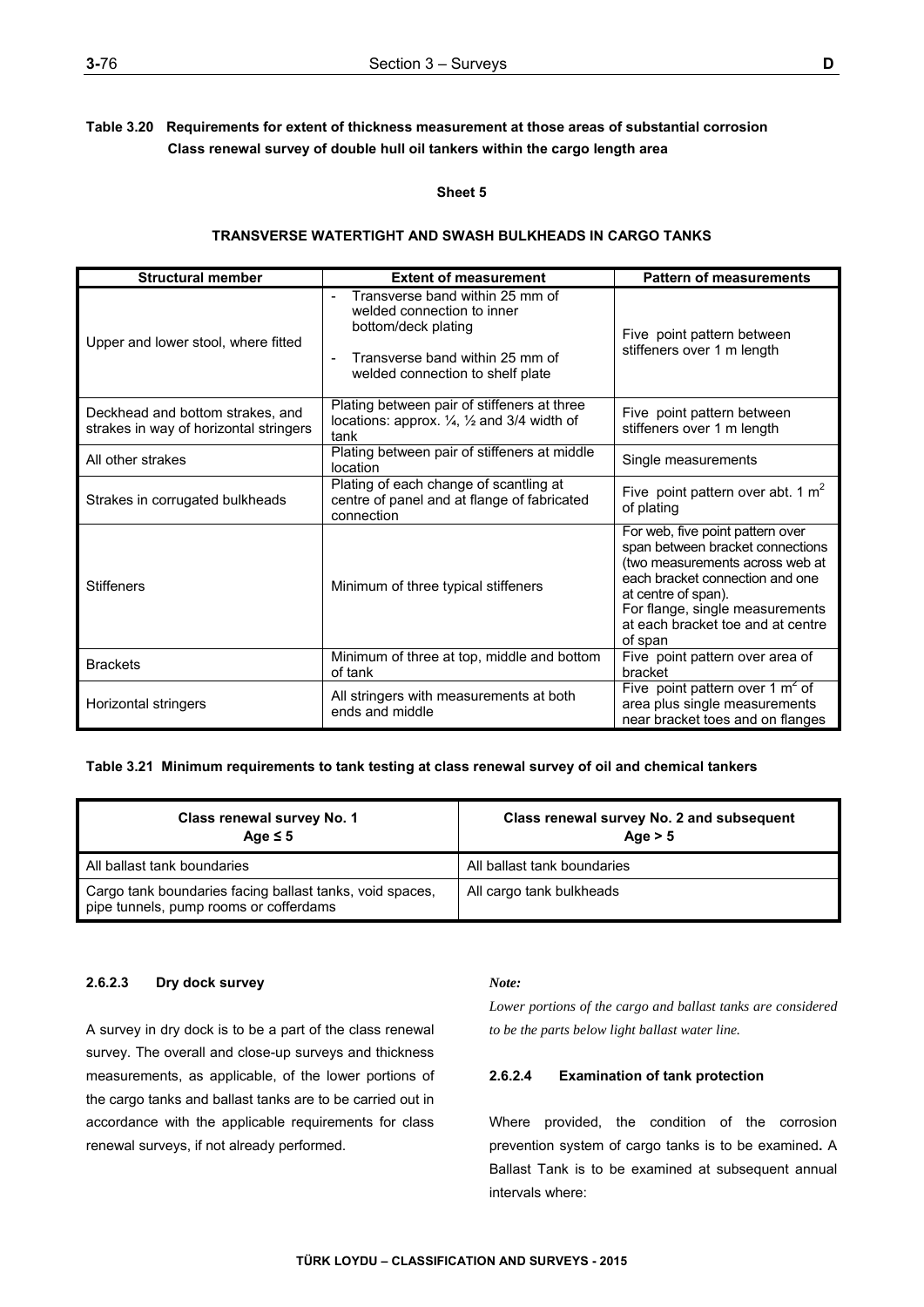- Hard protective coating has not been applied from the time of construction, or
- A soft or semi-hard coating has been applied, or
- Substantial corrosion is found within the tank, or
- The hard protective coating is found to be in less than good condition and the hard protective coating is not repaired to the satisfaction of the Surveyor.

Thickness measurements are to be carried out as deemed necessary by the surveyor.

## **2.6.2.5 Extent of overall and close-up survey**

- An overall survey of all tanks and spaces is to be carried out at each class renewal survey.
- The minimum requirements for close-up surveys at class renewal survey are given in Table 3.22. The survey of stainless steel tanks may be carried out as an overall survey supplemented by close-up survey as deemed necessary by the surveyor.
- The surveyor may extend the close-up survey as deemed necessary taking into account the maintenance of the tanks under survey, the condition of the corrosion prevention system and also in the following cases:
	- In particular, tanks having structural arrangements or details which have suffered defects in similar tanks or on similar ships according to available information.
	- In tanks which have structures approved with reduced scantlings due to an approved corrosion control system.
- For areas in tanks where hard protective coating are found to be in a good condition, the extent of close-up surveys according to Table 3.22 may be specially considered.

#### **2.6.2.6 Extent of thickness measurement**

- The minimum requirements for thickness measurements at class renewal survey are given in Table 3.23. Thickness measurement of stainless steel hull structure and piping may be waived, except for clad steel plating.
- Provisions for extended measurements for areas with substantial corrosion are given in Table 3.24 and as may be additionally specified in the survey programme. These extended thickness measurements are to be carried out before the survey is credited as completed. Suspect areas identified at previous surveys are to be examined. Areas of substantial corrosion identified at previous surveys are to have thickness measurements taken.
- The surveyor may further extend the thickness measurements as deemed necessary.
- For areas in tanks where hard protective coating are found to be in a good condition, the extent of thickness measurements according to Table 3.23 may be specially considered.
- Transverse sections are to be chose where the largest reductions are suspected to occur or are revealed from deck plating measurements.
- In cases where two or three sections are to be measured, at least one is to include a ballast tank within 0.5L amidships.

#### **2.6.2.7 Extent of tank testing**

**2.6.2.7.1** The minimum requirements for ballast tank testing at class renewal survey are given in 2.6.1.8.3 and Table 3.21. The minimum requirements for cargo tank testing at class renewal survey are given in 2.6.1.8.4 and Table 3.21. Cargo tank testing carried out by the vessel's crew under the direction of the Master may be accepted by the surveyor provided the following conditions are complied with:

 a tank testing procedure has been submitted by the owner and reviewed by **TL** prior to the testing being carried out;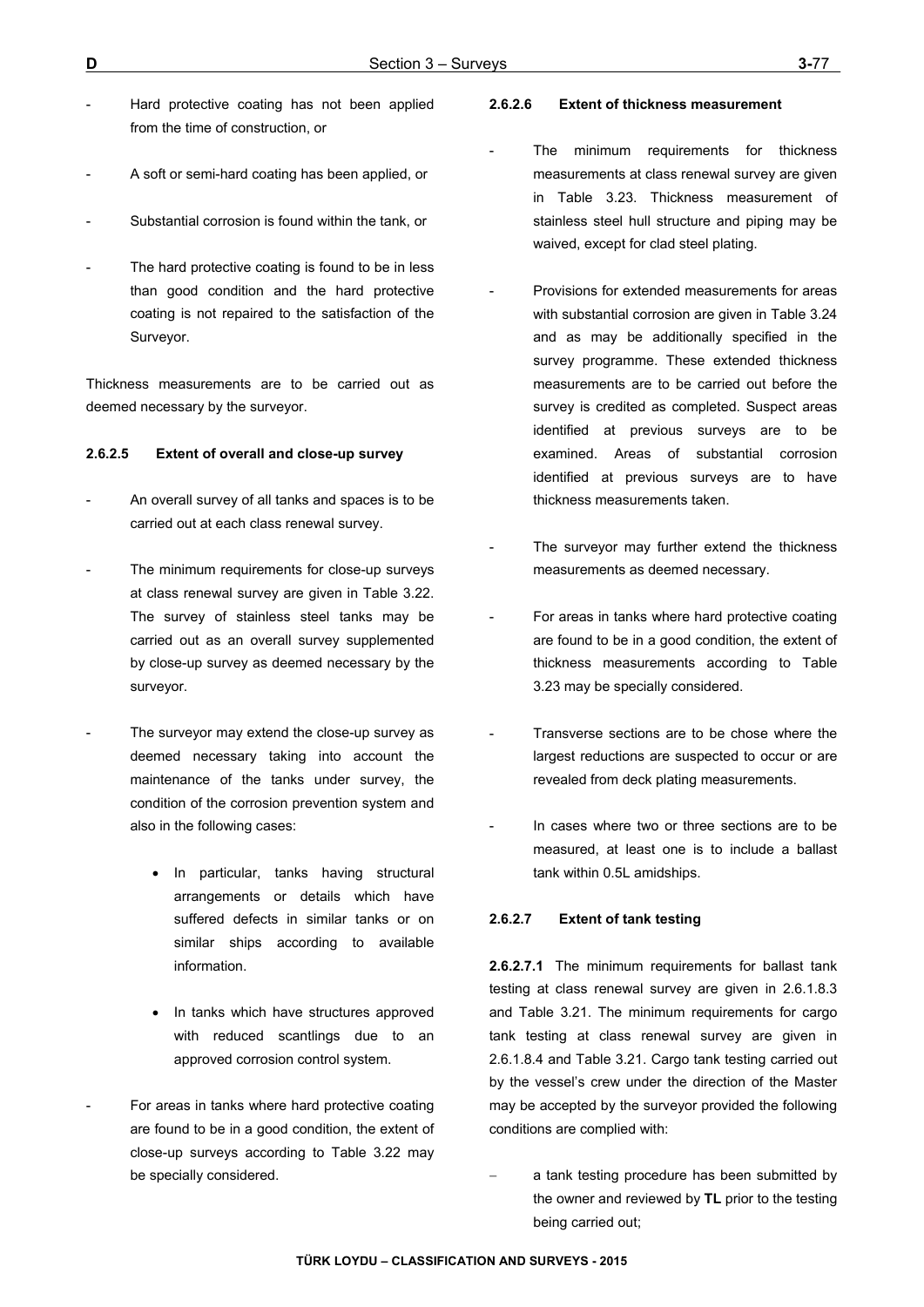- there is no record of leakage, distortion or substantial corrosion that would affect the structural integrity of the tank;
- the tank testing has been satisfactorily carried out within class renewal survey window not more than 3 months prior to the date of the survey on which the overall or close upsurvey is completed;
- the satisfactory results of the testing is recorded in the vessel's logbook;
- the internal and external condition of the tanks and associated structure are found satisfactory by the surveyor at the time of the overall and close up survey.

**2.6.2.7.2** The surveyor may extend the tank testing as deemed necessary.

**2.6.2.7.3** Boundaries of ballast tanks are to be tested with a head of liquid to the top of air pipes.

**2.6.2.7.4** Boundaries of cargo tanks are to be tested to the highest point that liquid will rise under service conditions.

**2.6.2.7.5** The testing of double bottom tanks and other spaces not designed for the carriage of liquid may be omitted, provided a satisfactory internal examination together with an examination of the tank top is carried out

#### **2.6.2.8 Chemical tankers over 10 years of age**

Selected steel cargo pipes outside cargo tanks and ballast pipes passing through cargo tanks are to be:

- Thickness measured at random or selected pipe lengths to be opened for internal inspection,
- Pressure tested to the maximum working pressure.

Special attention is to be given to cargo/slop discharge piping through ballast tanks and void spaces.

# **2.7 Liquefied gas tankers -additional requirements-**

## **2.7.1 General**

In addition to requirements listed in B.3.7 and C.4.3 the following additions are to be applied.

Ballast tanks, including double bottom tanks, pump rooms, compress rooms, pipe tunnels, cofferdams and void spaces bounding cargo tanks, decks and outer hull are to be examined, and this examination is to be supplemented by thickness measurements to ensure that structural integrity remains effective. The aim of the examination is to discover substantial corrosion, significant deformation, fractures, damages or other structural deterioration that may be present.

All piping systems within the above spaces, except those covered by 3.3 (see also UR Z 16), are to be examined and operationally tested to working pressure to attending surveyor's satisfaction to ensure that tightness and condition remain satisfactory.

#### **2.7.2 Cargo containment survey**

**2.7.2.1** All cargo tanks are to be examined internally.

**2.7.2.2** Special attention is to be given to the cargo tank and insulation in way of chocks, supports and keys. Removal of insulation may be required in order to verify

the condition of the tank or the insulation itself if found necessary by the Surveyor.

Where the arrangement is such that the insulation cannot be examined, the surrounding structures of wing tanks, double bottom tanks and cofferdams are to be examined for cold spots when the cargo tanks are in the cold condition unless voyage records together with the instrumentation give sufficient evidence of the integrity of the insulation system.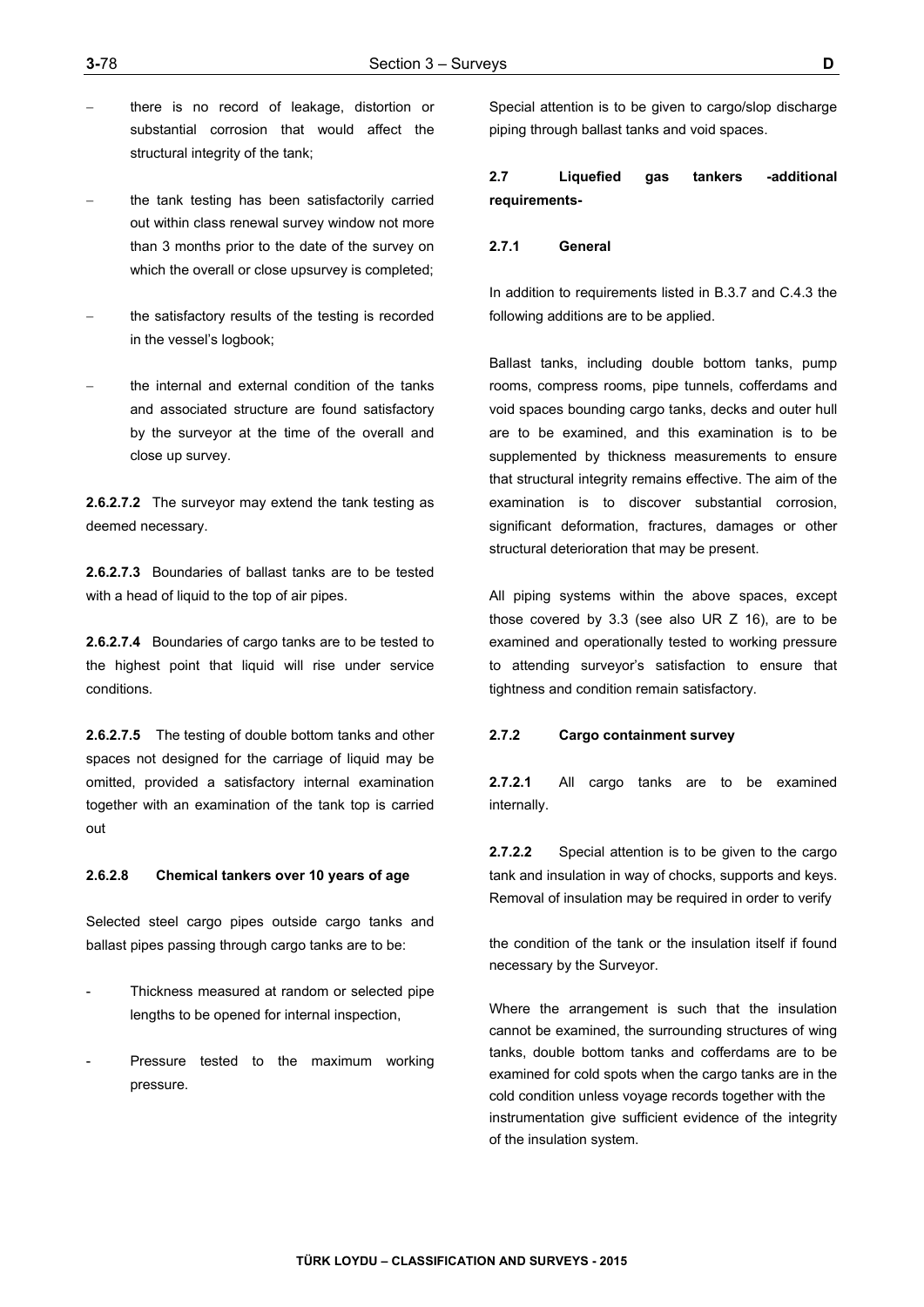## **Table 3.22 Minimum requirements for close-up survey at hull class renewal surveys of chemical tankers**

| <b>Class renewal survey</b><br><b>No.1</b><br>Age $<$ 5                                                                                                                                                                                                                                                                                                                                                                                              | <b>Class renewal survey</b><br>No.2<br>$5 <$ Age $<$ 10                                                                                                                                                                                                                                                                                                                         | <b>Class renewal survey</b><br>No.3<br>$10 <$ Age $<$ 15                                                                                                                    | <b>Class renewal survey</b><br>No.4 and subsequent<br>Age $> 15$ |
|------------------------------------------------------------------------------------------------------------------------------------------------------------------------------------------------------------------------------------------------------------------------------------------------------------------------------------------------------------------------------------------------------------------------------------------------------|---------------------------------------------------------------------------------------------------------------------------------------------------------------------------------------------------------------------------------------------------------------------------------------------------------------------------------------------------------------------------------|-----------------------------------------------------------------------------------------------------------------------------------------------------------------------------|------------------------------------------------------------------|
| (A) One web frame ring in<br>a ballast wing tank,                                                                                                                                                                                                                                                                                                                                                                                                    | (A) All web frame rings in a<br>ballast wing tank, or double<br>bottom ballast tank (see<br>note 1)                                                                                                                                                                                                                                                                             | (A) All web frame rings in<br>all ballast tanks                                                                                                                             | As class renewal survey<br>No. 3.                                |
| (B) One deck transverse in<br>a cargo oil tank.                                                                                                                                                                                                                                                                                                                                                                                                      | (B) One deck transverse in<br>each remaining ballast tank<br>or on deck<br>(B) One deck transverse in<br>a cargo wing tank.                                                                                                                                                                                                                                                     | (A) All web frame rings in a<br>cargo wing tank.                                                                                                                            | <b>Additional transverses</b><br>areas as deemed<br>necessary    |
| (D) One transverse<br>bulkhead lower part in a<br>ballast tank<br>(D) One transverse<br>bulkhead lower part in a<br>cargo oil wing tank.<br>(D) One transverse<br>bulkhead lower part in a<br>cargo centre tank. (see<br>note 2)                                                                                                                                                                                                                     | (B) One deck transverse in<br>cargo centre tanks or<br>a<br>on deck<br>(C) Both transverse<br>bulkheads in a ballast wing<br>tank<br>(D) One transverse<br>bulkhead lower part in each<br>remaining ballast tank<br>(D) One transverse<br>bulkhead lower part in two<br>cargo centre tanks (see<br>note 2)<br>(D) One transverse<br>bulkhead lower part in a<br>cargo wing tank | (A) One web frame ring in<br>each remaining cargo tank<br>(C) All transverse<br>bulkheads in all cargo<br>tanks.<br>(C) All transverse<br>bulkheads in all ballast<br>tanks |                                                                  |
| $A-D$ :<br>are areas to be subjected to close-up surveys and thickness measurements<br>(A)<br>Complete transverse web frame ring including adjacent structural members.<br>(B)<br>Deck transverse including adjacent deck structural members.<br>(C)<br>(Transverse bulkhead complete - including girder system and adjacent structural members.<br>(D)<br>Transverse bulkhead lower part - including girder system and adjacent structural members. |                                                                                                                                                                                                                                                                                                                                                                                 |                                                                                                                                                                             |                                                                  |

**Sheet 1** 

*Note:* 

*1. Ballast double hull tank: means double bottom tank plus double side tank plus double deck tank, as applicable, even if these tanks are separate.* 

*2. Where no centre cargo tanks are fitted (as in case of centre longitudinal bulkhead), transverse bulkheads in wing tanks are to be surveyed.*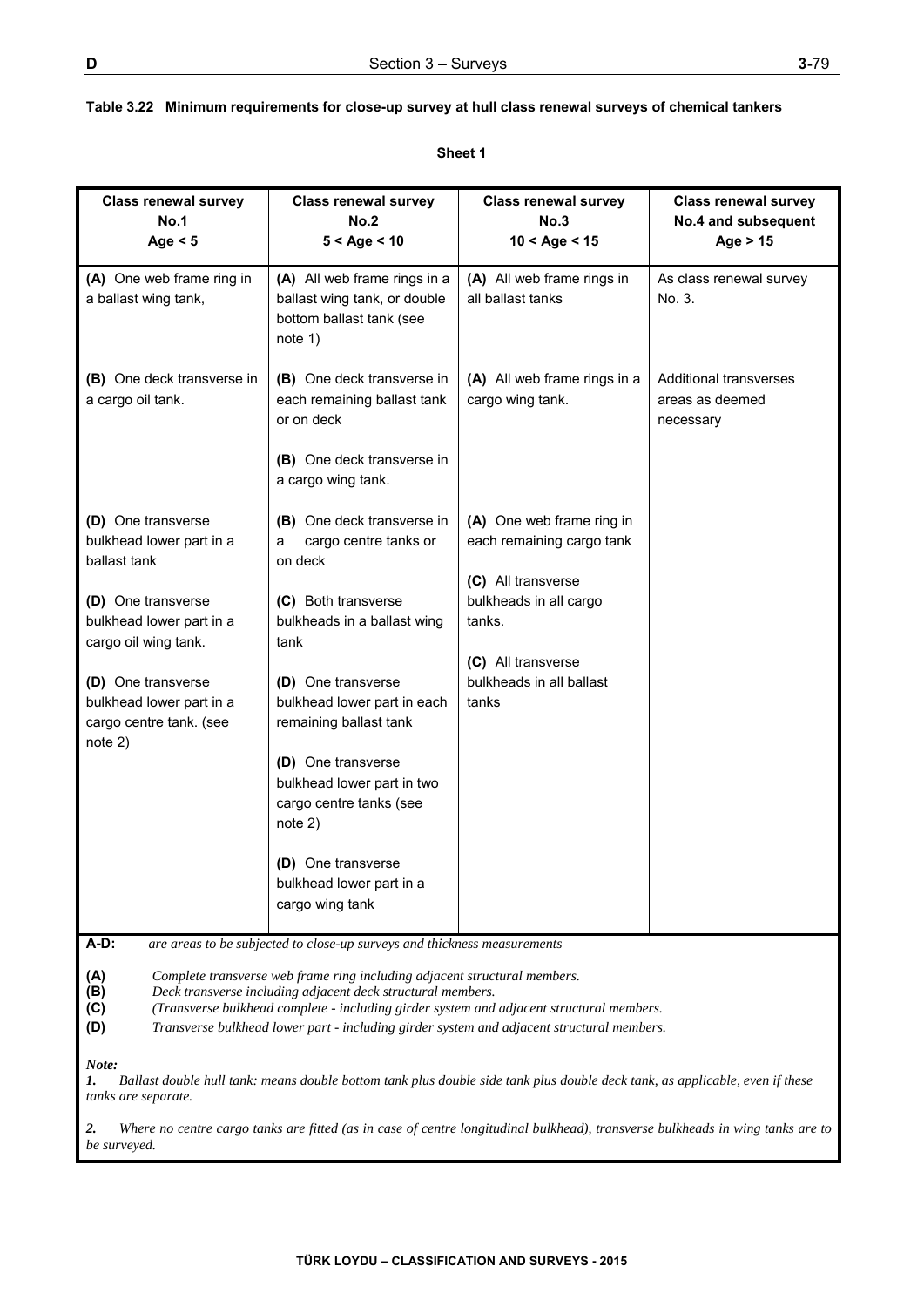| I<br>I<br>۰. |
|--------------|

| <b>Class renewal survey</b>                      | <b>Class renewal survey No.2</b>                                                                                                                                                            | <b>Class renewal survey</b>                       | <b>Class renewal survey</b>   |  |
|--------------------------------------------------|---------------------------------------------------------------------------------------------------------------------------------------------------------------------------------------------|---------------------------------------------------|-------------------------------|--|
| <b>No.1</b>                                      | $5 <$ Age $<$ 10                                                                                                                                                                            | <b>No.3</b>                                       | No.4 and subsequent           |  |
| Age $<$ 5                                        |                                                                                                                                                                                             | $10 <$ Age $<$ 15                                 | Age $> 15$                    |  |
| (1) One web frame ring in                        | (1) All web frame rings in a                                                                                                                                                                | (1) All web frame rings                           | As class renewal survey       |  |
| a ballast double hull tank                       | ballast wing tank or ballast                                                                                                                                                                | in all ballast tanks                              | No. 3.                        |  |
| (see note 1) tank                                | double hull tank (see note 1)                                                                                                                                                               |                                                   |                               |  |
|                                                  |                                                                                                                                                                                             |                                                   |                               |  |
| (2) One deck transverse in                       | (6) The knuckle area and the                                                                                                                                                                | (7) All web frame rings                           | <b>Additional transverses</b> |  |
| a cargo tank or on deck                          | upper part (3 metres aapprox)                                                                                                                                                               | in a cargo wing tank.                             | areas as deemed               |  |
|                                                  | of one web frame in each                                                                                                                                                                    |                                                   | necessary                     |  |
|                                                  | remaining ballast tank                                                                                                                                                                      |                                                   |                               |  |
|                                                  |                                                                                                                                                                                             |                                                   |                               |  |
|                                                  |                                                                                                                                                                                             |                                                   |                               |  |
| (4) One transverse<br>bulkhead in a ballast tank |                                                                                                                                                                                             | (7) One web frame ring<br>in each remaining cargo |                               |  |
| (see note 1)                                     |                                                                                                                                                                                             | tank                                              |                               |  |
|                                                  |                                                                                                                                                                                             |                                                   |                               |  |
| (5) One transverse                               | (2) One deck transverse in                                                                                                                                                                  | (3) All transverse                                |                               |  |
| bulkhead in a cargo wing                         | two cargo tanks                                                                                                                                                                             | bulkheads in all cargo                            |                               |  |
| tank                                             |                                                                                                                                                                                             | tanks                                             |                               |  |
|                                                  |                                                                                                                                                                                             |                                                   |                               |  |
| (5) One transverse                               | (4) One transverse bulkhead                                                                                                                                                                 | (4) All transverse                                |                               |  |
| bulkhead in a cargo centre<br>tank (see note 2)  | in a each ballast tank (see<br>note 1)                                                                                                                                                      | bulkheads in all ballast<br>tanks                 |                               |  |
|                                                  |                                                                                                                                                                                             |                                                   |                               |  |
|                                                  | (5) One transverse bulkhead                                                                                                                                                                 |                                                   |                               |  |
|                                                  | in two cargo centre tanks                                                                                                                                                                   |                                                   |                               |  |
|                                                  | (see note 2)                                                                                                                                                                                |                                                   |                               |  |
|                                                  |                                                                                                                                                                                             |                                                   |                               |  |
|                                                  | (5) One transverse bulkhead                                                                                                                                                                 |                                                   |                               |  |
|                                                  | in a cargo win tank                                                                                                                                                                         |                                                   |                               |  |
|                                                  | $(1), (2), (3), (4), (5), (6)$ and $(7)$ are areas to be subjected to close-up surveys and thickness measurements.                                                                          |                                                   |                               |  |
| (1)                                              | Web frame in a ballast tank means vertical web in side tank, hopper web in hopper tank, floor in double bottom tank and                                                                     |                                                   |                               |  |
|                                                  | deck transverse in double deck tank (where fitted), including adjacent structural members. In fore and aft peak tanks web                                                                   |                                                   |                               |  |
|                                                  | frame means a complete transverse web frame ring including adjacent structural members.                                                                                                     |                                                   |                               |  |
| (2)<br><i>applicable</i> ).                      | Deck transverse, including adjacent deck structural members (or external structure on deck in way of the tank, where                                                                        |                                                   |                               |  |
| (3)                                              | Transverse bulkhead complete in cargo tanks, including girder system, adjacent structural members (such as longitudinal                                                                     |                                                   |                               |  |
|                                                  | bulkheads) and internal structure of lower and upper stools, where fitted.                                                                                                                  |                                                   |                               |  |
| (4)                                              | Transverse bulkhead complete in ballast tanks, including girder system and adjacent structural members, such as                                                                             |                                                   |                               |  |
|                                                  | longitudinal bulkheads, girders in double bottom tanks, inner bottom plating, hopper side, connecting brackets.                                                                             |                                                   |                               |  |
|                                                  | (5)<br>Transverse bulkhead lower part in cargo tank, including girder system, adjacent structural members (such as longitudinal                                                             |                                                   |                               |  |
| (6)                                              | bulkheads) and internal structure of lower stool, where fitted.<br>The knuckle area and the upper part (3 metres approximately), including adjacent structural members. Knuckle area is the |                                                   |                               |  |
|                                                  | area of the web frame around the connections of the slope hopper plating to the inner hull bulkhead and the inner bottom                                                                    |                                                   |                               |  |
|                                                  | plating, up to 2 metres from the corners both on the bulkhead and the double bottom.                                                                                                        |                                                   |                               |  |
| (7)                                              | Web frame in a cargo tank means deck transverse, longitudinal bulkhead vertical girder and cross ties, where fitted,                                                                        |                                                   |                               |  |
|                                                  | including adjacent structural members.                                                                                                                                                      |                                                   |                               |  |
|                                                  |                                                                                                                                                                                             |                                                   |                               |  |
| Note:                                            |                                                                                                                                                                                             |                                                   |                               |  |
| 1.<br>tanks are separate.                        | Ballast double hull tank: means double bottom tank plus double side tank plus double deck tank, as applicable, even if these                                                                |                                                   |                               |  |
|                                                  |                                                                                                                                                                                             |                                                   |                               |  |

## **Table 3.22 Minimum requirements for close-up survey at hull class renewal surveys of chemical tankers Sheet 2**

*2. Where no centre cargo tanks are fitted (as in the case of centre longitudinal bulkhead), transverse bulkheads in wing tanks are to be surveyed.*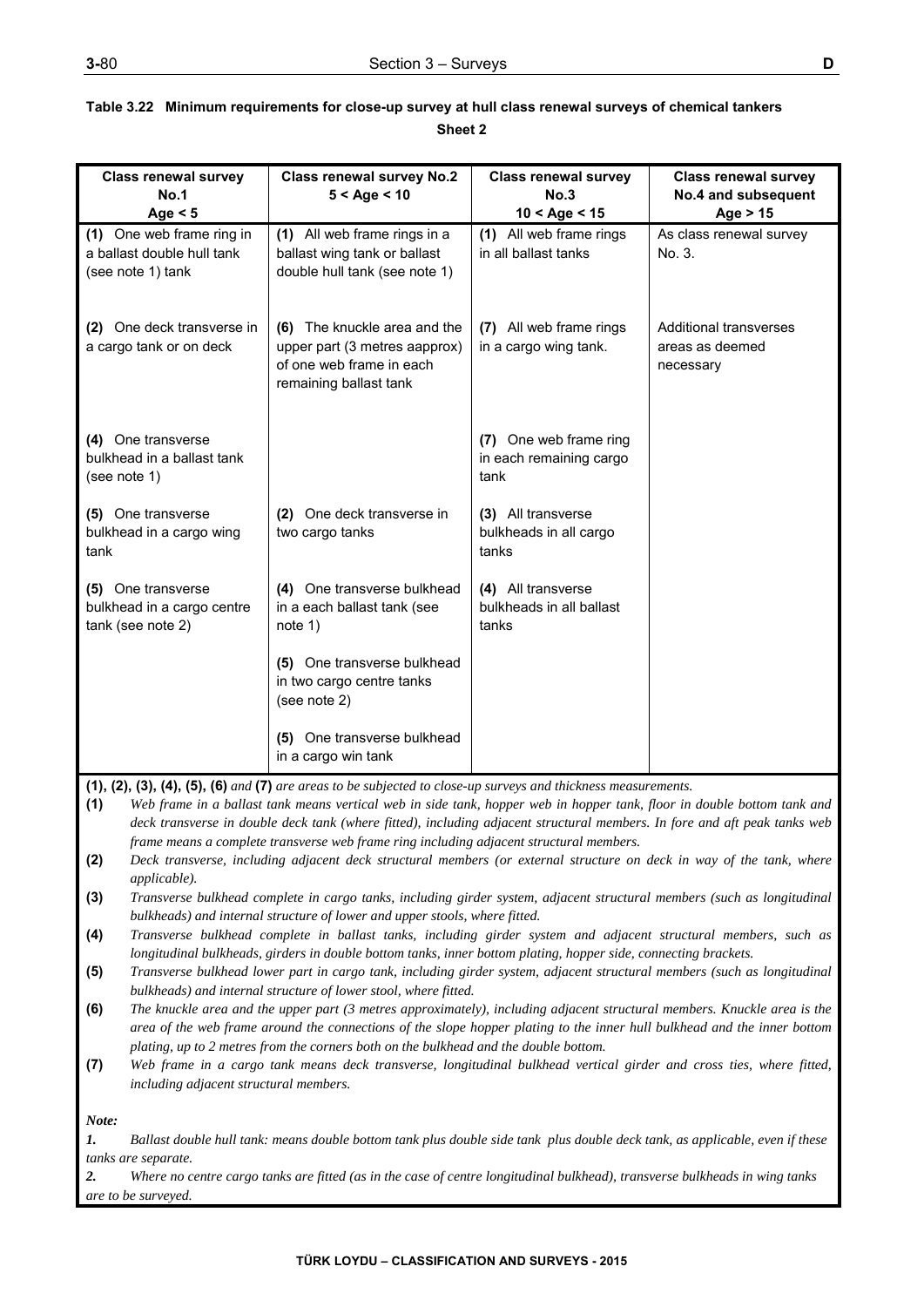| <b>Class renewal survey</b><br><b>No.1</b><br>Age $\leq$ 5                                                                                                                          | <b>Class renewal survey</b><br>No.2<br>$5 <$ Age $\leq 10$                                                                                                            | <b>Class renewal survey</b><br>No.3<br>$10 <$ Age $\leq 15$                                                                                                           | <b>Class renewal survey</b><br>No.4 and subsequent<br>$15 <$ Age                                                                                                      |
|-------------------------------------------------------------------------------------------------------------------------------------------------------------------------------------|-----------------------------------------------------------------------------------------------------------------------------------------------------------------------|-----------------------------------------------------------------------------------------------------------------------------------------------------------------------|-----------------------------------------------------------------------------------------------------------------------------------------------------------------------|
|                                                                                                                                                                                     |                                                                                                                                                                       |                                                                                                                                                                       |                                                                                                                                                                       |
| Suspect areas.                                                                                                                                                                      | Suspect areas.                                                                                                                                                        | Suspect areas.                                                                                                                                                        | Suspect areas.                                                                                                                                                        |
| One section of deck plating<br>for the full beam of the ship<br>within the cargo area (in<br>way of a ballast tank, if any,<br>or a cargo tank used<br>primarily for water ballast) | Within the cargo area:<br>- Each deck plate<br>- One transverse section                                                                                               | Within the cargo area:<br>- Each deck plate<br>- Two transverse sections<br>(1)<br>- All wind and water<br>strakes.                                                   | Within the cargo area:<br>- Each deck plate<br>- Three transverse sections<br>(1)<br>Each bottom plate.<br>$\overline{\phantom{a}}$                                   |
|                                                                                                                                                                                     | Selected wind and water<br>strakes outside the cargo<br>area.                                                                                                         | Selected wind and water<br>strakes outside the cargo<br>area.                                                                                                         | All wind and water strakes,<br>full length.                                                                                                                           |
| Measurements for general<br>assessment and recording<br>of corrosion pattern of<br>those structural members<br>subject to close-up survey<br>according to Table 3.22.               | Measurements for general<br>assessment and recording<br>of corrosion pattern of<br>those structural members<br>subject to close-up survey<br>according to Table 3.22. | Measurements for general<br>assessment and recording<br>of corrosion pattern of<br>those structural members<br>subject to close-up survey<br>according to Table 3.22. | Measurements for general<br>assessment and recording<br>of corrosion pattern of<br>those structural members<br>subject to close-up survey<br>according to Table 3.22. |
| (1)<br>At least one section is to include a ballast tank within 0.5 L amidships.                                                                                                    |                                                                                                                                                                       |                                                                                                                                                                       |                                                                                                                                                                       |

## **Table 3.23 Minimum requirements for the thickness measurements at hull class renewal surveys of chemical tankers**

# **Table 3.24 Requirements for extent of thickness measurement at those areas of substantial corrosion Class renewal survey of chemical tankers within the cargo length area**

## **Sheet 1**

| <b>Structural member</b>                                                | <b>Extent of measurement</b>                                                                                         | <b>Pattern of measurements</b>                                                                                                                                                                                  |
|-------------------------------------------------------------------------|----------------------------------------------------------------------------------------------------------------------|-----------------------------------------------------------------------------------------------------------------------------------------------------------------------------------------------------------------|
| Bottom, inner bottom and hopper<br>structure plating                    | Minimum of three bays across tank,<br>including aft bay<br>Measurements around and under all<br>suction bell mouths. | Five point pattern for each panel<br>between longitudinals and floors.                                                                                                                                          |
| Bottom, inner bottom and hopper<br>structure longitudinals              | Minimum of three longitudinals in<br>each bay where bottom plating<br>measured.                                      | Three measurements in line across<br>the flange and three measurements<br>on vertical web.                                                                                                                      |
| Bottom girders, including the<br>watertight ones                        | At fore and aft watertight floors and in<br>centre of tanks.                                                         | Vertical line of single measurements<br>on girder plating with one<br>measurement between each panel<br>stiffener, or a minimum of three<br>measurements.<br>Two measurements across face flat<br>where fitted. |
| Bottom floors, including the watertight<br>ones                         | Three floors in the bays where bottom<br>plating measured, with measurements<br>at both ends and middle.             | Five point pattern over 2 $m2$ area.                                                                                                                                                                            |
| Hopper structure web frame ring                                         | Three floors in bays where bottom<br>plating measured                                                                | Five point pattern over 1 $m2$ of plating.<br>Single measurements on flange.                                                                                                                                    |
|                                                                         | - lower 1/3 of bulkhead                                                                                              | Five point pattern over 1 $m2$ of plating.                                                                                                                                                                      |
| Hopper structure transverse<br>watertight bulkhead or swash<br>bulkhead | - upper 2/3 of bulkhead                                                                                              | Five point pattern over $2 \text{ m}^2$ of plating.                                                                                                                                                             |
|                                                                         | - stiffeners (minimum of three)                                                                                      | For web, five point pattern over span<br>(two measurements across web at<br>each end and one at centre of span).<br>For flange, single measurements at<br>each end and centre of span.                          |
| Panel stiffening                                                        | Where applicable                                                                                                     | Single measurements                                                                                                                                                                                             |

## **BOTTOM, INNER BOTTOM AND HOPPER STRUCTURE**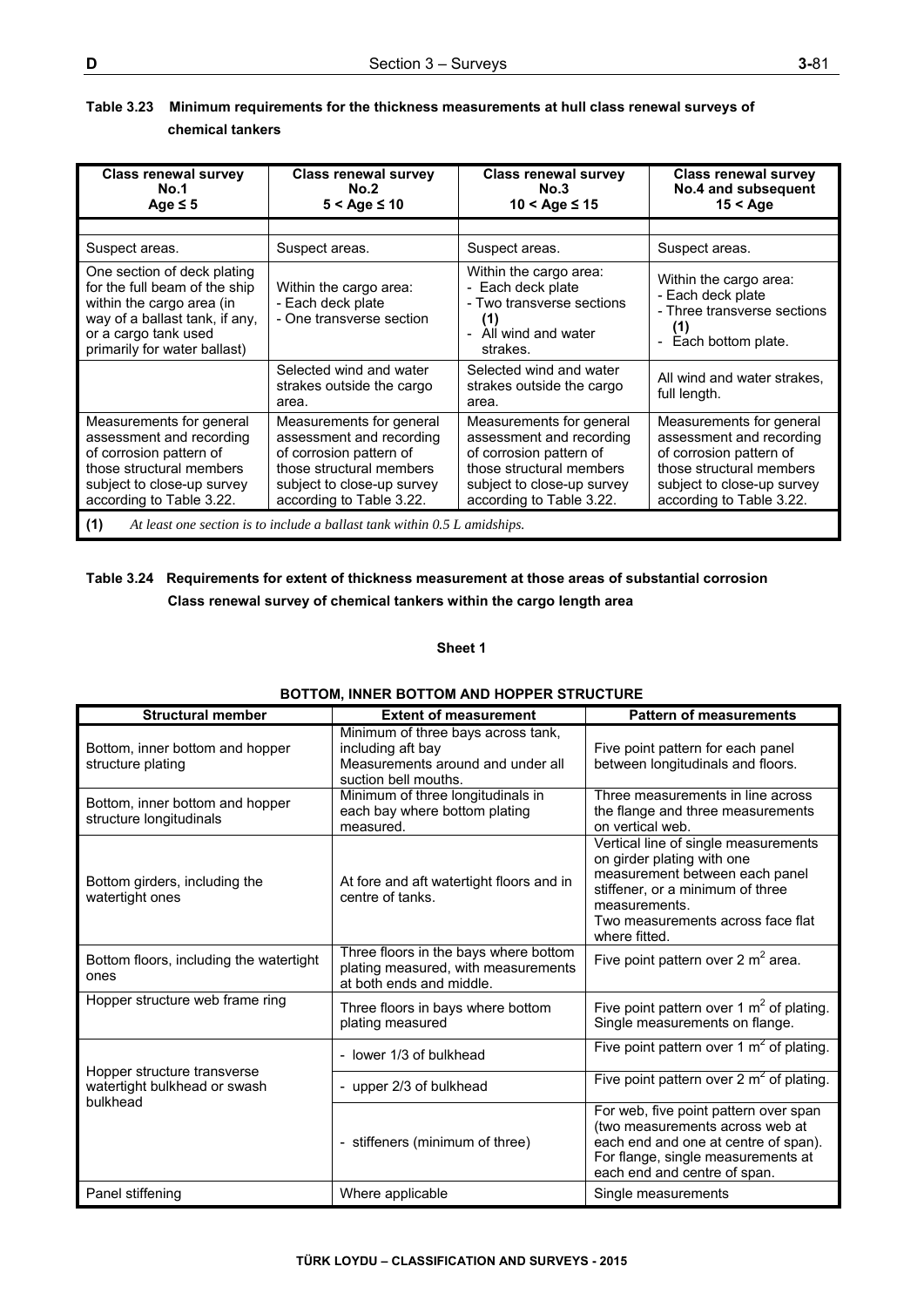## **Sheet 2**

# **DECK STRUCTURE**

| <b>Structural member</b>                                                                                      | <b>Extent of measurement</b>                                                           | <b>Pattern of measurements</b>                                                                                                                                                                                                           |
|---------------------------------------------------------------------------------------------------------------|----------------------------------------------------------------------------------------|------------------------------------------------------------------------------------------------------------------------------------------------------------------------------------------------------------------------------------------|
| Deck plating                                                                                                  | Two transverse bands across tank                                                       | Minimum of three measurements per<br>plate per band                                                                                                                                                                                      |
| Deck longitudinals                                                                                            | Every third longitudinal in each of two<br>bands with a minimum of one<br>longitudinal | Three measurements in line vertically<br>on webs and two measurements on<br>flange (if fitted)                                                                                                                                           |
| Deck girders and brackets                                                                                     | At fore and aft transverse bulkhead.<br>bracket toes and in centre of tanks.           | Vertical line of single measurements on<br>web plating with one measurement<br>between each panel stiffener, or a<br>minimum of three measurements.<br>Two measurements across flange.<br>Five point pattern on girder/bhd.<br>brackets. |
| Deck transverse webs                                                                                          | Minimum of two webs with<br>measurements at middle and both<br>ends of span.           | Five point pattern over 1 $m2$ area.<br>Single measurements on flange.                                                                                                                                                                   |
| Vertical web and transverse bulkhead<br>in wing ballast tank for double hull<br>design (two metres from deck) | Minimum of two webs, and both<br>transverse bulkheads                                  | Five point pattern over 1 $m^2$ area.                                                                                                                                                                                                    |
| Panel stiffening                                                                                              | Where applicable.                                                                      | Single measurements                                                                                                                                                                                                                      |

## **Table 3.24 Requirements for extent of thickness measurement at those areas of substantial corrosion Class renewal survey of chemical tankers within the cargo length area**

| SIDE SHELL AND LONGH UDINAL DULNHEADS                                                              |                                                                                                                                   |                                                                                                                                            |  |
|----------------------------------------------------------------------------------------------------|-----------------------------------------------------------------------------------------------------------------------------------|--------------------------------------------------------------------------------------------------------------------------------------------|--|
| <b>Structural member</b>                                                                           | <b>Extent of measurement</b>                                                                                                      | <b>Pattern of measurements</b>                                                                                                             |  |
| Side shell and longitudinal bulkhead<br>plating:                                                   |                                                                                                                                   |                                                                                                                                            |  |
| - Deckhead and bottom strakes, and<br>strakes in way horizontal girders                            | Plating between each pair of<br>$\sim$ $-$<br>longitudinalsin a minimum of three<br>bays (along the tank).                        | Single measurements                                                                                                                        |  |
| - All other strakes                                                                                | Plating between every third pair of<br>longitudinals<br>in l<br>same<br>three<br>bays.                                            |                                                                                                                                            |  |
| Side shell and longitudinal bulkhead<br>longitudinals on:                                          |                                                                                                                                   |                                                                                                                                            |  |
| - Deckhead and bottom strakes                                                                      | Each longitudinal in same three<br>bays                                                                                           | Three measurements across web and<br>one measurements on flange                                                                            |  |
| - All other strakes                                                                                | Every third longitudinal in same<br>three bays                                                                                    |                                                                                                                                            |  |
| Longitudinals - brackets                                                                           | Minimum of three at top, middle and<br>bottom of tank in same three bays.                                                         | Five point pattern<br>of<br>over area<br>bracket.                                                                                          |  |
| Vertical<br>web<br>and<br>transverse<br>bulkheads of double<br>side tanks<br>(excluding deck area) |                                                                                                                                   |                                                                                                                                            |  |
| - Strakes in way horizontal girders                                                                | Minimum of two webs and both<br>transverse bulkheads                                                                              | - Five point pattern over approx.<br>$2 \text{ m}^2$ area.                                                                                 |  |
| - Other strakes                                                                                    | Minimum of two webs and both<br>transverse bulkheads                                                                              | - Two measurements between each<br>pair of vertical stiffeners                                                                             |  |
| Web frames and cross ties for other<br>tanks than double side tanks                                | Three webs with minimum of three<br>locations on each web, including in<br>way of cross tie connections and<br>lower end brackets | Five point pattern over approx. 2 $m2$<br>of<br>webs.<br>plus<br>areas<br>single<br>measurements on flanges of web<br>frame and cross tie. |  |
| Horizontal girders                                                                                 | Plating on each girder in a minimum<br>of three bays                                                                              | Two measurements between each<br>pair of longitudinal girder stiffeners                                                                    |  |
| Panel stiffening                                                                                   | Where applicable.                                                                                                                 | Single measurements                                                                                                                        |  |

# **Sheet 3 SIDE SHELL AND LONGITUDINAL BULKHEADS**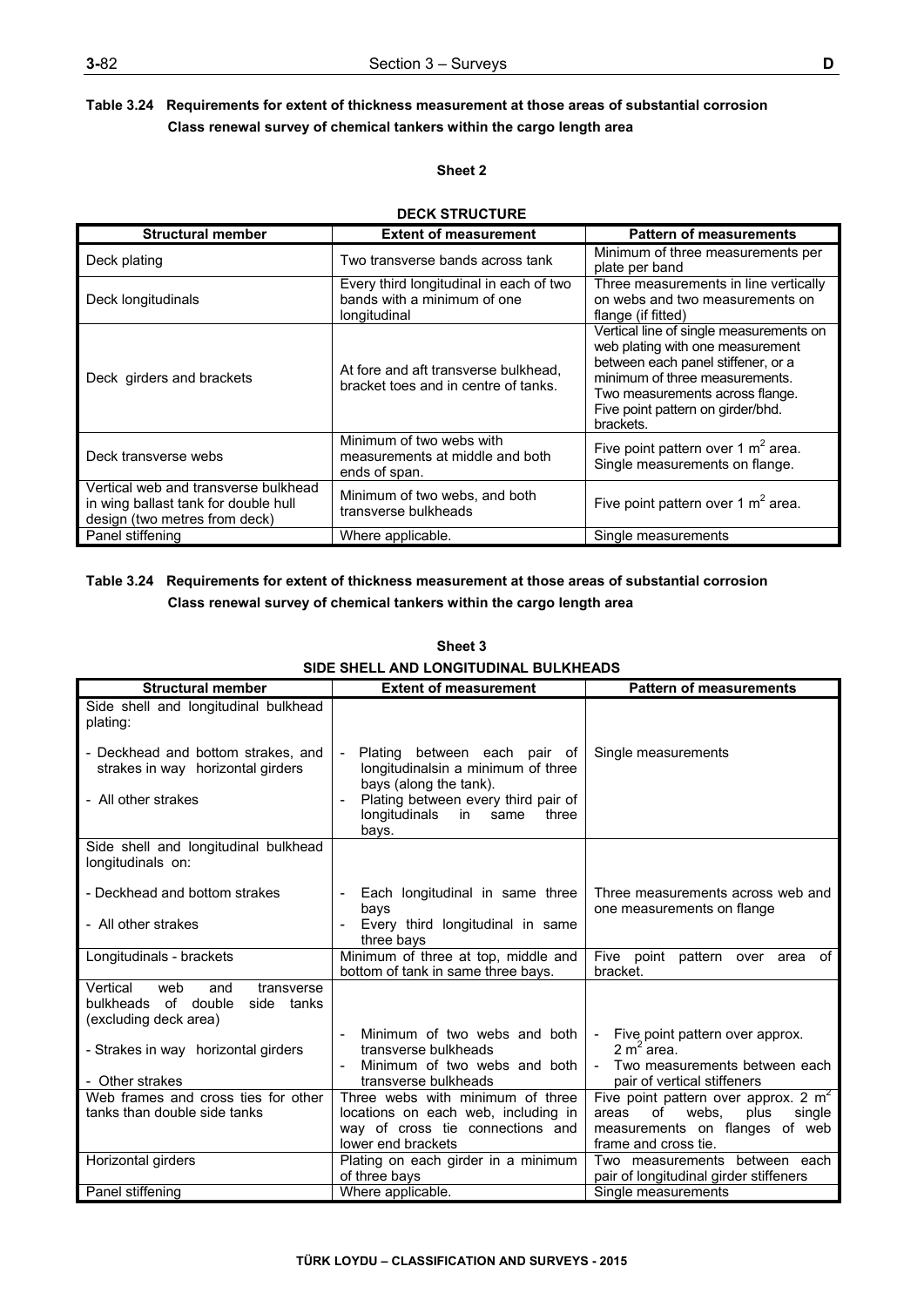## **Sheet 4**

## **TRANSVERSE WATERTIGHT AND SWASH BULKHEADS**

| <b>Structural member</b>                                                   | <b>Extent of measurement</b>                                                                                                                                  | <b>Pattern of measurements</b>                                                                                                                                                                                                                       |
|----------------------------------------------------------------------------|---------------------------------------------------------------------------------------------------------------------------------------------------------------|------------------------------------------------------------------------------------------------------------------------------------------------------------------------------------------------------------------------------------------------------|
| Upper and lower stool, where fitted                                        | Transverse band within 25 mm, of<br>welded connection to inner<br>bottom/deck plating<br>Transverse band within 25 mm, of<br>welded connection to shelf plate | Five point pattern between stiffeners<br>over 1 m. length                                                                                                                                                                                            |
| Deckhead and bottom strakes, and<br>strakes in way of horizontal stringers | Plating between pair of stiffeners at<br>three locations: approx. $\frac{1}{4}$ , $\frac{1}{2}$ and 3/4<br>width of tank                                      | Five point pattern between stiffeners<br>over 1 m. length                                                                                                                                                                                            |
| All other strakes                                                          | Plating between pair of stiffeners at<br>middle location                                                                                                      | Single measurements                                                                                                                                                                                                                                  |
| Strakes in corrugated bulkheads                                            | Plating of each change of scantling at<br>centre of panel and at flange of<br>fabricated connection                                                           | Five point pattern over abt. 1 $m2$ of<br>plating                                                                                                                                                                                                    |
| <b>Stiffeners</b>                                                          | Minimum of three typical stiffeners                                                                                                                           | For web, five point pattern over span<br>between bracket connections (two<br>measurements across web at each<br>bracket connection and one at centre<br>of span).<br>For flange, single measurements at<br>each bracket toe and at centre of<br>span |
| <b>Brackets</b>                                                            | Minimum of three at top, middle and<br>bottom of tank                                                                                                         | Five point pattern over area of bracket                                                                                                                                                                                                              |
| Horizontal stringers                                                       | All stringers with measurements at<br>both ends and middle                                                                                                    | Five point pattern over 1 $m2$ of area<br>plus single measurements near<br>bracket toes and on flanges                                                                                                                                               |
| Deep webs and girders                                                      | Measurements at toe of bracket and<br>at centre of span                                                                                                       | For web, five point pattern over abt. 1<br>$m2$ . Three measurements across face<br>flat.                                                                                                                                                            |

## **2.7.2.3** Non-destructive testing:

**2.7.2.3.1** Non-destructive testing is to supplement cargo tank inspection with special attention to be given to the integrity of the main structural members, tank shell and highly stressed parts, including welded connections as deemed necessary by the surveyor. However, for type C tanks, this does not mean that nondestructive testing can be dispensed with totally. The following items are, inter alia, considered as highly stressed parts:

- Cargo tanks supports and anti-rolling/antipitching devices,
- Web frames or stiffening rings,
- Swash bulkhead boundaries,
- Dome and stump connections to tank shell,
- Foundations for pumps, towers, ladders, etc.,
- Pipe connections.

**2.7.2.3.2** For independent tanks type B, the extent of non-destructive testing shall be as given in a programme specially prepared for the cargo tank design.

**2.7.2.4** The tightness of all cargo tanks is to be verified by an appropriate procedure. Provided that the effectiveness of the ship's gas detection equipment has

**TÜRK LOYDU – CLASSIFICATION AND SURVEYS - 2015**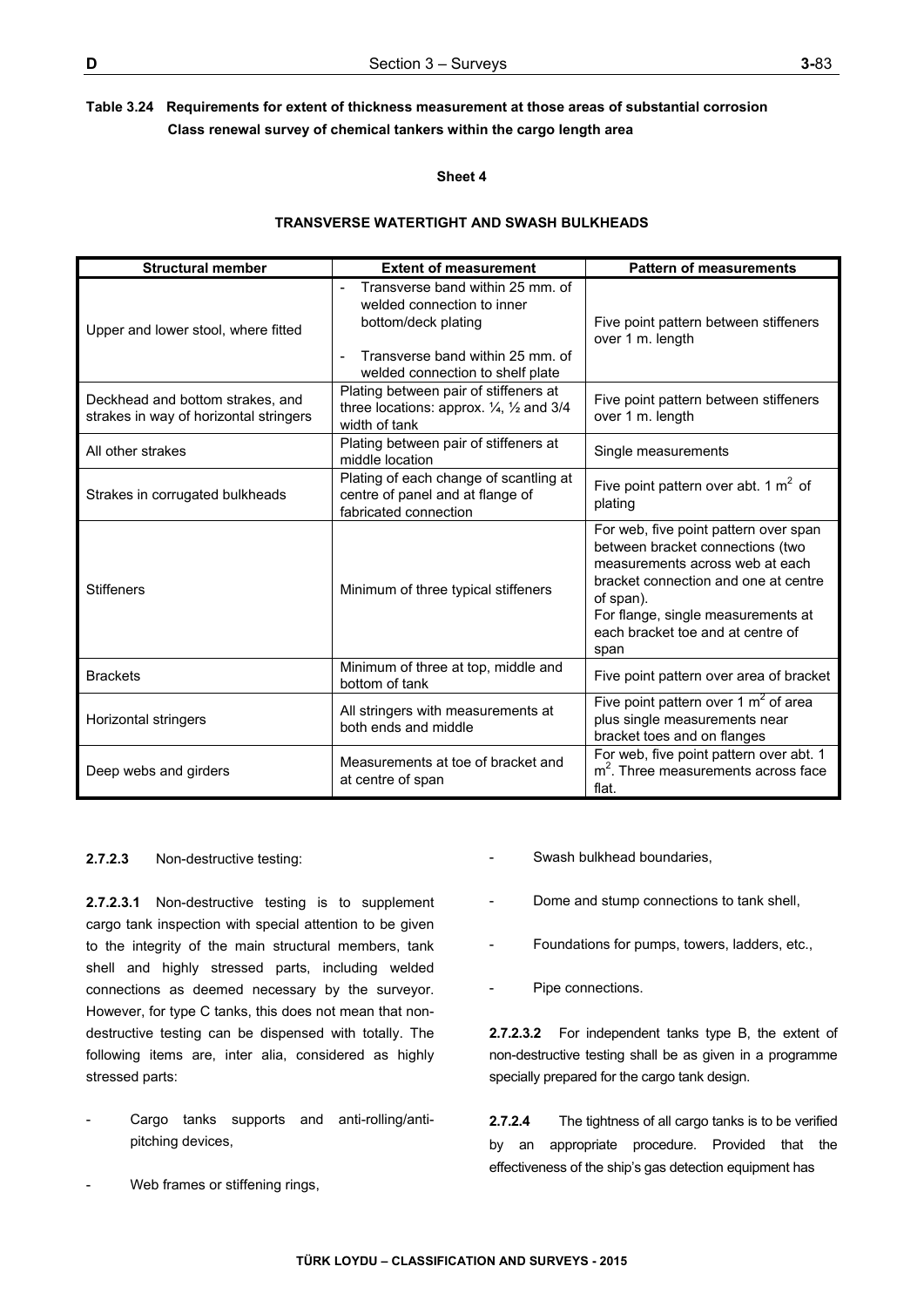been confirmed, it will be acceptable to utilize this equipment for the tightness test of independent tanks below deck.

**2.7.2.5** Where findings of 2.7.2.1 to 2.7.2.4 or an examination of the voyage records raises doubts as to the structural integrity of a cargo tank, a hydraulic or hydro-pneumatic test is to be carried out. For integral tanks and for independent tanks type A and B, the test pressure is to be in accordance with Chapter 10 - Liquefied Gas Tankers, 4.10.6 or 4.10.10 as appropriate. For independent tanks type C, the test pressure is not to be less than 1.25 times the MARVS (Maximum allowable relief valve setting).

**2.7.2.6** At every other class renewal survey (i.e., 2nd, 4th, 6th, etc.), all independent cargo tanks type C are to be either:

**2.7.2.6.1** Hydraulically or hydro-pneumatically tested to 1.25 times MARVS, followed by non-destructive testing in accordance with 2.7.2.3.1, or

**2.7.2.6.2** Subjected to a thorough, planned nondestructive testing. This testing is to be carried out in accordance with a programme specially prepared for the tank design. If a special programme does not exist, the following applies:

- Cargo tank supports and anti-rolling/anti-pitching devices,
- Stiffening rings,
- Y-connections between tank shell and a longitudinal bulkhead of bilobe tanks,
- swash bulkhead boundaries,
- Dome and sump connections to the tank shell.
- Foundations for pumps, towers, ladders etc.,
- Pipe connections.

At least 10% of the length of the welded connections in each of the above mentioned areas is to be tested. This testing is to be carried out internally and externally as applicable.

Insulation is to be removed as necessary for the required non-destructive testing.

**2.7.2.7** As far as practicable all hold spaces and hull insulation (if provided), secondary barriers and tank supporting structures are to be visually examined. The secondary barrier of all tanks is to be checked for their effectiveness by means of a pressure/vacuum test, a visual examination or another acceptable method.

**2.7.2.8** For membrane and semi-membrane tanks systems, inspection and testing are to be carried out in accordance with programmes specially prepared in accordance with an approved method for the actual tank system.

For membrane containment systems a tightness test of the primary and secondary barrier shall be carried out in accordance with the system designers' procedures and acceptance criteria as approved by the **TL**. Low differential pressure tests may be used for monitoring the cargo containment system performance, but are not considered an acceptable test for the tightness of the secondary barrier.

For membrane containment systems with glued secondary barriers if the designer's threshold values are exceeded, an investigation is to be carried out and additional testing such as thermographic or acoustic emissions testing should be carried out.

## **2.7.3 Dry dock survey**

A survey in dry dock is to be a part of the class renewal survey. The overall and close-up surveys and thickness measurements, as applicable, of the lower portions of the cargo tanks and ballast tanks are to be carried out in accordance with the applicable requirements for class renewal surveys, if not already performed.

## *Note:*

*Lower portions of the ballast tanks are considered to be the parts below light ballast water line.*

## **2.7.4 Examination of tank protection**

**2.7.4.1** Where provided, the condition of the corrosion prevention system of ballast tanks is to be examined. For tanks used for water ballast, excluding double bottom tanks, where a hard protective coating is found in poor condition and it is not renewed, where soft or semi-hard coating has been applied, or where a hard protective coating was not applied from time of construction, the tanks in question are to be examined at annual intervals. Thickness measurements are to be carried out as deemed necessary by the surveyor.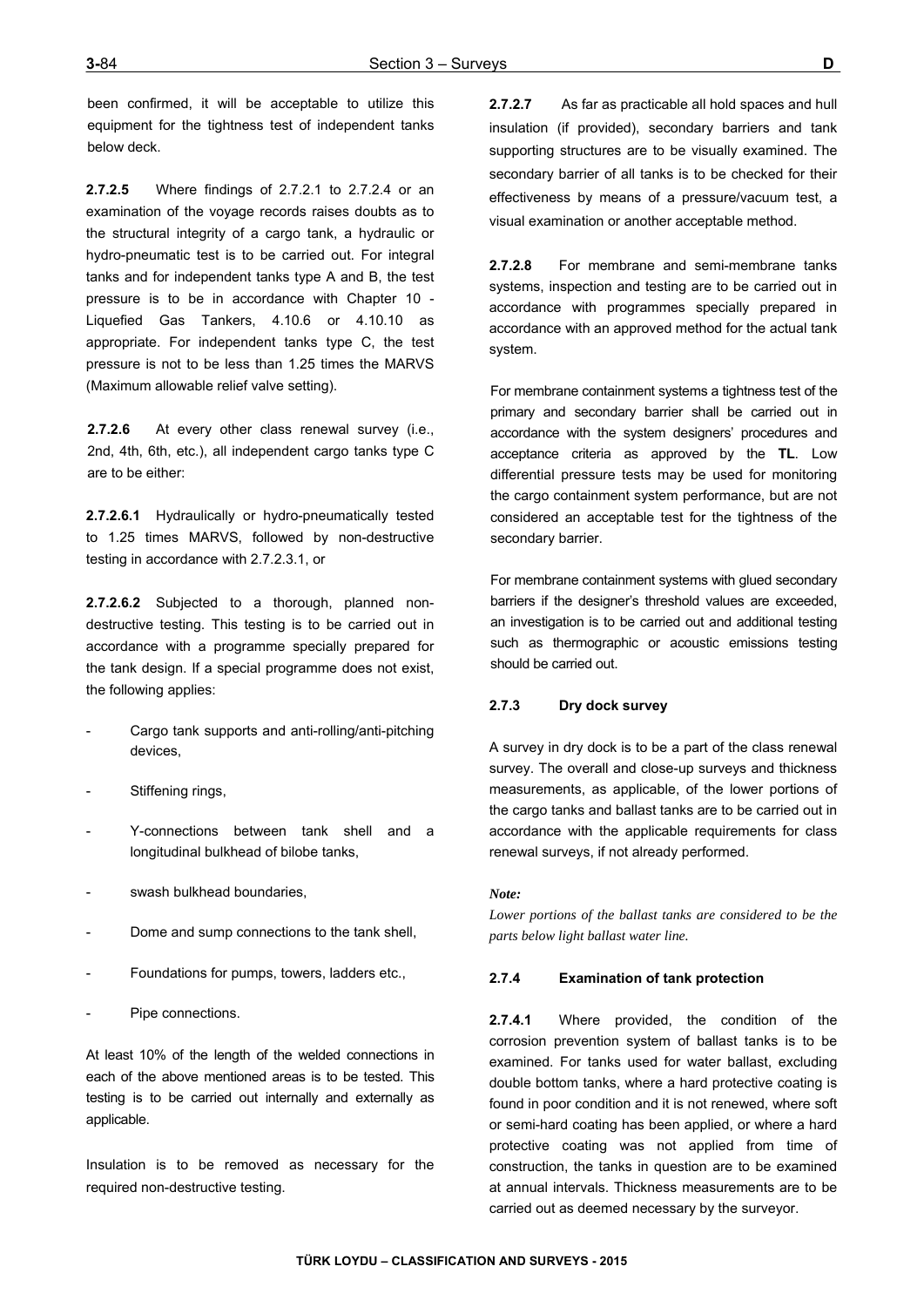When such breakdown of hard protective coating is found in water ballast double bottom tanks and it is not renewed, where a soft or semi-hard coating has been applied, or where a hard protective coating was not applied from the time of construction, the tanks in question may be examined at annual intervals. When considered necessary by the surveyor, or where extensive corrosion exists, thickness measurements are to be carried out.

**2.7.4.2** Where the hard protective coating in ballast tanks is found to be in a good condition, the extent of close-up surveys and thickness measurements may be specially considered.

## **2.7.5 Extent of overall and close-up survey**

- An overall survey of all tanks and spaces, excluding fuel oil, lub oil and fresh water tanks, is to be carried out at each class renewal survey.
- The minimum requirements for close-up surveys at class renewal survey are given in Table 3.25.
- The surveyor may extend the close-up survey as deemed necessary taking into account the maintenance of the tanks under survey, the condition of the corrosion prevention system and where tanks have structural arrangements or details which have suffered defects in similar spaces or on similar ships according to available information.
- For areas in tanks where hard protective coatings are found to be a good condition, the extent of close-up surveys according to Table 3.25 may be specially considered.

#### **2.7.6 Extent of thickness measurement**

- The minimum requirements for thickness measurements at class renewal survey are given in Table 3.26.
- The surveyor may extend the thickness measurements as deemed necessary. When thickness measurements indicate substantial corrosion, the extent of thickness measurements is to be increased to determine the extent of areas of substantial corrosion. Table 3.1 may be used as guidance for these additional thickness measurements.

For areas in tanks where hard protective coatings

are found to be in a good condition, the extent of thickness measurement according to Table 3.26 may be specially considered.

Transverse sections are to be chosen where the largest reductions are suspected to occur or are revealed from deck plating measurements

## **2.7.7 Extent of tank testing**

- All boundaries of water ballast tanks and deep tanks used for water ballast within the cargo area are to be pressure tested. For fuel oil tanks, the representative tanks are to be pressure tested.
- The surveyor may extend the tank testing as deemed necessary.
- Tank testing of fuel oil tanks is to be carried out with a head of liquid to the highest point that liquid will rise under service conditions. Tank testing of fuel oil tanks may be specially considered based on a satisfactory external examination of the tank boundaries, and a confirmation from the master stating that the pressure testing has been carried out according to the requirements with satisfactory results.

## **2.8 Survey Requirements for Shell and Inner Doors of Ro-Ro Ships**

**2.8.1** The Class Renewal Survey is to include, in addition to the requirements of the Annual Survey as required in B 3.8, examination, tests and checks of sufficient extent to verify that the bow, inner, side shell and stern doors, are in satisfactory condition and considered able to remain in compliance with applicable requirements, subject to proper maintenance and operation in accordance with the Operation and Maintenance Manual or manufacturer's recommendations and the periodical surveys being carried out at the due dates for the five year period until the next Class Renewal Survey .

**2.8.2** The examinations of the doors are to be supplemented by thickness measurements and testing to verify compliance with applicable requirements so that the structural and weathertight integrity remain effective. The aim of the examination is to identify corrosion, significant deformation, fractures, damages or other structural deterioration, that may be present.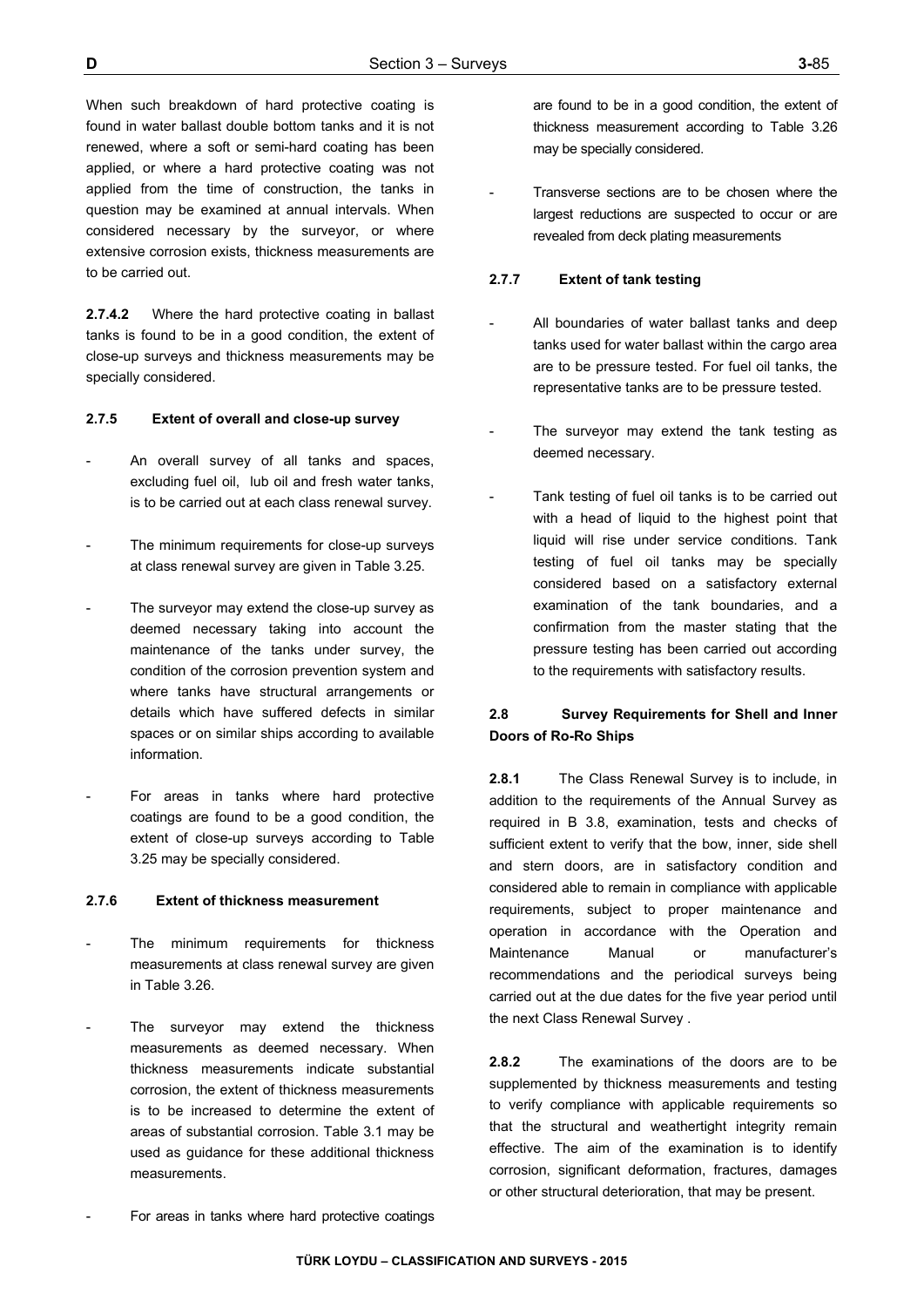## **Table 3.25 The minimum requirements for close-up survey at hull class renewal surveys of liquefied gas tankers**

| Class renewal survey No. 1<br>Age $\leq$ 5                               | Class renewal survey No. 2<br>$5 <$ Age $\leq 10$                                                                                                                                      | Class renewal survey No. 3 and<br>subsequent<br>Age $> 10$ |
|--------------------------------------------------------------------------|----------------------------------------------------------------------------------------------------------------------------------------------------------------------------------------|------------------------------------------------------------|
| One web frame in a representative<br>ballast tank of the topside, hopper | All web frames in a ballast tank, which<br>is to be a double hull side tank or a                                                                                                       | All web frames in all ballast tanks<br>(1).                |
| side and double hull side type (1)                                       | topside tank. If such tanks are not<br>fitted, another ballast tank is to be                                                                                                           | transverse bulkheads in all<br>All                         |
| One transverse bulkhead in a ballast                                     | selected (1).                                                                                                                                                                          | ballast tanks (2).                                         |
| tank(3)                                                                  | One web frame in each remaining<br>ballast tank (1).                                                                                                                                   |                                                            |
|                                                                          | One transverse bulkhead in each<br>ballast tank (2).                                                                                                                                   |                                                            |
| (1)<br>(2)<br>structure.                                                 | Complete transverse web frame including adjacent structural members.<br>Transverse bulkhead complete, including girder system and adjacent members, and adjacent longitudinal bulkhead |                                                            |

**(3)** *Transverse bulkhead lower part including girder system and adjacent structural members.* 

*Note:* 

*1. Ballast tanks include topside, double hull side, double bottom, hopper side, or any combined arrangement of the aforementioned, and peak tanks where fitted.* 

*2. For areas in tanks where coatings are found to be in good condition, the extent of close-up surveys may be specially considered by TL.* 

*3. For ships having independent tanks of type C, with a midship section similar to that of a general cargo ship, the extent of close-up surveys may be specially considered by TL.* 

*4. The surveyor may extend the close-up surveys as deemed necessary, taking into account the maintenance of the tanks under survey, the condition of the corrosion prevention system and also in the following cases:* 

in particular, in tanks having structural arrangements or details which have suffered defects in similar tanks, or on *similar ships according to available information.* 

in tanks having structures approved with reduced scantlings.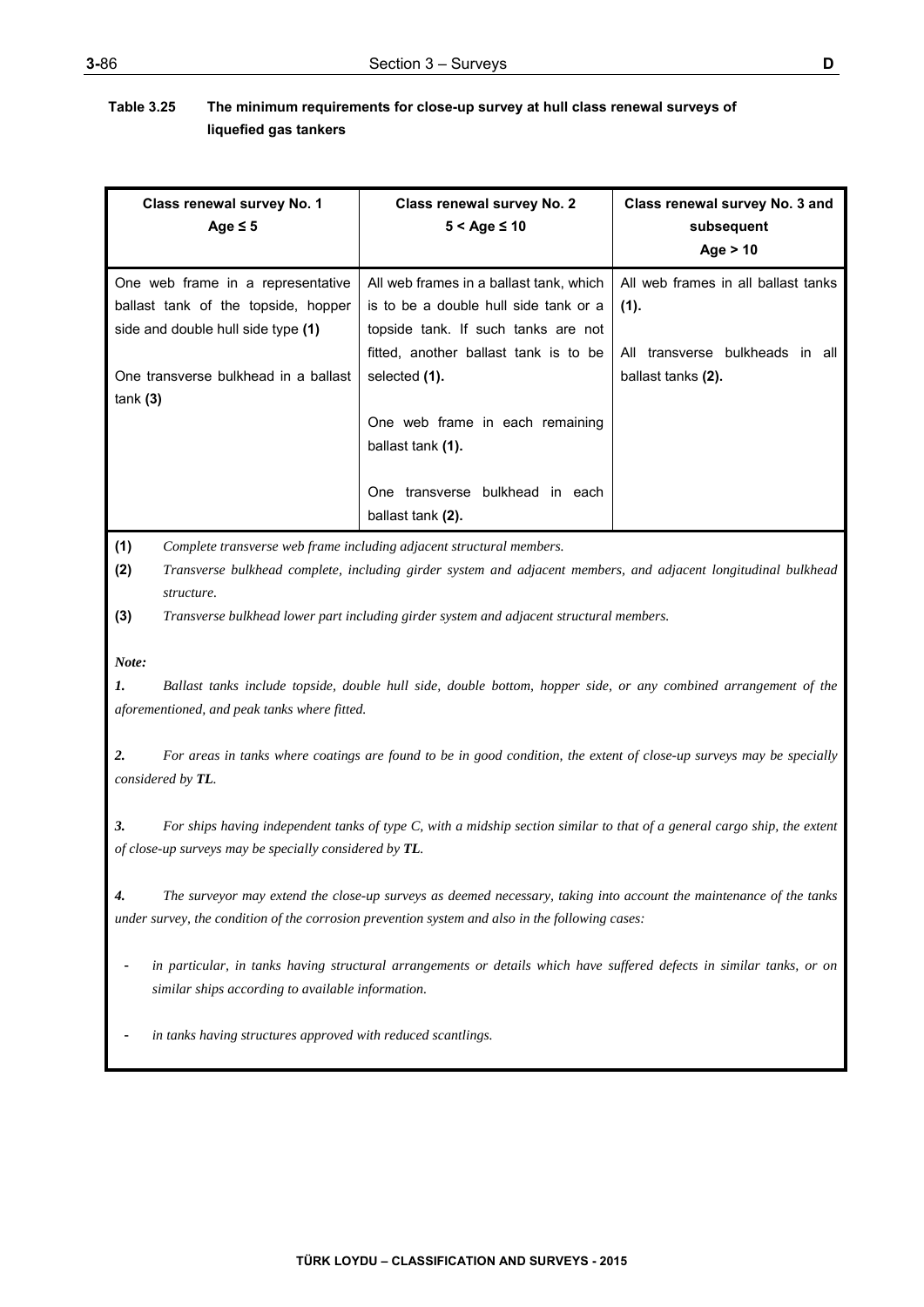| <b>Class renewal survey</b>                                  | <b>Class renewal survey</b>              | <b>Class renewal survey</b>   | <b>Class renewal survey</b>                 |
|--------------------------------------------------------------|------------------------------------------|-------------------------------|---------------------------------------------|
| <b>No.1</b>                                                  | No.2                                     | No.3                          | No.4 and subsequent                         |
| Age $\leq$ 5                                                 | $5 <$ Age $\leq 10$                      | $10 <$ Age $\leq 15$          | $15 <$ Age                                  |
| One section of deck plating<br>for the full beam of the ship | Within the cargo area:                   | Within the cargo area:        | Within the cargo area:                      |
| within 0.5 L amidships in<br>way of a ballast tank, if any.  | - Each deck plate                        | - Each deck plate             | Each deck plate<br>$\overline{\phantom{0}}$ |
|                                                              | One transverse section<br>$\blacksquare$ | - Two transverse sections     | - Three<br>transverse                       |
|                                                              | within 0.5 L amidships in                | (1)                           | sections (1)                                |
|                                                              | way of a ballast tank, if                |                               |                                             |
|                                                              | any                                      | - All<br>wind<br>and<br>water | - Each bottom plate.                        |
|                                                              |                                          | strakes.                      |                                             |
|                                                              |                                          |                               | Duct keel plating<br>and<br>internals       |
|                                                              | Selected wind and water                  | Selected wind and water       | All wind and water strakes.                 |
|                                                              | strakes outside the cargo                | strakes outside the cargo     | full length.                                |
|                                                              | area.                                    | area.                         |                                             |
| Measurements for general                                     | Measurements for general                 | Measurements for general      | Measurements for general                    |
| assessment and recording                                     | assessment and recording                 | assessment and recording      | assessment and recording                    |
| corrosion pattern<br>οf<br>of                                | corrosion<br>pattern of<br>of            | of corrosion<br>pattern of    | of corrosion<br>pattern<br>of               |
| those structural members                                     | those structural members                 | those structural members      | those structural members                    |
| subject to close-up survey                                   | subject to close-up survey               | subject to close-up survey    | subject to close-up survey                  |
| according to Table 3.25.                                     | according to Table 3.25.                 | according to Table 3.25.      | according to Table 3.25.                    |
| Suspect areas.                                               | Suspect areas.                           | Suspect areas.                | Suspect areas.                              |

## **Table 3.26 Minimum requirements for the thickness measurements at hull class renewal surveys of liquefied gas tankers**

**(1)** *At least one section is to include a ballast tank within 0.5L amidships, if any.*

*Note:* 

*1. For ships having independent tanks of type C, with a midship section similar to that of a general cargo ship, the extent of thickness measurements may be increased to include the tank top plating at the discretion of the surveyor.* 

*2. For areas in spaces where coatings are found to be in good condition, the extent of thickness measurements may be specially considered by TL.* 

*3. The surveyor may extend the thickness measurements as deemed necessary. Where substantial corrosion is found, the extent of thickness measurements is to be increased to the satisfaction of the surveyor.*

**2.8.3** The bow, inner, side shell and stern doors are to be surveyed as follows:

**2.8.3.1** A survey of the items listed in 3.8.4, including close-up survey of securing, supporting and locking devices, together with welding, is to be carried out, for details refer to IACS UR Z 24.

measurements are to be carried out on securing, supporting and locking devices, including welding, to the extent considered necessary by the surveyor. Whenever a crack is found, an examination with NDT is to be carried out in the surrounding area and for similar items as considered necessary by the surveyor.

**2.8.3.3** The maximum thickness diminution of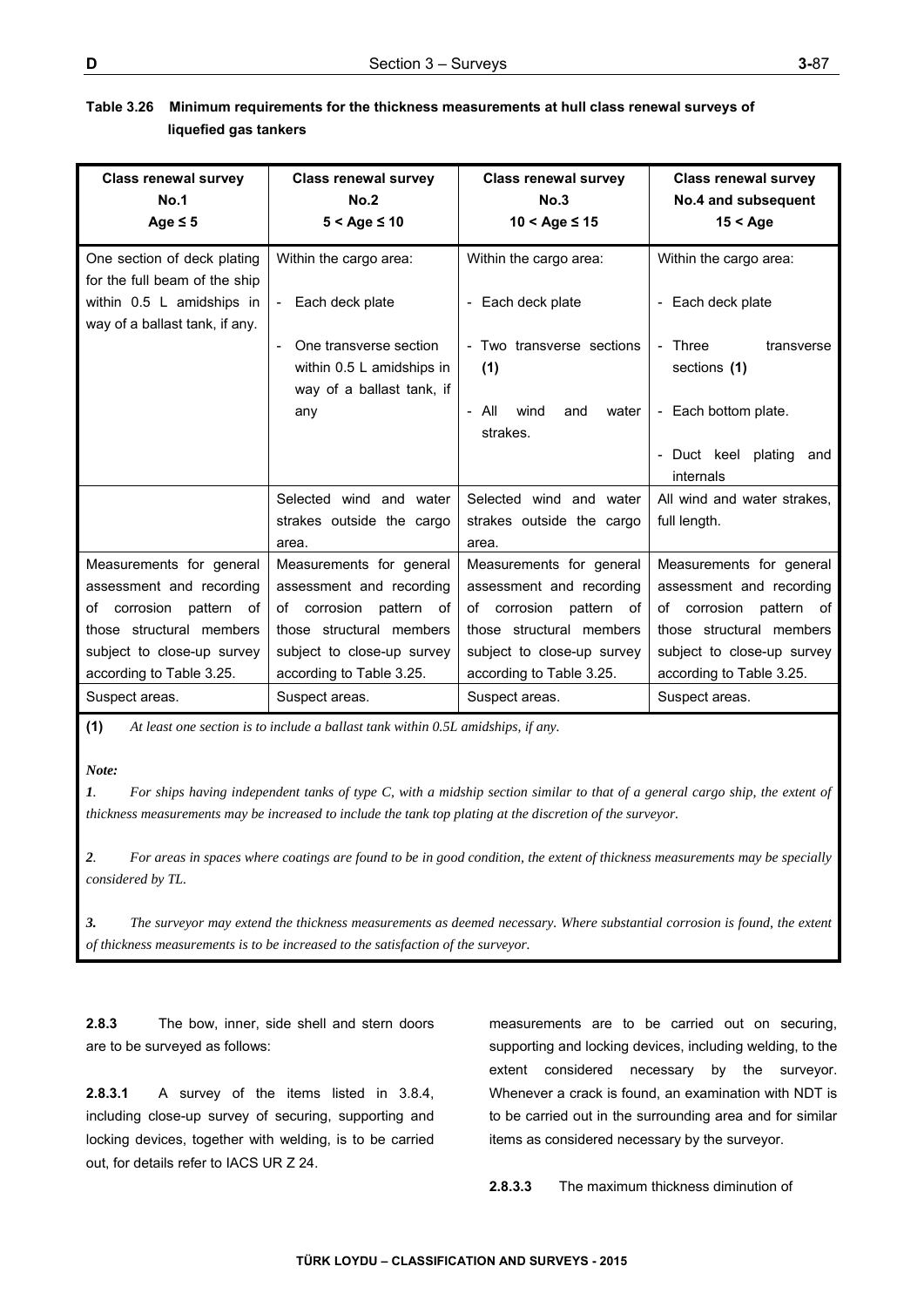hinging arms, securing, supporting and locking devices is to be treated according to the normal procedure of TL for primary structures, but is not to be more than 15% of the as-built thickness or the maximum corrosion allowance of TL, whichever is less. Certain designs may be subject to TL's special consideration.

**2.8.3.4** Checking the effectiveness of sealing arrangements by hose testing or equivalent is to be carried out.

**2.8.3.5** Clearances of hinges, bearings and thrust bearings are to be taken. Unless otherwise specified in the OMM or by manufacturer's recommendation, the measurement of clearances on Ro-Ro cargo ships may be limited to representative bearings where dismantling is needed in order to measure the clearances. If dismantling is carried out, a visual examination of hinge pins and bearings together with NDT of the hinge pin is to be carried out.

**2.8.3.6** The non-return valves of the drainage system are to be dismantled and examined.

## **3. Machinery and Systems**

## **3.1 General (all ships)**

- **3.1.1** The survey is to cover the following items:
- The propulsion system is to be inspected for the proper functioning of the following:
	- Intermediate shafts and bearings, including thrust bearings,
	- Gearings,
	- Mechanical and flexible couplings,
	- Turning gear.

Furthermore the propulsion system is to be tested for proper functioning of the following:

- Alarm and safety system,
- Manual and remote control of the machinery,
- Transfer to stand-by manual control in the engine room in case of power supply failure to the remote control system.
- Components of main propulsion engines listed below are to be inspected and where deemed necessary by the surveyor checked in dismounted condition:
	- Cylinders, cylinder covers, pistons, piston rods and bolts, crossheads, crankshaft and all bearings,
	- Camshaft with drive and bearings,
	- Tie rod, frame, foundation and fastening elements,
	- Injection system, attached pumps and compressors, supercharges, suction and exhaust lines, charge air coolers, filters, starting, reversing and manoeuvring equipment.
- The vibration behaviour of the main propulsion turbines is to be proved, possibly by regular checks during operation. Depending on the results obtained and as required by the surveyor, the turbine casing will have to be opened.
- The safety equipment of the turbines is to be tested**.**
- For all essential auxiliary engines, the survey scope is identical to that applying to main propulsion engines. A reduction in the scope of survey may be agreed upon examination of the maintenance protocol.
- The following machinery components are to be inspected and tested in the dismantled condition, where deemed necessary by the surveyor:
	- All pumps of the essential systems;
	- Air compressors, including safety equipment;
	- Separators, filters and valves;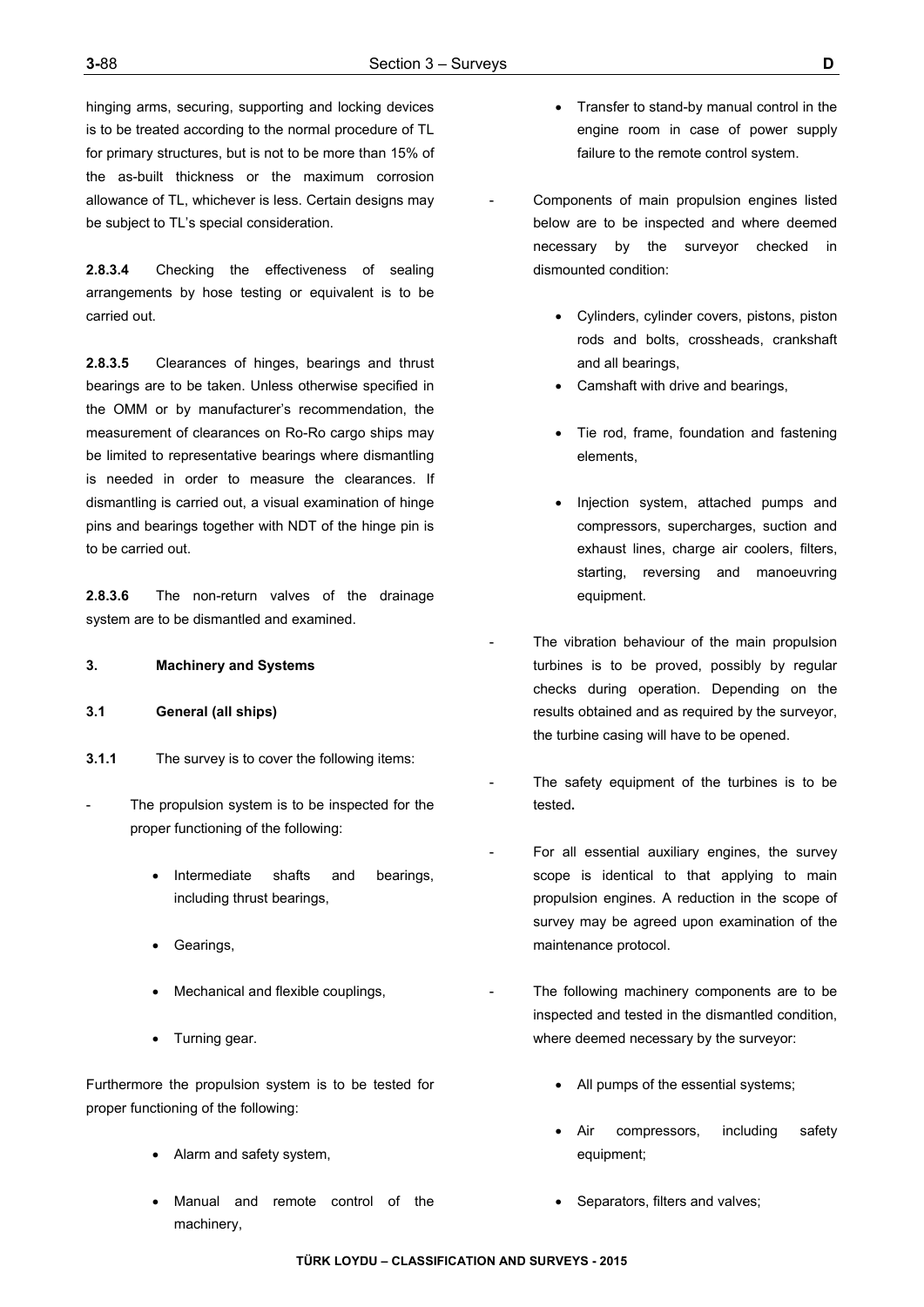- Coolers, preheaters;
- Main and auxiliary steering gear;
- Anchor and other windlasses, including their drives;
- Pipings, pipe connections, compensators and hoses;
- Tank level indicators;
- Installations preventing the ingress of water into open spaces
- Fresh water distillation plant
- Oil purifiers
- Additional systems and components, where deemed necessary by the surveyor.
- The electrical equipment, including the generators, the motors of the essential auxiliary machinery, the switch gear, including its protective and interlocking device, cable network is to be examined externally. The insulation resistance is to be measured.
- Electrical installations, including machinery and equipment, located in spaces in which there is a risk of inflammable gas or steam air mixture accumulating, are to be checked as to the explosion protection provided.
- If the ship is propelled by electric machinery, the propulsion motors, the propulsion generators, exciters, particularly the windings of these machines and their ventilating systems are to be examined and tested. Checking of the electric switch gear for operability is to also cover the protective, safety and interlocking devices. The electric cables and their connections are to be inspected. The insulation resistance of all electric machinery and equipment is to be tested.

Proof is to be furnished to the surveyor of the entire fire extinguishing equipment being ready for operation.

Emergency exits/escapes are to be inspected.

For CO<sub>2</sub> cylinders, see I.3.

On the occasion of every class renewal survey all  $CO<sub>2</sub>$ hose assemblies are to be subjected to a visual check.

All  $CO<sub>2</sub>$  hose assemblies made of synthetic rubber are to be replaced by type approved  $CO<sub>2</sub>$  hose assemblies not later than 10 years from the date of manufacture.

The survey for control and monitoring system of main and auxiliary machinery is to include verification of correct functioning of the alarm system, safety system, and automatic control loops.

Ships equipped for periodically unattended machinery space and machinery centralised operated are to comply with the above requirements.

- Where pipes lead through tanks, they are to be examined and, if required by the surveyor, subjected to hydraulic tests. Depending on the results obtained, thickness measurements are to be carried out.
- Upon completion of class renewal surveys, the surveyor must be satisfied that the entire machinery installation, including the electrical machinery and equipment is operable without any restriction. In case of doubt, this may have to be proved by trials and operational tests.
- In ships assigned DK class notation, dynamic positioning systems including electrical control systems are to be subjected to operational tests.
- In ships with class notations FF1, FF2 or FF3, the fire fighting equipment are to be inspected and tested.
- In ships having class notation DG, the equipment for the carriage of dangerous goods (e.g. special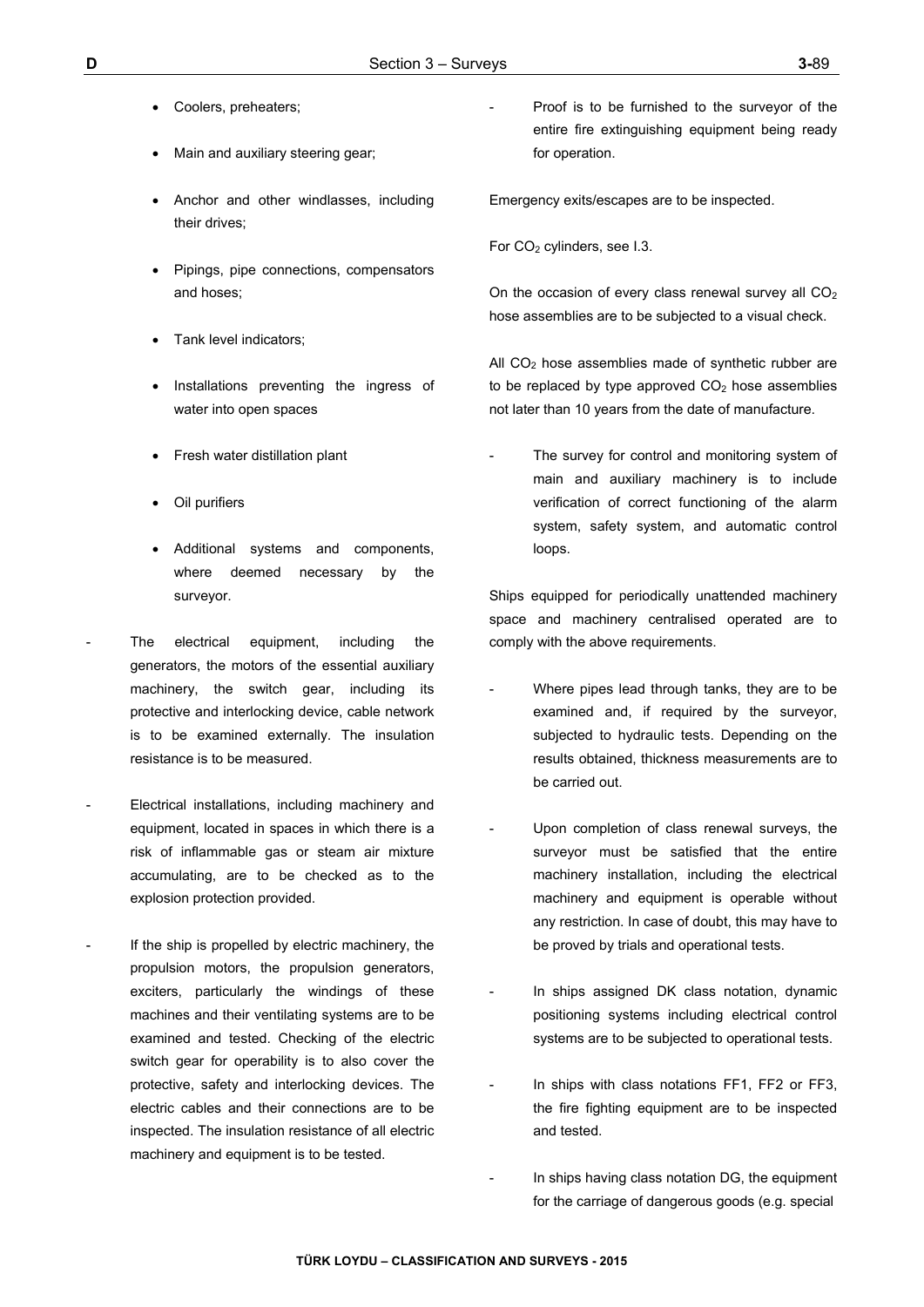fire fighting, alarm, ventilation and explosion protection equipment) is to be surveyed.

For ships with inert gas plant (including ships with class notation INERT), the scrubber, deck water seal and non-return valves are to be opened up for examination.

> Pressure testing may be required if deemed necessary by the surveyor.

- In ships with FC (fuel cell) class notation, the survey is to include the following:
	- Examination of gastight bulkheads,
	- Testing of FC fuel tanks high level alarms
	- Examination and testing of FC fuel tanks safety relief valves, tank room or secondary barrier space p/v valves and relief hatches, as relevant, FC fuel handling machinery, portable gas detectors and oxygen analyser.
- For ships with gas turbine installations the survey is to include verification of records and major overhaul reports on board.
- For single hold cargo ships complying with the requirements of SOLAS II-1/23-3 and II-1/25 and for bulk carriers complying with the requirements of SOLAS XII/12 and XII/13, an examination and test of the water ingress detection system and of their alarms is to be carried out.

# **3.2 Oil and chemical tankers -additional requirements-**

**3.2.1** Heating coils, tank cleaning apparatus and other equipment in cargo tanks, cofferdams and pipe tunnels within the cargo area are to be examined. Heating coils are normally to be subjected to pressure test. Attachments of sacrificial anodes in tanks are to be examined.

**3.2.2** For chemical tankers the survey is to include the following:

- Examination of systems for cargo heating and cooling.
- Testing of the instrumentation of the cargo plant
- Examination and testing of valves for drop lines, gas return lines and automatic shut-down of loading, drip trays and spray shields, emergency discharge pumps.
- Verification of the arrangement for discharge of contaminated water.
- Stripping tests of two cargo tanks.

## **3.3 Liquefied gas tankers -additional requirements-**

In addition to requirements listed in B.3.7 and C.4.3, the following additions are to be applied.

#### **3.3.1 Pressure and Vacuum Relief Valves**

The pressure/vacuum relief valves, rupture disc and other pressure relief devices for interbarrier spaces and hold spaces are to be opened, examined, tested and readjusted as necessary, depending on their design.

The pressure relief valves for the cargo tanks are to be opened for examination, adjusted, function tested, and sealed. If the cargo tanks are equipped with relief valves with non-metallic membranes in the main or pilot valves. such non-metallic membranes are to be replaced. Where a proper record of continuous overhaul and retesting of individually identifiable relief valves is maintained, consideration will be given to acceptance on the basis of opening, internal examination, and testing of a representative sampling of valves, including each size and type of liquefied gas or vapor relief valve in use, provided there is logbook evidence that the remaining valves have been overhauled and tested since crediting of the previous class renewal survey.

## **3.3.2 Piping Systems**

The cargo, liquid nitrogen and process piping systems, including valves, actuators, compensators, etc. are to be opened for examination as deemed necessary.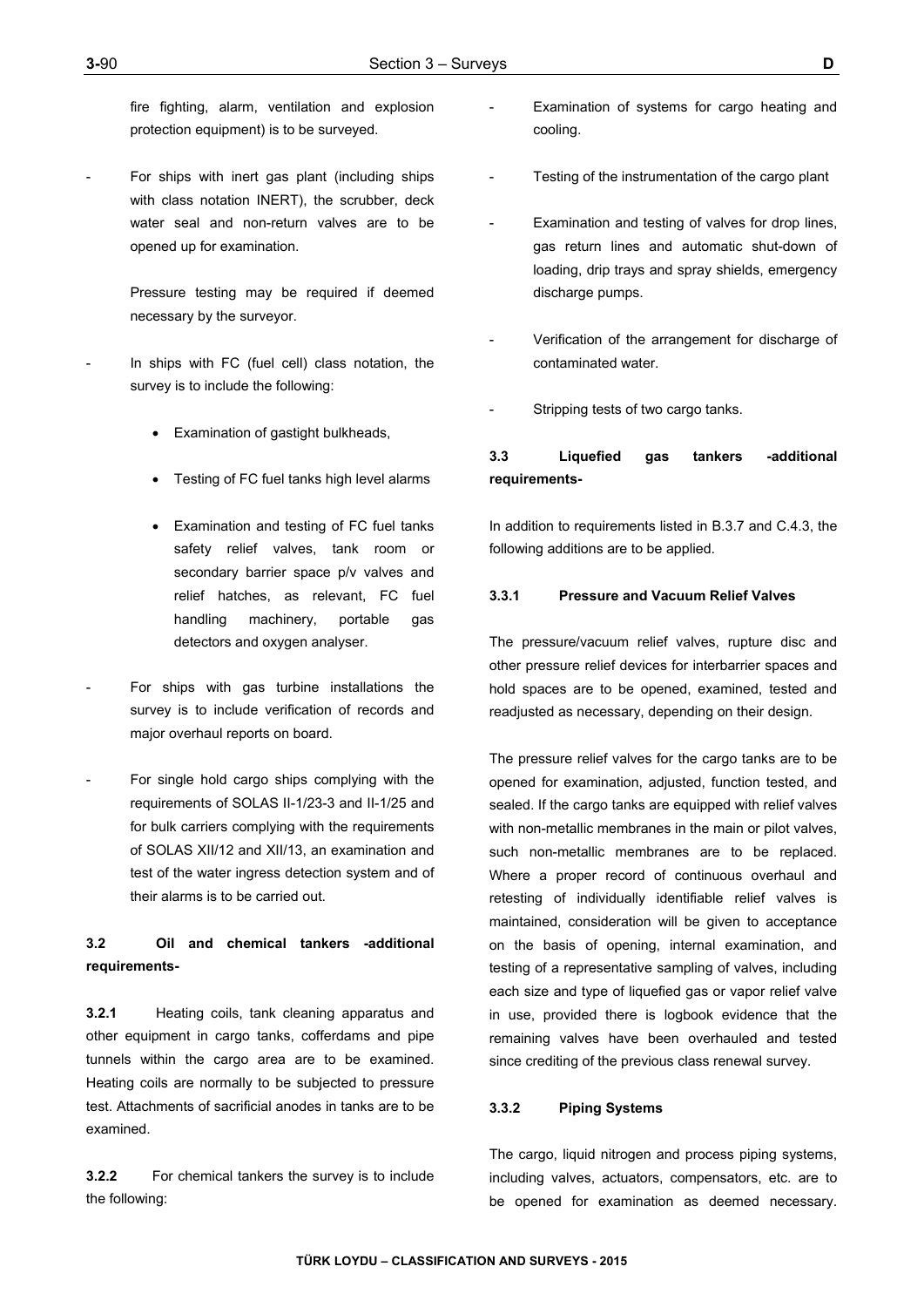Insulation is to be removed as deemed necessary to ascertain the condition of the pipes. If the visual examination raises doubt as to the integrity of the pipelines, a pressure test at 1.25 times the MARVS for the pipeline is to be carried out. After re-assembly the complete piping systems are to be tested for leaks.

The pressure relief valves are to be function-tested. A random selection of valves is to be opened for examination and adjusted.

#### **3.3.3 Components**

Cargo pumps, compressors, process pressure vessels, liquid nitrogen tanks, heat exchangers and other components, including prime movers, used in connection with cargo handling and methane boil-off burning are to be examined as required in periodical survey of machinery.

## **3.3.4 Miscellaneous**

Systems for removal of water or cargo from interbarrier spaces and holds are to be examined and tested as deemed necessary.

All gas-tight bulkheads are to be inspected. The effectiveness of gas-tight shaft sealing is to be verified.

The following equipment is to be examined: hoses and spool pieces used for segregation of piping systems for cargo, inert gas and bilging.

It is to be verified that all cargo piping systems are electrically bonded to the hull.

## **E. Bottom Survey**

## **1. Scope of the survey**

**1.1** When a ship is in drydock or on a slipway, it is to be placed on blocks of sufficient height and with the necessary staging to permit the examination of elements such as shell plating including bottom and bow plating, stern frame and rudder, sea chests and valves, propeller, etc.

**1.2** The shell plating is to be examined for excessive corrosion, or deterioration due to chafing or contact with the ground and for any undue unfairness or buckling. Special attention is to be paid to the connection between the bilge strakes and the bilge keels. Important plate unfairness or other deterioration which do not necessitate immediate repairs are to be recorded.

**1.3** Sea chests and their gratings, sea connections and overboard discharge valves and cocks and their fastenings to the hull or sea chests are to be examined. Valves and cocks need not be opened up more than once in a special survey period unless considered necessary by the Surveyor.

**1.4** Visible parts of rudder, rudder pintles, rudder shafts and couplings and stern frame are to be examined. If considered necessary by the Surveyor, the rudder is to be lifted or the inspection plates removed for the examination of pintles. The clearance in the rudder bearings is to be ascertained and recorded. Where applicable, pressure test of the rudder may be be required as deemed necessary by the surveyor.

**1.5** Visible parts of propeller and stern bush, are to be examined. The clearance in the stern bush and the efficiency of the oil gland, if fitted, are to be ascertained and recorded. For controllable pitch propellers, the Surveyor is to be satisfied with the fastenings and tightness of hub and blade sealing. Dismantling need not to be carried out unless considered necessary by the Surveyor.

**1.6** Visible parts of side thrusters are to be examined. Other propulsion systems which also have manoeuvring characteristics (such as directional propellers, vertical axis propellers, water jet units) are to be examined externally with focus on the condition of gear housing, propeller blades, bolt locking and other fastening arrangements. Sealing arrangement of propeller blades, propeller shaft and steering column shall be verified.

#### *Note:*

*For the survey of propeller shafts, refer to A.4.9.* 

**1.7** Special consideration may be given in application of relevant sections to commercial vessels owned or chartered by Governments, which are utilized in support of military operations or service.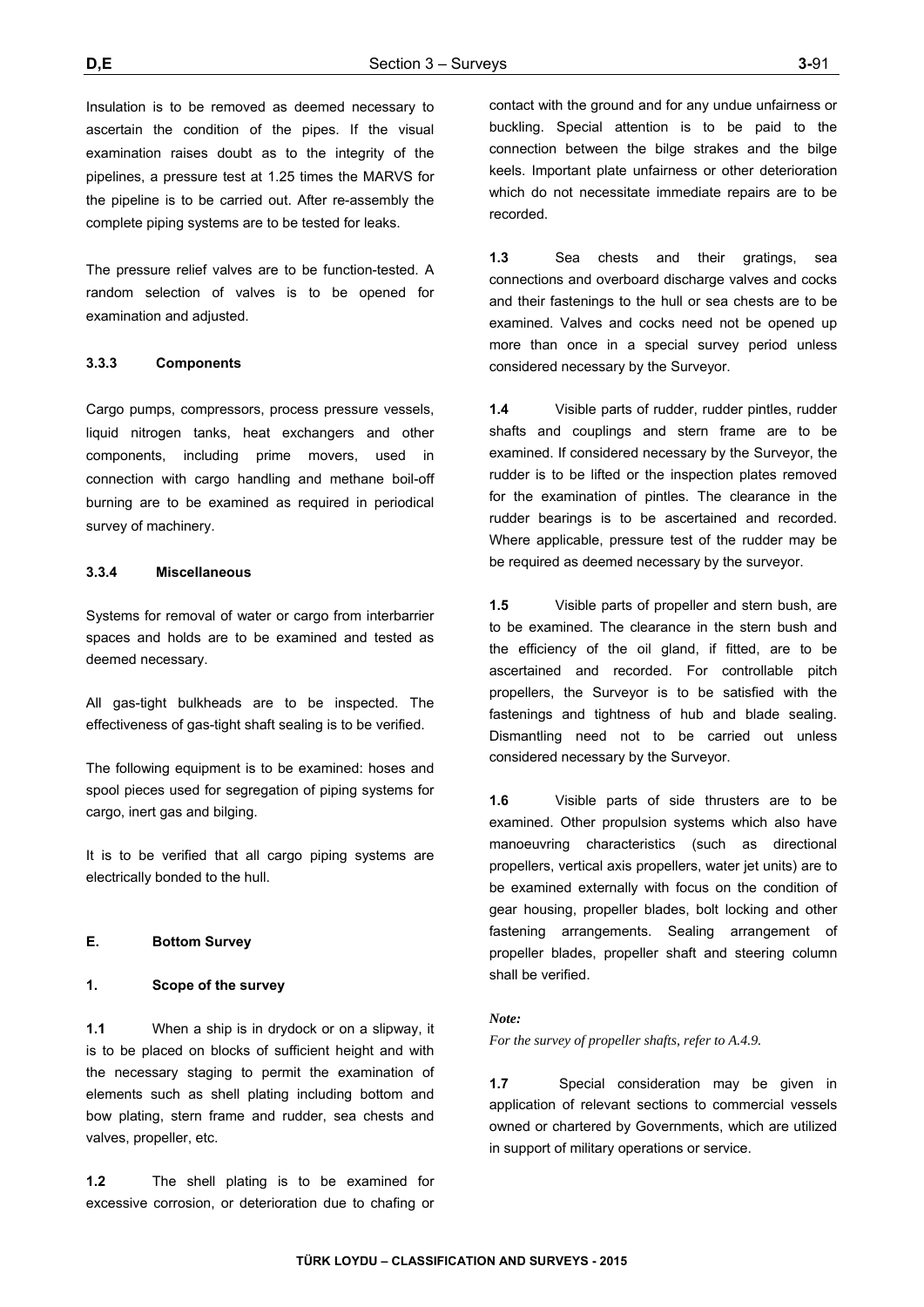## **2. General**

**2.1** Bottom surveys are surveys of the outside of the ship's hull below the load water line and related items.

**2.2** The survey is to include the following examinations:

- Bottom and side plates of the shell plating,
- Rudder with attachments and bearings.

Visible parts of the following items are to be examined:

- Rudder,
- Rudder horn.
- Sole piece,
- Rudder stock with couplings,
- Rudder pintles and gudgeons.

For oil lubricated rudder bearings, the sealing arrangement is to be examined for tightness and the bearings are to be checked for wear as far as practicable.

For water lubricated rudder bearings the bearing clearances are to be measured.

For cone couplings, nuts are to be examined for verifying that all parts are intact and secure.

For flange couplings, bolts and nuts are to be examined for verifying that all parts are intact and secure.

- All sea valves, including scuppers and sanitary discharges are to be fully or partly opened and examined at alternate bottom survey.
- Steering fins, shaft brackets and other appendages are to be examined.
- Propellers with attachments and bearings.

The propeller blades, propeller boss and shaft external part is to be examined.

The propeller shaft external sealing arrangement and the propeller blade sealing arrangement are to be examined for tightness.

For water lubricated bearing, the propeller shaft bearing clearances are to be measured.

The following items are to be examined for tightness:

- Propeller nut
- Propeller hub coupling bolt and nuts, if bottom survey afloat, only the securing of the protective arrangement is to be examined.
- Propeller blade bolts:
	- Stabilizer fins.
	- All thrusters are to be examined externally. This examination covers survey of gear housing, propeller blades, bolt locking and other fastenings.

## **3. In Water Surveys**

#### **3.1 General**

Every alternate bottom survey may in general be permitted while the ship is afloat for ships having class notation IWS.

## **3.2 Approvals**

**3.2.1** The diving firm assisting in in-water surveys must be approved by **TL** for this purpose.

**3.2.2** Validity of an approval granted will depend on the continued qualification of satisfactorily carrying out the work required. The approval will have to be renewed after a period not exceeding 5 years.

## **3.3 Performance of survey**

**3.3.1** Unless accessible from outside with the aid of the vessel's trim and/or heel, underwater parts are to be surveyed and/or relevant maintenance work is to be carried out with assistance by a qualified diver under surveillance of a Surveyor. The diver is to be employed by a firm approved as a service supplier according to UR Z17. The Surveyor is to be satisfied with the method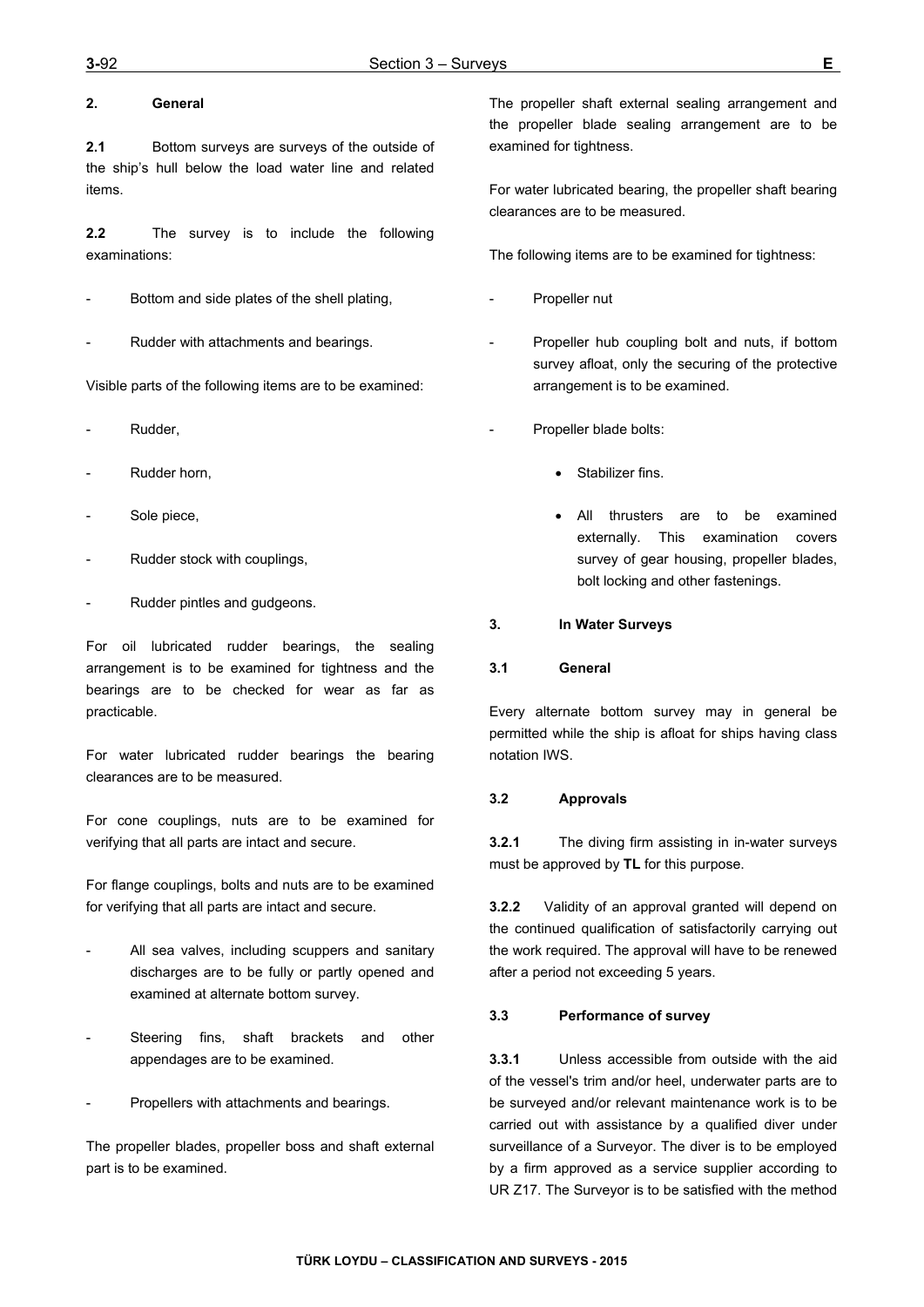of pictorial representation (i.e. an underwater camera with monitor with recording systems ), and a good twoway communication between the Surveyor and divers is to be provided.

**3.3.2** The In-water Survey is to be carried out with the ship in sheltered water and preferably with weak tidal streams and currents. The in-water visibility and the cleanliness of the hull below the waterline is to be clear enough to permit a meaningful examination which allows the surveyor and diver to determine the condition of the plating, appendages and the welding. The **TL** is to be satisfied with the methods of orientation of the divers on the plating, which should make use where necessary of permanent markings on the plating at selected points.

**3.3.3** The underwater pictures on the surface monitor screen must offer reliable technical information such as to enable the Surveyor to judge the parts and/or areas surveyed.

**3.3.4** Documentation suited for reproduction (video tape with sound) is to be made available to **TL.** 

## **3.4 Additional examinations**

**3.4.1** Where, for instance, grounding is assumed to have taken place, the Surveyor may demand individual parts of the underwater body to be additionally inspected from inside.

**3.4.2** If during the in-water survey damages are found which can be assessed reliably only in dry-dock or require immediate repair, the vessel is to be drydocked. If the coating of the underwater body is in a condition which may cause corrosion damages affecting vessel's class to occur before the next dry-docking the vessel is to be dry-docked.

## **F. Propeller Shaft Survey**

The periodical surveys and tests of propeller shafts and tube shafts, propellers, vane wheels and other system defined in A.4.9 are to be performed as follows.

## **1. Propeller Shafts and Tube Shafts**

**1.1 Normal survey** 

The prerequisites are defined in A.4.9.1.1. It is

distinguished between:

- Survey with drawing of the shaft
- Survey without drawing of the shaft

## **1.1.1 Survey with drawing of the shaft**

The scope of normal survey consists in the following:

- Dismantling of propeller and key, where fitted, visual inspection of all parts of the shaft especially the cone, the keyway, the bearing contact areas of the shaft, the bearings, and the thread of the propeller nut, or the fillet of the flange, examination of the propeller fit,
- Non-destructive examination by an approved crack-detection method of the aft end of the cylindrical part of the shaft and of about one third of the length of the taper from the large end and of the area of the keyway, or the fillet of the flange in case of a solid flange coupling. The crack detection test of the aft flange fillet area may be dispensed with for the solid flange couplings fitted at the end of the shaft, see also A.4.9.1.1.1.
- Examination of the bearing clearances and/or wear down before dismantling and after reassembling of the shaft with recording of the values measured,
- Overhaul of the shaft sealing glands according to manufacturer's instructions (sealing rings, liners, etc.).

## **1.1.2 Survey without drawing of the shaft**

Where the prerequisites as defined in A.4.9.1.1.2 apply, for oil lubricating arrangement the scope of normal survey without drawing of the shaft consists in the following:

- Examination of all accessible parts of the shaft including the propeller connection to the shaft,
- Non-destructive examination by an approved crack-detection method of the aft end of the cylindrical part of the shaft and of about one third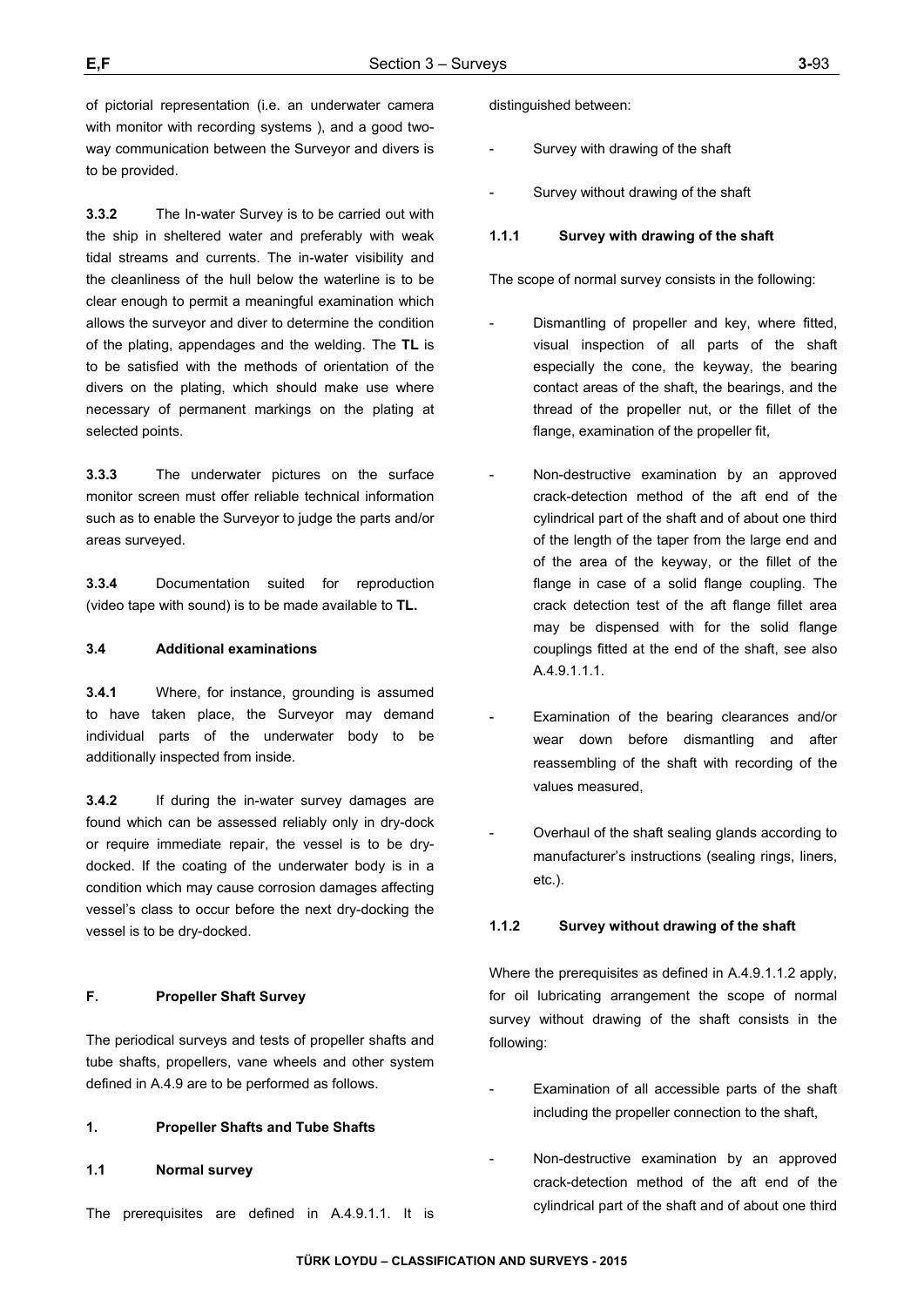of the length of the taper from the large end and of the area of the keyway for keyed propellers, or of the forward part of the aft shaft taper for keyless propellers, or of the after fillet flange area of the shaft for solid flange coupling propellers.

 The crack detection test of the aft flange fillet area may be dispensed with for the solid flange couplings fitted at the end of the shaft, see also A.4.9.1.1.1.

The area to be examined is to be sufficiently exposed, if necessary by shifting of the propeller shaft or backing-off of the propeller,

- Examination of the bearing clearances, respectively wear down of the aft bearing,
- Overhaul of the shaft sealing glands according to manufacturer's instructions (sealing rings, liners, etc.),
- Examination of the records of all regularly carried out lubricating oil analyses,
- Examination of the records of the oil consumption and the bearing temperatures.

Where doubts exist regarding the findings, the shaft is to be drawn to permit an entire examination.

#### **1.2 Modified survey**

The prerequisites are defined in A.4.9.1.2. It is distinguished between:

- Survey with exposing the aft bearing contact area of the shaft,
- Survey without exposing the aft bearing contact area of the shaft.

## **1.2.1 Survey with exposing the aft bearing contact area of the shaft**

The scope of the modified survey consists in the following:

- Drawing the shaft to expose the aft bearing contact area of the shaft,
- Examination of the forward bearing as far as possible and of all accessible parts of the shaft including the propeller connection to the shaft,
- Examination and overhaul of the oil sealing glands according to manufacturer's instructions (sealing rings, liners, etc.),
- Examination of the bearing clearances and/or wear down of the shaft with recording of the values measured,
- Examination of the lubricating oil analysis and consumption to be within permissible limits,
- For keyed propellers, performing a nondestructive examination by an approved crack detection method of about one third of the length of the taper from the large end, for which dismantling of the propeller is required, examination of the propeller fit.
- For keyless propellers performing a visual examination to confirm the good condition of the sealing arrangements.

Where doubts exist regarding the findings, the shaft is to be further dismantled, respectively drawn.

## **1.2.2 Survey without exposing the aft bearing contact area of the shaft**

Where the prerequisites as defined in A.4.9.1.2.2 apply, the scope of the modified survey without exposing the aft bearing contact area of the shaft consists in the following:

- Examination and overhaul of the oil sealing glands according to manufacturer's instructions (sealing rings, liners, etc.),
- Examination of the bearing clearances and/or wear down of the shaft with recording of the values measured,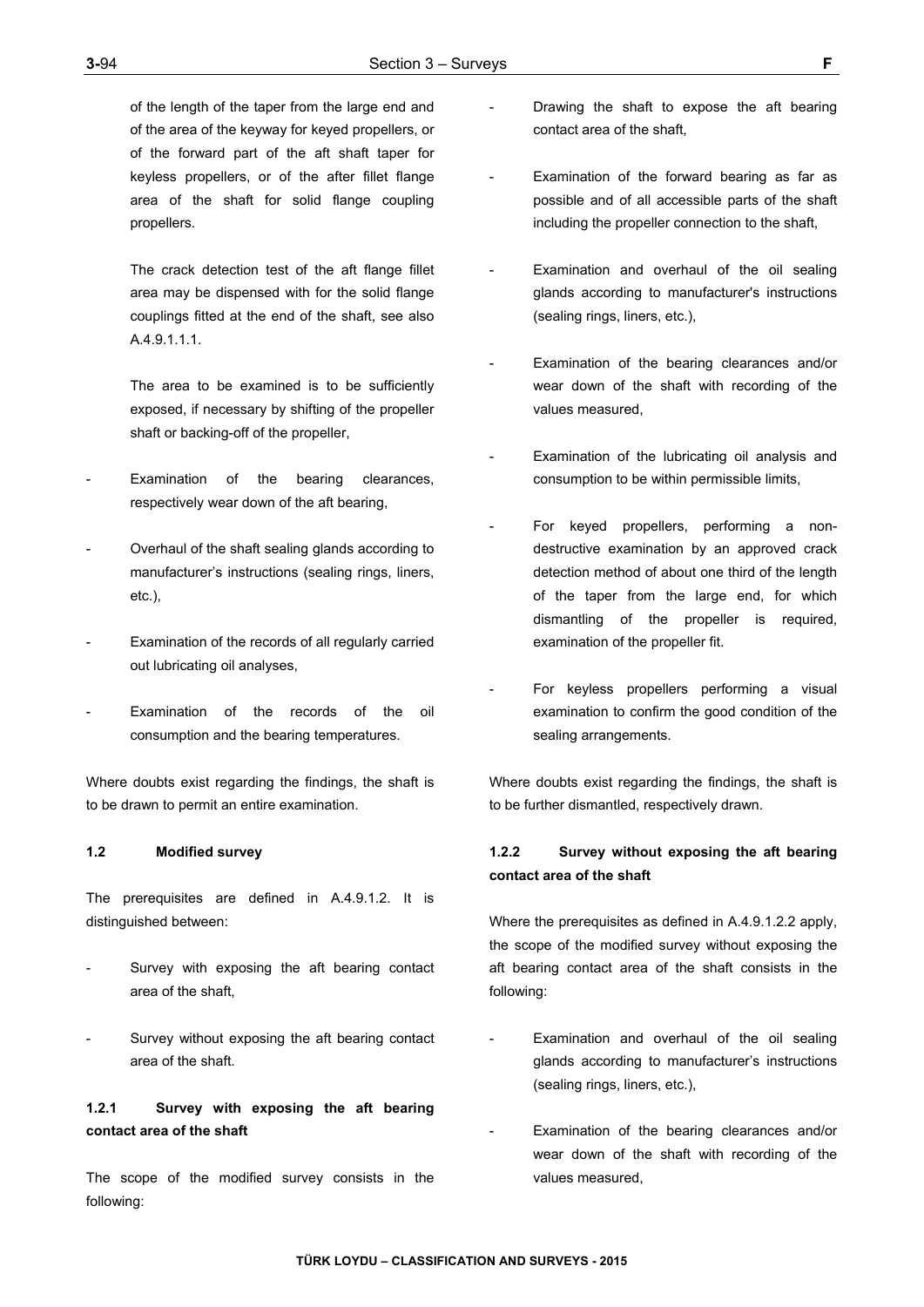For keyed propellers, performing a nondestructive examination by an approved crack detection method of about one third of the length of the taper from the large end, for which dismantling of the propeller is required, examination of the propeller fit.

In addition to this the survey shall include the following:

- Examination of the records of all regularly carried out lubricating oil analyses,
- Examination of the records of the oil consumption and the bearing temperatures.

Where doubts exist regarding the findings, the shaft is to be further dismantled, respectively drawn.

#### **1.3 Partial survey**

The prerequisites are defined in A.4.9.1.3. The partial survey consists in the following:

- Checking of the oil sealing for leakages,
- Examination of the bearing clearances and/or wear down of the shaft with recording of the values measured,
- Examination of the records of the lubricating oil analysis,
- Examination of the records of the oil consumption and the bearing temperatures.

Where the propeller is fitted to a keyed shaft taper, in addition:

- Dismantling of the propeller and examination of propeller fit
- Non-destructive examination by an approved crack-detection method of the aft end of the cylindrical part of the shaft and of about one third of the length of the taper from the large end and of the area of keyway are to be performed.

Where doubts exist regarding the findings, the shaft is

to be further dismantled, respectively drawn.

#### **2. Propellers**

Propellers are to be examined visually on the occasion of each propeller shaft or tube shaft survey.

Damages, such as cracks, deformation, cavitation effects, etc. are to be reported and repaired at the Surveyor's discretion.

Controllable pitch propellers are to be checked for oil leakages. The function of the controllable pitch propellers has to be tested. The maintenance according to manufacturer's instructions has to be checked.

#### **3. Other Systems**

As far as practicable, the gearing and control elements of rudder and steering propellers are to be examined through inspection openings. For other systems such as pod propulsion systems, pump jet units, etc. the scope of survey is to be agreed with **TL** Head Office. The maintenance according to manufacturer's instructions is to be checked. A function test is to be carried out.

#### **G. Boiler Survey**

## **1. External Inspection**

External survey of boilers including test of safety and protective devices and test of safety valve using its relieving gear is to be carried out annually.

The operability and general condition of the entire boiler, including its valves and fittings, pumps, pipings, insulations, foundation, control and regulation systems, and its protective and safety equipment, are to be examined. Also, the boiler records, operational documentation and qualification of the boiler operator are to be checked.

For exhaust gas heated boilers, the safety valves are to be tested by the Chief Engineer at sea within the boiler external survey window, see A.4.10.2. This test is to be recorded in the log book for review by the attending Surveyor prior to crediting the Annual Survey of Machinery.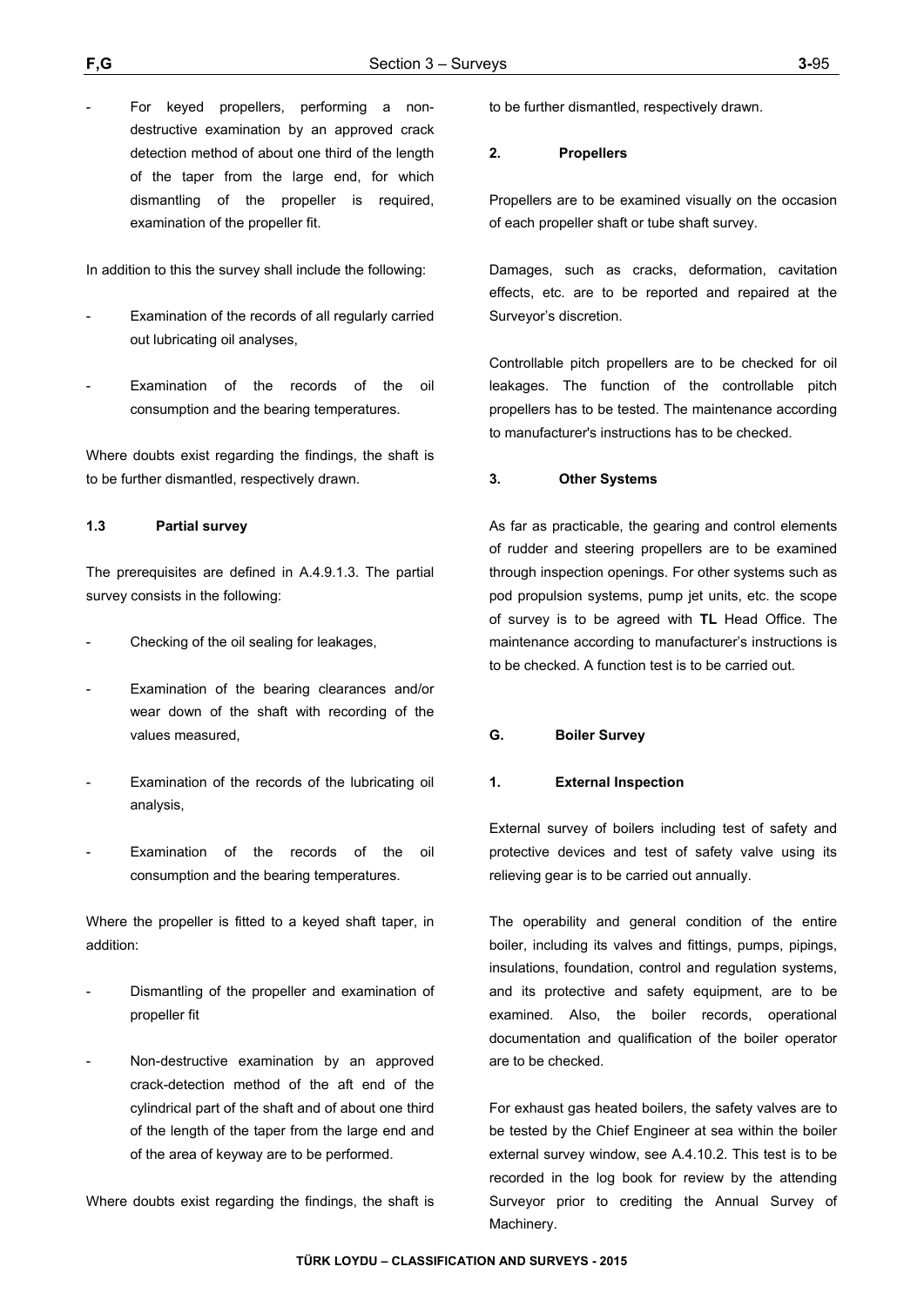Water tube boilers used for main propulsion, including reheat boilers, all other boilers of essential service, and boilers of non-essential service having working pressure exceeding 0.35 N/mm<sup>2</sup> (3.5 bar) and a heating surface exceeding 4.5  $m^2$ , are to be surveyed internally.

Where deemed necessary by the Surveyor, the boiler is to be cleaned on the water, flue gas and exhaust gas sides, and, if required, its outside surfaces are to be exposed as well, so that all walls subject to pressure may be examined.

At each survey the boilers, super heaters and economizers are to be examined internally on watersteam side and fire sides. Boiler mountings and safety valves are to be examined at each survey and opened out as considered necessary by **TL**.

The adjustment of the safety valves is to be verified during each boiler internal survey. For exhaust gas boilers, if steam cannot be raised at port, the safety valves are to be adjusted at the test bench. The correct set pressure is to be verified by the Chief Engineer at sea and the results recorded in the log book for review by **TL.** 

Review of the following records since the last boiler survey is to be carried out as part of the survey:

- Operation,
- Maintenance
- Repair history,
- Feed water chemistry.

Where the design of the boiler does not permit of an adequate internal inspection, hydraulic tests may be required. It is left to the Surveyor's discretion to have the internal inspection supplemented by hydraulic tests, if required on account of the condition of the boiler.

Where there are doubts concerning the thickness of the boiler walls, it is to be ascertained by means of a recognized gauging method. On the basis of the result of such inspection the allowable working pressure at which the boiler may be operated in future is to be decided on.

The hydraulic pressure test is to be carried out to a test pressure of 1.5 times the maximum allowable working pressure.

If this is less than 2 bars, then the test pressure should be at least 1 bar more than the maximum allowable working pressure. In no case the test pressure may exceed the test pressure applied during the constructional check and hydrostatic pressure test of the boiler after completion.

In addition to above requirements, in exhaust gas heated economizers of the shell type, all accessible welded joints are to be subjected to a visual examination for cracking. It is left to the discretion of the Surveyor if non-destructive testing is required for this purpose additionally.

#### **3. Extraordinary Inspection**

Beyond the above mentioned periodical inspections extraordinary inspections including non-destructive tests and hydraulic pressure tests may be required at the Surveyor's discretion, e.g. in case of damages, repairs and maintenance work.

#### **4. Steam Pipes**

**4.1** Steam pipes with steam temperatures of up to 350°C and with outside diameters of more than DN 75, are to be examined at random. Random examinations of the internal condition of the pipelines, especially of pipe bends, or additional more detailed examinations may be required. Instead of the internal inspection, a hydraulic test may be affected to a pressure equal to 1.5 times the design pressure, but not exceeding that of the prescribed test pressure for the pertinent boiler plant.

**4.2** In the case of steam pipes with steam temperatures exceeding 350°C (at least two) selected individual parts of pipes are to be dismounted from each piping system (main steam pipe and auxiliary steam pipes of each service group) having an outside diameter exceeding DN 32. Approximately 10% of the welding seams at bends, flanges or tee-branches are to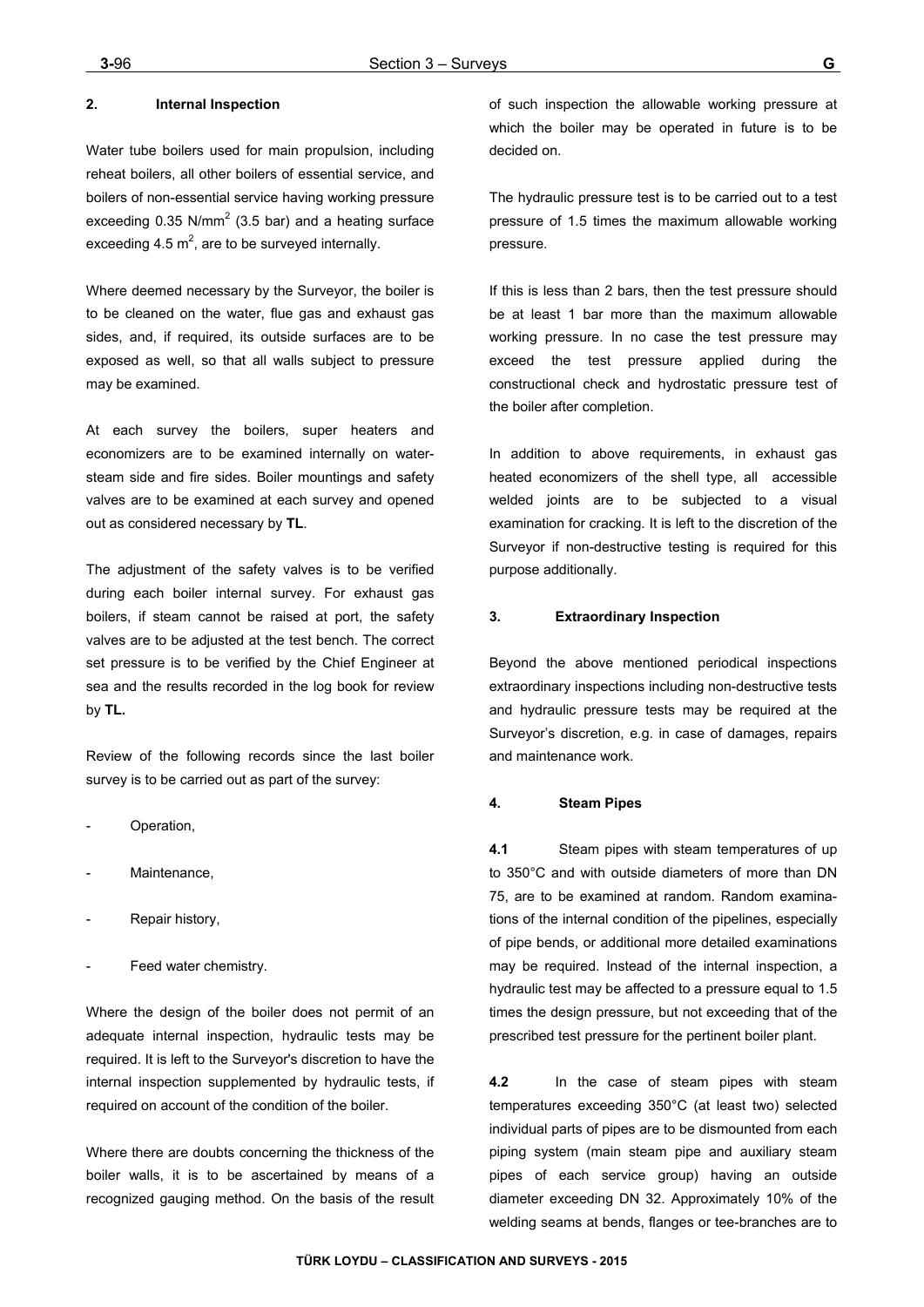be subjected to an inspection for cracks by recognized non-destructive test methods.

Before being used again, removed screws of flanged joints are to be inspected for their general condition and cracks and renewed, if necessary.

**4.3** Steam pipes designed to resist steam temperatures exceeding 500°C and welded piping systems are to be examined as follows:

Flanged pipes in accordance with 4.2; however, the inspection for cracks has to cover at least 20% of the weld seams.

If internal examination of welded piping systems through the inspection holes appears to be inadequate or if their reliable assessment is not possible even by ultrasonic testing or an equivalent examination method, it may be necessary to cut out certain parts of pipes. At least 20% of the welding seams are to be inspected for cracks.

**4.4** Heating coils in oil tanks and vessels are to be subjected to a pressure test to 1.5 times the allowable working pressure.

The same applies to heating coils in cargo tanks.

### **H. Thermal Oil Heater Survey**

#### **1. External Inspection**

Thermal oil plants are to be subjected to a functional test, while in operation. In detail, the following items are to be examined:

- The entire thermal oil plant for leakages,
- The condition of the insulation,
- The functioning of the indication, control and safety equipment,
- The remote controls for the shut-off and discharge valves,
- The leakage monitors for the heaters,
- The emergency switch-off devices (oil firing, pumps),
- The safety switch-off devices for the oil burner
- Lighting, emergency lighting and labelling.

Reference is to be made to the test reports on the annual checks to be performed by an appropriate testing institution for continued used of the thermal oil. This is to be confirmed in the report.

### **2. Internal Inspection**

During the internal inspection the heating surfaces and, where appropriate, the combustion chamber, are to be examined for contamination, corrosion, deformations and leakages.

As a rule, tightness tests are to be carried out to the admissible working pressure. Following repairs and renewals of plant components exposed to pressure, a pressure test is to be carried out to 1.5 times the admissible working pressure.

#### **I. Pressure Vessels Survey**

### **1. General**

Subject to A.4.12, pressure vessels are to be inspected internally and externally.

#### **2. Supplementary Testings**

Where pressure vessels cannot satisfactorily be examined internally and where their unobjectionable condition cannot be clearly recognized during the internal inspection, recognized non-destructive test methods are to be applied and/or hydraulic pressure tests are to be carried out.

The hydraulic pressure test is to be carried out at a test pressure of 1.5 times the allowable working pressure PB. If the maximum allowable working pressure is less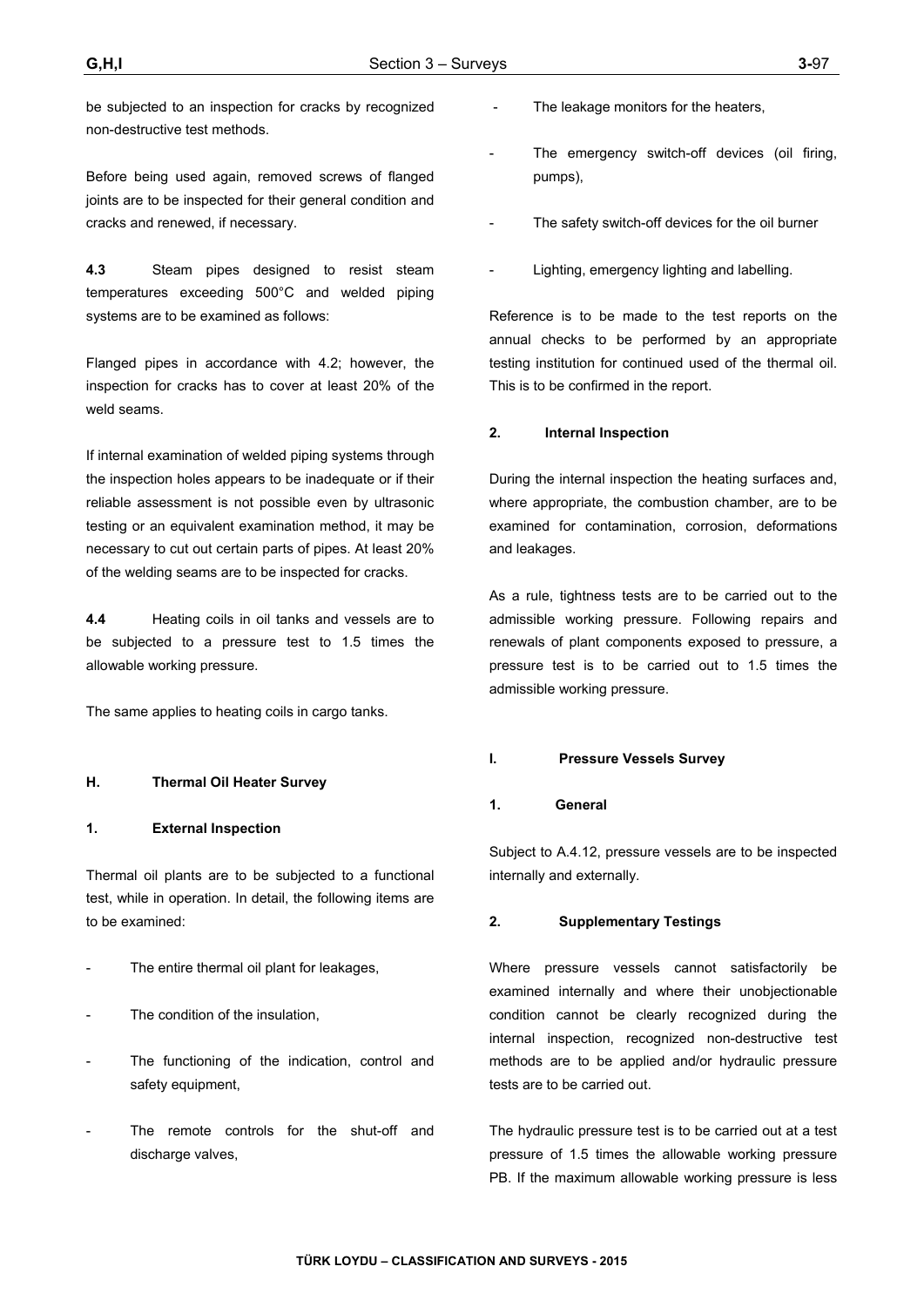than 2 bars, then the test pressure should be at least 1 bar more than the maximum allowable working pressure. Pressure vessels manufactured in accordance with DIN 4810 are, subject to that standard, to be tested to 1.3 times the admissible working pressure. The test pressure must in no case exceed the initial test pressure.

# **3. CO2 Low-Pressure Fire-Extinguishing Systems**

The surfaces are to be checked for corrosion at the Surveyor's discretion.

Insulated vessels are to be exposed at some selected points, such as to offer a general impression of the vessel's external condition.

Following a hydraulic pressure test, the vessels and/or bottles are to be carefully dried.

# **J. Thickness Measurements and Corrosion Tolerances**

### **1. General**

**1.1** The thicknesses of structural elements are checked by measurements, in order to assess whether or not the values stipulated in the Construction Rules are observed, taking into account the admissible tolerances. Unless severe corrosion has occurred owing to particular service conditions, thickness measurements will not be required until Class Renewal II.

**1.2** Thickness measurements are to be carried out in accordance with recognized methods, by authorized personnel or companies. Rust and contamination are to be removed from the components to be examined. The Surveyor is entitled to require check measurements or more detailed measurements to be performed in his presence. The thickness measurements are to be witnessed by the surveyor on board to the extent necessary to control the process.

The scope of thickness measurement as well as the reporting shall be fixed in a survey planning meeting

between the surveyor(s), representatives of the owner and the approved thickness measurement operator/firm well in advance of measurements and prior to commencing the survey.

Thickness measurements of structures in areas where close-up surveys are required shall be carried out simultaneously with the close-up surveys.

### **2. Authorization**

**2.1** The personnel or the company entrusted with thickness measurements must be approved by **TL** for this purpose.

**2.2** Validity of an approval granted will depend on the continued qualification. The approval will have to be renewed after period not exceeding 3 years.

#### **3. Scope of Measurements**

**3.1 Main hull structural elements:** In Class Renewal II and all subsequent ones the plate thicknesses of the main hull (essential longitudinal and transverse) structural elements are to be checked by measurements. The number of measurements depends on the vessel's maintenance condition and is left to the Surveyor's discretion.

The minimum requirements for thickness measurements on the occasion of class renewal surveys are stated in Table 3.3, depending on the ship's age. Respective thickness measurements to determine the general level of corrosion are to be carried out.

**3.2** The extent of thickness measurements may be reduced, in comparison with those stated in Table 3.2, provided during the close-up examination the Surveyor satisfies himself that there is no structural diminution, and the protective coating, where applied, continues to be effective.

The Surveyor may extend the thickness measurement as deemed necessary. This applies especially to areas with substantial corrosion.

Transverse sections should be chosen where largest corrosion rates are suspected to occur or are revealed by deck plating measurements.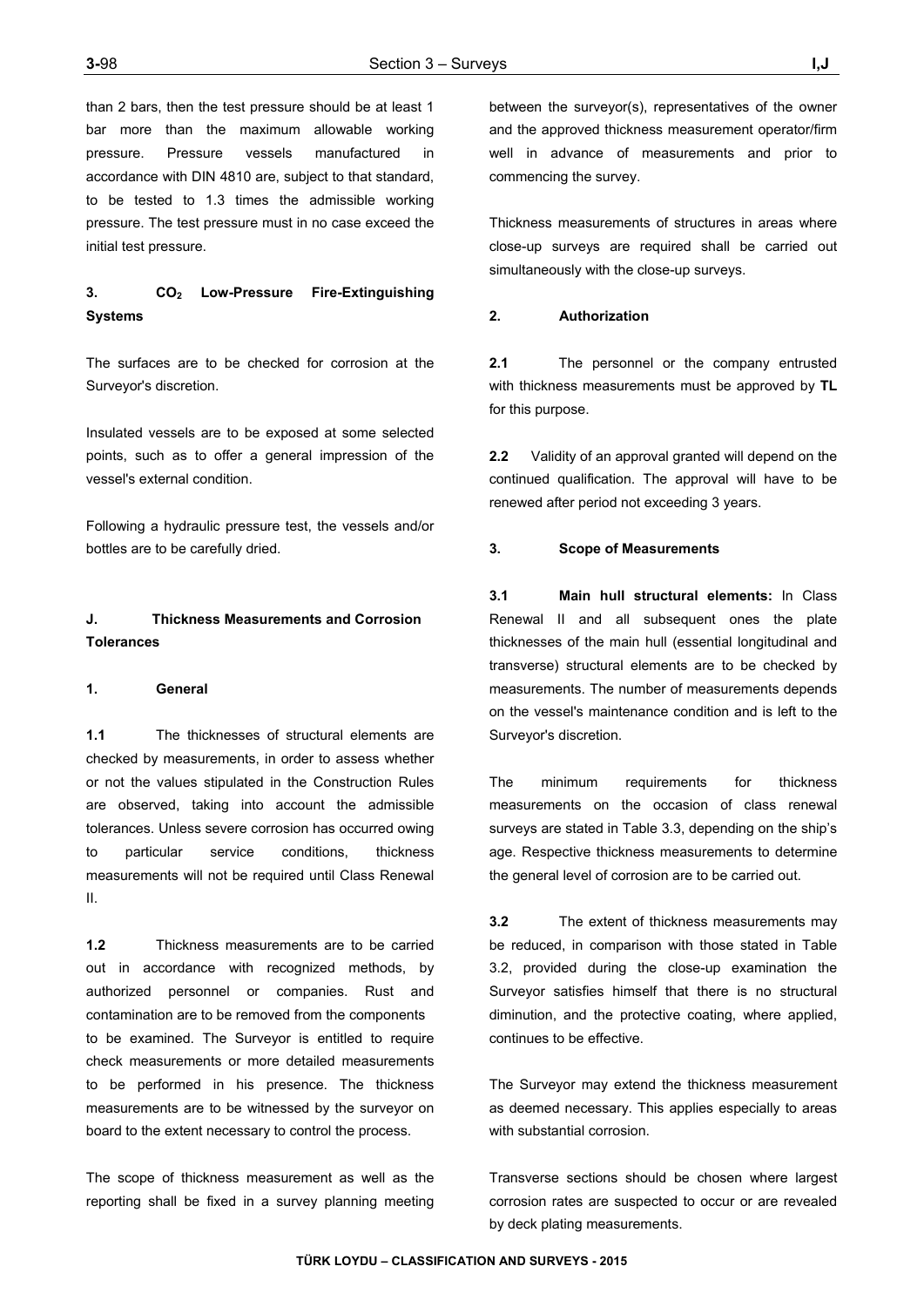**3.3** Seawater ballast tanks: In the case of major corrosion damages, the structural elements of seawater ballast tanks are to be checked by thickness measurements.

**3.4** Where special reasons exist, the Surveyor may demand thickness measurements to be carried out already on the occasion of Class Renewal I, also outside the area of 0,5L amidships. The same applies in the case of conversion or repair of a ship.

**3.5** In order to be used as a basis for class renewal, thickness measurements should, as far as practicable, be carried out already on the occasion of the fourth annual survey.

**3.6 Equipment:** In Class Renewal II and all subsequent Class Renewals the cross sectional areas of the anchor chain cables are to be determined. The mean diameters of the anchor chain cables are to be determined by representative measuring approx. 3 links per length (27,5 m.), made at the ends of the links in way of the maximum wear.

#### **4. Corrosion and Wear Tolerances**

**4.1** Where thickness measurements according to 3. result in corrosion and wear values exceeding those stated in the following, the respective hull structural elements will have to be renewed.

**TL** reserves the right where applicable to modify the indicated values according to 4.3 and 4.5.3 referring to the maximum permissible large surface corrosion allowances.

Where reduced material thicknesses were admitted for the newbuilding (effective system of corrosion protection), the permissible corrosion allowances are to be based on the unreduced rule thicknesses.

### **4.2 Longitudinal strength**

Maximum permissible reduction of midship section modulus: 10%.

#### **4.3 Local strength**

Maximum permissible large-surface reduction of plate thickness and web thickness of profiles:  $t_{K}$ 

for  $t \le 11.5$  mm.:  $t_K = 1.5$  mm.

for  $t > 11.5$  mm.:  $t_K = 0.09$   $t + 0.45$  mm.,

max. 3.0 mm.

t = Plate and/or web thickness in [mm], as stipulated in the Construction Rules.

Maximum permissible locally limited reduction of thickness is 0.2 t. However, in some cases, further reductions may be allowed according to "Permissible Reduction of Thickness".

In ballast tanks in way of 1.5 m. below the weather deck, if the weather deck is the tank deck:  $t_K = 2.5$  mm.

In cargo oil tanks in way of 1.5 m. below the weather deck, if the weather deck is the tank deck, and for horizontal structural elements in cargo oil and fuel tanks:  $t_K = 2.0$  mm.

In dry cells, such as fore-to-aft passageways of container ships and comparable spaces:

for  $t \le 11.5$  mm.:  $t_K = 1.0$  mm.

for  $t > 11.5$  mm.:  $t_K = 0.09$  t, max. 2.5 mm.

For hatch covers of dry cargo holds,  $t_K = 1.0$  mm.

Max. permissible surface reduction of the side shell in way of the ice belt: 2.0 mm.

For single skin hatch covers and for the plating of double skin hatch covers, steel renewal is required where the gauged thickness is less than tnet  $+0.5$ mm. Where the gauged thickness is within the range  $t_{net}$ +0.5 mm and tnet + 1.0 mm, coating (applied in accordance with the coating manufacturer's requirements) or annual gauging may be adopted as an alternative to steel renewal. Coating is to be maintained in good condition.

For the internal structure of double skin hatch covers, thickness gauging is required when hatch cover top or bottom plating renewal is to be carried out or when this is deemed necessary, at the discretion of the surveyor,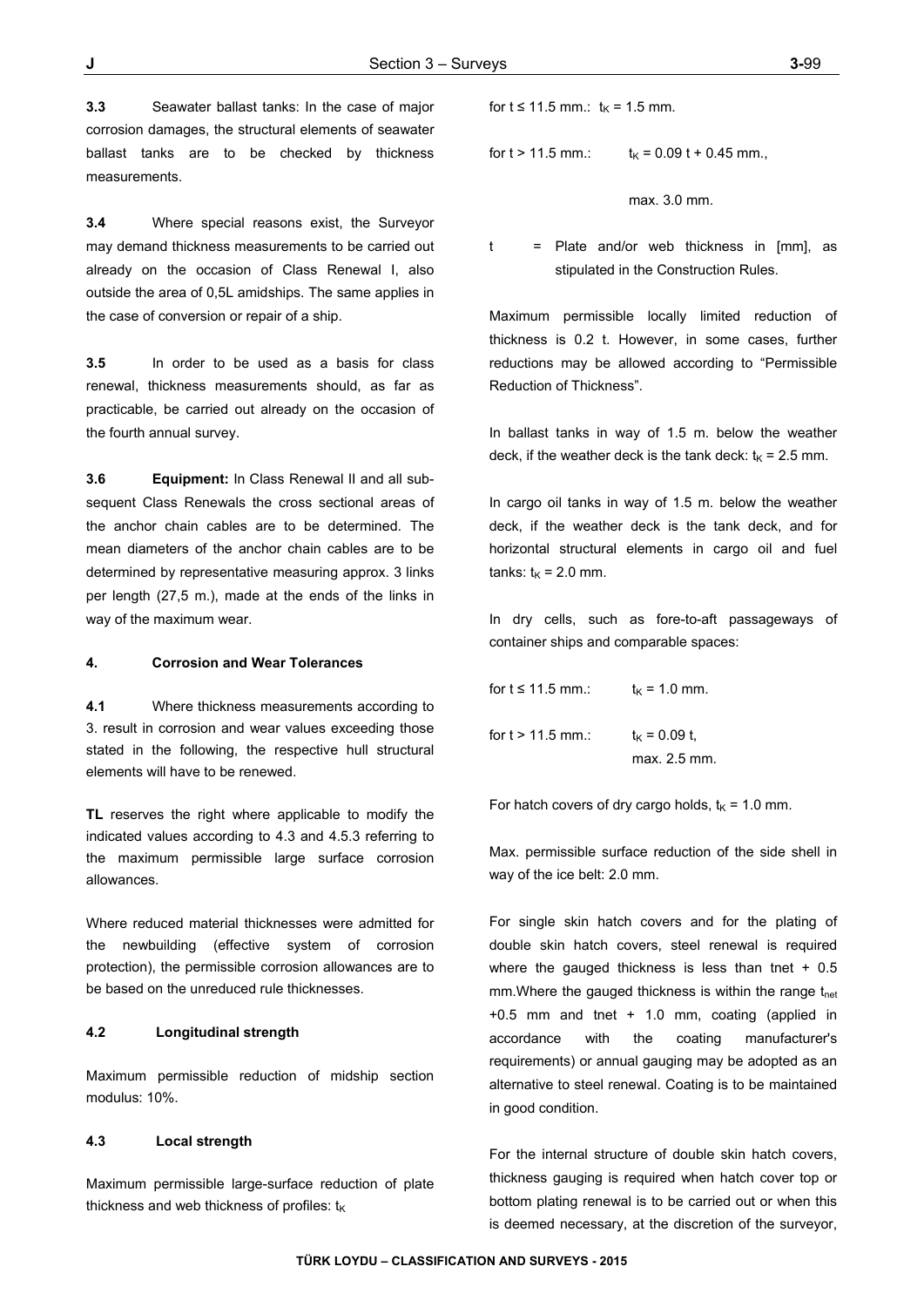on the basis of the plating corrosion or deformation condition. In these cases, steel renewal for the internal structures is required where the gauged thickness is less than tnet.

For corrosion addition  $t_K$  = 1.0 mm the thickness for steel renewal is tnet and the thickness for coating or annual gauging is when gauged thickness is between thet and thet  $+0.5$  mm.

## **4.4 Anchor equipment**

Maximum permissible reduction of diameter of chain links 12%.

Maximum permissible reduction in weight of anchors: 10%.

### **4.5 High speed craft**

**4.5.1** For high-speed (seagoing) craft as defined in the **TL** Construction Rules the following corrosion and wear tolerances apply.

#### **4.5.2 Longitudinal strength**

Maximum permissible reduction of midship section modules: 10%

### **4.5.3 Local strength**

Where applicable, maximum permissible large surface reduction of plate thickness of profiles:  $t_{K}$ 

for  $t \le 10.5$  mm.:  $t_K = 0.5$  mm.

for 
$$
t > 10.5
$$
 mm.:  $t_K = 0.03 t + 0.2$  mm.,

$$
max. 1.0 mm.
$$

Tank bottoms: 1.0 mm.

Maximum permissible locally limited reduction of thickness: 0.1 t.

If the measures for corrosion protection described in the Rules for high speed craft, Chapter 7 - High Speed Craft, Section 3, K.3.1.5 are fully applied, the corrosion reduction  $t_k$  can be assumed as 0.0 mm. for steel and the aluminium alloys described in K.3.2.3.

**4.5.4** For anchor chain cables the maximum permissible reduction of the mean diameter of chain links is 10%.

## **K. Surveys for Special Ship Types**

- **1. Inland Vessels**
- **1.1 General requirements**
- **1.1.1** The following rules relate to inland vessels.

**1.1.2** Unless otherwise stated in the following, the rules in subsections A apply, as far as of relevance for inland vessels.

**1.1.3** In case of inland vessels annual surveys are required for steam boilers only.

**1.1.4** As a matter of principle, the class period for hull and machinery is identical. However, surveys and inspections performed in accordance with items 1.3 and 1.4 respectively may be recognized for the class renewal, even if conducted more than 15 months before the date of expiry of the class.

**1.1.5** Records on the periodical inspections of steam boilers, thermal oil heaters, pressure vessels and piping systems are entered into special inspection certificates to be kept on board**.** 

### **1.2 Intermediate surveys**

#### **1.2.1 General**

Intermediate surveys will be carried out about 2.5 years, but not later than 3 years, after commissioning and each class renewal. The survey may be affected with the ship afloat and will in general cover an external check of the main hull elements and of all components which are of significance for the vessel's safety such as the steering gear, the machinery, including the electrical installation, and pressure vessels with their safety devices.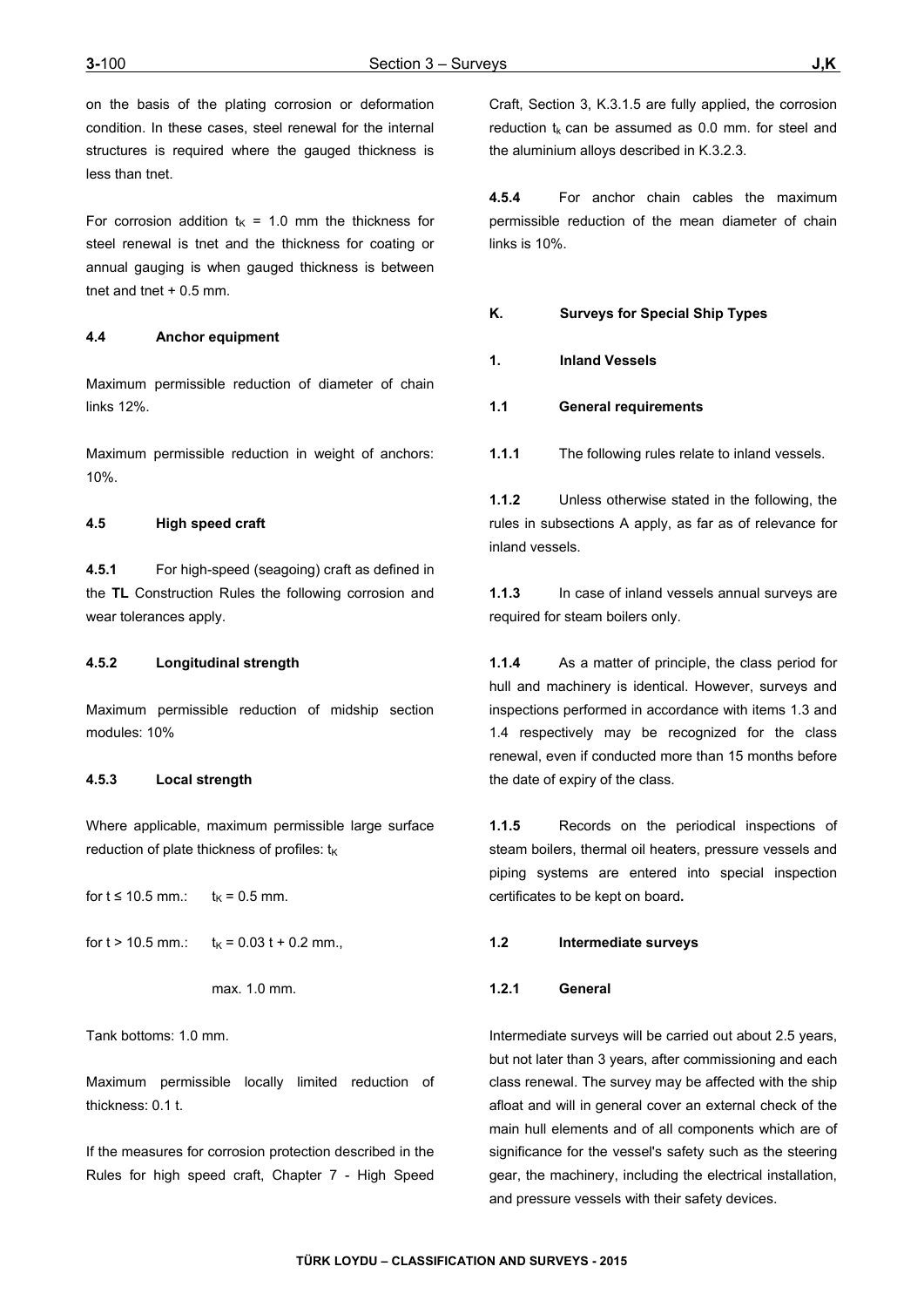### **1.2.2 Machinery installations, general**

**1.2.2.1** The following items are to be checked:

- Main and auxiliary machinery, with accessories,
- Electrical machinery and pertinent switch gear, including cables.

**1.2.2.2** The automation equipment is to be checked in accordance with TL Survey programme.

**1.2.2.3** For internal surveys of steam boilers, see 1.3.4.7.

## **1.2.2.4 Steering gear**

The steering gear is to be function-tested.

# **1.2.3 Machinery installations, safety systems (tankers)**

On tankers the following installations and equipment are to be checked:

- Electrical equipment, in particular electrical installations in areas of explosion hazard, in which ignitable gas mixtures or water vapours may accumulate,
- Level/overfill alarms,
- Level indicators,
- Tank venting systems,
- Flame arresters,
- Pipings, valves and fittings, pumps,
- Pump room equipment, including ventilation system,
- Fire-extinguishing equipment.

### **1.2.4 Dry docking**

Intermediate surveys have to be carried out in dry-dock;

If the vessel's shell is riveted.

If the vessel's age exceeds 20 years and if required by the Surveyor.

### **1.3 Class Renewal Surveys**

#### **1.3.1 Hull, general**

**1.3.1.1** The class renewal survey will be held while the ship is in dry-dock or on the slipway. The ship has to be placed on blocks of sufficient height so as to allow the keel, bottom plating, rudder, propeller and propeller shaft to be inspected.

**1.3.1.2** The survey will cover all structural elements of the ship and all component parts essential for her operation and safety, such as steering gear, watertight doors, hatchways, capstans and windlasses, anchors, cables and hawsers, as well as fire protection installations.

**1.3.1.3** In order to render possible inspection of all inner structural elements, such as frames, floor plates, stringers, shell plating, decks, deck beams, bulkheads, ceiling, inner bottom, the cargo holds and all cargo tanks are to be emptied and cleaned and -where necessary- freed of gas. Service tanks (fuel, lubricatingoil and fresh-water tanks) need not be emptied if their tightness, while completely filled, is proved by means of an external inspection.

**1.3.1.4** If deemed necessary, the Surveyor may require the rust to be removed from selected areas of the ship's structure and have the thickness of the shell plating, of the built-in tanks, the walls of which do not form part of the shell plating, of the decks and bulkheads measured by recognized test methods (e.g. ultrasonic measurements). Defective coverings (e.g. cement and asphalt) must be removed in accordance with the Surveyor's instructions. Prior to renewing paintwork or coverings, the ship's steelwork concerned is to be inspected.

**1.3.1.5** On the occasion of each survey, at least one bottom ceiling strake on either side and near of the centre keelson and one strake each of the bottom and bilge ceiling at the ship's sides will have to be removed in each compartment over their entire length in order to allow the inner surface of the bottom plates to be inspected. At every third survey, at least one third of the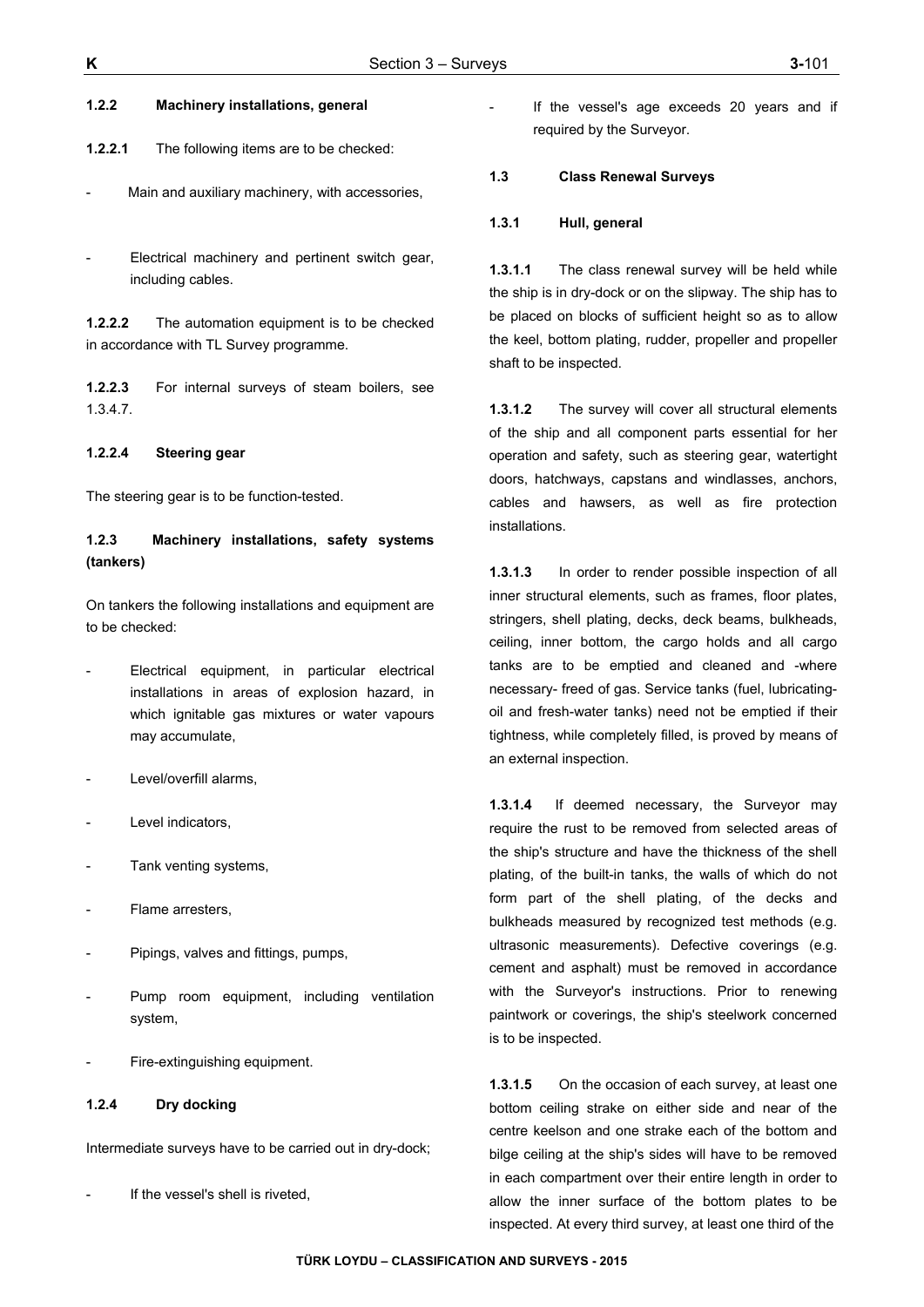ceiling will have to be removed at the Surveyor's discretion

## **1.3.2 Hull, tankers**

**1.3.2.1** On tankers which -as can be proved- have exclusively carried cargo not causing corrosion, the cargo tanks shall be inspected at every other class renewal only, provided that it may be assumed on the basis of random checks that the component parts are still in satisfactory condition, and provided that no objections will result from the pressure tests as per 1.3.2.2.

**1.3.2.2** During each class renewal, the cofferdams of tankers are to be hydrostatically tested to the test pressure as defined in the Construction Rules for Inland Steel Ships. At every other class renewal, in tankers, the cargo tanks are to be tested by water and/or air pressure, to the test pressure stated in the Rules.

Where substances are carried which cause corrosion in connection with water, the kind of testing is to be specified.

**1.3.2.3** At every class renewal, tanks of tankers carrying acids and lyes will be subjected to an internal examination and, at every other class renewal, to a hydrostatic pressure test. The test pressure to be fixed in accordance with the Construction Rules depends on the density of the cargo.

**1.3.2.4** Tanks for the carriage of pressurized liquefied gases are to be tested like pressure vessels. Deviating there from, cargo tanks need to be subjected to an internal inspection on the occasion of every other class renewal only, if in these tanks only gases or gas mixtures have been carried, which have no corrosive effect upon their walls, and if random checks suggest that the tanks are in satisfactory condition.

## **1.3.3 Tankers, piping systems**

Cargo pipings, including valves and fittings, pumps as well as gas-freeing and safety equipment are to be surveyed.

At each class renewal, the loading and discharge pipes

of tankers are to be tested to 1.2 times the allowable working pressure.

### **1.3.4 Machinery**

**1.3.4.1** The class renewal survey includes the surveys and checks mentioned in 1.2.

**1.3.4.2** The main and auxiliary machinery, including the electric generators, may also be inspected on the occasion of overhaul work of the machinery plant. The survey dates will be fixed by **TL**, taking into account the intervals between repairs as recommended by the engine manufacturers.

Where, owing to service periods, intervals between repairs of main propulsion engines exceed a period of class, an inspection is to be provided for, permitting the condition of engine components subject to wear to be assessed. The inspection will also cover the couplings, gears and adjacent shafts and bearings.

### **1.3.4.3 Electrical installations**

**1.3.4.3.1** The electrical installation in the engine room, in the compartments and on deck will be checked, including cables, wires, distributors, etc. The windings of the electric generators and motors for essential auxiliary machinery will be checked for their condition, as will be parts subject to wear, such as collectors, slip rings and carbon brushes.

**1.3.4.3.2** On tankers, the electrical installations and equipment are to be checked for compliance with the relevant explosion protection requirements.

**1.3.4.4** The automation equipment is to be checked in accordance with **TL** survey programme.

**1.3.4.5** All pressure vessels will be surveyed internally and externally during each class renewal.

For pressure vessels, which cannot be properly inspected internally or the condition of which cannot be ascertained during the internal inspection, either a nondestructive testing method is to be applied or, additionally, a hydrostatic test is to be performed.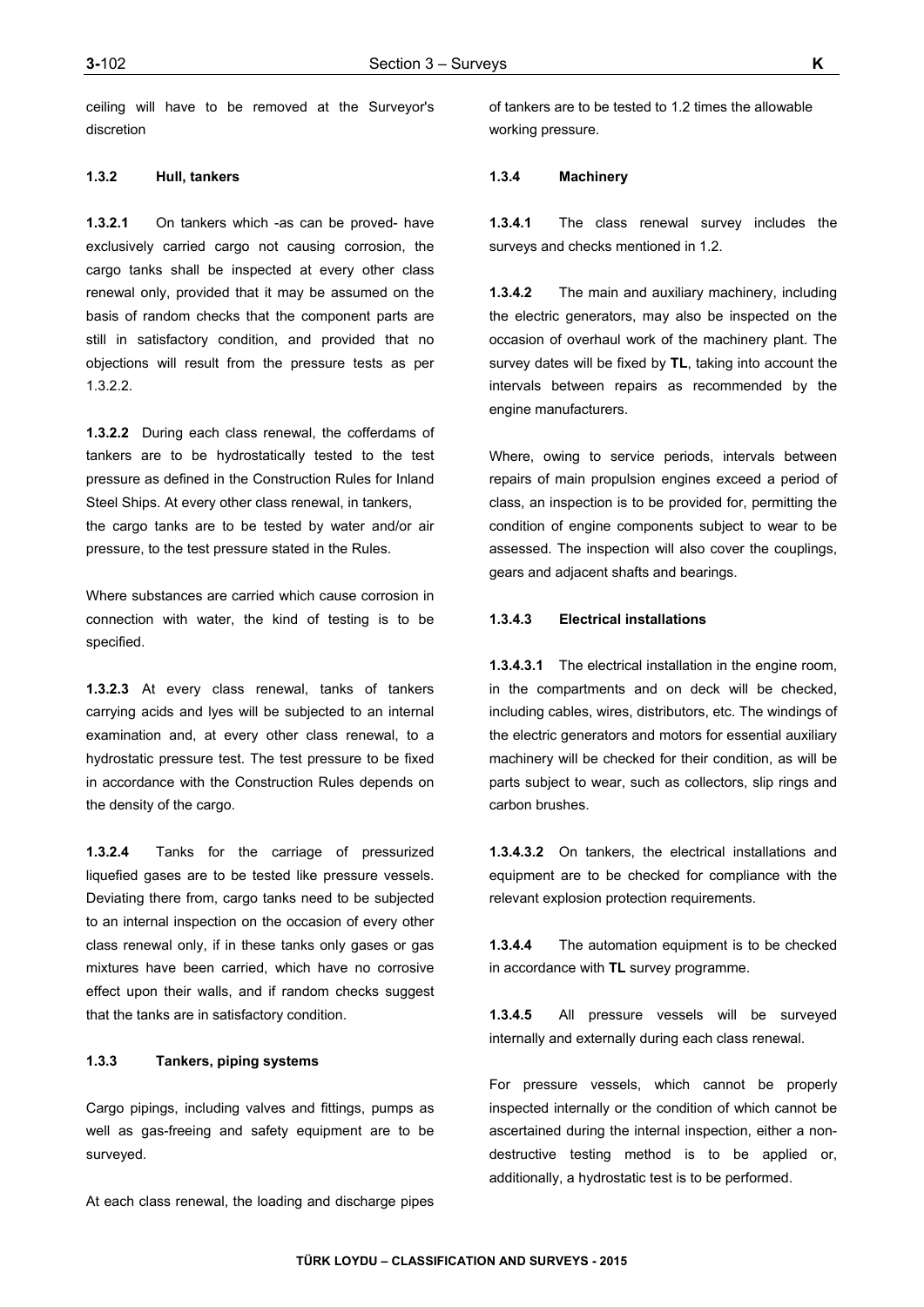The hydrostatic test will be conducted to 1.5 times the maximum allowable working pressure. Pressure tanks according to DIN 4810 are to be tested to a test pressure of 5.2 and 7.8 bar respectively, depending on their pressure stage, i.e. 4 or 6 bars. In no case must the test pressure exceed the initial test pressure.

**1.3.4.6** Supply steam pipings and cargo heating equipment, such as steam heating coils in oil bunkers/vessels and cargo tanks will be surveyed and subjected to a hydrostatic test to 1.5 times the maximum allowable working pressure. Random checks of the inner condition of the pipings, in particular of the pipe bends, may likewise be demanded, or additional examinations may be required.

#### **1.3.4.7 Boiler installations**

For inspections of steam boilers, see A.4.10 and G.

External inspections are to be carried out annually and internal inspections on the occasion of each intermediate survey and class renewal.

#### **1.3.4.8 Thermal oil plants**

Thermal oil plants are to be subjected to periodical surveys.

External inspections are to be performed on the occasion of each intermediate and class renewal survey. Proof of continued usability of the thermal oil shall be furnished annually by a competent testing institution.

Internal inspections, including a tightness test of the whole plant, are to be performed at intervals of 5 years, counting from commencement of initial operation and possibly in connection with a class renewal survey.

# **1.4 Periodical Surveys of Propeller and Stern Tube Shafts**

## **1.4.1 Survey intervals**

**1.4.1.1** Propeller and stern tube shafts are to be drawn for inspection, at intervals of 5 years (SW). For exception, see 1.4.1.2.

- **1.4.1.2** Propeller and stern tube shafts
- Mechanically grease-lubricated or,
- With oil sealing glands and oil-lubricated bearings or
- Made of corrosion-resistant material may be subjected to a modified survey (SWM) at intervals of 5 years, unless the survey results require drawing of the shafts.

**1.4.1.3** Omni directional propellers for main propulsion purposes are subject to the same survey intervals as propeller and stern tube shafts.

**1.4.1.4** Within the scope of complete or modified surveys of the propeller shaft, the remote and local control gear of controllable-pitch propellers is to be surveyed at the Surveyor's discretion.

**1.4.1.5** The aforementioned surveys may be carried out with a time window of ±6 months, independent of the other surveys for class renewal.

## **1.4.2 Scope of surveys**

**1.4.2.1** Survey of the drawn shaft (SW)

As far as applicable, the survey of drawn shaft covers:

- The shaft in its entirety, especially the cone, the keyway and thread, or the fillet of the flange,
- Checking for true running,
- Non-destructive examination of the aft part of the shaft by approved crack detection methods,
- Examination of the oil sealing glands and the chrome steel liner,
- Examination of the contact surfaces and liners of the shaft,
- Examination of the stern tube bearing,
- Examination of the propeller (fit and general condition),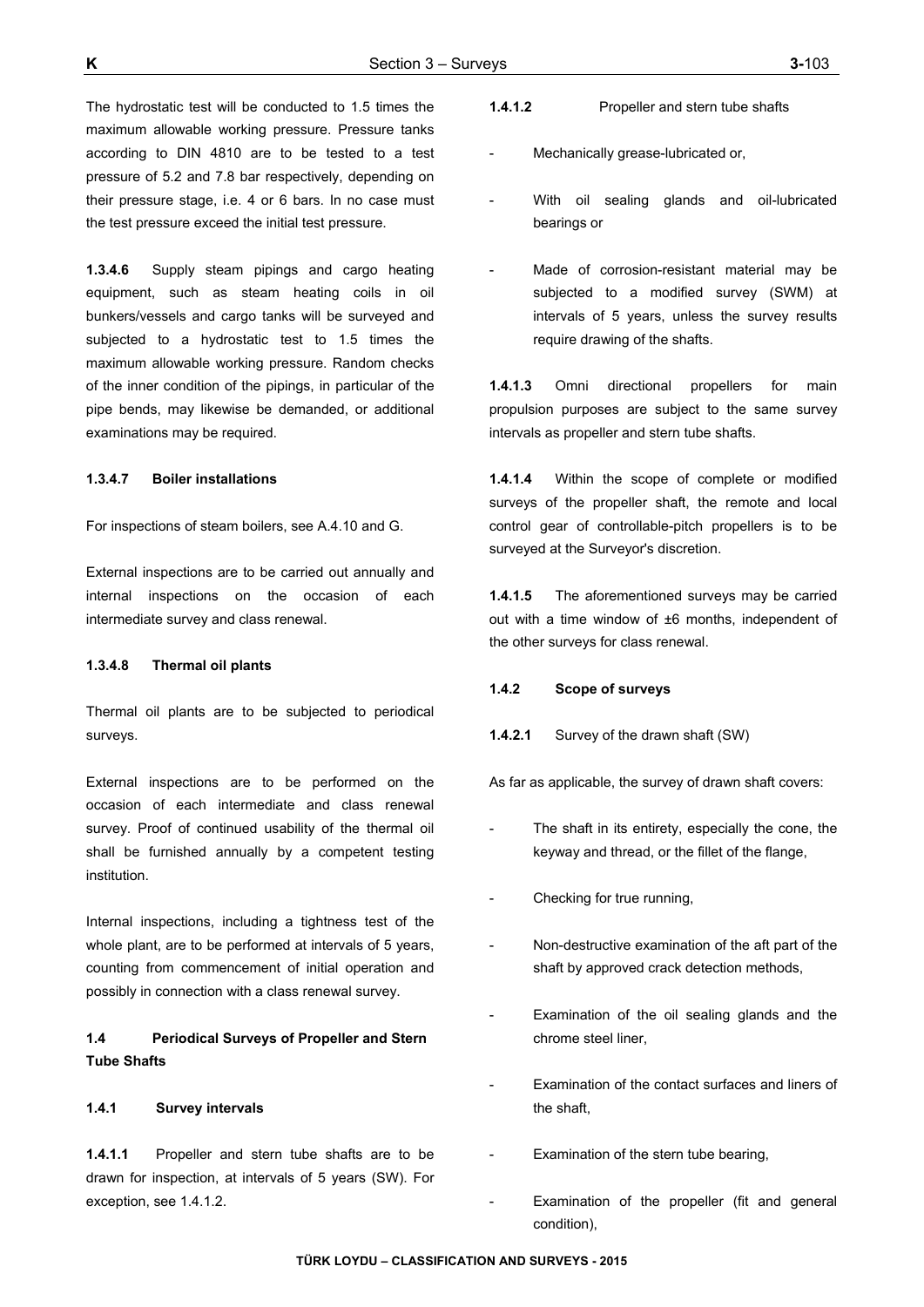Examination of the bearing clearances before and after the survey.

The gearing and control elements of omnidirectional propellers for main propulsion purposes are to be exposed for the survey.

#### **1.4.2.2 Modified Survey (SWM)**

As far as applicable, the scope of the modified survey covers;

- All accessible parts of the shaft, including the propeller connection to the shaft,
- Checking for true running,
- The propeller,
- Checking of the oil sealing glands,
- Measurement of the clearances of the stern tube bearings,
- Non-destructive examination of the aft part of the shaft by approved crack detection methods.

The modified survey (SWM) also applies to omnidirectional propellers as per 1.4.2.1, if their gearing and control elements can be surveyed through inspection openings.

### **1.5 Class extension surveys**

On owners' special application, following surveys of hull and machinery afloat, **TL** may within two periods of class, extend the class by no more than 12 months in total, provided that the surveys show that hull and machinery are in unobjectionable condition.

In that case, the last survey in dry-dock must not date back more than 5 years, counting from the date of the respective class renewal survey. With ships of over 20 years of age or the hull structural elements of which are riveted, the last survey in dry-dock must not date back more than 3 years.

### **1.6 Damage and Repair Surveys**

Every damage affecting the safety of the ship or her

machinery or endangering her cargo must be reported to TL and be inspected by a Surveyor prior to commencement of repair work.

### **1.7 Conversion and modification surveys**

All conversions and modifications of component parts covered by the Construction Rules must be carried out under Surveyor supervision.

Conversion drawings will have to be submitted to the **TL** and approved prior to commencement of work.

Hull and machinery components and parts of the equipment may have to be replaced if, subject to the Construction Rules, they are inadequate in dimensions and size for the converted or modified ship. **TL** may, however, grant exemptions.

### **2. Floating Docks**

## **2.1 General**

**2.1.1** For floating docks subject to classification by **TL**, unless otherwise agreed, class renewal surveys are to be conducted at intervals of 5 years.

**2.1.2** Floating docks which are not classified may on application be subjected to a condition survey, e.g. prior to sale or conversion.

**2.1.3** If classification is intended, the procedure to be followed regarding documents to be submitted and the scope of surveys for classification is analogous to that outlined in Section 2, B.3. Structural plans of the essential structural elements of the dock structure and particulars on their machinery and equipment are to be submitted for approval.

#### **2.2 Class Renewal Surveys**

#### **2.2.1 Dock structure**

**2.2.1.1** For class renewal, the dock structure should be immersed as little as possible; the structural elements above the waterline will be inspected both, internally and externally, and the watertight compartments internally only, at the Surveyor's discretion. Particular attention is to be paid to the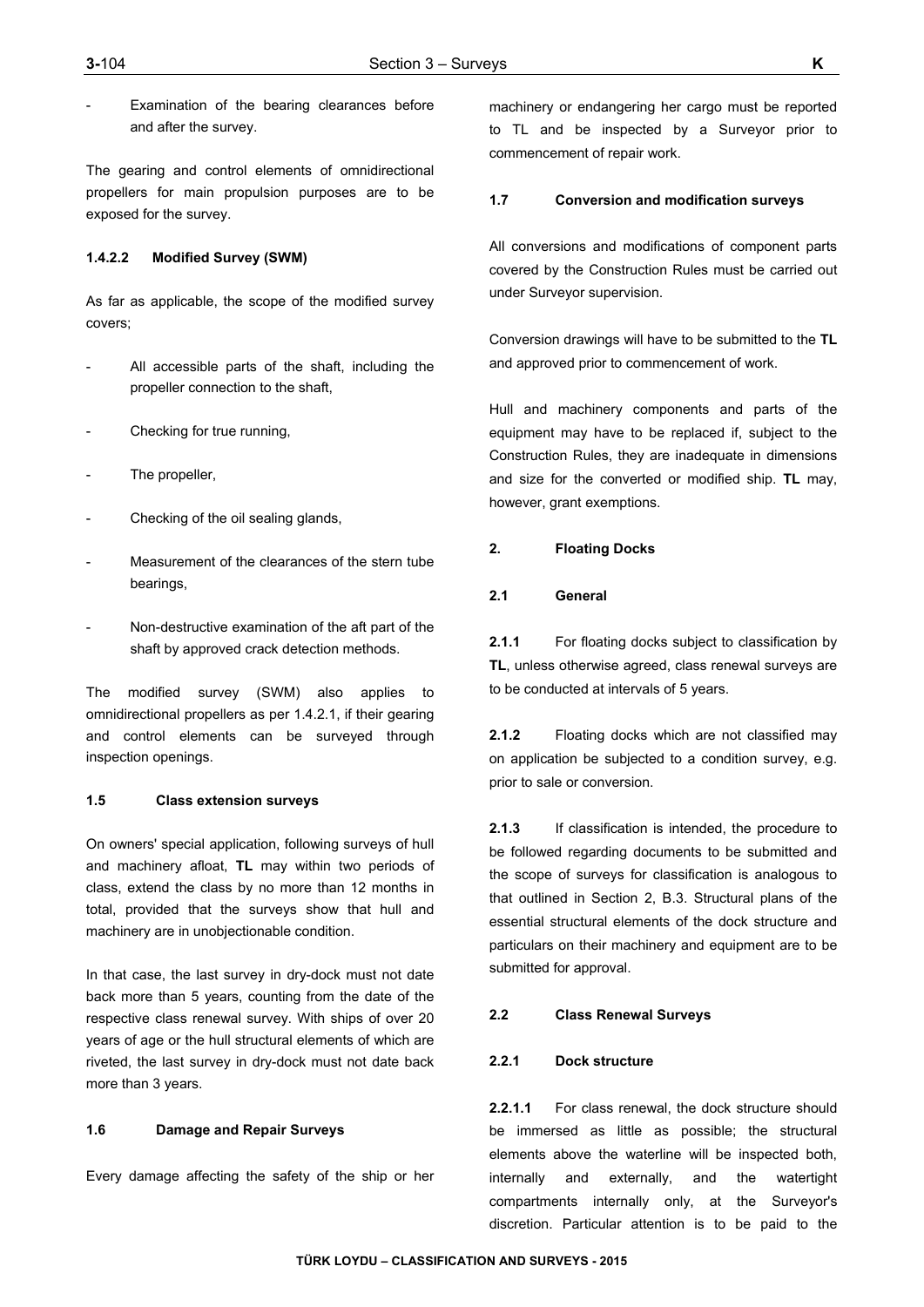pipings arranged inside the compartments, including their valves; these, as well as the inlet and outlet valves, are to be checked for tightness and operability.

**2.2.1.2** The partition bulkheads of the watertight compartments are to be checked for tightness and tested by compressed air (max. 0.2 bar). The compartments to be tested will be selected by the Surveyor, depending on the age and general condition of the dock; however, at least every other compartment is to be tested.

**2.2.1.3** If only every other compartment is pressuretested, on the occasion of a trial docking also the tightness of the safety deck is to be tested.

**2.2.1.4** Thickness measurements as parts of the dock structure are to be carried out on the occasion of every other class renewal, and/or the Surveyor may require them to be carried out, if he suspects an inadmissible degree of corrosion.

**2.2.1.5** Dry dockings or bottom surveys with the dock in inclined position will be confined to particular cases (averages, leakages, etc.) upon agreement between owners/operators and **TL**.

### **2.2.2 Machinery equipment**

The machinery equipment for operation of the dock, including the electrical equipment, is to be surveyed and checked analogously to the procedure outlined in D.3, as far as applicable.

#### **2.2.3 Equipment**

The equipment required for operation of the dock, e.g. bilge and keel blocks and -if fitted- their drives, warping capstans, cranes, bridge connections, shore connections and the dock mooring equipment are to be covered by the condition survey.

Changes introduced since the last class renewal are to be documented.

- **3. Oil Recovery Vessels**
- **3.1 General requirements**
- **3.1.1 Application**

**3.1.1.1** The following instructions refer to oil recovery

vessels as defined by the TL Construction Rules.

**3.1.1.2** Unless otherwise stated in the following, the rules as per A, B.3.6, B.4.5, C.3.5, C.4.2, D.2.6 and D.3.2 apply.

#### **3.1.2 Extent of surveys**

**3.1.2.1** The surveys are to cover installations, outfit and equipment for:

- Operation in oil covered waters,
- Recovering oil floating on the water.
- The carriage and handling of oil cargo.

They also cover the surveys required by the SOLAS regulations for oil tankers.

The protective equipment and the safety equipment required by the SOLAS regulations for protection of the personnel as well as other equipment and outfit, which are no class requirement items, are not covered by the present Rules for Classification and Surveys. These items will, however, be included in the surveys, if compliance with the requirements of an flag state has to be certified.

**3.1.2.2** Hull: The following requirements under 3.2. to 3.4. define the minimum extent of examinations. The surveys shall be extended where substantial corrosion and/or structural defects are found, and will include an additional close-up survey where deemed necessary by the Surveyor.

**3.1.3** Documents to be carried on board

The following information is to be readily available for the Surveyor's use in connection with the survey:

- Operations and equipment manual
- Maintenance records for the gas detection and alarm system

and any information that will help to identify suspect areas requiring inspection.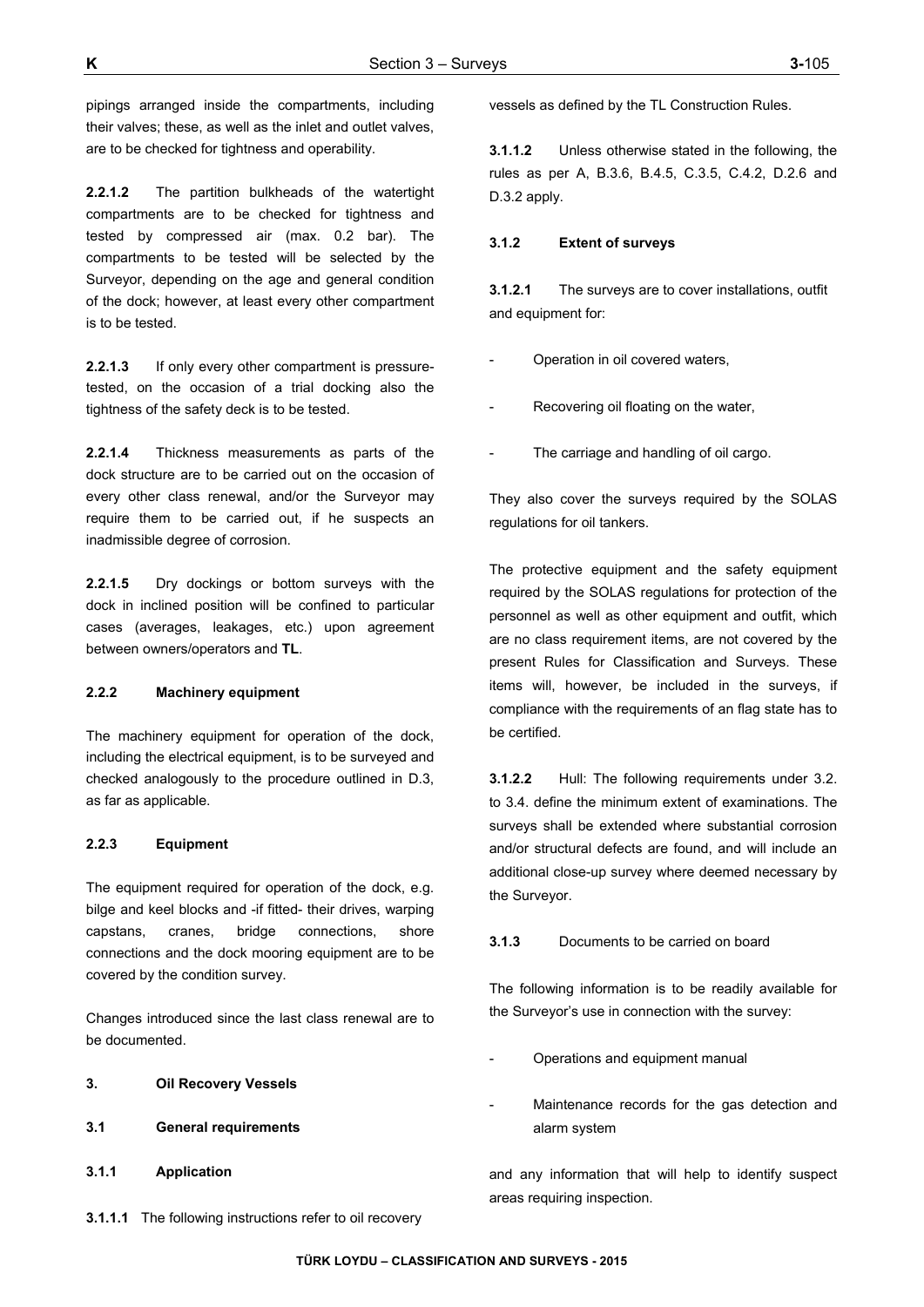### **3.1.4 Access to structures**

**3.1.4.1** Regarding accessibility to spaces, absence of gases, removal of residual cargo and rust, and in respect of lighting, the ship is to be prepared such as to enable it to be duly examined without any risk.

**3.1.4.2** For close-up surveys in cargo and salt water ballast tanks, one or more of the following means for access, acceptable to the Surveyor, is to be provided:

- Permanent or temporary staging,
- Passages through structures,
- Lifts and moveable platforms,
- Hydraulic arm vehicles (cherry pickers),
- Boats or rafts,
- Other equivalent means.

## **3.1.5 Survey at sea**

Upon prior agreement with the owner, **TL** may carry out surveys at sea or at anchorage, provided the

Surveyor is given the necessary assistance, including safety equipment, by the personnel on board.

# **3.2. Annual Surveys**

### **3.2.1 General**

**3.2.1.1** In addition to the surveys as stipulated in B, the following installations, structural elements, items of equipment and outfit, including facilities for handling and carriage of the oil cargo, are to be surveyed in order to ensure that they are maintained in satisfactory condition.

Prior to inspection, the Surveyor shall examine the documentation required to be kept on board for this type of vessel, as a basis for the survey.

**3.2.1.2** The annual survey is to ensure that the

equipment for operation in oil-covered waters and for oil recovery as well as the cargo handling installations and pertinent safety equipment are in good working order.

For the aforementioned surveys normally access to cargo holds or other spaces within the cargo area necessitating gas-freeing is not required, unless checking of the equipment for correct functioning is not possible otherwise.

#### **3.2.2 Installations on the weather deck**

On the weather deck the oil recovery equipment will have to be surveyed and/or checked.

#### **3.2.3 Pump rooms**

Equipment in pump rooms and other enclosed spaces used during oil recovery and cargo handling operations is to be checked, in particular as to leakages and potential sources of danger.

# **3.2.4 Equipment for operation in oil-covered waters**

The following equipment for operation in oil-covered waters is to be visually examined and to be checked:

- Air locks.
- Arrangements for affecting the closures necessary for explosion protection,
- Ventilation system for pressurizing accommodation and machinery spaces,
- Vapour detection and alarm systems and portable gas detection equipment.

#### **3.2.5 Electrical installations**

In gas-dangerous spaces and zones the electrical equipment, including cables and their supports is to be visually examined, particularly regarding explosion protection.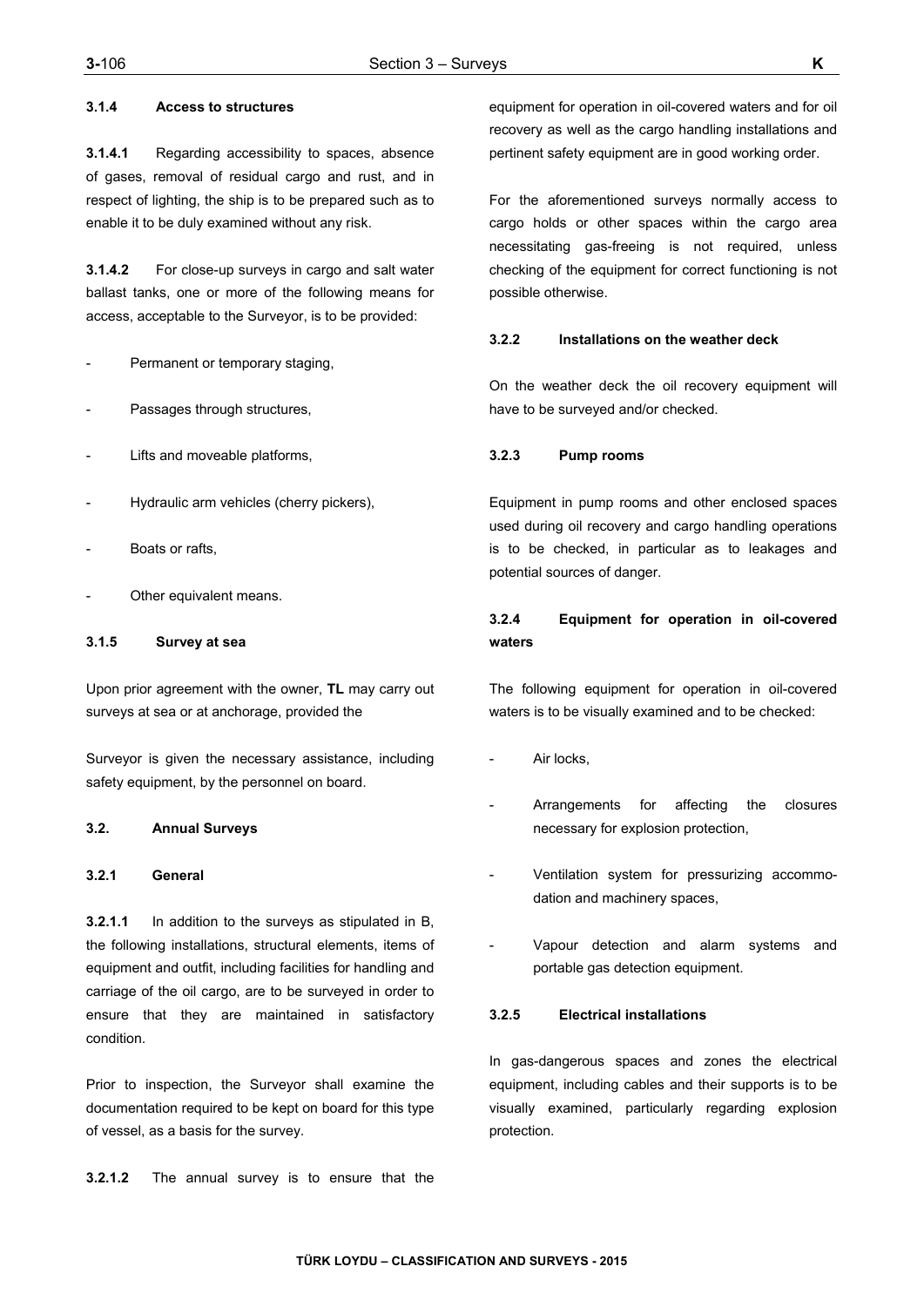### **3.2.6 Fire-extinguishing systems**

The scope of survey of the fire-extinguishing systems is as specified in B 4.1.

#### **3.3 Intermediate surveys**

#### **3.3.1 General**

In addition to the surveys and checks listed in item 3.2 above, on the occasion of the second or the third annual survey the checks mentioned below will be carried out. If deemed necessary by the Surveyor, apart from the survey a functional test will be performed.

### **3.3.2 Installations in the cargo area**

**3.3.2.1** Irrespective of the vessel's age the condition of the cargo, oil recovery, tank cleaning, bunkering, ballast, steam and venting systems, as well as of the ventilation and ventilator heads are to be checked. In cases of doubt pressure tests and/or wall thickness measurements may be demanded.

Cargo tank high velocity vent and pressure/vacuum valves are to be function tested, and if deemed necessary by the Surveyor, to be opened up and readjusted.

**3.3.2.2** In the case of oil recovery vessels beyond this, the following are to checked:

- Drainage of cargo tank vent lines,
- Bonding devices of all piping systems and independent cargo tanks,
- Cargo hoses (repeat test, if needed),
- Sea inlet discharge valves,

# **3.3.3 Ballast and cargo tanks**

For the scope of the surveys refer to C.3.1.

#### **3.3.4 Thickness measurements**

Thickness measurements have to be carried out in sections found to be suspect on occasion of the

previous class renewal survey.

In case of substantial corrosion the extent of the thickness measurements is to be increased.

#### **3.3.5 Electrical installations**

For the scope of the surveys refer to C.4.1.

#### **3.4 Class Renewal Surveys**

#### **3.4.1 General requirements**

**3.4.1.1** In addition to the class renewal surveys of the ship's hull, the machinery plant and electrical installation, the cargo system, the oil recovery system and pertinent safety devices listed in 3.3.2 for intermediate survey are to be subjected to through examination and testing for proper functioning at the surveyor's discretion.

It is to be verified that the relevant instructions, documentation and information material, such as cargo handling plans, cargo tank loading limit information, etc. are kept on board.

**3.4.1.2** The class renewal survey of cargo handling installations and related control, alarms and safety devices cannot normally be carried out during loading or discharging operations and is preferably to be carried out with the ship in gas-free condition.

**3.4.1.3** Spaces and areas used in connection with cargo handling (e.g. cargo control rooms and pump rooms), are to be examined with respect to their general condition and possible sources of danger. All accessible gas-tight bulkhead penetrations including gastight shaft sealings are to be visually examined.

**3.4.1.4** The equipment for operation of the vessel in oil-covered waters has to be subjected to through surveys and operational tests.

#### **3.4.2 Hull**

#### **3.4.2.1 General requirements**

**3.4.2.1.1** All cargo tanks, sea water ballast tanks including double bottom tanks, pipe tunnels, coffer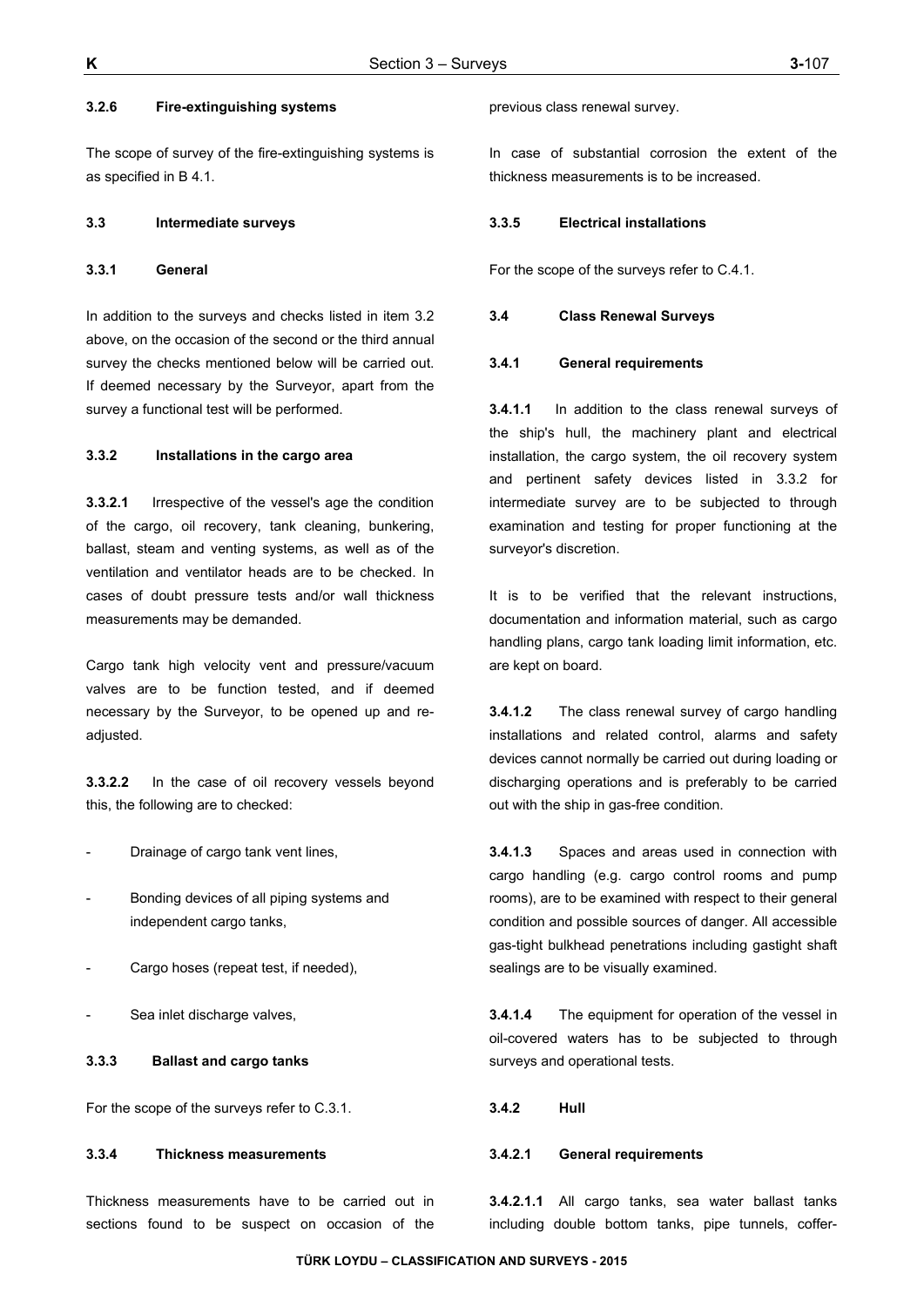dams and void spaces bounding cargo holds, decks and outer hull are to be examined. This examination is to be supplemented by thickness measurements and tank testing as deemed necessary to ensure that the structural integrity continues to be given.

The examination is to be sufficiently through for revealing substantial corrosion, significant deformations, fractures, damages or other structural deteriorations.

**3.4.2.1.2** All piping systems within the above spaces are to be examined and tested under working conditions to ensure their continued satisfactory condition.

Special attention is to be given to ballast piping in cargo tanks and cargo piping in ballast tanks and void spaces.

**3.4.2.1.3** The survey extent of combined ballast / cargo holds is to be determined based on the records of ballast history.

### **3.4.2.2 Surveys**

**3.4.2.2.1** An overall survey of all tanks and spaces is to be carried out.

**3.4.2.2.2** The scope of Close-up surveys shall be established based on the requirements shown in Table 3.15, or for double hull vessels, Table 3.16, depending on following items:

- Age of the vessel,
- Operation profile of the vessel during the last period of class.

The surveyor may extend the close-up survey as deemed necessary taking into account the maintenance of the tanks under survey and the condition of the corrosion protection system, and also in the following cases;

In particular, tanks having structural arrangements or details which have suffered defects in similar tanks or on similar ships according to available information,

Tanks which have structures approved with reduced scantlings due to an approved corrosion control system.

**3.4.2.2.3** Corrosion protection: Where provided, the condition and/or function of coating or corrosion protection of ballast tanks are to be examined.

### **3.4.2.3 Thickness measurements**

**3.4.2.3.1** The scope of thickness measurements shall be established based on the requirements shown in Table 3.18, depending on following items:

- Age of the vessel,
- Operation of the vessel during the last period of class,
- Results of the close-up surveys according to 3.4.2.2.2.

**3.4.2.3.2** Transverse sections should be chosen where largest corrosion rates suspected to occur or are revealed by deck plating measurements.

In cases where three sections are to be measured, at least one should include a ballast tank within 0.5 L amidship.

#### **3.4.2.4 Tank testing**

**3.4.2.4.1** The scope of tank testing shall be established based on the requirements shown in Table 3.21, depending on following items:

- Age of the vessel,
- Operation of the vessel during the last period of class,
- Results of the close-up surveys according to 3.4.2.2.2,
- Results of the thickness measurements according to 3.4.2.3.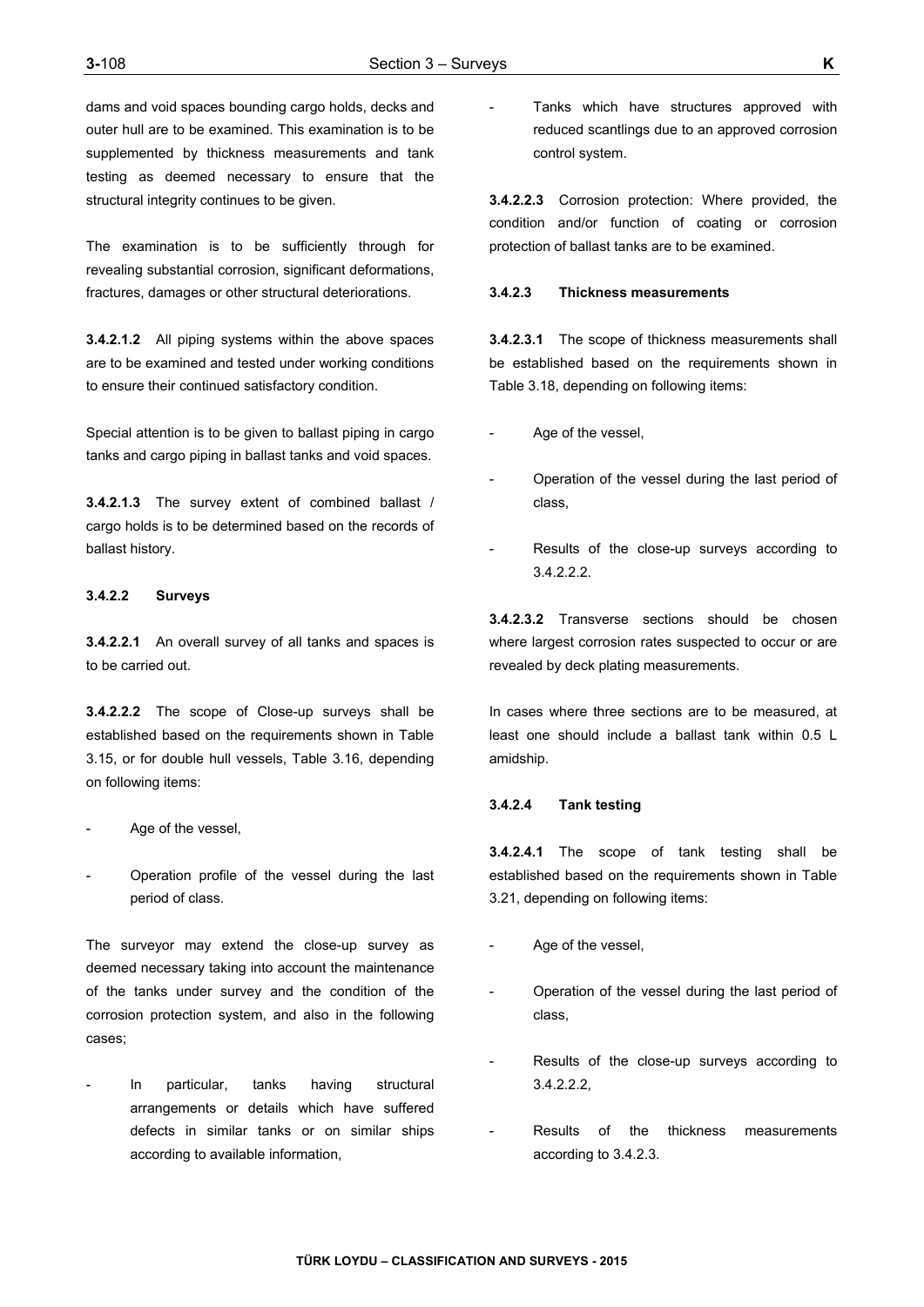## **3.4.3 Cargo area equipment**

**3.4.3.1** Cargo, oil recovery and ballast piping systems, including valves and fittings, are to be internally inspected for corrosion as deemed necessary by the Surveyor. Subsequently, a pressure test is to be carried out.

**3.4.3.2** Cargo, stripping, oil recovery, and ballast pumps are to be examined and checked. Pressure relief valves of pumps are to be function tested.

**3.4.3.3** Cargo tank high velocity vent and pressure/ vacuum valves are to be overhauled, adjusted by makers/recognized firm and tested under supervision of a Surveyor.

**3.4.3.4** Tank venting systems are to be examined; flame arresters are to be opened as far as necessary, and cleaned.

**3.4.3.5** Cargo tank heating systems are to be examined and pressure-tested to 1.5 times the operating pressure.

**3.4.3.6** The bilge systems of pump rooms are to be inspected and tested.

**3.4.3.7** All ventilation systems in the cargo area, including portable fans are to be examined and functiontested.

**3.4.3.8** The following equipment is to be functiontested:

- Level indicators of cargo tanks,
- Liquid level alarms,
- Overflow controls,
- Pressure and temperature alarms,
- Remote-control systems of cargo pumps,
- Sampling arrangements of cargo tanks, if fitted.

## **3.4.4 Equipment for operation in oil-covered waters**

The equipment for operation in oil-covered waters and the pertinent safety equipment has to be subject to through surveys and operational tests.

#### **3.4.5 Electrical installations**

In addition to the inspection and testing as per 3.3.5 the protection devices of electric motors are to be tested.

#### **4. Barges and Pontoons**

- **4.1 General**
- **4.1.1 Scope**

Survey requirements specified in this item are to apply to steel barges and pontoons notwithstanding the requirements specified in other items of this section.

# **4.1.2 General requirements**

**4.1.2.1** The general requirements on periodical surveys are to follow the requirements specified in Section 2 and 3.

**4.1.2.2** Notwithstanding the requirement in 4.1.2.1, periodical surveys for barges and pontoons not engaged in international voyages or those less than 24 m. in length are to comply with the following:

**4.1.2.2.1** Annual surveys specified A.4.1 are not required to be carried out.

**4.1.2.2.2** Intermediate surveys specified in A.4.2 are to be carried out within 3 months (before or after) of the second or third anniversary date.

**4.1.2.2.3** Surveys other than annual and intermediate surveys are to be carried out in accordance with the requirements in A.4.3, A.4.7, A.4.10 and A.4.13.

**4.2 Annual survey** 

 **4.2.1 General**

**4.2.1.1** For survey items deemed necessary by the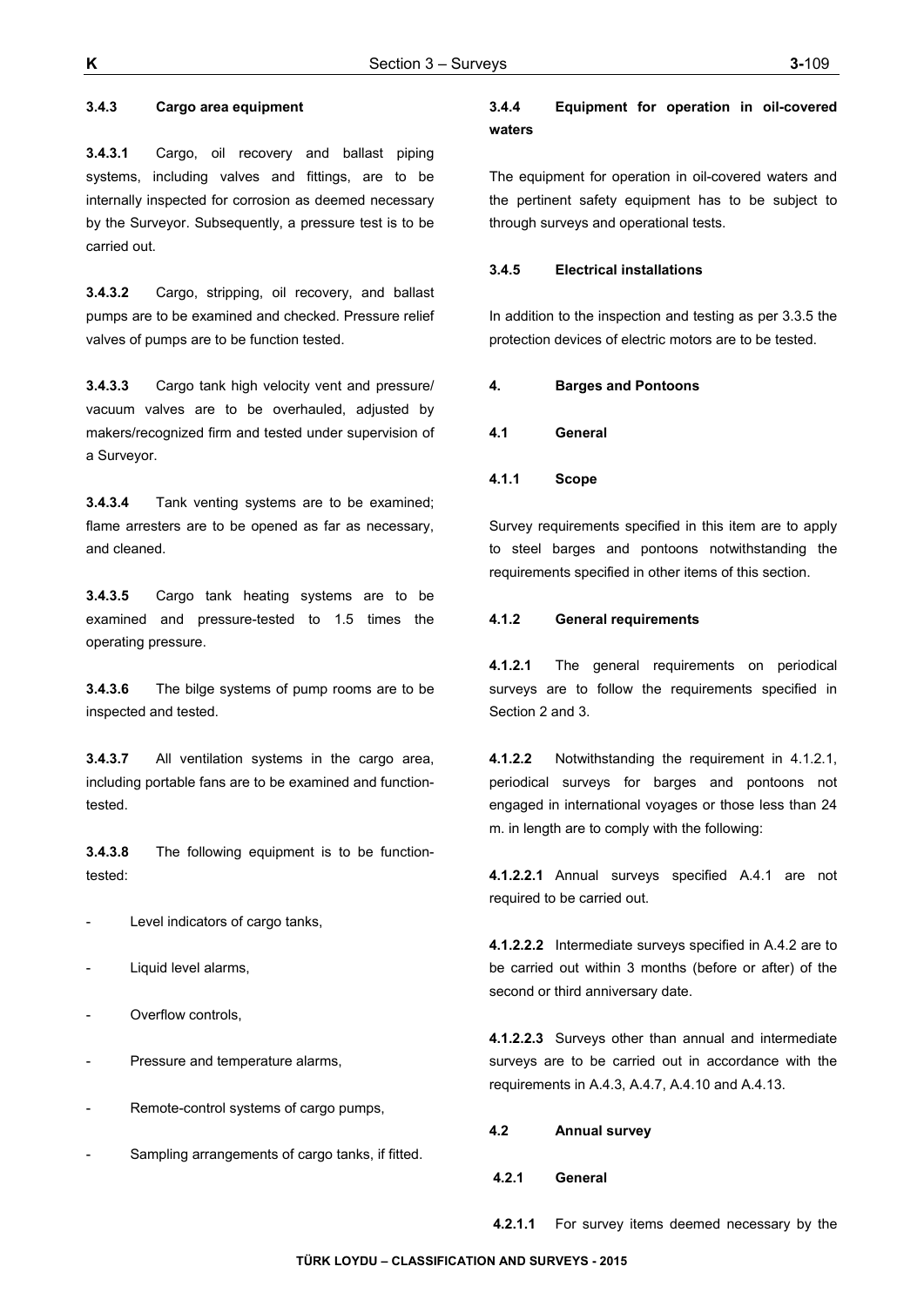surveyor, surveys equivalent to class renewal surveys may be carried out.

**4.2.1.2** Annual surveys for machinery are not carried out.

### **4.2.2 Annual survey for hull and equipment**

At annual surveys for hull and equipment, surveys applicable to the barge's and pontoon's construction and equipment are to be performed according to the requirements specified in B.

#### **4.3 Intermediate survey**

### **4.3.1 General**

For survey items deemed necessary by the surveyor, surveys equivalent to class renewal surveys may be carried out.

# **4.3.2 Intermediate survey for hull and equipment**

At intermediate surveys for hull and equipment, surveys applicable to the barge's and pontoon's construction and equipment are to be performed according to the requirements specified in C.

## **4.3.3 Intermediate survey for machinery**

In the intermediate survey for machinery, open-up inspection of auxiliary generator engines, auxiliary machinery, heat exchangers and air tanks that are used as parts of important systems are to be performed. These open-up inspections may be dispensed with, however, where it is verified that this machinery is in satisfactory condition as a result of a general examination and investigation of the maintenance records by the surveyor.

#### **4.4 Class renewal surveys**

**4.4.1 Class renewal survey for hull and equipment** 

Class renewal surveys for hull and equipment are to be

in accordance with the relevant requirements specified in D.2 corresponding to the barges's and pontoon's structure and equipment.

#### **4.4.2 Class renewal survey for machinery**

At class renewal survey for machinery, open-up inspection of auxiliary generator engines, auxiliary machinery, heat exchangers and air tanks that are used as parts of important systems are to be performed. These open-up inspections may be dispensed with, however, where it is verified that this machinery is in satisfactory condition as a result of a general examination and investigation of the maintenance records by the surveyor.

#### **4.5 Bottom survey**

**4.5.1** For bottom surveys of the barge and pontoon, bottom survey items related to barges and pontoons in the requirements of E. are to be carried out.

### **4.6 Boiler survey**

**4.6.1** Boiler surveys are to be carried out in accordance with G.

#### **5. Fishing Vessels**

See special rules for Classification and Construction of Fishing Vessels.

#### **6. Yachts**

See special rules for Classification and Construction of Yachts.

### **7. High Speed Crafts**

See special rules for Classification and Construction of High Speed Crafts.

### **8. Dynamic Positioning Systems**

See special **TL** rules for Classification and Construction of Dynamic Positioning Systems.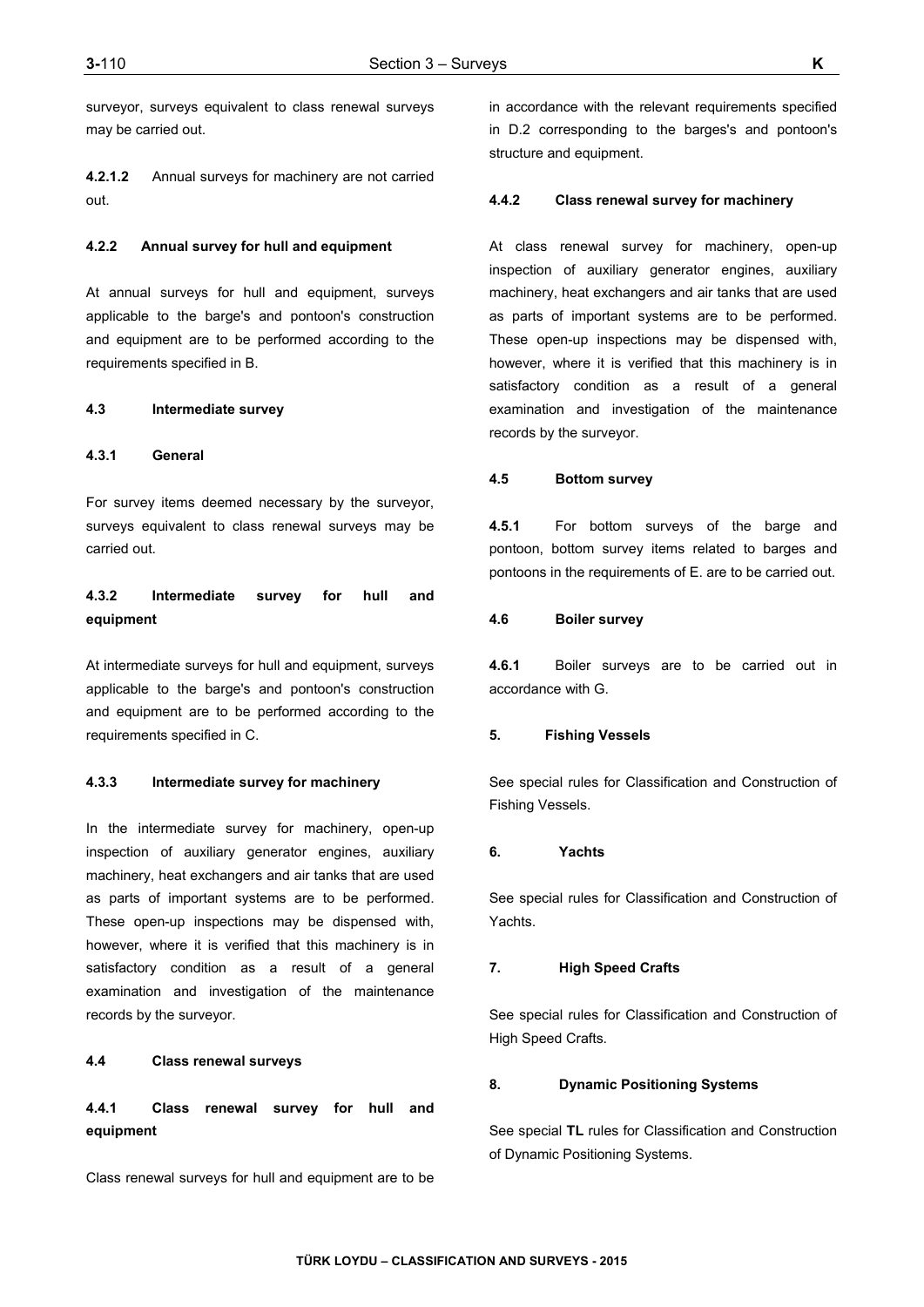### **9. Diving Systems**

See special **TL** rules for Classification and Construction of Diving Systems.

### **10. Submersibles**

See special **TL** rules for Classification and Construction of Submersibles

### **11. Underwater Equipment**

See special **TL** rules for Classification and Construction of Underwater Equipment.

### **12. Offshore Installations**

See special **TL** rules for Classification and Construction of Offshore Installations.

### **13. Multi-point Mooring Systems**

See special **TL** rules for Classification and Construction of Multi-point Mooring Systems.

### **14. Wind Turbines**

See special **TL** rules for Classification and Construction of Wind Turbines.

### **15. Special Crafts**

For additional survey requirements see Preliminary Rules for Special Crafts, Section 2, B.

# **L. Additional Safety Measures for Bulk Carriers**

# **1. Strength Evaluation of the Foremost Cargo Hold**

The strength of the transverse watertight corrugated bulkhead between cargo holds No. 1 and 2 **(5)** and the allowable hold loading **(6),** i.e. the strength of the internal structure of the double bottom in hold No. 1 have to be evaluated for flooded condition of the foremost cargo hold.

This applies to existing bulk carriers of 150 m. in length and above, intended to carry solid bulk cargoes having

a density of 1,78  $t/m<sup>3</sup>$ , or above, with single deck, topside tanks, hopper tanks and single side shell or double skin construction of less than 760 mm. breadth.

In connection with this strength calculation additional thickness measurements have to be taken of the aforementioned structures. Renewal and strengthening required are to be approved by **TL**. Thickness measurements and strength calculations are to be performed at all subsequent Intermediate Surveys (for ships over 10 years) and Class Renewal Surveys.

### **2. Damage Stability Requirements**

Bulk carriers of 150 m. in length and above of single side skin construction have to comply with the damage stability requirements as specified in SOLAS Reg. XII/4.

For possible exemptions refer to SOLAS Reg. XII/9

# **3. Cargo Hold Hatch Cover Securing Arrangements**

Bulk carriers which were not built in accordance with the particular requirements **(7)** for evaluation of the scantlings of hatch covers and hatch coaming of cargo holds have to comply with the additional requirements **(8)** for cargo hatch cover securing arrangements.

#### **4. Side Shell Frames and Brackets**

Single side bulk carriers which were not built in accordance with the particular requirements **(9)** for side structures, as well as Oil/Bulk/Ore (OBO) carriers, have to be assessed for compliance with the respective renewal criteria for side shell frames and brackets **(10).**

In connection with this, additional thickness measurements and strength calculations have to be performed for the aforementioned structures. Renewal and strengthening required are to be approved by **TL**. Thickness measurements and strength calculations have to be performed at all subsequent intermediate and Class Renewal Surveys**.** 

- **(5)** *For requirements see UR S 19 of IACS.*
- **(6)** *For requirements see UR S 22 and S 23 of IACS.*
- **(7)** *For requirements see UR S 21 of IACS.*
- **(8)** *For requirements see UR S 30 of IACS.*
- **(9)** *For requirements see UR S 12 of IACS.*
- **(10)** *For requirements see UR S 31 of IACS.*